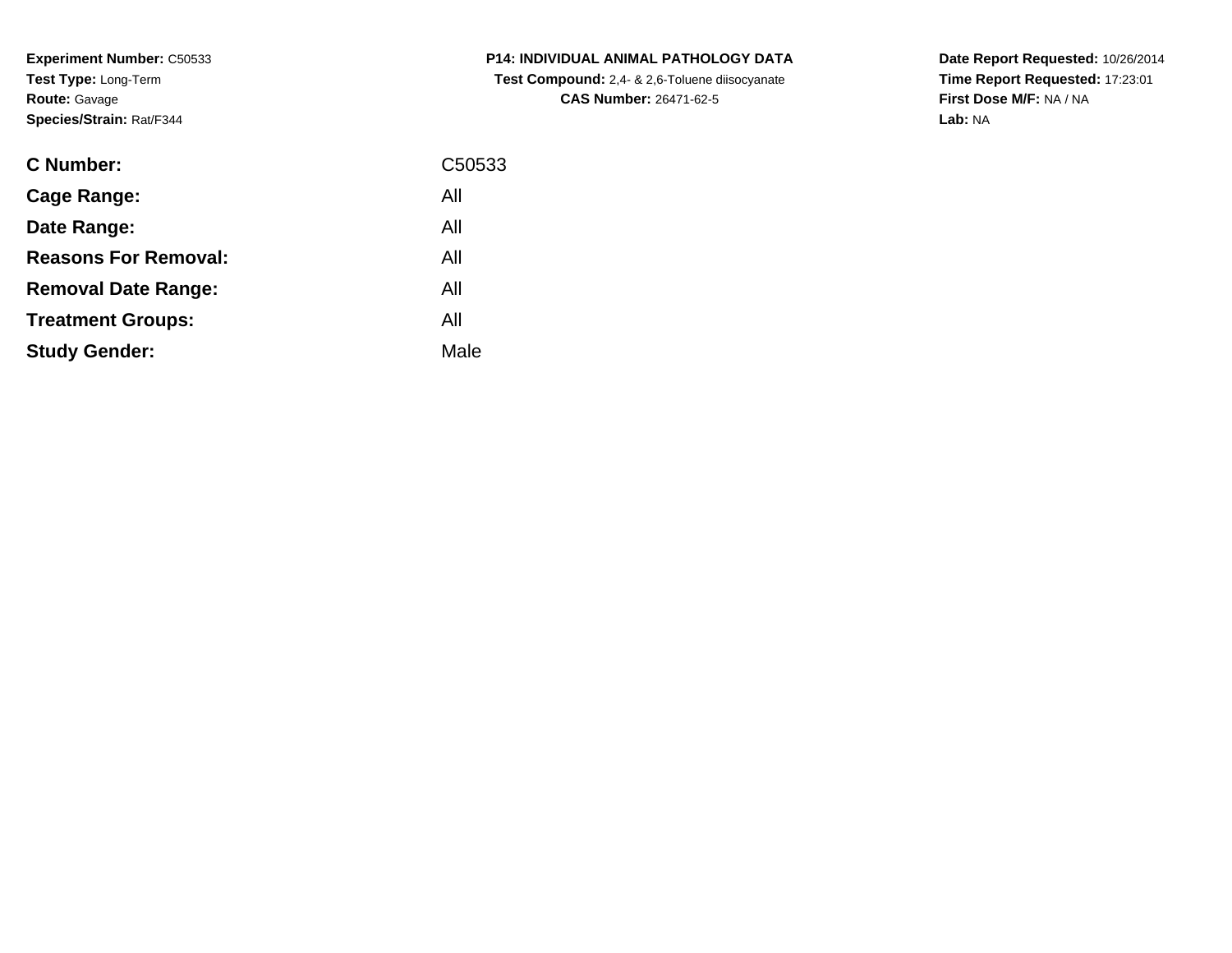**Test Type:** Long-Term

**Route:** Gavage

**Species/Strain:** Rat/F344

## **P14: INDIVIDUAL ANIMAL PATHOLOGY DATA**

 **Test Compound:** 2,4- & 2,6-Toluene diisocyanate**CAS Number:** 26471-62-5

| <b>ANIMAL ID: 1 001</b> | <b>TRT#: 1</b>           | <b>SEX: Male</b>                 | DAY ON TEST: |  |
|-------------------------|--------------------------|----------------------------------|--------------|--|
|                         | <b>DOSE: 060.0 MG/KG</b> | <b>DISP: Natural Death</b>       | HISTO:       |  |
| <b>OBSERVATIONS</b>     |                          |                                  |              |  |
| Heart                   |                          | Fibrosis                         |              |  |
| Kidney                  |                          | Nephropathy                      |              |  |
| Liver                   |                          | Cytoplasmic Change, Basophilic   |              |  |
|                         |                          | Cytoplasmic Change, Eosinophilic |              |  |
|                         |                          | Cytoplasmic Vacuolization        |              |  |
|                         | <b>Bile Duct</b>         | Hyperplasia, Nos                 |              |  |
| Lung                    |                          | Bronchopneumonia, Acute          |              |  |
|                         |                          | Congestion, Nos                  |              |  |
| Testis                  |                          | Hyperplasia, Interstitial Cell   |              |  |
| PRIMARY CAUSE OF DEATH  | $\overline{\phantom{a}}$ |                                  |              |  |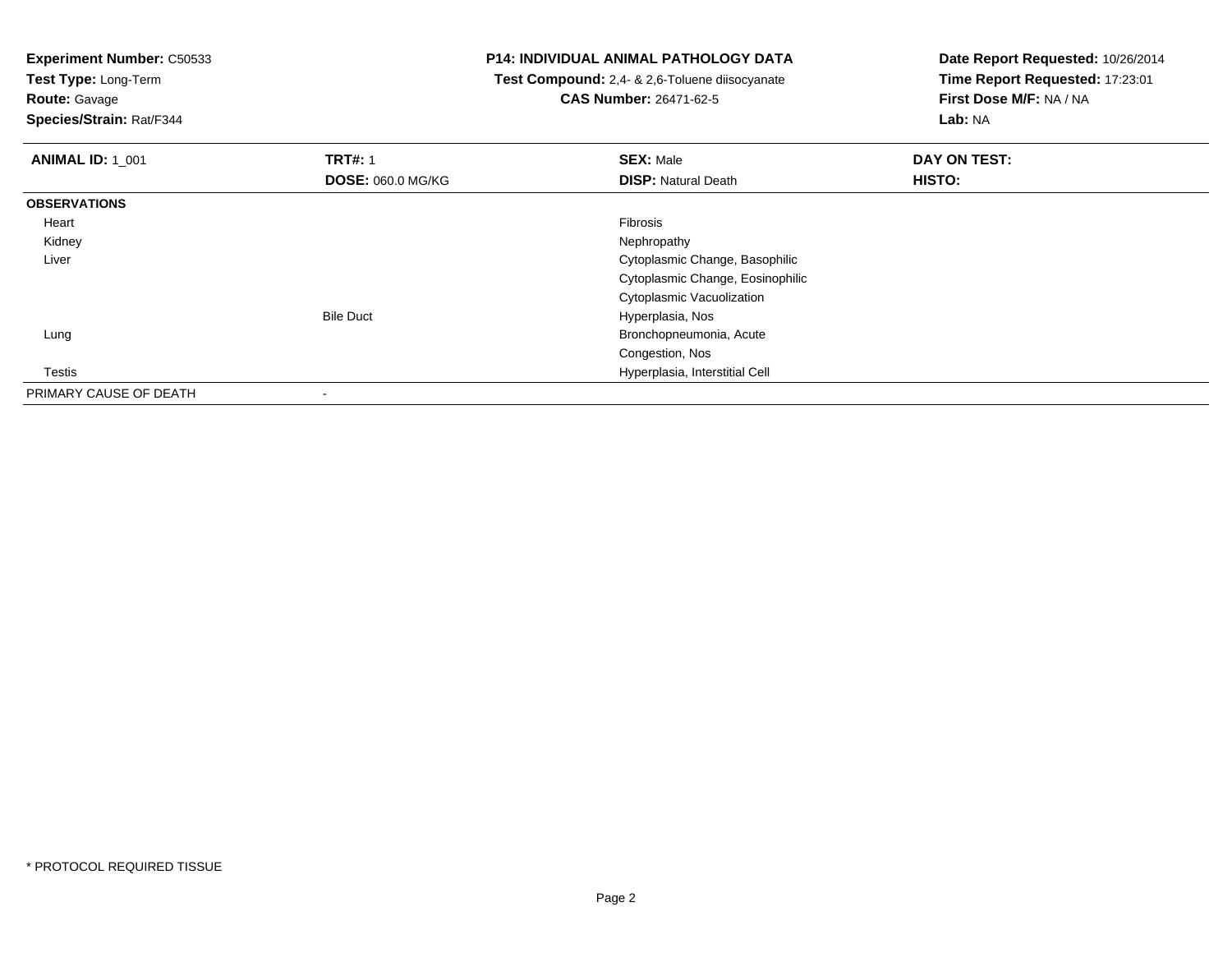| <b>Experiment Number: C50533</b><br><b>P14: INDIVIDUAL ANIMAL PATHOLOGY DATA</b><br>Test Compound: 2,4- & 2,6-Toluene diisocyanate<br>Test Type: Long-Term<br>CAS Number: 26471-62-5<br><b>Route: Gavage</b><br>Species/Strain: Rat/F344 |                          | Date Report Requested: 10/26/2014<br>Time Report Requested: 17:23:01<br>First Dose M/F: NA / NA<br>Lab: NA |              |
|------------------------------------------------------------------------------------------------------------------------------------------------------------------------------------------------------------------------------------------|--------------------------|------------------------------------------------------------------------------------------------------------|--------------|
| <b>ANIMAL ID: 1 002</b>                                                                                                                                                                                                                  | <b>TRT#: 1</b>           | <b>SEX: Male</b>                                                                                           | DAY ON TEST: |
|                                                                                                                                                                                                                                          | <b>DOSE: 060.0 MG/KG</b> | <b>DISP: Natural Death</b>                                                                                 | HISTO:       |
| <b>OBSERVATIONS</b>                                                                                                                                                                                                                      |                          |                                                                                                            |              |
| Heart                                                                                                                                                                                                                                    |                          | Hemorrhage                                                                                                 |              |
| Kidney                                                                                                                                                                                                                                   |                          | Nephropathy                                                                                                |              |
| Lung                                                                                                                                                                                                                                     |                          | Congestion, Nos                                                                                            |              |
|                                                                                                                                                                                                                                          |                          | Edema, Nos                                                                                                 |              |
| Lymph node                                                                                                                                                                                                                               | Mandibular Lymph Node    | Plasmacytosis                                                                                              |              |
| Stomach                                                                                                                                                                                                                                  |                          | Inflammation, Acute                                                                                        |              |
| PRIMARY CAUSE OF DEATH                                                                                                                                                                                                                   |                          |                                                                                                            |              |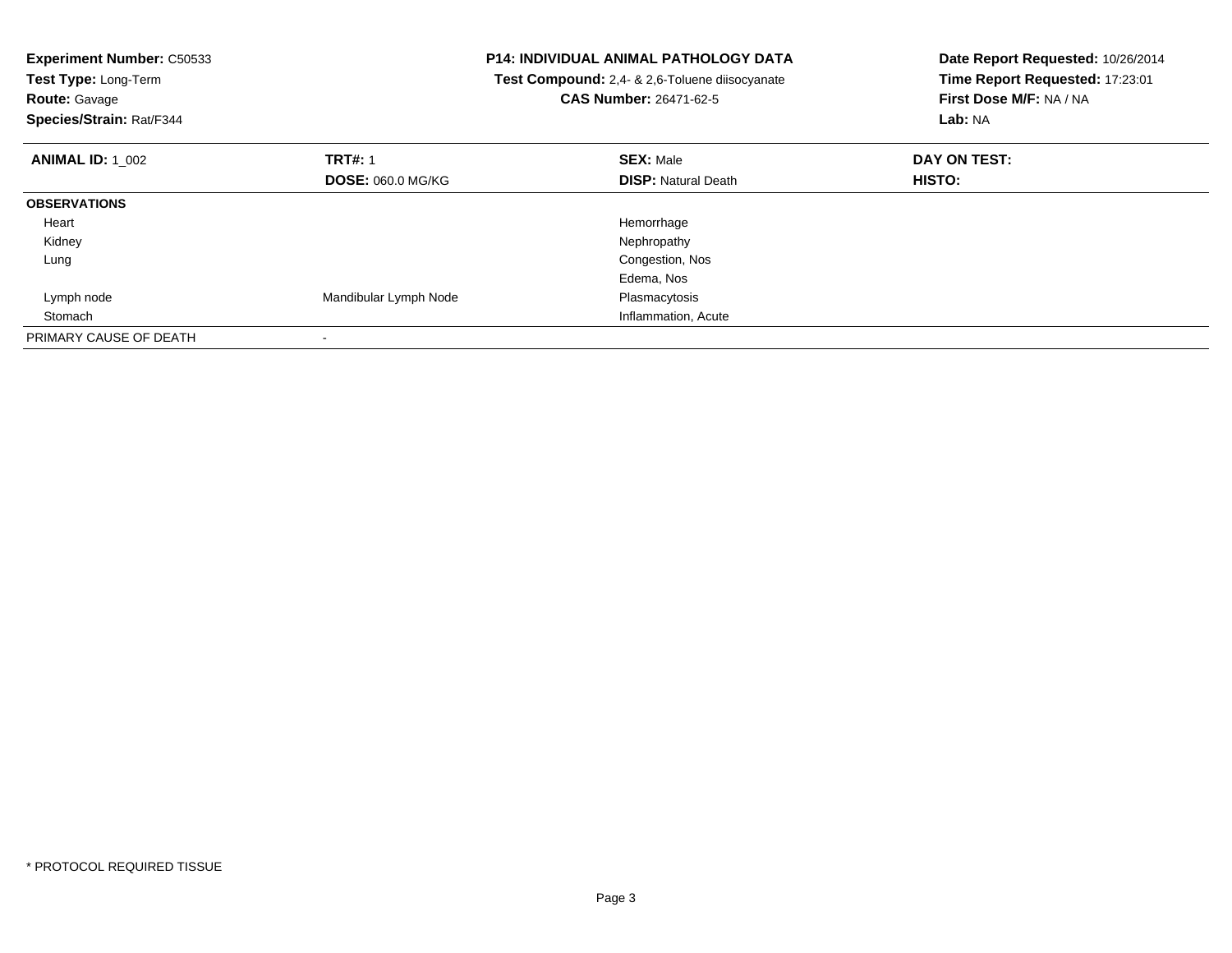**Test Type:** Long-Term

## **Route:** Gavage

**Species/Strain:** Rat/F344

## **P14: INDIVIDUAL ANIMAL PATHOLOGY DATA**

 **Test Compound:** 2,4- & 2,6-Toluene diisocyanate**CAS Number:** 26471-62-5

| <b>ANIMAL ID: 1_003</b> | <b>TRT#: 1</b>           | <b>SEX: Male</b>                 | DAY ON TEST: |  |
|-------------------------|--------------------------|----------------------------------|--------------|--|
|                         | <b>DOSE: 060.0 MG/KG</b> | <b>DISP:</b> Moribund Sacrifice  | HISTO:       |  |
| <b>OBSERVATIONS</b>     |                          |                                  |              |  |
| Adrenal gland           | <b>Cortex Nos</b>        | Cytoplasmic Vacuolization        |              |  |
|                         |                          | Pheochromocytoma                 |              |  |
|                         |                          | Thrombosis, Nos                  |              |  |
| Bone marrow             |                          | Fibrosis, Myelo                  |              |  |
| Epididymis              |                          | Fibrosis                         |              |  |
| Heart                   |                          | Fibrosis                         |              |  |
| Kidney                  |                          | Nephropathy                      |              |  |
| Liver                   |                          | Cytoplasmic Change, Basophilic   |              |  |
|                         |                          | Cytoplasmic Change, Eosinophilic |              |  |
|                         |                          | Degeneration, Cystic             |              |  |
|                         | <b>Bile Duct</b>         | Hyperplasia, Nos                 |              |  |
| Lung                    |                          | Cholesterol Deposit              |              |  |
|                         |                          | Histiocytosis                    |              |  |
| Parathyroid gland       |                          | Hyperplasia, Nos                 |              |  |
| Pituitary gland         |                          | Cyst, Nos                        |              |  |
| <b>Testis</b>           |                          | Interstitial-Cell Tumor          |              |  |
|                         |                          | Mineralization                   |              |  |
| Thyroid                 |                          | Cyst, Follicular Nos             |              |  |
|                         |                          | Hyperplasia, C Cell              |              |  |
| Unspecified             | Chest                    | Fibroma                          |              |  |
|                         | Multiple Organs Nos      | Leukemia, Monocytic              |              |  |
| PRIMARY CAUSE OF DEATH  |                          |                                  |              |  |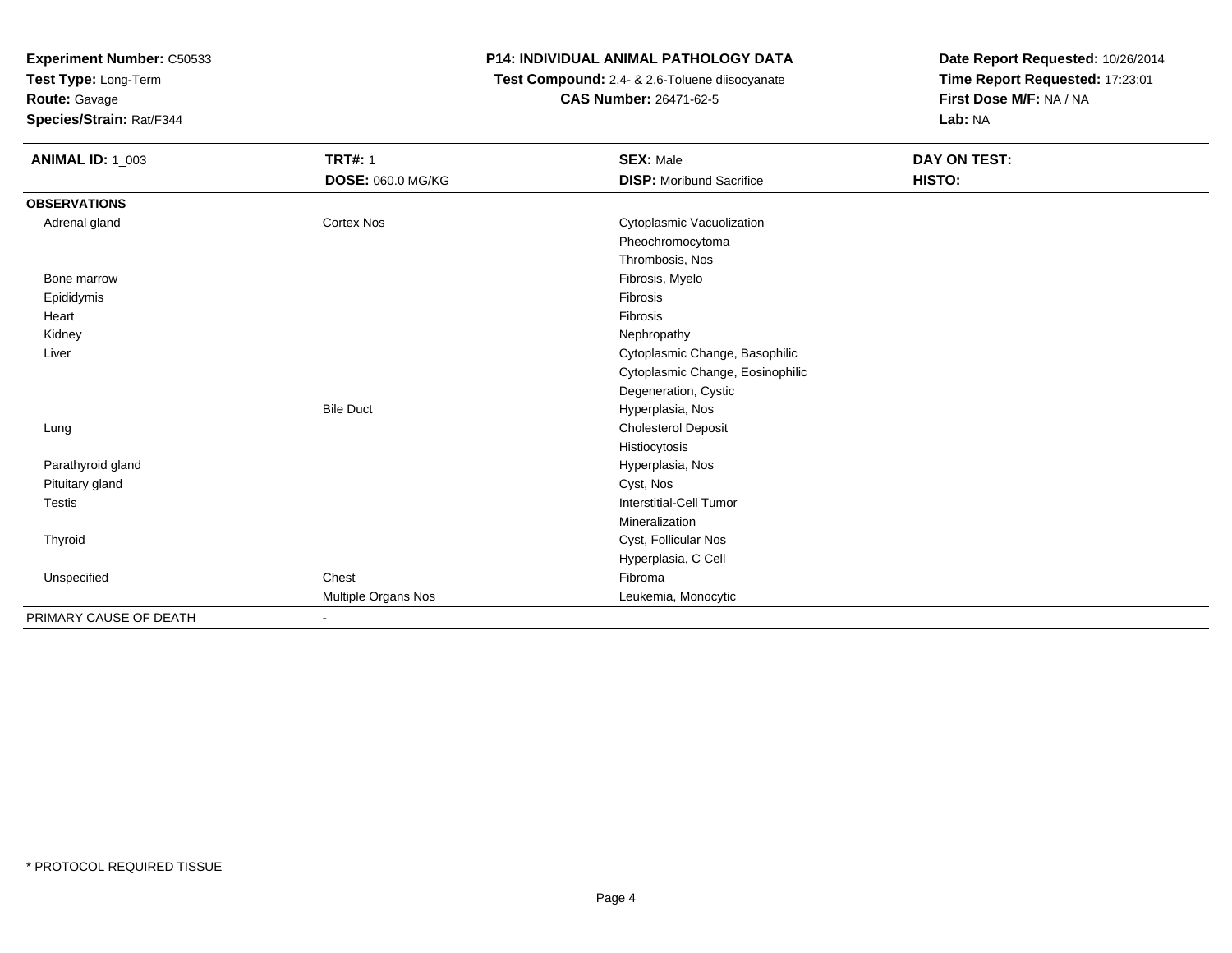**Test Type:** Long-Term

**Route:** Gavage

**Species/Strain:** Rat/F344

## **P14: INDIVIDUAL ANIMAL PATHOLOGY DATA**

 **Test Compound:** 2,4- & 2,6-Toluene diisocyanate**CAS Number:** 26471-62-5

| <b>ANIMAL ID: 1_004</b> | <b>TRT#: 1</b>           | <b>SEX: Male</b>               | DAY ON TEST: |
|-------------------------|--------------------------|--------------------------------|--------------|
|                         | <b>DOSE: 060.0 MG/KG</b> | <b>DISP: Natural Death</b>     | HISTO:       |
| <b>OBSERVATIONS</b>     |                          |                                |              |
| Adrenal gland           | Medulla                  | Hyperplasia, Nos               |              |
| Heart                   |                          | Fibrosis                       |              |
| Kidney                  |                          | Nephropathy                    |              |
| Liver                   |                          | Cytoplasmic Change, Basophilic |              |
|                         | <b>Bile Duct</b>         | Hyperplasia, Nos               |              |
| Lung                    |                          | Bronchopneumonia, Acute        |              |
| Lymph node              | Mediastinal Lymph Node   | Hemorrhage                     |              |
| Mammary gland           |                          | Inflammation, Acute/Chronic    |              |
| Pancreas                |                          | Acinar-Cell Adenoma            |              |
| Pituitary gland         |                          | Chromophobe Adenoma            |              |
| Spleen                  |                          | Hemosiderosis                  |              |
| Testis                  |                          | <b>Interstitial-Cell Tumor</b> |              |
|                         |                          | Mineralization                 |              |
| Thyroid                 |                          | Cyst, Ultimobranchial          |              |
| Unspecified             | Multiple Organs Nos      | Congestion, Nos                |              |
| PRIMARY CAUSE OF DEATH  | $\overline{\phantom{a}}$ |                                |              |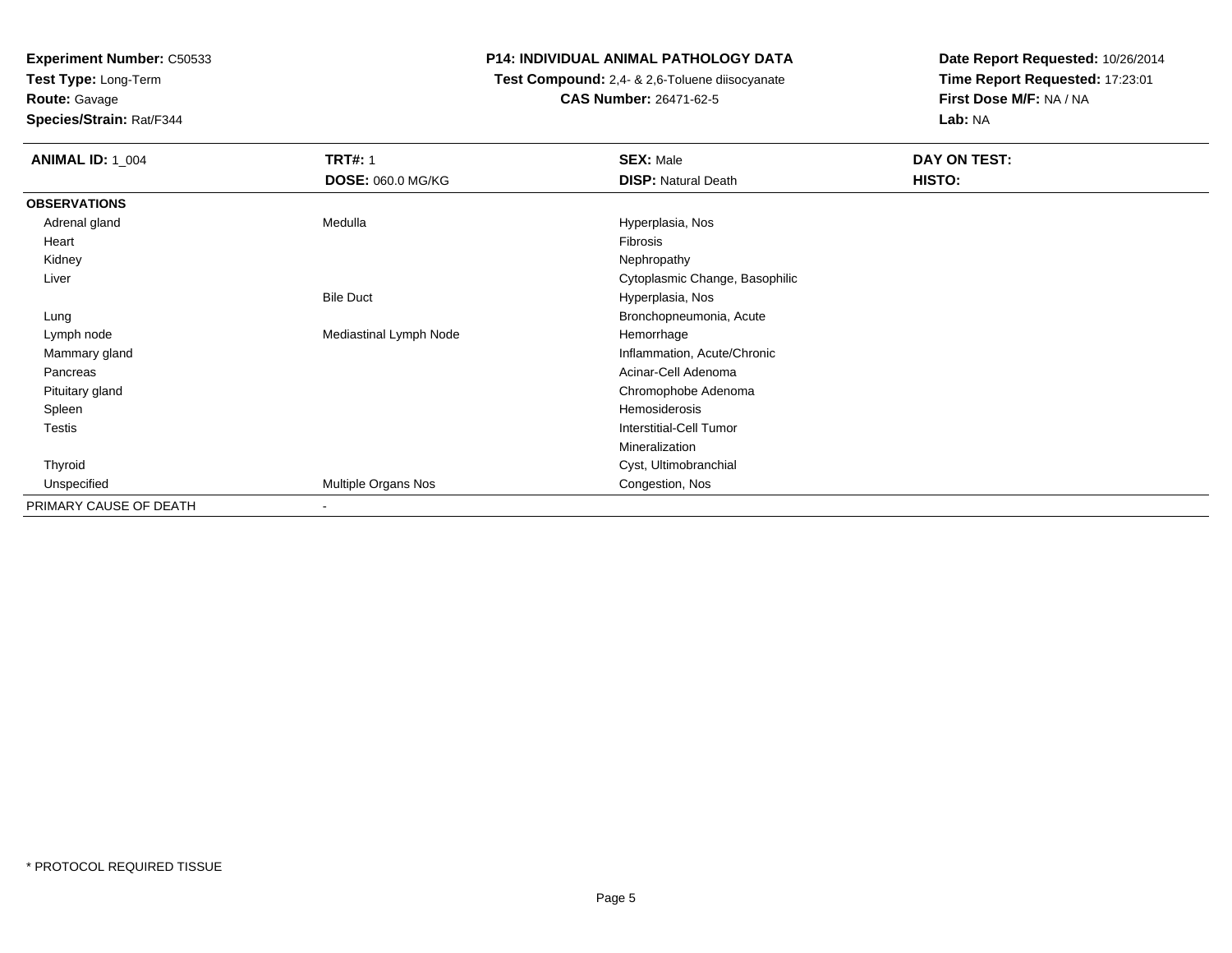| <b>Experiment Number: C50533</b><br>Test Type: Long-Term<br><b>Route: Gavage</b><br>Species/Strain: Rat/F344 | <b>P14: INDIVIDUAL ANIMAL PATHOLOGY DATA</b><br>Test Compound: 2,4- & 2,6-Toluene diisocyanate<br><b>CAS Number: 26471-62-5</b> |                                     | Date Report Requested: 10/26/2014<br>Time Report Requested: 17:23:01<br>First Dose M/F: NA / NA<br>Lab: NA |
|--------------------------------------------------------------------------------------------------------------|---------------------------------------------------------------------------------------------------------------------------------|-------------------------------------|------------------------------------------------------------------------------------------------------------|
| <b>ANIMAL ID: 1_005</b>                                                                                      | <b>TRT#: 1</b>                                                                                                                  | <b>SEX: Male</b>                    | DAY ON TEST:                                                                                               |
|                                                                                                              | <b>DOSE: 060.0 MG/KG</b>                                                                                                        | <b>DISP:</b> Natural Death          | <b>HISTO:</b>                                                                                              |
| <b>OBSERVATIONS</b>                                                                                          |                                                                                                                                 |                                     |                                                                                                            |
| Lung                                                                                                         |                                                                                                                                 | Hemorrhage                          |                                                                                                            |
|                                                                                                              |                                                                                                                                 | Lymphocytic Inflammatory Infiltrate |                                                                                                            |
| Mammary gland                                                                                                |                                                                                                                                 | Hyperplasia, Epithelial             |                                                                                                            |
| Thyroid                                                                                                      |                                                                                                                                 | Cyst, Ultimobranchial               |                                                                                                            |
| Unspecified                                                                                                  | Multiple Organs Nos                                                                                                             | Congestion, Nos                     |                                                                                                            |
| PRIMARY CAUSE OF DEATH                                                                                       |                                                                                                                                 |                                     |                                                                                                            |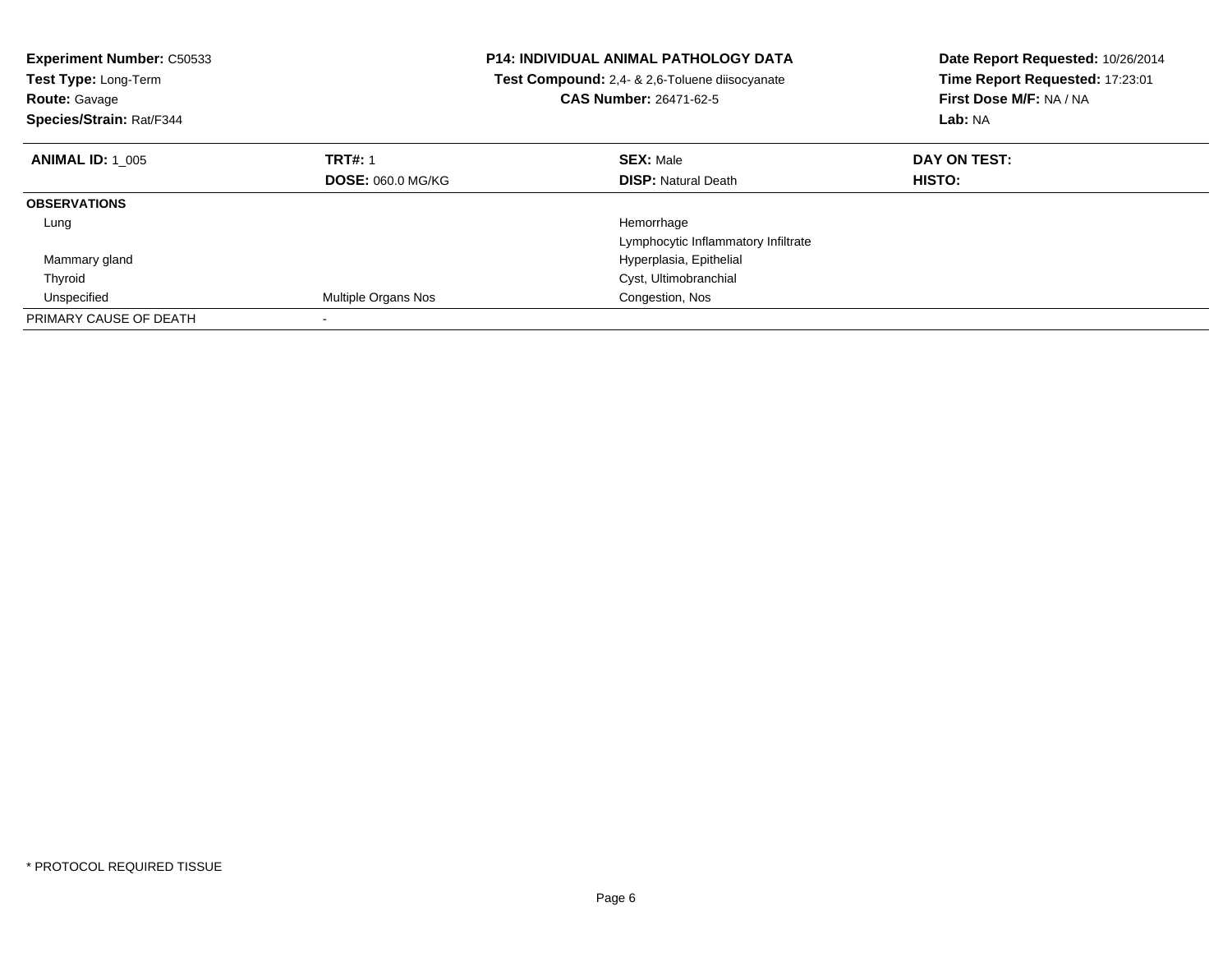**Test Type:** Long-Term

**Route:** Gavage

**Species/Strain:** Rat/F344

## **P14: INDIVIDUAL ANIMAL PATHOLOGY DATA**

 **Test Compound:** 2,4- & 2,6-Toluene diisocyanate**CAS Number:** 26471-62-5

| <b>ANIMAL ID: 1_006</b> | <b>TRT#: 1</b>    | <b>SEX: Male</b>                 | DAY ON TEST: |
|-------------------------|-------------------|----------------------------------|--------------|
|                         | DOSE: 060.0 MG/KG | <b>DISP:</b> Scheduled Sacrifice | HISTO:       |
| <b>OBSERVATIONS</b>     |                   |                                  |              |
| Adrenal gland           |                   | Congestion, Nos                  |              |
| Eye                     |                   | Cataract                         |              |
| Heart                   |                   | Fibrosis                         |              |
| <b>Intestine Small</b>  | Jejunum           | Ectopia                          |              |
| Kidney                  |                   | Nephropathy                      |              |
| Liver                   |                   | Cytoplasmic Change, Basophilic   |              |
|                         |                   | Cytoplasmic Change, Eosinophilic |              |
|                         | <b>Bile Duct</b>  | Hyperplasia, Nos                 |              |
| Lung                    |                   | Histiocytosis                    |              |
| Pancreas                | Acinus            | Cyst, Nos                        |              |
| Parathyroid gland       |                   | Hyperplasia, Nos                 |              |
| Pituitary gland         |                   | Hyperplasia, Chromophobe Cell    |              |
| Prostate                |                   | Hyperplasia, Epithelial          |              |
| Stomach                 |                   | Inflammation, Acute              |              |
| Testis                  |                   | Interstitial-Cell Tumor          |              |
|                         |                   | Mineralization                   |              |
| Thyroid                 |                   | Mineralization                   |              |
| PRIMARY CAUSE OF DEATH  | $\blacksquare$    |                                  |              |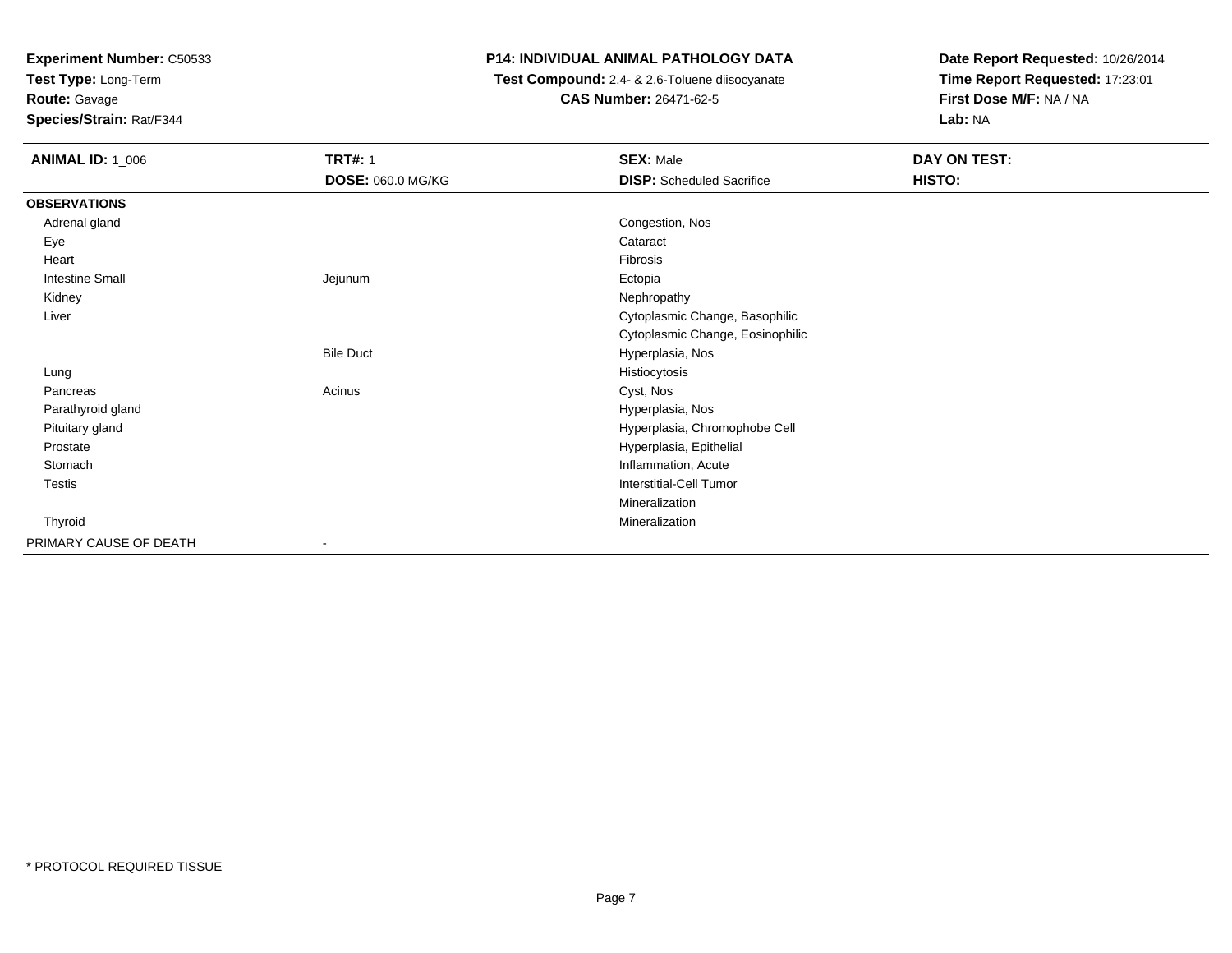**Test Type:** Long-Term

**Route:** Gavage

**Species/Strain:** Rat/F344

## **P14: INDIVIDUAL ANIMAL PATHOLOGY DATA**

 **Test Compound:** 2,4- & 2,6-Toluene diisocyanate**CAS Number:** 26471-62-5

| <b>ANIMAL ID: 1 007</b> | <b>TRT#: 1</b>             | <b>SEX: Male</b>                 | DAY ON TEST: |  |
|-------------------------|----------------------------|----------------------------------|--------------|--|
|                         | <b>DOSE: 060.0 MG/KG</b>   | <b>DISP:</b> Moribund Sacrifice  | HISTO:       |  |
| <b>OBSERVATIONS</b>     |                            |                                  |              |  |
| Kidney                  |                            | Nephropathy                      |              |  |
| Liver                   |                            | <b>Abnormal Curvature</b>        |              |  |
|                         |                            | Atypia, Nos                      |              |  |
|                         |                            | Cytoplasmic Change, Basophilic   |              |  |
|                         |                            | Cytoplasmic Change, Eosinophilic |              |  |
| Lung                    |                            | Inflammation, Acute              |              |  |
| Lymph node              | Mandibular Lymph Node      | Hemorrhage                       |              |  |
| Testis                  |                            | Interstitial-Cell Tumor          |              |  |
| Unspecified             | <b>Multiple Organs Nos</b> | Congestion, Nos                  |              |  |
| PRIMARY CAUSE OF DEATH  |                            |                                  |              |  |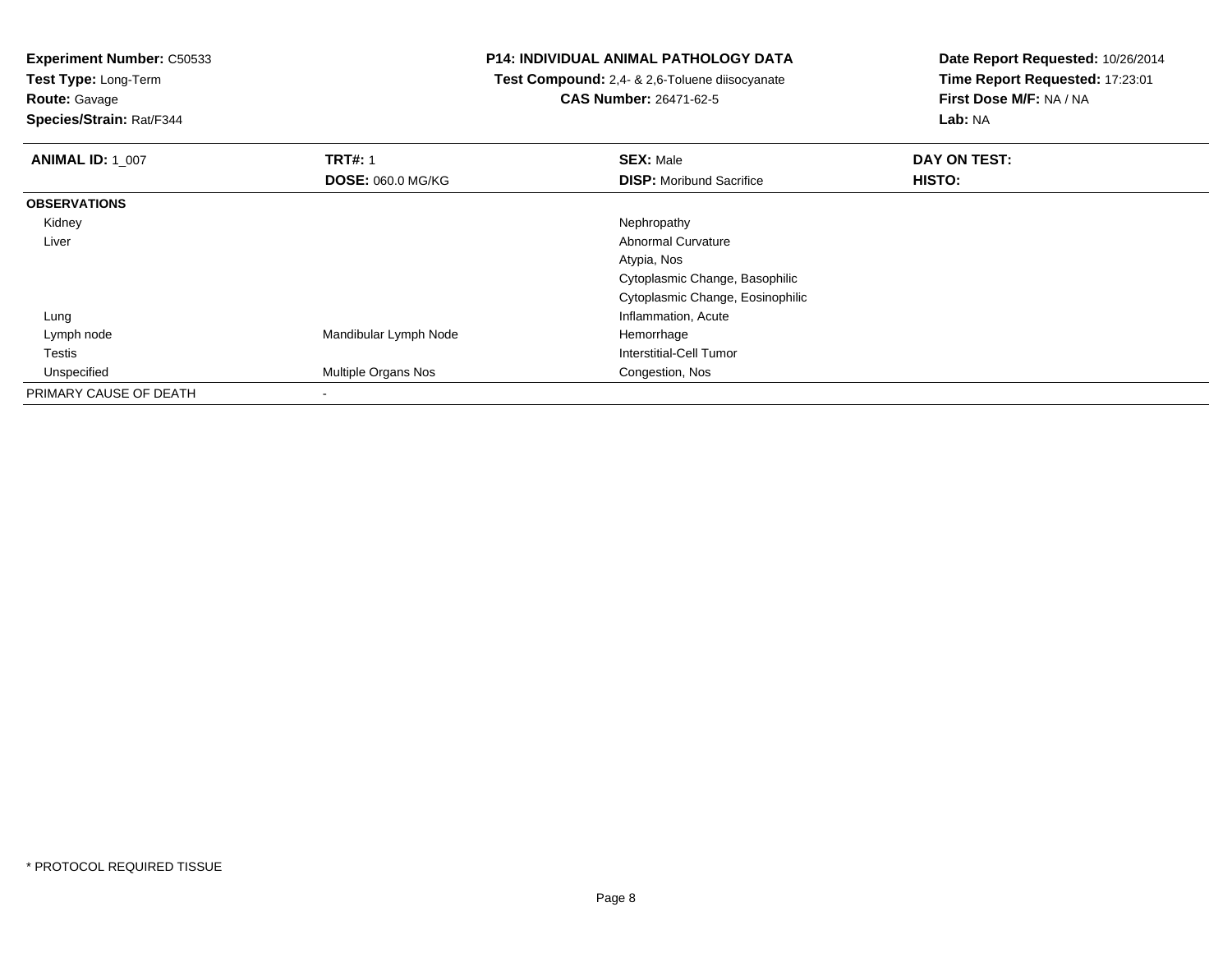**Test Type:** Long-Term

**Route:** Gavage

**Species/Strain:** Rat/F344

## **P14: INDIVIDUAL ANIMAL PATHOLOGY DATA**

 **Test Compound:** 2,4- & 2,6-Toluene diisocyanate**CAS Number:** 26471-62-5

| <b>ANIMAL ID: 1_008</b> | <b>TRT#: 1</b>           | <b>SEX: Male</b>                 | DAY ON TEST: |
|-------------------------|--------------------------|----------------------------------|--------------|
|                         | <b>DOSE: 060.0 MG/KG</b> | <b>DISP:</b> Scheduled Sacrifice | HISTO:       |
| <b>OBSERVATIONS</b>     |                          |                                  |              |
| Adrenal gland           |                          | Pheochromocytoma                 |              |
| Heart                   |                          | <b>Fibrosis</b>                  |              |
| Kidney                  |                          | Nephropathy                      |              |
| Liver                   |                          | Cytoplasmic Change, Basophilic   |              |
|                         |                          | Cytoplasmic Change, Eosinophilic |              |
|                         | <b>Bile Duct</b>         | Hyperplasia, Nos                 |              |
| Lymph node              | Mandibular Lymph Node    | Plasmacytosis                    |              |
| Pancreas                | Acinus                   | Hyperplasia, Nodular             |              |
| Parathyroid gland       |                          | Hyperplasia, Nos                 |              |
| <b>Testis</b>           |                          | Interstitial-Cell Tumor          |              |
|                         |                          | Mineralization                   |              |
| Thymus                  |                          | Depletion, Lymphoid              |              |
| Thyroid                 |                          | C-Cell Carcinoma                 |              |
| PRIMARY CAUSE OF DEATH  |                          |                                  |              |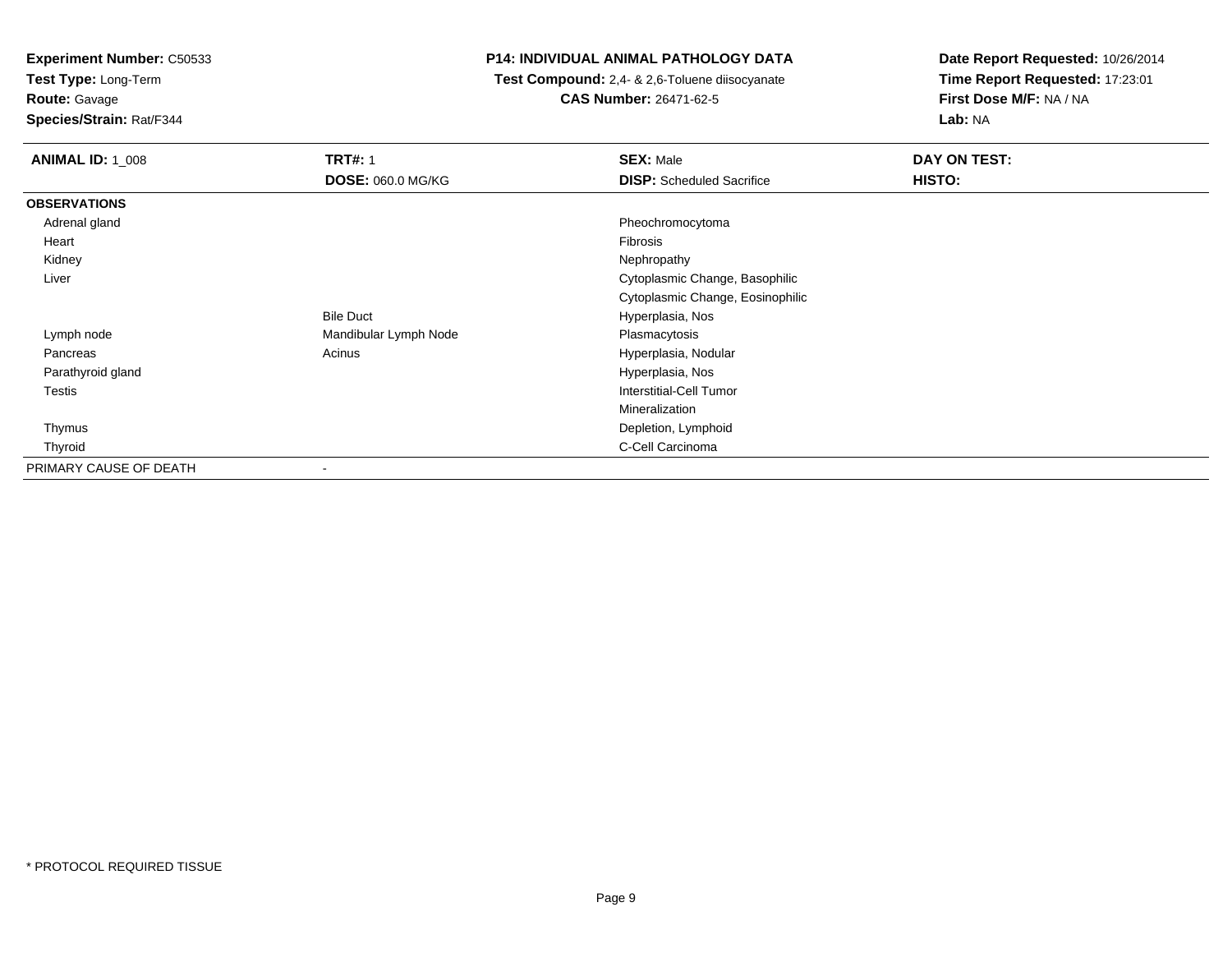**Test Type:** Long-Term

**Route:** Gavage

**Species/Strain:** Rat/F344

## **P14: INDIVIDUAL ANIMAL PATHOLOGY DATA**

 **Test Compound:** 2,4- & 2,6-Toluene diisocyanate**CAS Number:** 26471-62-5

| <b>ANIMAL ID: 1_009</b> | <b>TRT#: 1</b>        | <b>SEX: Male</b>                 | DAY ON TEST: |
|-------------------------|-----------------------|----------------------------------|--------------|
|                         | DOSE: 060.0 MG/KG     | <b>DISP:</b> Scheduled Sacrifice | HISTO:       |
| <b>OBSERVATIONS</b>     |                       |                                  |              |
| Heart                   |                       | Fibrosis                         |              |
| Kidney                  |                       | Histiocytosis                    |              |
|                         |                       | Nephropathy                      |              |
| Liver                   |                       | Cytoplasmic Change, Basophilic   |              |
|                         |                       | Cytoplasmic Change, Eosinophilic |              |
|                         | <b>Bile Duct</b>      | Hyperplasia, Nos                 |              |
| Lymph node              | Mandibular Lymph Node | Plasmacytosis                    |              |
| Pancreas                |                       | Acinar-Cell Adenoma              |              |
|                         | Islets                | Islet-Cell Adenoma               |              |
| Parathyroid gland       |                       | Hyperplasia, Nos                 |              |
| Prostate                |                       | Inflammation, Acute/Chronic      |              |
| Skin                    | <b>Back</b>           | Keratoacanthoma                  |              |
| Testis                  |                       | <b>Interstitial-Cell Tumor</b>   |              |
| Thyroid                 |                       | Hyperplasia, C Cell              |              |
|                         |                       | Mineralization                   |              |
| Unspecified             | Chest                 | Fibroma                          |              |
| PRIMARY CAUSE OF DEATH  | ٠                     |                                  |              |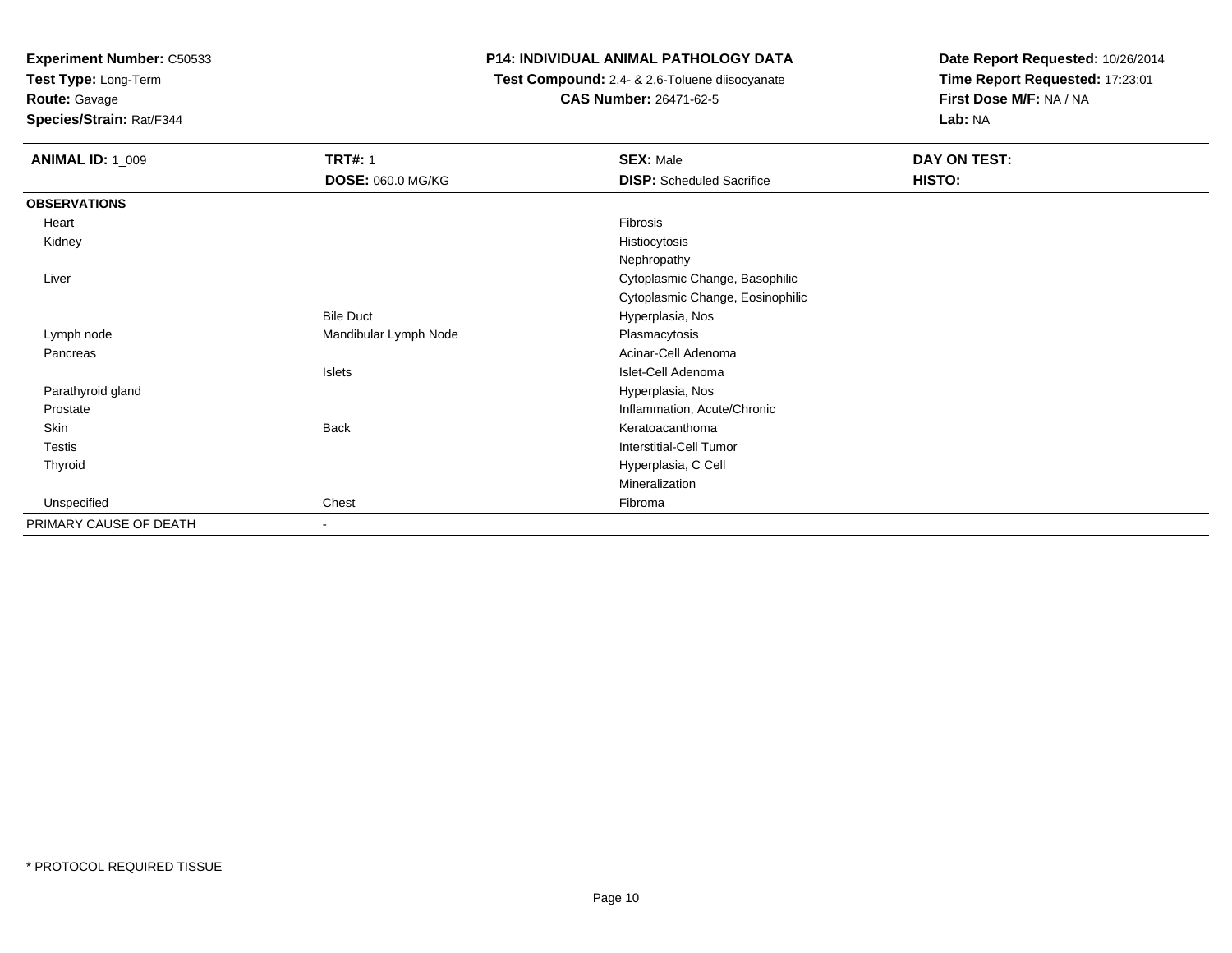**Test Type:** Long-Term

# **Route:** Gavage

**Species/Strain:** Rat/F344

## **P14: INDIVIDUAL ANIMAL PATHOLOGY DATA**

 **Test Compound:** 2,4- & 2,6-Toluene diisocyanate**CAS Number:** 26471-62-5

| <b>ANIMAL ID: 1 010</b> | <b>TRT#: 1</b>           | <b>SEX: Male</b>               | DAY ON TEST:  |  |
|-------------------------|--------------------------|--------------------------------|---------------|--|
|                         | <b>DOSE: 060.0 MG/KG</b> | <b>DISP: Natural Death</b>     | <b>HISTO:</b> |  |
| <b>OBSERVATIONS</b>     |                          |                                |               |  |
| Heart                   |                          | <b>Fibrosis</b>                |               |  |
| Kidney                  |                          | Nephropathy                    |               |  |
| Liver                   |                          | Cytoplasmic Change, Basophilic |               |  |
|                         | <b>Bile Duct</b>         | Hyperplasia, Nos               |               |  |
| Lung                    |                          | Hemorrhage                     |               |  |
| Prostate                |                          | Inflammation, Acute            |               |  |
| Testis                  |                          | Hyperplasia, Interstitial Cell |               |  |
| Unspecified             | Multiple Organs Nos      | Congestion, Nos                |               |  |
| PRIMARY CAUSE OF DEATH  |                          |                                |               |  |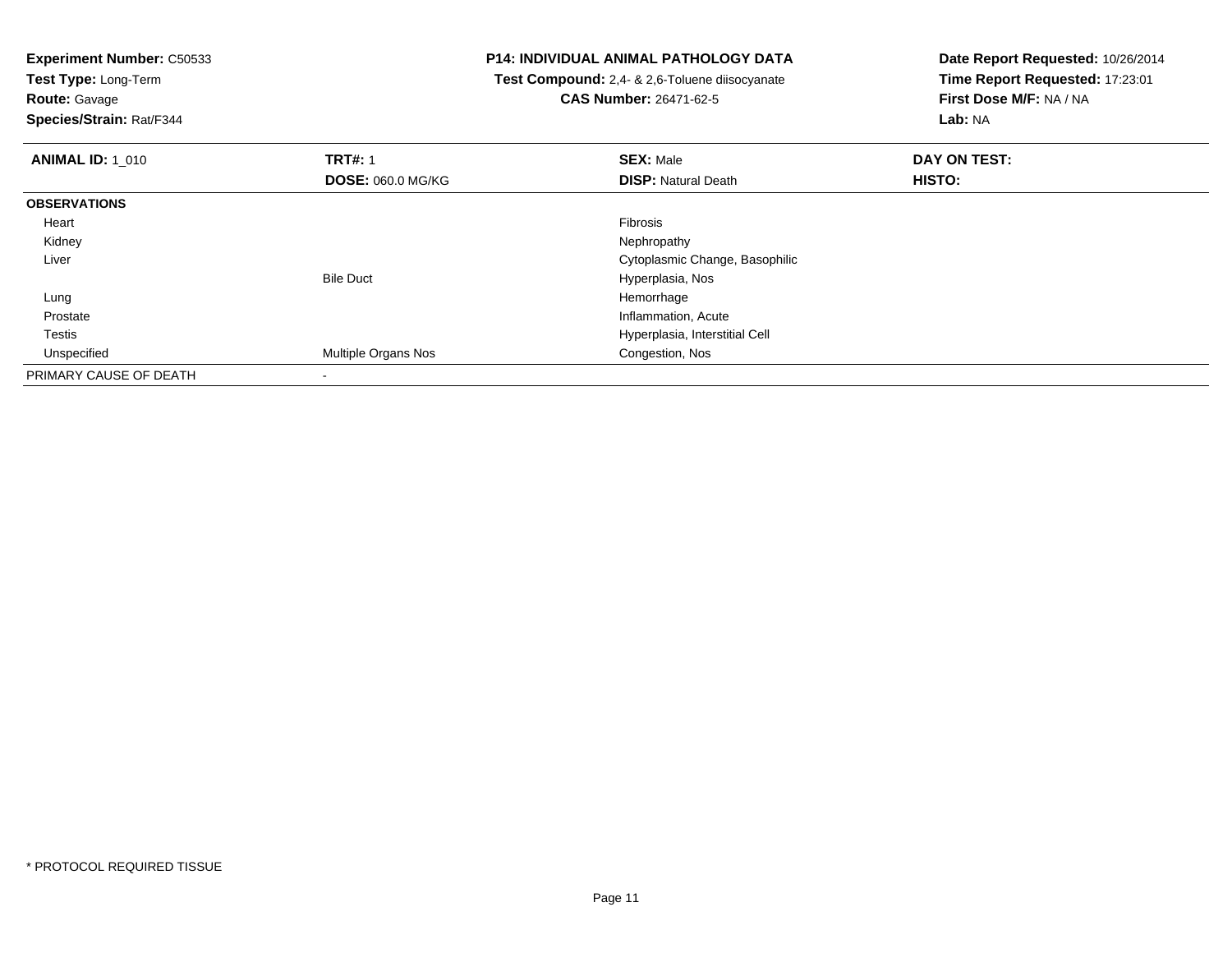**Test Type:** Long-Term

**Route:** Gavage

**Species/Strain:** Rat/F344

## **P14: INDIVIDUAL ANIMAL PATHOLOGY DATA**

 **Test Compound:** 2,4- & 2,6-Toluene diisocyanate**CAS Number:** 26471-62-5

| <b>ANIMAL ID: 1 011</b> | <b>TRT#: 1</b>           | <b>SEX: Male</b>               | DAY ON TEST: |  |
|-------------------------|--------------------------|--------------------------------|--------------|--|
|                         | <b>DOSE: 060.0 MG/KG</b> | <b>DISP: Natural Death</b>     | HISTO:       |  |
| <b>OBSERVATIONS</b>     |                          |                                |              |  |
| Heart                   |                          | Fibrosis                       |              |  |
| Kidney                  |                          | Nephropathy                    |              |  |
| Liver                   |                          | Cytoplasmic Vacuolization      |              |  |
|                         | <b>Bile Duct</b>         | Hyperplasia, Nos               |              |  |
|                         |                          | Necrosis, Nos                  |              |  |
| Lung                    |                          | Pneumonia, Aspiration          |              |  |
| Lymph node              | Mediastinal Lymph Node   | Hemorrhage                     |              |  |
| Spleen                  |                          | Hemosiderosis                  |              |  |
| <b>Testis</b>           |                          | Hyperplasia, Interstitial Cell |              |  |
| Unspecified             | Multiple Organs Nos      | Congestion, Nos                |              |  |
| PRIMARY CAUSE OF DEATH  |                          |                                |              |  |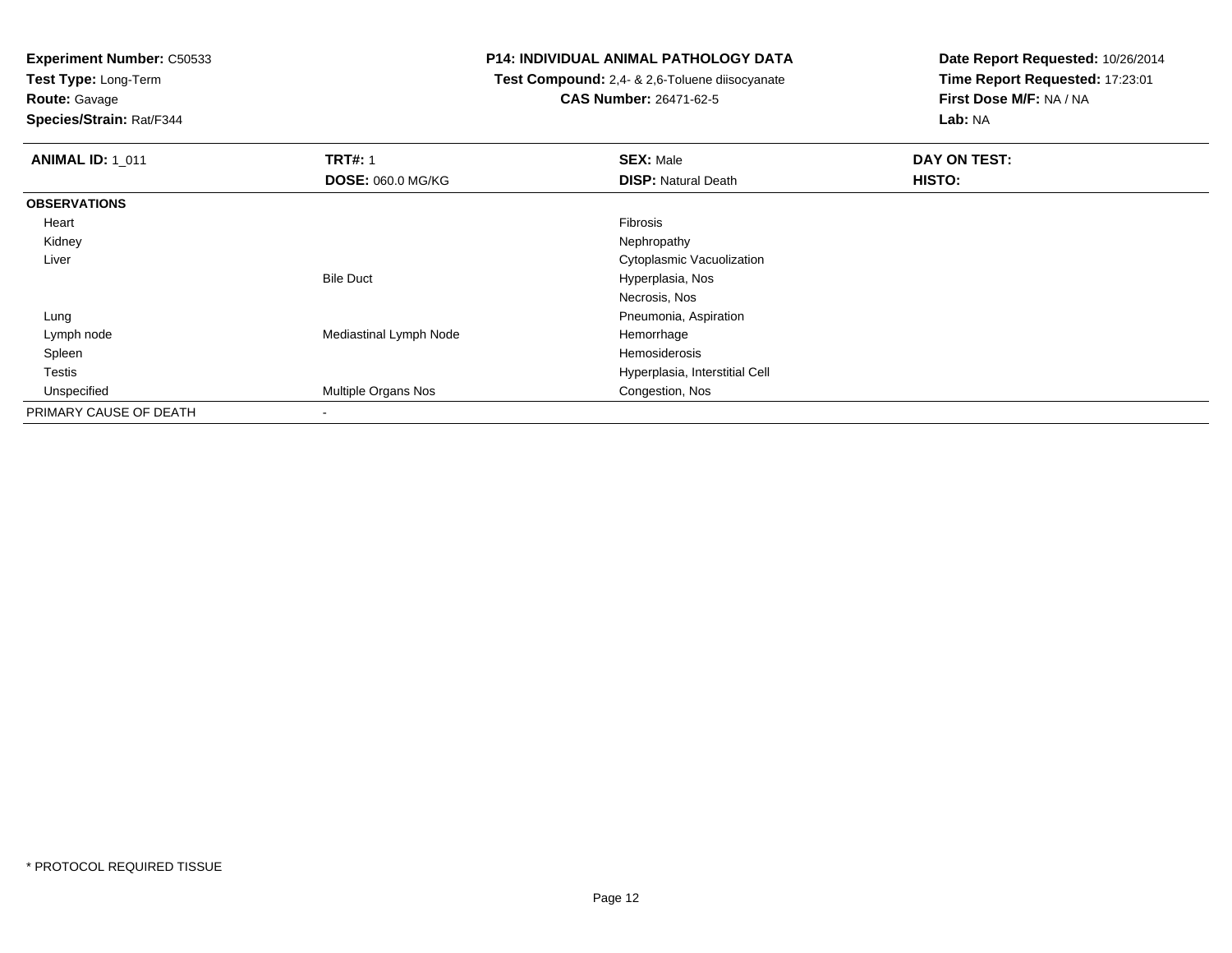| <b>Experiment Number: C50533</b><br>Test Type: Long-Term<br><b>Route: Gavage</b><br>Species/Strain: Rat/F344 | <b>P14: INDIVIDUAL ANIMAL PATHOLOGY DATA</b><br>Test Compound: 2,4- & 2,6-Toluene diisocyanate<br>CAS Number: 26471-62-5 |                                | Date Report Requested: 10/26/2014<br>Time Report Requested: 17:23:01<br>First Dose M/F: NA / NA<br>Lab: NA |
|--------------------------------------------------------------------------------------------------------------|--------------------------------------------------------------------------------------------------------------------------|--------------------------------|------------------------------------------------------------------------------------------------------------|
| <b>ANIMAL ID:</b> 1 012                                                                                      | <b>TRT#: 1</b>                                                                                                           | <b>SEX: Male</b>               | DAY ON TEST:                                                                                               |
|                                                                                                              | <b>DOSE: 060.0 MG/KG</b>                                                                                                 | <b>DISP:</b> Accidently Killed | <b>HISTO:</b>                                                                                              |
| <b>OBSERVATIONS</b>                                                                                          |                                                                                                                          |                                |                                                                                                            |
| Eye                                                                                                          | Substantia Propria                                                                                                       | Inflammation, Acute            |                                                                                                            |
| Lung                                                                                                         |                                                                                                                          | Bronchopneumonia, Acute        |                                                                                                            |
| Unspecified                                                                                                  | Multiple Organs Nos                                                                                                      | Congestion, Nos                |                                                                                                            |
| PRIMARY CAUSE OF DEATH                                                                                       |                                                                                                                          |                                |                                                                                                            |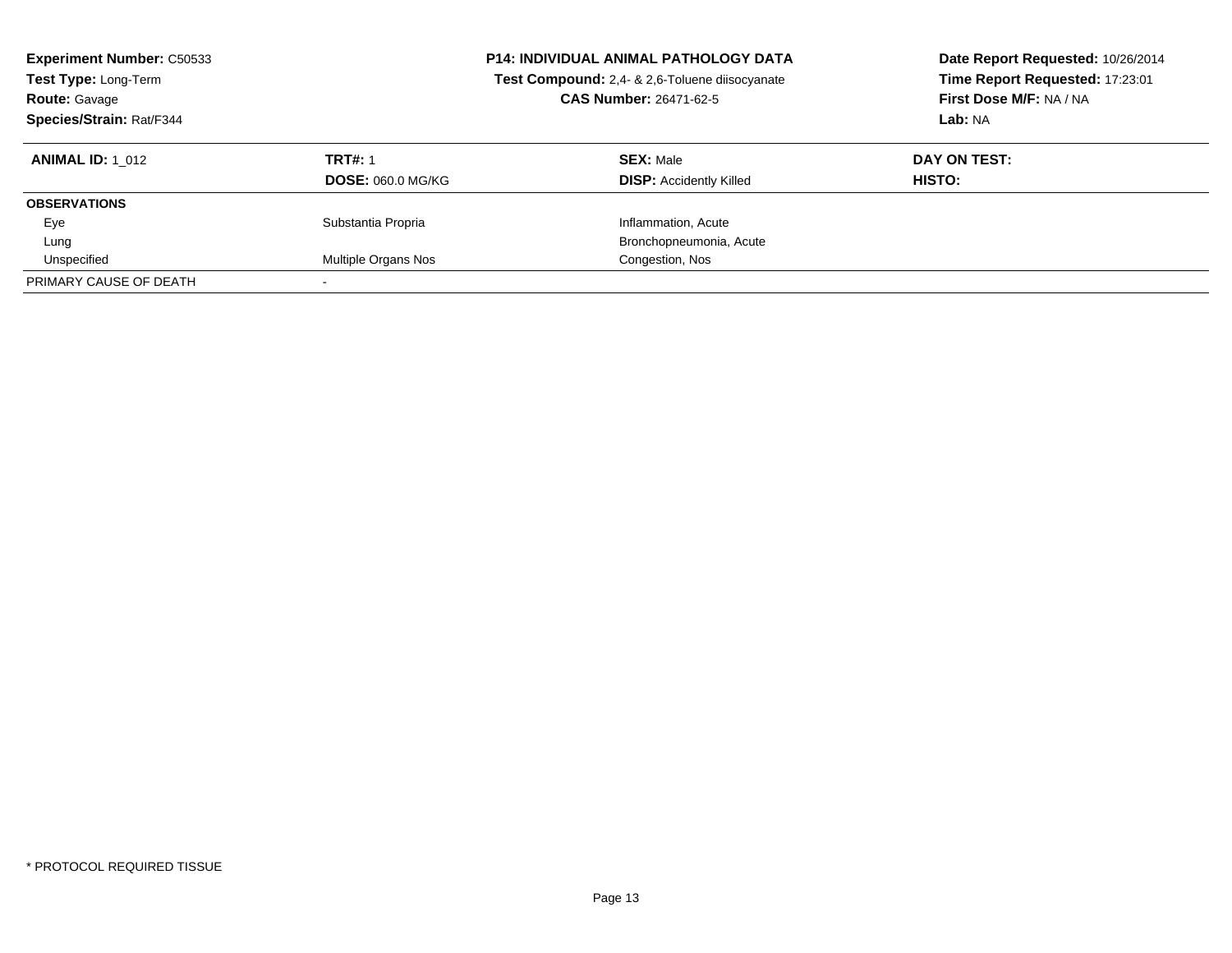| <b>Experiment Number: C50533</b><br>Test Type: Long-Term<br><b>Route: Gavage</b><br>Species/Strain: Rat/F344 |                            | <b>P14: INDIVIDUAL ANIMAL PATHOLOGY DATA</b><br>Test Compound: 2,4- & 2,6-Toluene diisocyanate<br><b>CAS Number: 26471-62-5</b> | Date Report Requested: 10/26/2014<br>Time Report Requested: 17:23:01<br>First Dose M/F: NA / NA<br>Lab: NA |
|--------------------------------------------------------------------------------------------------------------|----------------------------|---------------------------------------------------------------------------------------------------------------------------------|------------------------------------------------------------------------------------------------------------|
| <b>ANIMAL ID: 1 013</b>                                                                                      | <b>TRT#: 1</b>             | <b>SEX: Male</b>                                                                                                                | DAY ON TEST:                                                                                               |
|                                                                                                              | <b>DOSE: 060.0 MG/KG</b>   | <b>DISP: Natural Death</b>                                                                                                      | <b>HISTO:</b>                                                                                              |
| <b>OBSERVATIONS</b>                                                                                          |                            |                                                                                                                                 |                                                                                                            |
| Liver                                                                                                        |                            | Inflammation, Acute                                                                                                             |                                                                                                            |
| Lung                                                                                                         |                            | Foreign Material, Nos                                                                                                           |                                                                                                            |
| Stomach                                                                                                      |                            | Inflammation, Acute                                                                                                             |                                                                                                            |
| Unspecified                                                                                                  | <b>Multiple Organs Nos</b> | Congestion, Nos                                                                                                                 |                                                                                                            |
|                                                                                                              | Multiple Organs Nos        | Hemorrhage                                                                                                                      |                                                                                                            |
| PRIMARY CAUSE OF DEATH                                                                                       |                            |                                                                                                                                 |                                                                                                            |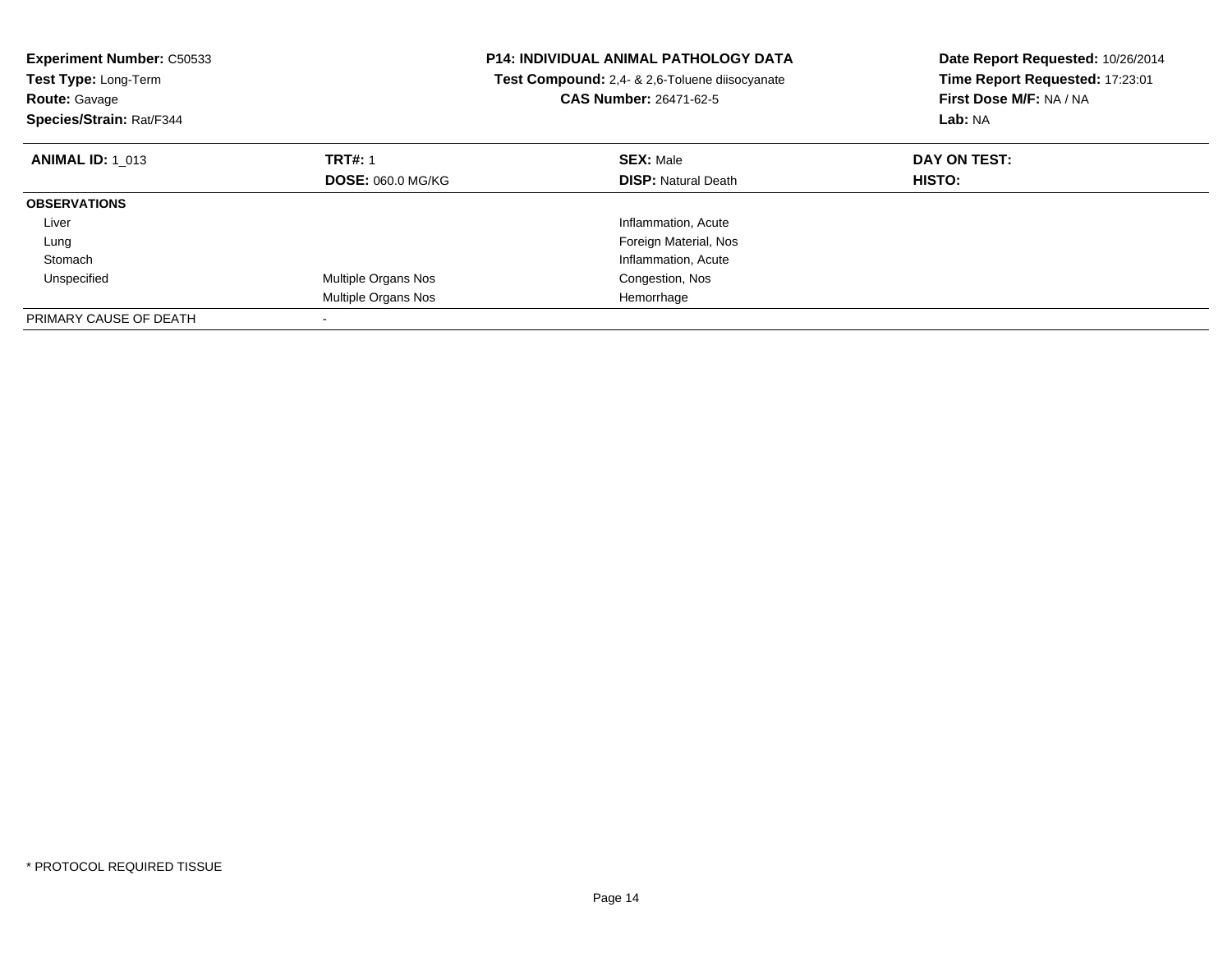| <b>Experiment Number: C50533</b> |                            | <b>P14: INDIVIDUAL ANIMAL PATHOLOGY DATA</b>          | Date Report Requested: 10/26/2014 |
|----------------------------------|----------------------------|-------------------------------------------------------|-----------------------------------|
| Test Type: Long-Term             |                            | <b>Test Compound:</b> 2,4- & 2,6-Toluene diisocyanate | Time Report Requested: 17:23:01   |
| <b>Route: Gavage</b>             |                            | <b>CAS Number: 26471-62-5</b>                         | First Dose M/F: NA / NA           |
| Species/Strain: Rat/F344         |                            |                                                       | Lab: NA                           |
| <b>ANIMAL ID: 1 014</b>          | <b>TRT#: 1</b>             | <b>SEX: Male</b>                                      | DAY ON TEST:                      |
|                                  | <b>DOSE: 060.0 MG/KG</b>   | <b>DISP: Natural Death</b>                            | HISTO:                            |
| <b>OBSERVATIONS</b>              |                            |                                                       |                                   |
| Intestine Large                  | Colon                      | Parasitism                                            |                                   |
| Lung                             |                            | Edema, Nos                                            |                                   |
|                                  |                            | Lymphocytic Inflammatory Infiltrate                   |                                   |
| Lymph node                       | Mandibular Lymph Node      | Plasmacytosis                                         |                                   |
| Pancreas                         |                            | Cytoplasmic Vacuolization                             |                                   |
| Unspecified                      | <b>Multiple Organs Nos</b> | Congestion, Nos                                       |                                   |
| PRIMARY CAUSE OF DEATH           |                            |                                                       |                                   |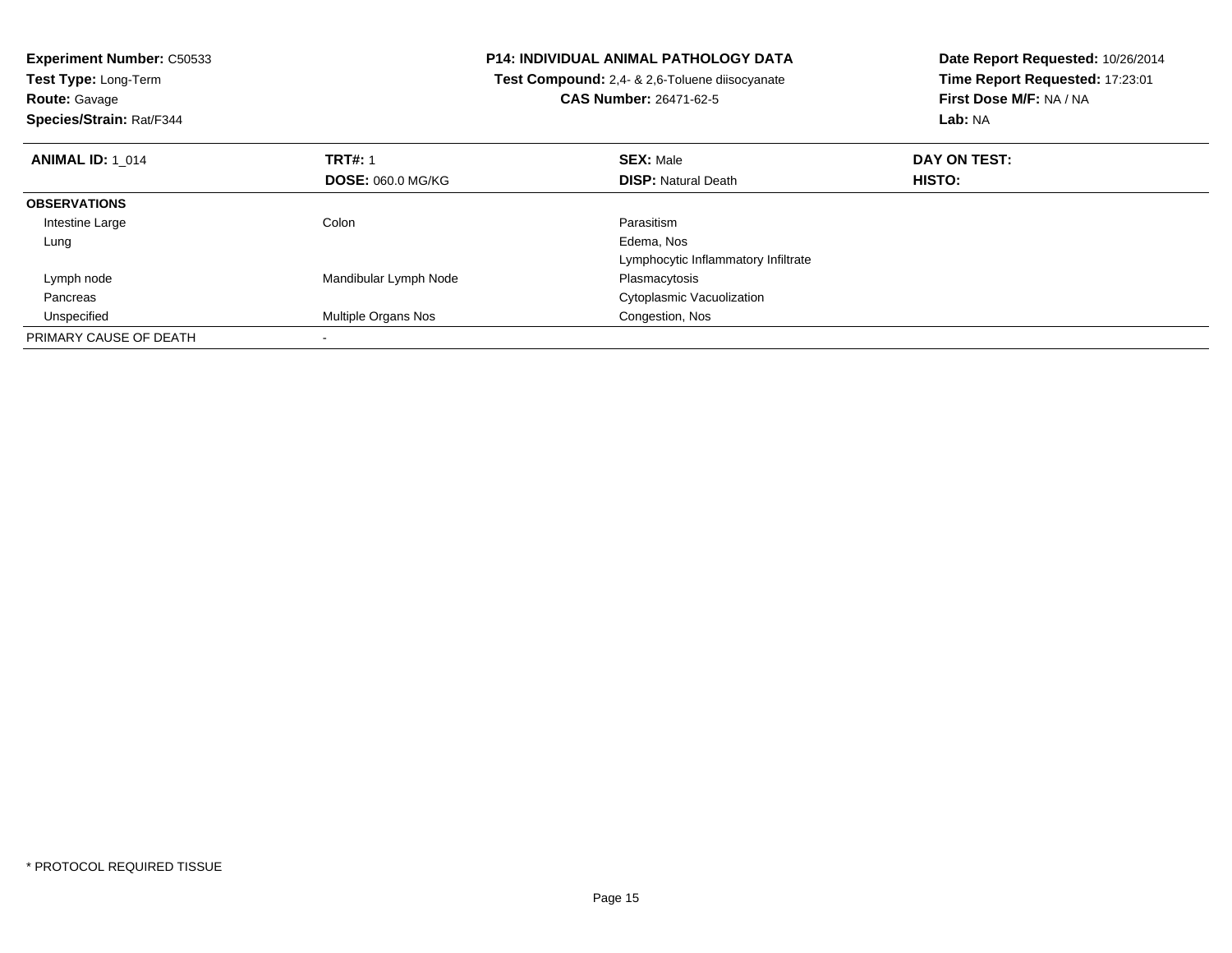| <b>Experiment Number: C50533</b><br><b>Test Type: Long-Term</b><br><b>Route: Gavage</b><br><b>Species/Strain: Rat/F344</b> |                                            | <b>P14: INDIVIDUAL ANIMAL PATHOLOGY DATA</b><br>Test Compound: 2,4- & 2,6-Toluene diisocyanate<br><b>CAS Number: 26471-62-5</b> | Date Report Requested: 10/26/2014<br>Time Report Requested: 17:23:01<br>First Dose M/F: NA / NA<br>Lab: NA |
|----------------------------------------------------------------------------------------------------------------------------|--------------------------------------------|---------------------------------------------------------------------------------------------------------------------------------|------------------------------------------------------------------------------------------------------------|
| <b>ANIMAL ID: 1 015</b>                                                                                                    | <b>TRT#: 1</b><br><b>DOSE: 060.0 MG/KG</b> | <b>SEX: Male</b><br><b>DISP:</b> Moribund Sacrifice                                                                             | DAY ON TEST:<br>HISTO:                                                                                     |
| <b>OBSERVATIONS</b>                                                                                                        |                                            |                                                                                                                                 |                                                                                                            |
| Ear                                                                                                                        |                                            | Inflammation, Acute/Chronic                                                                                                     |                                                                                                            |
| Unspecified                                                                                                                | Multiple Organs Nos                        | Leukemia, Monocytic                                                                                                             |                                                                                                            |
| PRIMARY CAUSE OF DEATH                                                                                                     |                                            |                                                                                                                                 |                                                                                                            |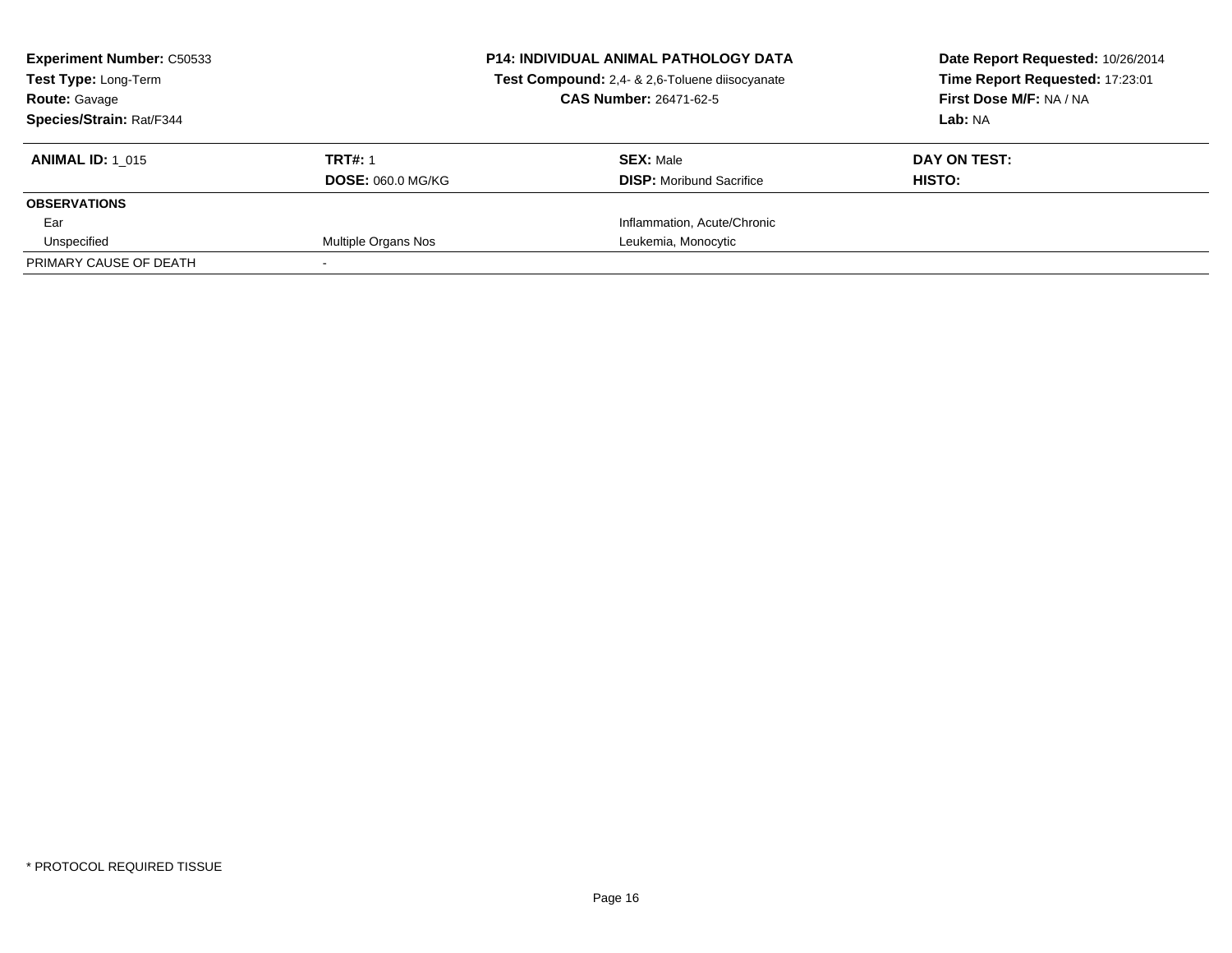**Test Type:** Long-Term

**Route:** Gavage

**Species/Strain:** Rat/F344

## **P14: INDIVIDUAL ANIMAL PATHOLOGY DATA**

 **Test Compound:** 2,4- & 2,6-Toluene diisocyanate**CAS Number:** 26471-62-5

| <b>ANIMAL ID: 1_016</b> | <b>TRT#: 1</b>           | <b>SEX: Male</b>                    | DAY ON TEST: |  |
|-------------------------|--------------------------|-------------------------------------|--------------|--|
|                         | <b>DOSE: 060.0 MG/KG</b> | <b>DISP: Natural Death</b>          | HISTO:       |  |
| <b>OBSERVATIONS</b>     |                          |                                     |              |  |
| <b>Brain</b>            |                          | Edema, Nos                          |              |  |
| Heart                   |                          | Fibrosis                            |              |  |
| Kidney                  |                          | Nephropathy                         |              |  |
| Liver                   |                          | Cytoplasmic Change, Basophilic      |              |  |
|                         |                          | Cytoplasmic Vacuolization           |              |  |
|                         | <b>Bile Duct</b>         | Hyperplasia, Nos                    |              |  |
|                         |                          | Inflammation, Acute                 |              |  |
| Lung                    |                          | Lymphocytic Inflammatory Infiltrate |              |  |
| Pituitary gland         |                          | Chromophobe Adenoma                 |              |  |
| Unspecified             | Multiple Organs Nos      | Congestion, Nos                     |              |  |
| PRIMARY CAUSE OF DEATH  | $\blacksquare$           |                                     |              |  |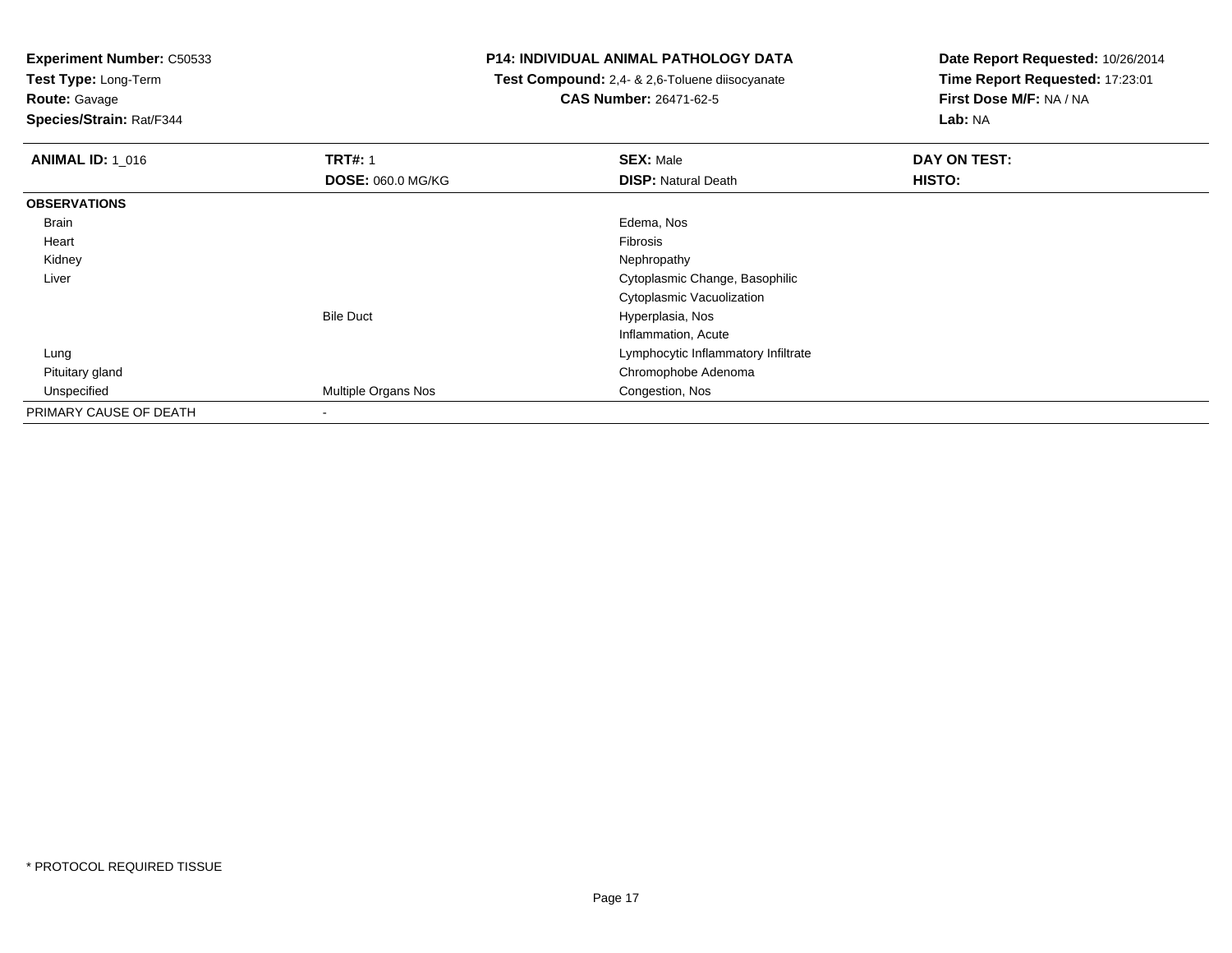**Test Type:** Long-Term

**Route:** Gavage

**Species/Strain:** Rat/F344

## **P14: INDIVIDUAL ANIMAL PATHOLOGY DATA**

 **Test Compound:** 2,4- & 2,6-Toluene diisocyanate**CAS Number:** 26471-62-5

| <b>ANIMAL ID: 1_017</b> | <b>TRT#: 1</b>           | <b>SEX: Male</b>                | DAY ON TEST: |
|-------------------------|--------------------------|---------------------------------|--------------|
|                         | <b>DOSE: 060.0 MG/KG</b> | <b>DISP:</b> Moribund Sacrifice | HISTO:       |
| <b>OBSERVATIONS</b>     |                          |                                 |              |
| Heart                   |                          | Fibrosis                        |              |
| Kidney                  |                          | Nephropathy                     |              |
| Liver                   |                          | Cytoplasmic Change, Basophilic  |              |
|                         | <b>Bile Duct</b>         | Hyperplasia, Nos                |              |
| Lung                    |                          | Bronchopneumonia, Acute         |              |
| Mammary gland           |                          | Fibroadenoma                    |              |
| Pancreas                | Acinus                   | Atrophy, Nos                    |              |
|                         | Peripancreatic Tissue    | Necrosis, Fat                   |              |
| Stomach                 |                          | Fibrosis                        |              |
|                         |                          | Inflammation, Necrotizing       |              |
| <b>Testis</b>           |                          | <b>Interstitial-Cell Tumor</b>  |              |
|                         |                          | Mineralization                  |              |
| PRIMARY CAUSE OF DEATH  | $\,$                     |                                 |              |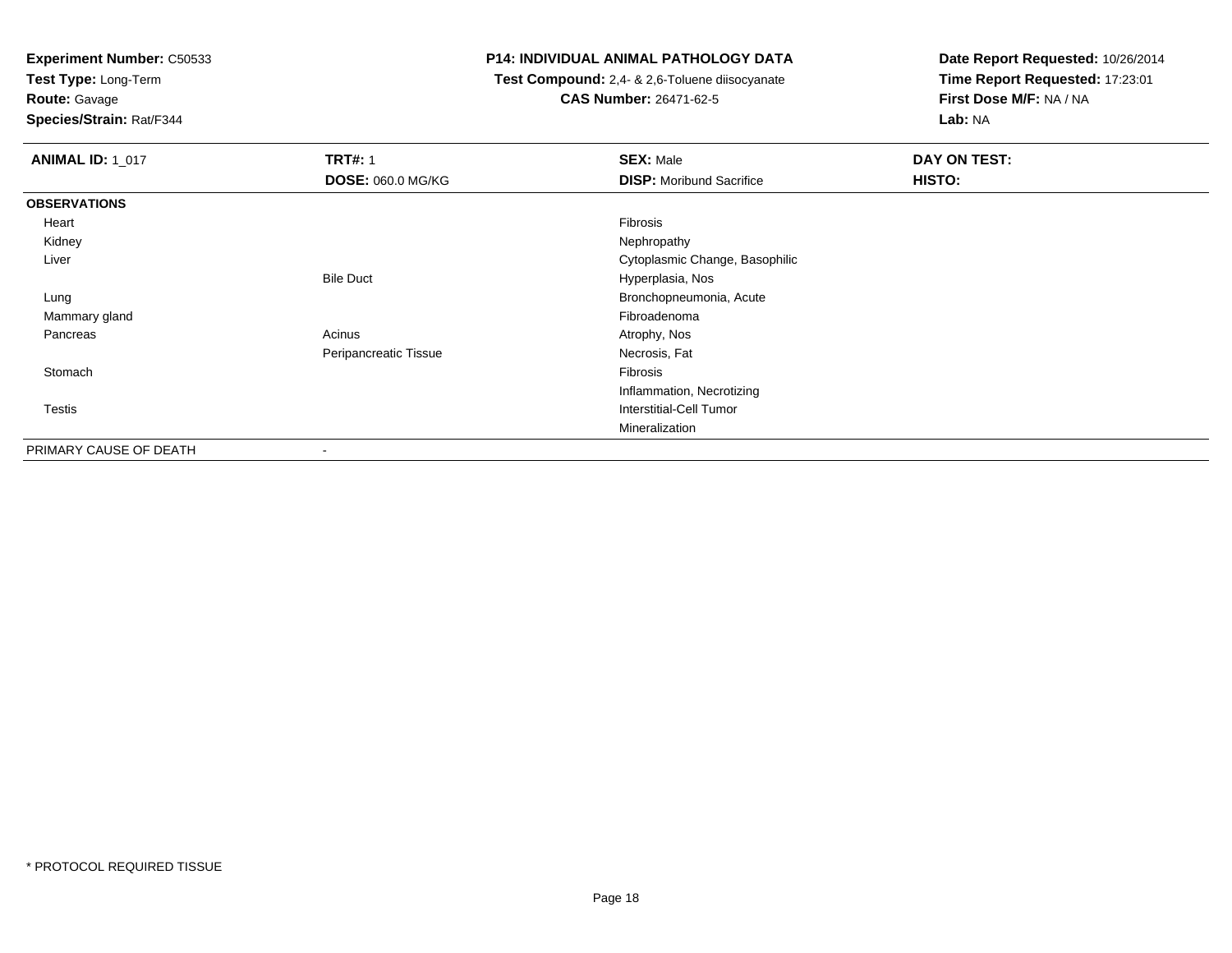**Test Type:** Long-Term

**Route:** Gavage

**Species/Strain:** Rat/F344

## **P14: INDIVIDUAL ANIMAL PATHOLOGY DATA**

 **Test Compound:** 2,4- & 2,6-Toluene diisocyanate**CAS Number:** 26471-62-5

| <b>ANIMAL ID: 1_018</b> | <b>TRT#: 1</b>           | <b>SEX: Male</b>                 | DAY ON TEST: |  |
|-------------------------|--------------------------|----------------------------------|--------------|--|
|                         | <b>DOSE: 060.0 MG/KG</b> | <b>DISP:</b> Moribund Sacrifice  | HISTO:       |  |
| <b>OBSERVATIONS</b>     |                          |                                  |              |  |
| Heart                   |                          | Fibrosis                         |              |  |
| Kidney                  |                          | Nephropathy                      |              |  |
| Liver                   |                          | Cytoplasmic Change, Basophilic   |              |  |
|                         |                          | Cytoplasmic Change, Eosinophilic |              |  |
|                         | <b>Bile Duct</b>         | Hyperplasia, Nos                 |              |  |
| Lung                    |                          | Histiocytosis                    |              |  |
| Lymph node              | Mandibular Lymph Node    | Plasmacytosis                    |              |  |
| Mammary gland           |                          | Fibroadenoma                     |              |  |
| Pancreas                | Acinus                   | Atrophy, Nos                     |              |  |
| <b>Testis</b>           |                          | Interstitial-Cell Tumor          |              |  |
|                         |                          | Mineralization                   |              |  |
| Thymus                  |                          | Cyst, Nos                        |              |  |
| Unspecified             | Multiple Organs Nos      | Congestion, Nos                  |              |  |
| PRIMARY CAUSE OF DEATH  | $\overline{\phantom{a}}$ |                                  |              |  |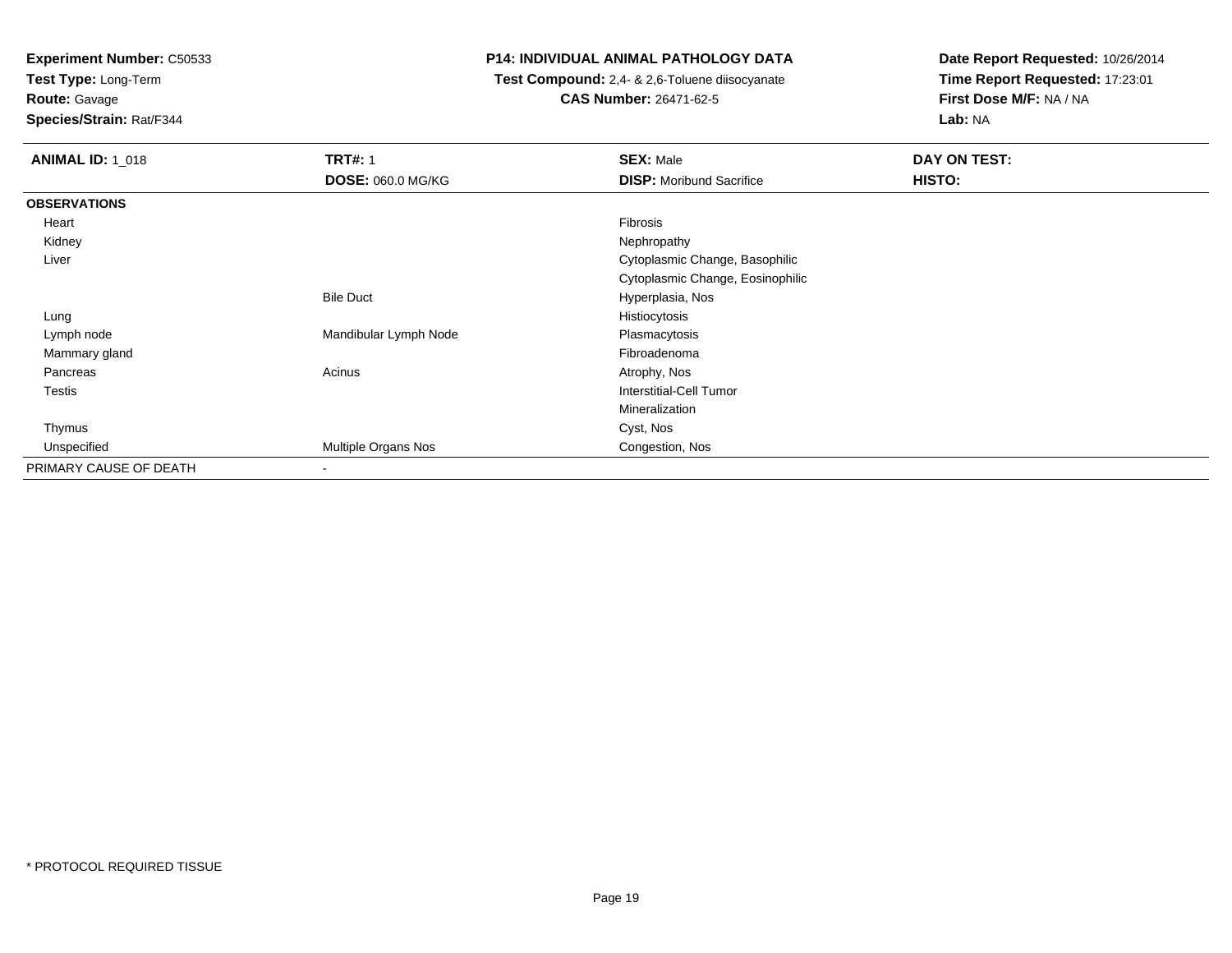| <b>Experiment Number: C50533</b><br>Test Type: Long-Term<br><b>Route: Gavage</b><br>Species/Strain: Rat/F344 | <b>P14: INDIVIDUAL ANIMAL PATHOLOGY DATA</b><br>Test Compound: 2,4- & 2,6-Toluene diisocyanate<br><b>CAS Number: 26471-62-5</b> |                                | Date Report Requested: 10/26/2014<br>Time Report Requested: 17:23:01<br>First Dose M/F: NA / NA<br>Lab: NA |
|--------------------------------------------------------------------------------------------------------------|---------------------------------------------------------------------------------------------------------------------------------|--------------------------------|------------------------------------------------------------------------------------------------------------|
| <b>ANIMAL ID: 1 019</b>                                                                                      | <b>TRT#: 1</b>                                                                                                                  | <b>SEX: Male</b>               | DAY ON TEST:                                                                                               |
|                                                                                                              | <b>DOSE: 060.0 MG/KG</b>                                                                                                        | <b>DISP:</b> Natural Death     | HISTO:                                                                                                     |
| <b>OBSERVATIONS</b>                                                                                          |                                                                                                                                 |                                |                                                                                                            |
| <b>Brain</b>                                                                                                 |                                                                                                                                 | Glioma, Nos                    |                                                                                                            |
| Liver                                                                                                        |                                                                                                                                 | Cytoplasmic Change, Basophilic |                                                                                                            |
| Unspecified                                                                                                  | Multiple Organs Nos                                                                                                             | Congestion, Nos                |                                                                                                            |
| PRIMARY CAUSE OF DEATH                                                                                       |                                                                                                                                 |                                |                                                                                                            |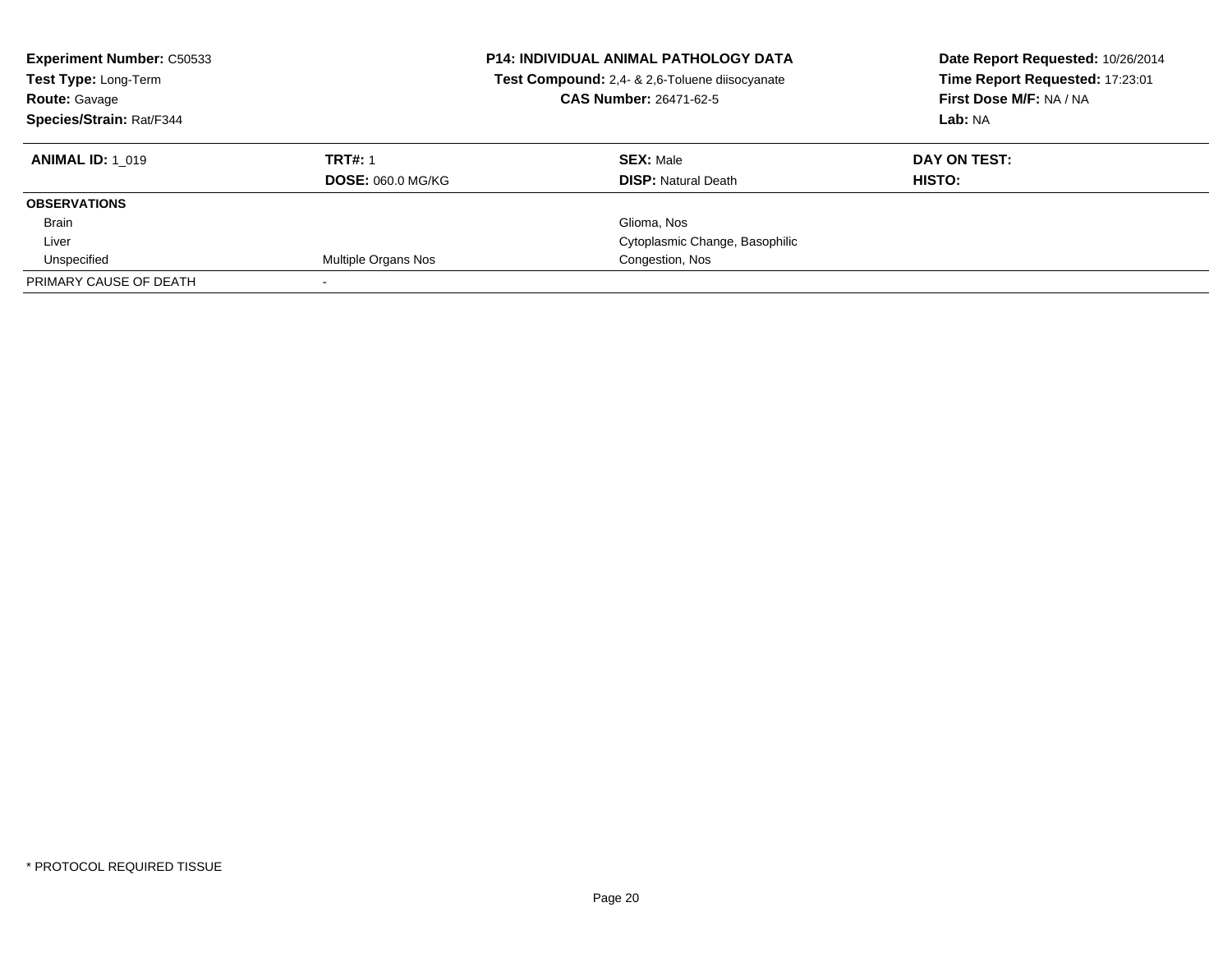| <b>Experiment Number: C50533</b><br>Test Type: Long-Term<br><b>Route: Gavage</b><br>Species/Strain: Rat/F344 |                          | <b>P14: INDIVIDUAL ANIMAL PATHOLOGY DATA</b><br>Test Compound: 2,4- & 2,6-Toluene diisocyanate<br><b>CAS Number: 26471-62-5</b> | Date Report Requested: 10/26/2014<br>Time Report Requested: 17:23:01<br>First Dose M/F: NA / NA<br>Lab: NA |
|--------------------------------------------------------------------------------------------------------------|--------------------------|---------------------------------------------------------------------------------------------------------------------------------|------------------------------------------------------------------------------------------------------------|
| <b>ANIMAL ID: 1 020</b>                                                                                      | <b>TRT#: 1</b>           | <b>SEX: Male</b>                                                                                                                | DAY ON TEST:                                                                                               |
|                                                                                                              | <b>DOSE: 060.0 MG/KG</b> | <b>DISP:</b> Natural Death                                                                                                      | <b>HISTO:</b>                                                                                              |
| <b>OBSERVATIONS</b>                                                                                          |                          |                                                                                                                                 |                                                                                                            |
| Intestine Large                                                                                              | Colon                    | Parasitism                                                                                                                      |                                                                                                            |
| Lung                                                                                                         |                          | Bronchopneumonia, Acute                                                                                                         |                                                                                                            |
| Spleen                                                                                                       |                          | Necrosis, Nos                                                                                                                   |                                                                                                            |
| Thymus                                                                                                       |                          | Necrosis, Cortical                                                                                                              |                                                                                                            |
| Unspecified                                                                                                  | Multiple Organs Nos      | Congestion, Nos                                                                                                                 |                                                                                                            |
|                                                                                                              | Multiple Organs Nos      | Inflammation, Acute                                                                                                             |                                                                                                            |
| PRIMARY CAUSE OF DEATH                                                                                       |                          |                                                                                                                                 |                                                                                                            |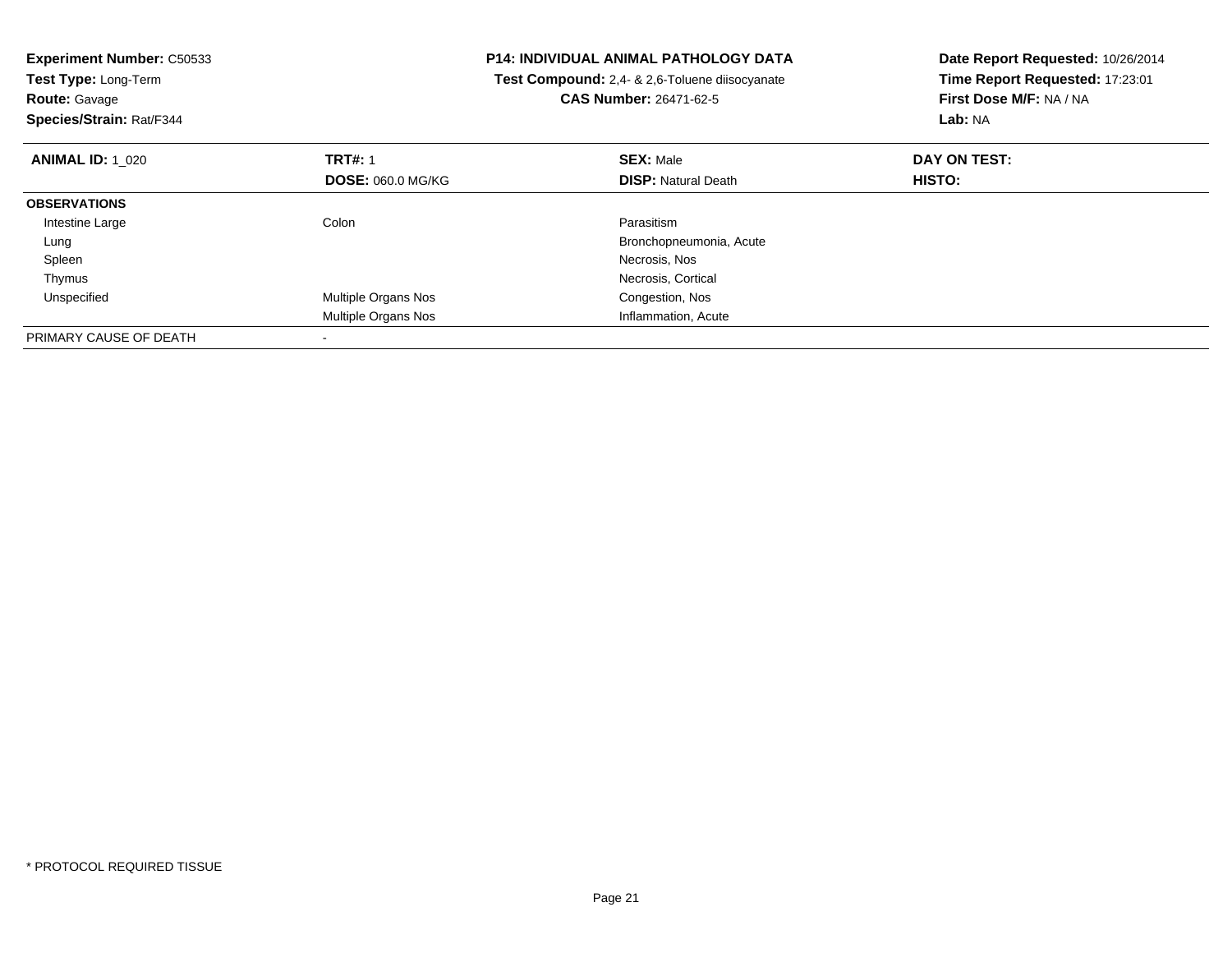**Test Type:** Long-Term

**Route:** Gavage

**Species/Strain:** Rat/F344

## **P14: INDIVIDUAL ANIMAL PATHOLOGY DATA**

 **Test Compound:** 2,4- & 2,6-Toluene diisocyanate**CAS Number:** 26471-62-5

| <b>ANIMAL ID: 1_021</b> | <b>TRT#: 1</b>         | <b>SEX: Male</b>                    | DAY ON TEST: |
|-------------------------|------------------------|-------------------------------------|--------------|
|                         | DOSE: 060.0 MG/KG      | <b>DISP:</b> Scheduled Sacrifice    | HISTO:       |
| <b>OBSERVATIONS</b>     |                        |                                     |              |
| Adrenal gland           |                        | Pheochromocytoma, Malignant         |              |
| Heart                   |                        | Fibrosis                            |              |
| <b>Intestine Small</b>  | Jejunum                | Hyperplasia, Epithelial             |              |
| Kidney                  |                        | Nephropathy                         |              |
|                         |                        | Pheochromocytoma, Metastatic        |              |
| Liver                   |                        | Cytoplasmic Change, Basophilic      |              |
|                         |                        | Cytoplasmic Change, Eosinophilic    |              |
|                         |                        | Degeneration, Cystic                |              |
|                         |                        | Hepatocellular Carcinoma            |              |
|                         | <b>Bile Duct</b>       | Hyperplasia, Nos                    |              |
| Lung                    |                        | Histiocytosis                       |              |
|                         |                        | Lymphocytic Inflammatory Infiltrate |              |
| Lymph node              | Mediastinal Lymph Node | Plasmacytosis                       |              |
| Pancreas                |                        | Acinar-Cell Adenoma                 |              |
| Parathyroid gland       |                        | Adenoma, Nos                        |              |
| Pituitary gland         |                        | Cyst, Nos                           |              |
| Prostate                |                        | Inflammation, Granulomatous         |              |
| Salivary gland          |                        | Atrophy, Nos                        |              |
| <b>Testis</b>           |                        | Interstitial-Cell Tumor             |              |
|                         |                        | Mineralization                      |              |
| PRIMARY CAUSE OF DEATH  | $\blacksquare$         |                                     |              |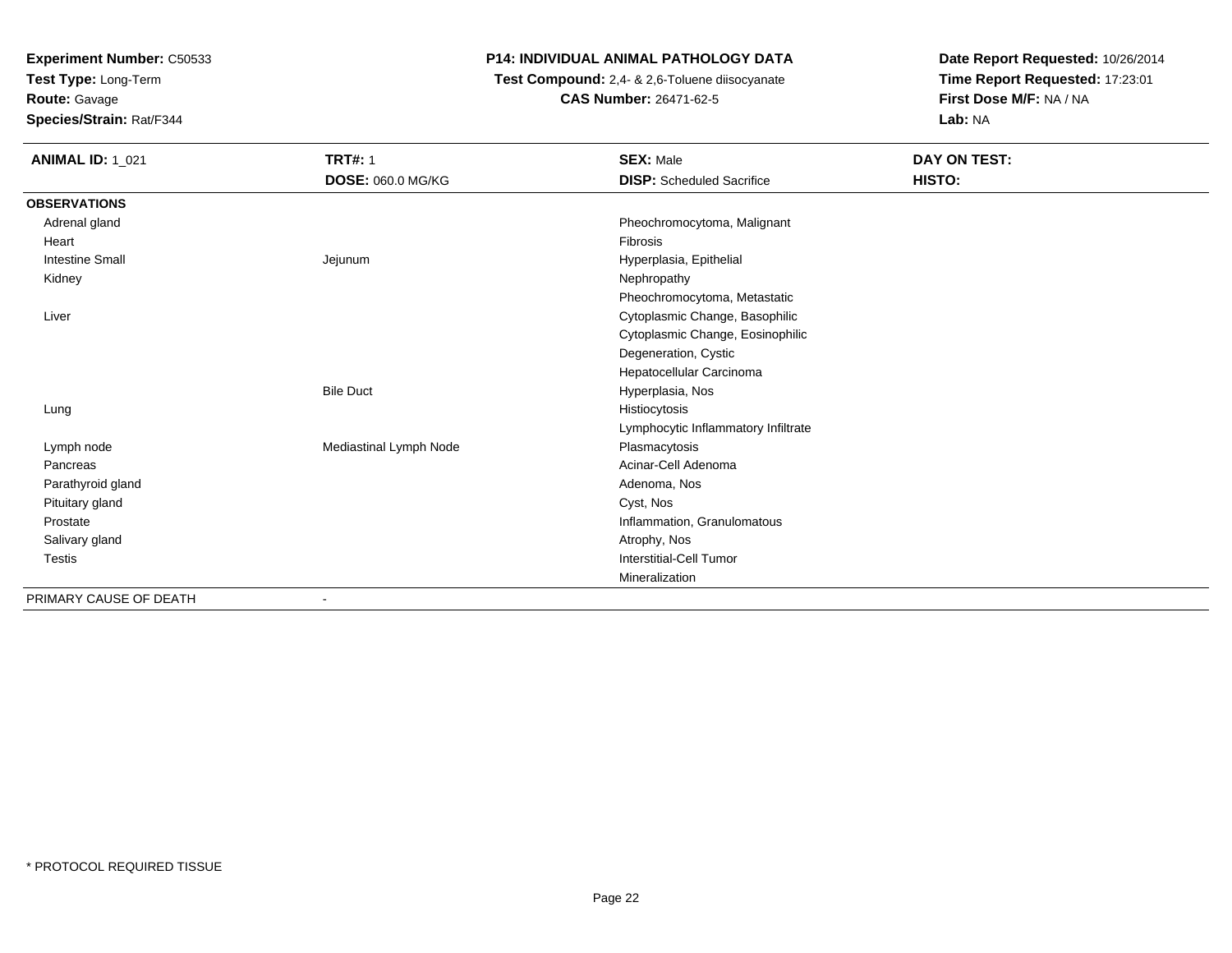**Test Type:** Long-Term

**Route:** Gavage

**Species/Strain:** Rat/F344

## **P14: INDIVIDUAL ANIMAL PATHOLOGY DATA**

 **Test Compound:** 2,4- & 2,6-Toluene diisocyanate**CAS Number:** 26471-62-5

| <b>ANIMAL ID: 1_022</b> | <b>TRT#: 1</b>           | <b>SEX: Male</b>               | DAY ON TEST: |
|-------------------------|--------------------------|--------------------------------|--------------|
|                         | <b>DOSE: 060.0 MG/KG</b> | <b>DISP: Natural Death</b>     | HISTO:       |
| <b>OBSERVATIONS</b>     |                          |                                |              |
| Brain                   |                          | Pinealoma                      |              |
| Heart                   |                          | Fibrosis                       |              |
| Kidney                  |                          | Nephropathy                    |              |
| Liver                   |                          | Cytoplasmic Change, Basophilic |              |
|                         | <b>Bile Duct</b>         | Hyperplasia, Nos               |              |
| Lymph node              | Mandibular Lymph Node    | Plasmacytosis                  |              |
| Pancreas                | Acinus                   | Atrophy, Nos                   |              |
| Prostate                |                          | Metaplasia, Squamous           |              |
| Salivary gland          |                          | Atrophy, Nos                   |              |
| Spleen                  |                          | Hemosiderosis                  |              |
| <b>Testis</b>           |                          | Interstitial-Cell Tumor        |              |
| Unspecified             | Axilla                   | Fibrosarcoma                   |              |
| PRIMARY CAUSE OF DEATH  | $\overline{\phantom{a}}$ |                                |              |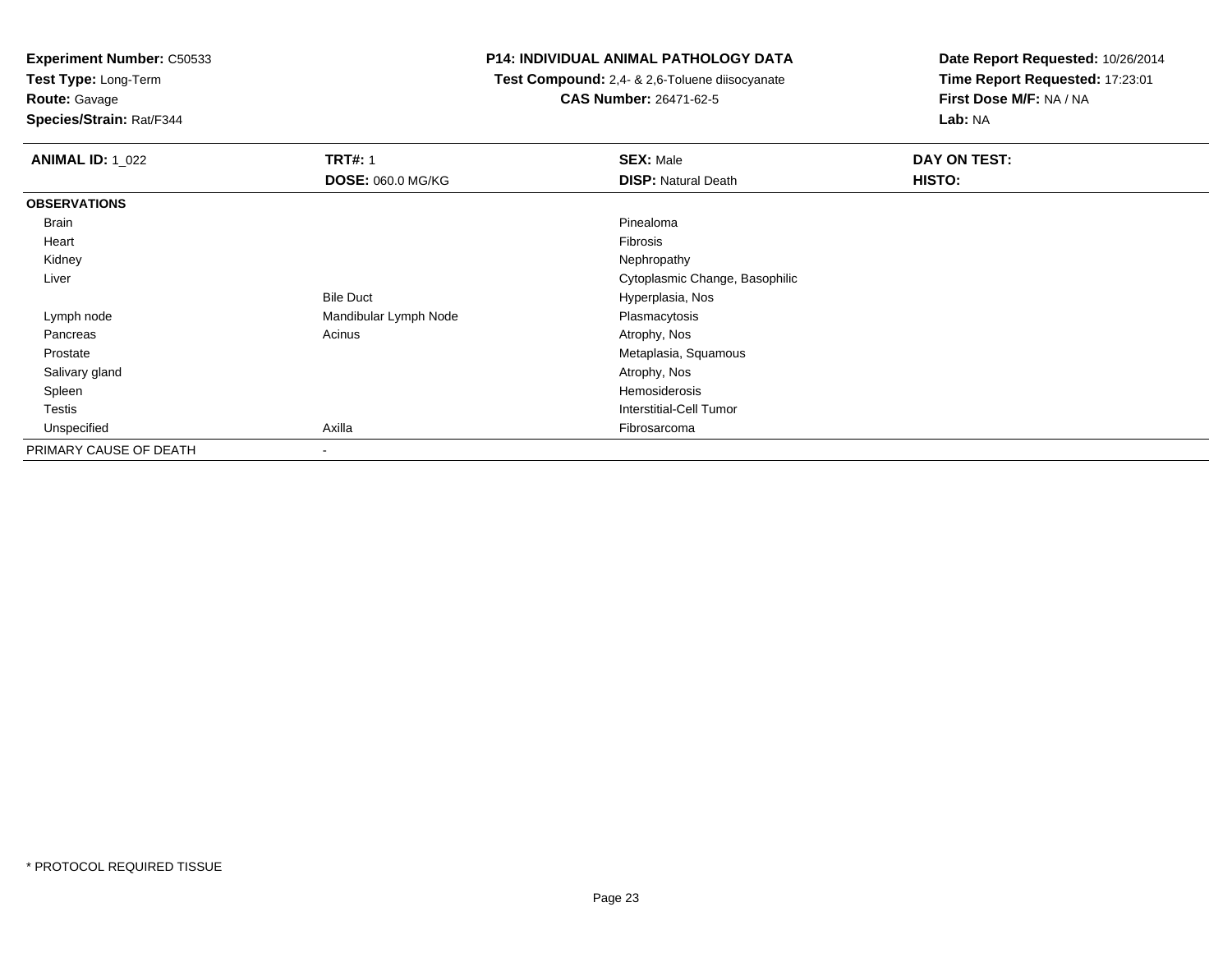| <b>Experiment Number: C50533</b><br>Test Type: Long-Term<br><b>Route: Gavage</b><br>Species/Strain: Rat/F344 |                          | <b>P14: INDIVIDUAL ANIMAL PATHOLOGY DATA</b><br>Test Compound: 2,4- & 2,6-Toluene diisocyanate<br><b>CAS Number: 26471-62-5</b> | Date Report Requested: 10/26/2014<br>Time Report Requested: 17:23:01<br>First Dose M/F: NA / NA<br>Lab: NA |
|--------------------------------------------------------------------------------------------------------------|--------------------------|---------------------------------------------------------------------------------------------------------------------------------|------------------------------------------------------------------------------------------------------------|
| <b>ANIMAL ID: 1 023</b>                                                                                      | <b>TRT#: 1</b>           | <b>SEX: Male</b>                                                                                                                | DAY ON TEST:                                                                                               |
|                                                                                                              | <b>DOSE: 060.0 MG/KG</b> | <b>DISP:</b> Accidently Killed                                                                                                  | <b>HISTO:</b>                                                                                              |
| <b>OBSERVATIONS</b>                                                                                          |                          |                                                                                                                                 |                                                                                                            |
| Ear                                                                                                          |                          | Inflammation, Acute/Chronic                                                                                                     |                                                                                                            |
| Heart                                                                                                        |                          | Inflammation, Chronic                                                                                                           |                                                                                                            |
| Liver                                                                                                        |                          | Abnormal Curvature                                                                                                              |                                                                                                            |
|                                                                                                              | Kupffer Cell             | Hyperplasia, Nos                                                                                                                |                                                                                                            |
| Prostate                                                                                                     |                          | Inflammation, Acute                                                                                                             |                                                                                                            |
| Unspecified                                                                                                  | Multiple Organs Nos      | Congestion, Nos                                                                                                                 |                                                                                                            |
| PRIMARY CAUSE OF DEATH                                                                                       |                          |                                                                                                                                 |                                                                                                            |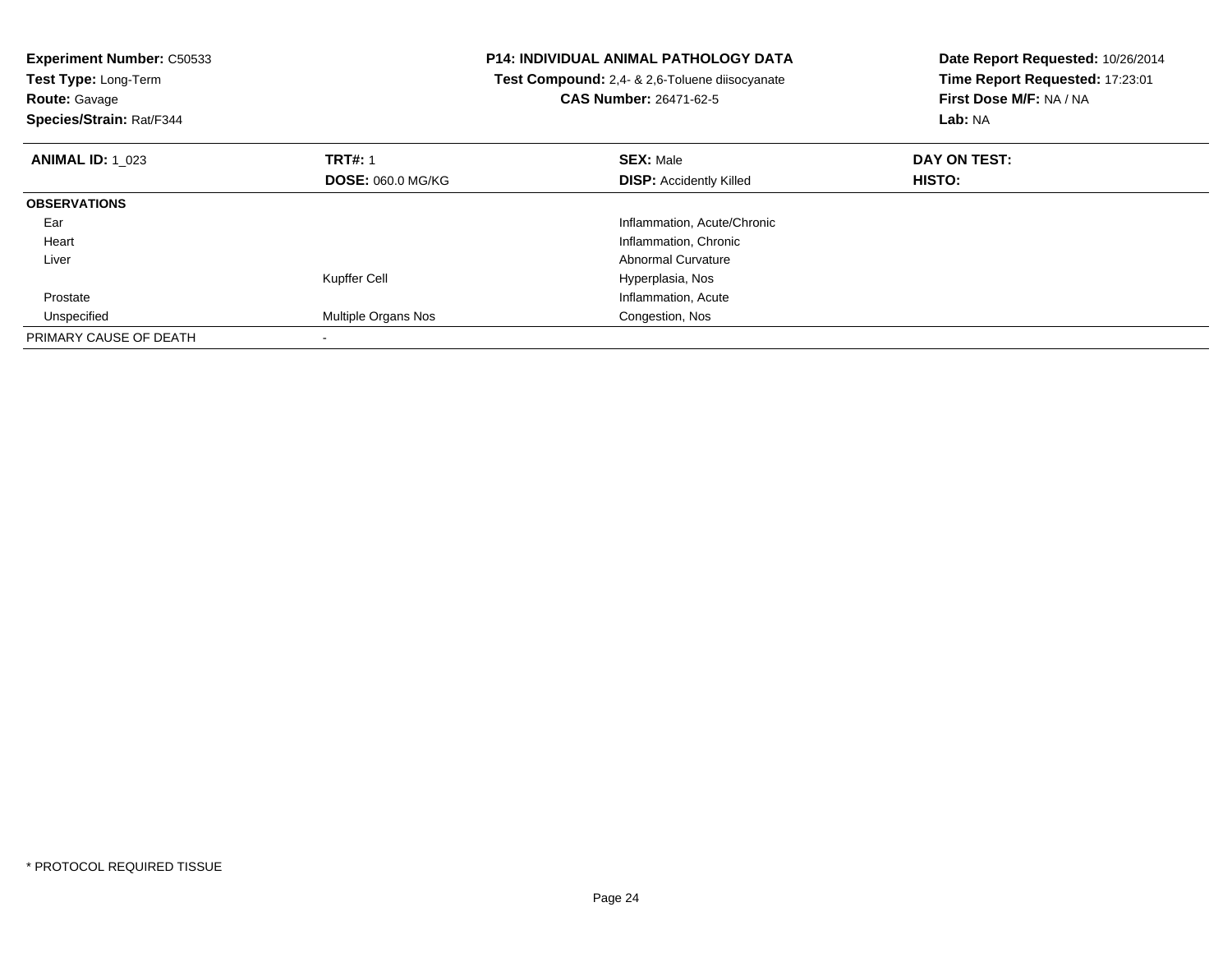**Test Type:** Long-Term

**Route:** Gavage

**Species/Strain:** Rat/F344

## **P14: INDIVIDUAL ANIMAL PATHOLOGY DATA**

 **Test Compound:** 2,4- & 2,6-Toluene diisocyanate**CAS Number:** 26471-62-5

| <b>ANIMAL ID: 1 024</b> | <b>TRT#: 1</b>           | <b>SEX: Male</b>                 | DAY ON TEST: |
|-------------------------|--------------------------|----------------------------------|--------------|
|                         | <b>DOSE: 060.0 MG/KG</b> | <b>DISP: Natural Death</b>       | HISTO:       |
| <b>OBSERVATIONS</b>     |                          |                                  |              |
| Brain                   |                          | Glioma, Nos                      |              |
|                         |                          | Mineralization                   |              |
| Heart                   |                          | Fibrosis                         |              |
| Kidney                  |                          | Nephropathy                      |              |
| Liver                   |                          | Cytoplasmic Change, Basophilic   |              |
|                         |                          | Cytoplasmic Change, Eosinophilic |              |
|                         |                          | Cytoplasmic Vacuolization        |              |
|                         | <b>Bile Duct</b>         | Hyperplasia, Nos                 |              |
| Penis                   |                          | Inflammation, Acute              |              |
| <b>Testis</b>           |                          | Interstitial-Cell Tumor          |              |
| Unspecified             | Multiple Organs Nos      | Congestion, Nos                  |              |
| PRIMARY CAUSE OF DEATH  |                          |                                  |              |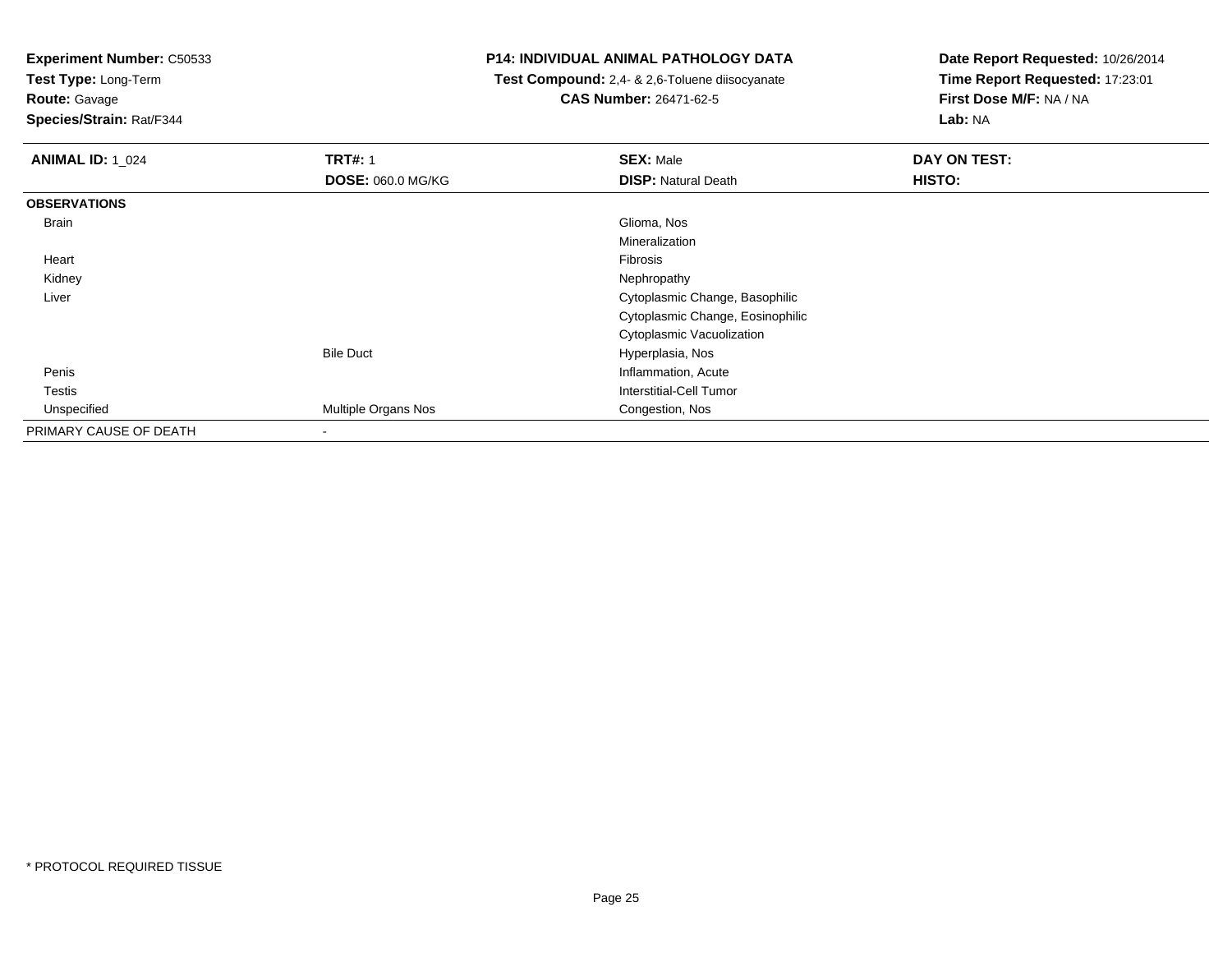**Test Type:** Long-Term

**Route:** Gavage

**Species/Strain:** Rat/F344

## **P14: INDIVIDUAL ANIMAL PATHOLOGY DATA**

 **Test Compound:** 2,4- & 2,6-Toluene diisocyanate**CAS Number:** 26471-62-5

| <b>ANIMAL ID: 1_025</b> | <b>TRT#: 1</b>              | <b>SEX: Male</b>               | DAY ON TEST: |
|-------------------------|-----------------------------|--------------------------------|--------------|
|                         | DOSE: 060.0 MG/KG           | <b>DISP: Natural Death</b>     | HISTO:       |
| <b>OBSERVATIONS</b>     |                             |                                |              |
| Blood vessel            | <b>Pulmonary Artery Nos</b> | Mineralization                 |              |
| Eye                     | Cornea                      | Inflammation, Acute            |              |
| Heart                   |                             | Fibrosis                       |              |
| Kidney                  |                             | Nephropathy                    |              |
| Liver                   |                             | Abnormal Curvature             |              |
|                         |                             | Cytoplasmic Change, Basophilic |              |
|                         |                             | Cytoplasmic Vacuolization      |              |
|                         | <b>Bile Duct</b>            | Hyperplasia, Nos               |              |
|                         |                             | Necrosis, Nos                  |              |
| Lung                    |                             | Bronchopneumonia, Acute        |              |
| Lymph node              | Mandibular Lymph Node       | Hemorrhage                     |              |
| Pancreas                | Acinus                      | Atrophy, Nos                   |              |
|                         | Islets                      | Islet-Cell Carcinoma           |              |
| Spleen                  |                             | Hemosiderosis                  |              |
| Testis                  |                             | Interstitial-Cell Tumor        |              |
|                         | Tunica Vaginalis            | Mesothelioma, Nos              |              |
| Unspecified             | Multiple Organs Nos         | Congestion, Nos                |              |
|                         | Multiple Organs Nos         | Hyperplasia, Epithelial        |              |
| PRIMARY CAUSE OF DEATH  | ۰.                          |                                |              |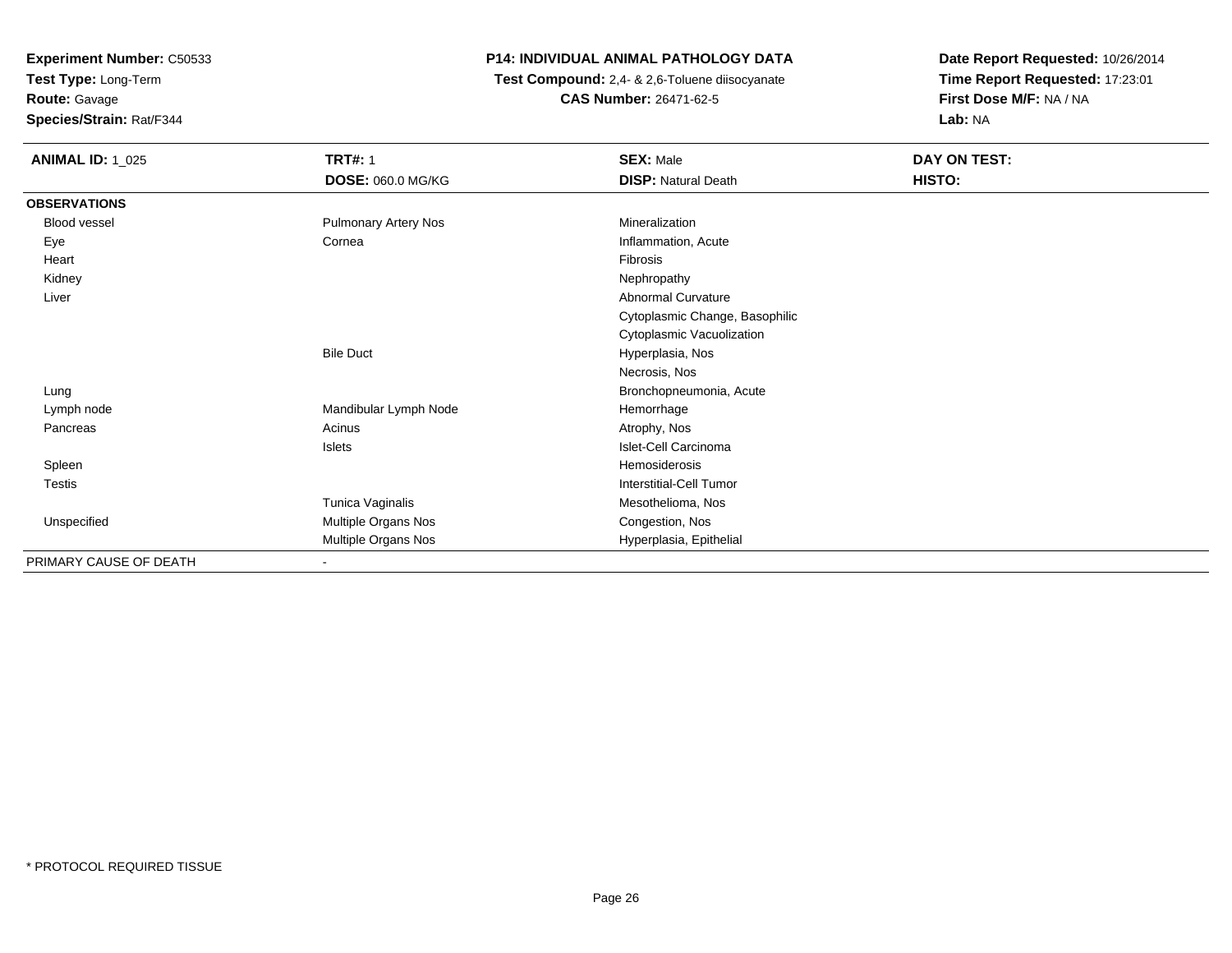**Test Type:** Long-Term

**Route:** Gavage

**Species/Strain:** Rat/F344

## **P14: INDIVIDUAL ANIMAL PATHOLOGY DATA**

 **Test Compound:** 2,4- & 2,6-Toluene diisocyanate**CAS Number:** 26471-62-5

| <b>ANIMAL ID: 1_026</b> | <b>TRT#: 1</b>           | <b>SEX: Male</b>                    | DAY ON TEST: |
|-------------------------|--------------------------|-------------------------------------|--------------|
|                         | <b>DOSE: 060.0 MG/KG</b> | <b>DISP:</b> Scheduled Sacrifice    | HISTO:       |
| <b>OBSERVATIONS</b>     |                          |                                     |              |
| Heart                   |                          | Fibrosis                            |              |
| Kidney                  | Pelvis                   | Hyperplasia, Epithelial             |              |
|                         |                          | Nephropathy                         |              |
| Liver                   |                          | Cytoplasmic Change, Basophilic      |              |
|                         |                          | Cytoplasmic Change, Eosinophilic    |              |
|                         | <b>Bile Duct</b>         | Hyperplasia, Nos                    |              |
| Lung                    |                          | Histiocytosis                       |              |
| Pancreas                |                          | Acinar-Cell Adenoma                 |              |
| Skin                    | Tail                     | Papilloma, Nos                      |              |
| <b>Testis</b>           |                          | Interstitial-Cell Tumor, Malignant  |              |
|                         |                          | Mineralization                      |              |
| Unspecified             | Chest                    | Fibroma                             |              |
|                         | <b>Abdominal Cavity</b>  | Interstitial-Cell Tumor, Metastatic |              |
| PRIMARY CAUSE OF DEATH  | $\overline{\phantom{a}}$ |                                     |              |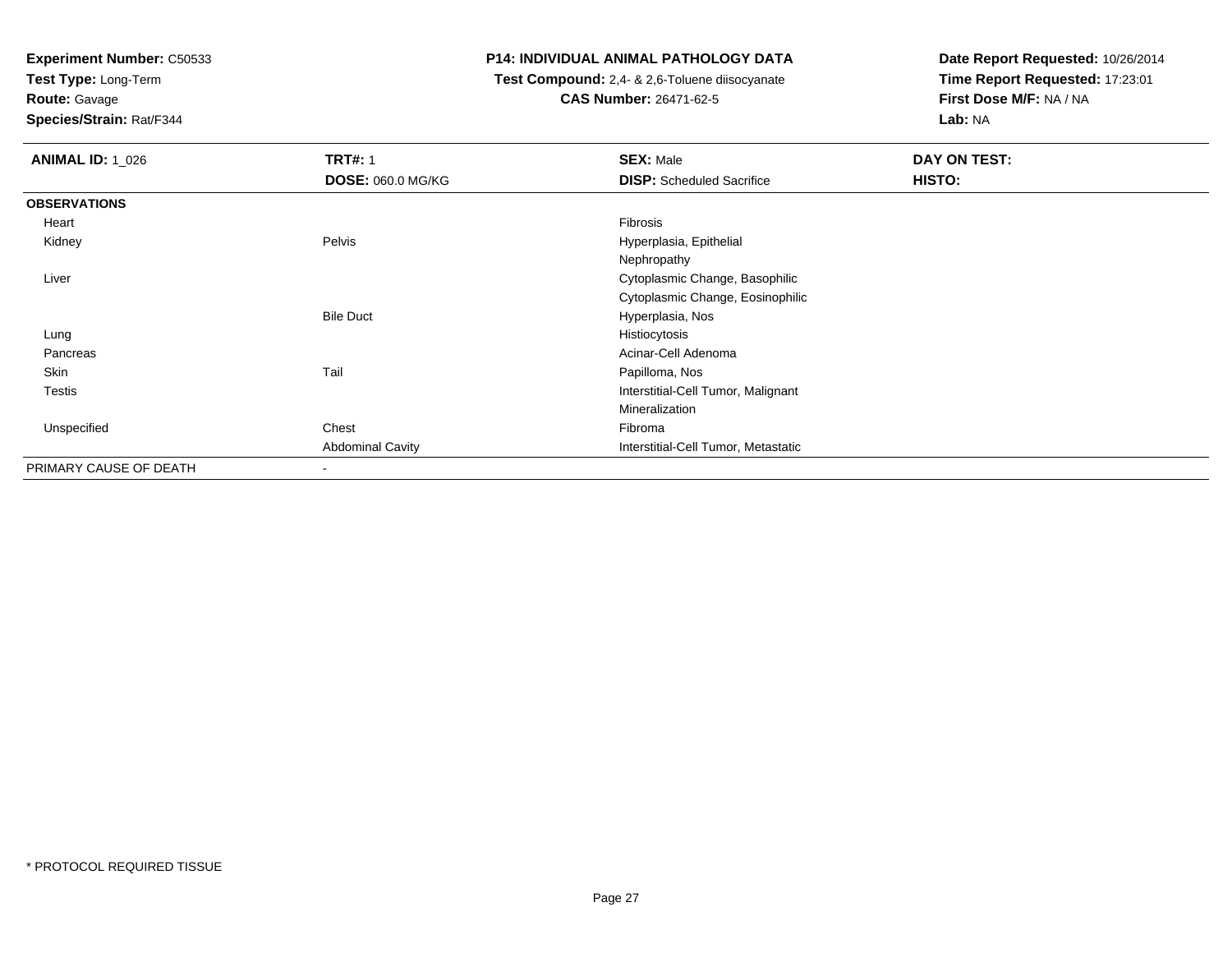**Test Type:** Long-Term

**Route:** Gavage

**Species/Strain:** Rat/F344

## **P14: INDIVIDUAL ANIMAL PATHOLOGY DATA**

 **Test Compound:** 2,4- & 2,6-Toluene diisocyanate**CAS Number:** 26471-62-5

| <b>ANIMAL ID: 1_027</b> | <b>TRT#: 1</b>           | <b>SEX: Male</b>                 | DAY ON TEST: |  |
|-------------------------|--------------------------|----------------------------------|--------------|--|
|                         | <b>DOSE: 060.0 MG/KG</b> | <b>DISP:</b> Moribund Sacrifice  | HISTO:       |  |
| <b>OBSERVATIONS</b>     |                          |                                  |              |  |
| Ear                     |                          | Squamous Cell Carcinoma          |              |  |
| Heart                   |                          | Fibrosis                         |              |  |
| Kidney                  |                          | Nephropathy                      |              |  |
| Liver                   |                          | Cytoplasmic Change, Basophilic   |              |  |
|                         |                          | Cytoplasmic Change, Eosinophilic |              |  |
| Lung                    |                          | Histiocytosis                    |              |  |
|                         |                          | Inflammation, Acute              |              |  |
| Lymph node              | Mandibular Lymph Node    | Plasmacytosis                    |              |  |
| Pancreas                |                          | Cyst, Nos                        |              |  |
| Pituitary gland         |                          | Chromophobe Adenoma              |              |  |
|                         |                          | Cyst, Nos                        |              |  |
| Spleen                  | Red Pulp                 | Collapse                         |              |  |
| Testis                  |                          | Interstitial-Cell Tumor          |              |  |
|                         |                          | Mineralization                   |              |  |
| Unspecified             | Leg                      | Neurilemoma, Malignant           |              |  |
| PRIMARY CAUSE OF DEATH  | $\overline{\phantom{a}}$ |                                  |              |  |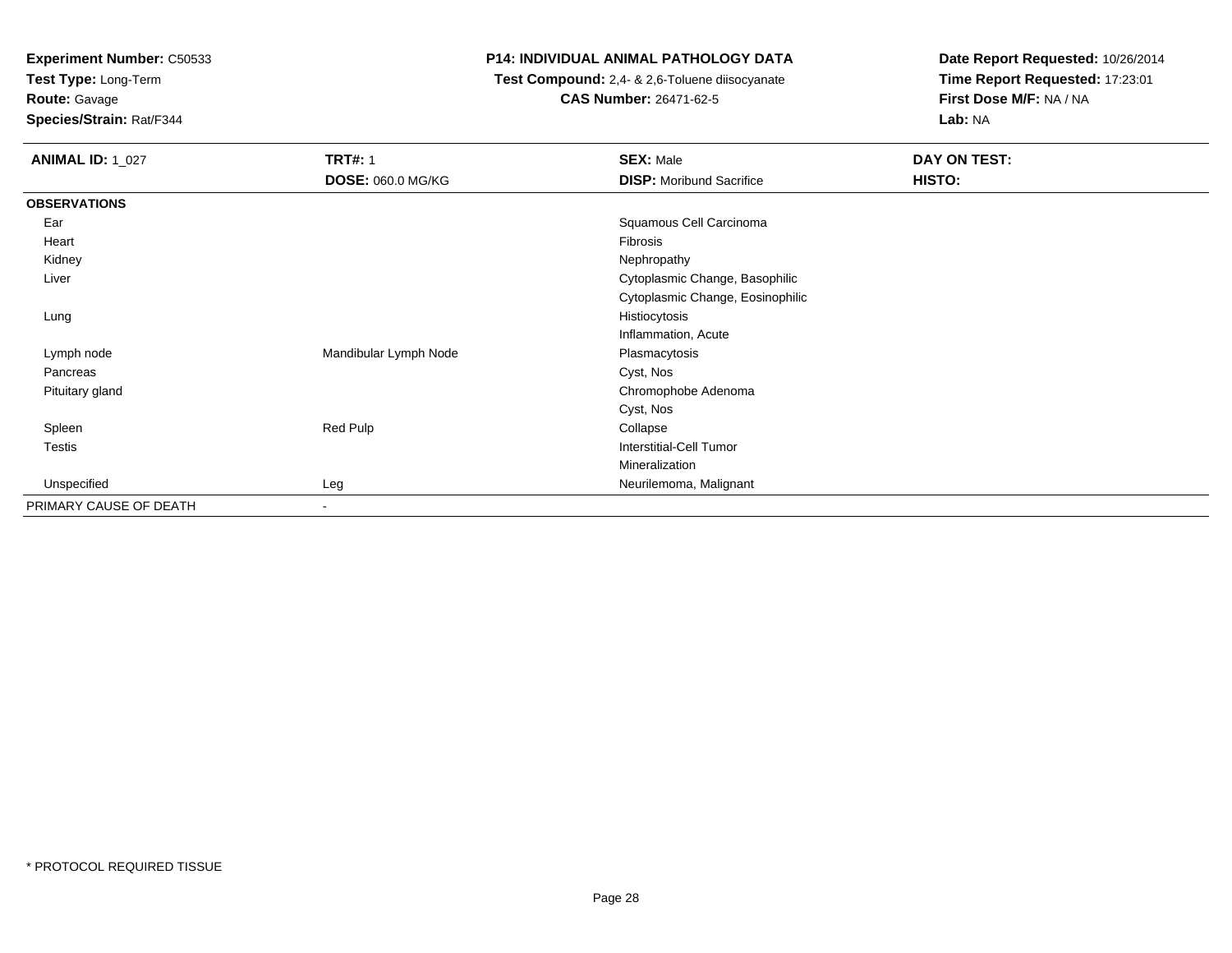**Test Type:** Long-Term

**Route:** Gavage

**Species/Strain:** Rat/F344

## **P14: INDIVIDUAL ANIMAL PATHOLOGY DATA**

 **Test Compound:** 2,4- & 2,6-Toluene diisocyanate**CAS Number:** 26471-62-5

| <b>ANIMAL ID: 1 028</b> | <b>TRT#: 1</b>           | <b>SEX: Male</b>                 | DAY ON TEST: |  |
|-------------------------|--------------------------|----------------------------------|--------------|--|
|                         | <b>DOSE: 060.0 MG/KG</b> | <b>DISP: Natural Death</b>       | HISTO:       |  |
| <b>OBSERVATIONS</b>     |                          |                                  |              |  |
| Kidney                  |                          | Nephropathy                      |              |  |
| Liver                   |                          | Cytoplasmic Change, Basophilic   |              |  |
|                         |                          | Cytoplasmic Change, Eosinophilic |              |  |
|                         | <b>Bile Duct</b>         | Hyperplasia, Nos                 |              |  |
| Lung                    |                          | Inflammation, Acute              |              |  |
| Pituitary gland         |                          | Cyst, Nos                        |              |  |
| <b>Testis</b>           |                          | Interstitial-Cell Tumor          |              |  |
| Unspecified             | Multiple Organs Nos      | Congestion, Nos                  |              |  |
|                         | Multiple Organs Nos      | Fibrosis                         |              |  |
| PRIMARY CAUSE OF DEATH  | $\,$                     |                                  |              |  |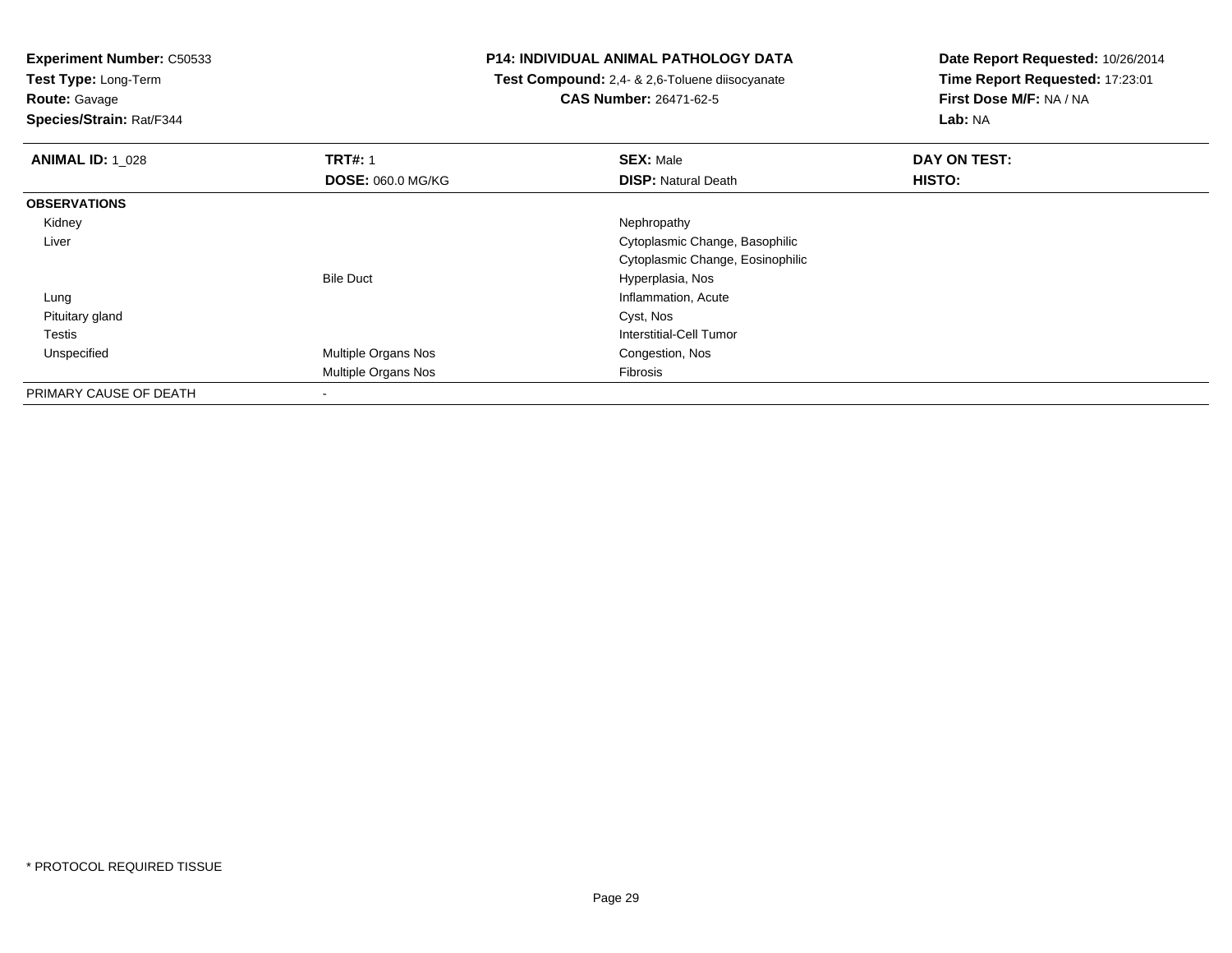**Test Type:** Long-Term

**Route:** Gavage

**Species/Strain:** Rat/F344

## **P14: INDIVIDUAL ANIMAL PATHOLOGY DATA**

 **Test Compound:** 2,4- & 2,6-Toluene diisocyanate**CAS Number:** 26471-62-5

| <b>ANIMAL ID: 1_029</b> | <b>TRT#: 1</b>              | <b>SEX: Male</b>               | DAY ON TEST: |  |
|-------------------------|-----------------------------|--------------------------------|--------------|--|
|                         | DOSE: 060.0 MG/KG           | <b>DISP: Natural Death</b>     | HISTO:       |  |
| <b>OBSERVATIONS</b>     |                             |                                |              |  |
| Adrenal gland           | Cortex Nos                  | Cytoplasmic Vacuolization      |              |  |
|                         |                             | Pheochromocytoma               |              |  |
| Blood vessel            | <b>Pulmonary Artery Nos</b> | Mineralization                 |              |  |
| Heart                   |                             | Fibrosis                       |              |  |
| Kidney                  |                             | Nephropathy                    |              |  |
| Liver                   |                             | Cytoplasmic Change, Basophilic |              |  |
|                         |                             | Hepatocellular Carcinoma       |              |  |
|                         |                             | Necrosis, Nos                  |              |  |
| Lung                    |                             | Bronchopneumonia, Acute        |              |  |
| Pancreas                | Acinus                      | Hyperplasia, Nodular           |              |  |
| <b>Testis</b>           |                             | Interstitial-Cell Tumor        |              |  |
|                         |                             | Mineralization                 |              |  |
| Unspecified             | Abdomen                     | Fibroma                        |              |  |
| PRIMARY CAUSE OF DEATH  |                             |                                |              |  |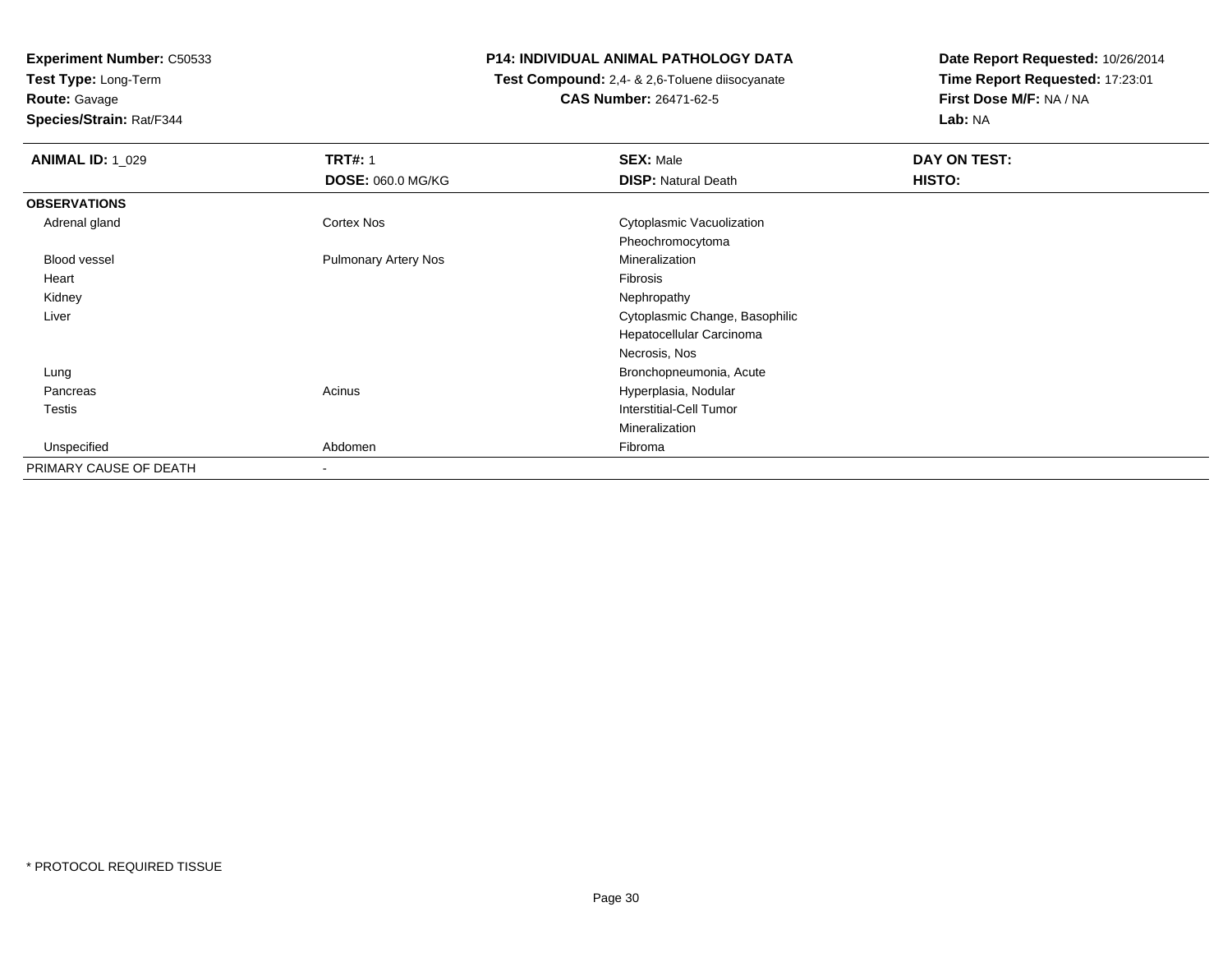| <b>Experiment Number: C50533</b><br>Test Type: Long-Term<br><b>Route: Gavage</b><br>Species/Strain: Rat/F344 |                          | <b>P14: INDIVIDUAL ANIMAL PATHOLOGY DATA</b><br>Test Compound: 2,4- & 2,6-Toluene diisocyanate<br><b>CAS Number: 26471-62-5</b> | Date Report Requested: 10/26/2014<br>Time Report Requested: 17:23:01<br>First Dose M/F: NA / NA<br>Lab: NA |
|--------------------------------------------------------------------------------------------------------------|--------------------------|---------------------------------------------------------------------------------------------------------------------------------|------------------------------------------------------------------------------------------------------------|
| <b>ANIMAL ID: 1 030</b>                                                                                      | <b>TRT#: 1</b>           | <b>SEX: Male</b>                                                                                                                | DAY ON TEST:                                                                                               |
|                                                                                                              | <b>DOSE: 060.0 MG/KG</b> | <b>DISP:</b> Natural Death                                                                                                      | <b>HISTO:</b>                                                                                              |
| <b>OBSERVATIONS</b>                                                                                          |                          |                                                                                                                                 |                                                                                                            |
| Heart                                                                                                        |                          | Fibrosis                                                                                                                        |                                                                                                            |
|                                                                                                              |                          | Hemorrhage                                                                                                                      |                                                                                                            |
| Unspecified                                                                                                  | Multiple Organs Nos      | Congestion, Nos                                                                                                                 |                                                                                                            |
| PRIMARY CAUSE OF DEATH                                                                                       |                          |                                                                                                                                 |                                                                                                            |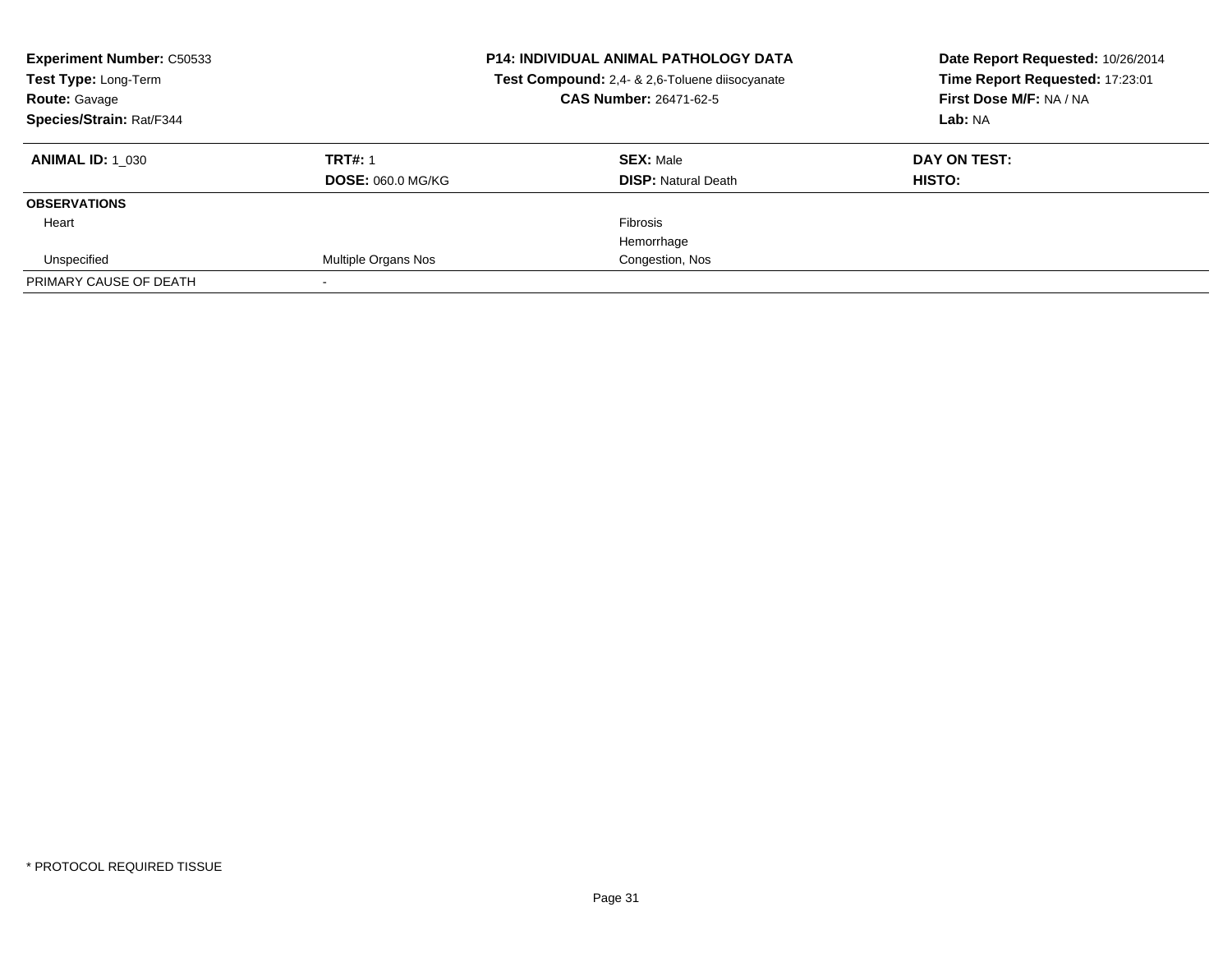**Test Type:** Long-Term

**Route:** Gavage

**Species/Strain:** Rat/F344

## **P14: INDIVIDUAL ANIMAL PATHOLOGY DATA**

 **Test Compound:** 2,4- & 2,6-Toluene diisocyanate**CAS Number:** 26471-62-5

| <b>ANIMAL ID: 1_031</b> | <b>TRT#: 1</b>           | <b>SEX: Male</b>                 | DAY ON TEST: |
|-------------------------|--------------------------|----------------------------------|--------------|
|                         | <b>DOSE: 060.0 MG/KG</b> | <b>DISP:</b> Moribund Sacrifice  | HISTO:       |
| <b>OBSERVATIONS</b>     |                          |                                  |              |
| Adrenal gland           | Medulla                  | Hyperplasia, Nos                 |              |
| Heart                   |                          | Fibrosis                         |              |
| Kidney                  |                          | Congestion, Nos                  |              |
|                         |                          | Nephropathy                      |              |
| Liver                   |                          | Cytoplasmic Change, Basophilic   |              |
|                         |                          | Cytoplasmic Change, Eosinophilic |              |
|                         | <b>Bile Duct</b>         | Hyperplasia, Nos                 |              |
| Lung                    |                          | Hemorrhage                       |              |
| Pancreas                |                          | Acinar-Cell Adenoma              |              |
| Prostate                |                          | Hyperplasia, Epithelial          |              |
| Salivary gland          |                          | Atrophy, Nos                     |              |
| <b>Testis</b>           |                          | Interstitial-Cell Tumor          |              |
|                         |                          | Mineralization                   |              |
| Unspecified             | Axilla                   | Fibroma                          |              |
| PRIMARY CAUSE OF DEATH  | $\overline{\phantom{a}}$ |                                  |              |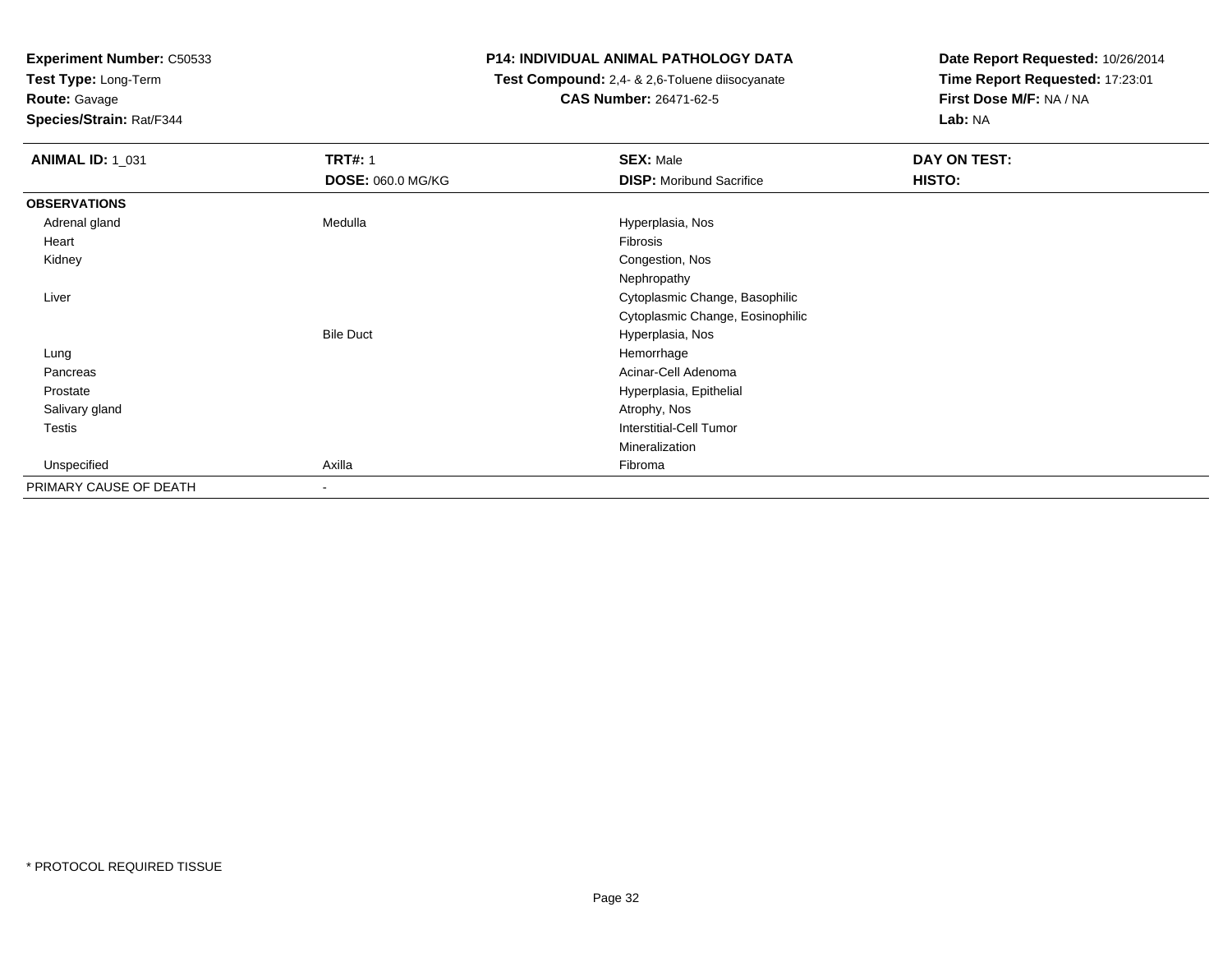**Test Type:** Long-Term

**Route:** Gavage

**Species/Strain:** Rat/F344

## **P14: INDIVIDUAL ANIMAL PATHOLOGY DATA**

 **Test Compound:** 2,4- & 2,6-Toluene diisocyanate**CAS Number:** 26471-62-5

| <b>ANIMAL ID: 1 032</b> | <b>TRT#: 1</b>           | <b>SEX: Male</b>                | DAY ON TEST: |  |
|-------------------------|--------------------------|---------------------------------|--------------|--|
|                         | <b>DOSE: 060.0 MG/KG</b> | <b>DISP:</b> Moribund Sacrifice | HISTO:       |  |
| <b>OBSERVATIONS</b>     |                          |                                 |              |  |
| Brain                   |                          | Hemorrhage                      |              |  |
| Kidney                  |                          | Nephropathy                     |              |  |
| Liver                   | <b>Bile Duct</b>         | Hyperplasia, Nos                |              |  |
| Lymph node              | Mesenteric Lymph Node    | Dilatation, Nos                 |              |  |
|                         |                          | Edema, Nos                      |              |  |
|                         | Mesenteric Lymph Node    | Inflammation, Acute             |              |  |
| Skin                    |                          | Hyperkeratosis                  |              |  |
| Testis                  |                          | <b>Interstitial-Cell Tumor</b>  |              |  |
|                         |                          | Mineralization                  |              |  |
| Unspecified             | Multiple Organs Nos      | Leukemia, Monocytic             |              |  |
| PRIMARY CAUSE OF DEATH  | $\overline{\phantom{a}}$ |                                 |              |  |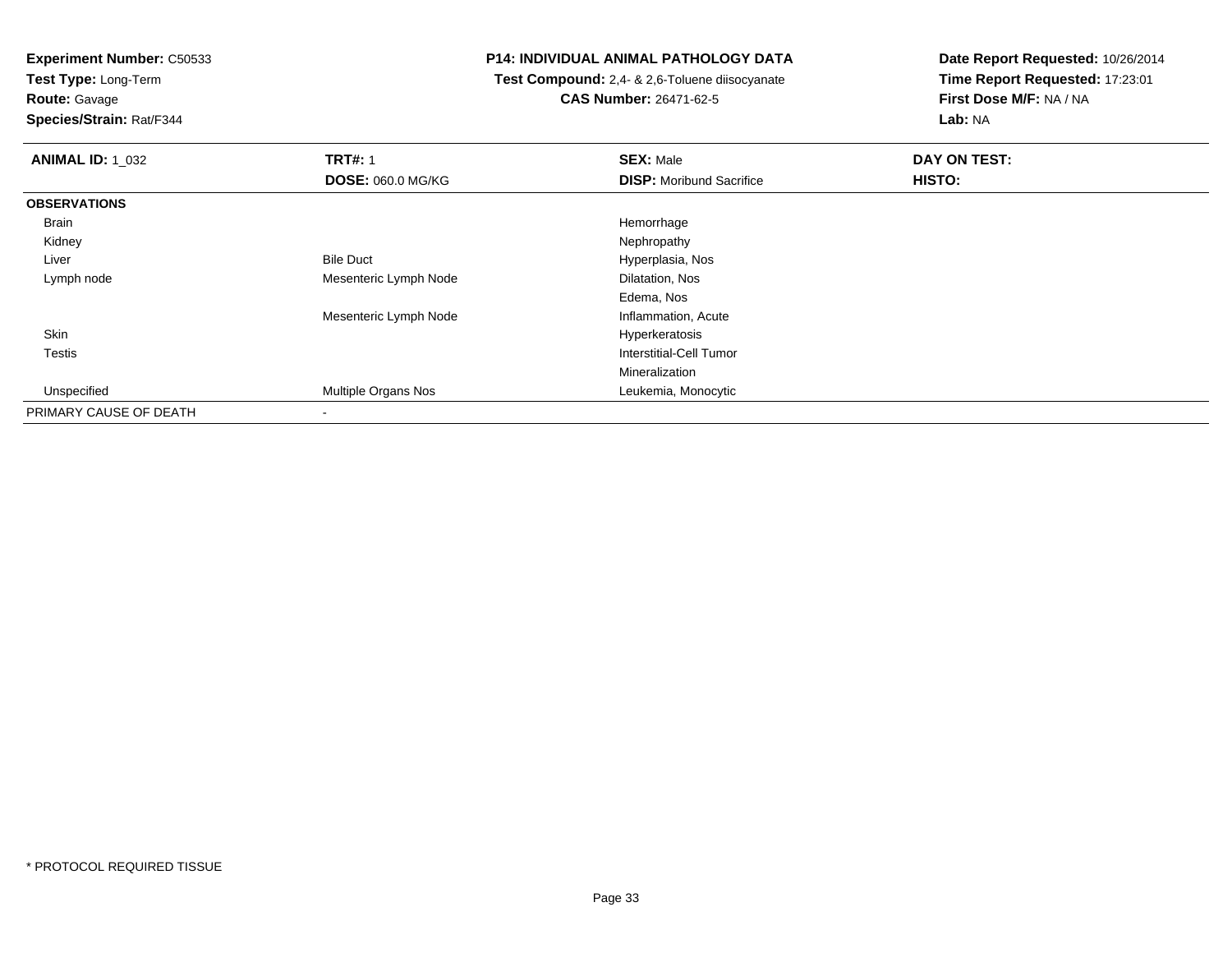**Test Type:** Long-Term

**Route:** Gavage

**Species/Strain:** Rat/F344

## **P14: INDIVIDUAL ANIMAL PATHOLOGY DATA**

 **Test Compound:** 2,4- & 2,6-Toluene diisocyanate**CAS Number:** 26471-62-5

| <b>ANIMAL ID: 1 033</b> | <b>TRT#: 1</b>           | <b>SEX: Male</b>                    | DAY ON TEST: |  |
|-------------------------|--------------------------|-------------------------------------|--------------|--|
|                         | <b>DOSE: 060.0 MG/KG</b> | <b>DISP: Natural Death</b>          | HISTO:       |  |
| <b>OBSERVATIONS</b>     |                          |                                     |              |  |
| Heart                   |                          | Hemorrhage                          |              |  |
| Lung                    |                          | Edema, Nos                          |              |  |
|                         |                          | Lymphocytic Inflammatory Infiltrate |              |  |
| Lymph node              | Mandibular Lymph Node    | Plasmacytosis                       |              |  |
| Nasal cavity            | Mucosa                   | Hemorrhage                          |              |  |
| Pancreas                |                          | <b>Accessory Structure</b>          |              |  |
| Stomach                 |                          | Inflammation, Acute                 |              |  |
| Testis                  |                          | Mineralization                      |              |  |
| Unspecified             | Multiple Organs Nos      | Congestion, Nos                     |              |  |
| PRIMARY CAUSE OF DEATH  |                          |                                     |              |  |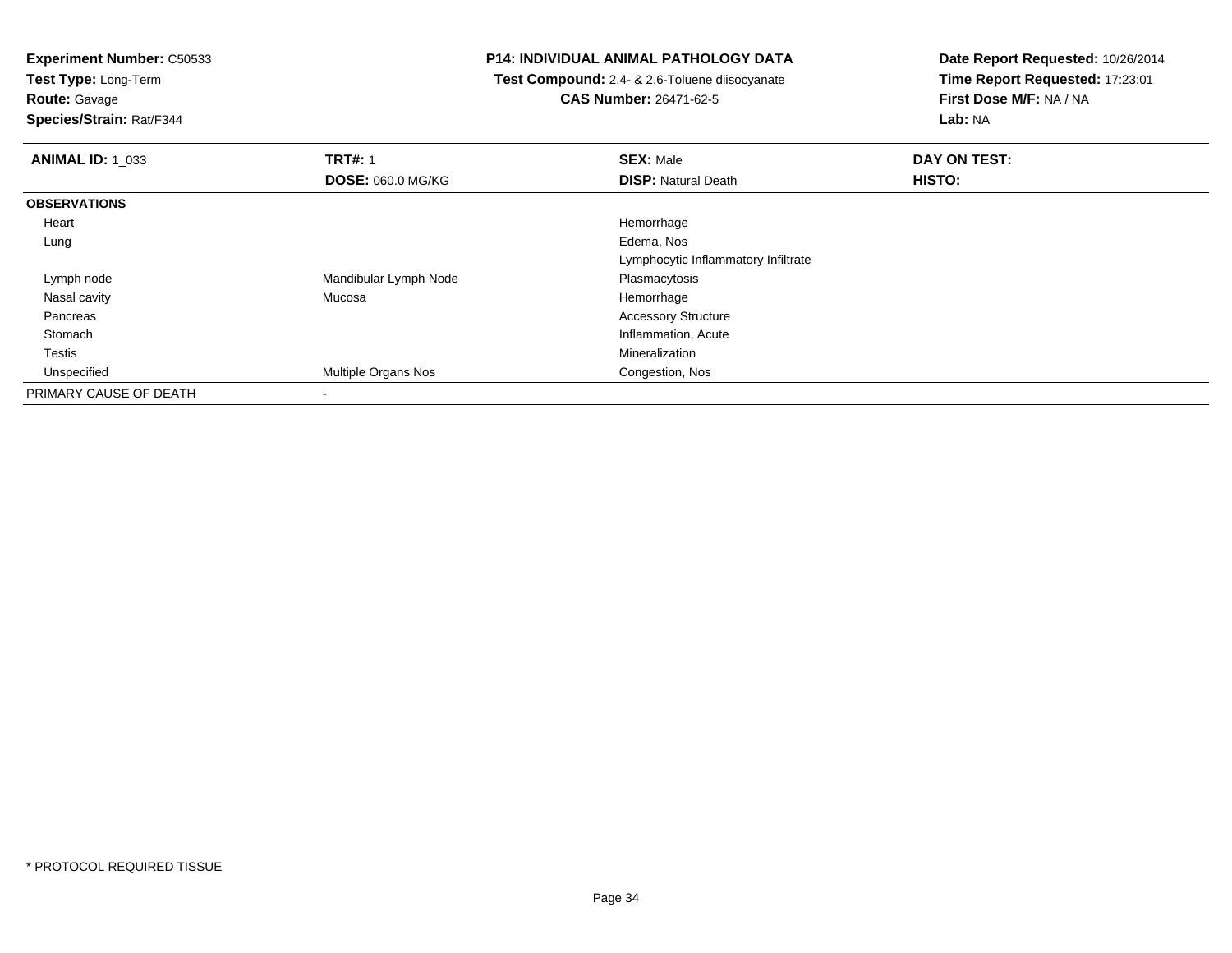**Test Type:** Long-Term

**Route:** Gavage

**Species/Strain:** Rat/F344

## **P14: INDIVIDUAL ANIMAL PATHOLOGY DATA**

 **Test Compound:** 2,4- & 2,6-Toluene diisocyanate**CAS Number:** 26471-62-5

| <b>ANIMAL ID: 1_034</b> | <b>TRT#: 1</b>        | <b>SEX: Male</b>                 | DAY ON TEST: |  |
|-------------------------|-----------------------|----------------------------------|--------------|--|
|                         | DOSE: 060.0 MG/KG     | <b>DISP: Natural Death</b>       | HISTO:       |  |
| <b>OBSERVATIONS</b>     |                       |                                  |              |  |
| Adrenal gland           |                       | Pheochromocytoma                 |              |  |
|                         |                       | Thrombosis, Nos                  |              |  |
| Heart                   |                       | Fibrosis                         |              |  |
|                         |                       | Thrombosis, Nos                  |              |  |
| Kidney                  |                       | Nephropathy                      |              |  |
| Liver                   |                       | Cytoplasmic Change, Basophilic   |              |  |
|                         |                       | Cytoplasmic Change, Eosinophilic |              |  |
|                         |                       | Degeneration, Cystic             |              |  |
|                         | <b>Bile Duct</b>      | Hyperplasia, Nos                 |              |  |
|                         |                       | Necrosis, Nos                    |              |  |
| Lymph node              | Mandibular Lymph Node | Hemorrhage                       |              |  |
| Pancreas                |                       | Acinar-Cell Adenoma              |              |  |
| Testis                  |                       | Interstitial-Cell Tumor          |              |  |
|                         |                       | Mesothelioma, Malignant          |              |  |
| Unspecified             |                       | Fibrosarcoma                     |              |  |
|                         |                       | Mesothelioma, Invasive           |              |  |
| PRIMARY CAUSE OF DEATH  |                       |                                  |              |  |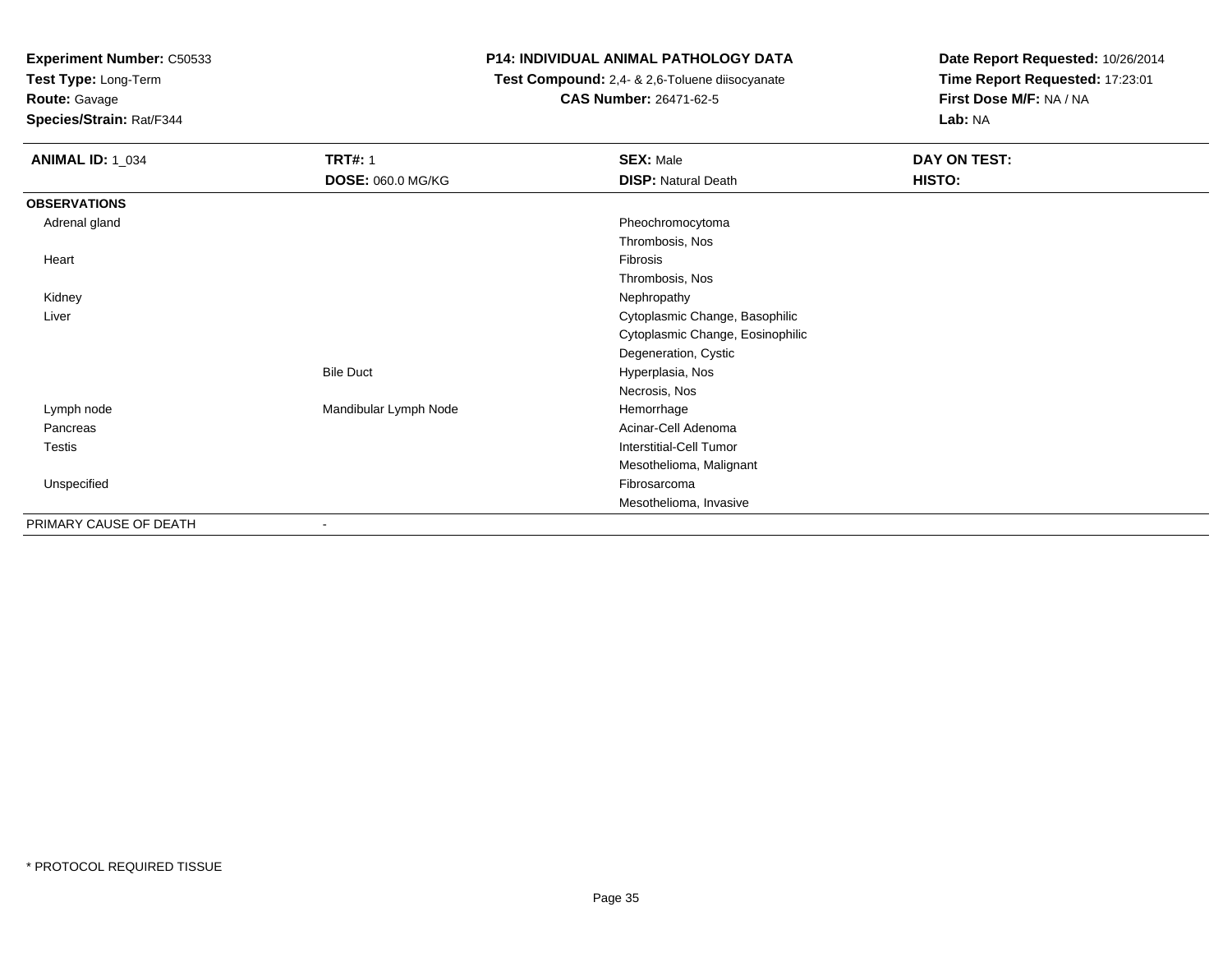**Test Type:** Long-Term

**Route:** Gavage

**Species/Strain:** Rat/F344

## **P14: INDIVIDUAL ANIMAL PATHOLOGY DATA**

 **Test Compound:** 2,4- & 2,6-Toluene diisocyanate**CAS Number:** 26471-62-5

| <b>ANIMAL ID: 1_035</b> | <b>TRT#: 1</b>           | <b>SEX: Male</b>                 | DAY ON TEST: |
|-------------------------|--------------------------|----------------------------------|--------------|
|                         | <b>DOSE: 060.0 MG/KG</b> | <b>DISP:</b> Moribund Sacrifice  | HISTO:       |
| <b>OBSERVATIONS</b>     |                          |                                  |              |
| Kidney                  |                          | Nephropathy                      |              |
| Liver                   |                          | Cyst, Nos                        |              |
|                         |                          | Cytoplasmic Change, Basophilic   |              |
|                         |                          | Cytoplasmic Change, Eosinophilic |              |
|                         | <b>Bile Duct</b>         | Hyperplasia, Nos                 |              |
| Lung                    |                          | Bronchopneumonia, Acute          |              |
| <b>Testis</b>           |                          | Interstitial-Cell Tumor          |              |
|                         |                          | Mineralization                   |              |
| Unspecified             | Groin                    | Fibroma                          |              |
|                         | Multiple Organs Nos      | Hematopoiesis                    |              |
|                         | Multiple Organs Nos      | Mesothelioma, Nos                |              |
| PRIMARY CAUSE OF DEATH  | $\overline{\phantom{a}}$ |                                  |              |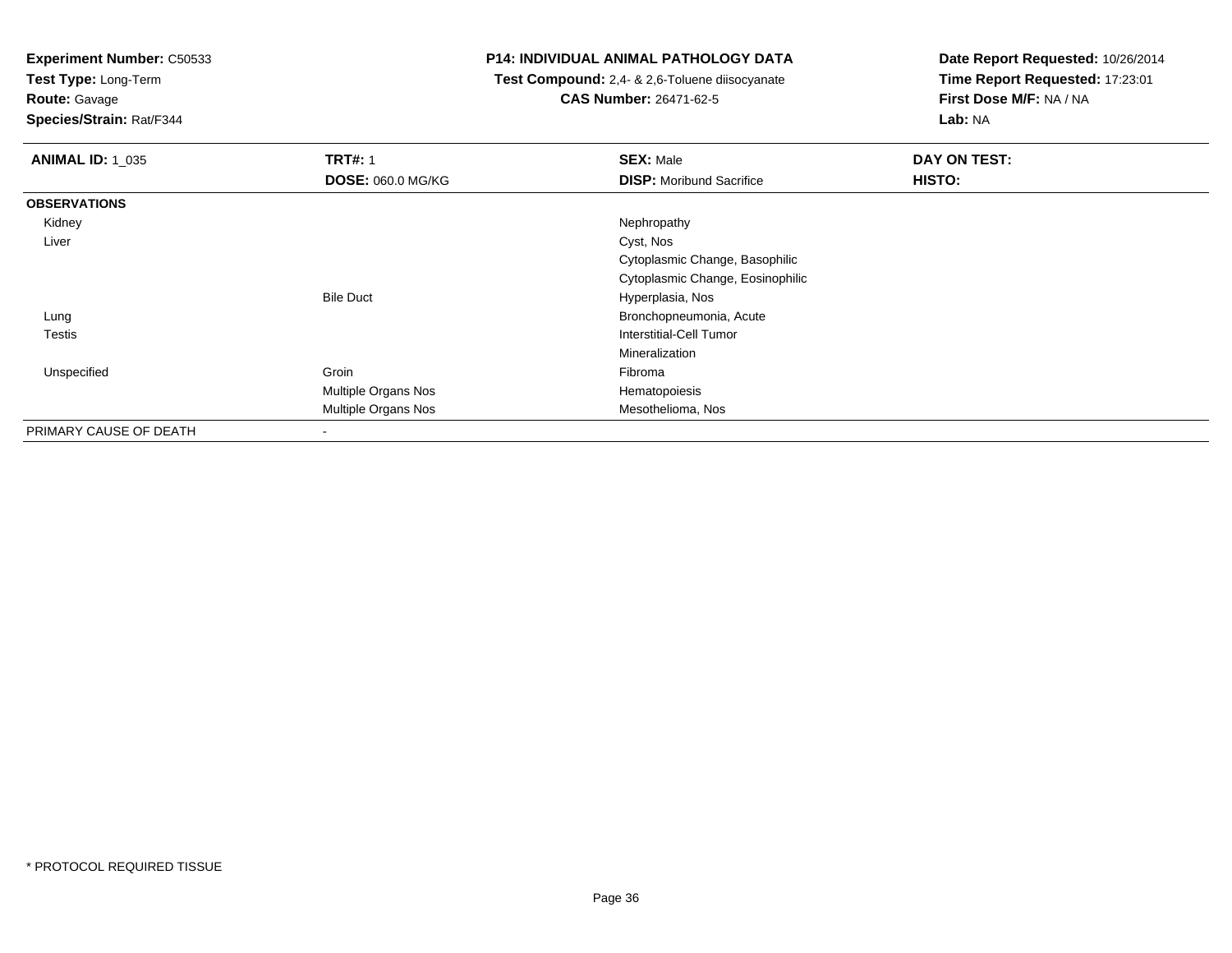**Test Type:** Long-Term

**Route:** Gavage

**Species/Strain:** Rat/F344

# **P14: INDIVIDUAL ANIMAL PATHOLOGY DATA**

 **Test Compound:** 2,4- & 2,6-Toluene diisocyanate**CAS Number:** 26471-62-5

| <b>ANIMAL ID: 1_036</b> | <b>TRT#: 1</b><br><b>DOSE: 060.0 MG/KG</b> | <b>SEX: Male</b><br><b>DISP:</b> Scheduled Sacrifice | DAY ON TEST:<br>HISTO: |
|-------------------------|--------------------------------------------|------------------------------------------------------|------------------------|
| <b>OBSERVATIONS</b>     |                                            |                                                      |                        |
| Adrenal gland           |                                            | Pheochromocytoma                                     |                        |
| Blood vessel            | <b>Pulmonary Artery Nos</b>                | Mineralization                                       |                        |
| Heart                   |                                            | Fibrosis                                             |                        |
| Kidney                  |                                            | Nephroblastoma                                       |                        |
|                         |                                            | Nephropathy                                          |                        |
| Liver                   |                                            | Cytoplasmic Change, Basophilic                       |                        |
|                         |                                            | Cytoplasmic Change, Eosinophilic                     |                        |
|                         |                                            | Degeneration, Cystic                                 |                        |
|                         | <b>Bile Duct</b>                           | Hyperplasia, Nos                                     |                        |
| Lung                    |                                            | Granuloma, Nos                                       |                        |
| Lymph node              | Mandibular Lymph Node                      | Plasmacytosis                                        |                        |
| Pituitary gland         |                                            | Chromophobe Adenoma                                  |                        |
|                         |                                            | Cyst, Nos                                            |                        |
| Prostate                |                                            | Inflammation, Chronic                                |                        |
| Salivary gland          |                                            | Atrophy, Nos                                         |                        |
| Testis                  |                                            | Interstitial-Cell Tumor                              |                        |
|                         |                                            | Mineralization                                       |                        |
| Thyroid                 |                                            | C-Cell Carcinoma                                     |                        |
| PRIMARY CAUSE OF DEATH  | $\overline{\phantom{a}}$                   |                                                      |                        |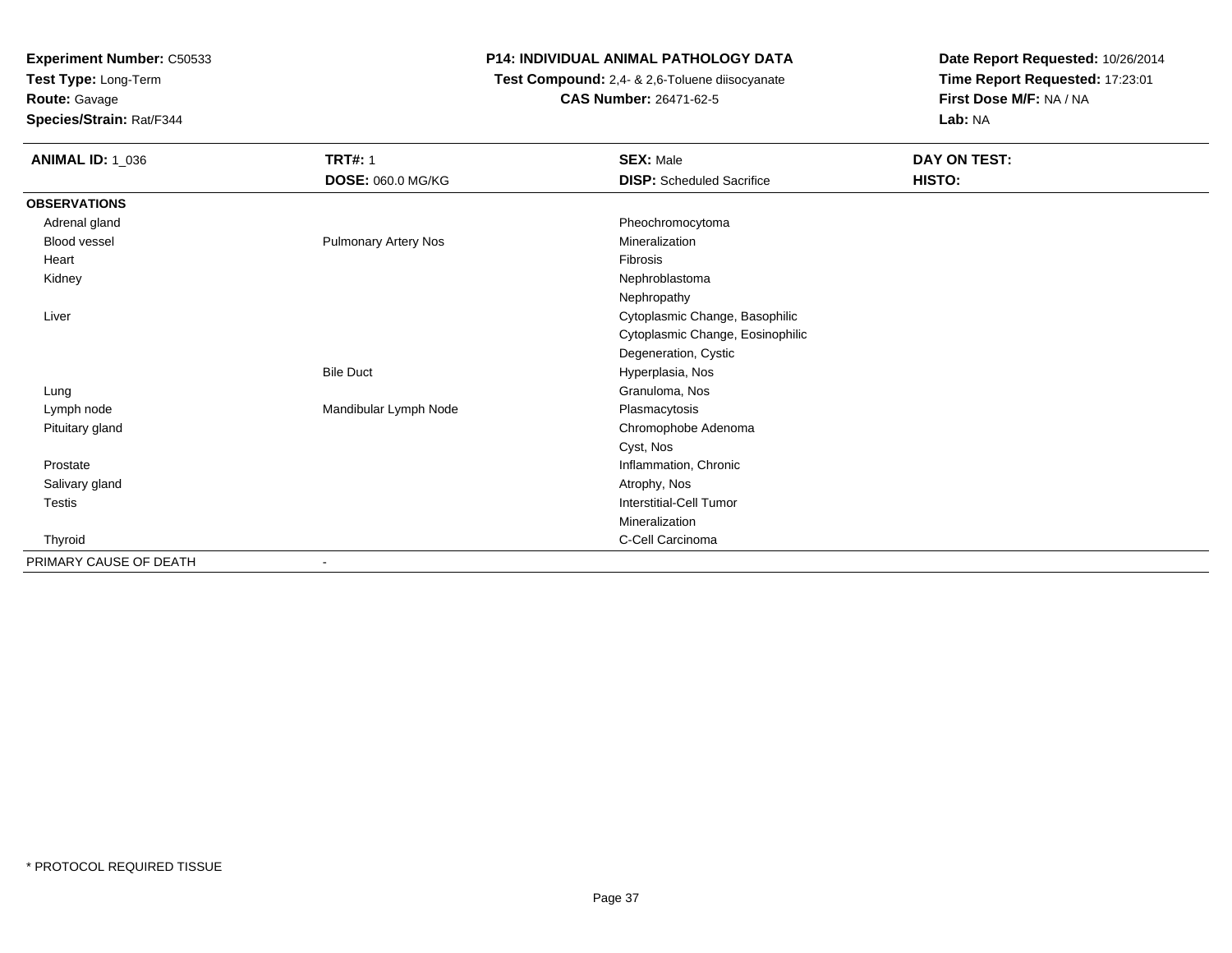**Test Type:** Long-Term**Route:** Gavage

**Species/Strain:** Rat/F344

# **P14: INDIVIDUAL ANIMAL PATHOLOGY DATA**

 **Test Compound:** 2,4- & 2,6-Toluene diisocyanate**CAS Number:** 26471-62-5

| <b>ANIMAL ID: 1_037</b> | <b>TRT#: 1</b>      | <b>SEX: Male</b>                | DAY ON TEST: |  |
|-------------------------|---------------------|---------------------------------|--------------|--|
|                         | DOSE: 060.0 MG/KG   | <b>DISP: Natural Death</b>      | HISTO:       |  |
| <b>OBSERVATIONS</b>     |                     |                                 |              |  |
| Brain                   |                     | Chromophobe Carcinoma, Invasive |              |  |
| Heart                   |                     | Fibrosis                        |              |  |
| Kidney                  |                     | Nephropathy                     |              |  |
| Liver                   |                     | Cytoplasmic Change, Basophilic  |              |  |
|                         |                     | Granuloma, Nos                  |              |  |
| Lung                    |                     | Histiocytosis                   |              |  |
| Lymph node              |                     | Plasmacytosis                   |              |  |
| Mammary gland           |                     | Fibroadenoma                    |              |  |
|                         |                     | Hyperplasia, Epithelial         |              |  |
|                         |                     | Lactation                       |              |  |
| Pancreas                | Acinus              | Atrophy, Nos                    |              |  |
| Pituitary gland         |                     | Chromophobe Adenoma             |              |  |
|                         |                     | Chromophobe Carcinoma           |              |  |
| Preputial gland         |                     | Adenoma, Nos                    |              |  |
| Prostate                |                     | Hyperplasia, Epithelial         |              |  |
| Testis                  |                     | Atrophy, Nos                    |              |  |
|                         |                     | <b>Interstitial-Cell Tumor</b>  |              |  |
|                         |                     | Mineralization                  |              |  |
| Unspecified             | Multiple Organs Nos | Congestion, Nos                 |              |  |
| PRIMARY CAUSE OF DEATH  | $\blacksquare$      |                                 |              |  |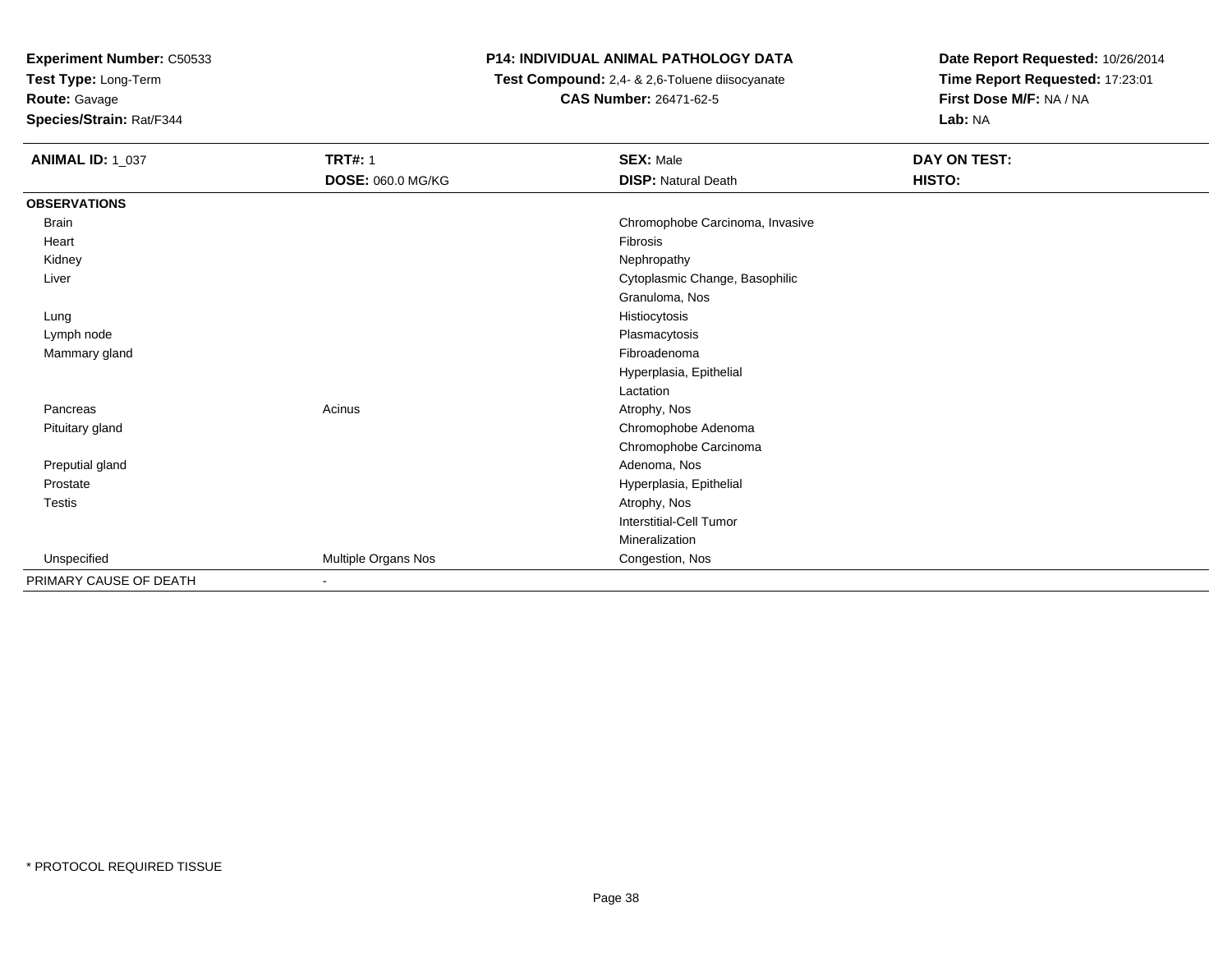**Test Type:** Long-Term

**Route:** Gavage

**Species/Strain:** Rat/F344

# **P14: INDIVIDUAL ANIMAL PATHOLOGY DATA**

 **Test Compound:** 2,4- & 2,6-Toluene diisocyanate**CAS Number:** 26471-62-5

| <b>ANIMAL ID: 1_038</b> | <b>TRT#: 1</b>              | <b>SEX: Male</b>                 | DAY ON TEST: |  |
|-------------------------|-----------------------------|----------------------------------|--------------|--|
|                         | DOSE: 060.0 MG/KG           | <b>DISP:</b> Scheduled Sacrifice | HISTO:       |  |
| <b>OBSERVATIONS</b>     |                             |                                  |              |  |
| Adrenal gland           |                             | Congestion, Nos                  |              |  |
|                         | Medulla                     | Hyperplasia, Nos                 |              |  |
| <b>Blood vessel</b>     | <b>Pulmonary Artery Nos</b> | Mineralization                   |              |  |
| Heart                   |                             | Fibrosis                         |              |  |
| Liver                   |                             | Cytoplasmic Change, Basophilic   |              |  |
|                         |                             | Cytoplasmic Change, Eosinophilic |              |  |
|                         | <b>Bile Duct</b>            | Hyperplasia, Nos                 |              |  |
| Lung                    |                             | Histiocytosis                    |              |  |
| Lymph node              | Mediastinal Lymph Node      | Hemorrhage                       |              |  |
| Pancreas                |                             | Acinar-Cell Adenoma              |              |  |
| Pituitary gland         |                             | Hyperplasia, Chromophobe Cell    |              |  |
| Prostate                |                             | Inflammation, Acute/Chronic      |              |  |
| Salivary gland          |                             | Atrophy, Nos                     |              |  |
| Testis                  |                             | Interstitial-Cell Tumor          |              |  |
|                         |                             | Mineralization                   |              |  |
| Thyroid                 |                             | Cyst, Follicular Nos             |              |  |
| Unspecified             | Abdomen                     | Fibroma                          |              |  |
| PRIMARY CAUSE OF DEATH  | $\overline{\phantom{a}}$    |                                  |              |  |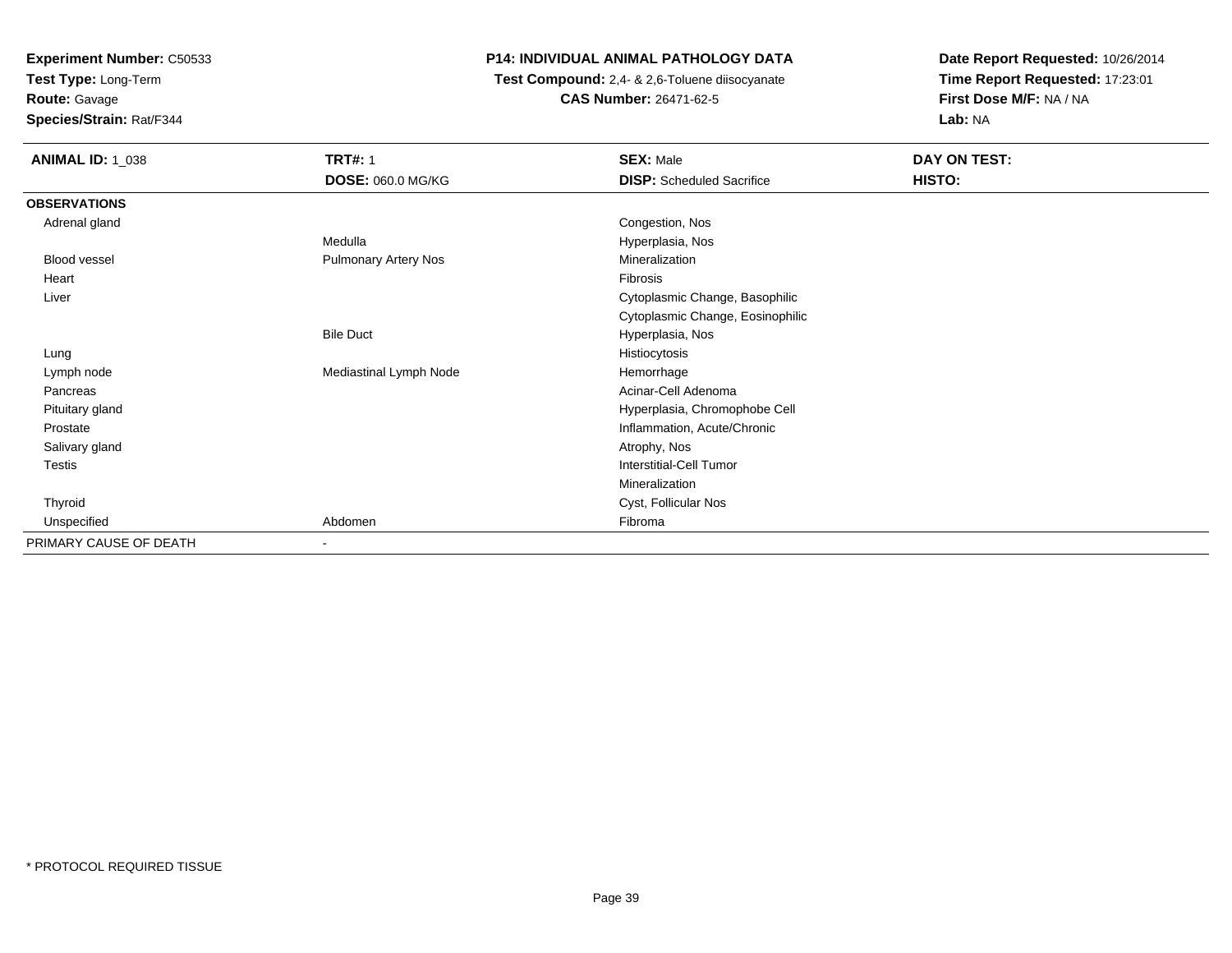| <b>Experiment Number: C50533</b><br><b>Test Type: Long-Term</b><br><b>Route: Gavage</b><br>Species/Strain: Rat/F344 |                                            | <b>P14: INDIVIDUAL ANIMAL PATHOLOGY DATA</b><br><b>Test Compound:</b> 2.4- & 2.6-Toluene diisocyanate<br><b>CAS Number: 26471-62-5</b> | Date Report Requested: 10/26/2014<br>Time Report Requested: 17:23:01<br>First Dose M/F: NA / NA<br>Lab: NA |
|---------------------------------------------------------------------------------------------------------------------|--------------------------------------------|----------------------------------------------------------------------------------------------------------------------------------------|------------------------------------------------------------------------------------------------------------|
| <b>ANIMAL ID: 1 039</b>                                                                                             | <b>TRT#: 1</b><br><b>DOSE: 060.0 MG/KG</b> | <b>SEX: Male</b><br><b>DISP:</b> Natural Death                                                                                         | DAY ON TEST:<br><b>HISTO:</b>                                                                              |
| <b>OBSERVATIONS</b>                                                                                                 |                                            |                                                                                                                                        |                                                                                                            |
| Ear                                                                                                                 |                                            | Inflammation, Acute/Chronic                                                                                                            |                                                                                                            |
| Heart                                                                                                               |                                            | Inflammation, Chronic                                                                                                                  |                                                                                                            |
| Lung                                                                                                                |                                            | Bronchopneumonia, Acute                                                                                                                |                                                                                                            |
| Unspecified                                                                                                         | Multiple Organs Nos                        | Congestion, Nos                                                                                                                        |                                                                                                            |
| PRIMARY CAUSE OF DEATH                                                                                              |                                            |                                                                                                                                        |                                                                                                            |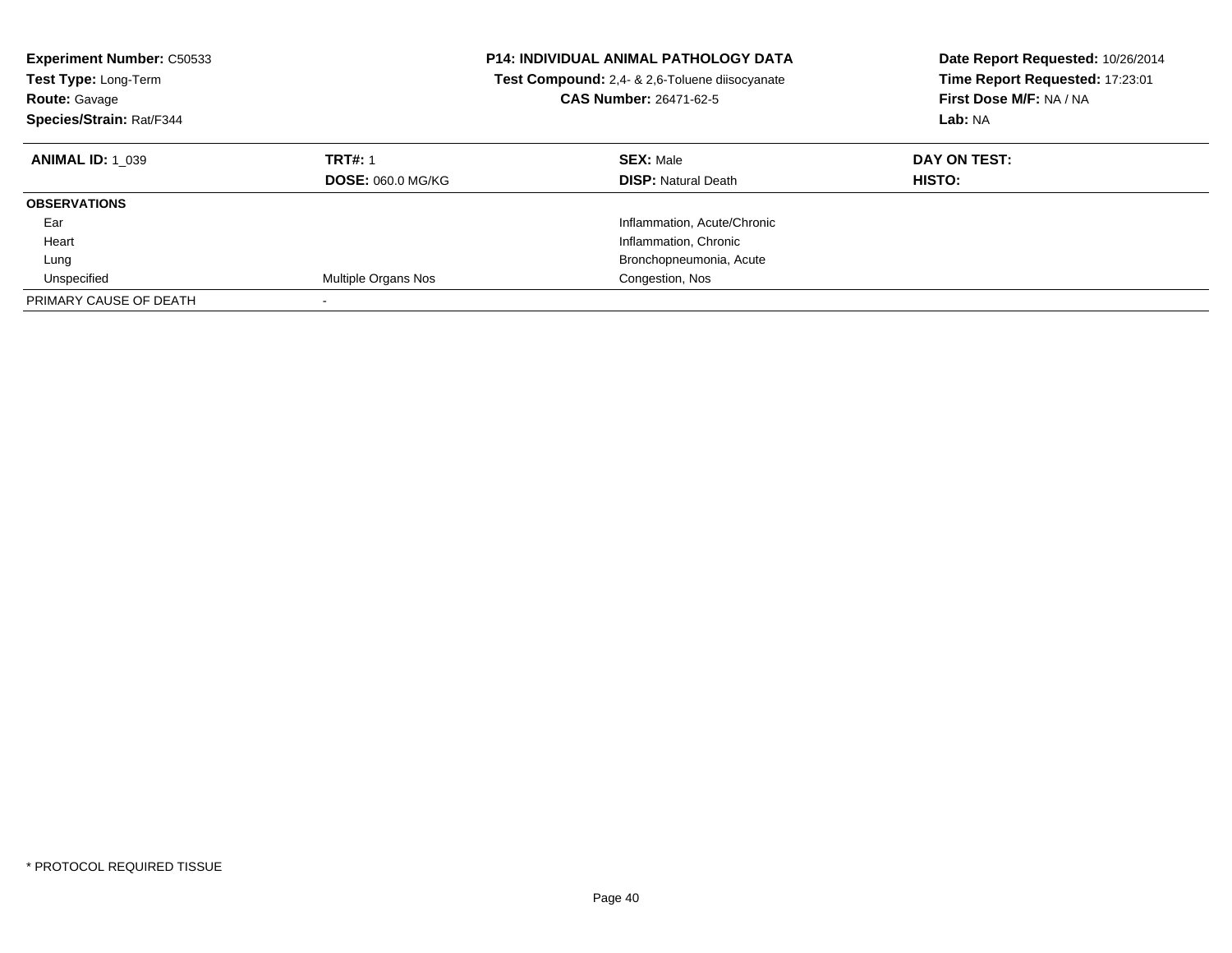**Test Type:** Long-Term

**Route:** Gavage

**Species/Strain:** Rat/F344

## **P14: INDIVIDUAL ANIMAL PATHOLOGY DATA**

 **Test Compound:** 2,4- & 2,6-Toluene diisocyanate**CAS Number:** 26471-62-5

| <b>ANIMAL ID: 1_040</b> | <b>TRT#: 1</b>             | <b>SEX: Male</b>           | DAY ON TEST: |  |
|-------------------------|----------------------------|----------------------------|--------------|--|
|                         | <b>DOSE: 060.0 MG/KG</b>   | <b>DISP: Natural Death</b> | HISTO:       |  |
| <b>OBSERVATIONS</b>     |                            |                            |              |  |
| Lung                    |                            | Bronchopneumonia, Acute    |              |  |
|                         |                            | Foreign Material, Nos      |              |  |
| Lymph node              | Mandibular Lymph Node      | Plasmacytosis              |              |  |
| Mammary gland           |                            | Lactation                  |              |  |
| Stomach                 |                            | Inflammation, Acute        |              |  |
| Thymus                  |                            | Depletion, Lymphoid        |              |  |
|                         |                            | Hemorrhage                 |              |  |
| Unspecified             | <b>Multiple Organs Nos</b> | Congestion, Nos            |              |  |
| PRIMARY CAUSE OF DEATH  |                            |                            |              |  |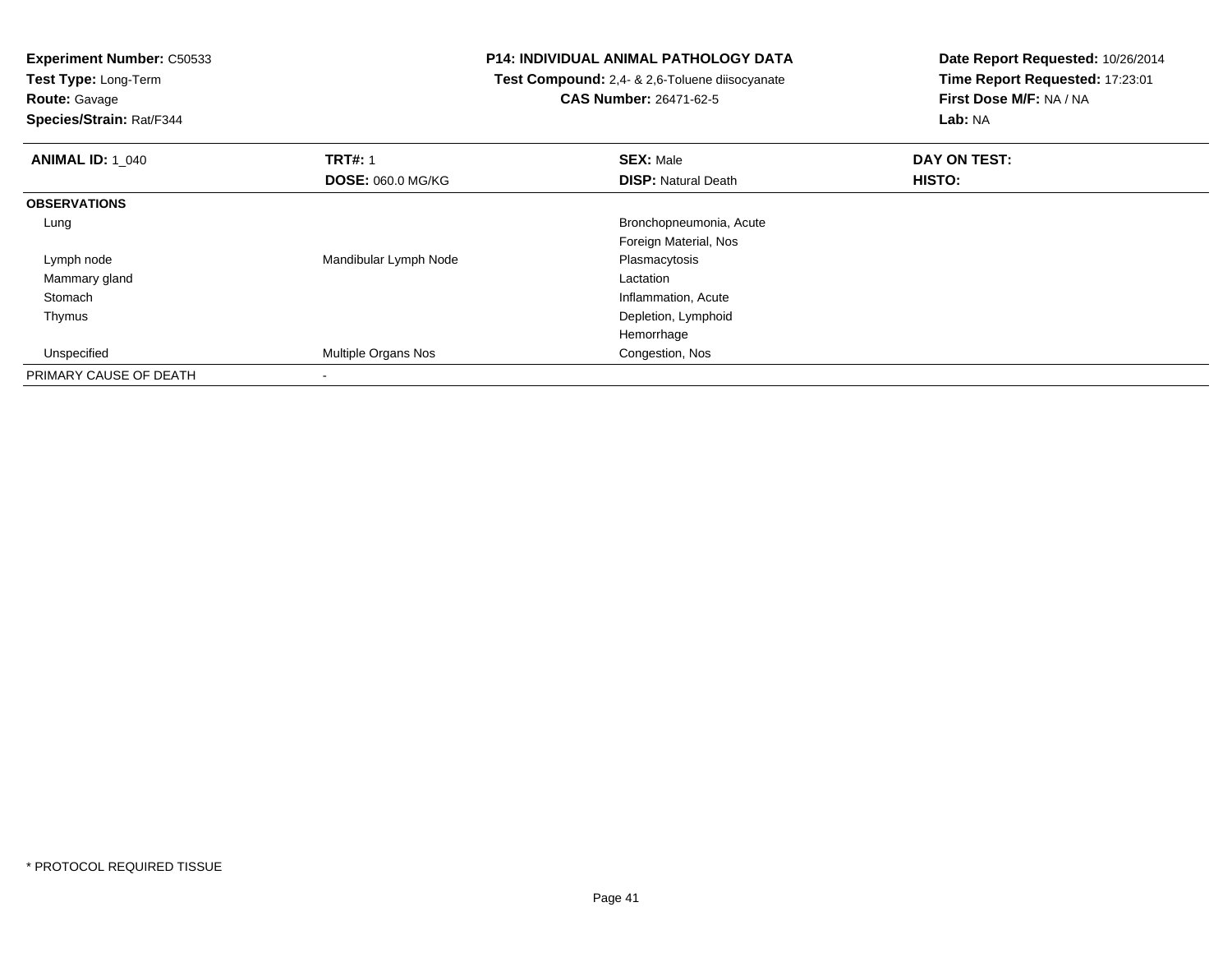| <b>Experiment Number: C50533</b><br><b>Test Type: Long-Term</b><br><b>Route: Gavage</b><br>Species/Strain: Rat/F344 |                                            | <b>P14: INDIVIDUAL ANIMAL PATHOLOGY DATA</b><br>Test Compound: 2,4- & 2,6-Toluene diisocyanate<br><b>CAS Number: 26471-62-5</b> | Date Report Requested: 10/26/2014<br>Time Report Requested: 17:23:01<br>First Dose M/F: NA / NA<br>Lab: NA |
|---------------------------------------------------------------------------------------------------------------------|--------------------------------------------|---------------------------------------------------------------------------------------------------------------------------------|------------------------------------------------------------------------------------------------------------|
| <b>ANIMAL ID: 1 041</b>                                                                                             | <b>TRT#: 1</b><br><b>DOSE: 060.0 MG/KG</b> | <b>SEX: Male</b><br><b>DISP: Accidently Killed</b>                                                                              | DAY ON TEST:<br><b>HISTO:</b>                                                                              |
| <b>OBSERVATIONS</b>                                                                                                 |                                            |                                                                                                                                 |                                                                                                            |
| Heart                                                                                                               |                                            | Fibrosis                                                                                                                        |                                                                                                            |
| Lung                                                                                                                |                                            | Edema, Nos                                                                                                                      |                                                                                                            |
| Unspecified                                                                                                         | Multiple Organs Nos                        | Congestion, Nos                                                                                                                 |                                                                                                            |
|                                                                                                                     | Multiple Organs Nos                        | Hemorrhage                                                                                                                      |                                                                                                            |
| PRIMARY CAUSE OF DEATH                                                                                              | $\overline{\phantom{a}}$                   |                                                                                                                                 |                                                                                                            |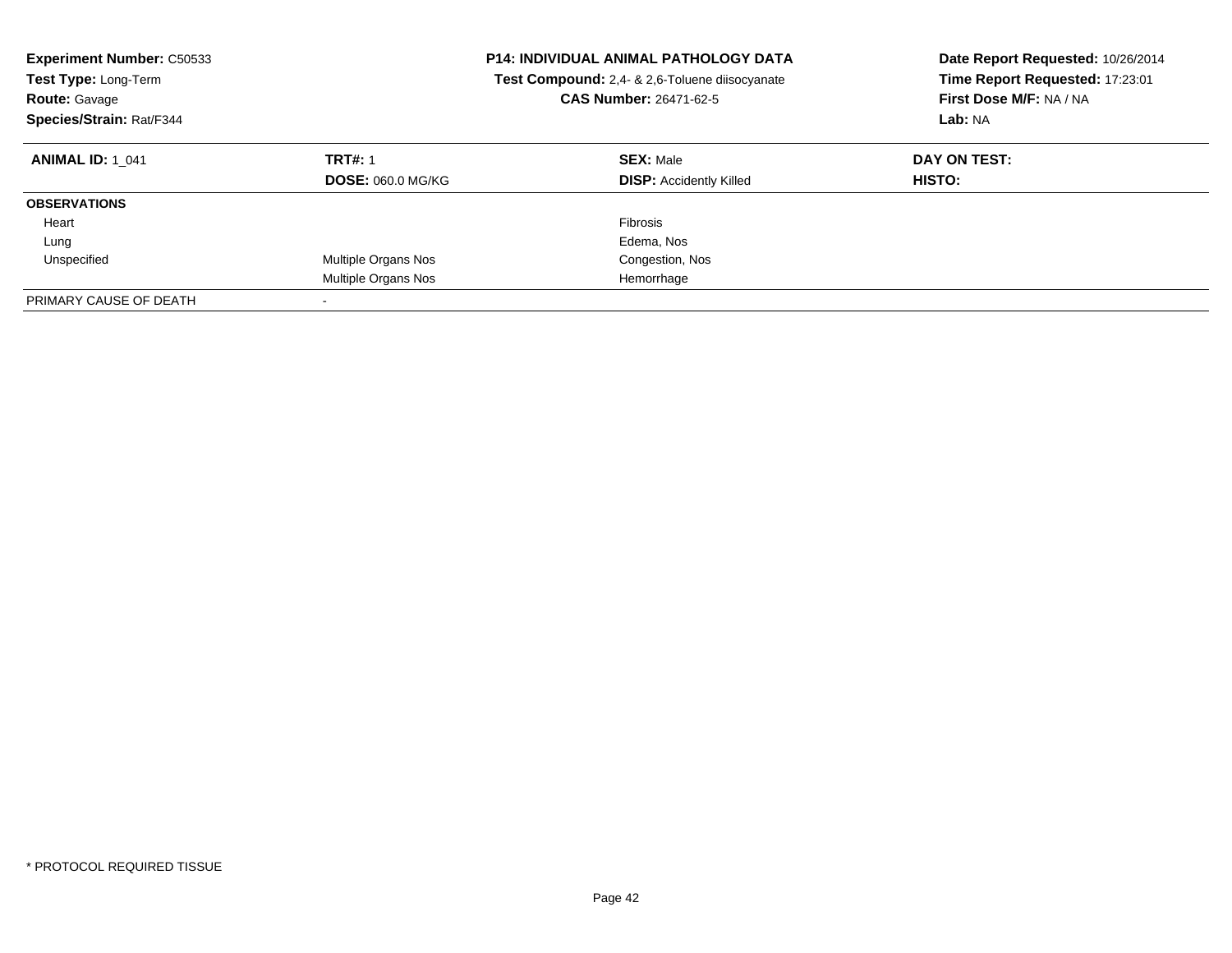**Test Type:** Long-Term

**Route:** Gavage

**Species/Strain:** Rat/F344

## **P14: INDIVIDUAL ANIMAL PATHOLOGY DATA**

 **Test Compound:** 2,4- & 2,6-Toluene diisocyanate**CAS Number:** 26471-62-5

| <b>ANIMAL ID: 1 042</b> | <b>TRT#: 1</b><br><b>DOSE: 060.0 MG/KG</b> | <b>SEX: Male</b><br><b>DISP: Natural Death</b> | DAY ON TEST:<br>HISTO: |  |
|-------------------------|--------------------------------------------|------------------------------------------------|------------------------|--|
|                         |                                            |                                                |                        |  |
| <b>OBSERVATIONS</b>     |                                            |                                                |                        |  |
| Heart                   |                                            | Inflammation, Chronic                          |                        |  |
| Kidney                  |                                            | Nephropathy                                    |                        |  |
| Lung                    |                                            | Bronchopneumonia, Acute                        |                        |  |
| Lymph node              | Mandibular Lymph Node                      | Hemorrhage                                     |                        |  |
| Pancreas                |                                            | Cyst, Nos                                      |                        |  |
| Spleen                  |                                            | Hemosiderosis                                  |                        |  |
| Unspecified             | Multiple Organs Nos                        | Congestion, Nos                                |                        |  |
| PRIMARY CAUSE OF DEATH  |                                            |                                                |                        |  |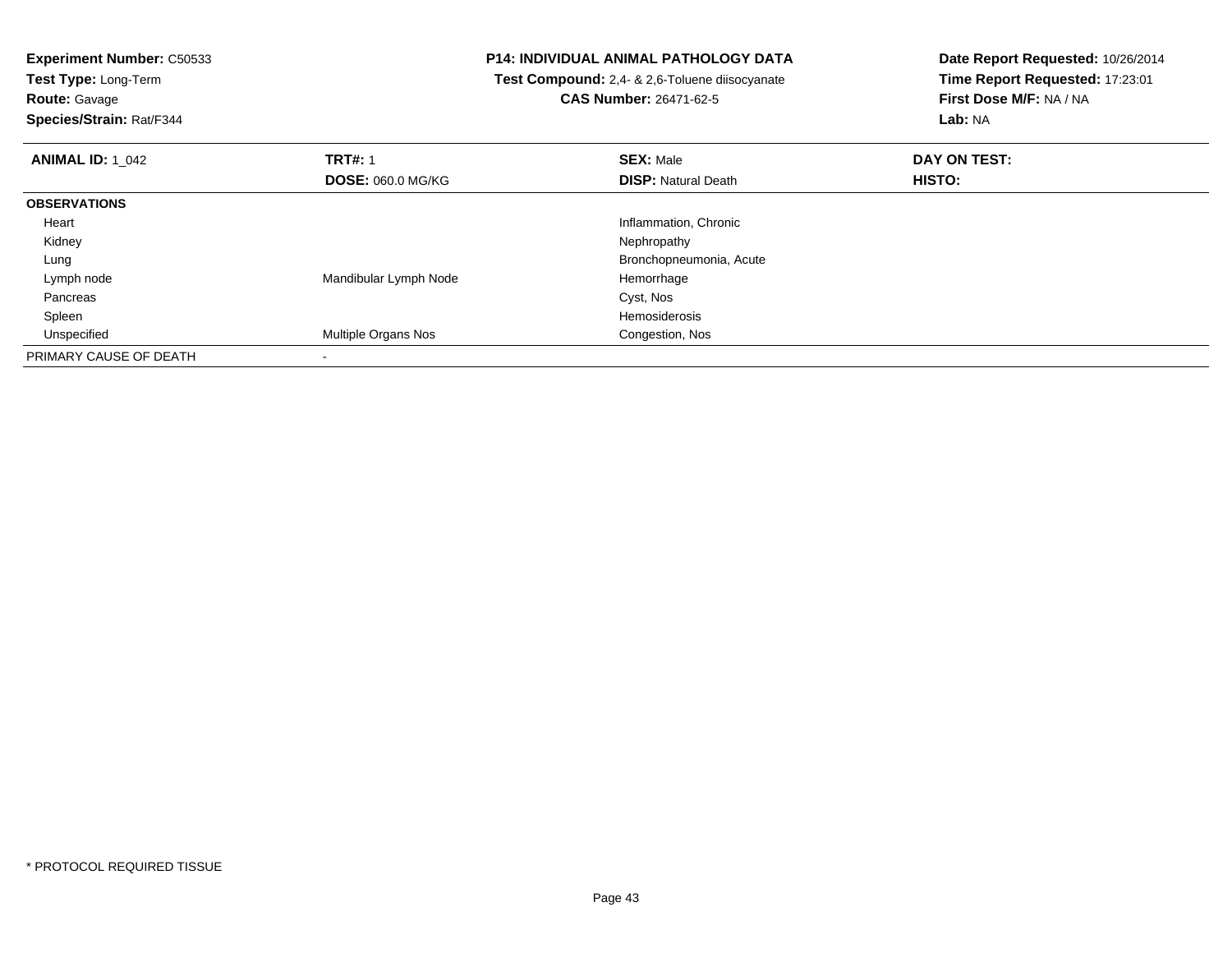**Test Type:** Long-Term

**Route:** Gavage

**Species/Strain:** Rat/F344

# **P14: INDIVIDUAL ANIMAL PATHOLOGY DATA**

 **Test Compound:** 2,4- & 2,6-Toluene diisocyanate**CAS Number:** 26471-62-5

| <b>ANIMAL ID: 1_043</b> | <b>TRT#: 1</b>           | <b>SEX: Male</b>               | DAY ON TEST: |  |
|-------------------------|--------------------------|--------------------------------|--------------|--|
|                         | DOSE: 060.0 MG/KG        | <b>DISP: Natural Death</b>     | HISTO:       |  |
| <b>OBSERVATIONS</b>     |                          |                                |              |  |
| Heart                   |                          | Fibrosis                       |              |  |
| Intestine Large         | Colon                    | Parasitism                     |              |  |
| Kidney                  |                          | Nephropathy                    |              |  |
| Liver                   |                          | Cytoplasmic Change, Basophilic |              |  |
|                         | <b>Bile Duct</b>         | Hyperplasia, Nos               |              |  |
|                         |                          | Neoplastic Nodule              |              |  |
| Lymph node              | Mandibular Lymph Node    | Plasmacytosis                  |              |  |
| Mammary gland           |                          | Lactation                      |              |  |
| Pancreas                | Islets                   | Islet-Cell Carcinoma           |              |  |
| Pituitary gland         |                          | Chromophobe Adenoma            |              |  |
|                         |                          | Cyst, Nos                      |              |  |
| Prostate                |                          | Inflammation, Acute            |              |  |
| Salivary gland          |                          | Fibrosis                       |              |  |
| Skin                    |                          | Inflammation, Acute/Chronic    |              |  |
| Testis                  |                          | Interstitial-Cell Tumor        |              |  |
|                         |                          | Mineralization                 |              |  |
| Unspecified             | Multiple Organs Nos      | Leukemia, Monocytic            |              |  |
| PRIMARY CAUSE OF DEATH  | $\overline{\phantom{a}}$ |                                |              |  |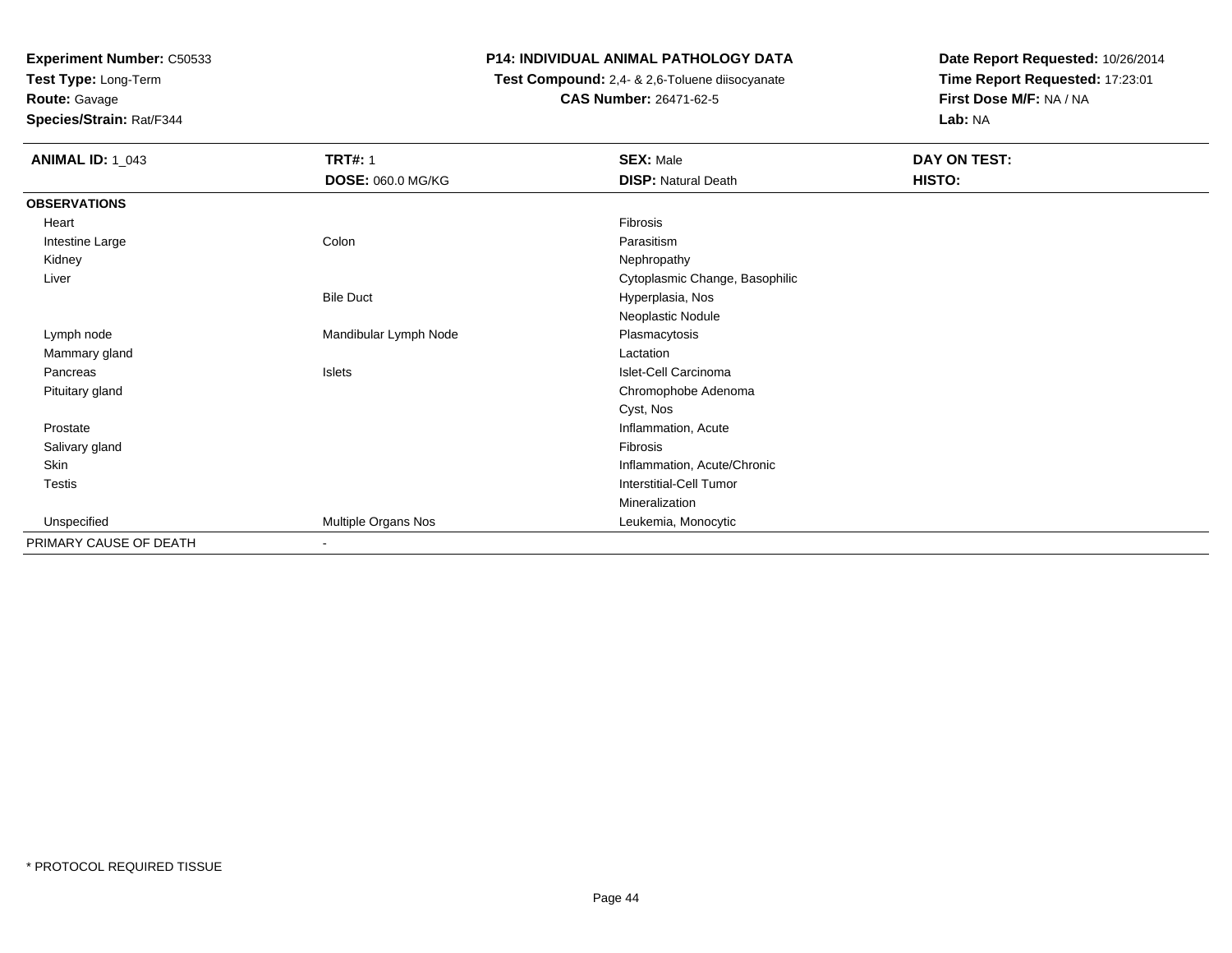**Test Type:** Long-Term

**Route:** Gavage

**Species/Strain:** Rat/F344

# **P14: INDIVIDUAL ANIMAL PATHOLOGY DATA**

 **Test Compound:** 2,4- & 2,6-Toluene diisocyanate**CAS Number:** 26471-62-5

| <b>ANIMAL ID: 1_044</b> | <b>TRT#: 1</b><br>DOSE: 060.0 MG/KG | <b>SEX: Male</b><br><b>DISP:</b> Scheduled Sacrifice | DAY ON TEST:<br>HISTO: |
|-------------------------|-------------------------------------|------------------------------------------------------|------------------------|
|                         |                                     |                                                      |                        |
| <b>OBSERVATIONS</b>     |                                     |                                                      |                        |
| Adrenal gland           |                                     | Congestion, Nos                                      |                        |
|                         | Cortex Nos                          | Cytoplasmic Vacuolization                            |                        |
| Eye                     |                                     | Cataract                                             |                        |
|                         |                                     | Retinopathy                                          |                        |
| Heart                   |                                     | Fibrosis                                             |                        |
| Kidney                  |                                     | Nephropathy                                          |                        |
| Liver                   |                                     | Cytoplasmic Change, Basophilic                       |                        |
|                         |                                     | Cytoplasmic Change, Eosinophilic                     |                        |
|                         | <b>Bile Duct</b>                    | Hyperplasia, Nos                                     |                        |
|                         |                                     | Inflammation, Acute                                  |                        |
|                         |                                     | Necrosis, Nos                                        |                        |
| Lung                    |                                     | Granuloma, Nos                                       |                        |
| Lymph node              | Mandibular Lymph Node               | Plasmacytosis                                        |                        |
| Pancreas                | Acinus                              | Atrophy, Nos                                         |                        |
| Prostate                |                                     | Hyperplasia, Epithelial                              |                        |
| Stomach                 |                                     | Inflammation, Acute                                  |                        |
| Testis                  |                                     | Interstitial-Cell Tumor                              |                        |
|                         |                                     | Mineralization                                       |                        |
| PRIMARY CAUSE OF DEATH  | ٠                                   |                                                      |                        |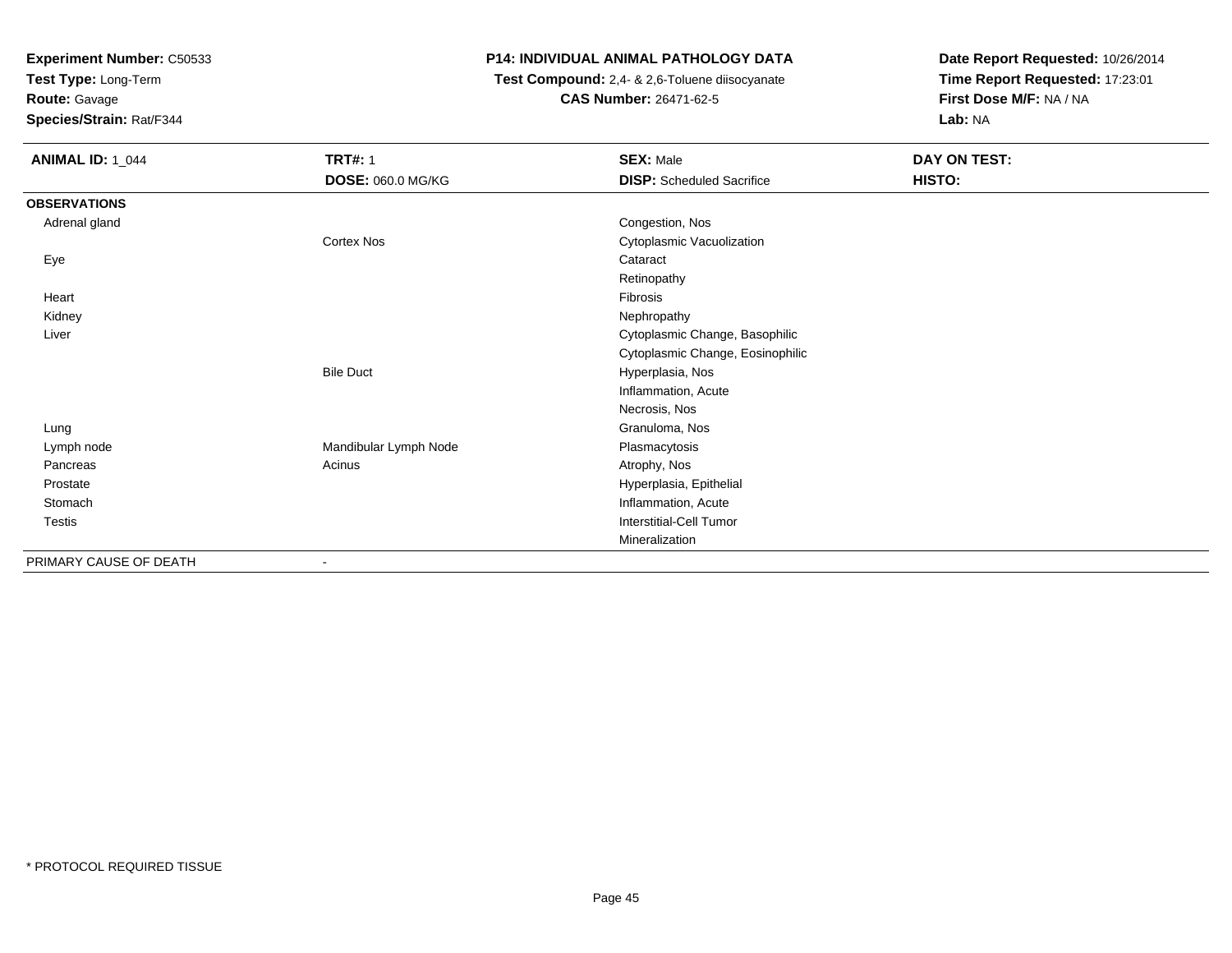**Test Type:** Long-Term**Route:** Gavage

**Species/Strain:** Rat/F344

# **P14: INDIVIDUAL ANIMAL PATHOLOGY DATA**

 **Test Compound:** 2,4- & 2,6-Toluene diisocyanate**CAS Number:** 26471-62-5

| <b>ANIMAL ID: 1_045</b> | <b>TRT#: 1</b>           | <b>SEX: Male</b>                 | DAY ON TEST: |
|-------------------------|--------------------------|----------------------------------|--------------|
|                         | <b>DOSE: 060.0 MG/KG</b> | <b>DISP: Natural Death</b>       | HISTO:       |
| <b>OBSERVATIONS</b>     |                          |                                  |              |
| Adrenal gland           | Cortex Nos               | Cytoplasmic Vacuolization        |              |
|                         |                          | Pheochromocytoma                 |              |
| Heart                   |                          | Fibrosis                         |              |
| Intestine Large         | Colon                    | Parasitism                       |              |
| Kidney                  |                          | Nephropathy                      |              |
| Liver                   |                          | Cytoplasmic Change, Basophilic   |              |
|                         |                          | Cytoplasmic Change, Eosinophilic |              |
|                         |                          | Neoplastic Nodule                |              |
| Lymph node              | Mandibular Lymph Node    | Plasmacytosis                    |              |
| Pancreas                | Acinus                   | Hyperplasia, Nodular             |              |
| Pituitary gland         |                          | Chromophobe Adenoma              |              |
| Testis                  |                          | <b>Interstitial-Cell Tumor</b>   |              |
| Unspecified             | Chest                    | Fibrosarcoma                     |              |
|                         | Multiple Organs Nos      | Hematopoiesis                    |              |
| PRIMARY CAUSE OF DEATH  | ۰                        |                                  |              |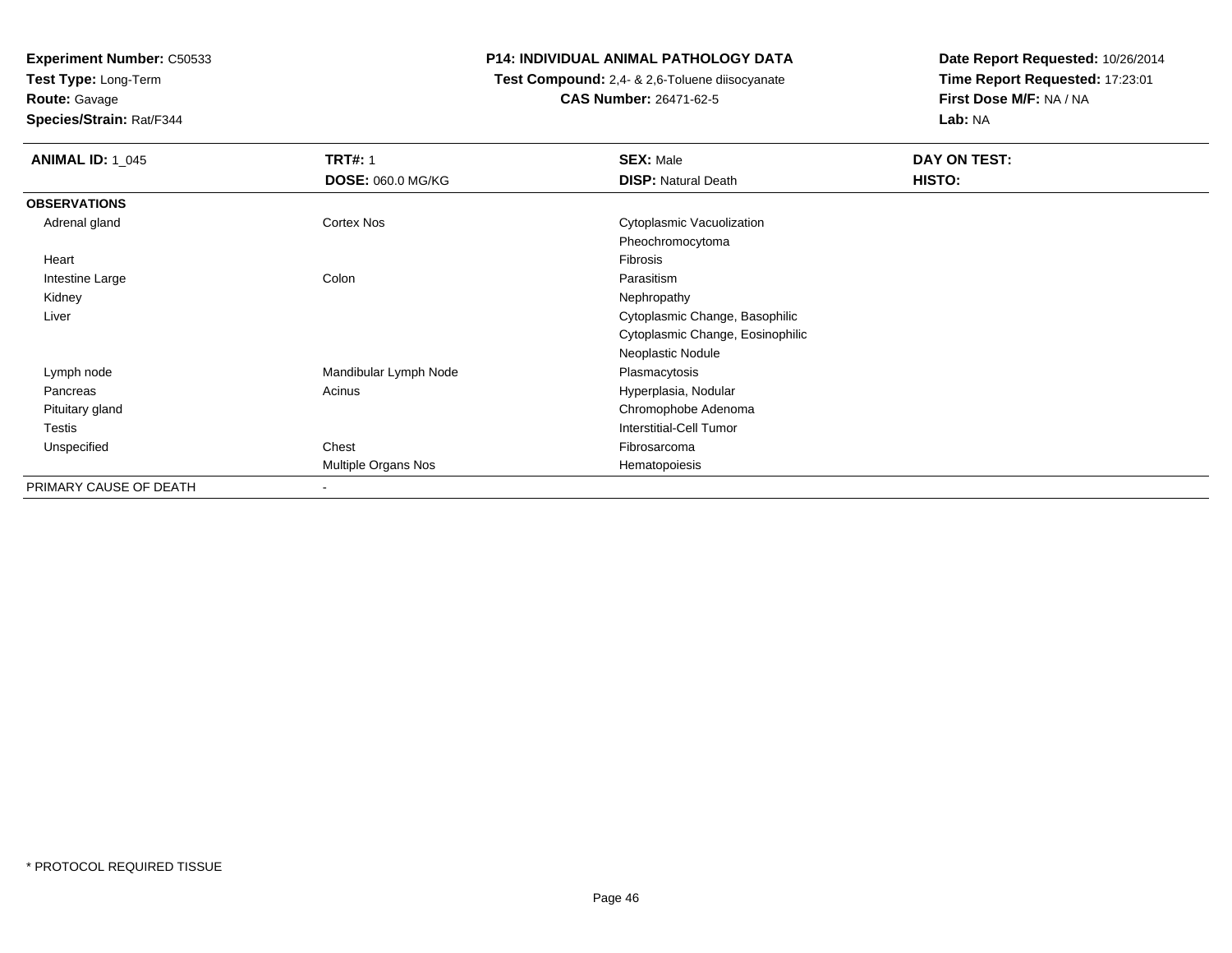**Test Type:** Long-Term

**Route:** Gavage

**Species/Strain:** Rat/F344

## **P14: INDIVIDUAL ANIMAL PATHOLOGY DATA**

 **Test Compound:** 2,4- & 2,6-Toluene diisocyanate**CAS Number:** 26471-62-5

| <b>ANIMAL ID: 1_046</b> | <b>TRT#: 1</b>           | <b>SEX: Male</b>               | DAY ON TEST: |
|-------------------------|--------------------------|--------------------------------|--------------|
|                         | <b>DOSE: 060.0 MG/KG</b> | <b>DISP: Natural Death</b>     | HISTO:       |
| <b>OBSERVATIONS</b>     |                          |                                |              |
| Heart                   |                          | Fibrosis                       |              |
| Kidney                  |                          | Nephropathy                    |              |
| Liver                   |                          | Cytoplasmic Change, Basophilic |              |
|                         |                          | Degeneration, Cystic           |              |
|                         | <b>Bile Duct</b>         | Hyperplasia, Nos               |              |
| Lung                    |                          | Bronchopneumonia, Acute        |              |
| Lymph node              | Mediastinal Lymph Node   | Hemorrhage                     |              |
| Pancreas                | Islets                   | Islet-Cell Adenoma             |              |
| Salivary gland          |                          | Atrophy, Nos                   |              |
| <b>Testis</b>           |                          | Interstitial-Cell Tumor        |              |
|                         |                          | Mineralization                 |              |
| Thymus                  |                          | Cyst, Nos                      |              |
| Unspecified             | Multiple Organs Nos      | Congestion, Nos                |              |
| PRIMARY CAUSE OF DEATH  |                          |                                |              |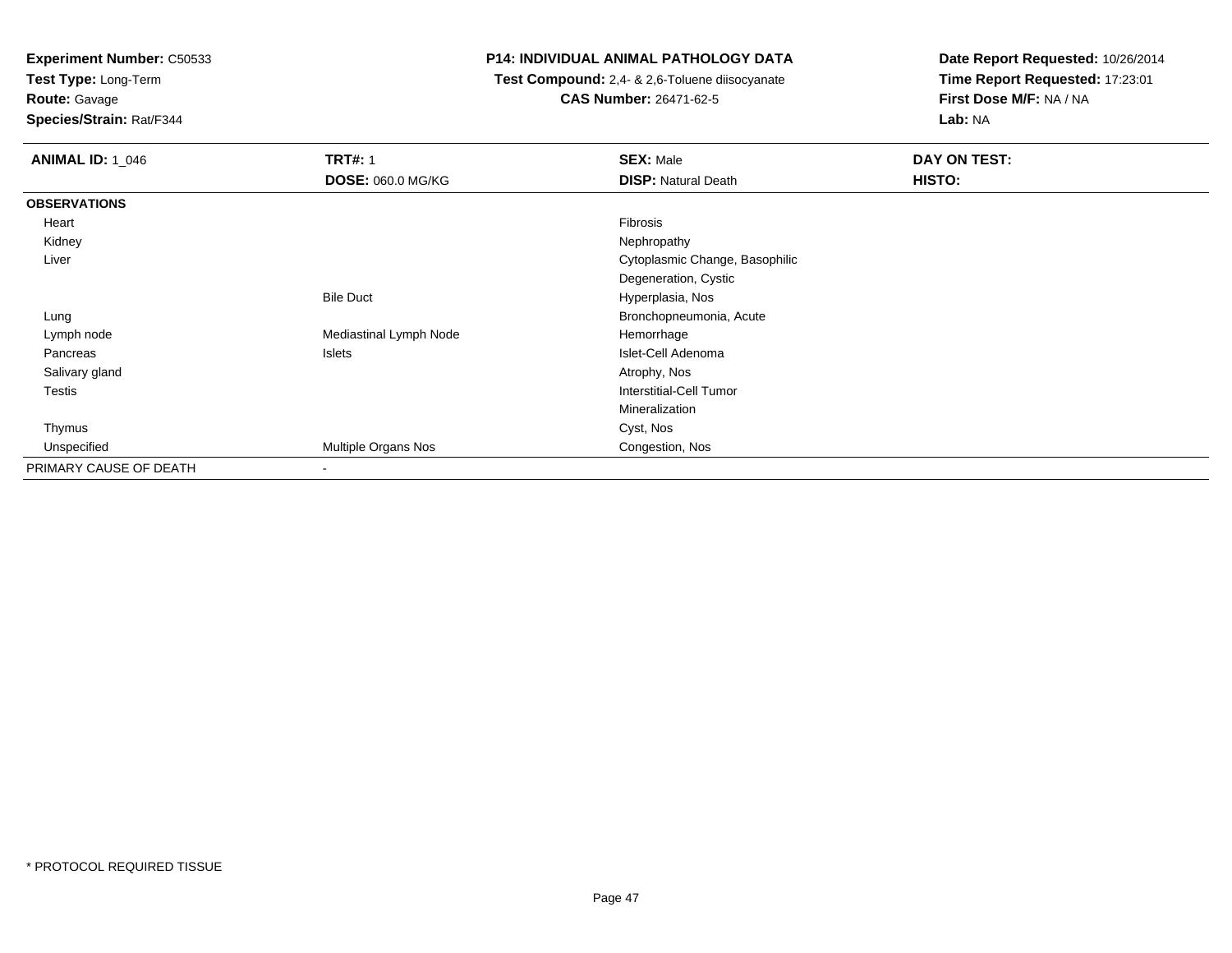**Test Type:** Long-Term**Route:** Gavage

**Species/Strain:** Rat/F344

# **P14: INDIVIDUAL ANIMAL PATHOLOGY DATA**

 **Test Compound:** 2,4- & 2,6-Toluene diisocyanate**CAS Number:** 26471-62-5

| <b>ANIMAL ID: 1_047</b> | <b>TRT#: 1</b><br>DOSE: 060.0 MG/KG | <b>SEX: Male</b><br><b>DISP:</b> Moribund Sacrifice | DAY ON TEST:<br>HISTO: |
|-------------------------|-------------------------------------|-----------------------------------------------------|------------------------|
| <b>OBSERVATIONS</b>     |                                     |                                                     |                        |
| <b>Blood vessel</b>     | <b>Pulmonary Artery Nos</b>         | Mineralization                                      |                        |
| Heart                   |                                     | Fibrosis                                            |                        |
| Kidney                  |                                     | Nephropathy                                         |                        |
| Liver                   |                                     | Cytoplasmic Change, Basophilic                      |                        |
|                         |                                     | Cytoplasmic Change, Eosinophilic                    |                        |
|                         |                                     | Degeneration, Cystic                                |                        |
|                         | <b>Bile Duct</b>                    | Hyperplasia, Nos                                    |                        |
| Lung                    |                                     | Bronchopneumonia, Acute                             |                        |
| Lymph node              | Mediastinal Lymph Node              | Hemorrhage                                          |                        |
| Pancreas                | Acinus                              | Hyperplasia, Nodular                                |                        |
| Pituitary gland         |                                     | Cyst, Nos                                           |                        |
| Spleen                  |                                     | Congestion, Nos                                     |                        |
| Testis                  |                                     | <b>Interstitial-Cell Tumor</b>                      |                        |
|                         |                                     | Mineralization                                      |                        |
| Thymus                  |                                     | Cyst, Nos                                           |                        |
| Unspecified             | Abdomen                             | Fibroma                                             |                        |
| PRIMARY CAUSE OF DEATH  | $\overline{\phantom{a}}$            |                                                     |                        |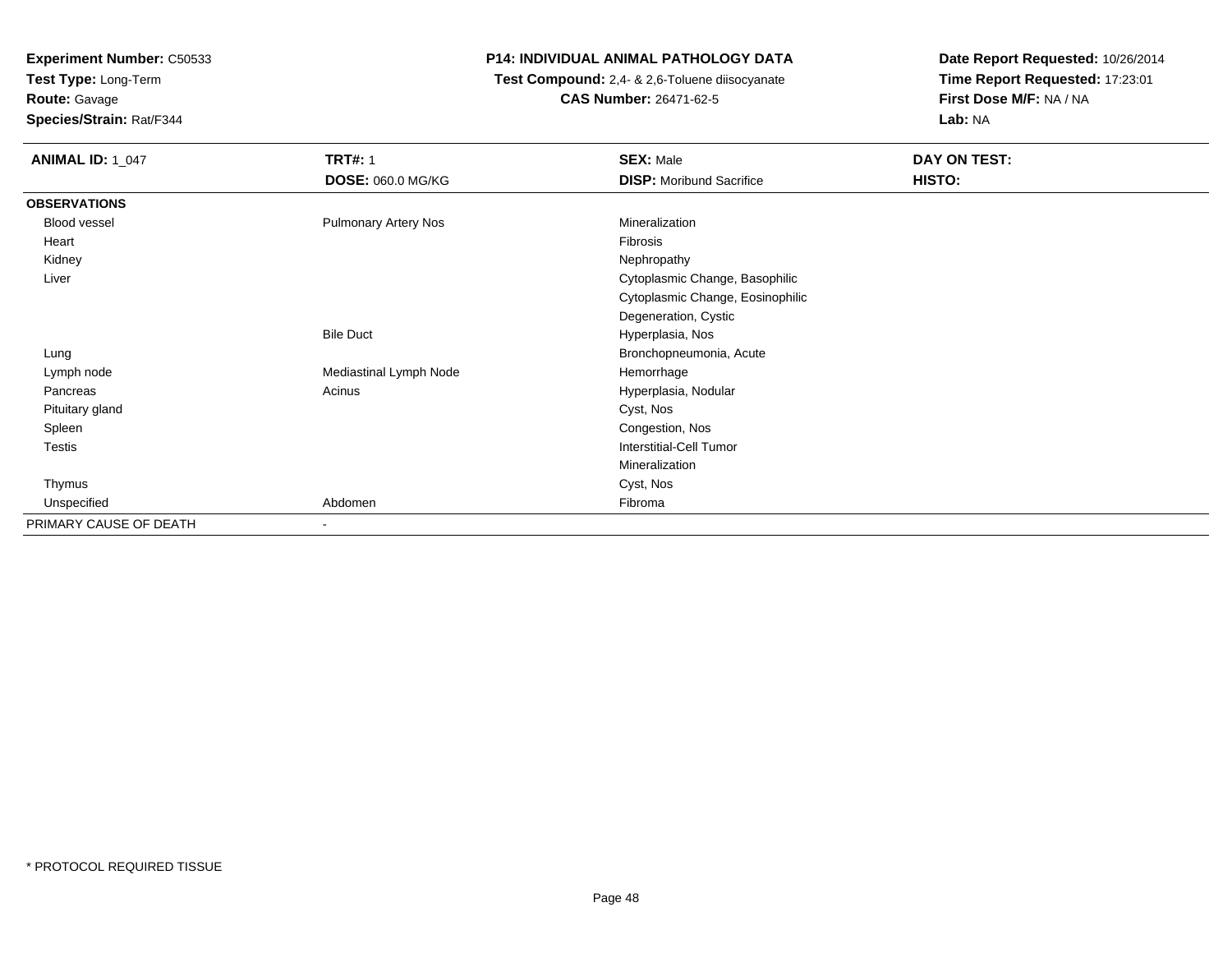| <b>Experiment Number: C50533</b><br><b>Test Type: Long-Term</b><br><b>Route: Gavage</b><br>Species/Strain: Rat/F344 |                                            | <b>P14: INDIVIDUAL ANIMAL PATHOLOGY DATA</b><br>Test Compound: 2,4- & 2,6-Toluene diisocyanate<br><b>CAS Number: 26471-62-5</b> | Date Report Requested: 10/26/2014<br>Time Report Requested: 17:23:01<br>First Dose M/F: NA / NA<br>Lab: NA |
|---------------------------------------------------------------------------------------------------------------------|--------------------------------------------|---------------------------------------------------------------------------------------------------------------------------------|------------------------------------------------------------------------------------------------------------|
| <b>ANIMAL ID: 1 048</b>                                                                                             | <b>TRT#: 1</b><br><b>DOSE: 060.0 MG/KG</b> | <b>SEX: Male</b><br><b>DISP:</b> Natural Death                                                                                  | DAY ON TEST:<br>HISTO:                                                                                     |
| <b>OBSERVATIONS</b>                                                                                                 |                                            |                                                                                                                                 |                                                                                                            |
| Ear                                                                                                                 |                                            | Inflammation, Acute/Chronic                                                                                                     |                                                                                                            |
| Heart                                                                                                               |                                            | Lymphocytic Inflammatory Infiltrate                                                                                             |                                                                                                            |
| Stomach                                                                                                             |                                            | Inflammation, Acute                                                                                                             |                                                                                                            |
| Unspecified                                                                                                         | Multiple Organs Nos                        | Congestion, Nos                                                                                                                 |                                                                                                            |
| PRIMARY CAUSE OF DEATH                                                                                              |                                            |                                                                                                                                 |                                                                                                            |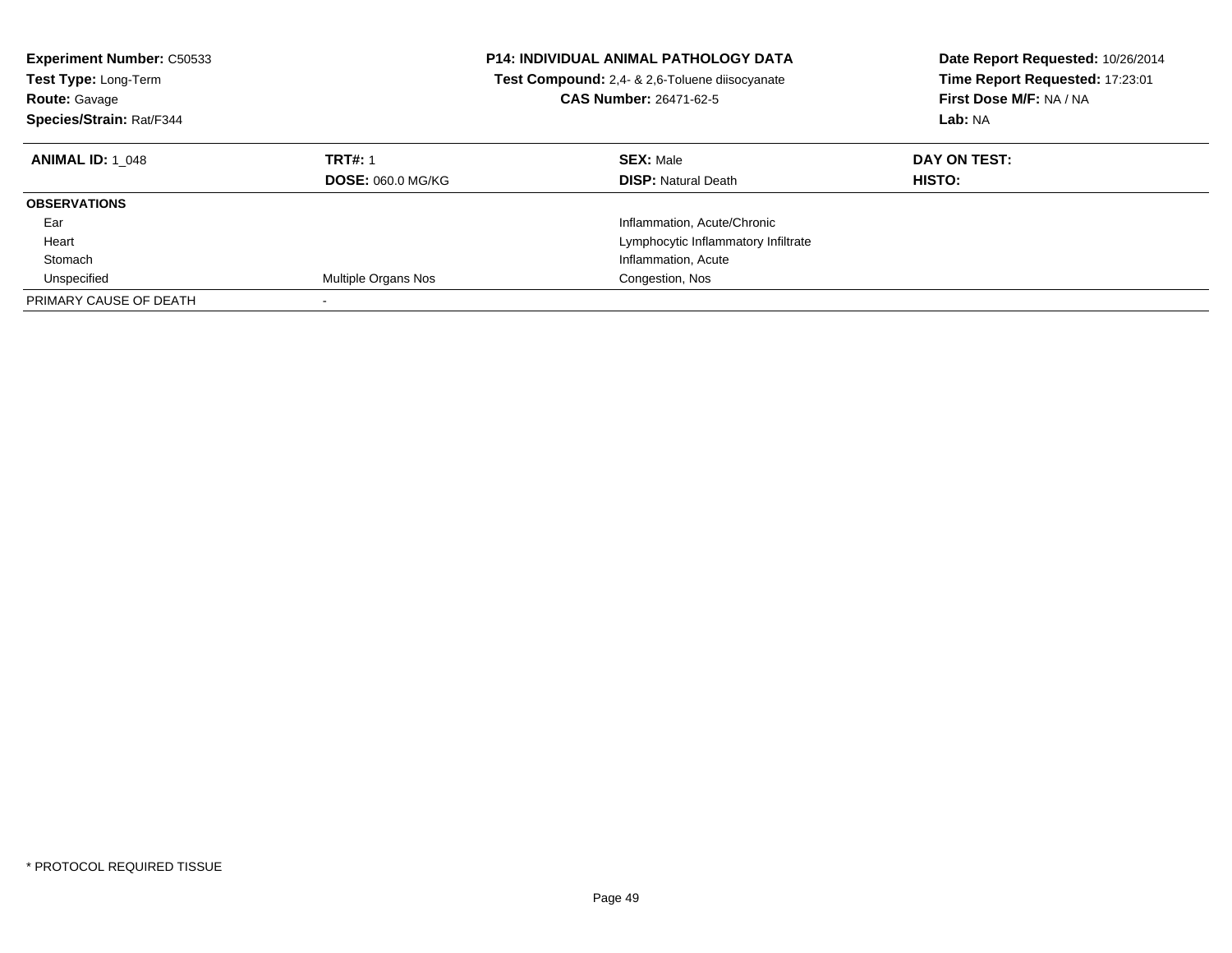**Test Type:** Long-Term

**Route:** Gavage

**Species/Strain:** Rat/F344

# **P14: INDIVIDUAL ANIMAL PATHOLOGY DATA**

 **Test Compound:** 2,4- & 2,6-Toluene diisocyanate**CAS Number:** 26471-62-5

| <b>ANIMAL ID: 1 049</b> | <b>TRT#: 1</b>           | <b>SEX: Male</b>                 | DAY ON TEST: |  |
|-------------------------|--------------------------|----------------------------------|--------------|--|
|                         | <b>DOSE: 060.0 MG/KG</b> | <b>DISP:</b> Moribund Sacrifice  | HISTO:       |  |
| <b>OBSERVATIONS</b>     |                          |                                  |              |  |
| Adrenal gland           |                          | Hematopoiesis                    |              |  |
| Epididymis              |                          | Inflammation, Acute/Chronic      |              |  |
| Heart                   |                          | Fibrosis                         |              |  |
| Kidney                  |                          | Nephropathy                      |              |  |
| Liver                   |                          | Cytoplasmic Change, Basophilic   |              |  |
|                         |                          | Cytoplasmic Change, Eosinophilic |              |  |
|                         | <b>Bile Duct</b>         | Hyperplasia, Nos                 |              |  |
| Lung                    |                          | Bronchopneumonia, Acute          |              |  |
|                         |                          | Histiocytosis                    |              |  |
| Lymph node              | Mandibular Lymph Node    | Plasmacytosis                    |              |  |
| Pancreas                | Islets                   | Hyperplasia, Nos                 |              |  |
| Testis                  |                          | Interstitial-Cell Tumor          |              |  |
| Unspecified             | Multiple Organs Nos      | Congestion, Nos                  |              |  |
|                         | Axilla                   | Fibroma                          |              |  |
| PRIMARY CAUSE OF DEATH  | ۰                        |                                  |              |  |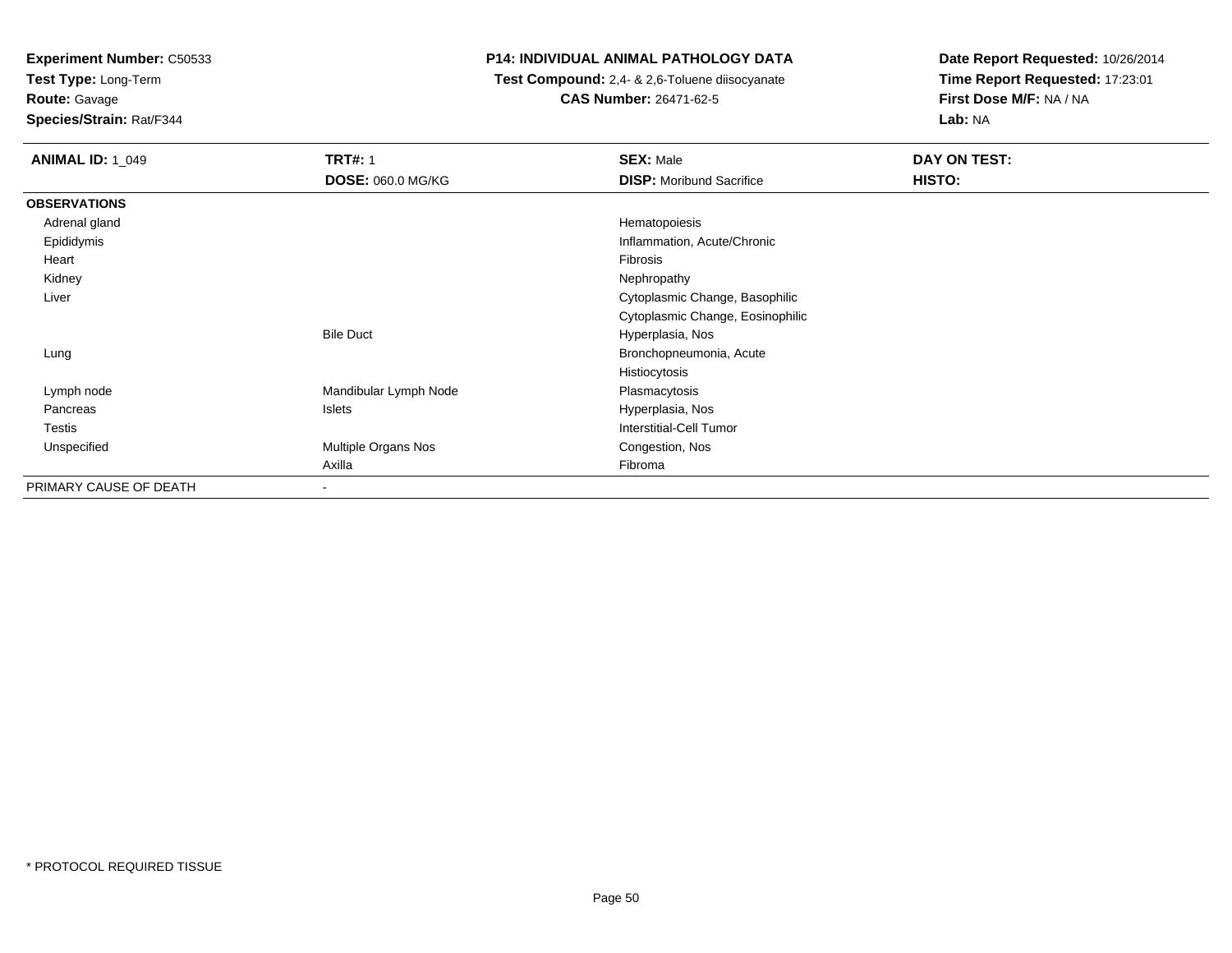**Experiment Number:** C50533**Test Type:** Long-Term**Route:** Gavage **Species/Strain:** Rat/F344**P14: INDIVIDUAL ANIMAL PATHOLOGY DATA Test Compound:** 2,4- & 2,6-Toluene diisocyanate**CAS Number:** 26471-62-5**Date Report Requested:** 10/26/2014**Time Report Requested:** 17:23:01**First Dose M/F:** NA / NA**Lab:** NA**ANIMAL ID:** 1\_050**C TRT#:** 1 **SEX:** Male **DAY ON TEST: DOSE:** 060.0 MG/KG**DISP:** Moribund Sacrifice **HISTO: OBSERVATIONS** Kidneyy the control of the control of the control of the control of the control of the control of the control of the control of the control of the control of the control of the control of the control of the control of the contro Liver Cytoplasmic Change, Basophilic Lymph nodeMandibular Lymph Node **Inflammation**, Acute Pituitary gland Hyperplasia, Chromophobe Cell Salivary glandInflammation, Acute/Chronic<br>
Squamous Cell Carcinoma<br>
Squamous Cell Carcinoma SkinSquamous Cell Carcinoma **Testis**  Interstitial-Cell Tumor PRIMARY CAUSE OF DEATH-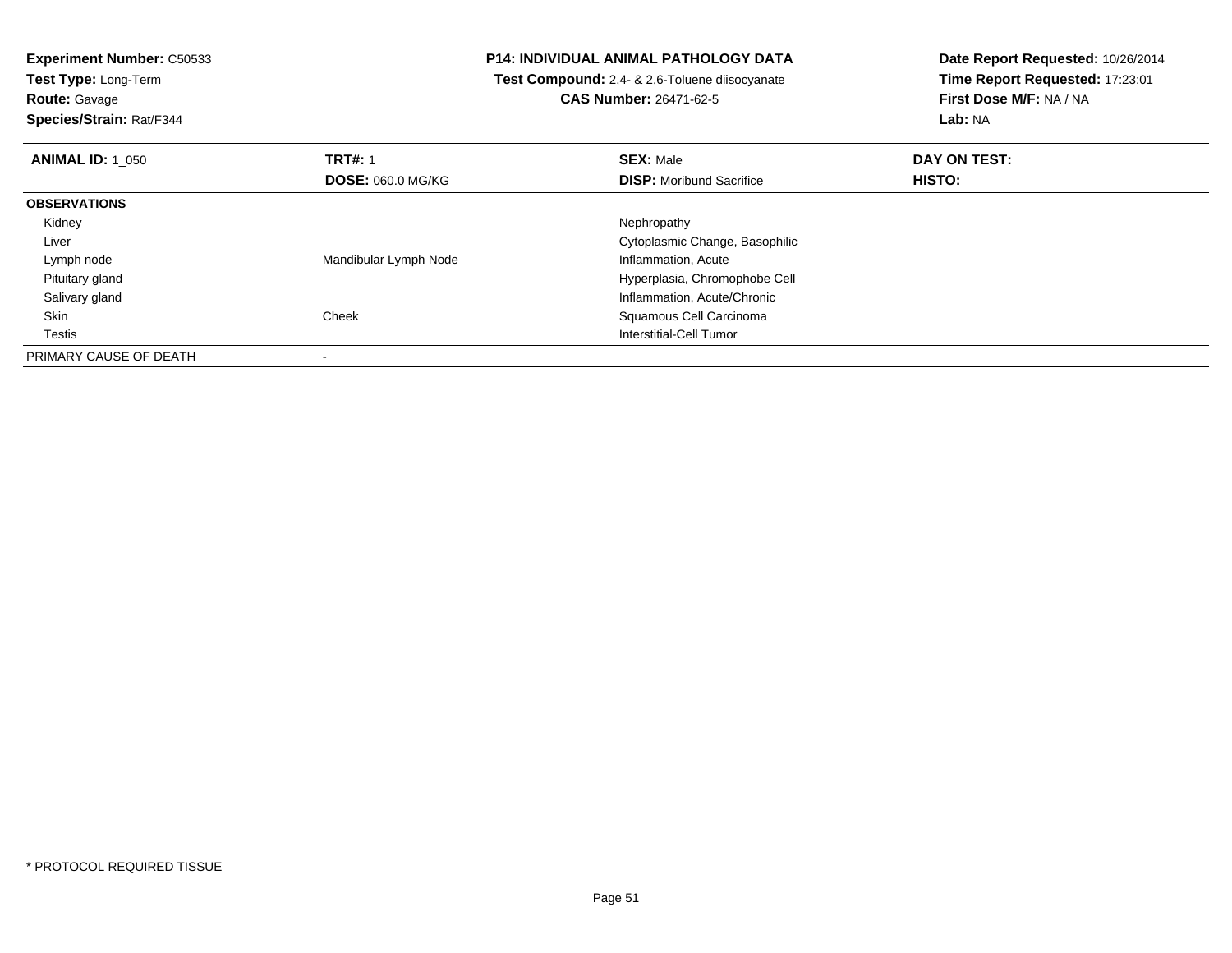| <b>Experiment Number: C50533</b><br>Test Type: Long-Term<br><b>Route: Gavage</b><br>Species/Strain: Rat/F344 |                            | <b>P14: INDIVIDUAL ANIMAL PATHOLOGY DATA</b><br>Test Compound: 2,4- & 2,6-Toluene diisocyanate<br><b>CAS Number: 26471-62-5</b> | Date Report Requested: 10/26/2014<br>Time Report Requested: 17:23:01<br>First Dose M/F: NA / NA<br>Lab: NA |
|--------------------------------------------------------------------------------------------------------------|----------------------------|---------------------------------------------------------------------------------------------------------------------------------|------------------------------------------------------------------------------------------------------------|
| <b>ANIMAL ID: 2 001</b>                                                                                      | TRT#: 2                    | <b>SEX: Male</b>                                                                                                                | DAY ON TEST:                                                                                               |
|                                                                                                              | <b>DOSE: 030.0 MG/KG</b>   | <b>DISP: Natural Death</b>                                                                                                      | <b>HISTO:</b>                                                                                              |
| <b>OBSERVATIONS</b>                                                                                          |                            |                                                                                                                                 |                                                                                                            |
| Heart                                                                                                        |                            | Fibrosis                                                                                                                        |                                                                                                            |
| Kidney                                                                                                       |                            | Nephropathy                                                                                                                     |                                                                                                            |
| Lung                                                                                                         |                            | Bronchopneumonia, Acute                                                                                                         |                                                                                                            |
| Spleen                                                                                                       |                            | Depletion, Lymphoid                                                                                                             |                                                                                                            |
|                                                                                                              |                            | <b>Hemosiderosis</b>                                                                                                            |                                                                                                            |
| Testis                                                                                                       |                            | Interstitial-Cell Tumor                                                                                                         |                                                                                                            |
| Unspecified                                                                                                  | <b>Multiple Organs Nos</b> | Congestion, Nos                                                                                                                 |                                                                                                            |
| PRIMARY CAUSE OF DEATH                                                                                       |                            |                                                                                                                                 |                                                                                                            |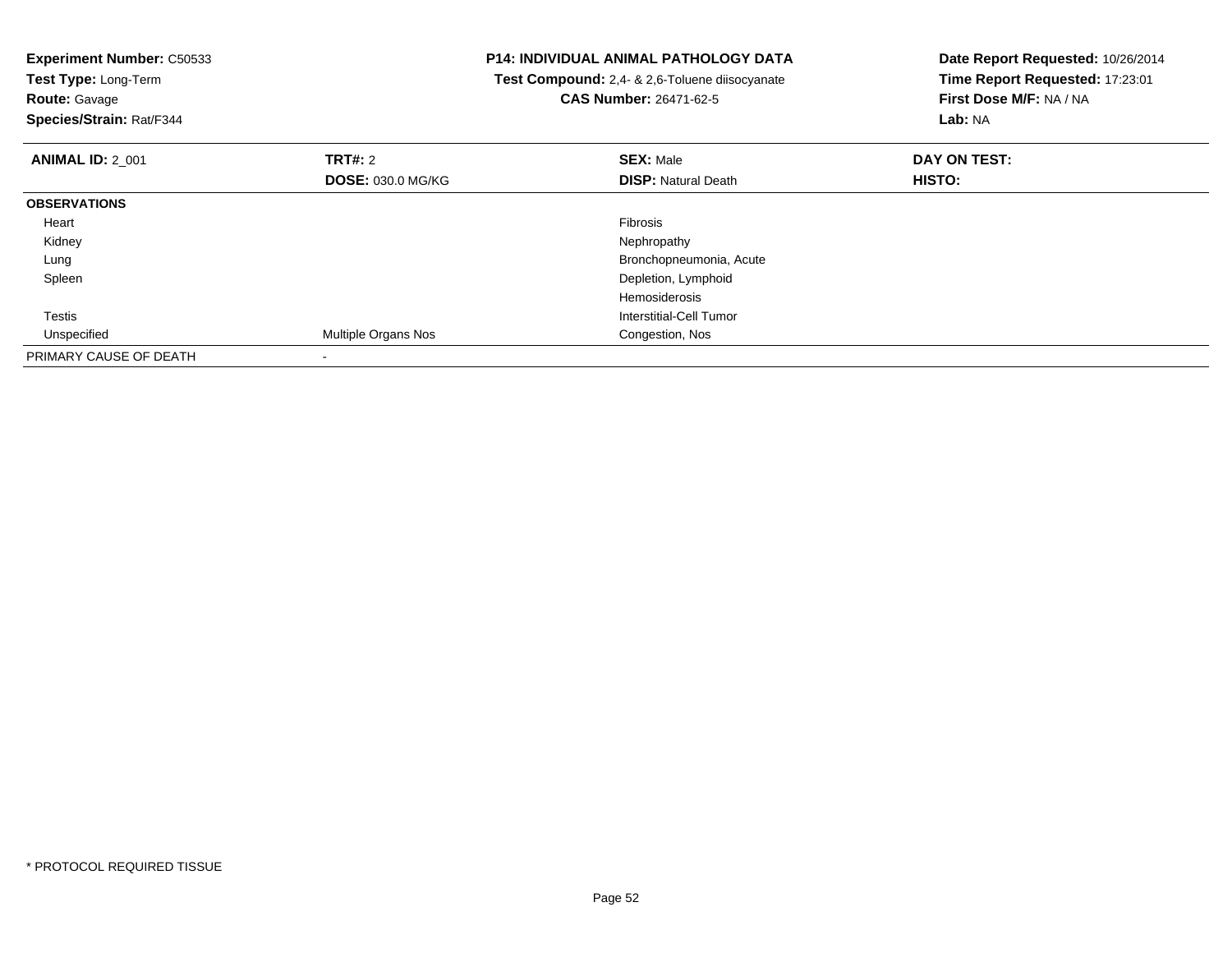| <b>Experiment Number: C50533</b><br><b>Test Type: Long-Term</b><br><b>Route: Gavage</b><br>Species/Strain: Rat/F344 |                                            | <b>P14: INDIVIDUAL ANIMAL PATHOLOGY DATA</b><br>Date Report Requested: 10/26/2014<br>Time Report Requested: 17:23:01<br>Test Compound: 2,4- & 2,6-Toluene diisocyanate<br>First Dose M/F: NA / NA<br><b>CAS Number: 26471-62-5</b><br>Lab: NA |                               |
|---------------------------------------------------------------------------------------------------------------------|--------------------------------------------|-----------------------------------------------------------------------------------------------------------------------------------------------------------------------------------------------------------------------------------------------|-------------------------------|
| <b>ANIMAL ID: 2 002</b>                                                                                             | <b>TRT#: 2</b><br><b>DOSE: 030.0 MG/KG</b> | <b>SEX: Male</b><br><b>DISP:</b> Natural Death                                                                                                                                                                                                | DAY ON TEST:<br><b>HISTO:</b> |
| <b>OBSERVATIONS</b>                                                                                                 |                                            |                                                                                                                                                                                                                                               |                               |
| Heart                                                                                                               |                                            | Hemorrhage                                                                                                                                                                                                                                    |                               |
| Lung                                                                                                                |                                            | Edema, Nos                                                                                                                                                                                                                                    |                               |
| Unspecified                                                                                                         | Multiple Organs Nos                        | Congestion, Nos                                                                                                                                                                                                                               |                               |
|                                                                                                                     | Multiple Organs Nos                        | Lymphocytic Inflammatory Infiltrate                                                                                                                                                                                                           |                               |
| PRIMARY CAUSE OF DEATH                                                                                              |                                            |                                                                                                                                                                                                                                               |                               |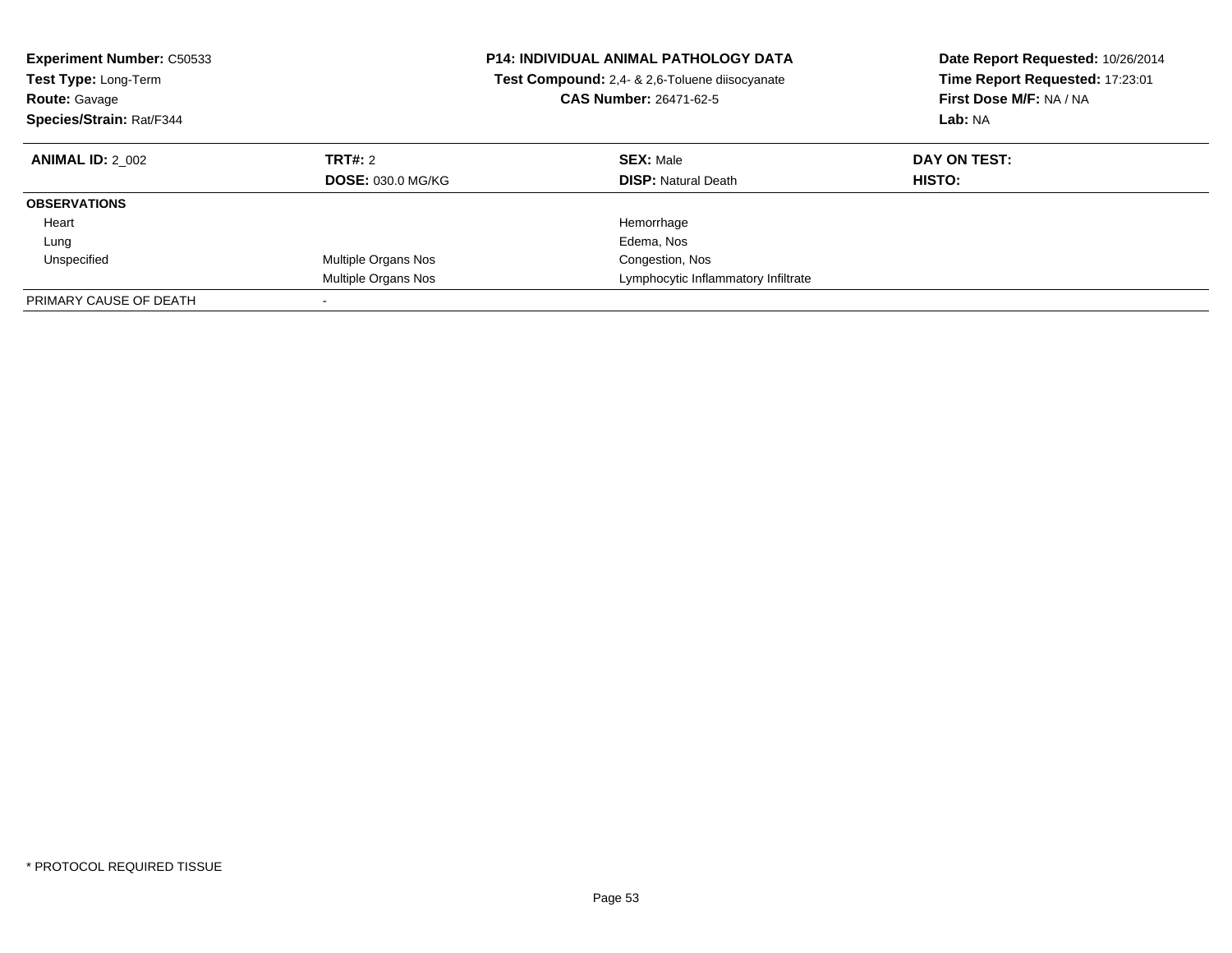**Test Type:** Long-Term**Route:** Gavage

**Species/Strain:** Rat/F344

## **P14: INDIVIDUAL ANIMAL PATHOLOGY DATA**

 **Test Compound:** 2,4- & 2,6-Toluene diisocyanate**CAS Number:** 26471-62-5

| <b>ANIMAL ID: 2_003</b> | TRT#: 2                  | <b>SEX: Male</b>                | DAY ON TEST: |  |
|-------------------------|--------------------------|---------------------------------|--------------|--|
|                         | <b>DOSE: 030.0 MG/KG</b> | <b>DISP:</b> Moribund Sacrifice | HISTO:       |  |
| <b>OBSERVATIONS</b>     |                          |                                 |              |  |
| Heart                   |                          | Fibrosis                        |              |  |
| Kidney                  |                          | Nephropathy                     |              |  |
| Liver                   |                          | Cytoplasmic Change, Basophilic  |              |  |
| Lung                    |                          | Osteosarcoma, Metastatic        |              |  |
| Pancreas                |                          | Cyst, Nos                       |              |  |
| Spleen                  |                          | Hemosiderosis                   |              |  |
| Testis                  |                          | Interstitial-Cell Tumor         |              |  |
|                         |                          | Mineralization                  |              |  |
| Thyroid                 |                          | Hyperplasia, C Cell             |              |  |
| Unspecified             |                          | Osteosarcoma                    |              |  |
| PRIMARY CAUSE OF DEATH  | $\overline{\phantom{a}}$ |                                 |              |  |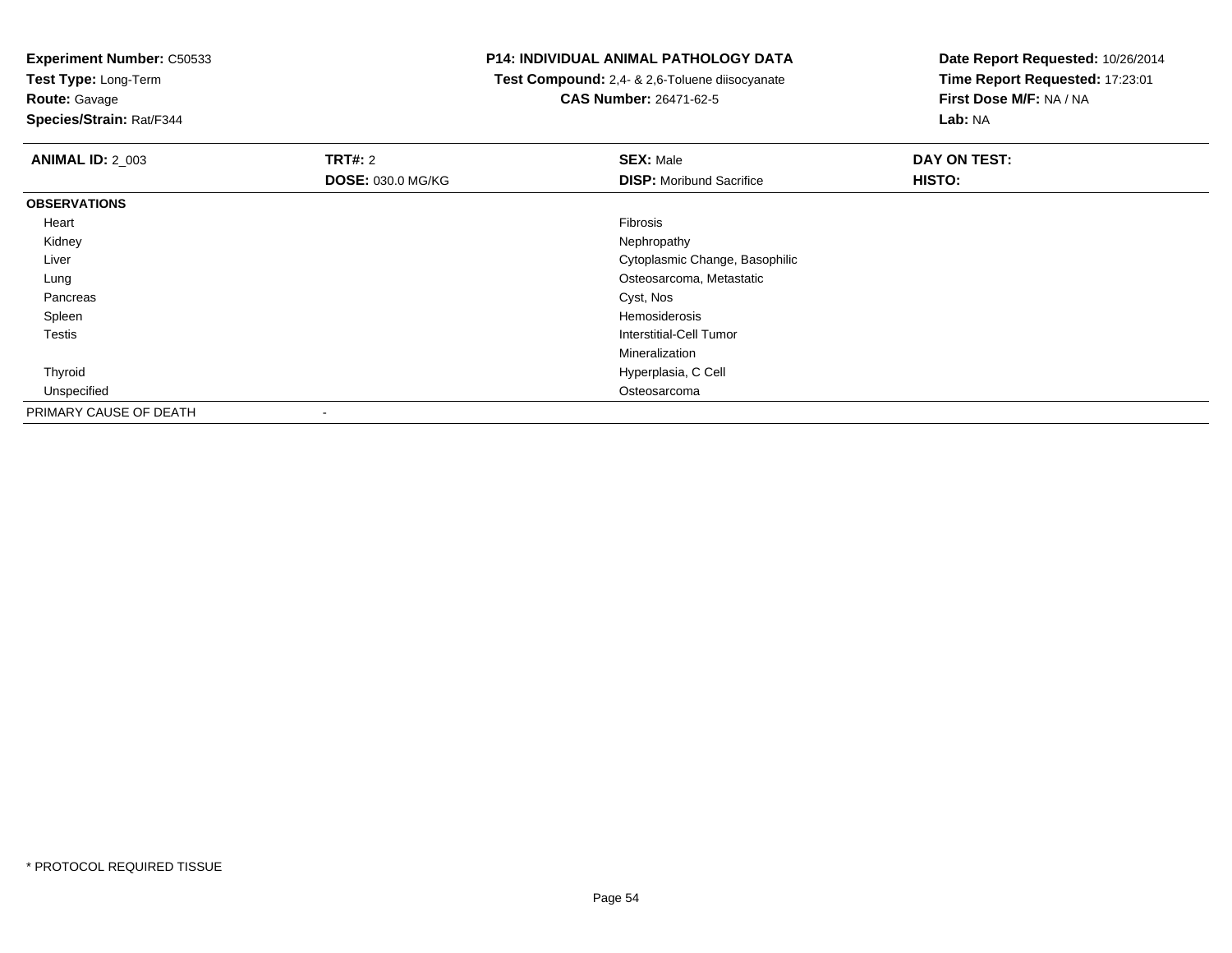**Test Type:** Long-Term

**Route:** Gavage

**Species/Strain:** Rat/F344

## **P14: INDIVIDUAL ANIMAL PATHOLOGY DATA**

 **Test Compound:** 2,4- & 2,6-Toluene diisocyanate**CAS Number:** 26471-62-5

| <b>ANIMAL ID: 2_004</b> | <b>TRT#: 2</b><br>DOSE: 030.0 MG/KG | <b>SEX: Male</b><br><b>DISP:</b> Scheduled Sacrifice | DAY ON TEST:<br>HISTO: |
|-------------------------|-------------------------------------|------------------------------------------------------|------------------------|
| <b>OBSERVATIONS</b>     |                                     |                                                      |                        |
|                         |                                     |                                                      |                        |
| Heart                   |                                     | Fibrosis                                             |                        |
| Kidney                  |                                     | Nephropathy                                          |                        |
| Liver                   |                                     | Cytoplasmic Change, Basophilic                       |                        |
|                         |                                     | Cytoplasmic Change, Eosinophilic                     |                        |
|                         | <b>Bile Duct</b>                    | Hyperplasia, Nos                                     |                        |
| Lung                    |                                     | Bronchopneumonia, Chronic                            |                        |
| Pancreas                |                                     | Acinar-Cell Adenoma                                  |                        |
| Pituitary gland         |                                     | Hyperplasia, Chromophobe Cell                        |                        |
| Prostate                |                                     | Inflammation, Acute/Chronic                          |                        |
| Stomach                 |                                     | Inflammation, Acute                                  |                        |
| Testis                  |                                     | <b>Interstitial-Cell Tumor</b>                       |                        |
| Thyroid                 |                                     | Cyst, Follicular Nos                                 |                        |
| Trachea                 |                                     | Inflammation, Acute                                  |                        |
| PRIMARY CAUSE OF DEATH  | $\overline{\phantom{a}}$            |                                                      |                        |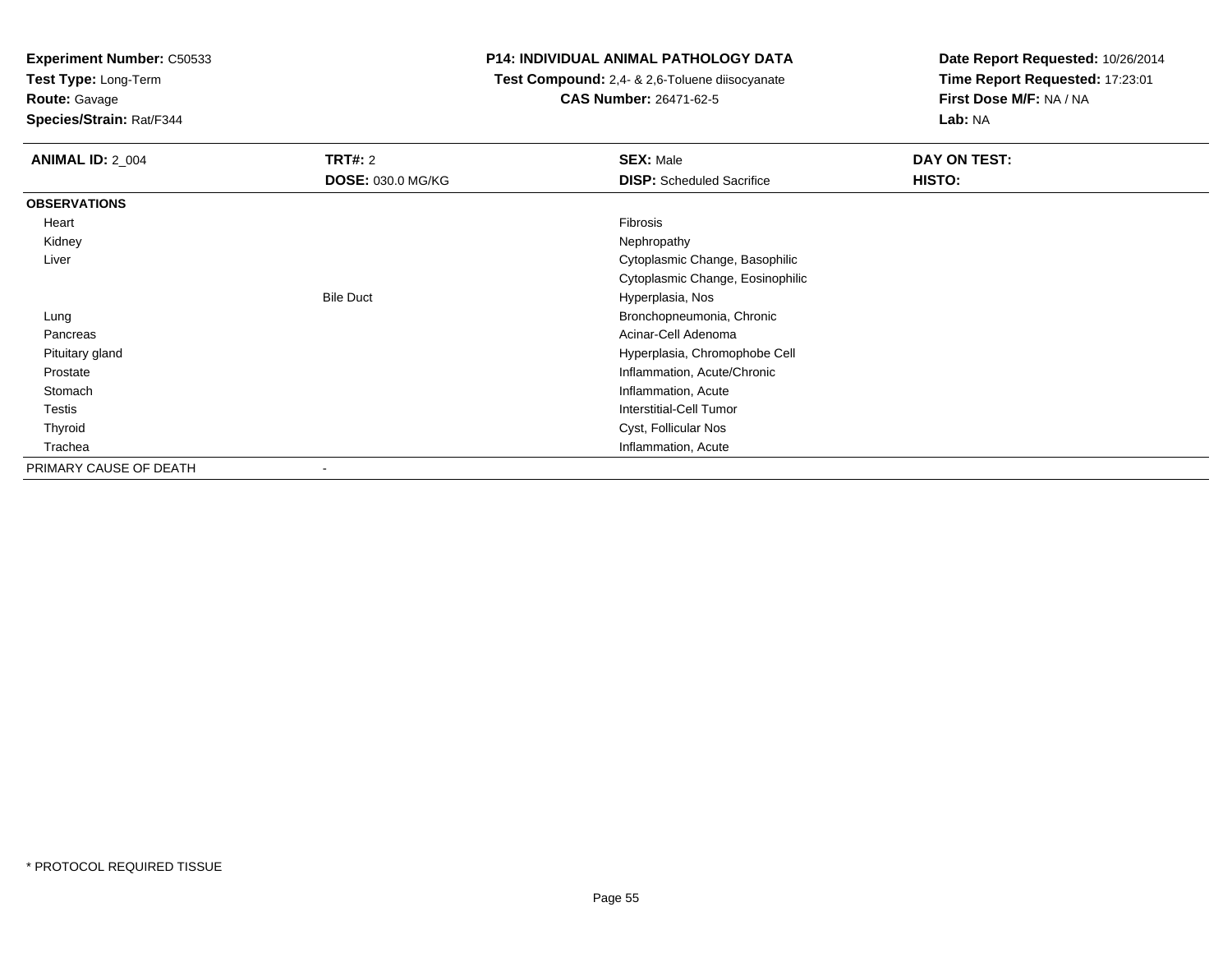**Test Type:** Long-Term

**Route:** Gavage

**Species/Strain:** Rat/F344

## **P14: INDIVIDUAL ANIMAL PATHOLOGY DATA**

 **Test Compound:** 2,4- & 2,6-Toluene diisocyanate**CAS Number:** 26471-62-5

| <b>ANIMAL ID: 2_005</b> | TRT#: 2                  | <b>SEX: Male</b>                 | DAY ON TEST: |
|-------------------------|--------------------------|----------------------------------|--------------|
|                         | <b>DOSE: 030.0 MG/KG</b> | <b>DISP:</b> Moribund Sacrifice  | HISTO:       |
| <b>OBSERVATIONS</b>     |                          |                                  |              |
| Adrenal gland           | Medulla                  | Hyperplasia, Nos                 |              |
| Heart                   |                          | Fibrosis                         |              |
| Kidney                  |                          | Nephropathy                      |              |
| Liver                   |                          | Cytoplasmic Change, Basophilic   |              |
|                         |                          | Cytoplasmic Change, Eosinophilic |              |
|                         | <b>Bile Duct</b>         | Hyperplasia, Nos                 |              |
| Lung                    |                          | Pneumonia, Chronic Murine        |              |
| Lymph node              | Mediastinal Lymph Node   | Hemorrhage                       |              |
| Pituitary gland         |                          | Chromophobe Adenoma              |              |
| Prostate                |                          | Inflammation, Acute              |              |
| Testis                  |                          | Interstitial-Cell Tumor          |              |
| PRIMARY CAUSE OF DEATH  | ۰                        |                                  |              |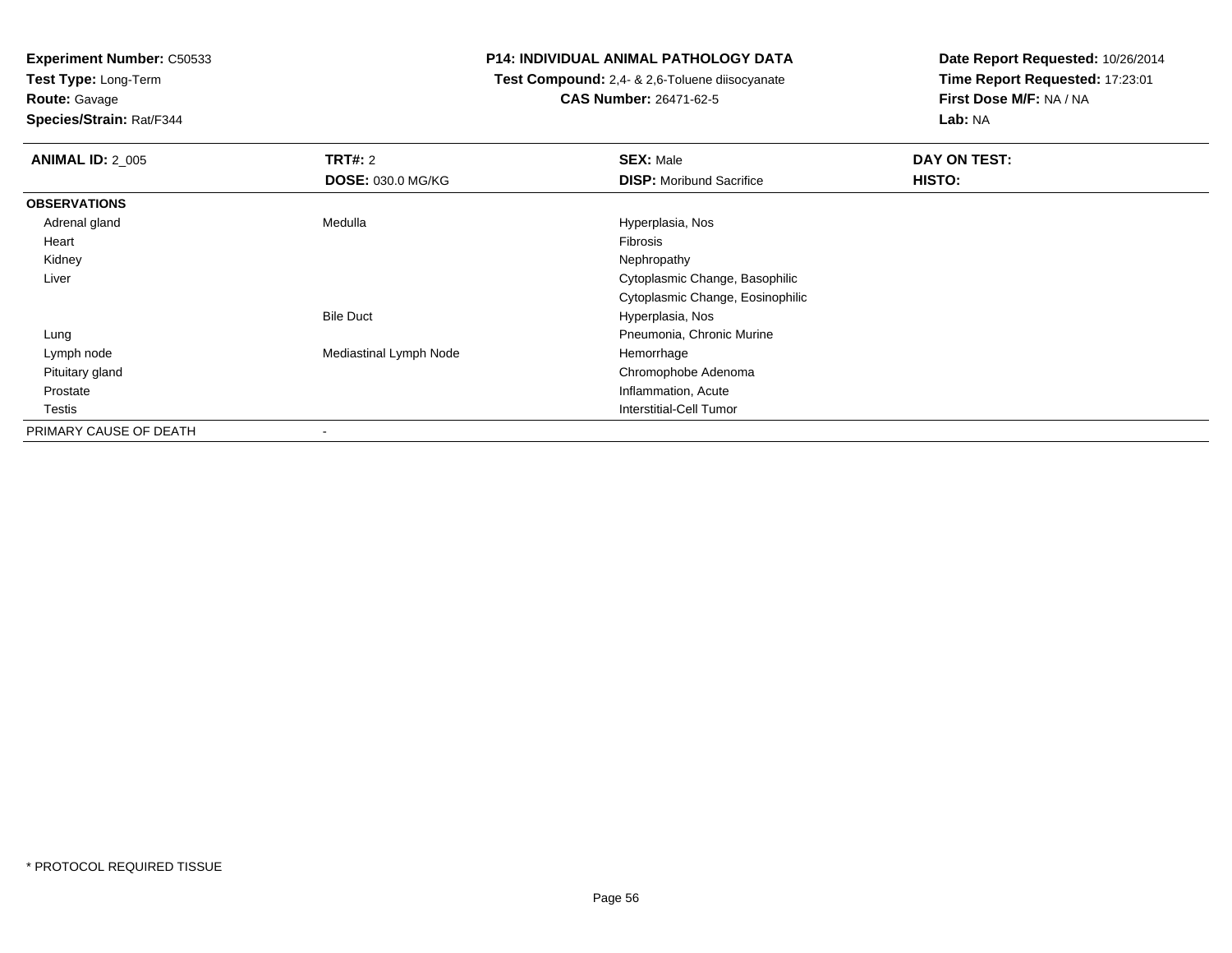| <b>Experiment Number: C50533</b><br>Test Type: Long-Term<br><b>Route: Gavage</b><br>Species/Strain: Rat/F344 |                          | <b>P14: INDIVIDUAL ANIMAL PATHOLOGY DATA</b><br>Test Compound: 2,4- & 2,6-Toluene diisocyanate<br><b>CAS Number: 26471-62-5</b> | Date Report Requested: 10/26/2014<br>Time Report Requested: 17:23:01<br>First Dose M/F: NA / NA<br>Lab: NA |
|--------------------------------------------------------------------------------------------------------------|--------------------------|---------------------------------------------------------------------------------------------------------------------------------|------------------------------------------------------------------------------------------------------------|
| <b>ANIMAL ID: 2 006</b>                                                                                      | <b>TRT#: 2</b>           | <b>SEX: Male</b>                                                                                                                | DAY ON TEST:                                                                                               |
|                                                                                                              | <b>DOSE: 030.0 MG/KG</b> | <b>DISP:</b> Accidently Killed                                                                                                  | <b>HISTO:</b>                                                                                              |
| <b>OBSERVATIONS</b>                                                                                          |                          |                                                                                                                                 |                                                                                                            |
| Adrenal gland                                                                                                |                          | Cytoplasmic Vacuolization                                                                                                       |                                                                                                            |
| Heart                                                                                                        |                          | Inflammation, Acute/Chronic                                                                                                     |                                                                                                            |
| Liver                                                                                                        |                          | Cytoplasmic Change, Basophilic                                                                                                  |                                                                                                            |
| Lung                                                                                                         |                          | Edema, Nos                                                                                                                      |                                                                                                            |
| Testis                                                                                                       |                          | Interstitial-Cell Tumor                                                                                                         |                                                                                                            |
| PRIMARY CAUSE OF DEATH                                                                                       |                          |                                                                                                                                 |                                                                                                            |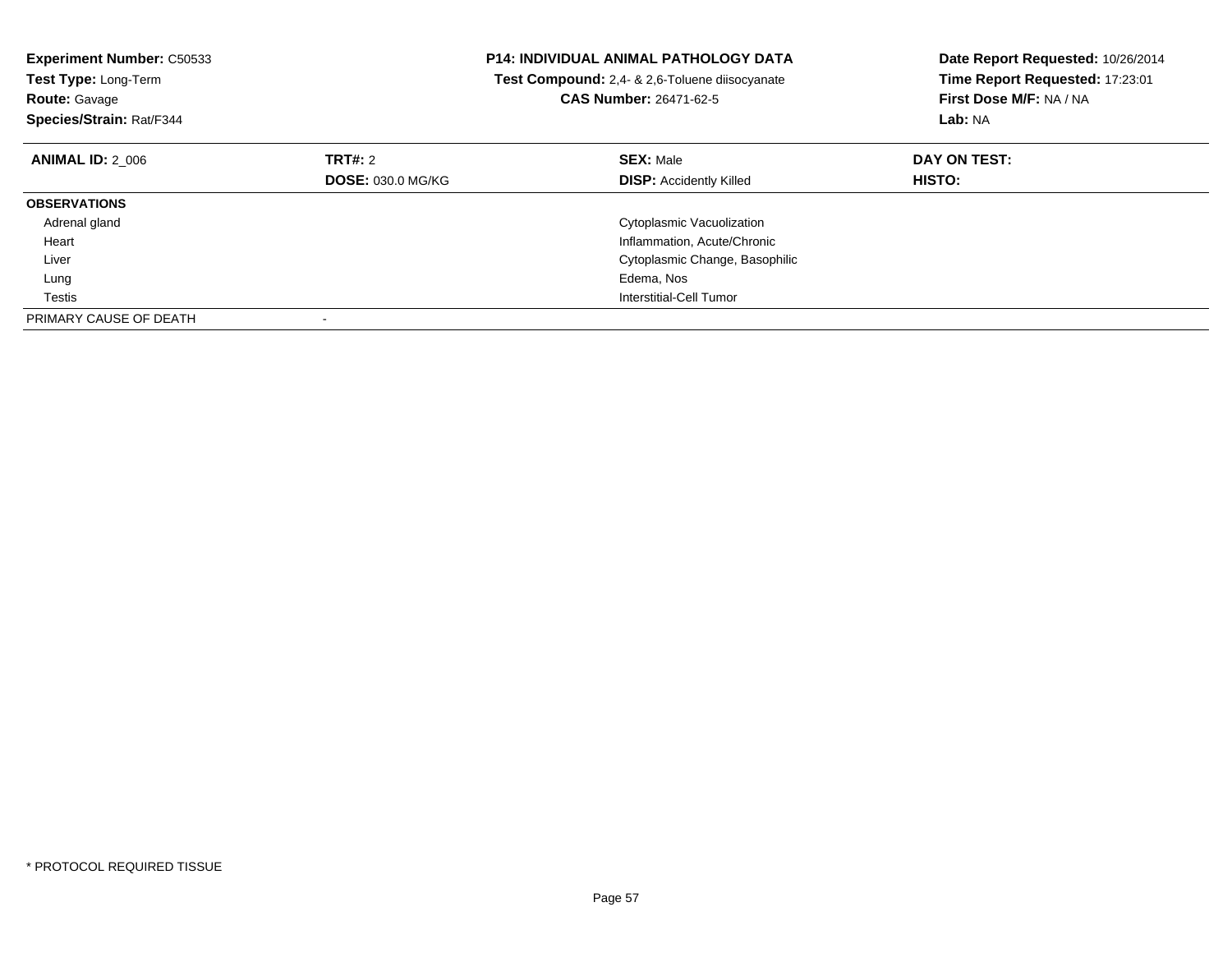**Test Type:** Long-Term

**Route:** Gavage

**Species/Strain:** Rat/F344

# **P14: INDIVIDUAL ANIMAL PATHOLOGY DATA**

 **Test Compound:** 2,4- & 2,6-Toluene diisocyanate**CAS Number:** 26471-62-5

| <b>ANIMAL ID: 2_007</b> | <b>TRT#:</b> 2           | <b>SEX: Male</b>                 | DAY ON TEST: |  |
|-------------------------|--------------------------|----------------------------------|--------------|--|
|                         | DOSE: 030.0 MG/KG        | <b>DISP:</b> Scheduled Sacrifice | HISTO:       |  |
| <b>OBSERVATIONS</b>     |                          |                                  |              |  |
| Adrenal gland           |                          | Pheochromocytoma                 |              |  |
| Bone marrow             |                          | Fibrosis, Myelo                  |              |  |
| Heart                   |                          | Fibrosis                         |              |  |
| Kidney                  |                          | Mineralization                   |              |  |
|                         |                          | Nephropathy                      |              |  |
| Liver                   |                          | Cytoplasmic Change, Basophilic   |              |  |
|                         |                          | Cytoplasmic Change, Eosinophilic |              |  |
|                         | <b>Bile Duct</b>         | Hyperplasia, Nos                 |              |  |
|                         |                          | Neoplastic Nodule                |              |  |
| Lung                    |                          | Histiocytosis                    |              |  |
| Lymph node              | Mandibular Lymph Node    | Plasmacytosis                    |              |  |
| Stomach                 |                          | Inflammation, Acute              |              |  |
| Testis                  |                          | <b>Interstitial-Cell Tumor</b>   |              |  |
| Thyroid                 |                          | Mineralization                   |              |  |
| PRIMARY CAUSE OF DEATH  | $\overline{\phantom{a}}$ |                                  |              |  |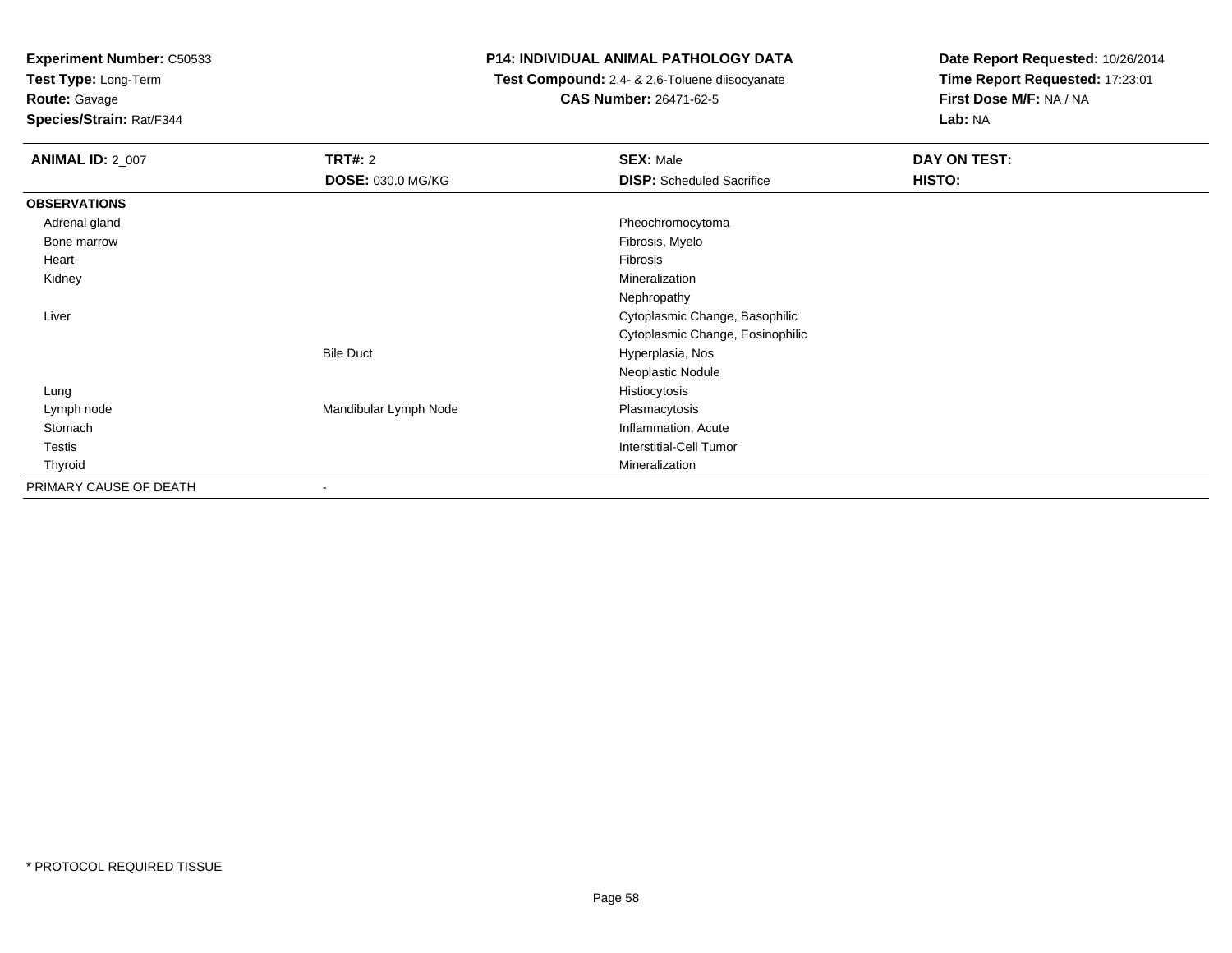| Experiment Number: C50533<br>Test Type: Long-Term<br><b>Route: Gavage</b><br>Species/Strain: Rat/F344 |                          | <b>P14: INDIVIDUAL ANIMAL PATHOLOGY DATA</b><br>Test Compound: 2,4- & 2,6-Toluene diisocyanate<br>CAS Number: 26471-62-5 | Date Report Requested: 10/26/2014<br>Time Report Requested: 17:23:01<br>First Dose M/F: NA / NA<br>Lab: NA |
|-------------------------------------------------------------------------------------------------------|--------------------------|--------------------------------------------------------------------------------------------------------------------------|------------------------------------------------------------------------------------------------------------|
| <b>ANIMAL ID: 2 008</b>                                                                               | TRT#: 2                  | <b>SEX: Male</b>                                                                                                         | DAY ON TEST:                                                                                               |
|                                                                                                       | <b>DOSE: 030.0 MG/KG</b> | <b>DISP: Natural Death</b>                                                                                               | HISTO:                                                                                                     |
| <b>OBSERVATIONS</b>                                                                                   |                          |                                                                                                                          |                                                                                                            |
| Heart                                                                                                 |                          | <b>Fibrosis</b>                                                                                                          |                                                                                                            |
| Kidney                                                                                                |                          | Nephropathy                                                                                                              |                                                                                                            |
| Liver                                                                                                 |                          | Necrosis, Nos                                                                                                            |                                                                                                            |
| Lung                                                                                                  |                          | Edema, Nos                                                                                                               |                                                                                                            |
| Unspecified                                                                                           | Multiple Organs Nos      | Congestion, Nos                                                                                                          |                                                                                                            |
| PRIMARY CAUSE OF DEATH                                                                                |                          |                                                                                                                          |                                                                                                            |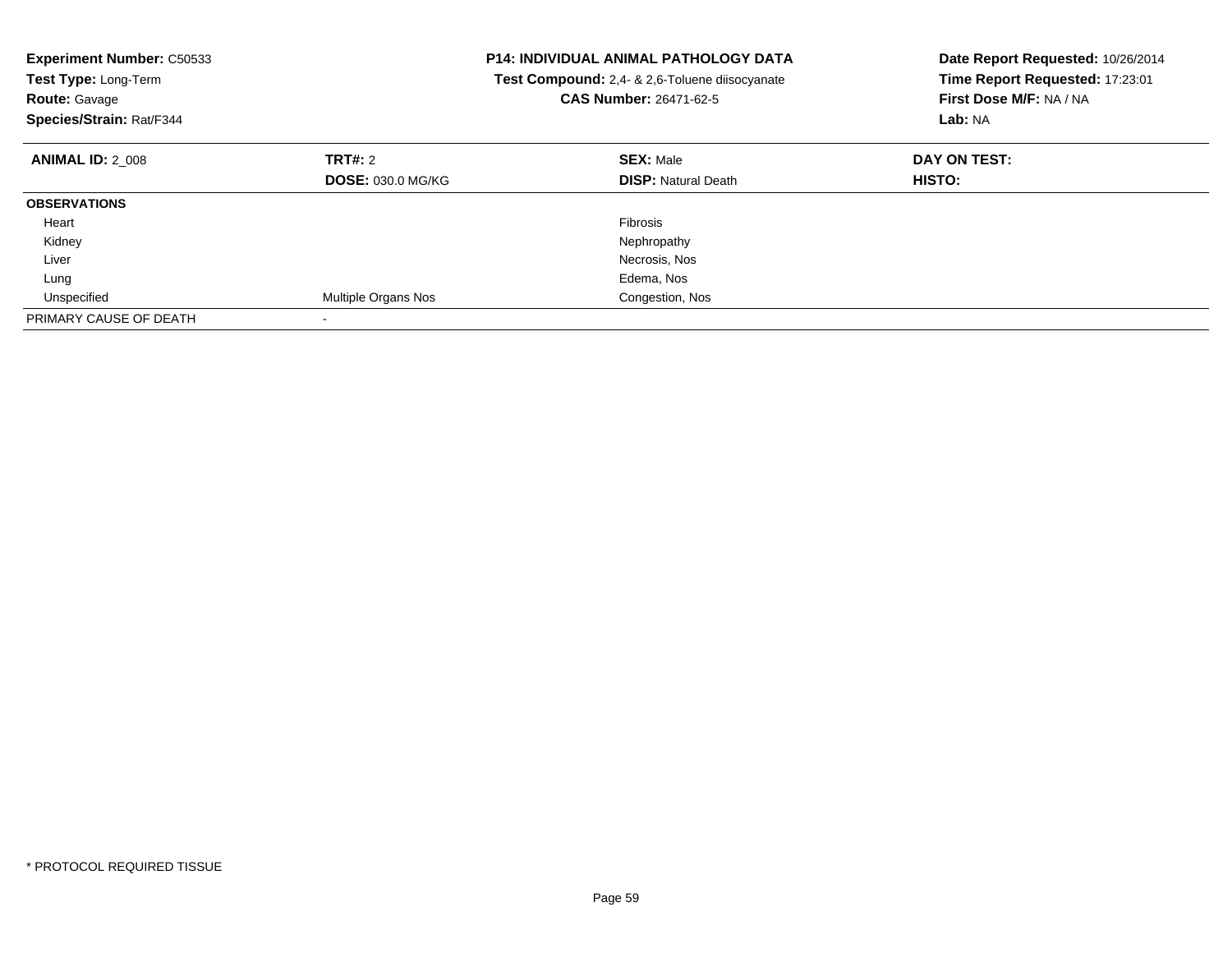**Test Type:** Long-Term

**Route:** Gavage

**Species/Strain:** Rat/F344

## **P14: INDIVIDUAL ANIMAL PATHOLOGY DATA**

 **Test Compound:** 2,4- & 2,6-Toluene diisocyanate**CAS Number:** 26471-62-5

| <b>ANIMAL ID: 2 009</b> | TRT#: 2                  | <b>SEX: Male</b>                 | DAY ON TEST: |
|-------------------------|--------------------------|----------------------------------|--------------|
|                         | DOSE: 030.0 MG/KG        | <b>DISP: Natural Death</b>       | HISTO:       |
| <b>OBSERVATIONS</b>     |                          |                                  |              |
| Heart                   |                          | Fibrosis                         |              |
| Kidney                  |                          | Nephropathy                      |              |
|                         |                          | Pigmentation, Nos                |              |
| Liver                   |                          | Cytoplasmic Change, Basophilic   |              |
|                         |                          | Cytoplasmic Change, Eosinophilic |              |
|                         | <b>Bile Duct</b>         | Hyperplasia, Nos                 |              |
|                         |                          | Necrosis, Nos                    |              |
| Lung                    |                          | Histiocytosis                    |              |
| Testis                  |                          | Interstitial-Cell Tumor          |              |
|                         |                          | Mineralization                   |              |
| Thymus                  |                          | Depletion, Lymphoid              |              |
| Unspecified             | Multiple Organs Nos      | Mesothelioma, Nos                |              |
| PRIMARY CAUSE OF DEATH  | $\overline{\phantom{a}}$ |                                  |              |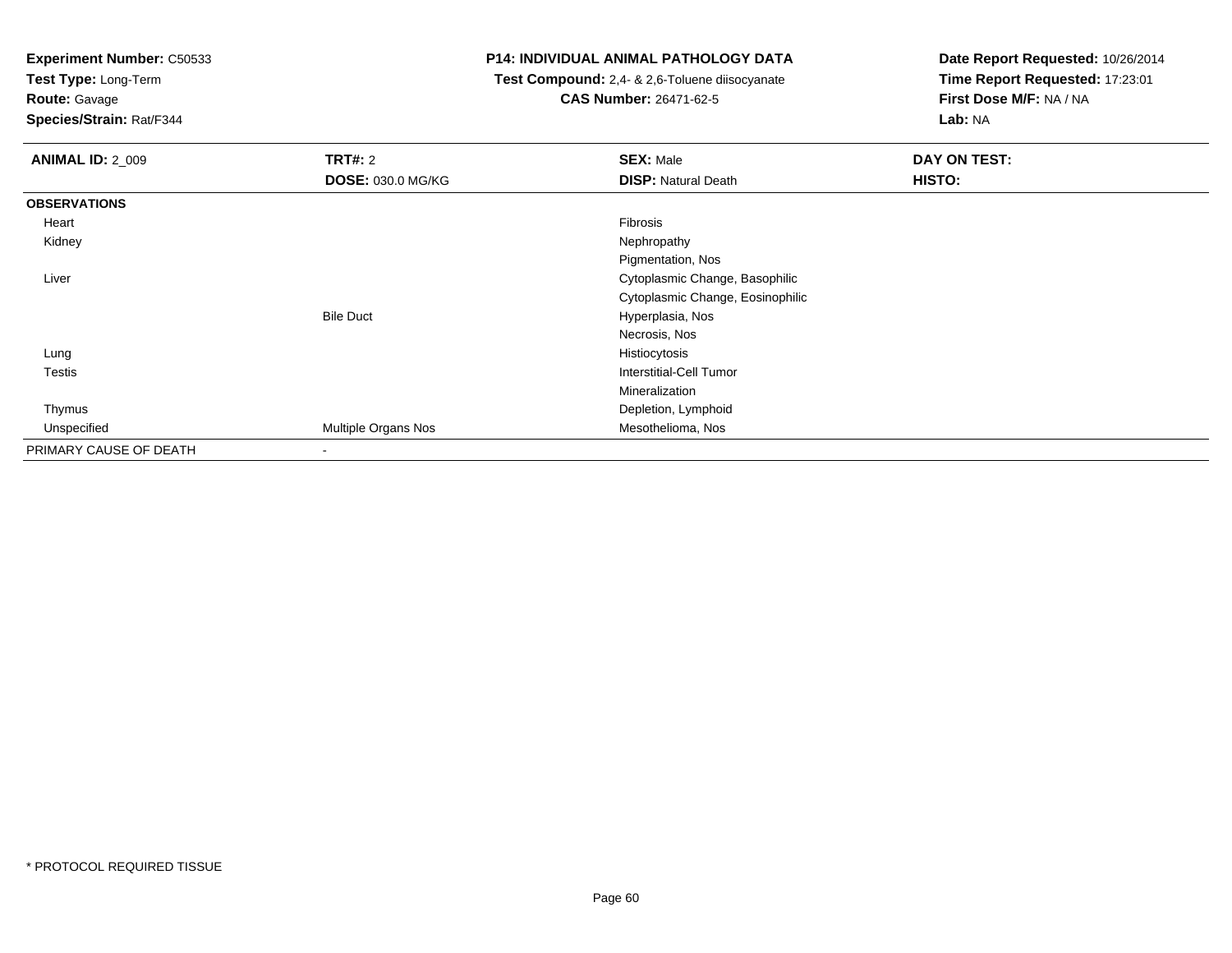**Test Type:** Long-Term

**Route:** Gavage

**Species/Strain:** Rat/F344

## **P14: INDIVIDUAL ANIMAL PATHOLOGY DATA**

 **Test Compound:** 2,4- & 2,6-Toluene diisocyanate**CAS Number:** 26471-62-5

| <b>ANIMAL ID: 2 010</b> | <b>TRT#: 2</b>           | <b>SEX: Male</b>                 | DAY ON TEST: |  |
|-------------------------|--------------------------|----------------------------------|--------------|--|
|                         | <b>DOSE: 030.0 MG/KG</b> | <b>DISP: Natural Death</b>       | HISTO:       |  |
| <b>OBSERVATIONS</b>     |                          |                                  |              |  |
| Heart                   |                          | Fibrosis                         |              |  |
| Intestine Large         | Colon                    | Parasitism                       |              |  |
| <b>Intestine Small</b>  | Mesentery Nos            | Inflammation, Calc Granulomatous |              |  |
|                         | Mesentery Nos            | Lipoma                           |              |  |
| Kidney                  |                          | Nephropathy                      |              |  |
| Liver                   |                          | Cytoplasmic Change, Basophilic   |              |  |
|                         |                          | Cytoplasmic Change, Eosinophilic |              |  |
|                         | <b>Bile Duct</b>         | Hyperplasia, Nos                 |              |  |
| Pancreas                |                          | Acinar-Cell Adenoma              |              |  |
| Testis                  |                          | Interstitial-Cell Tumor          |              |  |
| PRIMARY CAUSE OF DEATH  |                          |                                  |              |  |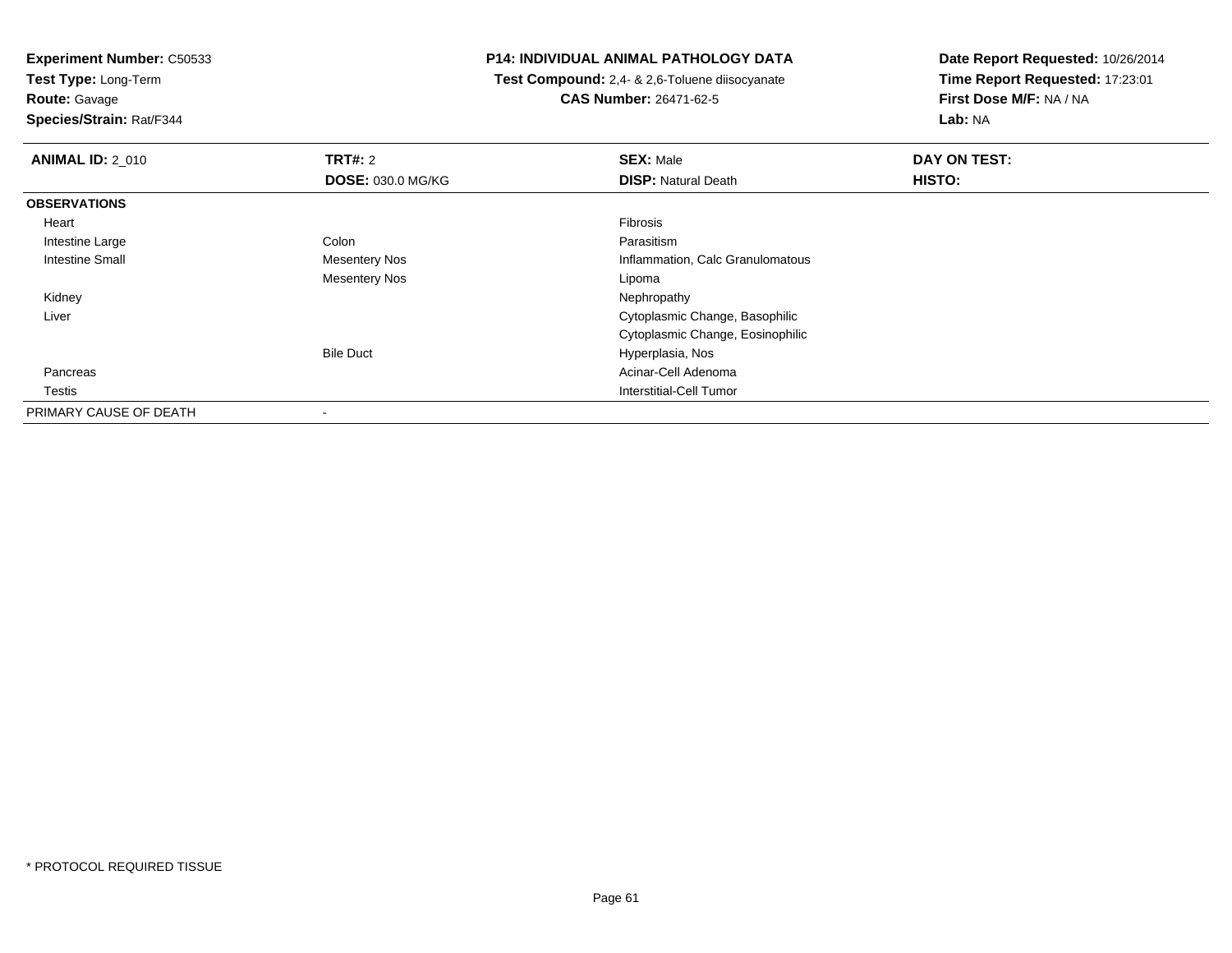**Test Type:** Long-Term

**Route:** Gavage

**Species/Strain:** Rat/F344

# **P14: INDIVIDUAL ANIMAL PATHOLOGY DATA**

 **Test Compound:** 2,4- & 2,6-Toluene diisocyanate**CAS Number:** 26471-62-5

| <b>ANIMAL ID: 2_011</b> | <b>TRT#: 2</b>           | <b>SEX: Male</b>                 | <b>DAY ON TEST:</b> |  |
|-------------------------|--------------------------|----------------------------------|---------------------|--|
|                         |                          |                                  | HISTO:              |  |
|                         | <b>DOSE: 030.0 MG/KG</b> | <b>DISP: Natural Death</b>       |                     |  |
| <b>OBSERVATIONS</b>     |                          |                                  |                     |  |
| Adrenal gland           | <b>Cortex Nos</b>        | Cytoplasmic Vacuolization        |                     |  |
|                         |                          | Inflammation, Acute              |                     |  |
|                         |                          | Pheochromocytoma                 |                     |  |
| Heart                   |                          | Fibrosis                         |                     |  |
| <b>Intestine Small</b>  | <b>Mesentery Nos</b>     | Myxosarcoma                      |                     |  |
| Kidney                  |                          | Congestion, Nos                  |                     |  |
|                         |                          | Nephropathy                      |                     |  |
| Liver                   |                          | Cytoplasmic Change, Basophilic   |                     |  |
|                         |                          | Cytoplasmic Change, Eosinophilic |                     |  |
|                         | <b>Bile Duct</b>         | Hyperplasia, Nos                 |                     |  |
| Lung                    |                          | Histiocytosis                    |                     |  |
| Lymph node              | Mediastinal Lymph Node   | Hemorrhage                       |                     |  |
|                         | Mandibular Lymph Node    | Plasmacytosis                    |                     |  |
| Mammary gland           |                          | Dilatation, Ducts                |                     |  |
| Pancreas                | Acinus                   | Atrophy, Nos                     |                     |  |
| Pituitary gland         |                          | Chromophobe Adenoma              |                     |  |
| Prostate                |                          | Hyperplasia, Epithelial          |                     |  |
| <b>Testis</b>           |                          | <b>Interstitial-Cell Tumor</b>   |                     |  |
|                         |                          | Mineralization                   |                     |  |
| Unspecified             | Multiple Organs Nos      | Leukemia, Monocytic              |                     |  |
| PRIMARY CAUSE OF DEATH  | $\blacksquare$           |                                  |                     |  |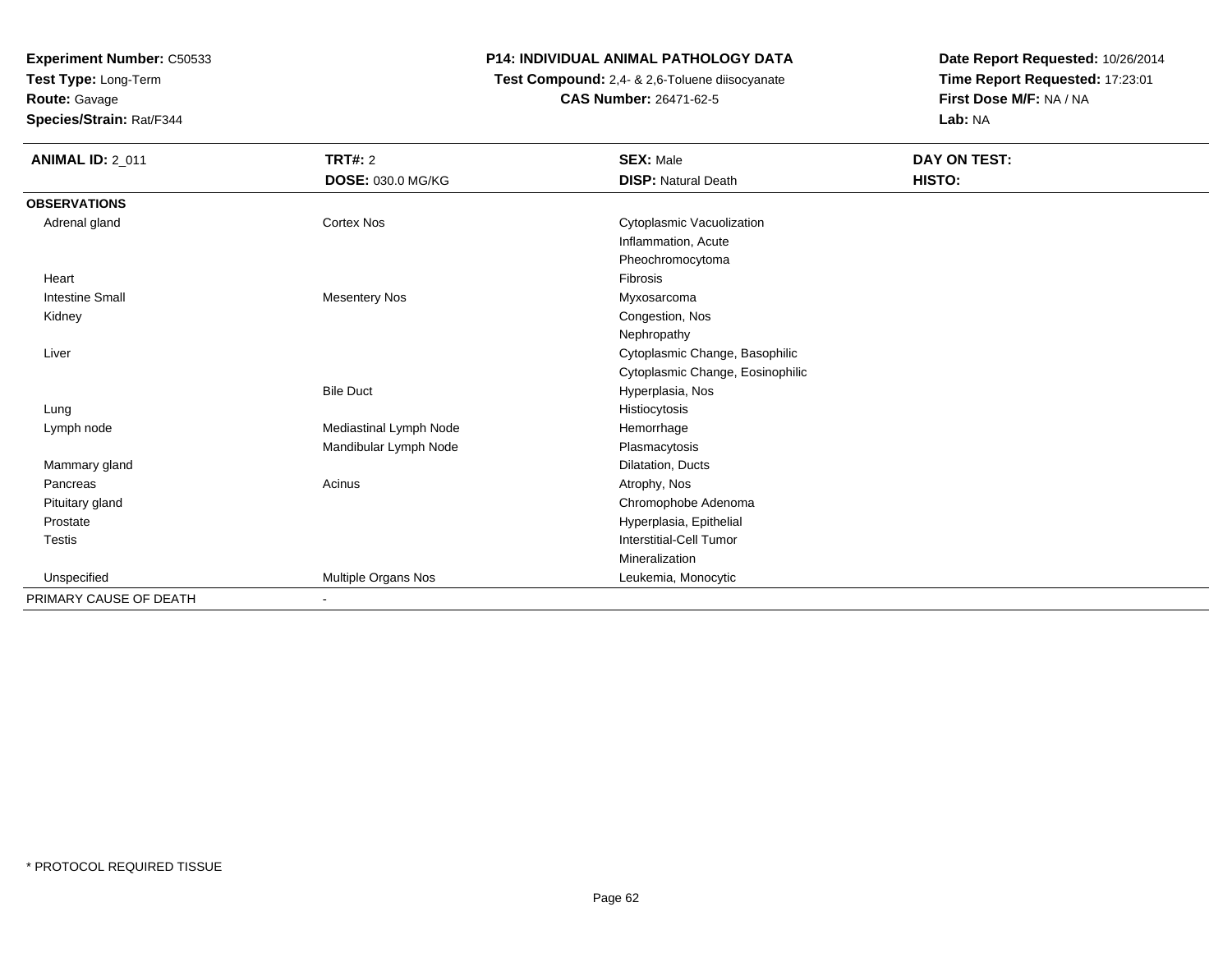| <b>Experiment Number: C50533</b><br>Test Type: Long-Term<br><b>Route: Gavage</b><br>Species/Strain: Rat/F344 | <b>P14: INDIVIDUAL ANIMAL PATHOLOGY DATA</b><br>Test Compound: 2,4- & 2,6-Toluene diisocyanate<br><b>CAS Number: 26471-62-5</b> |                            | Date Report Requested: 10/26/2014<br>Time Report Requested: 17:23:01<br>First Dose M/F: NA / NA<br>Lab: NA |
|--------------------------------------------------------------------------------------------------------------|---------------------------------------------------------------------------------------------------------------------------------|----------------------------|------------------------------------------------------------------------------------------------------------|
| <b>ANIMAL ID: 2 012</b>                                                                                      | <b>TRT#: 2</b>                                                                                                                  | <b>SEX: Male</b>           | DAY ON TEST:                                                                                               |
|                                                                                                              | <b>DOSE: 030.0 MG/KG</b>                                                                                                        | <b>DISP:</b> Natural Death | HISTO:                                                                                                     |
| <b>OBSERVATIONS</b>                                                                                          |                                                                                                                                 |                            |                                                                                                            |
| Heart                                                                                                        |                                                                                                                                 | Fibrosis                   |                                                                                                            |
| Lung                                                                                                         |                                                                                                                                 | Bronchopneumonia, Acute    |                                                                                                            |
| Pancreas                                                                                                     | Acinus                                                                                                                          | Atrophy, Exhaustion        |                                                                                                            |
| Thymus                                                                                                       |                                                                                                                                 | Hemorrhage                 |                                                                                                            |
| Trachea                                                                                                      |                                                                                                                                 | Inflammation, Acute        |                                                                                                            |
| Unspecified                                                                                                  | Multiple Organs Nos                                                                                                             | Congestion, Nos            |                                                                                                            |
| PRIMARY CAUSE OF DEATH                                                                                       |                                                                                                                                 |                            |                                                                                                            |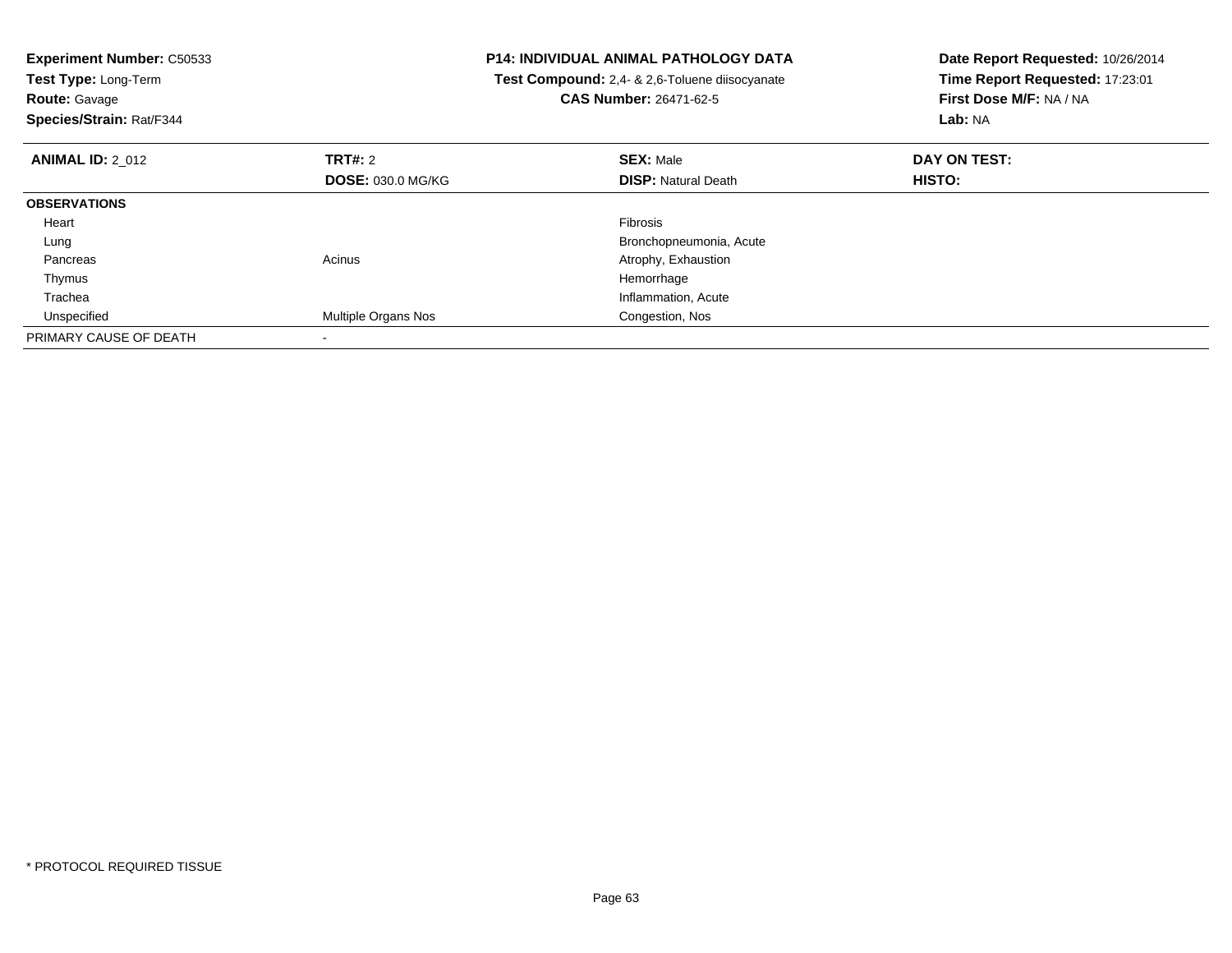**Test Type:** Long-Term**Route:** Gavage

**Species/Strain:** Rat/F344

## **P14: INDIVIDUAL ANIMAL PATHOLOGY DATA**

 **Test Compound:** 2,4- & 2,6-Toluene diisocyanate**CAS Number:** 26471-62-5

| <b>ANIMAL ID: 2 013</b> | TRT#: 2                  | <b>SEX: Male</b>                 | DAY ON TEST:  |
|-------------------------|--------------------------|----------------------------------|---------------|
|                         | <b>DOSE: 030.0 MG/KG</b> | <b>DISP:</b> Scheduled Sacrifice | <b>HISTO:</b> |
| <b>OBSERVATIONS</b>     |                          |                                  |               |
| Adrenal gland           |                          | Pheochromocytoma                 |               |
| Heart                   |                          | Fibrosis                         |               |
| Kidney                  |                          | Nephropathy                      |               |
| Liver                   |                          | Cytoplasmic Change, Basophilic   |               |
|                         |                          | Cytoplasmic Change, Eosinophilic |               |
|                         | <b>Bile Duct</b>         | Hyperplasia, Nos                 |               |
| Lung                    |                          | Histiocytosis                    |               |
| Lymph node              | Mediastinal Lymph Node   | Hemorrhage                       |               |
|                         | Mandibular Lymph Node    | Plasmacytosis                    |               |
| Parathyroid gland       |                          | Hyperplasia, Nos                 |               |
| Prostate                |                          | Inflammation, Acute              |               |
| Stomach                 |                          | Inflammation, Acute              |               |
| Testis                  |                          | <b>Interstitial-Cell Tumor</b>   |               |
|                         |                          | Mesothelioma, Nos                |               |
| PRIMARY CAUSE OF DEATH  | ۰                        |                                  |               |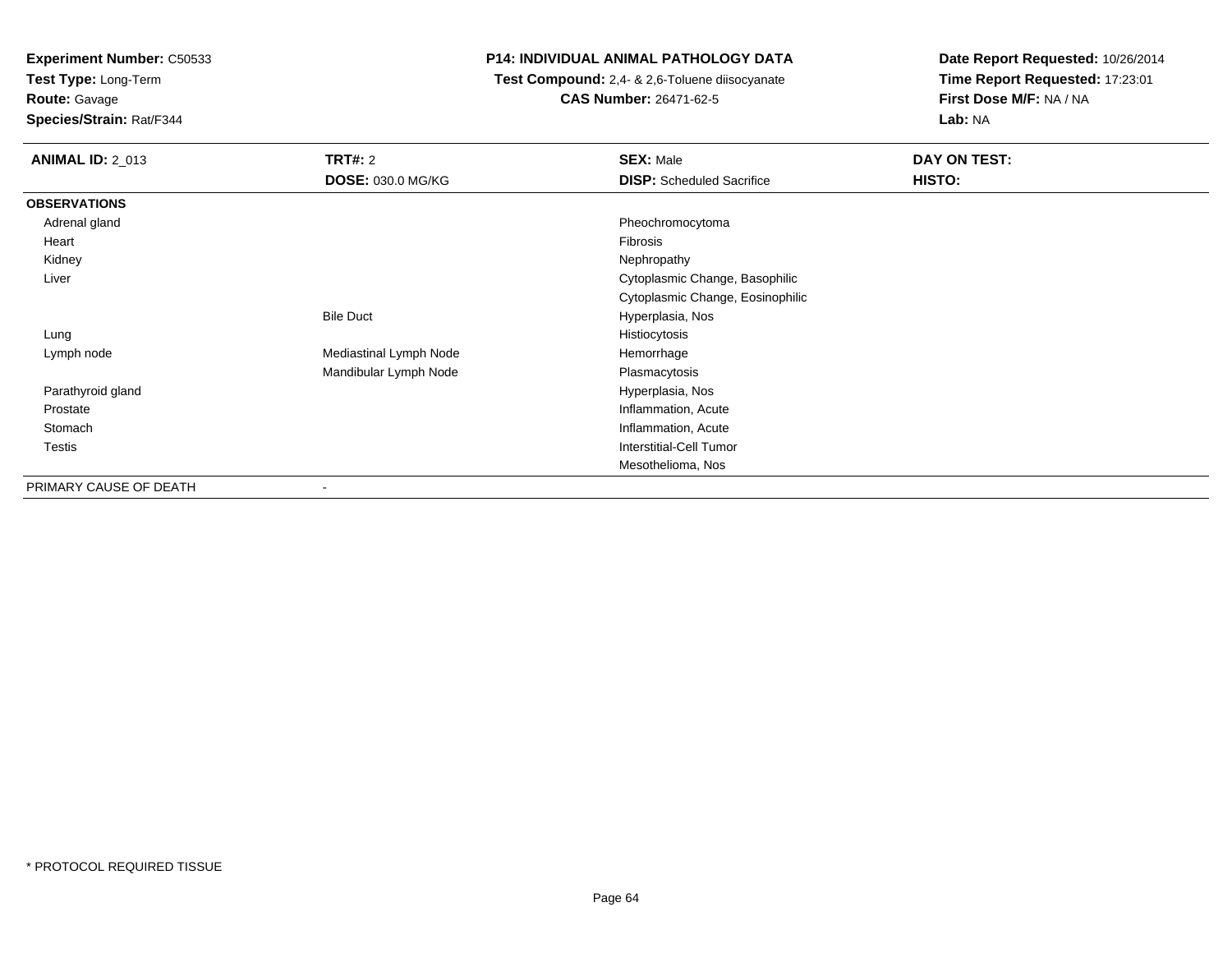| <b>Experiment Number: C50533</b><br>Test Type: Long-Term<br><b>Route: Gavage</b><br>Species/Strain: Rat/F344 | <b>P14: INDIVIDUAL ANIMAL PATHOLOGY DATA</b><br>Test Compound: 2,4- & 2,6-Toluene diisocyanate<br>CAS Number: 26471-62-5 |                                | Date Report Requested: 10/26/2014<br>Time Report Requested: 17:23:01<br>First Dose M/F: NA / NA<br>Lab: NA |
|--------------------------------------------------------------------------------------------------------------|--------------------------------------------------------------------------------------------------------------------------|--------------------------------|------------------------------------------------------------------------------------------------------------|
| <b>ANIMAL ID: 2 014</b>                                                                                      | TRT#: 2                                                                                                                  | <b>SEX: Male</b>               | DAY ON TEST:                                                                                               |
|                                                                                                              | <b>DOSE: 030.0 MG/KG</b>                                                                                                 | <b>DISP:</b> Accidently Killed | HISTO:                                                                                                     |
| <b>OBSERVATIONS</b>                                                                                          |                                                                                                                          |                                |                                                                                                            |
| Heart                                                                                                        |                                                                                                                          | Inflammation, Chronic          |                                                                                                            |
| Lung                                                                                                         |                                                                                                                          | Edema, Nos                     |                                                                                                            |
| Unspecified                                                                                                  | Multiple Organs Nos                                                                                                      | Congestion, Nos                |                                                                                                            |
| PRIMARY CAUSE OF DEATH                                                                                       |                                                                                                                          |                                |                                                                                                            |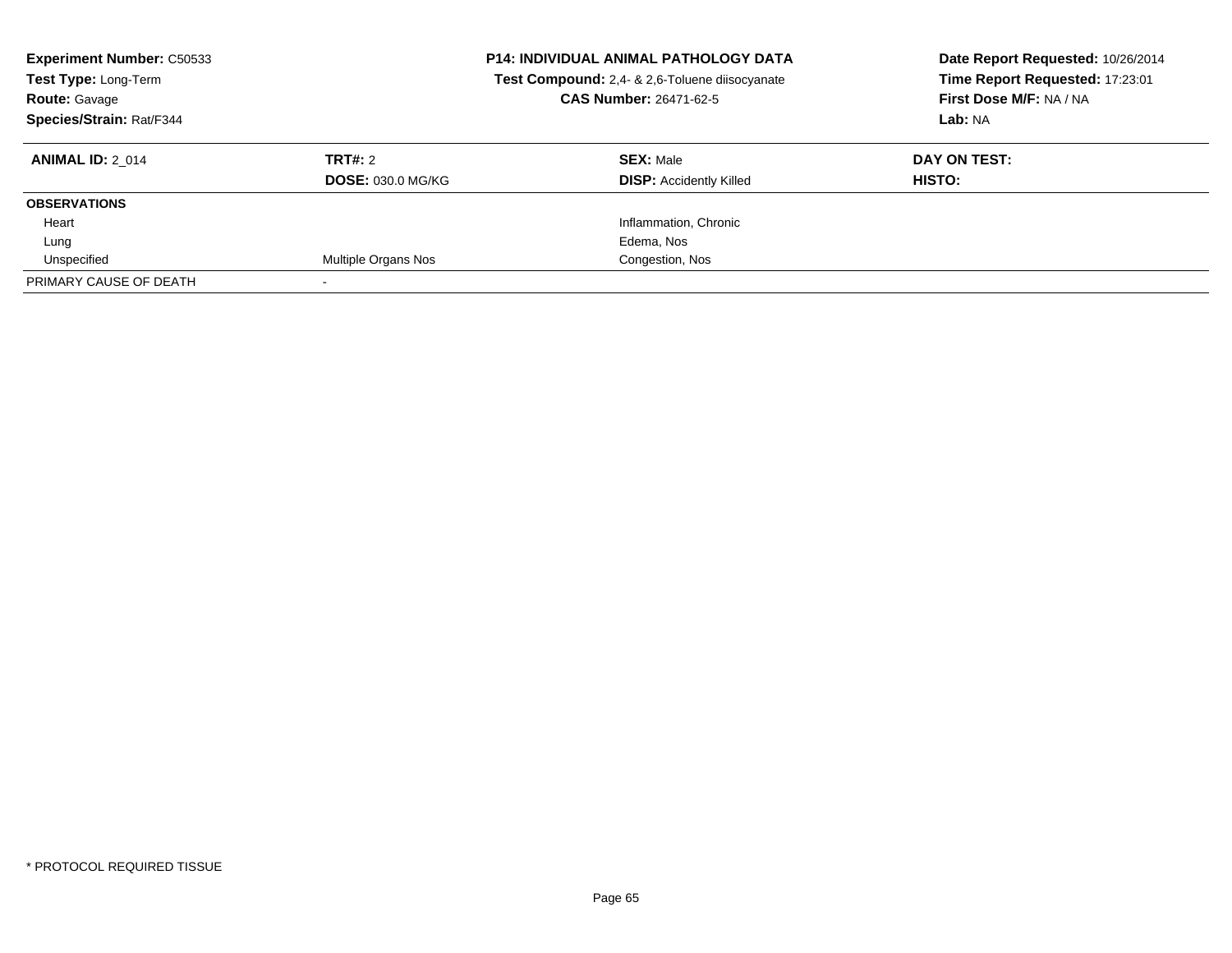**Experiment Number:** C50533**Test Type:** Long-Term**Route:** Gavage **Species/Strain:** Rat/F344**P14: INDIVIDUAL ANIMAL PATHOLOGY DATA Test Compound:** 2,4- & 2,6-Toluene diisocyanate**CAS Number:** 26471-62-5**Date Report Requested:** 10/26/2014**Time Report Requested:** 17:23:01**First Dose M/F:** NA / NA**Lab:** NA**ANIMAL ID:** 2\_015 **TRT#:** <sup>2</sup> **SEX:** Male **DAY ON TEST: DOSE:** 030.0 MG/KG**DISP:** Scheduled Sacrifice **HISTO: OBSERVATIONS** Heartt de la constitución de la constitución de la constitución de la constitución de la constitución de la constitución Nephropathy Kidneyy the control of the control of the control of the control of the control of the control of the control of the control of the control of the control of the control of the control of the control of the control of the contro Liver Cytoplasmic Change, Basophilic Cytoplasmic Change, EosinophilicBile Duct Hyperplasia, Nos**Interstitial-Cell Tumor**  TestisMineralization Hyperplasia, C Cell ThyroidPRIMARY CAUSE OF DEATH-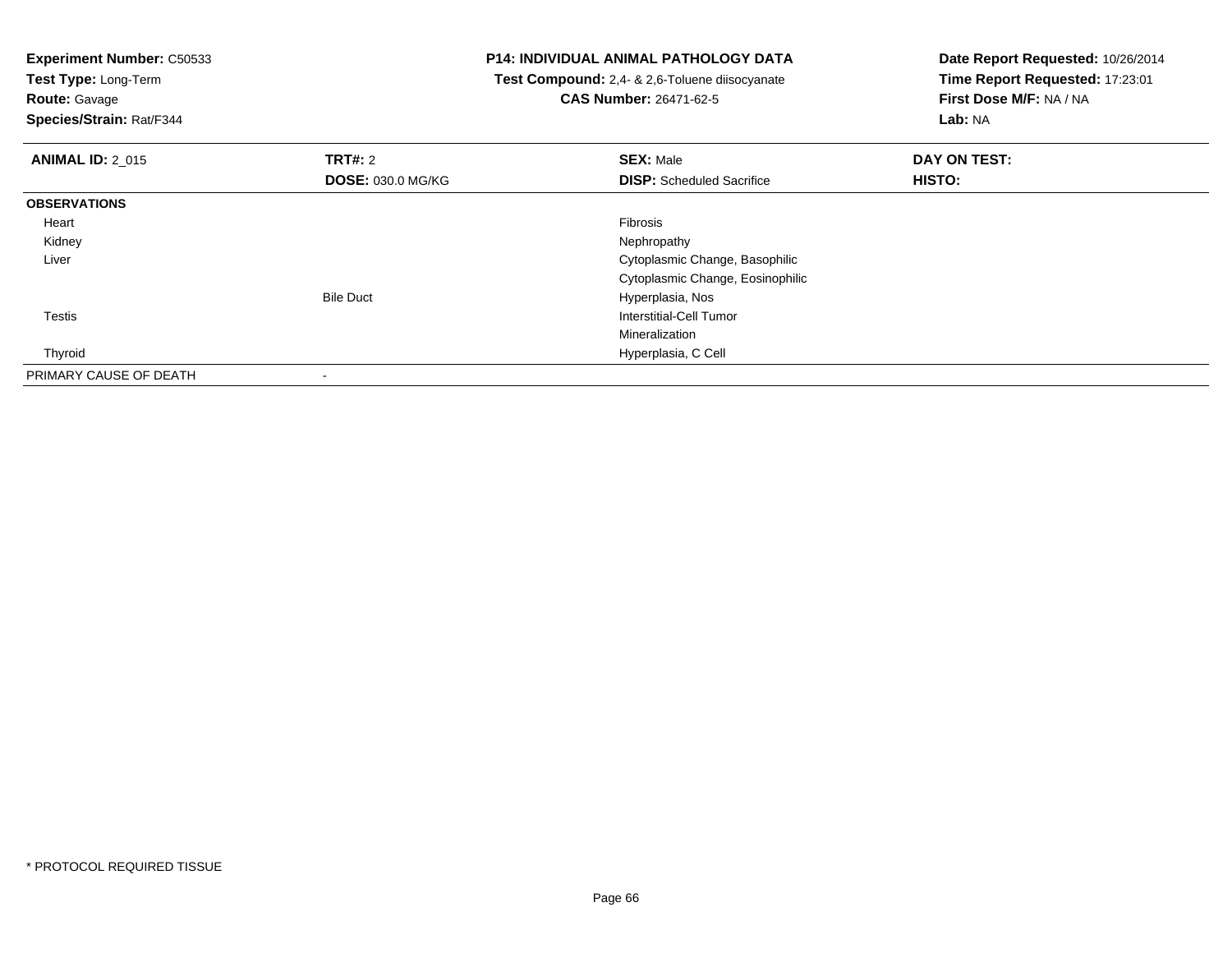| <b>Experiment Number: C50533</b><br>Test Type: Long-Term<br><b>Route: Gavage</b><br>Species/Strain: Rat/F344 | <b>P14: INDIVIDUAL ANIMAL PATHOLOGY DATA</b><br>Test Compound: 2,4- & 2,6-Toluene diisocyanate<br><b>CAS Number: 26471-62-5</b> |                                     | Date Report Requested: 10/26/2014<br>Time Report Requested: 17:23:01<br>First Dose M/F: NA / NA<br>Lab: NA |
|--------------------------------------------------------------------------------------------------------------|---------------------------------------------------------------------------------------------------------------------------------|-------------------------------------|------------------------------------------------------------------------------------------------------------|
| <b>ANIMAL ID: 2 016</b>                                                                                      | TRT#: 2                                                                                                                         | <b>SEX: Male</b>                    | DAY ON TEST:                                                                                               |
|                                                                                                              | <b>DOSE: 030.0 MG/KG</b>                                                                                                        | <b>DISP:</b> Accidently Killed      | HISTO:                                                                                                     |
| <b>OBSERVATIONS</b>                                                                                          |                                                                                                                                 |                                     |                                                                                                            |
| Liver                                                                                                        |                                                                                                                                 | Abnormal Curvature                  |                                                                                                            |
| Lung                                                                                                         |                                                                                                                                 | Edema, Nos                          |                                                                                                            |
|                                                                                                              |                                                                                                                                 | Foreign Material, Nos               |                                                                                                            |
|                                                                                                              |                                                                                                                                 | Lymphocytic Inflammatory Infiltrate |                                                                                                            |
| Unspecified                                                                                                  | Multiple Organs Nos                                                                                                             | Congestion, Nos                     |                                                                                                            |
| PRIMARY CAUSE OF DEATH                                                                                       |                                                                                                                                 |                                     |                                                                                                            |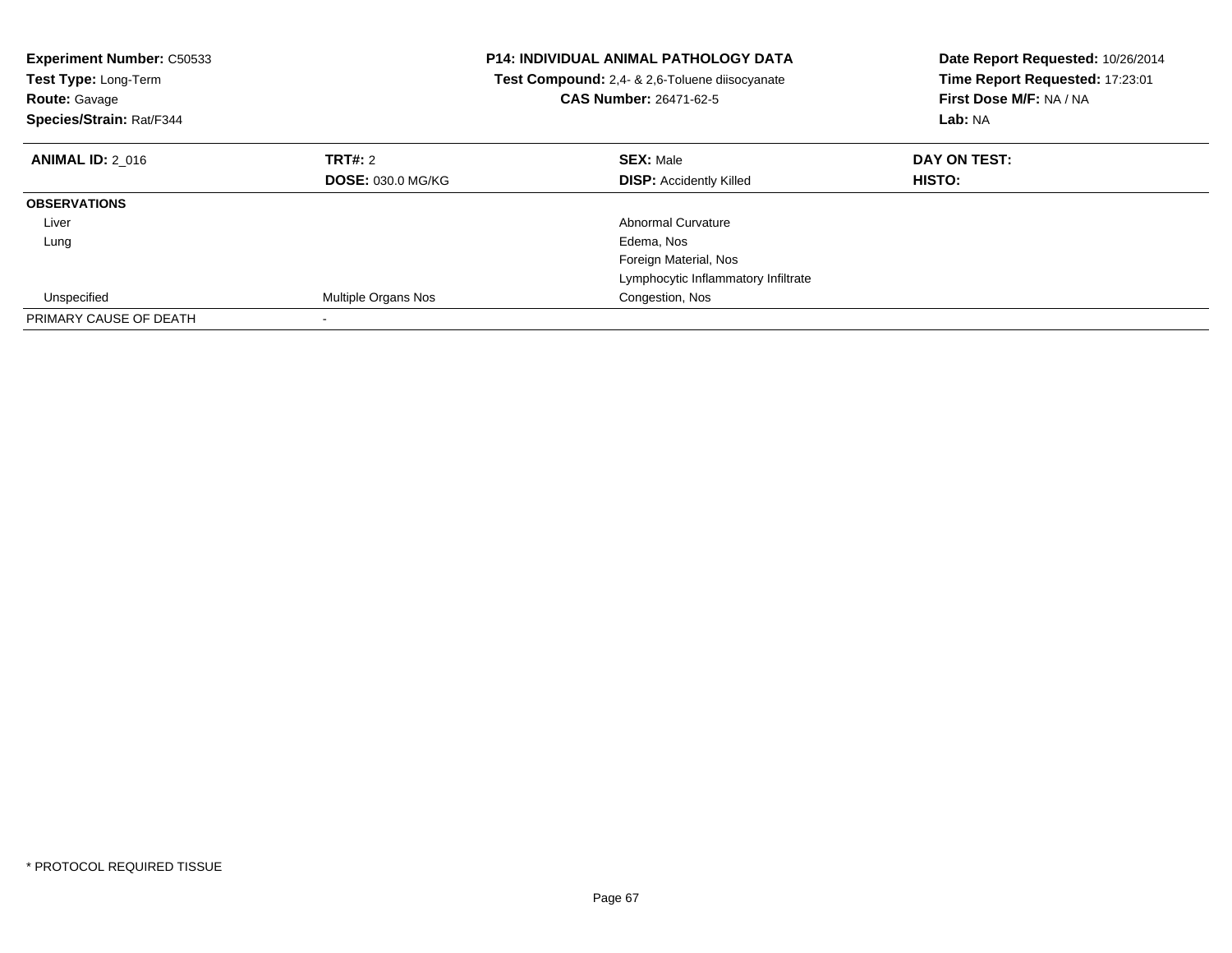**Test Type:** Long-Term

**Route:** Gavage

**Species/Strain:** Rat/F344

## **P14: INDIVIDUAL ANIMAL PATHOLOGY DATA**

 **Test Compound:** 2,4- & 2,6-Toluene diisocyanate**CAS Number:** 26471-62-5

| <b>ANIMAL ID: 2_017</b> | <b>TRT#: 2</b>           | <b>SEX: Male</b>                 | DAY ON TEST: |
|-------------------------|--------------------------|----------------------------------|--------------|
|                         | <b>DOSE: 030.0 MG/KG</b> | <b>DISP: Natural Death</b>       | HISTO:       |
| <b>OBSERVATIONS</b>     |                          |                                  |              |
| Adrenal gland           |                          | Angiectasis                      |              |
| Heart                   |                          | Fibrosis                         |              |
| Kidney                  |                          | Nephropathy                      |              |
| Liver                   |                          | Cytoplasmic Change, Basophilic   |              |
|                         |                          | Cytoplasmic Change, Eosinophilic |              |
|                         | <b>Bile Duct</b>         | Hyperplasia, Nos                 |              |
| Lung                    |                          | Inflammation, Acute              |              |
| Testis                  |                          | Interstitial-Cell Tumor          |              |
|                         |                          | Mineralization                   |              |
| Unspecified             | Multiple Organs Nos      | Congestion, Nos                  |              |
| PRIMARY CAUSE OF DEATH  | ۰                        |                                  |              |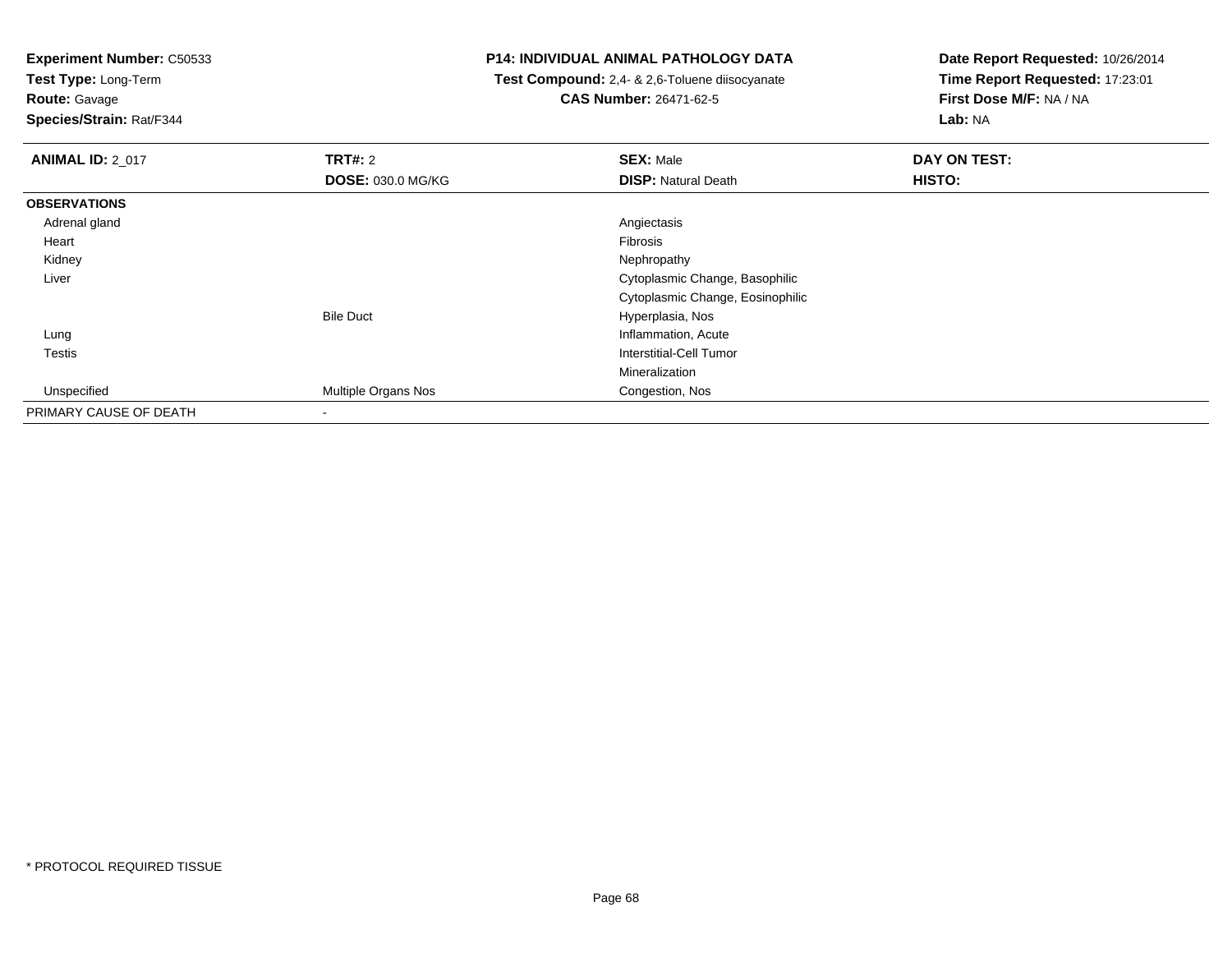**Test Type:** Long-Term

**Route:** Gavage

**Species/Strain:** Rat/F344

## **P14: INDIVIDUAL ANIMAL PATHOLOGY DATA**

 **Test Compound:** 2,4- & 2,6-Toluene diisocyanate**CAS Number:** 26471-62-5

| <b>ANIMAL ID: 2 018</b> | <b>TRT#: 2</b><br>DOSE: 030.0 MG/KG | <b>SEX: Male</b><br><b>DISP:</b> Moribund Sacrifice | DAY ON TEST:<br>HISTO: |
|-------------------------|-------------------------------------|-----------------------------------------------------|------------------------|
|                         |                                     |                                                     |                        |
| <b>OBSERVATIONS</b>     |                                     |                                                     |                        |
| Heart                   |                                     | Fibrosis                                            |                        |
| Kidney                  |                                     | Nephropathy                                         |                        |
| Liver                   |                                     | Cytoplasmic Change, Basophilic                      |                        |
|                         |                                     | Cytoplasmic Change, Eosinophilic                    |                        |
|                         |                                     | Hemangiosarcoma                                     |                        |
|                         | <b>Bile Duct</b>                    | Hyperplasia, Nos                                    |                        |
| Pancreas                | <b>Islets</b>                       | Hyperplasia, Nos                                    |                        |
| <b>Testis</b>           |                                     | Interstitial-Cell Tumor                             |                        |
|                         |                                     | Mineralization                                      |                        |
| Thyroid                 |                                     | Cyst, Ultimobranchial                               |                        |
| Unspecified             | Multiple Organs Nos                 | Hemangiosarcoma, Invasive                           |                        |
|                         | Multiple Organs Nos                 | Hematopoiesis                                       |                        |
| PRIMARY CAUSE OF DEATH  |                                     |                                                     |                        |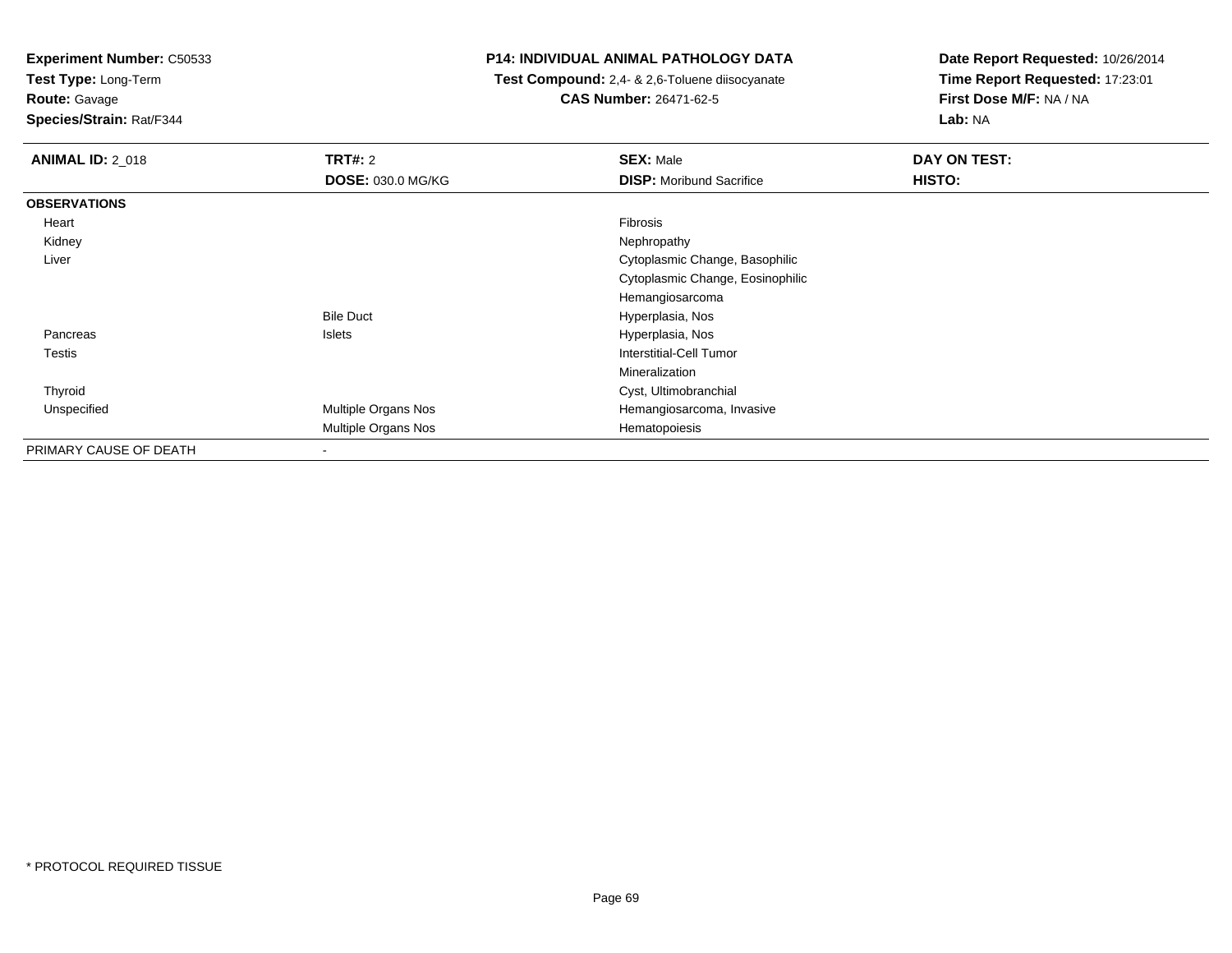**Test Type:** Long-Term

**Route:** Gavage

**Species/Strain:** Rat/F344

# **P14: INDIVIDUAL ANIMAL PATHOLOGY DATA**

 **Test Compound:** 2,4- & 2,6-Toluene diisocyanate**CAS Number:** 26471-62-5

| <b>ANIMAL ID: 2_019</b> | TRT#: 2               | <b>SEX: Male</b>                 | DAY ON TEST: |
|-------------------------|-----------------------|----------------------------------|--------------|
|                         | DOSE: 030.0 MG/KG     | <b>DISP:</b> Moribund Sacrifice  | HISTO:       |
| <b>OBSERVATIONS</b>     |                       |                                  |              |
| Adrenal gland           |                       | Cytoplasmic Vacuolization        |              |
| Bone marrow             |                       | Fibrosis, Myelo                  |              |
| <b>Brain</b>            |                       | Hemorrhage                       |              |
| Heart                   |                       | Fibrosis                         |              |
|                         |                       | Thrombosis, Nos                  |              |
| Kidney                  |                       | Nephropathy                      |              |
|                         |                       | Pigmentation, Nos                |              |
| Liver                   |                       | Cytoplasmic Change, Basophilic   |              |
|                         |                       | Cytoplasmic Change, Eosinophilic |              |
|                         |                       | Degeneration, Cystic             |              |
|                         | <b>Bile Duct</b>      | Hyperplasia, Nos                 |              |
|                         |                       | Neoplastic Nodule                |              |
| Lung                    |                       | Histiocytosis                    |              |
| Lymph node              | Mandibular Lymph Node | Plasmacytosis                    |              |
| Pancreas                | Acinus                | Atrophy, Nos                     |              |
| Testis                  |                       | <b>Interstitial-Cell Tumor</b>   |              |
| Unspecified             | Multiple Organs Nos   | Leukemia, Monocytic              |              |
| PRIMARY CAUSE OF DEATH  |                       |                                  |              |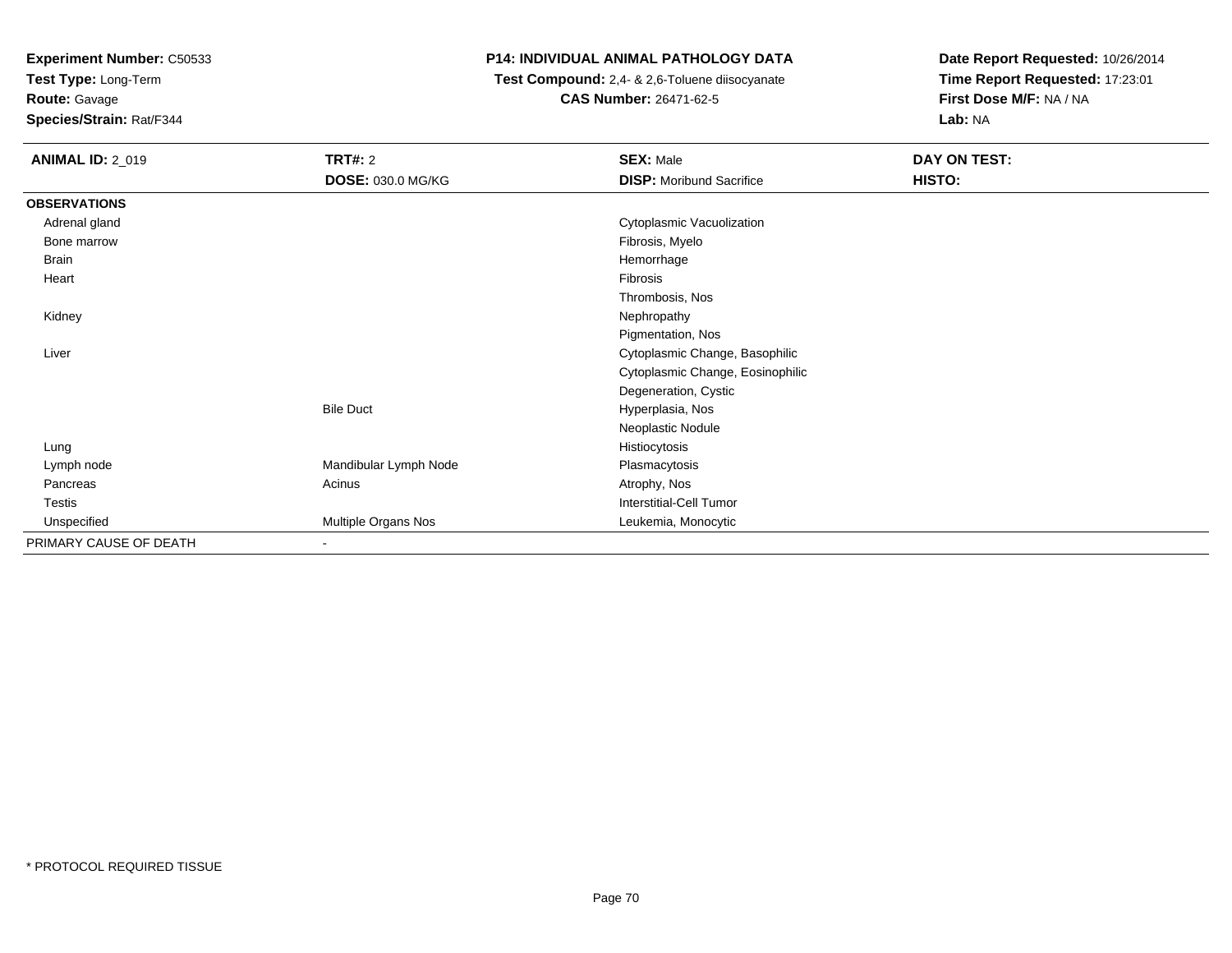| <b>Experiment Number: C50533</b><br>Test Type: Long-Term<br><b>CAS Number: 26471-62-5</b><br><b>Route: Gavage</b><br>Species/Strain: Rat/F344 |                            | <b>P14: INDIVIDUAL ANIMAL PATHOLOGY DATA</b><br>Test Compound: 2,4- & 2,6-Toluene diisocyanate | Date Report Requested: 10/26/2014<br>Time Report Requested: 17:23:01<br>First Dose M/F: NA / NA<br>Lab: NA |
|-----------------------------------------------------------------------------------------------------------------------------------------------|----------------------------|------------------------------------------------------------------------------------------------|------------------------------------------------------------------------------------------------------------|
| <b>ANIMAL ID: 2 020</b>                                                                                                                       | TRT#: 2                    | <b>SEX: Male</b>                                                                               | DAY ON TEST:                                                                                               |
|                                                                                                                                               | <b>DOSE: 030.0 MG/KG</b>   | <b>DISP:</b> Accidently Killed                                                                 | <b>HISTO:</b>                                                                                              |
| <b>OBSERVATIONS</b>                                                                                                                           |                            |                                                                                                |                                                                                                            |
| Kidney                                                                                                                                        |                            | Nephropathy                                                                                    |                                                                                                            |
| Liver                                                                                                                                         | <b>Bile Duct</b>           | Hyperplasia, Nos                                                                               |                                                                                                            |
| Lung                                                                                                                                          |                            | Edema, Nos                                                                                     |                                                                                                            |
| Prostate                                                                                                                                      |                            | Inflammation, Acute/Chronic                                                                    |                                                                                                            |
| Unspecified                                                                                                                                   | <b>Multiple Organs Nos</b> | Congestion, Nos                                                                                |                                                                                                            |
| PRIMARY CAUSE OF DEATH                                                                                                                        |                            |                                                                                                |                                                                                                            |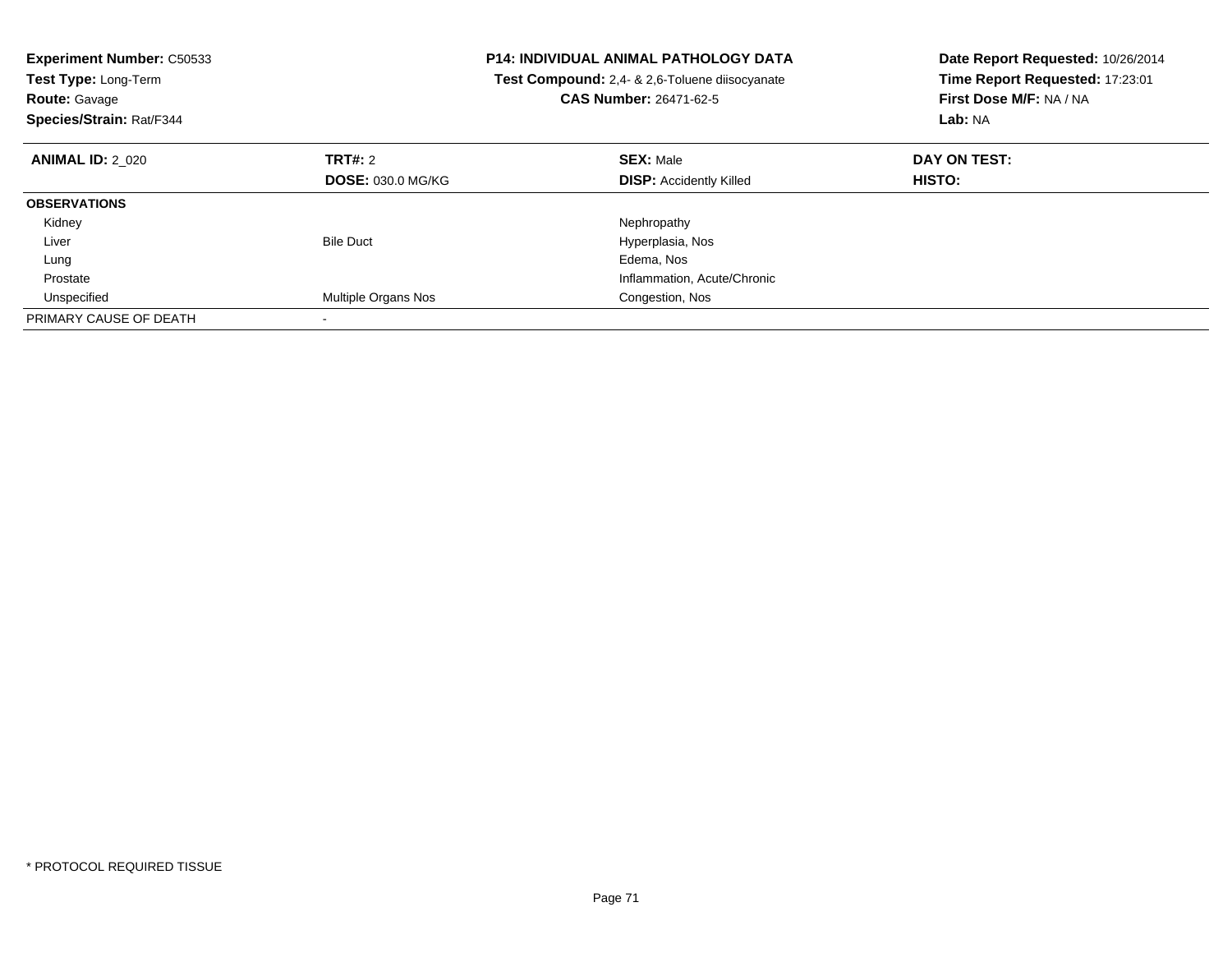**Test Type:** Long-Term**Route:** Gavage

**Species/Strain:** Rat/F344

## **P14: INDIVIDUAL ANIMAL PATHOLOGY DATA**

 **Test Compound:** 2,4- & 2,6-Toluene diisocyanate**CAS Number:** 26471-62-5

| <b>ANIMAL ID: 2 021</b> | TRT#: 2                  | <b>SEX: Male</b>            | DAY ON TEST: |  |
|-------------------------|--------------------------|-----------------------------|--------------|--|
|                         | <b>DOSE: 030.0 MG/KG</b> | <b>DISP:</b> Natural Death  | HISTO:       |  |
| <b>OBSERVATIONS</b>     |                          |                             |              |  |
| Ear                     |                          | Inflammation, Acute/Chronic |              |  |
| Heart                   |                          | Inflammation, Acute/Chronic |              |  |
| Kidney                  |                          | Nephropathy                 |              |  |
| Lung                    |                          | Bronchopneumonia, Acute     |              |  |
| Pituitary gland         |                          | Cyst, Nos                   |              |  |
| Spleen                  |                          | Hemosiderosis               |              |  |
| Trachea                 |                          | Inflammation, Acute/Chronic |              |  |
| Unspecified             | Multiple Organs Nos      | Congestion, Nos             |              |  |
| PRIMARY CAUSE OF DEATH  |                          |                             |              |  |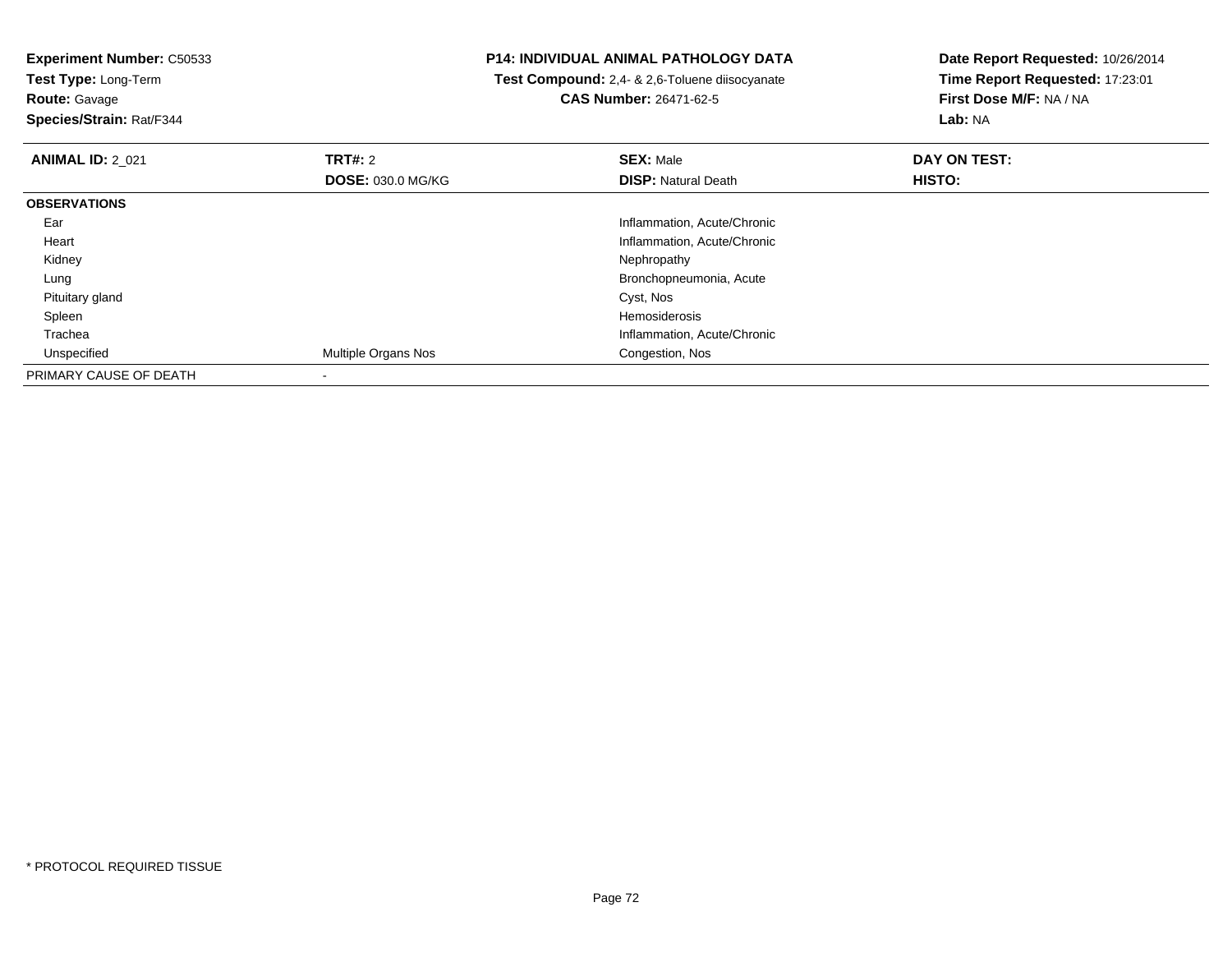**Test Type:** Long-Term**Route:** Gavage

**Species/Strain:** Rat/F344

## **P14: INDIVIDUAL ANIMAL PATHOLOGY DATA**

 **Test Compound:** 2,4- & 2,6-Toluene diisocyanate**CAS Number:** 26471-62-5

| <b>ANIMAL ID: 2_022</b> | <b>TRT#: 2</b>           | <b>SEX: Male</b>               | DAY ON TEST: |  |
|-------------------------|--------------------------|--------------------------------|--------------|--|
|                         | <b>DOSE: 030.0 MG/KG</b> | <b>DISP: Natural Death</b>     | HISTO:       |  |
| <b>OBSERVATIONS</b>     |                          |                                |              |  |
| Adrenal gland           |                          | Pheochromocytoma               |              |  |
| Heart                   |                          | Fibrosis                       |              |  |
| <b>Intestine Small</b>  | Jejunum                  | Ectopia                        |              |  |
| Kidney                  |                          | Nephropathy                    |              |  |
| Liver                   |                          | Cytoplasmic Change, Basophilic |              |  |
| Lymph node              | Mandibular Lymph Node    | Cyst, Nos                      |              |  |
|                         | Renal Lymph Node         | Hemorrhage                     |              |  |
|                         | Mandibular Lymph Node    | Plasmacytosis                  |              |  |
| <b>Testis</b>           |                          | Interstitial-Cell Tumor        |              |  |
|                         |                          | Mineralization                 |              |  |
| Unspecified             | Multiple Organs Nos      | Leukemia, Monocytic            |              |  |
| PRIMARY CAUSE OF DEATH  | $\blacksquare$           |                                |              |  |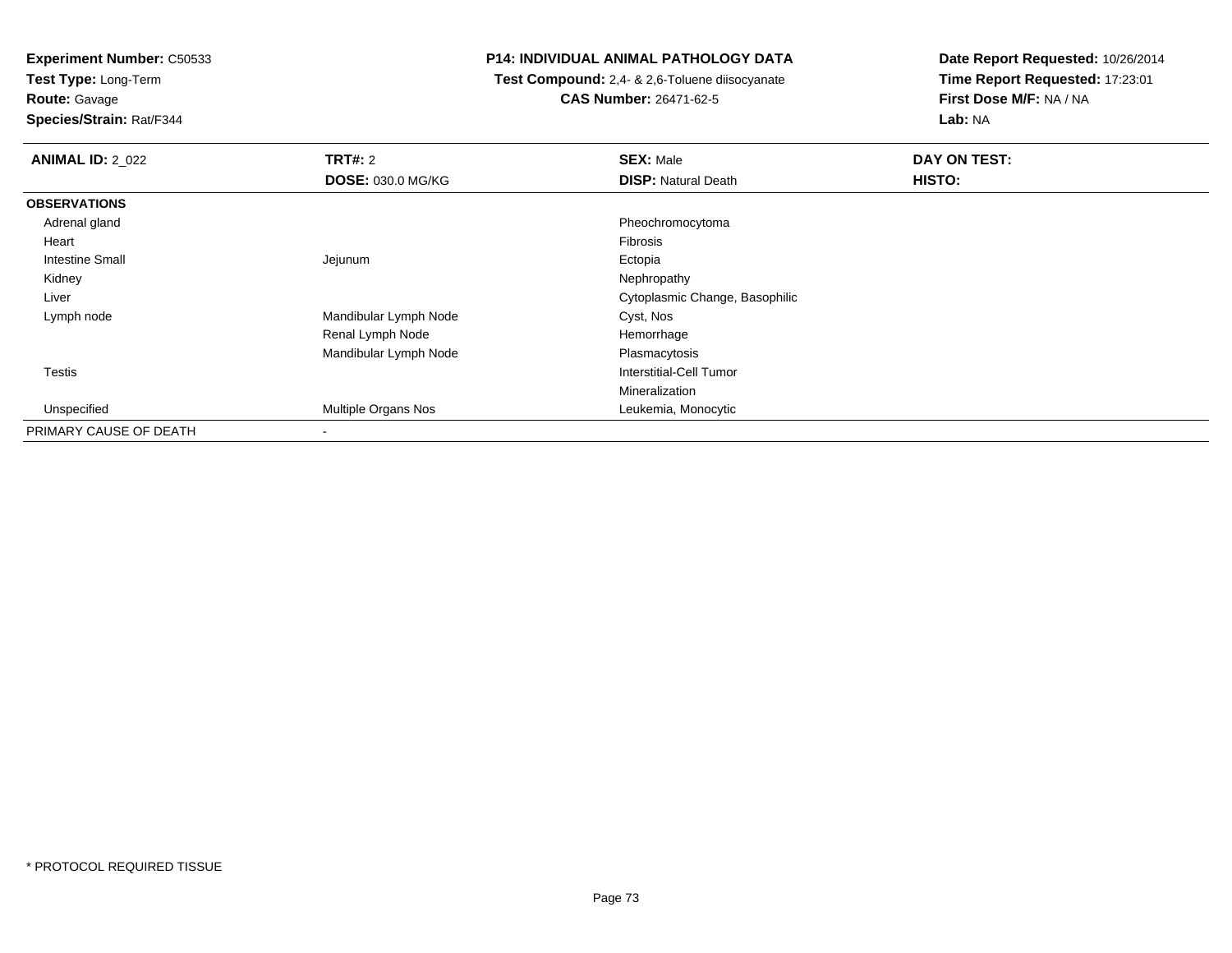**Test Type:** Long-Term**Route:** Gavage

**Species/Strain:** Rat/F344

# **P14: INDIVIDUAL ANIMAL PATHOLOGY DATA**

 **Test Compound:** 2,4- & 2,6-Toluene diisocyanate**CAS Number:** 26471-62-5

| <b>ANIMAL ID: 2_023</b> | <b>TRT#: 2</b><br><b>DOSE: 030.0 MG/KG</b> | <b>SEX: Male</b><br><b>DISP: Natural Death</b> | DAY ON TEST:<br>HISTO: |
|-------------------------|--------------------------------------------|------------------------------------------------|------------------------|
| <b>OBSERVATIONS</b>     |                                            |                                                |                        |
| Esophagus               |                                            | Inflammation, Chronic                          |                        |
| Heart                   |                                            | Fibrosis                                       |                        |
| Kidney                  |                                            | Nephropathy                                    |                        |
| Liver                   |                                            | Cytoplasmic Change, Basophilic                 |                        |
|                         |                                            | Cytoplasmic Change, Eosinophilic               |                        |
|                         | <b>Bile Duct</b>                           | Hyperplasia, Nos                               |                        |
| Lymph node              | Mediastinal Lymph Node                     | Hemorrhage                                     |                        |
|                         | Mandibular Lymph Node                      | Plasmacytosis                                  |                        |
| Pituitary gland         |                                            | Cyst, Nos                                      |                        |
| Spleen                  |                                            | Hemosiderosis                                  |                        |
| Testis                  |                                            | <b>Interstitial-Cell Tumor</b>                 |                        |
|                         |                                            | <b>Mineralization</b>                          |                        |
| Unspecified             | Multiple Organs Nos                        | Congestion, Nos                                |                        |
| PRIMARY CAUSE OF DEATH  | ۰                                          |                                                |                        |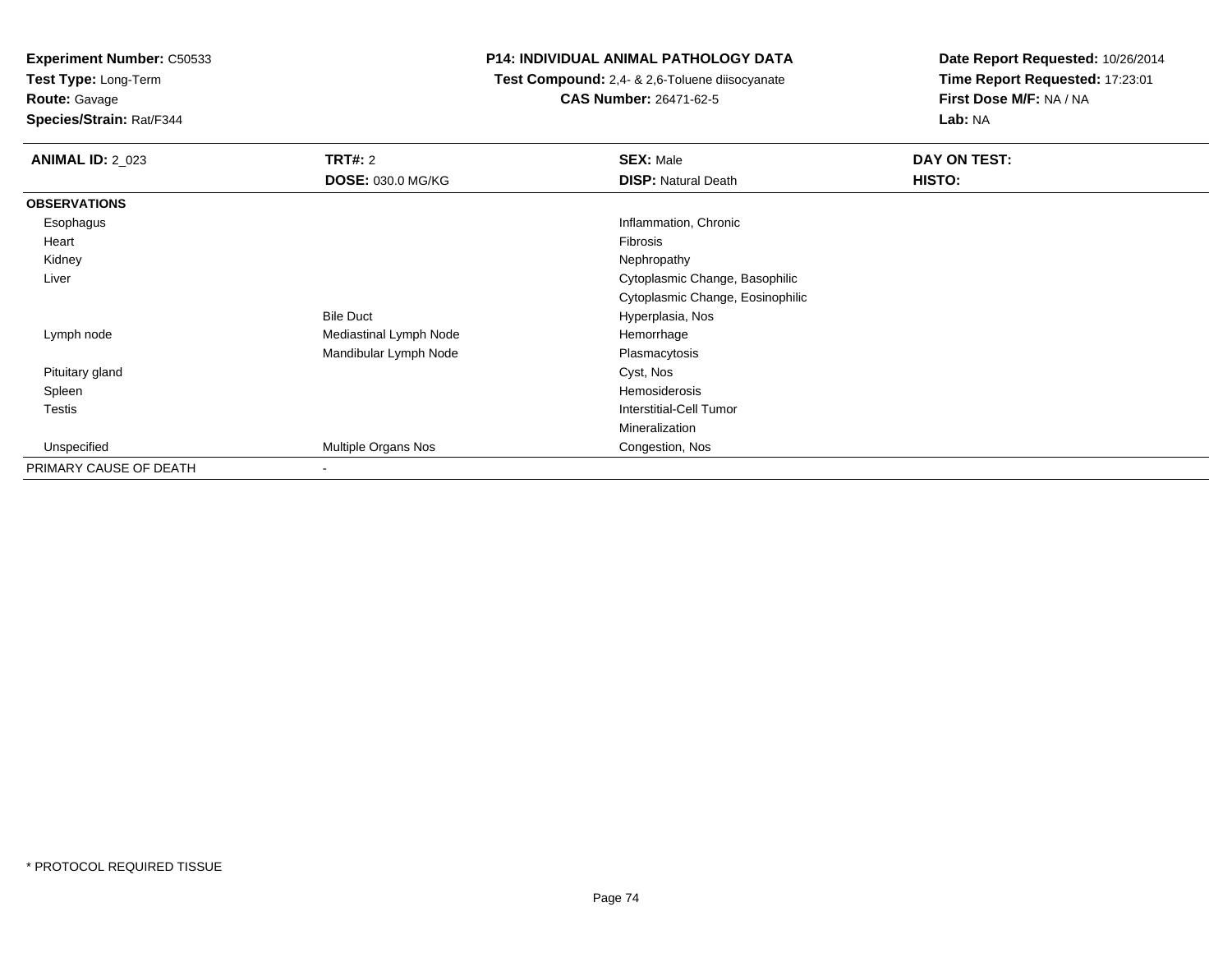**Test Type:** Long-Term

**Route:** Gavage

**Species/Strain:** Rat/F344

# **P14: INDIVIDUAL ANIMAL PATHOLOGY DATA**

 **Test Compound:** 2,4- & 2,6-Toluene diisocyanate**CAS Number:** 26471-62-5

| <b>ANIMAL ID: 2_024</b> | <b>TRT#: 2</b>           | <b>SEX: Male</b>                 | DAY ON TEST: |  |
|-------------------------|--------------------------|----------------------------------|--------------|--|
|                         | <b>DOSE: 030.0 MG/KG</b> | <b>DISP: Natural Death</b>       | HISTO:       |  |
| <b>OBSERVATIONS</b>     |                          |                                  |              |  |
| Heart                   |                          | Fibrosis                         |              |  |
| Kidney                  |                          | Nephropathy                      |              |  |
| Liver                   |                          | Cytoplasmic Change, Basophilic   |              |  |
|                         |                          | Cytoplasmic Change, Eosinophilic |              |  |
|                         |                          | Granuloma, Nos                   |              |  |
|                         | <b>Bile Duct</b>         | Hyperplasia, Nos                 |              |  |
| Lung                    |                          | Edema, Nos                       |              |  |
|                         |                          | Histiocytosis                    |              |  |
| Lymph node              | Mandibular Lymph Node    | Plasmacytosis                    |              |  |
| Pancreas                | Acinus                   | Atrophy, Nos                     |              |  |
| Pituitary gland         |                          | Hyperplasia, Chromophobe Cell    |              |  |
| <b>Testis</b>           |                          | Interstitial-Cell Tumor          |              |  |
| Thyroid                 |                          | C-Cell Carcinoma                 |              |  |
| Unspecified             | Multiple Organs Nos      | Congestion, Nos                  |              |  |
|                         | Chest                    | Fibroma                          |              |  |
| PRIMARY CAUSE OF DEATH  |                          |                                  |              |  |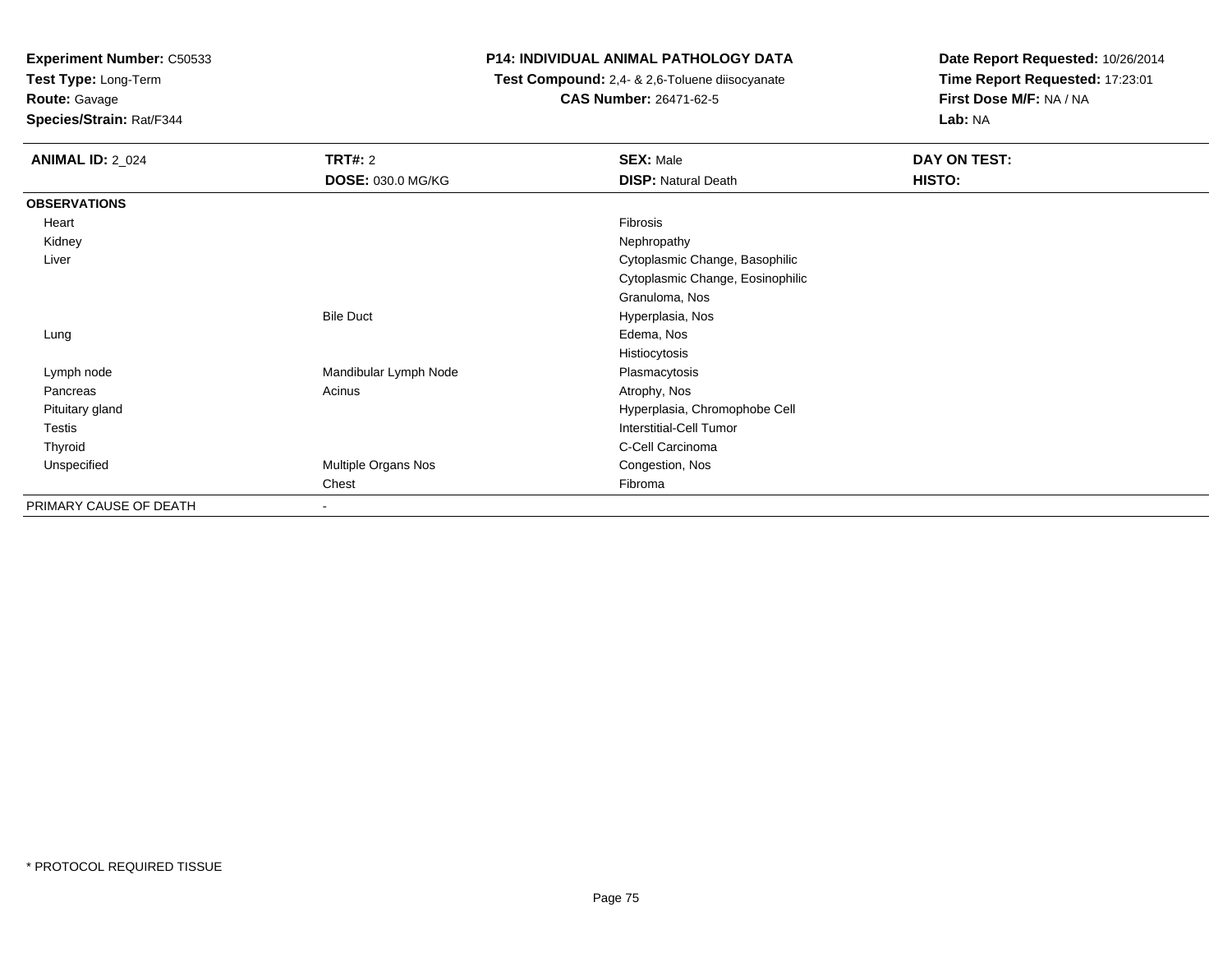**Test Type:** Long-Term

**Route:** Gavage

**Species/Strain:** Rat/F344

## **P14: INDIVIDUAL ANIMAL PATHOLOGY DATA**

 **Test Compound:** 2,4- & 2,6-Toluene diisocyanate**CAS Number:** 26471-62-5

| <b>ANIMAL ID: 2_025</b> | <b>TRT#: 2</b><br><b>DOSE: 030.0 MG/KG</b> | <b>SEX: Male</b><br><b>DISP:</b> Scheduled Sacrifice | DAY ON TEST:<br>HISTO: |
|-------------------------|--------------------------------------------|------------------------------------------------------|------------------------|
| <b>OBSERVATIONS</b>     |                                            |                                                      |                        |
| Heart                   |                                            | Neurofibroma                                         |                        |
| Kidney                  |                                            | Nephropathy                                          |                        |
| Liver                   |                                            | Cytoplasmic Change, Basophilic                       |                        |
|                         |                                            | Cytoplasmic Change, Eosinophilic                     |                        |
|                         | <b>Bile Duct</b>                           | Hyperplasia, Nos                                     |                        |
| Pituitary gland         |                                            | Cyst, Nos                                            |                        |
| Prostate                |                                            | Inflammation, Acute/Chronic                          |                        |
| Salivary gland          |                                            | Atrophy, Nos                                         |                        |
| Stomach                 |                                            | Hyperplasia, Epithelial                              |                        |
|                         |                                            | Inflammation, Acute                                  |                        |
| Testis                  |                                            | Interstitial-Cell Tumor                              |                        |
|                         |                                            | Mineralization                                       |                        |
| PRIMARY CAUSE OF DEATH  | $\,$                                       |                                                      |                        |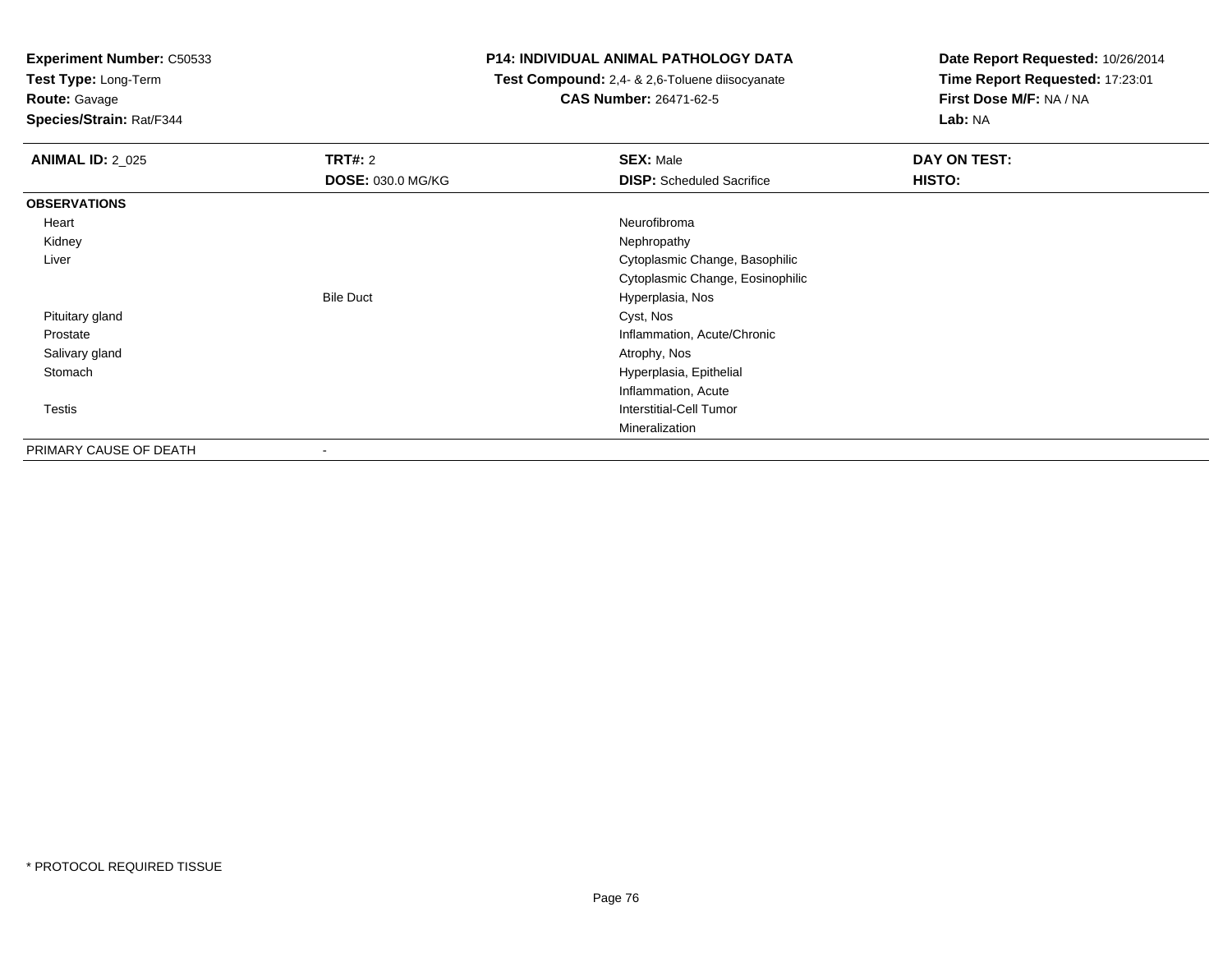**Test Type:** Long-Term**Route:** Gavage

**Species/Strain:** Rat/F344

# **P14: INDIVIDUAL ANIMAL PATHOLOGY DATA**

 **Test Compound:** 2,4- & 2,6-Toluene diisocyanate**CAS Number:** 26471-62-5

| <b>ANIMAL ID: 2_026</b> | <b>TRT#: 2</b>           | <b>SEX: Male</b>                 | DAY ON TEST: |  |
|-------------------------|--------------------------|----------------------------------|--------------|--|
|                         | <b>DOSE: 030.0 MG/KG</b> | <b>DISP:</b> Scheduled Sacrifice | HISTO:       |  |
| <b>OBSERVATIONS</b>     |                          |                                  |              |  |
| Adrenal gland           | <b>Cortex Nos</b>        | Hyperplasia, Nodular             |              |  |
| Epididymis              |                          | Inflammation, Acute/Chronic      |              |  |
| Heart                   |                          | Fibrosis                         |              |  |
| Kidney                  |                          | Nephropathy                      |              |  |
| Liver                   |                          | Cytoplasmic Change, Basophilic   |              |  |
| Lung                    |                          | Inflammation, Acute              |              |  |
| Lymph node              | Mandibular Lymph Node    | Plasmacytosis                    |              |  |
| Mammary gland           |                          | Lactation                        |              |  |
| Pancreas                | Acinus                   | Atrophy, Nos                     |              |  |
| Parathyroid gland       |                          | Hyperplasia, Nos                 |              |  |
| Prostate                |                          | Inflammation, Acute              |              |  |
| Spleen                  |                          | Hematopoiesis                    |              |  |
| Testis                  |                          | Interstitial-Cell Tumor          |              |  |
| Thyroid                 |                          | Hyperplasia, C Cell              |              |  |
| Unspecified             | Abdomen                  | Fibrosarcoma                     |              |  |
| PRIMARY CAUSE OF DEATH  |                          |                                  |              |  |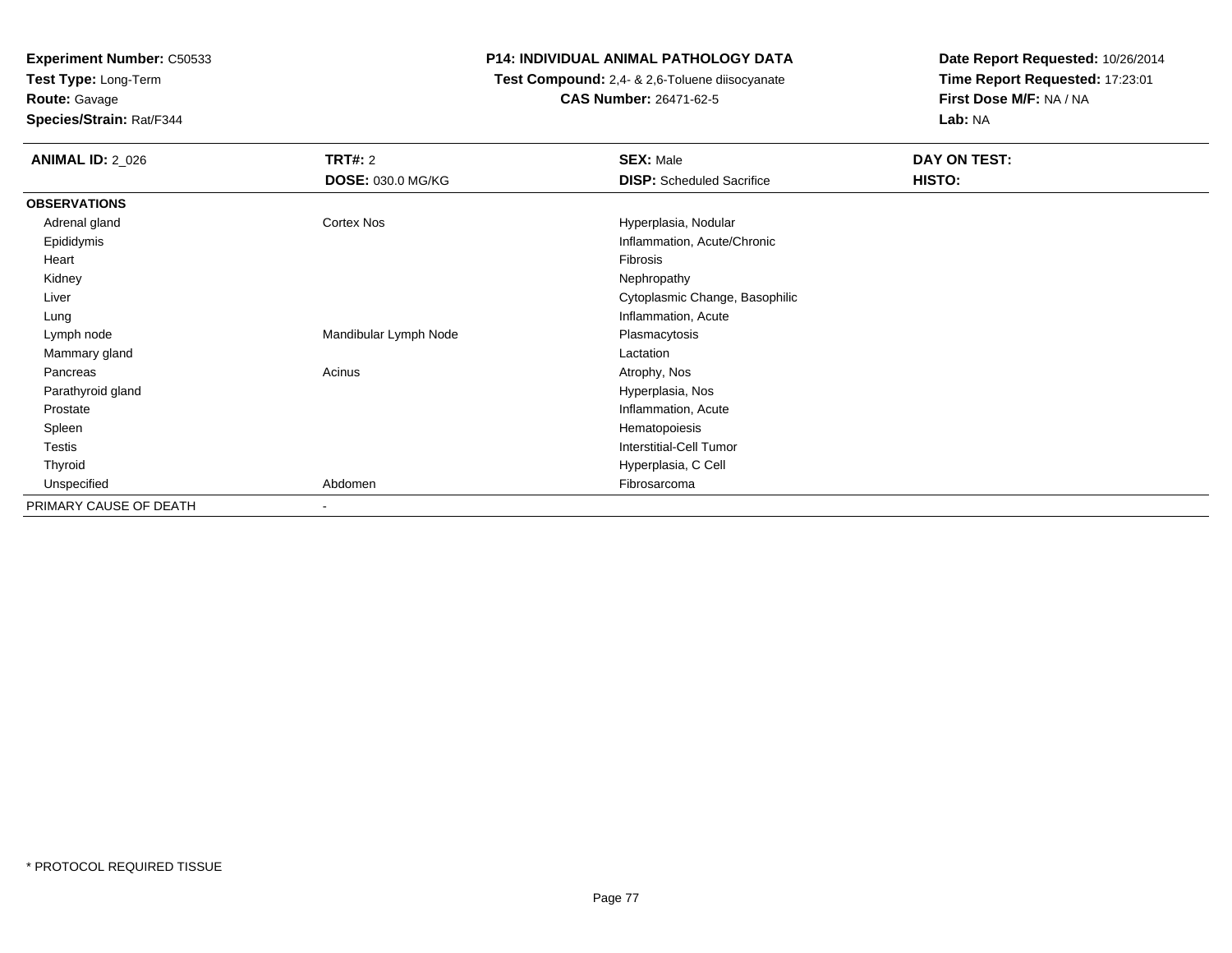**Test Type:** Long-Term

**Route:** Gavage

**Species/Strain:** Rat/F344

## **P14: INDIVIDUAL ANIMAL PATHOLOGY DATA**

 **Test Compound:** 2,4- & 2,6-Toluene diisocyanate**CAS Number:** 26471-62-5

| <b>ANIMAL ID: 2_027</b> | <b>TRT#: 2</b><br>DOSE: 030.0 MG/KG | <b>SEX: Male</b><br><b>DISP:</b> Scheduled Sacrifice | DAY ON TEST:<br>HISTO: |
|-------------------------|-------------------------------------|------------------------------------------------------|------------------------|
| <b>OBSERVATIONS</b>     |                                     |                                                      |                        |
| Adrenal gland           | Cortex Nos                          | Hyperplasia, Nodular                                 |                        |
|                         |                                     | Pheochromocytoma                                     |                        |
| Heart                   |                                     | <b>Fibrosis</b>                                      |                        |
| Kidney                  |                                     | Fibrosarcoma, Metastatic                             |                        |
|                         |                                     | Nephropathy                                          |                        |
| Liver                   |                                     | Cytoplasmic Change, Basophilic                       |                        |
|                         |                                     | Cytoplasmic Change, Eosinophilic                     |                        |
|                         |                                     | Granuloma, Nos                                       |                        |
| Lymph node              | Mediastinal Lymph Node              | Hemorrhage                                           |                        |
|                         | Mandibular Lymph Node               | Plasmacytosis                                        |                        |
| Mammary gland           |                                     | Dilatation, Ducts                                    |                        |
| Pancreas                |                                     | Acinar-Cell Adenoma                                  |                        |
| Parathyroid gland       |                                     | Hyperplasia, Nos                                     |                        |
| Prostate                |                                     | Fibrosis                                             |                        |
| Testis                  |                                     | <b>Interstitial-Cell Tumor</b>                       |                        |
| Thyroid                 |                                     | Cyst, Follicular Nos                                 |                        |
| Unspecified             | <b>Back</b>                         | Fibrosarcoma                                         |                        |
|                         | Chest                               | Fibrosarcoma, Invasive                               |                        |
| PRIMARY CAUSE OF DEATH  | $\sim$                              |                                                      |                        |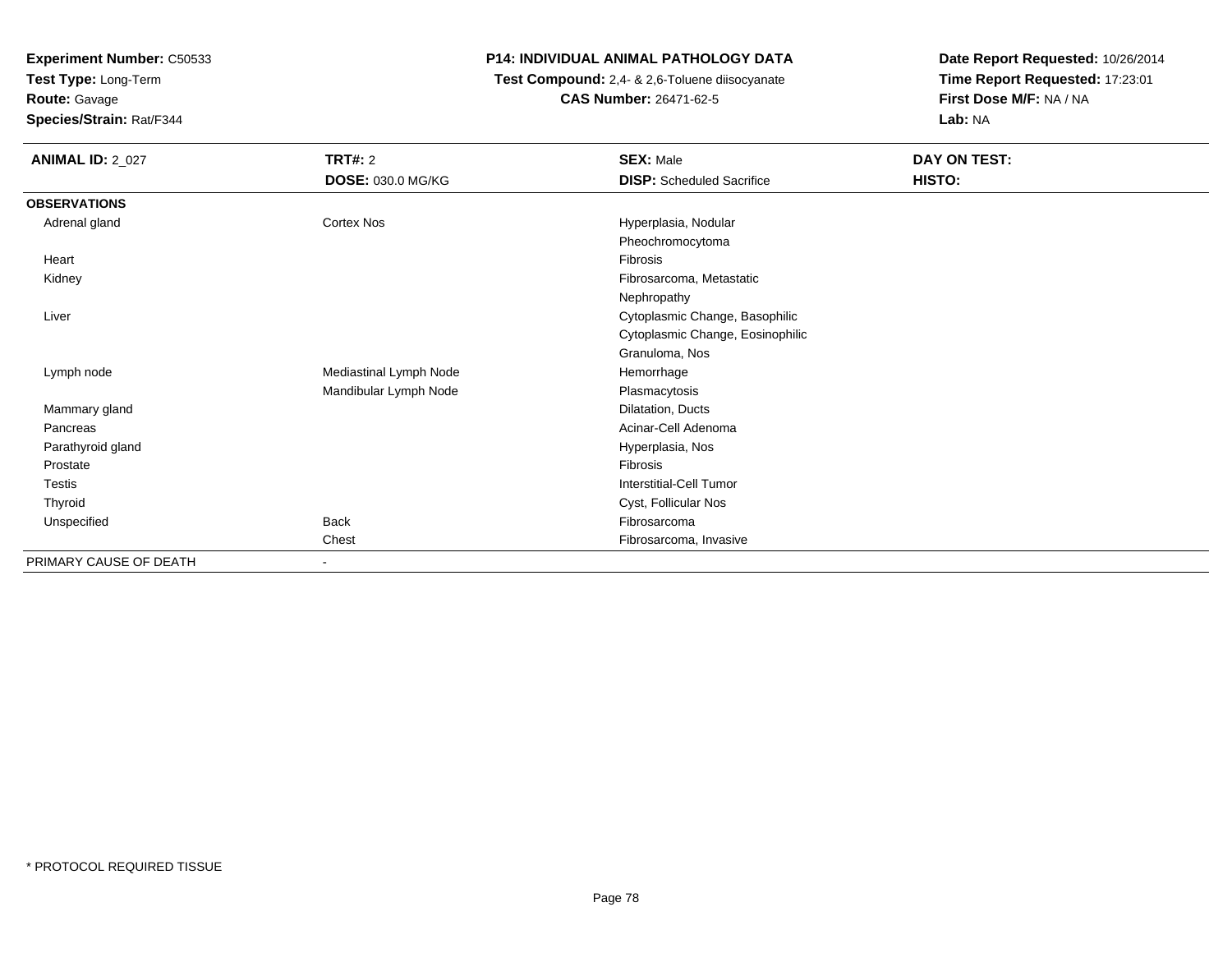**Test Type:** Long-Term

**Route:** Gavage

**Species/Strain:** Rat/F344

## **P14: INDIVIDUAL ANIMAL PATHOLOGY DATA**

 **Test Compound:** 2,4- & 2,6-Toluene diisocyanate**CAS Number:** 26471-62-5

| <b>ANIMAL ID: 2 028</b> | TRT#: 2                  | <b>SEX: Male</b>               | DAY ON TEST: |  |
|-------------------------|--------------------------|--------------------------------|--------------|--|
|                         | <b>DOSE: 030.0 MG/KG</b> | <b>DISP: Natural Death</b>     | HISTO:       |  |
| <b>OBSERVATIONS</b>     |                          |                                |              |  |
| Heart                   |                          | <b>Fibrosis</b>                |              |  |
| Kidney                  |                          | Nephropathy                    |              |  |
| Liver                   |                          | Cytoplasmic Change, Basophilic |              |  |
|                         | <b>Bile Duct</b>         | Hyperplasia, Nos               |              |  |
| Lung                    |                          | Inflammation, Acute/Chronic    |              |  |
| Prostate                |                          | Inflammation, Chronic          |              |  |
| Spleen                  |                          | Hemosiderosis                  |              |  |
| Testis                  |                          | Interstitial-Cell Tumor        |              |  |
| Unspecified             | Multiple Organs Nos      | Congestion, Nos                |              |  |
| PRIMARY CAUSE OF DEATH  |                          |                                |              |  |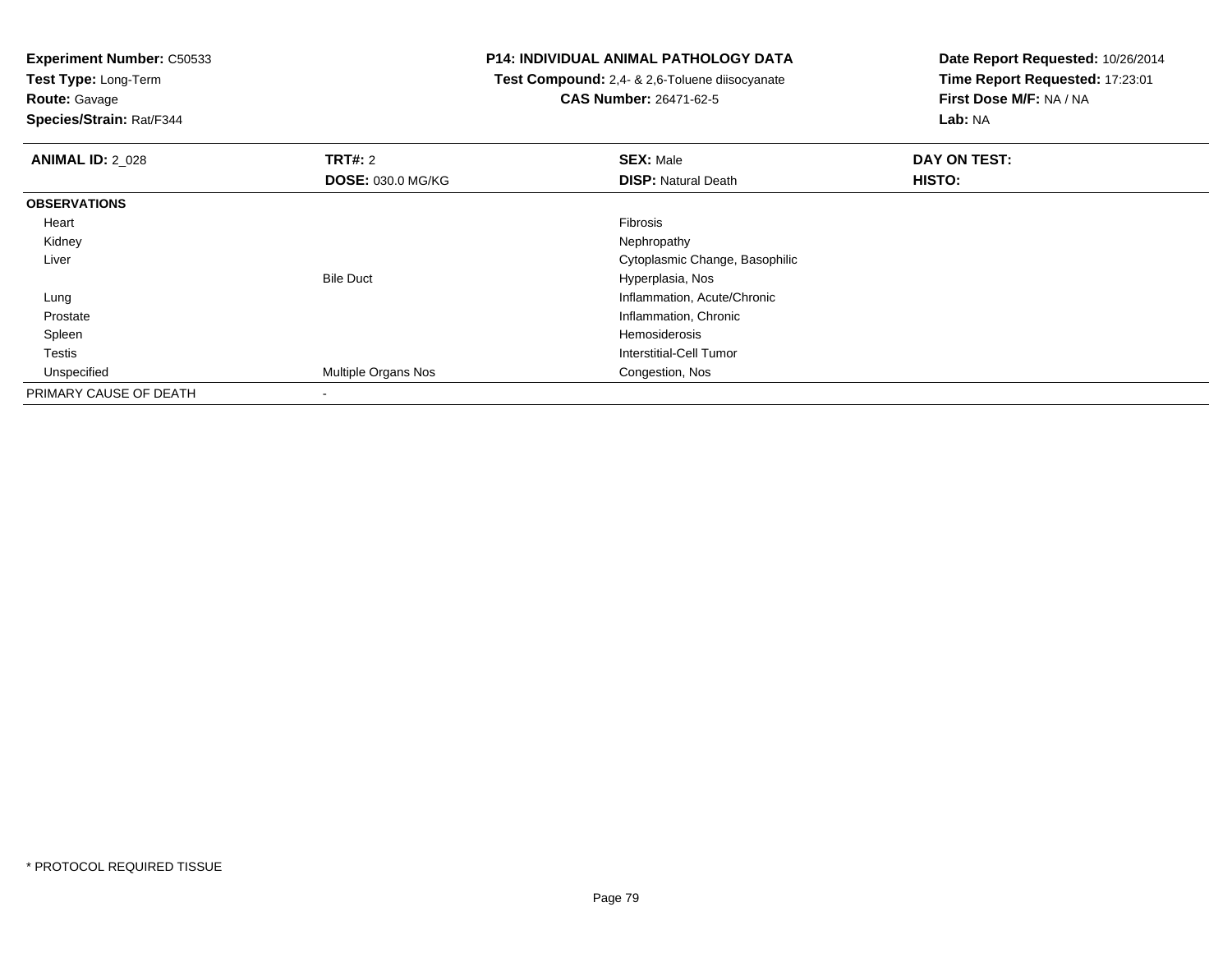**Test Type:** Long-Term**Route:** Gavage

**Species/Strain:** Rat/F344

# **P14: INDIVIDUAL ANIMAL PATHOLOGY DATA**

 **Test Compound:** 2,4- & 2,6-Toluene diisocyanate**CAS Number:** 26471-62-5

| <b>ANIMAL ID: 2 029</b> | TRT#: 2               | <b>SEX: Male</b>                    | DAY ON TEST: |
|-------------------------|-----------------------|-------------------------------------|--------------|
|                         | DOSE: 030.0 MG/KG     | <b>DISP:</b> Scheduled Sacrifice    | HISTO:       |
| <b>OBSERVATIONS</b>     |                       |                                     |              |
| Adrenal gland           |                       | Congestion, Nos                     |              |
| Heart                   |                       | Fibrosis                            |              |
| Intestine Large         | Rectum                | Polyp, Inflammatory                 |              |
| Kidney                  |                       | Nephropathy                         |              |
| Liver                   |                       | Cytoplasmic Change, Basophilic      |              |
|                         |                       | Cytoplasmic Change, Eosinophilic    |              |
|                         | <b>Bile Duct</b>      | Hyperplasia, Nos                    |              |
| Lung                    |                       | Lymphocytic Inflammatory Infiltrate |              |
| Lymph node              | Mandibular Lymph Node | Plasmacytosis                       |              |
| Parathyroid gland       |                       | Hyperplasia, Nos                    |              |
| Pituitary gland         |                       | Hyperplasia, Chromophobe Cell       |              |
| Stomach                 |                       | Inflammation, Acute                 |              |
| Testis                  |                       | Interstitial-Cell Tumor             |              |
| Thyroid                 |                       | C-Cell Adenoma                      |              |
| Urinary bladder         |                       | Lymphocytic Inflammatory Infiltrate |              |
| PRIMARY CAUSE OF DEATH  | $\blacksquare$        |                                     |              |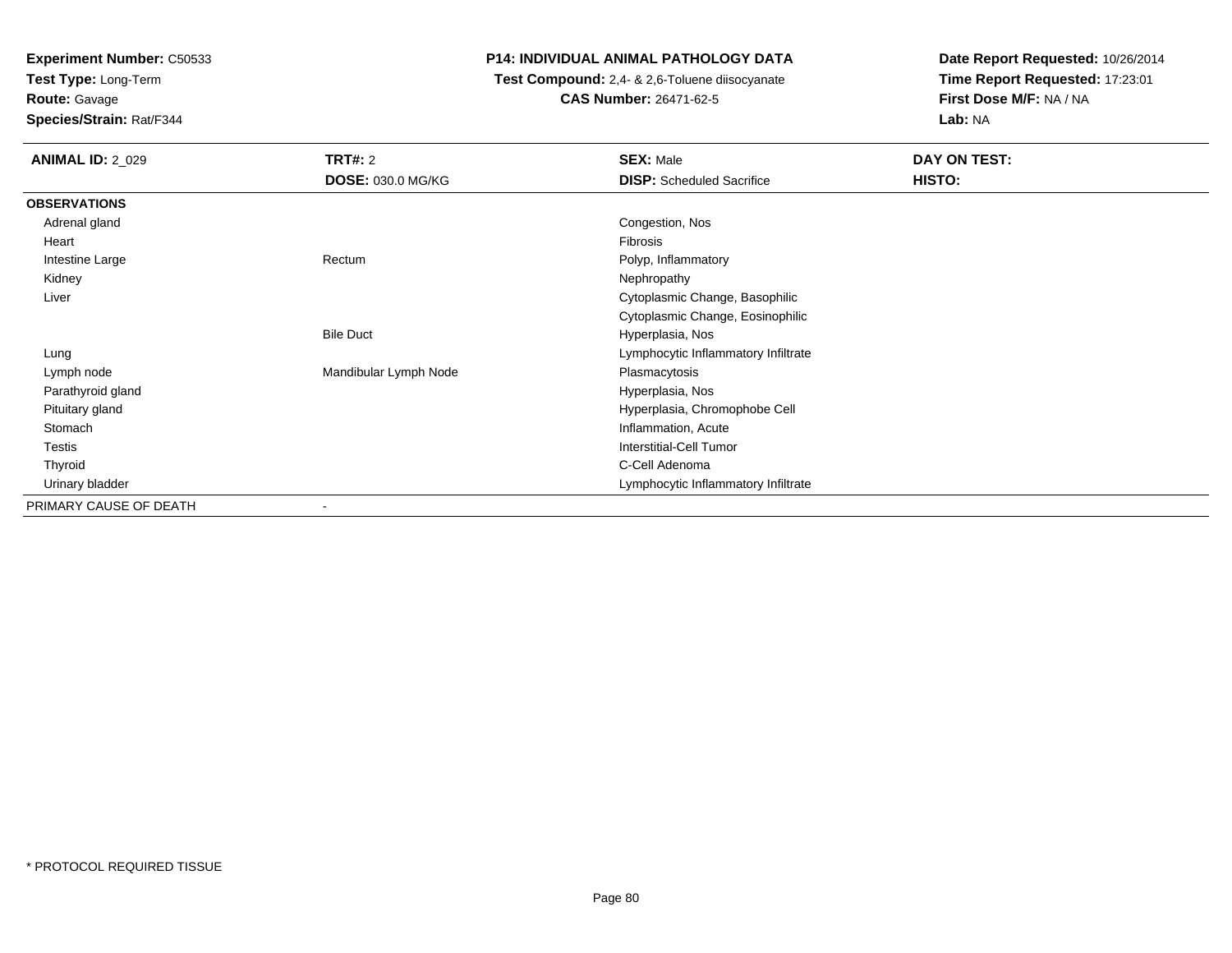| <b>Experiment Number: C50533</b><br><b>Test Type: Long-Term</b><br><b>Route: Gavage</b><br>Species/Strain: Rat/F344 |                                            | <b>P14: INDIVIDUAL ANIMAL PATHOLOGY DATA</b><br>Test Compound: 2,4- & 2,6-Toluene diisocyanate<br><b>CAS Number: 26471-62-5</b> | Date Report Requested: 10/26/2014<br>Time Report Requested: 17:23:01<br>First Dose M/F: NA / NA<br>Lab: NA |
|---------------------------------------------------------------------------------------------------------------------|--------------------------------------------|---------------------------------------------------------------------------------------------------------------------------------|------------------------------------------------------------------------------------------------------------|
| <b>ANIMAL ID: 2 030</b>                                                                                             | <b>TRT#: 2</b><br><b>DOSE: 030.0 MG/KG</b> | <b>SEX: Male</b><br><b>DISP: Natural Death</b>                                                                                  | DAY ON TEST:<br>HISTO:                                                                                     |
| <b>OBSERVATIONS</b>                                                                                                 |                                            |                                                                                                                                 |                                                                                                            |
| Heart                                                                                                               |                                            | Inflammation, Chronic                                                                                                           |                                                                                                            |
| Lung                                                                                                                |                                            | Edema, Nos                                                                                                                      |                                                                                                            |
| Lymph node                                                                                                          | Mandibular Lymph Node                      | Hemorrhage                                                                                                                      |                                                                                                            |
| Unspecified                                                                                                         | Multiple Organs Nos                        | Congestion, Nos                                                                                                                 |                                                                                                            |
| PRIMARY CAUSE OF DEATH                                                                                              |                                            |                                                                                                                                 |                                                                                                            |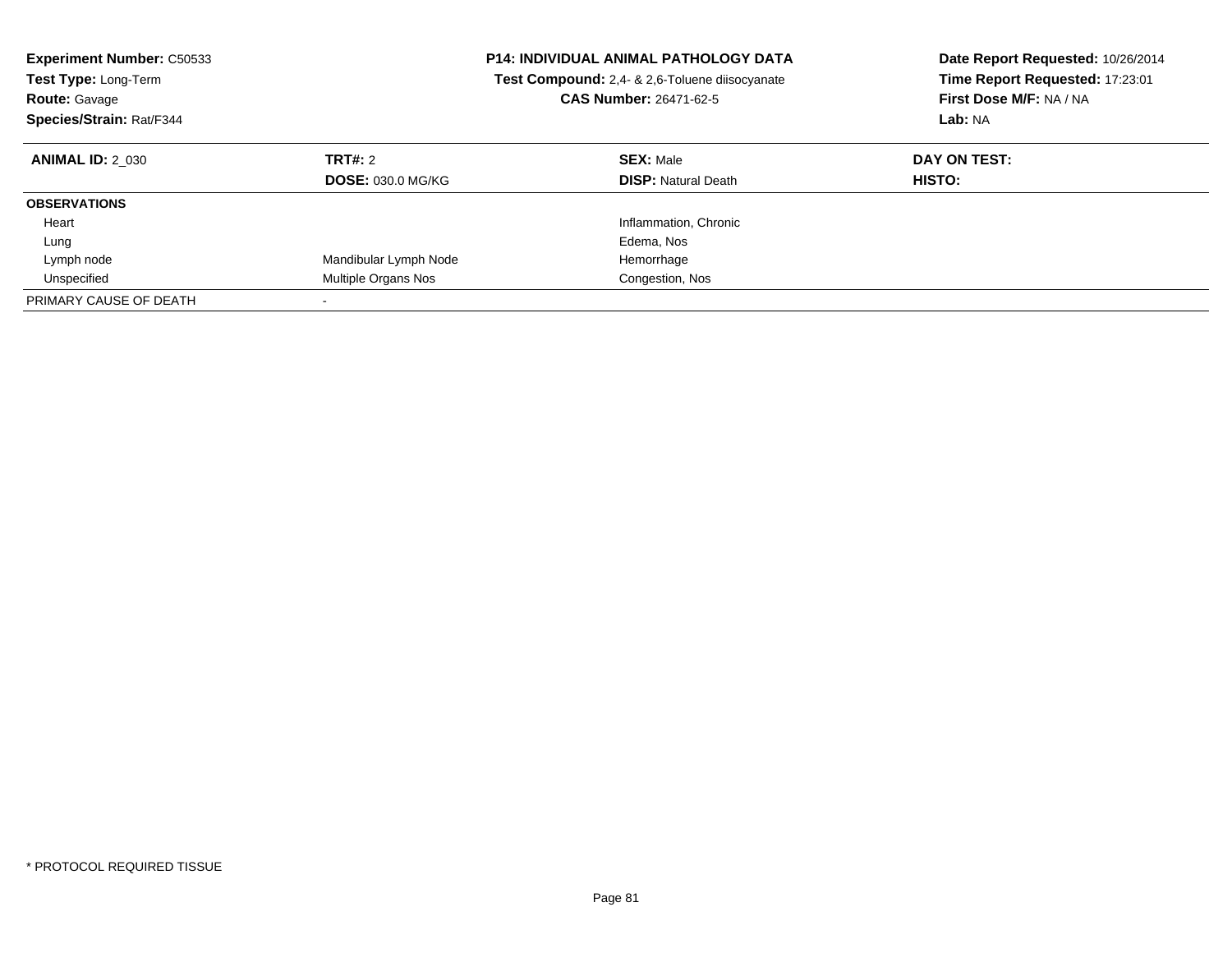**Test Type:** Long-Term

**Route:** Gavage

**Species/Strain:** Rat/F344

## **P14: INDIVIDUAL ANIMAL PATHOLOGY DATA**

 **Test Compound:** 2,4- & 2,6-Toluene diisocyanate**CAS Number:** 26471-62-5

| <b>ANIMAL ID: 2_031</b> | TRT#: 2               | <b>SEX: Male</b>                 | DAY ON TEST: |
|-------------------------|-----------------------|----------------------------------|--------------|
|                         | DOSE: 030.0 MG/KG     | <b>DISP:</b> Accidently Killed   | HISTO:       |
| <b>OBSERVATIONS</b>     |                       |                                  |              |
| Heart                   |                       | Fibrosis                         |              |
| Kidney                  |                       | Nephropathy                      |              |
| Larynx                  |                       | Hemorrhage                       |              |
| Liver                   |                       | Cytoplasmic Change, Basophilic   |              |
|                         |                       | Cytoplasmic Change, Eosinophilic |              |
| Lung                    |                       | Histiocytosis                    |              |
| Lymph node              | Mandibular Lymph Node | Plasmacytosis                    |              |
| Spleen                  |                       | Hemosiderosis                    |              |
| Testis                  |                       | Interstitial-Cell Tumor          |              |
| Unspecified             | Multiple Organs Nos   | Congestion, Nos                  |              |
| PRIMARY CAUSE OF DEATH  | -                     |                                  |              |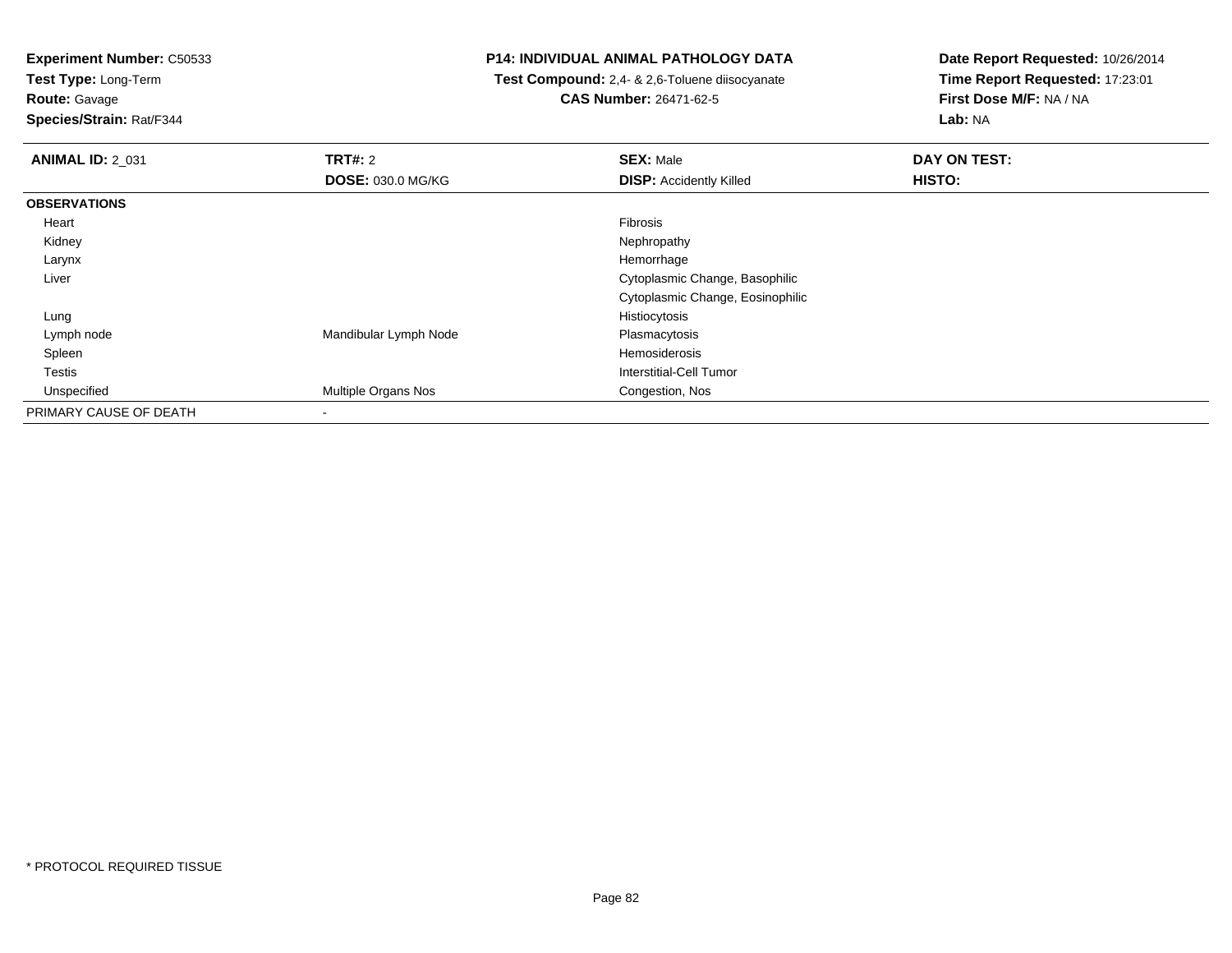**Test Type:** Long-Term**Route:** Gavage

**Species/Strain:** Rat/F344

# **P14: INDIVIDUAL ANIMAL PATHOLOGY DATA**

 **Test Compound:** 2,4- & 2,6-Toluene diisocyanate**CAS Number:** 26471-62-5

| <b>ANIMAL ID: 2_032</b> | <b>TRT#: 2</b>           | <b>SEX: Male</b>                    | DAY ON TEST: |  |
|-------------------------|--------------------------|-------------------------------------|--------------|--|
|                         | <b>DOSE: 030.0 MG/KG</b> | <b>DISP:</b> Scheduled Sacrifice    | HISTO:       |  |
| <b>OBSERVATIONS</b>     |                          |                                     |              |  |
| Adrenal gland           | Cortex Nos               | Hyperplasia, Nodular                |              |  |
| Heart                   |                          | Fibrosis                            |              |  |
| Kidney                  |                          | Nephropathy                         |              |  |
| Liver                   |                          | Cytoplasmic Change, Basophilic      |              |  |
|                         |                          | Cytoplasmic Change, Eosinophilic    |              |  |
|                         | <b>Bile Duct</b>         | Hyperplasia, Nos                    |              |  |
| Lymph node              | Mandibular Lymph Node    | Dilatation, Nos                     |              |  |
|                         | Mandibular Lymph Node    | Plasmacytosis                       |              |  |
| Parathyroid gland       |                          | Hyperplasia, Nos                    |              |  |
| Spleen                  | Capsule                  | Lymphocytic Inflammatory Infiltrate |              |  |
| Stomach                 |                          | Inflammation, Acute                 |              |  |
| <b>Testis</b>           |                          | <b>Interstitial-Cell Tumor</b>      |              |  |
|                         |                          | Mineralization                      |              |  |
| Thymus                  |                          | Hemorrhage                          |              |  |
| PRIMARY CAUSE OF DEATH  | $\overline{\phantom{a}}$ |                                     |              |  |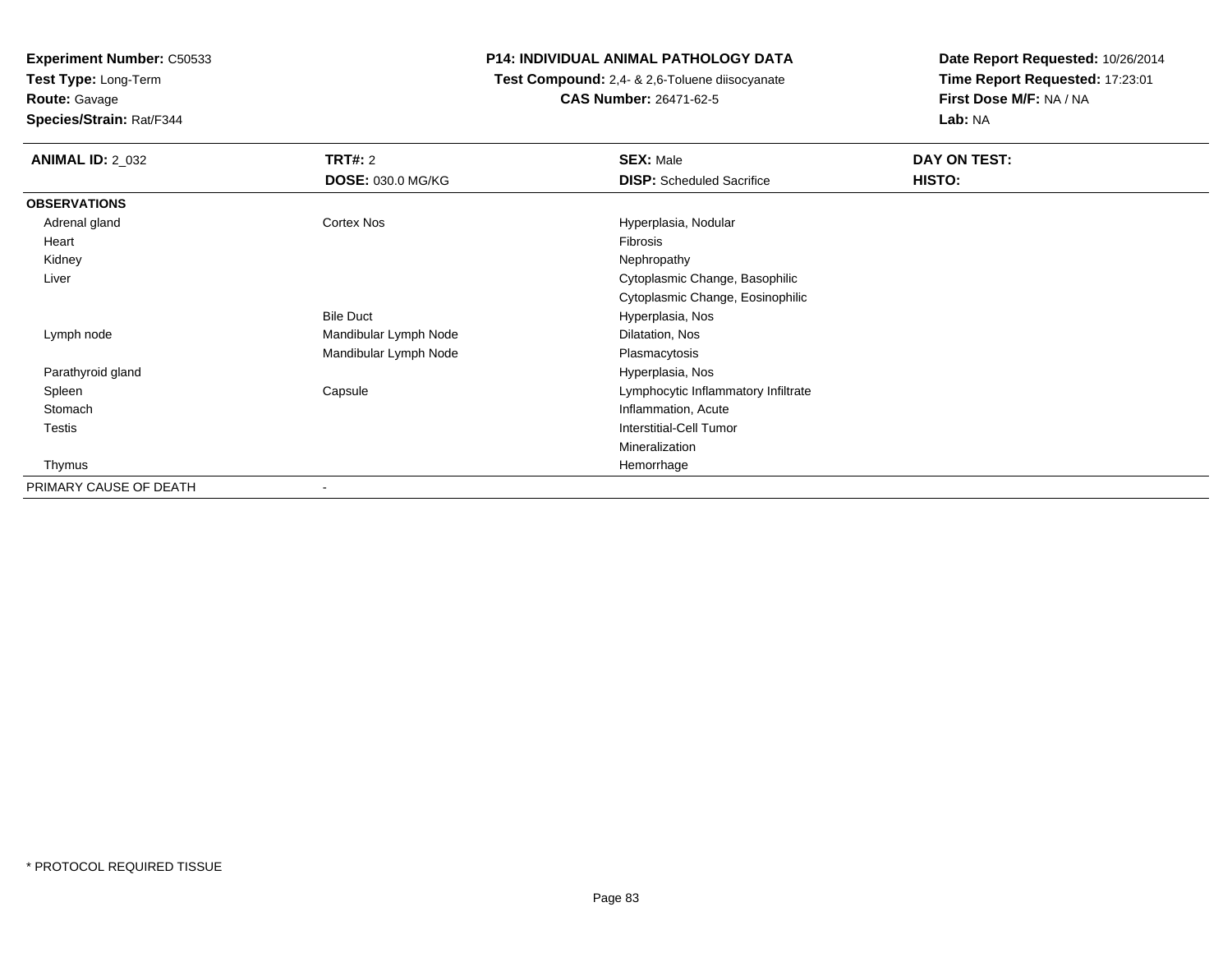**Test Type:** Long-Term**Route:** Gavage

**Species/Strain:** Rat/F344

# **P14: INDIVIDUAL ANIMAL PATHOLOGY DATA**

 **Test Compound:** 2,4- & 2,6-Toluene diisocyanate**CAS Number:** 26471-62-5

| <b>ANIMAL ID: 2_033</b> | <b>TRT#: 2</b>         | <b>SEX: Male</b>                 | DAY ON TEST: |
|-------------------------|------------------------|----------------------------------|--------------|
|                         | DOSE: 030.0 MG/KG      | <b>DISP:</b> Scheduled Sacrifice | HISTO:       |
| <b>OBSERVATIONS</b>     |                        |                                  |              |
| Adrenal gland           | <b>Cortex Nos</b>      | Hyperplasia, Nodular             |              |
| Epididymis              |                        | Inflammation, Acute/Chronic      |              |
| Heart                   |                        | Fibrosis                         |              |
| Kidney                  |                        | Nephropathy                      |              |
| Liver                   |                        | Cytoplasmic Change, Basophilic   |              |
|                         |                        | Cytoplasmic Change, Eosinophilic |              |
|                         | <b>Bile Duct</b>       | Hyperplasia, Nos                 |              |
| Lung                    |                        | Bronchopneumonia, Acute          |              |
|                         |                        | Hemorrhage                       |              |
|                         |                        | Hyperplasia, Alveolar Epithelium |              |
| Lymph node              | Mediastinal Lymph Node | Hemorrhage                       |              |
|                         | Mandibular Lymph Node  | Plasmacytosis                    |              |
| Pancreas                | Acinus                 | Atrophy, Nos                     |              |
| Parathyroid gland       |                        | Hyperplasia, Nos                 |              |
| Prostate                |                        | Inflammation, Acute/Chronic      |              |
| Stomach                 |                        | Inflammation, Acute              |              |
| <b>Testis</b>           |                        | <b>Interstitial-Cell Tumor</b>   |              |
|                         |                        | Mesothelioma, Nos                |              |
|                         |                        | Mineralization                   |              |
| Thyroid                 |                        | C-Cell Carcinoma                 |              |
|                         |                        | Cyst, Follicular Nos             |              |
| Unspecified             | Chest                  | Fibroadenoma                     |              |
| PRIMARY CAUSE OF DEATH  |                        |                                  |              |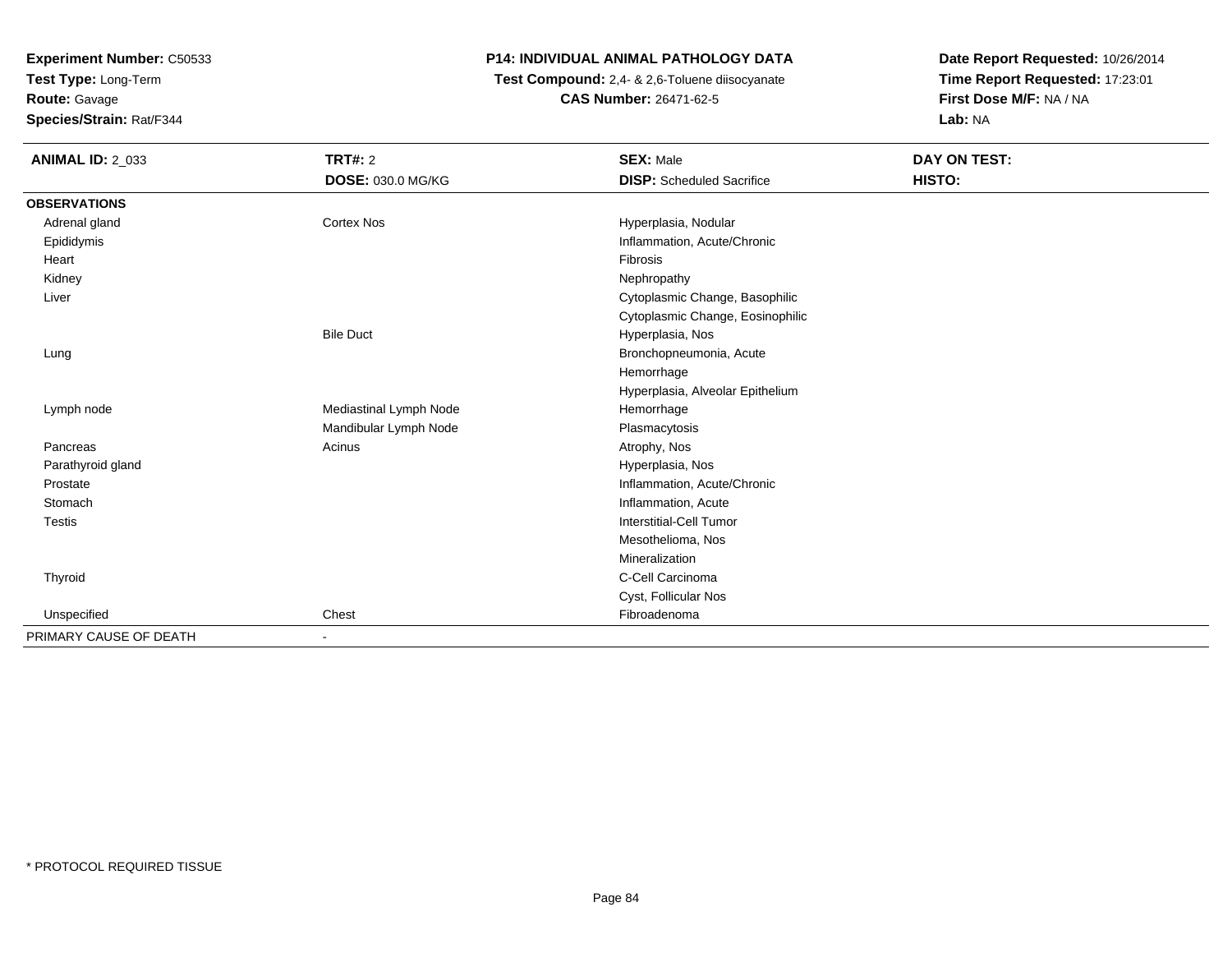**Test Type:** Long-Term

**Route:** Gavage

**Species/Strain:** Rat/F344

# **P14: INDIVIDUAL ANIMAL PATHOLOGY DATA**

 **Test Compound:** 2,4- & 2,6-Toluene diisocyanate**CAS Number:** 26471-62-5

| <b>ANIMAL ID: 2_034</b> | <b>TRT#: 2</b>           | <b>SEX: Male</b>                 | DAY ON TEST: |
|-------------------------|--------------------------|----------------------------------|--------------|
|                         | DOSE: 030.0 MG/KG        | <b>DISP:</b> Scheduled Sacrifice | HISTO:       |
| <b>OBSERVATIONS</b>     |                          |                                  |              |
| Adrenal gland           | Medulla                  | Hyperplasia, Nos                 |              |
| Epididymis              |                          | Inflammation, Chronic            |              |
| Heart                   |                          | Fibrosis                         |              |
| Kidney                  |                          | Nephropathy                      |              |
| Liver                   |                          | Congestion, Nos                  |              |
|                         |                          | Cytoplasmic Change, Basophilic   |              |
|                         |                          | Cytoplasmic Change, Eosinophilic |              |
|                         | <b>Bile Duct</b>         | Hyperplasia, Nos                 |              |
| Lung                    |                          | Granuloma, Nos                   |              |
| Lymph node              | Mandibular Lymph Node    | Plasmacytosis                    |              |
| Pituitary gland         |                          | Angiectasis                      |              |
| Preputial gland         |                          | Cyst, Epidermal Inclusion        |              |
| Prostate                |                          | Inflammation, Acute/Chronic      |              |
| Testis                  |                          | Interstitial-Cell Tumor          |              |
|                         |                          | Mineralization                   |              |
| PRIMARY CAUSE OF DEATH  | $\overline{\phantom{a}}$ |                                  |              |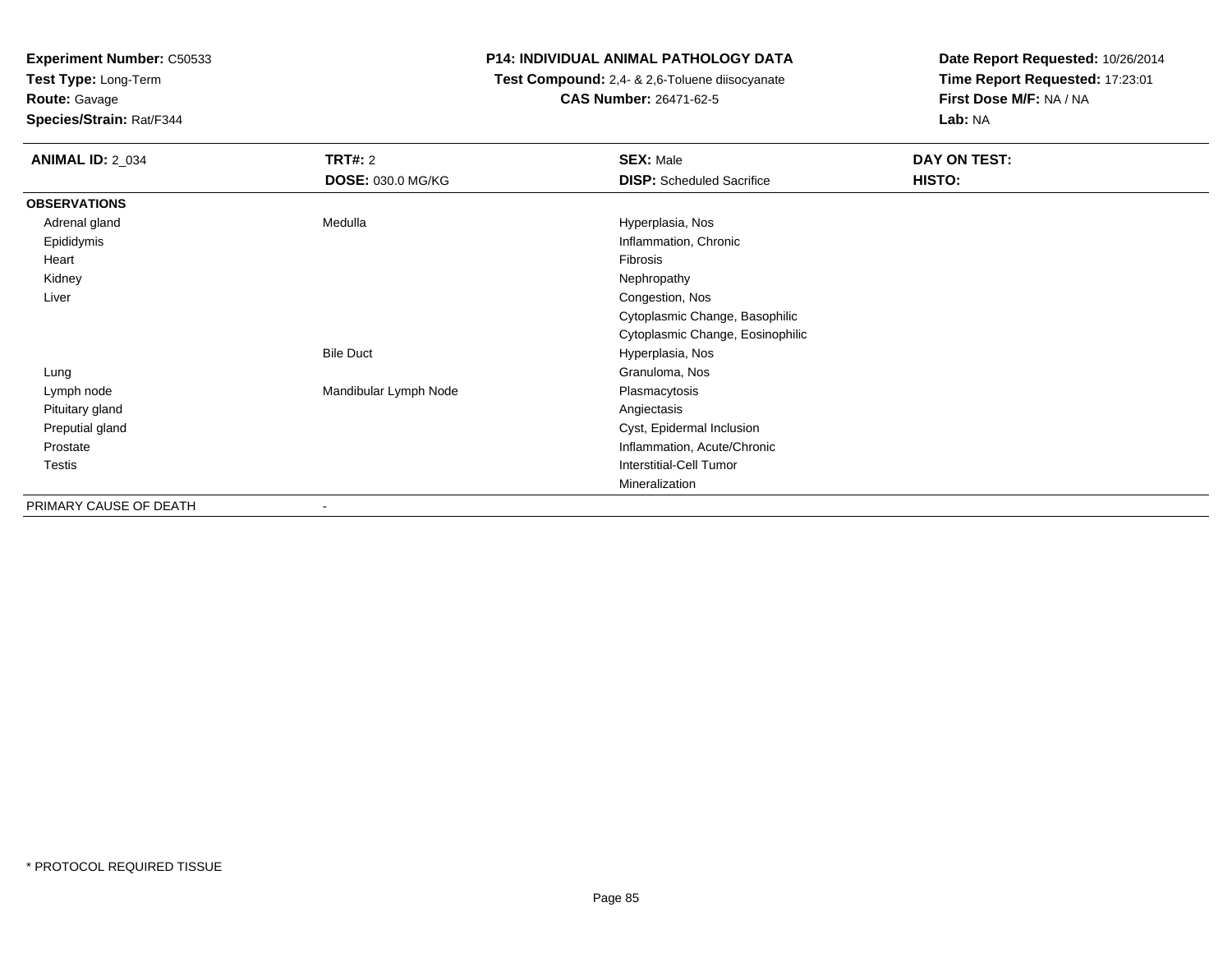**Test Type:** Long-Term

**Route:** Gavage

**Species/Strain:** Rat/F344

## **P14: INDIVIDUAL ANIMAL PATHOLOGY DATA**

 **Test Compound:** 2,4- & 2,6-Toluene diisocyanate**CAS Number:** 26471-62-5

| <b>ANIMAL ID: 2_035</b> | TRT#: 2                  | <b>SEX: Male</b>                 | DAY ON TEST: |
|-------------------------|--------------------------|----------------------------------|--------------|
|                         | <b>DOSE: 030.0 MG/KG</b> | <b>DISP:</b> Accidently Killed   | HISTO:       |
| <b>OBSERVATIONS</b>     |                          |                                  |              |
| Heart                   |                          | Fibrosis                         |              |
| Kidney                  |                          | Nephropathy                      |              |
| Liver                   |                          | Cytoplasmic Change, Basophilic   |              |
|                         |                          | Cytoplasmic Change, Eosinophilic |              |
|                         |                          | Cytoplasmic Vacuolization        |              |
|                         | <b>Bile Duct</b>         | Hyperplasia, Nos                 |              |
| Lung                    |                          | Bronchopneumonia, Acute          |              |
| Pituitary gland         |                          | Chromophobe Adenoma              |              |
| <b>Testis</b>           |                          | <b>Interstitial-Cell Tumor</b>   |              |
| Trachea                 |                          | Inflammation, Acute              |              |
| Unspecified             | Multiple Organs Nos      | Congestion, Nos                  |              |
| PRIMARY CAUSE OF DEATH  | ۰                        |                                  |              |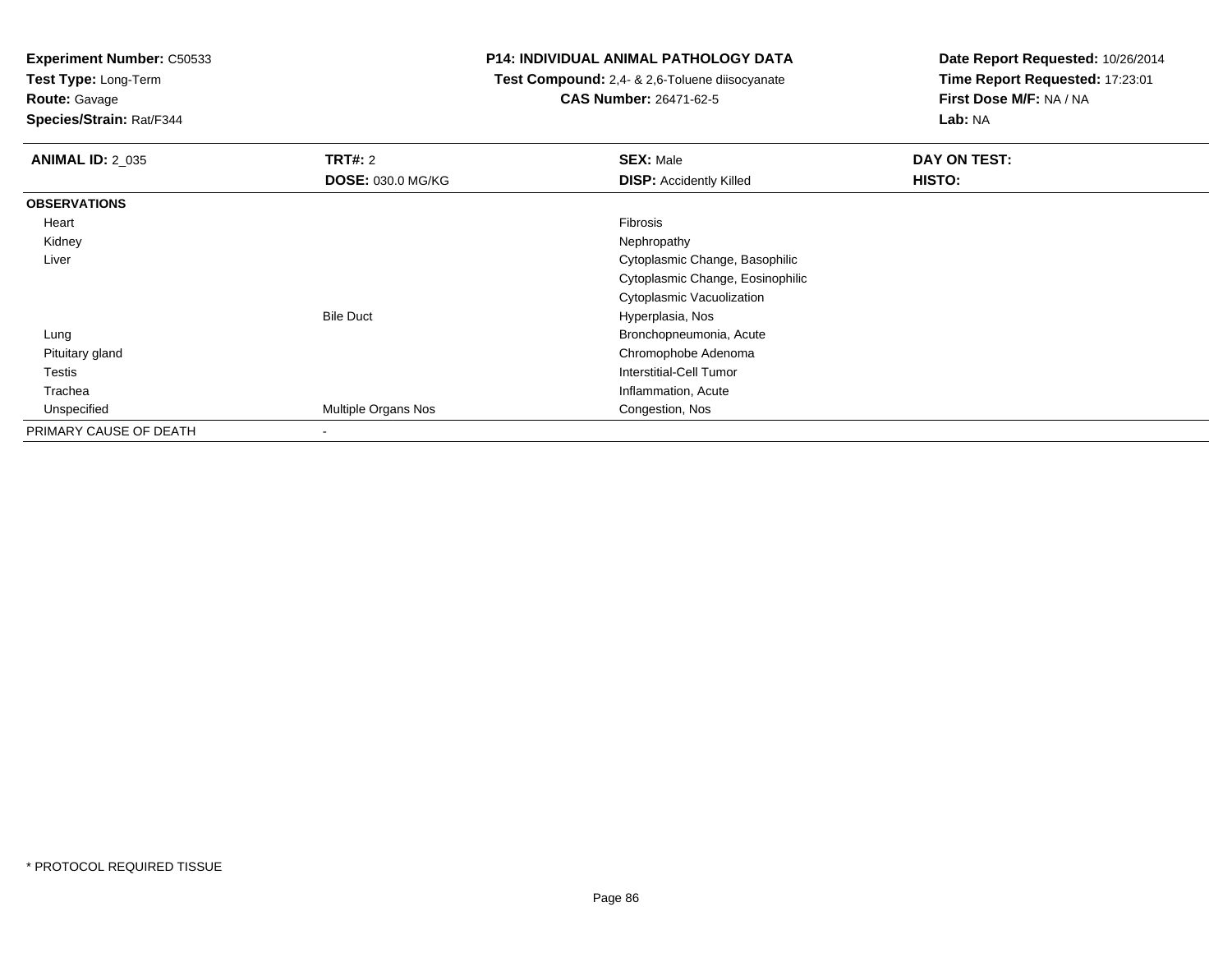**Test Type:** Long-Term

# **Route:** Gavage

**Species/Strain:** Rat/F344

## **P14: INDIVIDUAL ANIMAL PATHOLOGY DATA**

 **Test Compound:** 2,4- & 2,6-Toluene diisocyanate**CAS Number:** 26471-62-5

| <b>ANIMAL ID: 2_036</b> | <b>TRT#: 2</b>           | <b>SEX: Male</b>                 | DAY ON TEST: |  |
|-------------------------|--------------------------|----------------------------------|--------------|--|
|                         | <b>DOSE: 030.0 MG/KG</b> | <b>DISP: Natural Death</b>       | HISTO:       |  |
| <b>OBSERVATIONS</b>     |                          |                                  |              |  |
| Kidney                  |                          | Nephropathy                      |              |  |
| Liver                   |                          | Cytoplasmic Change, Eosinophilic |              |  |
|                         | <b>Bile Duct</b>         | Hyperplasia, Nos                 |              |  |
| Lung                    | <b>Bronchus</b>          | <b>Bronchiectasis</b>            |              |  |
| Pituitary gland         |                          | Cyst, Nos                        |              |  |
| Prostate                |                          | Inflammation, Acute              |              |  |
| Spleen                  |                          | Hemosiderosis                    |              |  |
| <b>Testis</b>           |                          | Atypia, Nos                      |              |  |
|                         |                          | Interstitial-Cell Tumor          |              |  |
| Unspecified             | Multiple Organs Nos      | Congestion, Nos                  |              |  |
| PRIMARY CAUSE OF DEATH  | $\blacksquare$           |                                  |              |  |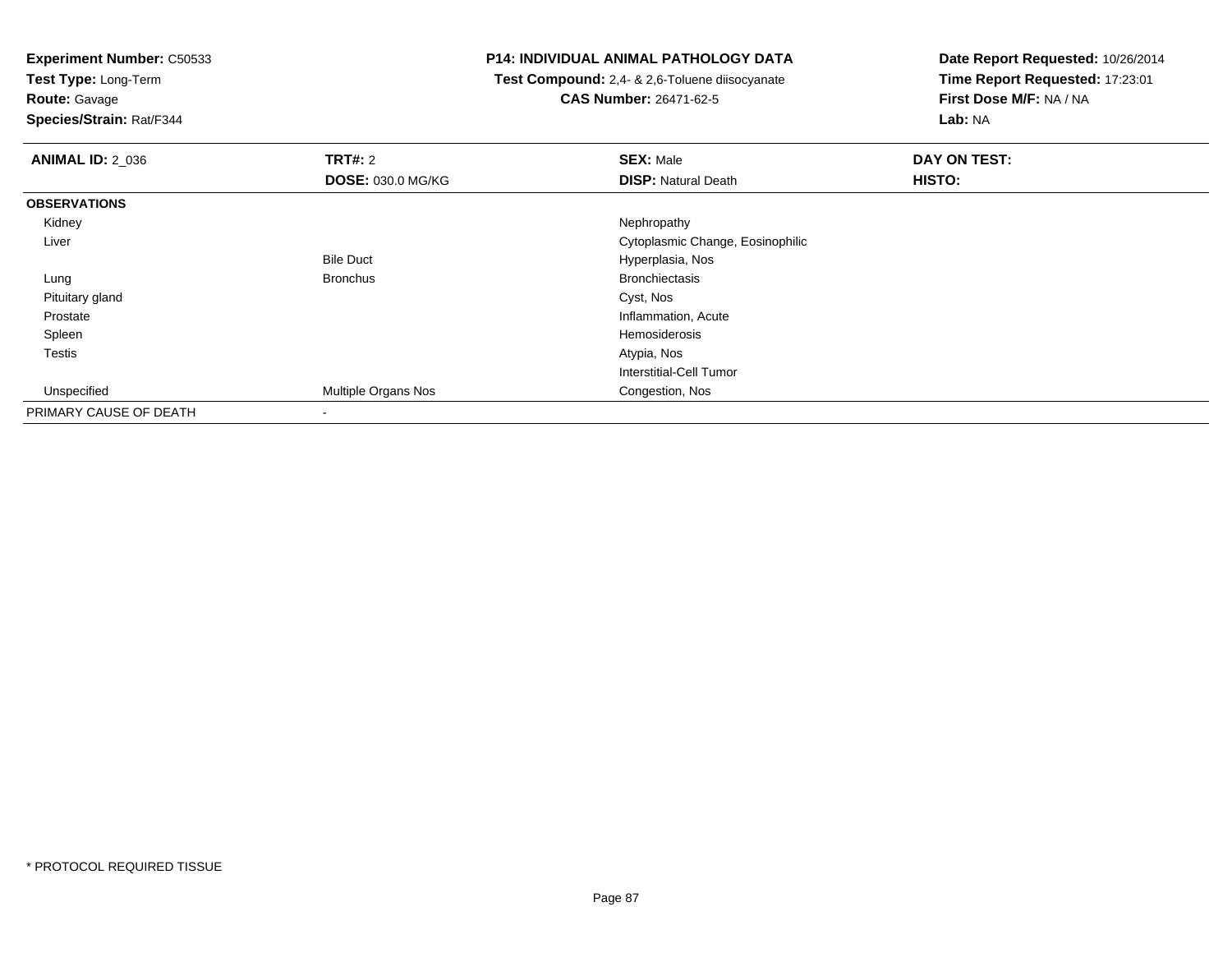| <b>Experiment Number: C50533</b><br>Test Type: Long-Term<br><b>Route: Gavage</b><br>Species/Strain: Rat/F344 |                          | <b>P14: INDIVIDUAL ANIMAL PATHOLOGY DATA</b><br>Test Compound: 2,4- & 2,6-Toluene diisocyanate<br><b>CAS Number: 26471-62-5</b> | Date Report Requested: 10/26/2014<br>Time Report Requested: 17:23:01<br>First Dose M/F: NA / NA<br>Lab: NA |
|--------------------------------------------------------------------------------------------------------------|--------------------------|---------------------------------------------------------------------------------------------------------------------------------|------------------------------------------------------------------------------------------------------------|
| <b>ANIMAL ID: 2 037</b>                                                                                      | TRT#: 2                  | <b>SEX: Male</b>                                                                                                                | DAY ON TEST:                                                                                               |
|                                                                                                              | <b>DOSE: 030.0 MG/KG</b> | <b>DISP:</b> Natural Death                                                                                                      | HISTO:                                                                                                     |
| <b>OBSERVATIONS</b>                                                                                          |                          |                                                                                                                                 |                                                                                                            |
| Kidney                                                                                                       |                          | Nephropathy                                                                                                                     |                                                                                                            |
| Liver                                                                                                        |                          | Inflammation, Acute                                                                                                             |                                                                                                            |
| Unspecified                                                                                                  | Multiple Organs Nos      | Congestion, Nos                                                                                                                 |                                                                                                            |
| PRIMARY CAUSE OF DEATH                                                                                       |                          |                                                                                                                                 |                                                                                                            |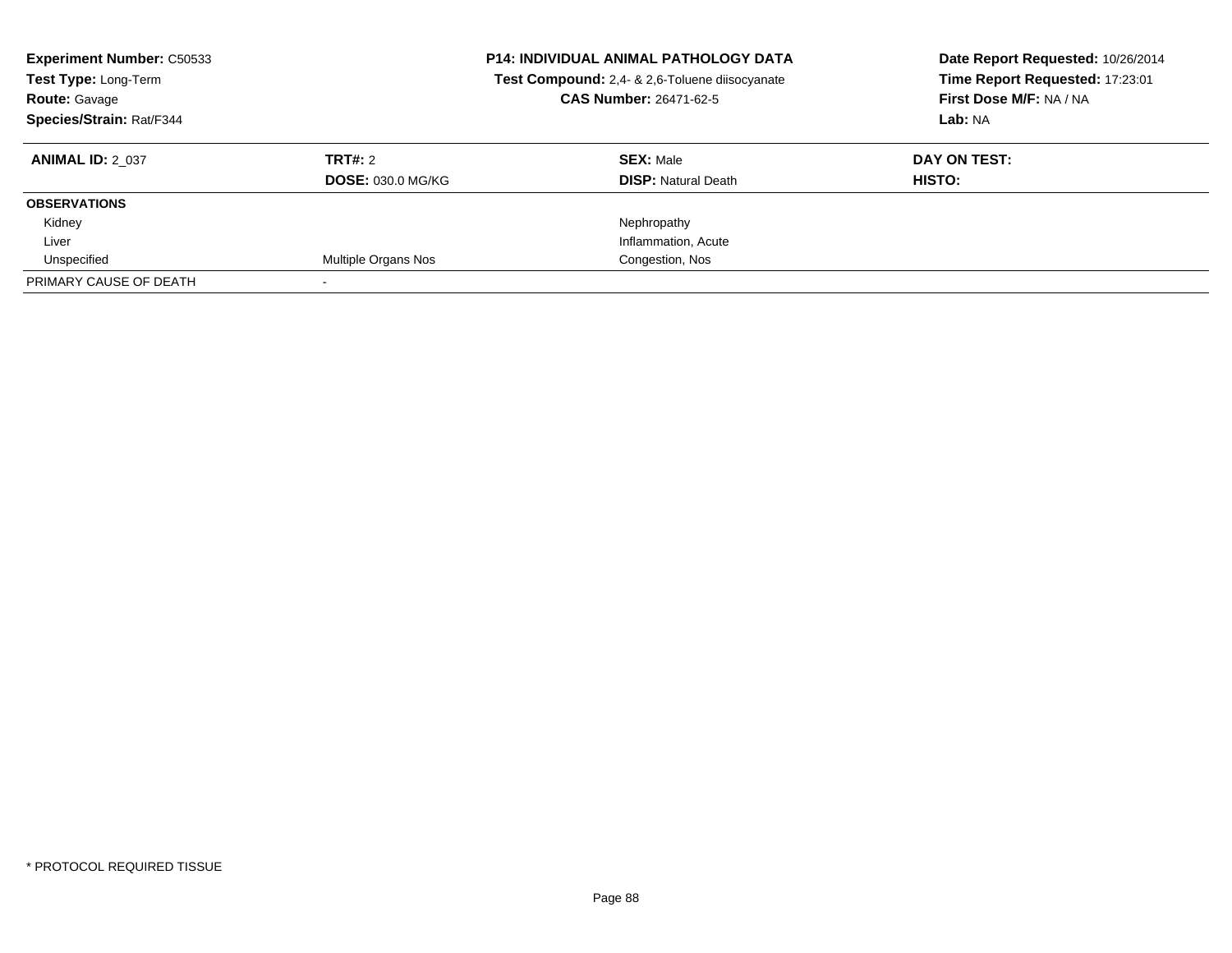**Test Type:** Long-Term

**Route:** Gavage

**Species/Strain:** Rat/F344

# **P14: INDIVIDUAL ANIMAL PATHOLOGY DATA**

 **Test Compound:** 2,4- & 2,6-Toluene diisocyanate**CAS Number:** 26471-62-5

| <b>ANIMAL ID: 2_038</b> | <b>TRT#: 2</b>           | <b>SEX: Male</b>                 | DAY ON TEST: |  |
|-------------------------|--------------------------|----------------------------------|--------------|--|
|                         | DOSE: 030.0 MG/KG        | <b>DISP: Natural Death</b>       | HISTO:       |  |
| <b>OBSERVATIONS</b>     |                          |                                  |              |  |
| Adrenal gland           | Cortex Nos               | Hyperplasia, Nodular             |              |  |
| <b>Brain</b>            | Choroid Plexus Nos       | Mineralization                   |              |  |
| Heart                   |                          | Fibrosis                         |              |  |
| Kidney                  |                          | Nephropathy                      |              |  |
| Larynx                  |                          | Cyst, Ultimobranchial            |              |  |
| Liver                   |                          | Cytoplasmic Change, Basophilic   |              |  |
|                         |                          | Cytoplasmic Change, Eosinophilic |              |  |
|                         | <b>Bile Duct</b>         | Hyperplasia, Nos                 |              |  |
| Pancreas                | Acinus                   | Atrophy, Nos                     |              |  |
| Pituitary gland         |                          | Chromophobe Adenoma              |              |  |
| Salivary gland          | Submaxillary Gland Nos   | Sarcoma, Nos                     |              |  |
| <b>Testis</b>           |                          | <b>Interstitial-Cell Tumor</b>   |              |  |
|                         |                          | Mineralization                   |              |  |
| Unspecified             | Multiple Organs Nos      | Congestion, Nos                  |              |  |
| PRIMARY CAUSE OF DEATH  | $\overline{\phantom{a}}$ |                                  |              |  |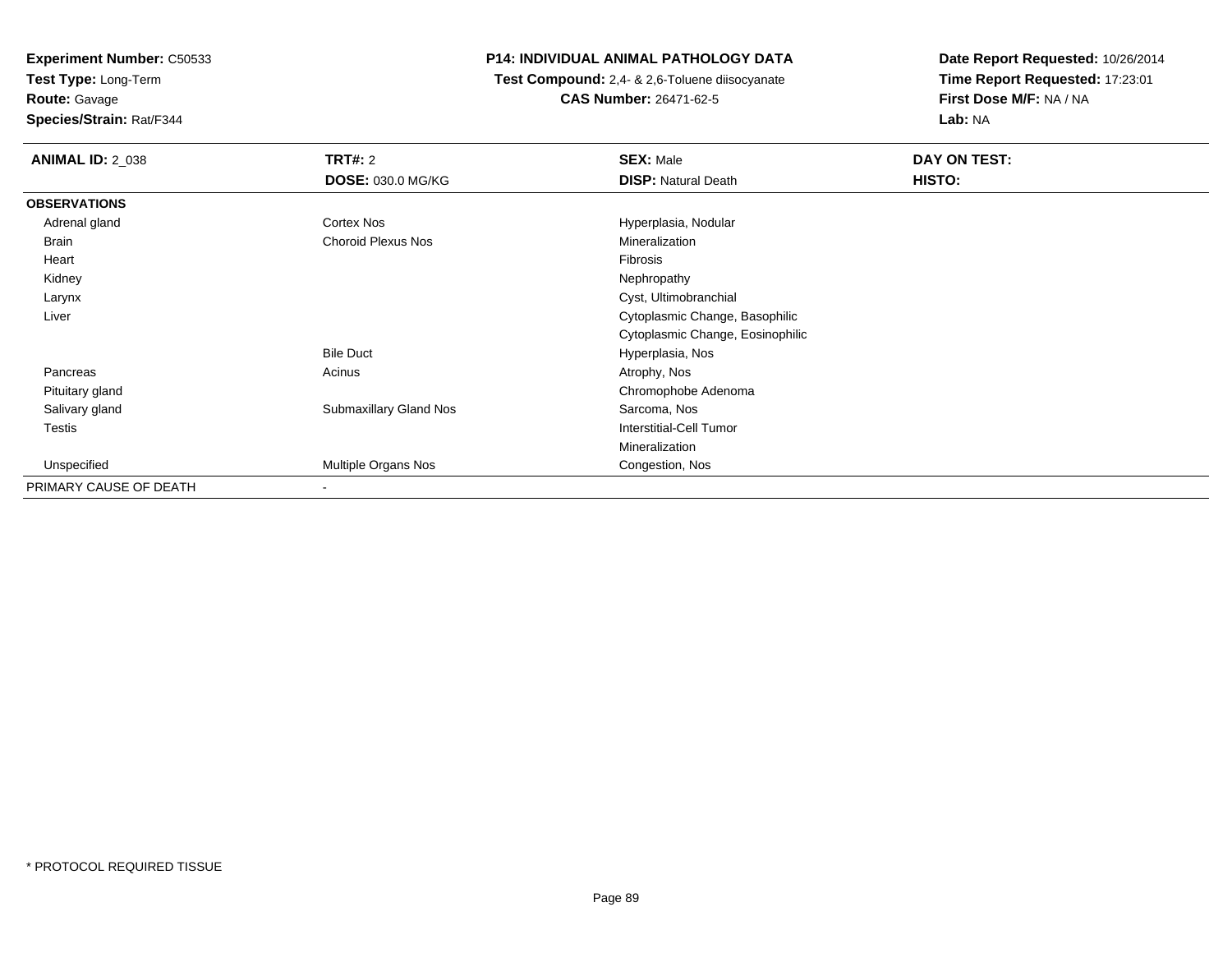**Test Type:** Long-Term

**Route:** Gavage

**Species/Strain:** Rat/F344

# **P14: INDIVIDUAL ANIMAL PATHOLOGY DATA**

 **Test Compound:** 2,4- & 2,6-Toluene diisocyanate**CAS Number:** 26471-62-5

| <b>ANIMAL ID: 2_039</b> | TRT#: 2<br><b>DOSE: 030.0 MG/KG</b> | <b>SEX: Male</b><br><b>DISP:</b> Scheduled Sacrifice | DAY ON TEST:<br>HISTO: |
|-------------------------|-------------------------------------|------------------------------------------------------|------------------------|
| <b>OBSERVATIONS</b>     |                                     |                                                      |                        |
| Adrenal gland           | Cortex Nos                          | Hyperplasia, Nodular                                 |                        |
|                         | Medulla                             | Hyperplasia, Nos                                     |                        |
| Heart                   |                                     | Fibrosis                                             |                        |
| Kidney                  |                                     | Nephropathy                                          |                        |
| Liver                   |                                     | Cytoplasmic Change, Basophilic                       |                        |
|                         |                                     | Cytoplasmic Change, Eosinophilic                     |                        |
|                         |                                     | Hepatocellular Carcinoma                             |                        |
|                         | <b>Bile Duct</b>                    | Hyperplasia, Nos                                     |                        |
| Lung                    |                                     | Lymphocytic Inflammatory Infiltrate                  |                        |
| Lymph node              | Mediastinal Lymph Node              | Hemorrhage                                           |                        |
|                         | Mandibular Lymph Node               | Plasmacytosis                                        |                        |
| Pancreas                | Acinus                              | Hyperplasia, Nodular                                 |                        |
| Prostate                |                                     | Hyperplasia, Epithelial                              |                        |
| Testis                  |                                     | Interstitial-Cell Tumor                              |                        |
|                         |                                     | Mineralization                                       |                        |
| Thyroid                 |                                     | Cyst, Follicular Nos                                 |                        |
| PRIMARY CAUSE OF DEATH  | $\blacksquare$                      |                                                      |                        |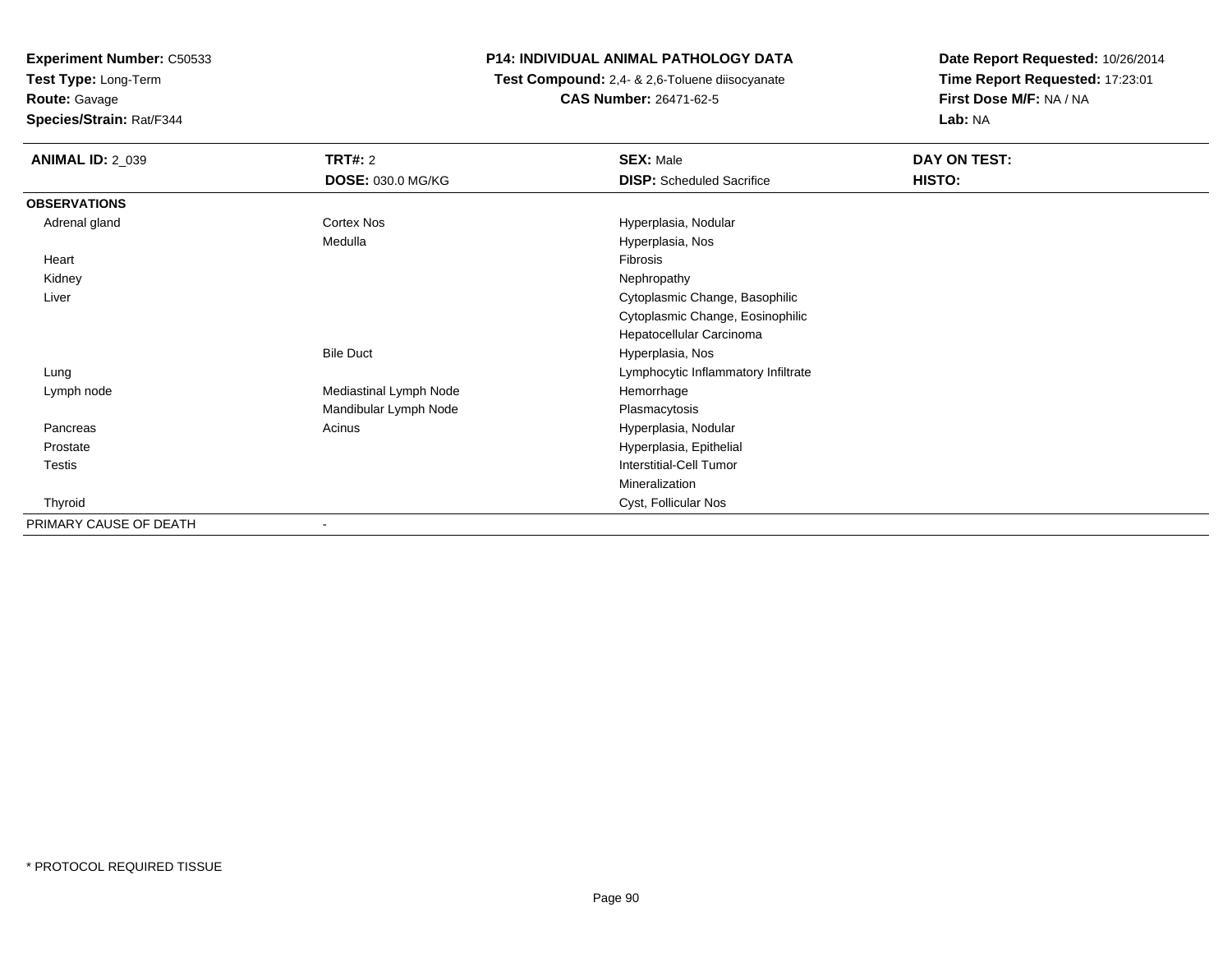| <b>Experiment Number: C50533</b><br>Test Type: Long-Term<br><b>Route: Gavage</b><br>Species/Strain: Rat/F344 |                                     | <b>P14: INDIVIDUAL ANIMAL PATHOLOGY DATA</b><br>Test Compound: 2.4- & 2.6-Toluene diisocyanate<br><b>CAS Number: 26471-62-5</b> | Date Report Requested: 10/26/2014<br>Time Report Requested: 17:23:01<br>First Dose M/F: NA / NA<br>Lab: NA |
|--------------------------------------------------------------------------------------------------------------|-------------------------------------|---------------------------------------------------------------------------------------------------------------------------------|------------------------------------------------------------------------------------------------------------|
| <b>ANIMAL ID: 2 040</b>                                                                                      | TRT#: 2<br><b>DOSE: 030.0 MG/KG</b> | <b>SEX: Male</b><br><b>DISP: Natural Death</b>                                                                                  | DAY ON TEST:<br>HISTO:                                                                                     |
| <b>OBSERVATIONS</b>                                                                                          |                                     |                                                                                                                                 |                                                                                                            |
| Lung                                                                                                         |                                     | Edema, Nos                                                                                                                      |                                                                                                            |
| Nasal cavity                                                                                                 | Mucosa                              | Lymphocytic Inflammatory Infiltrate                                                                                             |                                                                                                            |
| Thymus                                                                                                       |                                     | Hemorrhage                                                                                                                      |                                                                                                            |
| Unspecified                                                                                                  | <b>Multiple Organs Nos</b>          | Congestion, Nos                                                                                                                 |                                                                                                            |
| PRIMARY CAUSE OF DEATH                                                                                       | $\overline{\phantom{a}}$            |                                                                                                                                 |                                                                                                            |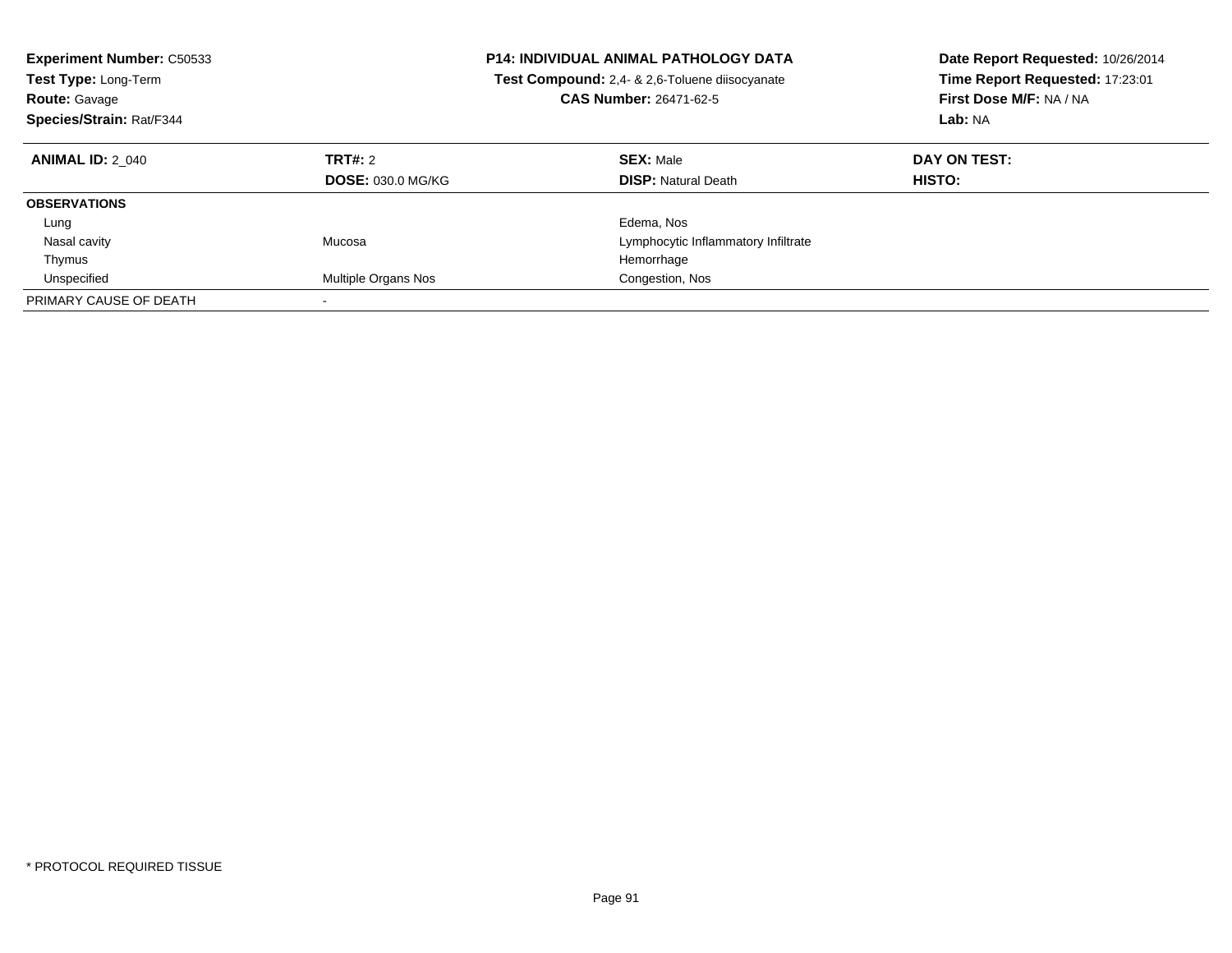**Test Type:** Long-Term**Route:** Gavage

**Species/Strain:** Rat/F344

## **P14: INDIVIDUAL ANIMAL PATHOLOGY DATA**

 **Test Compound:** 2,4- & 2,6-Toluene diisocyanate**CAS Number:** 26471-62-5

| <b>ANIMAL ID: 2_041</b> | TRT#: 2                    | <b>SEX: Male</b>               | DAY ON TEST: |  |
|-------------------------|----------------------------|--------------------------------|--------------|--|
|                         | <b>DOSE: 030.0 MG/KG</b>   | <b>DISP: Natural Death</b>     | HISTO:       |  |
| <b>OBSERVATIONS</b>     |                            |                                |              |  |
| Brain                   |                            | Edema, Nos                     |              |  |
| Kidney                  |                            | Nephropathy                    |              |  |
| Liver                   | <b>Bile Duct</b>           | Hyperplasia, Nos               |              |  |
|                         |                            | Inflammation, Acute            |              |  |
| Skin                    | Eyelid Nos                 | Hemorrhage                     |              |  |
| Spleen                  |                            | Hemosiderosis                  |              |  |
| Testis                  |                            | Hyperplasia, Interstitial Cell |              |  |
| Unspecified             | <b>Multiple Organs Nos</b> | Congestion, Nos                |              |  |
| PRIMARY CAUSE OF DEATH  |                            |                                |              |  |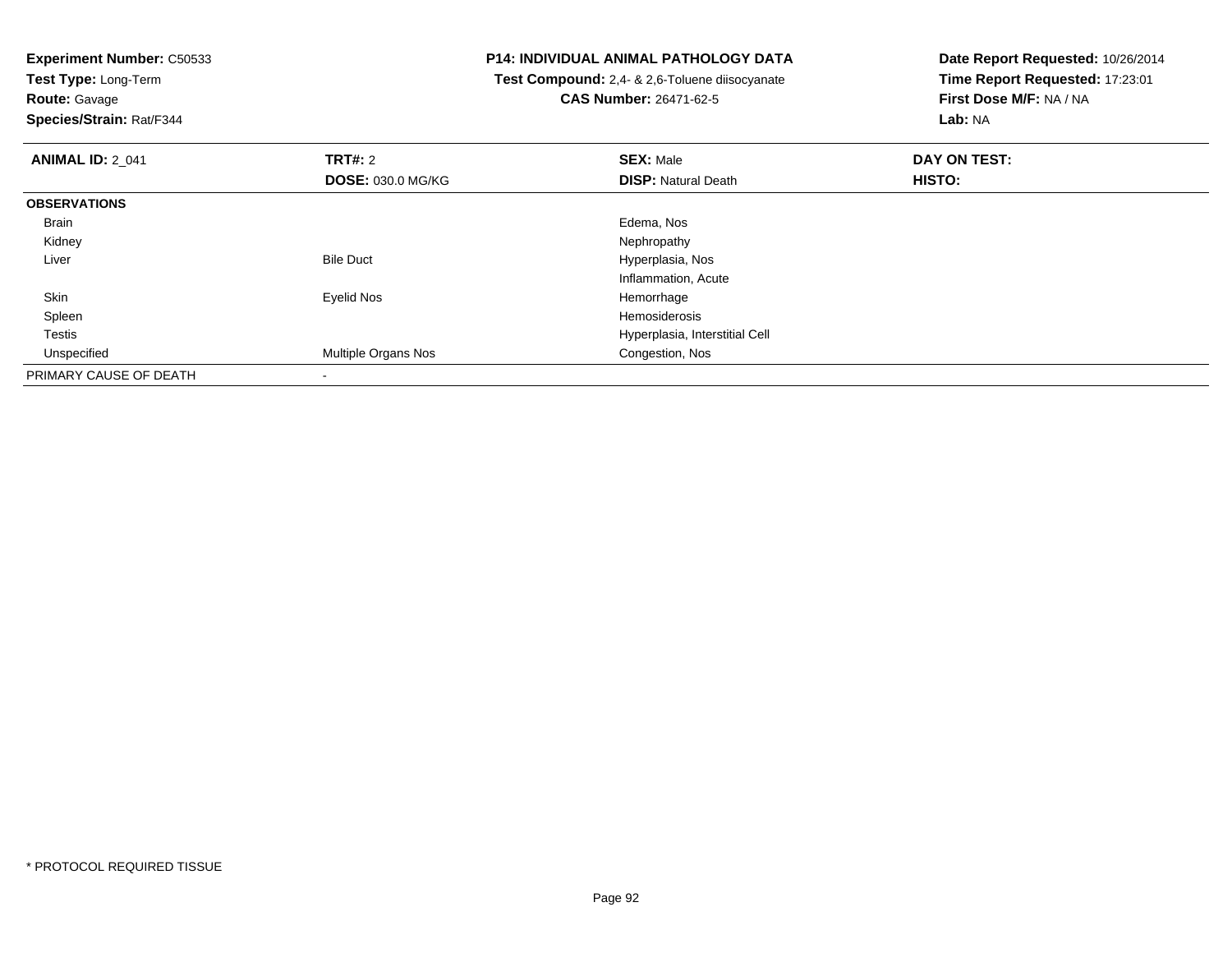| <b>Experiment Number: C50533</b><br>Test Type: Long-Term<br><b>Route: Gavage</b><br>Species/Strain: Rat/F344 |                                     | <b>P14: INDIVIDUAL ANIMAL PATHOLOGY DATA</b><br>Test Compound: 2,4- & 2,6-Toluene diisocyanate<br>CAS Number: 26471-62-5 | Date Report Requested: 10/26/2014<br>Time Report Requested: 17:23:01<br>First Dose M/F: NA / NA<br>Lab: NA |
|--------------------------------------------------------------------------------------------------------------|-------------------------------------|--------------------------------------------------------------------------------------------------------------------------|------------------------------------------------------------------------------------------------------------|
| <b>ANIMAL ID: 2 042</b>                                                                                      | TRT#: 2<br><b>DOSE: 030.0 MG/KG</b> | <b>SEX: Male</b><br><b>DISP: Natural Death</b>                                                                           | DAY ON TEST:<br>HISTO:                                                                                     |
| <b>OBSERVATIONS</b>                                                                                          |                                     |                                                                                                                          |                                                                                                            |
| Ear                                                                                                          |                                     | Inflammation, Acute/Chronic                                                                                              |                                                                                                            |
| Heart                                                                                                        |                                     | <b>Fibrosis</b>                                                                                                          |                                                                                                            |
| Lung                                                                                                         |                                     | Edema, Nos                                                                                                               |                                                                                                            |
| PRIMARY CAUSE OF DEATH                                                                                       |                                     |                                                                                                                          |                                                                                                            |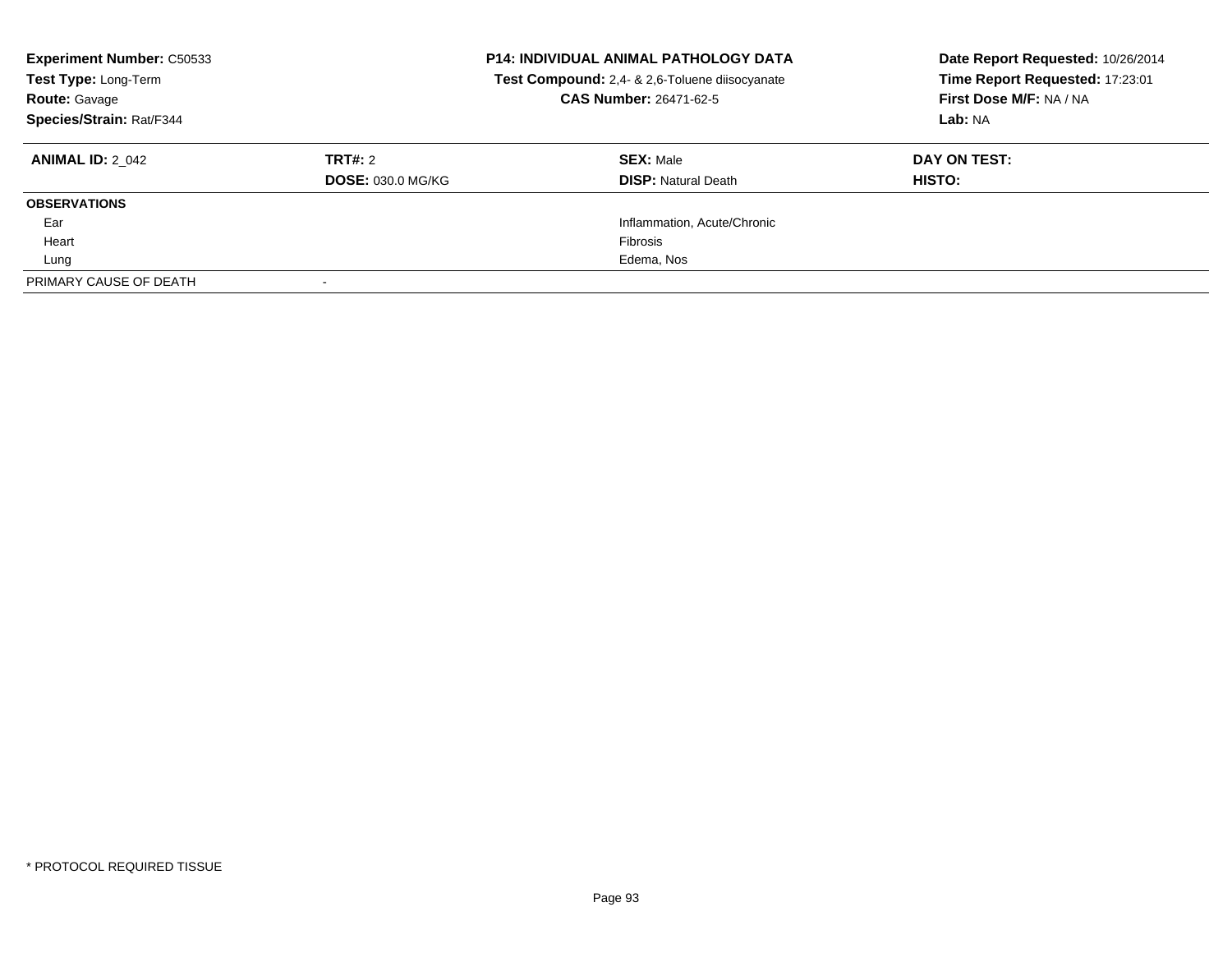**Test Type:** Long-Term

**Route:** Gavage

**Species/Strain:** Rat/F344

# **P14: INDIVIDUAL ANIMAL PATHOLOGY DATA**

 **Test Compound:** 2,4- & 2,6-Toluene diisocyanate**CAS Number:** 26471-62-5

| <b>ANIMAL ID: 2_043</b> | <b>TRT#: 2</b>           | <b>SEX: Male</b>                 | DAY ON TEST: |
|-------------------------|--------------------------|----------------------------------|--------------|
|                         | <b>DOSE: 030.0 MG/KG</b> | <b>DISP: Natural Death</b>       | HISTO:       |
| <b>OBSERVATIONS</b>     |                          |                                  |              |
| Adrenal gland           |                          | Hematopoiesis                    |              |
| Kidney                  |                          | Nephropathy                      |              |
| Liver                   |                          | Atypia, Nos                      |              |
|                         |                          | Cytoplasmic Change, Eosinophilic |              |
|                         | <b>Bile Duct</b>         | Hyperplasia, Nos                 |              |
|                         |                          | Necrosis, Nos                    |              |
| Lung                    |                          | Histiocytosis                    |              |
| Lymph node              | Mandibular Lymph Node    | Plasmacytosis                    |              |
| Parathyroid gland       |                          | Hyperplasia, Nos                 |              |
| Spleen                  |                          | Hematopoiesis                    |              |
| Stomach                 |                          | Ulcer, Acute                     |              |
| <b>Testis</b>           |                          | Atrophy, Nos                     |              |
|                         |                          | <b>Interstitial-Cell Tumor</b>   |              |
|                         |                          | Mineralization                   |              |
| PRIMARY CAUSE OF DEATH  | $\overline{\phantom{a}}$ |                                  |              |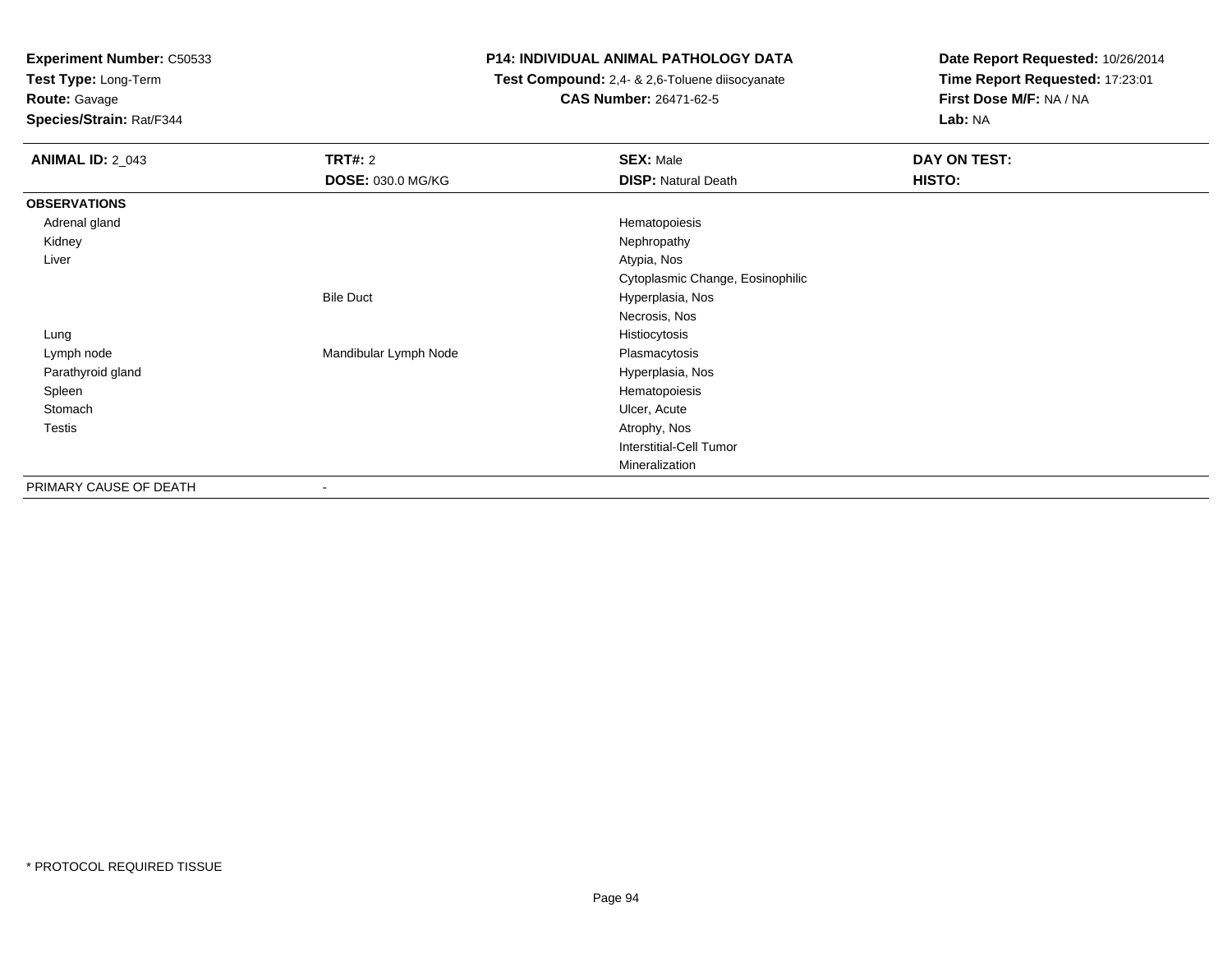**Test Type:** Long-Term

**Route:** Gavage

**Species/Strain:** Rat/F344

## **P14: INDIVIDUAL ANIMAL PATHOLOGY DATA**

 **Test Compound:** 2,4- & 2,6-Toluene diisocyanate**CAS Number:** 26471-62-5

| <b>ANIMAL ID: 2_044</b> | <b>TRT#: 2</b>           | <b>SEX: Male</b>                 | DAY ON TEST: |
|-------------------------|--------------------------|----------------------------------|--------------|
|                         | <b>DOSE: 030.0 MG/KG</b> | <b>DISP:</b> Scheduled Sacrifice | HISTO:       |
| <b>OBSERVATIONS</b>     |                          |                                  |              |
| Adrenal gland           |                          | Pheochromocytoma                 |              |
| Heart                   |                          | <b>Fibrosis</b>                  |              |
| Kidney                  |                          | Nephropathy                      |              |
| Liver                   |                          | Cytoplasmic Change, Basophilic   |              |
|                         |                          | Cytoplasmic Change, Eosinophilic |              |
|                         | <b>Bile Duct</b>         | Hyperplasia, Nos                 |              |
| Mammary gland           |                          | Fibroadenoma                     |              |
| Parathyroid gland       |                          | Hyperplasia, Nos                 |              |
| Prostate                |                          | Inflammation, Acute              |              |
| Stomach                 |                          | Inflammation, Acute              |              |
| <b>Testis</b>           |                          | Interstitial-Cell Tumor          |              |
| PRIMARY CAUSE OF DEATH  |                          |                                  |              |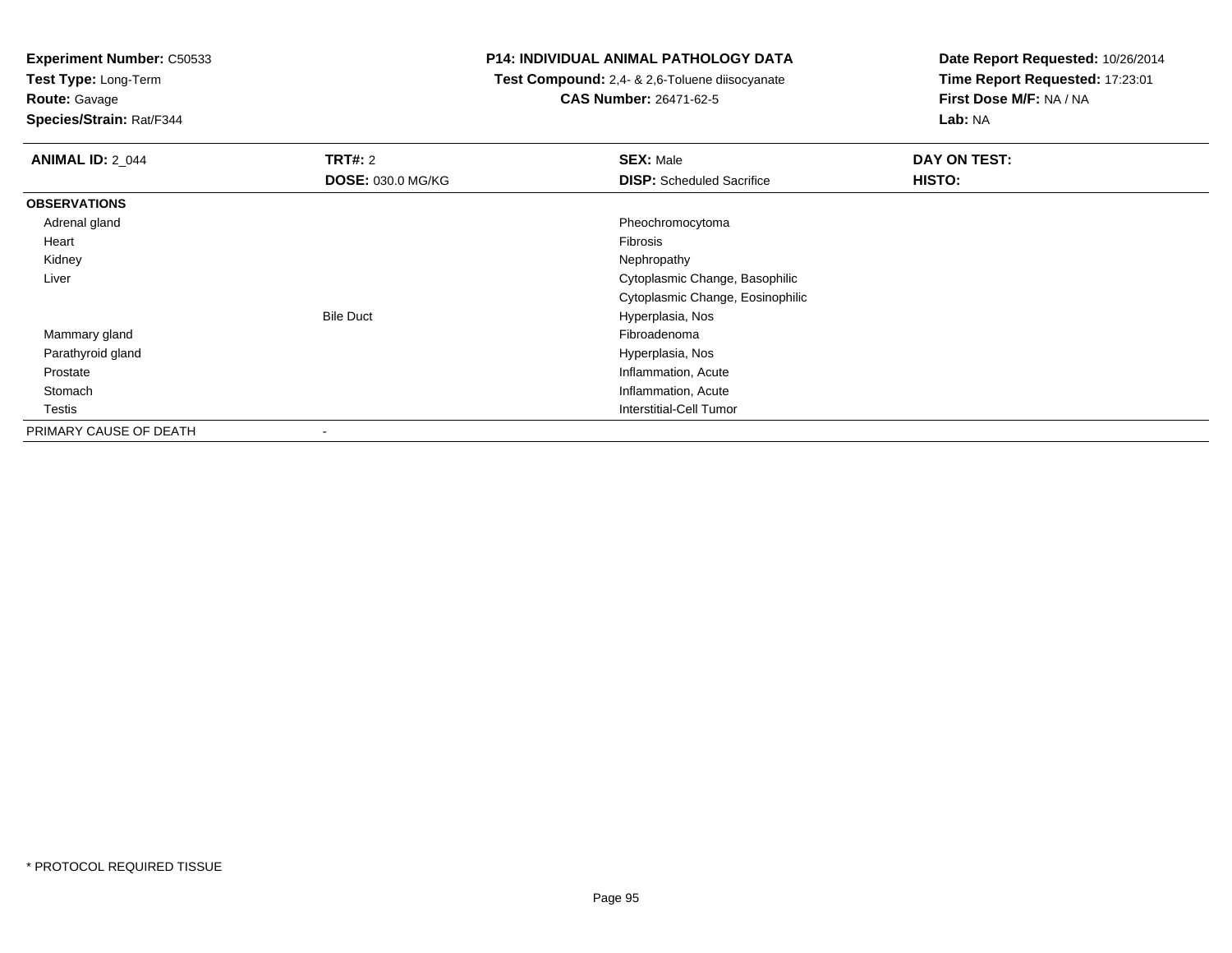**Test Type:** Long-Term

**Route:** Gavage

**Species/Strain:** Rat/F344

## **P14: INDIVIDUAL ANIMAL PATHOLOGY DATA**

 **Test Compound:** 2,4- & 2,6-Toluene diisocyanate**CAS Number:** 26471-62-5

| <b>ANIMAL ID: 2_045</b> | <b>TRT#: 2</b><br><b>DOSE: 030.0 MG/KG</b> | <b>SEX: Male</b><br><b>DISP: Natural Death</b> | DAY ON TEST:<br>HISTO: |
|-------------------------|--------------------------------------------|------------------------------------------------|------------------------|
|                         |                                            |                                                |                        |
| <b>OBSERVATIONS</b>     |                                            |                                                |                        |
| Adrenal gland           |                                            | Pheochromocytoma                               |                        |
| Epididymis              |                                            | Inflammation, Acute/Chronic                    |                        |
| Heart                   |                                            | Fibrosis                                       |                        |
| Liver                   |                                            | Cytoplasmic Change, Basophilic                 |                        |
|                         |                                            | Cytoplasmic Change, Eosinophilic               |                        |
|                         | <b>Bile Duct</b>                           | Hyperplasia, Nos                               |                        |
| Lymph node              | Mandibular Lymph Node                      | Plasmacytosis                                  |                        |
| Parathyroid gland       |                                            | Hyperplasia, Nos                               |                        |
| <b>Testis</b>           |                                            | <b>Interstitial-Cell Tumor</b>                 |                        |
|                         |                                            | Mineralization                                 |                        |
| Thyroid                 |                                            | C-Cell Adenoma                                 |                        |
| Unspecified             | Multiple Organs Nos                        | Congestion, Nos                                |                        |
|                         |                                            | Fibrosarcoma                                   |                        |
| PRIMARY CAUSE OF DEATH  | ۰                                          |                                                |                        |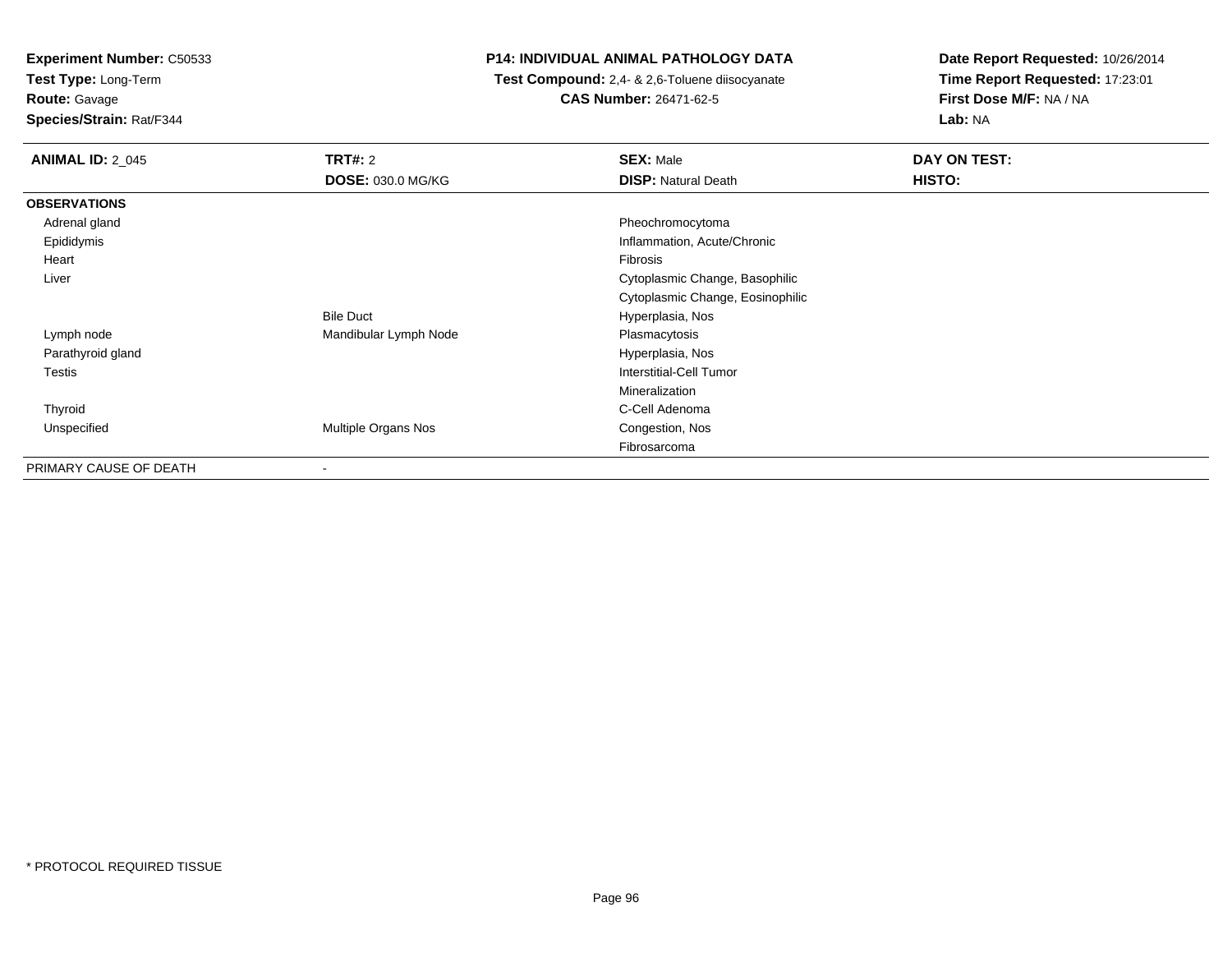| Experiment Number: C50533<br>Test Type: Long-Term<br><b>Route: Gavage</b><br>Species/Strain: Rat/F344 |                          | <b>P14: INDIVIDUAL ANIMAL PATHOLOGY DATA</b><br>Test Compound: 2,4- & 2,6-Toluene diisocyanate<br><b>CAS Number: 26471-62-5</b> | Date Report Requested: 10/26/2014<br>Time Report Requested: 17:23:01<br>First Dose M/F: NA / NA<br>Lab: NA |
|-------------------------------------------------------------------------------------------------------|--------------------------|---------------------------------------------------------------------------------------------------------------------------------|------------------------------------------------------------------------------------------------------------|
| <b>ANIMAL ID: 2 046</b>                                                                               | TRT#: 2                  | <b>SEX: Male</b>                                                                                                                | DAY ON TEST:                                                                                               |
|                                                                                                       | <b>DOSE: 030.0 MG/KG</b> | <b>DISP:</b> Natural Death                                                                                                      | <b>HISTO:</b>                                                                                              |
| <b>OBSERVATIONS</b>                                                                                   |                          |                                                                                                                                 |                                                                                                            |
| Heart                                                                                                 |                          | Lymphocytic Inflammatory Infiltrate                                                                                             |                                                                                                            |
| Lung                                                                                                  |                          | Edema, Nos                                                                                                                      |                                                                                                            |
|                                                                                                       |                          | Foreign Material, Nos                                                                                                           |                                                                                                            |
|                                                                                                       |                          | Lymphocytic Inflammatory Infiltrate                                                                                             |                                                                                                            |
| Lymph node                                                                                            | Mandibular Lymph Node    | Plasmacytosis                                                                                                                   |                                                                                                            |
| Unspecified                                                                                           | Multiple Organs Nos      | Congestion, Nos                                                                                                                 |                                                                                                            |
| PRIMARY CAUSE OF DEATH                                                                                |                          |                                                                                                                                 |                                                                                                            |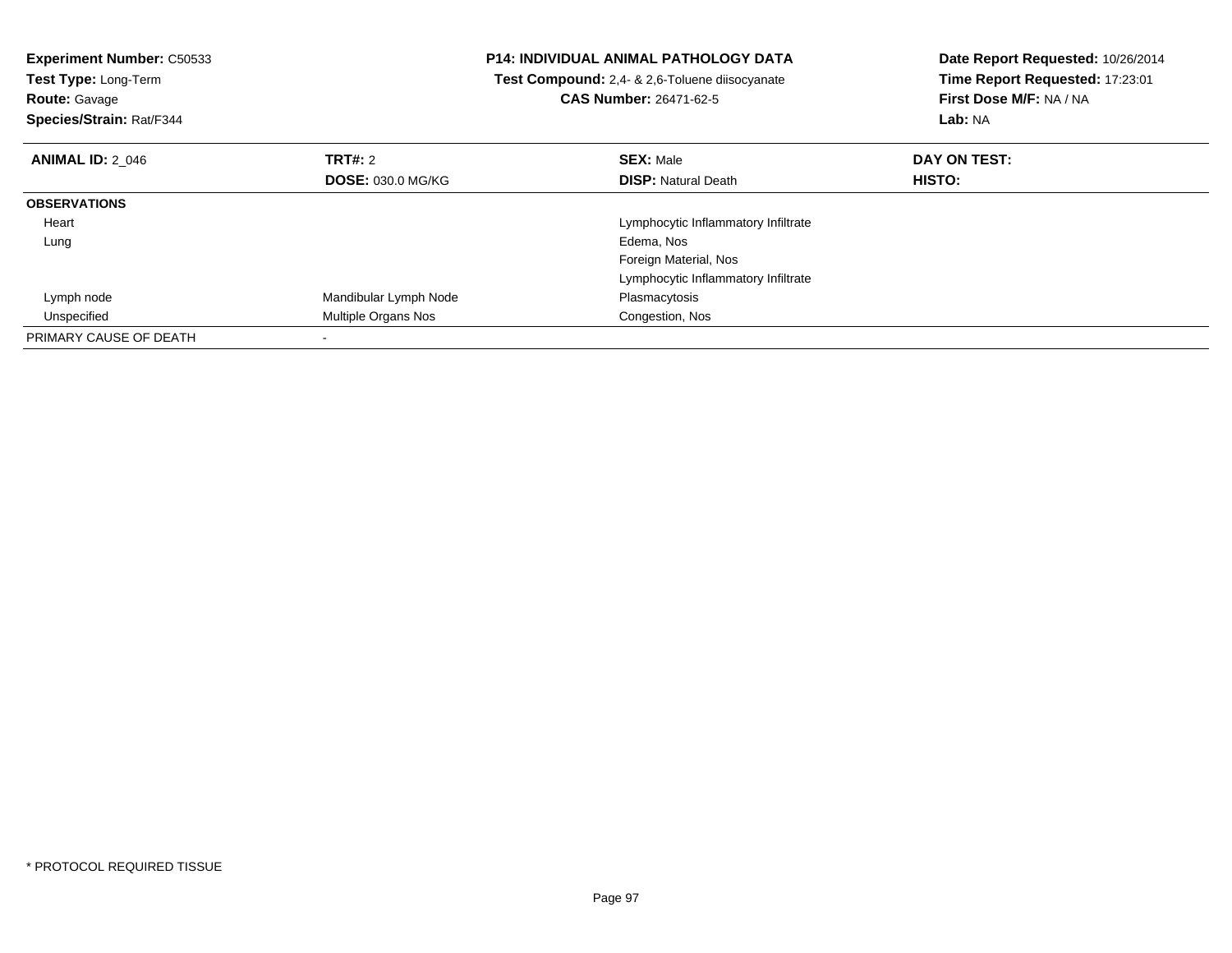| <b>Experiment Number: C50533</b><br><b>Test Type: Long-Term</b><br><b>Route: Gavage</b><br>Species/Strain: Rat/F344 |                                     | <b>P14: INDIVIDUAL ANIMAL PATHOLOGY DATA</b><br>Test Compound: 2,4- & 2,6-Toluene diisocyanate<br><b>CAS Number: 26471-62-5</b> | Date Report Requested: 10/26/2014<br>Time Report Requested: 17:23:01<br>First Dose M/F: NA / NA<br>Lab: NA |
|---------------------------------------------------------------------------------------------------------------------|-------------------------------------|---------------------------------------------------------------------------------------------------------------------------------|------------------------------------------------------------------------------------------------------------|
| <b>ANIMAL ID: 2 047</b>                                                                                             | TRT#: 2<br><b>DOSE: 030.0 MG/KG</b> | <b>SEX: Male</b><br><b>DISP:</b> Natural Death                                                                                  | DAY ON TEST:<br>HISTO:                                                                                     |
| <b>OBSERVATIONS</b>                                                                                                 |                                     |                                                                                                                                 |                                                                                                            |
| Heart                                                                                                               |                                     | Lymphocytic Inflammatory Infiltrate                                                                                             |                                                                                                            |
| Lung                                                                                                                |                                     | Edema, Nos                                                                                                                      |                                                                                                            |
|                                                                                                                     |                                     | Lymphocytic Inflammatory Infiltrate                                                                                             |                                                                                                            |
| Unspecified                                                                                                         | Multiple Organs Nos                 | Congestion, Nos                                                                                                                 |                                                                                                            |
| PRIMARY CAUSE OF DEATH                                                                                              |                                     |                                                                                                                                 |                                                                                                            |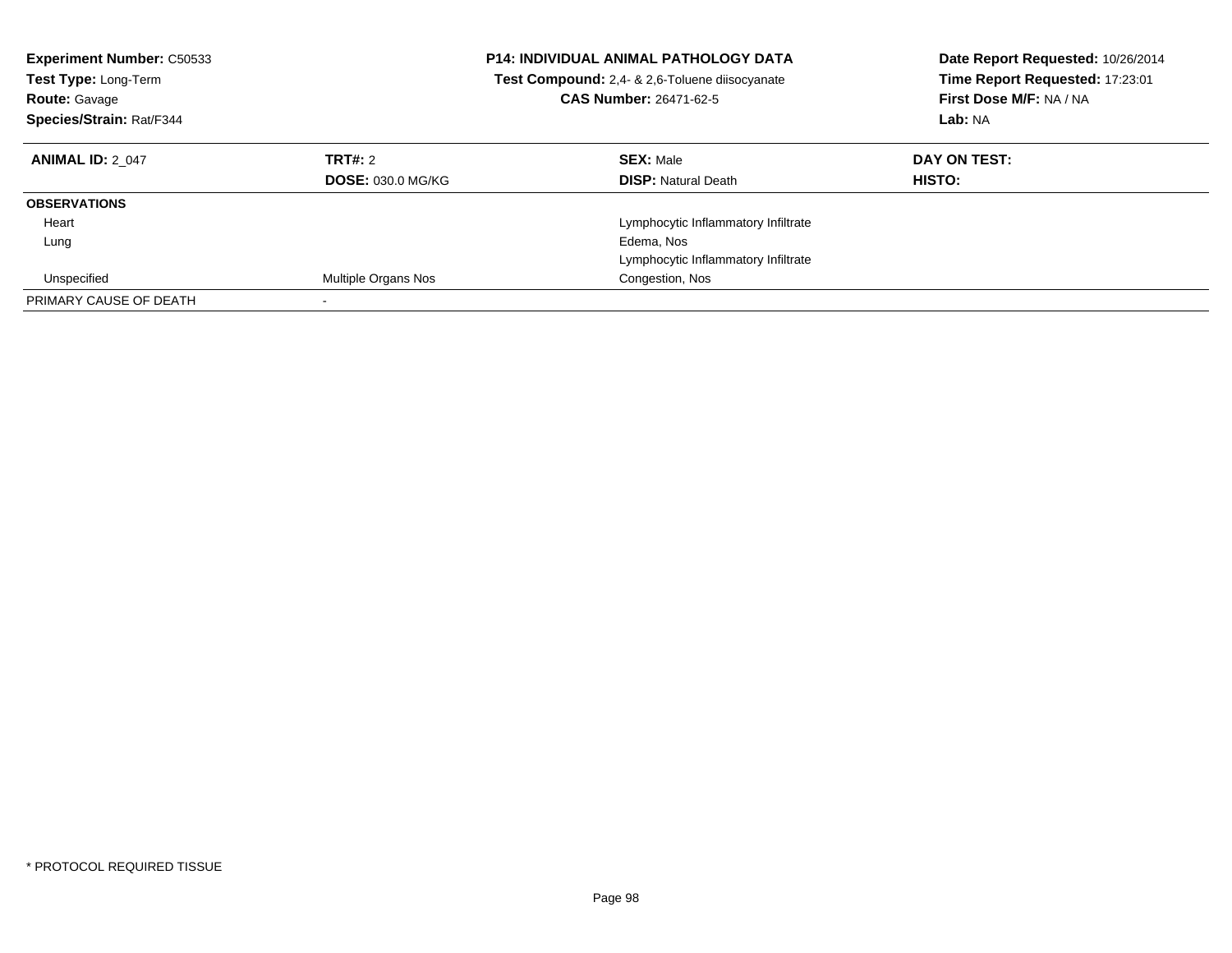**Test Type:** Long-Term

**Route:** Gavage

**Species/Strain:** Rat/F344

# **P14: INDIVIDUAL ANIMAL PATHOLOGY DATA**

 **Test Compound:** 2,4- & 2,6-Toluene diisocyanate**CAS Number:** 26471-62-5

| <b>ANIMAL ID: 2_048</b> | TRT#: 2           | <b>SEX: Male</b>                 | DAY ON TEST: |
|-------------------------|-------------------|----------------------------------|--------------|
|                         | DOSE: 030.0 MG/KG | <b>DISP:</b> Scheduled Sacrifice | HISTO:       |
| <b>OBSERVATIONS</b>     |                   |                                  |              |
| Adrenal gland           | Cortex Nos        | Hyperplasia, Nodular             |              |
| Heart                   |                   | Fibrosis                         |              |
| Kidney                  |                   | Nephropathy                      |              |
| Liver                   |                   | Cytoplasmic Change, Basophilic   |              |
|                         |                   | Cytoplasmic Change, Eosinophilic |              |
|                         | <b>Bile Duct</b>  | Hyperplasia, Nos                 |              |
| Lung                    |                   | Histiocytosis                    |              |
|                         |                   | Mineralization                   |              |
| Pancreas                | Acinus            | Hyperplasia, Nodular             |              |
| Salivary gland          |                   | Atrophy, Nos                     |              |
| Stomach                 |                   | Inflammation, Acute              |              |
| <b>Testis</b>           |                   | Granuloma, Nos                   |              |
|                         |                   | <b>Interstitial-Cell Tumor</b>   |              |
| Thyroid                 |                   | Hyperplasia, C Cell              |              |
| Unspecified             | Chest             | Fibroma                          |              |
| PRIMARY CAUSE OF DEATH  | $\blacksquare$    |                                  |              |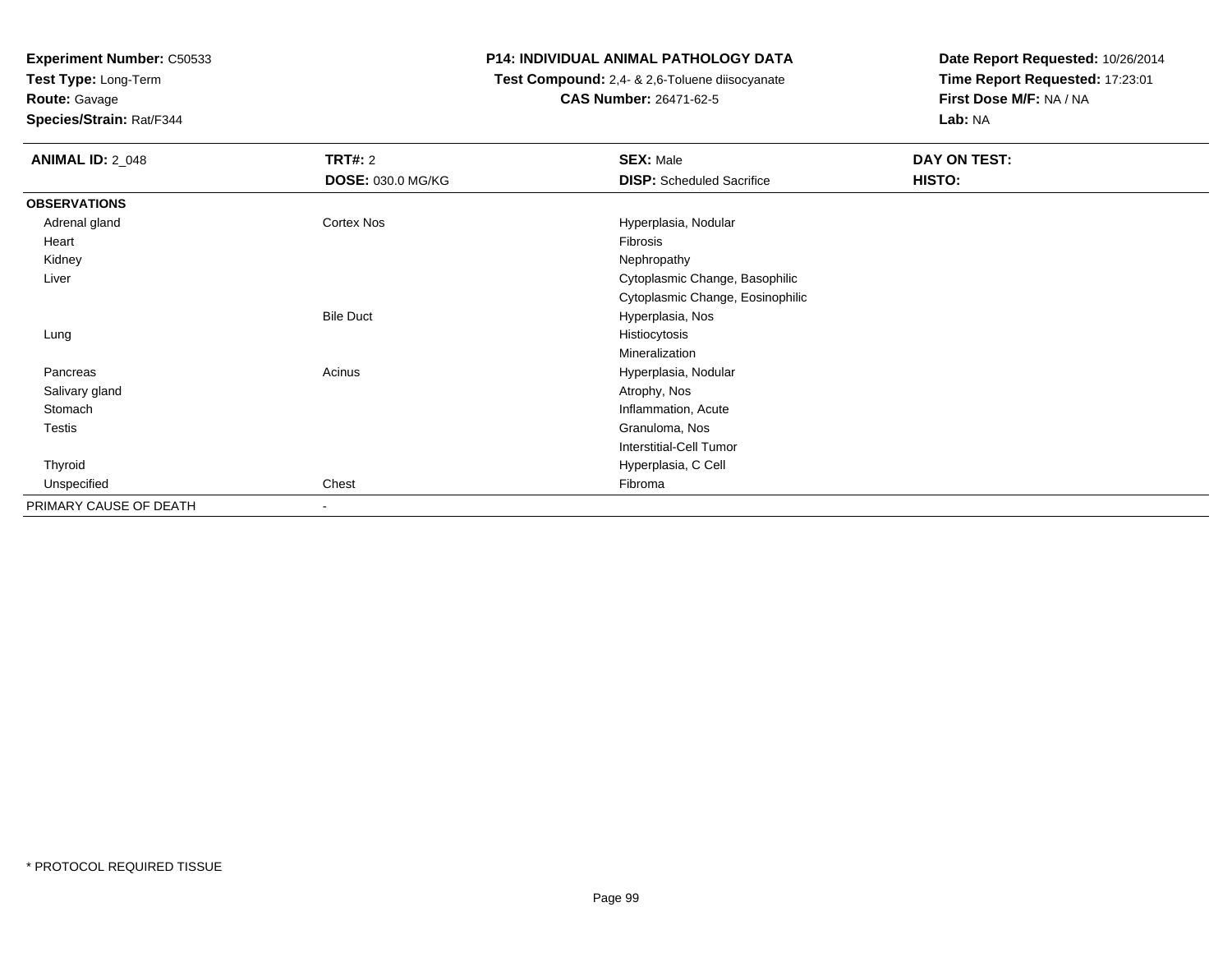| <b>Experiment Number: C50533</b><br>Test Type: Long-Term<br><b>Route: Gavage</b><br>Species/Strain: Rat/F344 |                                     | <b>P14: INDIVIDUAL ANIMAL PATHOLOGY DATA</b><br>Test Compound: 2,4- & 2,6-Toluene diisocyanate<br><b>CAS Number: 26471-62-5</b> | Date Report Requested: 10/26/2014<br>Time Report Requested: 17:23:01<br><b>First Dose M/F: NA / NA</b><br>Lab: NA |
|--------------------------------------------------------------------------------------------------------------|-------------------------------------|---------------------------------------------------------------------------------------------------------------------------------|-------------------------------------------------------------------------------------------------------------------|
| <b>ANIMAL ID: 2 049</b>                                                                                      | TRT#: 2<br><b>DOSE: 030.0 MG/KG</b> | <b>SEX: Male</b><br><b>DISP:</b> Natural Death                                                                                  | DAY ON TEST:<br>HISTO:                                                                                            |
|                                                                                                              |                                     |                                                                                                                                 |                                                                                                                   |
| <b>OBSERVATIONS</b>                                                                                          |                                     |                                                                                                                                 |                                                                                                                   |
| Heart                                                                                                        |                                     | Hemorrhage                                                                                                                      |                                                                                                                   |
|                                                                                                              |                                     | Lymphocytic Inflammatory Infiltrate                                                                                             |                                                                                                                   |
| Lung                                                                                                         |                                     | Lymphocytic Inflammatory Infiltrate                                                                                             |                                                                                                                   |
| Unspecified                                                                                                  | <b>Multiple Organs Nos</b>          | Congestion, Nos                                                                                                                 |                                                                                                                   |
| PRIMARY CAUSE OF DEATH                                                                                       |                                     |                                                                                                                                 |                                                                                                                   |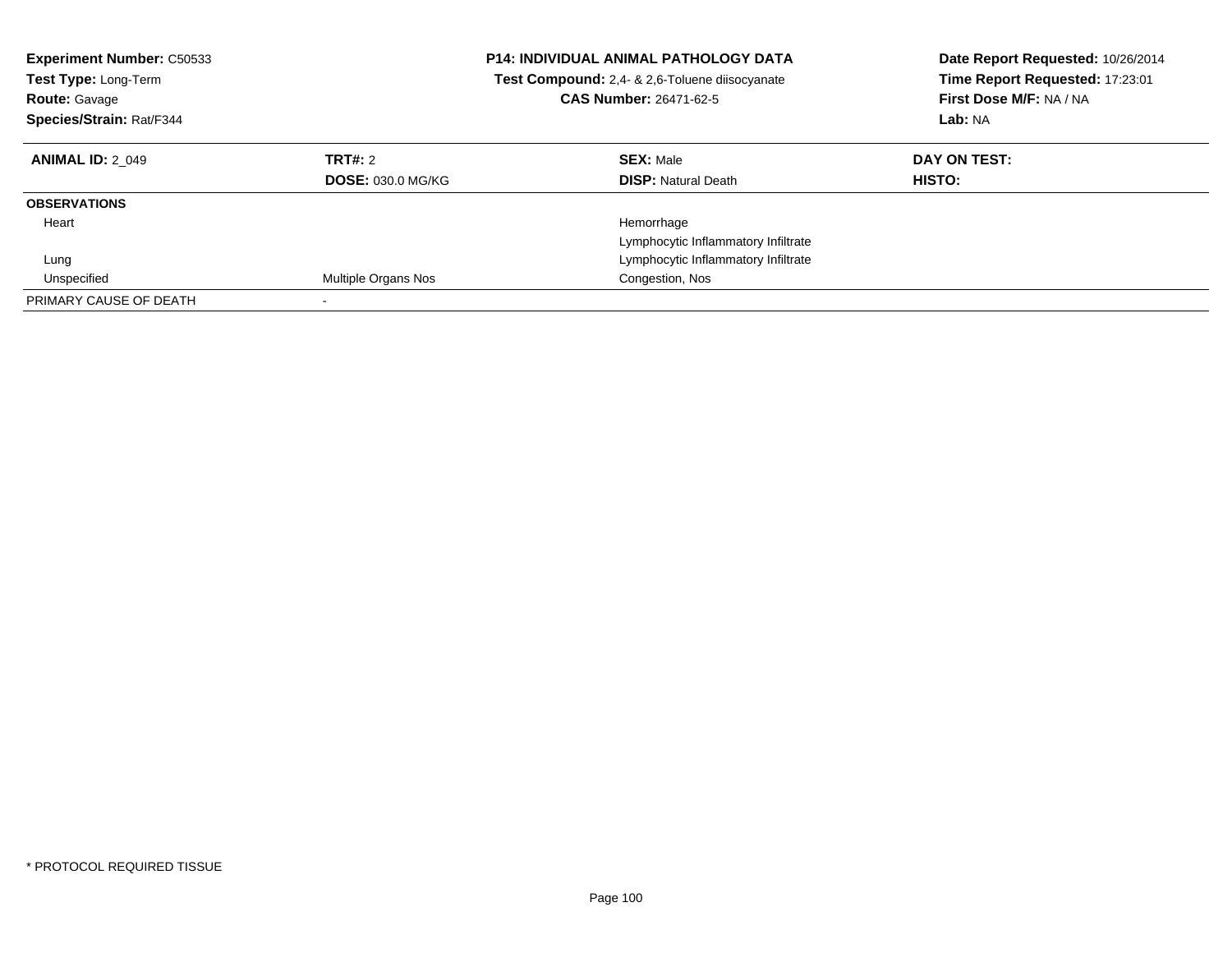**Test Type:** Long-Term

**Route:** Gavage

**Species/Strain:** Rat/F344

## **P14: INDIVIDUAL ANIMAL PATHOLOGY DATA**

 **Test Compound:** 2,4- & 2,6-Toluene diisocyanate**CAS Number:** 26471-62-5

| <b>ANIMAL ID: 2_050</b> | <b>TRT#: 2</b>           | <b>SEX: Male</b>               | DAY ON TEST: |
|-------------------------|--------------------------|--------------------------------|--------------|
|                         | <b>DOSE: 030.0 MG/KG</b> | <b>DISP: Natural Death</b>     | HISTO:       |
| <b>OBSERVATIONS</b>     |                          |                                |              |
| Adrenal gland           |                          | Cytoplasmic Vacuolization      |              |
|                         | Cortex Nos               | Hyperplasia, Nodular           |              |
| Bone marrow             |                          | Fibrosis, Myelo                |              |
| Heart                   |                          | Fibrosis                       |              |
| Kidney                  |                          | Nephropathy                    |              |
| Liver                   |                          | Cytoplasmic Change, Basophilic |              |
|                         | <b>Bile Duct</b>         | Hyperplasia, Nos               |              |
| Lung                    |                          | Bronchopneumonia, Acute        |              |
| <b>Testis</b>           |                          | Interstitial-Cell Tumor        |              |
|                         |                          | Mineralization                 |              |
| Unspecified             |                          | Fibroma                        |              |
|                         | Multiple Organs Nos      | Leukemia, Monocytic            |              |
| PRIMARY CAUSE OF DEATH  |                          |                                |              |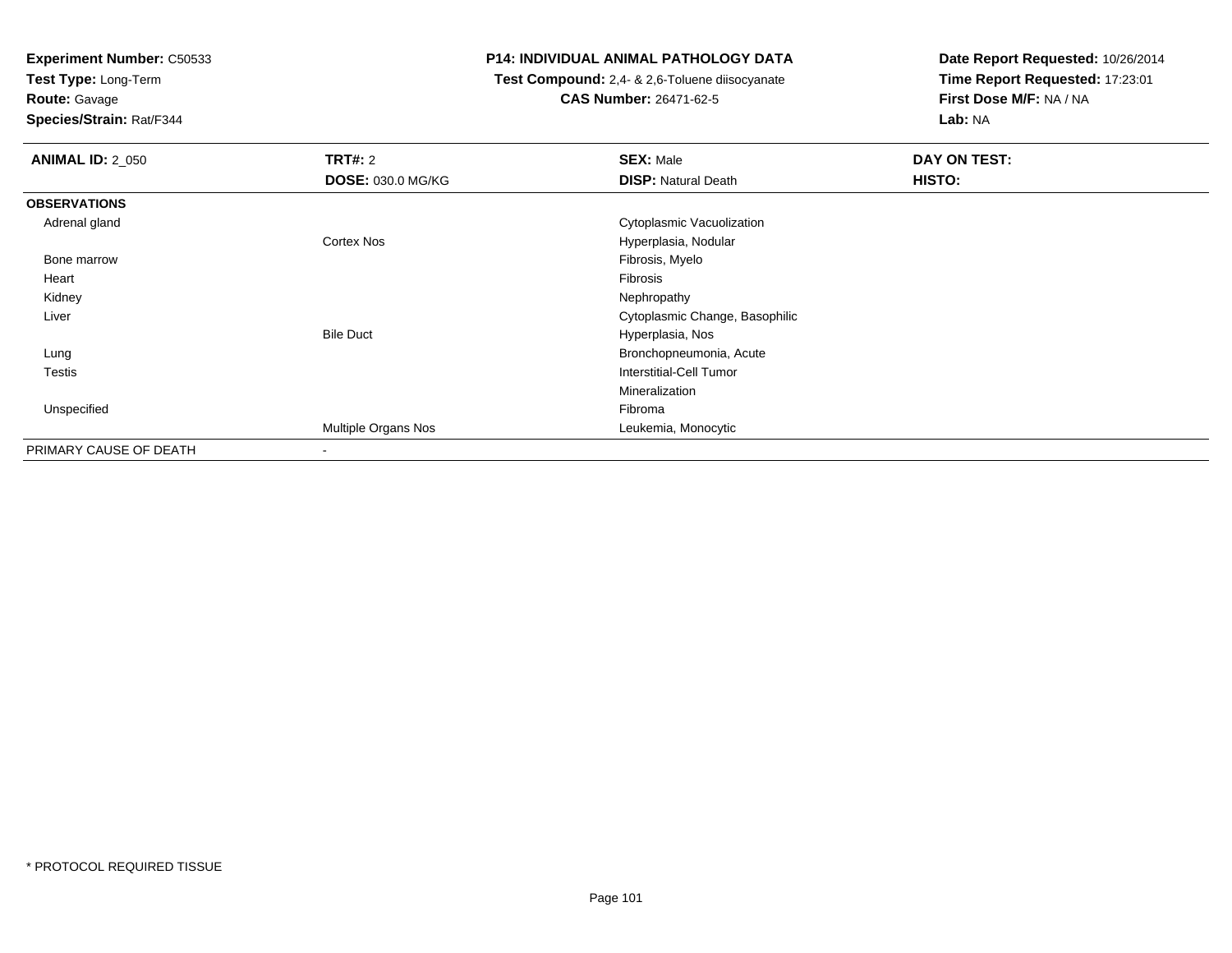| <b>Experiment Number: C50533</b><br>Test Type: Long-Term<br><b>Route: Gavage</b><br>Species/Strain: Rat/F344 |                | <b>P14: INDIVIDUAL ANIMAL PATHOLOGY DATA</b><br>Test Compound: 2,4- & 2,6-Toluene diisocyanate<br><b>CAS Number: 26471-62-5</b> | Date Report Requested: 10/26/2014<br>Time Report Requested: 17:23:01<br>First Dose M/F: NA / NA<br>Lab: NA |
|--------------------------------------------------------------------------------------------------------------|----------------|---------------------------------------------------------------------------------------------------------------------------------|------------------------------------------------------------------------------------------------------------|
| <b>ANIMAL ID: 3 001</b>                                                                                      | TRT#: 3        | <b>SEX: Male</b>                                                                                                                | DAY ON TEST:                                                                                               |
|                                                                                                              | DOSE: 0        | <b>DISP:</b> Scheduled Sacrifice                                                                                                | HISTO:                                                                                                     |
| <b>OBSERVATIONS</b>                                                                                          |                |                                                                                                                                 |                                                                                                            |
| Heart                                                                                                        | Myocardium Nos | Inflammation, Chronic                                                                                                           |                                                                                                            |
| Kidney                                                                                                       |                | Inflammation, Chronic                                                                                                           |                                                                                                            |
| Testis                                                                                                       |                | Interstitial-Cell Tumor                                                                                                         |                                                                                                            |
| PRIMARY CAUSE OF DEATH                                                                                       |                |                                                                                                                                 |                                                                                                            |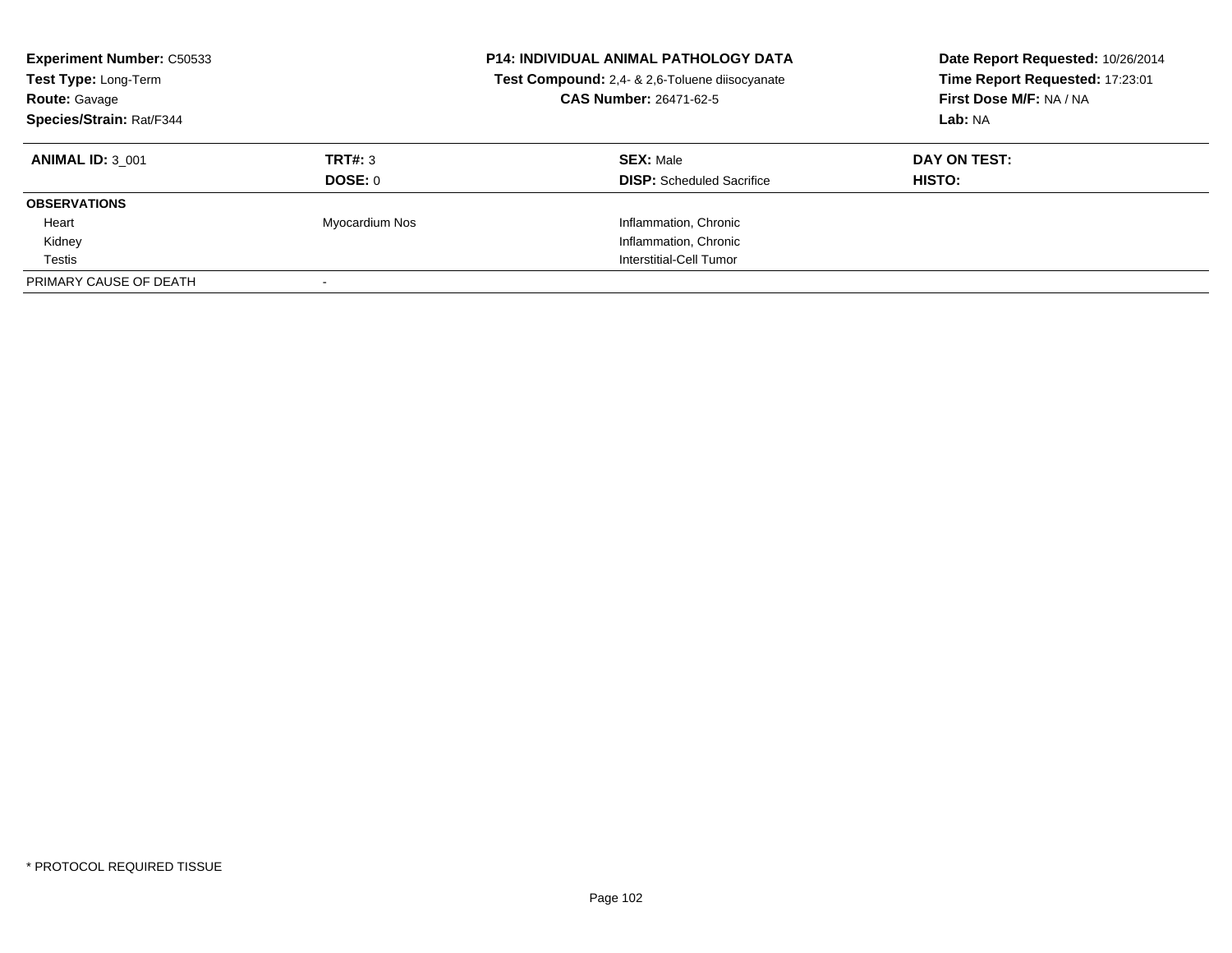| <b>Experiment Number: C50533</b><br>Test Type: Long-Term<br><b>Route: Gavage</b><br>Species/Strain: Rat/F344 |                    | <b>P14: INDIVIDUAL ANIMAL PATHOLOGY DATA</b><br>Test Compound: 2,4- & 2,6-Toluene diisocyanate<br>CAS Number: 26471-62-5 | Date Report Requested: 10/26/2014<br>Time Report Requested: 17:23:01<br>First Dose M/F: NA / NA<br>Lab: NA |
|--------------------------------------------------------------------------------------------------------------|--------------------|--------------------------------------------------------------------------------------------------------------------------|------------------------------------------------------------------------------------------------------------|
| <b>ANIMAL ID: 3 002</b>                                                                                      | TRT#: 3<br>DOSE: 0 | <b>SEX: Male</b><br><b>DISP:</b> Scheduled Sacrifice                                                                     | DAY ON TEST:<br><b>HISTO:</b>                                                                              |
| <b>OBSERVATIONS</b>                                                                                          |                    |                                                                                                                          |                                                                                                            |
| Heart                                                                                                        | Myocardium Nos     | Inflammation, Chronic                                                                                                    |                                                                                                            |
| Kidney                                                                                                       |                    | Inflammation, Chronic                                                                                                    |                                                                                                            |
| Lung                                                                                                         |                    | Pneumonia, Chronic Murine                                                                                                |                                                                                                            |
| Testis                                                                                                       |                    | Interstitial-Cell Tumor                                                                                                  |                                                                                                            |
| PRIMARY CAUSE OF DEATH                                                                                       |                    |                                                                                                                          |                                                                                                            |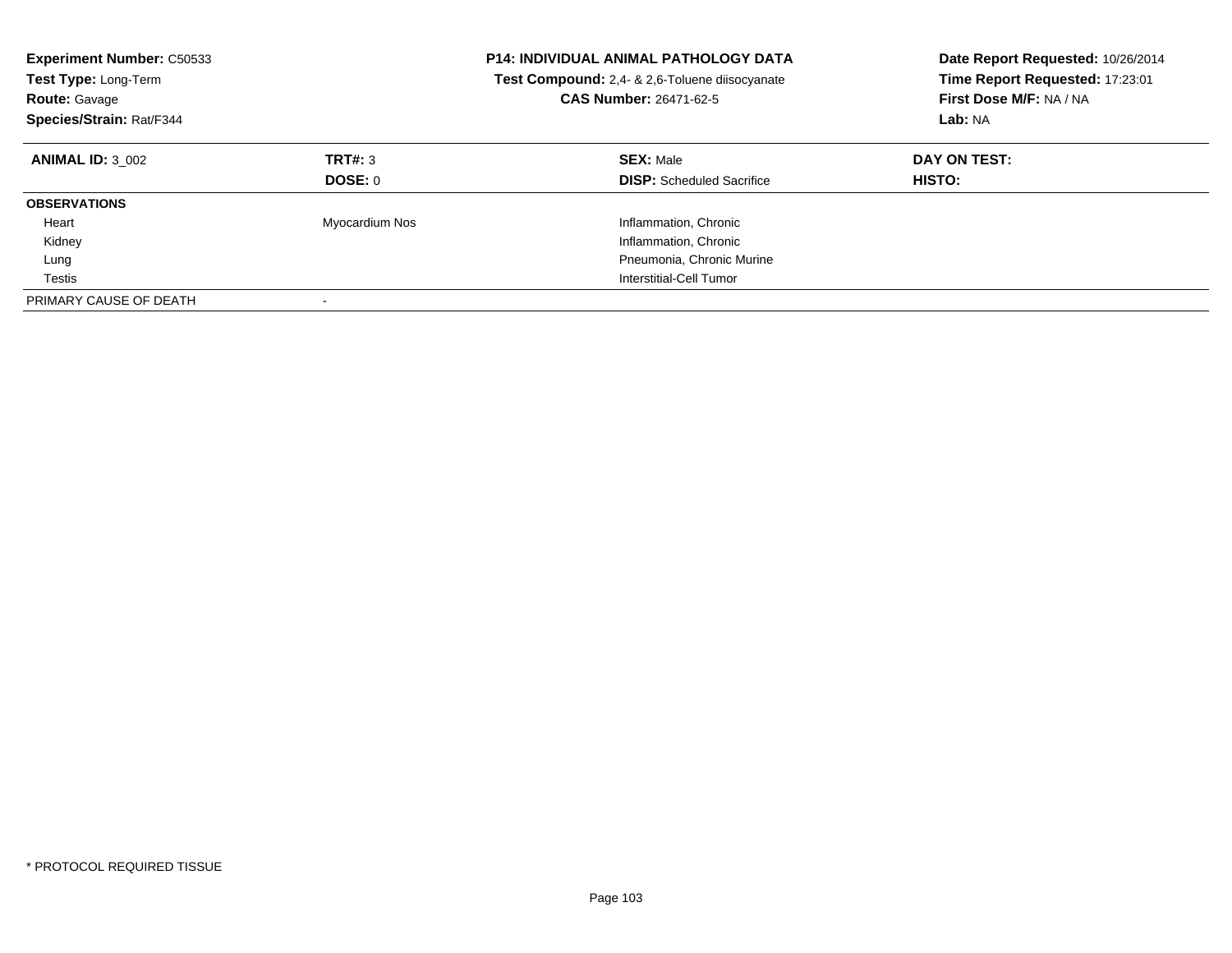| <b>Experiment Number: C50533</b><br>Test Type: Long-Term<br><b>Route: Gavage</b><br>Species/Strain: Rat/F344 |                | <b>P14: INDIVIDUAL ANIMAL PATHOLOGY DATA</b><br>Test Compound: 2,4- & 2,6-Toluene diisocyanate<br><b>CAS Number: 26471-62-5</b> | Date Report Requested: 10/26/2014<br>Time Report Requested: 17:23:01<br>First Dose M/F: NA / NA<br>Lab: NA |
|--------------------------------------------------------------------------------------------------------------|----------------|---------------------------------------------------------------------------------------------------------------------------------|------------------------------------------------------------------------------------------------------------|
| <b>ANIMAL ID: 3_003</b>                                                                                      | TRT#: 3        | <b>SEX: Male</b>                                                                                                                | DAY ON TEST:                                                                                               |
|                                                                                                              | DOSE: 0        | <b>DISP:</b> Scheduled Sacrifice                                                                                                | HISTO:                                                                                                     |
| <b>OBSERVATIONS</b>                                                                                          |                |                                                                                                                                 |                                                                                                            |
| Heart                                                                                                        | Myocardium Nos | <b>Fibrosis</b>                                                                                                                 |                                                                                                            |
| Lung                                                                                                         |                | Alveolar/Bronchiolar Adenoma                                                                                                    |                                                                                                            |
|                                                                                                              |                | Pneumonia, Chronic Murine                                                                                                       |                                                                                                            |
| Testis                                                                                                       |                | Interstitial-Cell Tumor                                                                                                         |                                                                                                            |
| Thyroid                                                                                                      |                | Hyperplasia, C Cell                                                                                                             |                                                                                                            |
| PRIMARY CAUSE OF DEATH                                                                                       |                |                                                                                                                                 |                                                                                                            |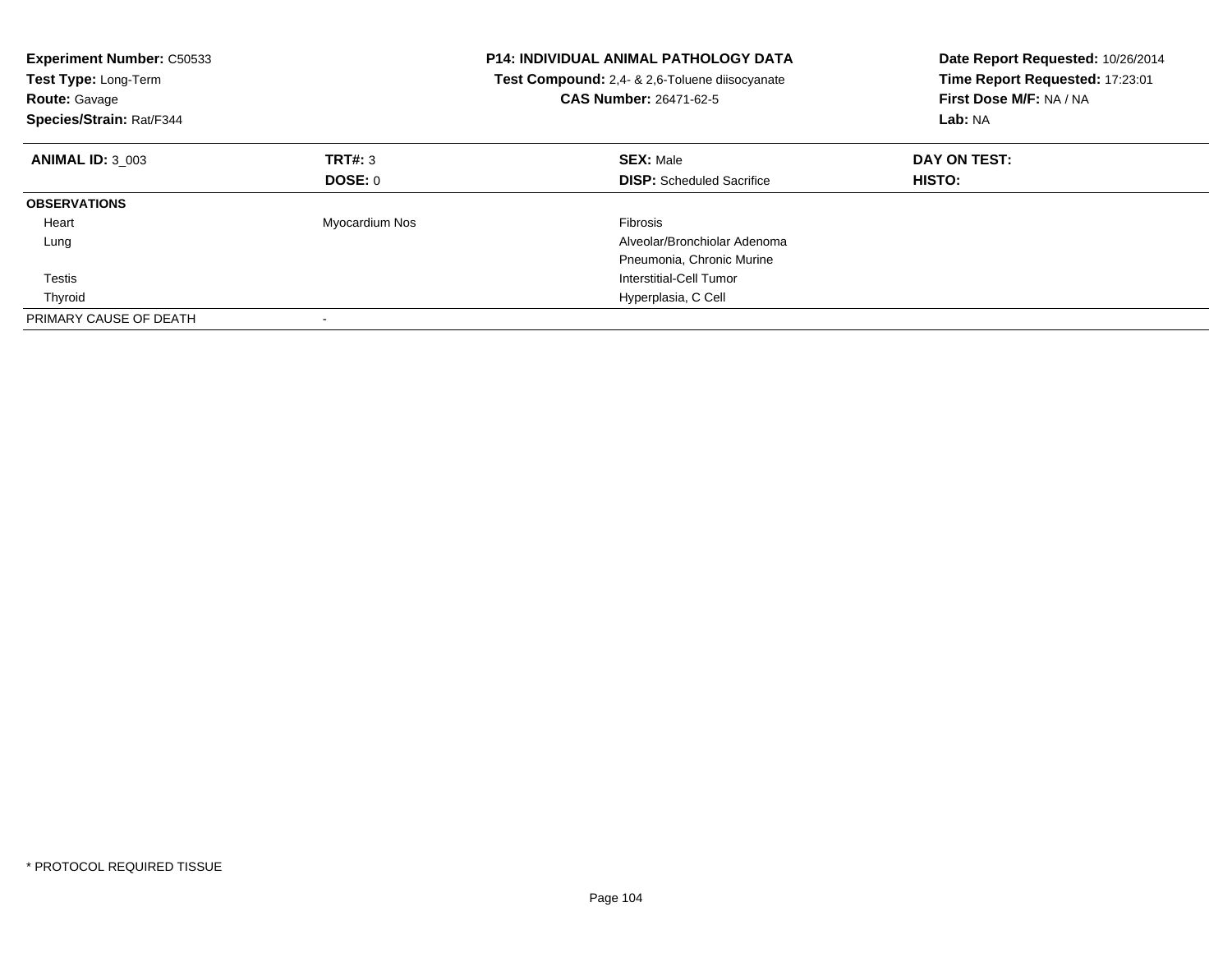| <b>Experiment Number: C50533</b><br><b>Test Type: Long-Term</b><br><b>Route: Gavage</b><br>Species/Strain: Rat/F344 |                     | <b>P14: INDIVIDUAL ANIMAL PATHOLOGY DATA</b><br><b>Test Compound:</b> 2.4- & 2.6-Toluene diisocyanate<br><b>CAS Number: 26471-62-5</b> | Date Report Requested: 10/26/2014<br>Time Report Requested: 17:23:01<br>First Dose M/F: NA / NA<br>Lab: NA |
|---------------------------------------------------------------------------------------------------------------------|---------------------|----------------------------------------------------------------------------------------------------------------------------------------|------------------------------------------------------------------------------------------------------------|
| <b>ANIMAL ID: 3 004</b>                                                                                             | TRT#: 3<br>DOSE: 0  | <b>SEX: Male</b><br><b>DISP:</b> Scheduled Sacrifice                                                                                   | DAY ON TEST:<br><b>HISTO:</b>                                                                              |
| <b>OBSERVATIONS</b>                                                                                                 |                     |                                                                                                                                        |                                                                                                            |
| Heart                                                                                                               | Myocardium Nos      | Inflammation, Chronic                                                                                                                  |                                                                                                            |
| Kidney                                                                                                              |                     | Inflammation, Chronic                                                                                                                  |                                                                                                            |
| Testis                                                                                                              |                     | Interstitial-Cell Tumor                                                                                                                |                                                                                                            |
| Unspecified                                                                                                         | Multiple Organs Nos | Leukemia, Nos                                                                                                                          |                                                                                                            |
| PRIMARY CAUSE OF DEATH                                                                                              |                     |                                                                                                                                        |                                                                                                            |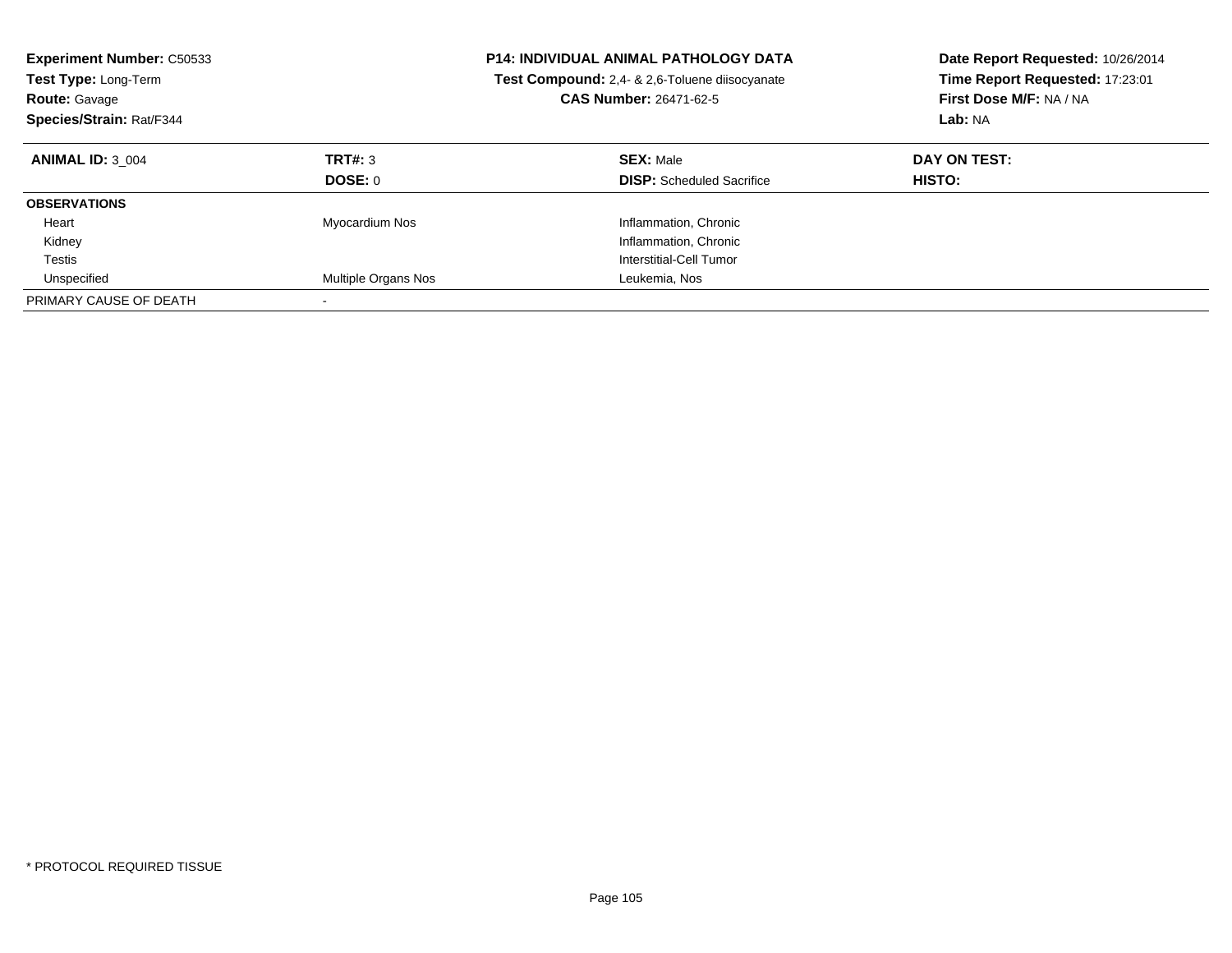| <b>Experiment Number: C50533</b><br><b>Test Type: Long-Term</b><br><b>Route: Gavage</b><br>Species/Strain: Rat/F344 |                           | <b>P14: INDIVIDUAL ANIMAL PATHOLOGY DATA</b><br><b>Test Compound:</b> 2.4- & 2.6-Toluene diisocyanate<br><b>CAS Number: 26471-62-5</b> | Date Report Requested: 10/26/2014<br>Time Report Requested: 17:23:01<br>First Dose M/F: NA / NA<br>Lab: NA |
|---------------------------------------------------------------------------------------------------------------------|---------------------------|----------------------------------------------------------------------------------------------------------------------------------------|------------------------------------------------------------------------------------------------------------|
| <b>ANIMAL ID: 3 005</b>                                                                                             | TRT#: 3<br><b>DOSE: 0</b> | <b>SEX: Male</b><br><b>DISP:</b> Scheduled Sacrifice                                                                                   | DAY ON TEST:<br><b>HISTO:</b>                                                                              |
| <b>OBSERVATIONS</b>                                                                                                 |                           |                                                                                                                                        |                                                                                                            |
| Kidney                                                                                                              |                           | Inflammation, Chronic                                                                                                                  |                                                                                                            |
| Lymph node                                                                                                          | Mandibular Lymph Node     | Plasmacytosis                                                                                                                          |                                                                                                            |
| Testis                                                                                                              |                           | Interstitial-Cell Tumor                                                                                                                |                                                                                                            |
| Thyroid                                                                                                             |                           | Hyperplasia, C Cell                                                                                                                    |                                                                                                            |
| PRIMARY CAUSE OF DEATH                                                                                              | $\overline{\phantom{a}}$  |                                                                                                                                        |                                                                                                            |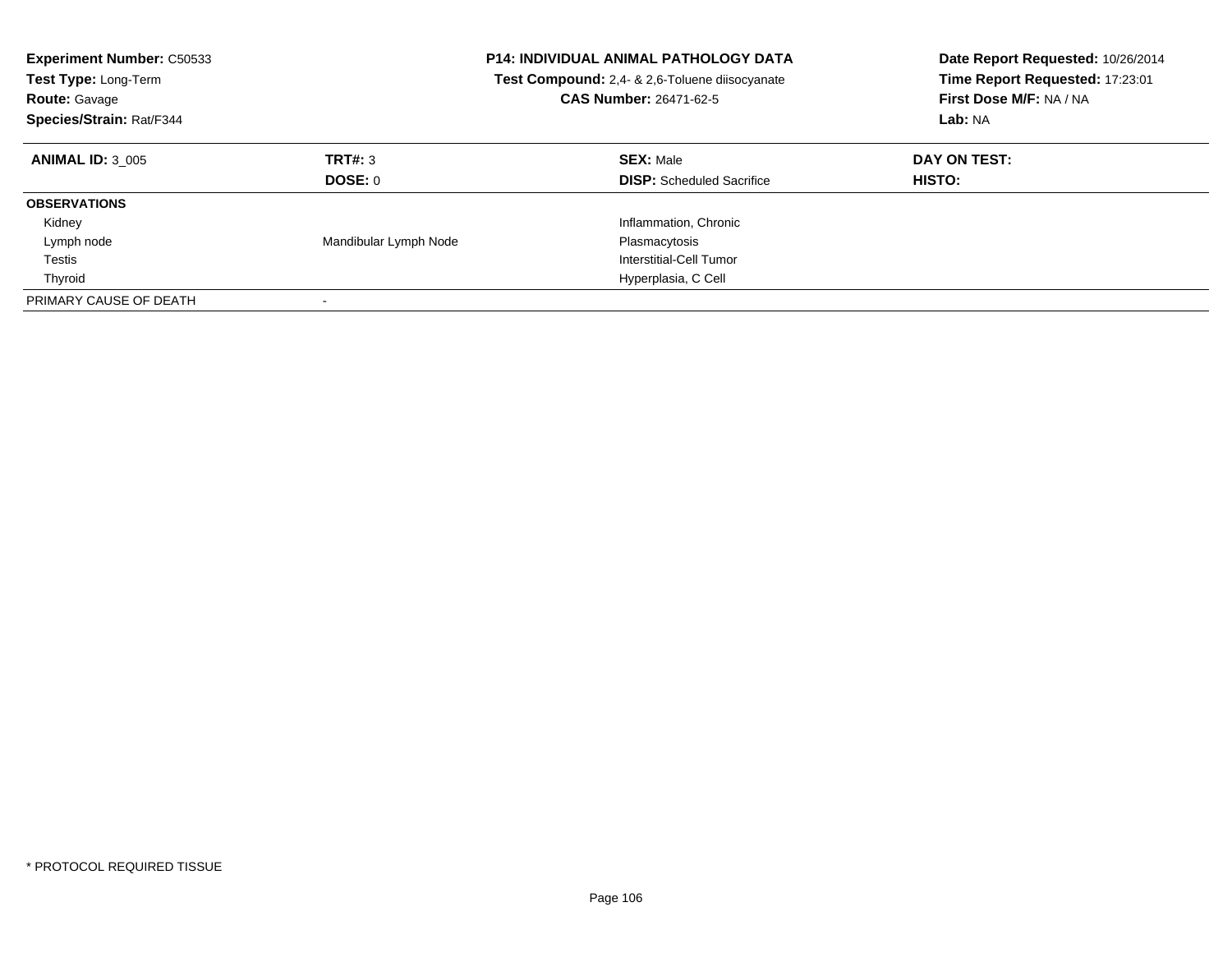| <b>Experiment Number: C50533</b><br>Test Type: Long-Term<br><b>Route: Gavage</b><br>Species/Strain: Rat/F344 |                    | <b>P14: INDIVIDUAL ANIMAL PATHOLOGY DATA</b><br>Test Compound: 2,4- & 2,6-Toluene diisocyanate<br>CAS Number: 26471-62-5 | Date Report Requested: 10/26/2014<br>Time Report Requested: 17:23:01<br>First Dose M/F: NA / NA<br>Lab: NA |
|--------------------------------------------------------------------------------------------------------------|--------------------|--------------------------------------------------------------------------------------------------------------------------|------------------------------------------------------------------------------------------------------------|
| <b>ANIMAL ID: 3 006</b>                                                                                      | TRT#: 3<br>DOSE: 0 | <b>SEX: Male</b><br><b>DISP:</b> Scheduled Sacrifice                                                                     | DAY ON TEST:<br><b>HISTO:</b>                                                                              |
| <b>OBSERVATIONS</b>                                                                                          |                    |                                                                                                                          |                                                                                                            |
| Heart                                                                                                        | Myocardium Nos     | Inflammation, Chronic                                                                                                    |                                                                                                            |
| Kidney                                                                                                       |                    | Inflammation, Chronic                                                                                                    |                                                                                                            |
| Lung                                                                                                         |                    | Pneumonia, Chronic Murine                                                                                                |                                                                                                            |
| Testis                                                                                                       |                    | Interstitial-Cell Tumor                                                                                                  |                                                                                                            |
| PRIMARY CAUSE OF DEATH                                                                                       |                    |                                                                                                                          |                                                                                                            |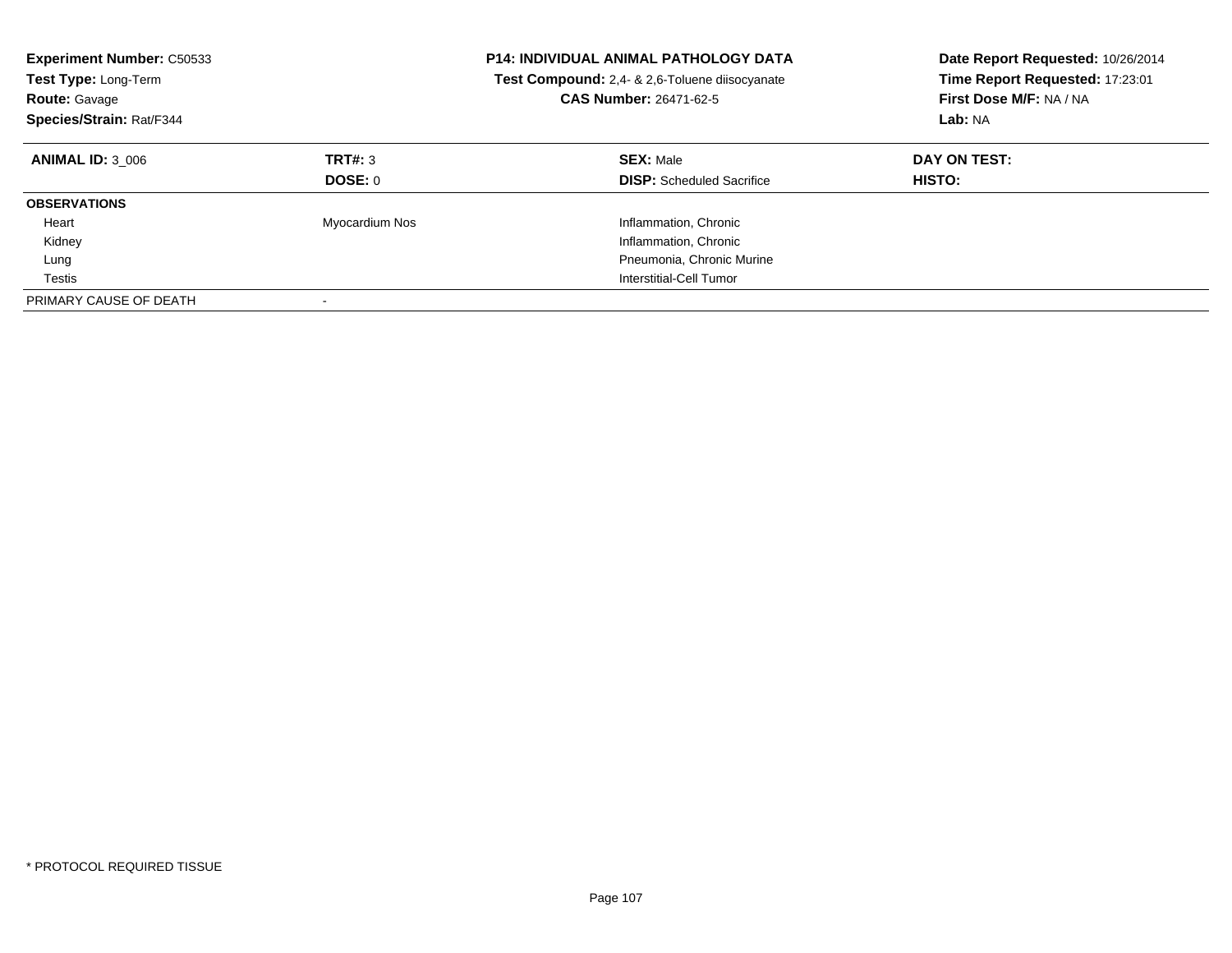| <b>Experiment Number: C50533</b><br><b>Test Type: Long-Term</b><br><b>Route: Gavage</b><br>Species/Strain: Rat/F344 |                    | <b>P14: INDIVIDUAL ANIMAL PATHOLOGY DATA</b><br><b>Test Compound:</b> 2.4- & 2.6-Toluene diisocyanate<br>CAS Number: 26471-62-5 | Date Report Requested: 10/26/2014<br>Time Report Requested: 17:23:01<br>First Dose M/F: NA / NA<br>Lab: NA |
|---------------------------------------------------------------------------------------------------------------------|--------------------|---------------------------------------------------------------------------------------------------------------------------------|------------------------------------------------------------------------------------------------------------|
| <b>ANIMAL ID: 3 007</b>                                                                                             | TRT#: 3<br>DOSE: 0 | <b>SEX: Male</b><br><b>DISP:</b> Scheduled Sacrifice                                                                            | DAY ON TEST:<br><b>HISTO:</b>                                                                              |
| <b>OBSERVATIONS</b>                                                                                                 |                    |                                                                                                                                 |                                                                                                            |
| Heart                                                                                                               | Myocardium Nos     | Inflammation, Chronic                                                                                                           |                                                                                                            |
| Pancreas                                                                                                            |                    | Inflammation, Acute Focal                                                                                                       |                                                                                                            |
| Testis                                                                                                              |                    | Interstitial-Cell Tumor                                                                                                         |                                                                                                            |
| Thyroid                                                                                                             |                    | Hyperplasia, C Cell                                                                                                             |                                                                                                            |
| PRIMARY CAUSE OF DEATH                                                                                              |                    |                                                                                                                                 |                                                                                                            |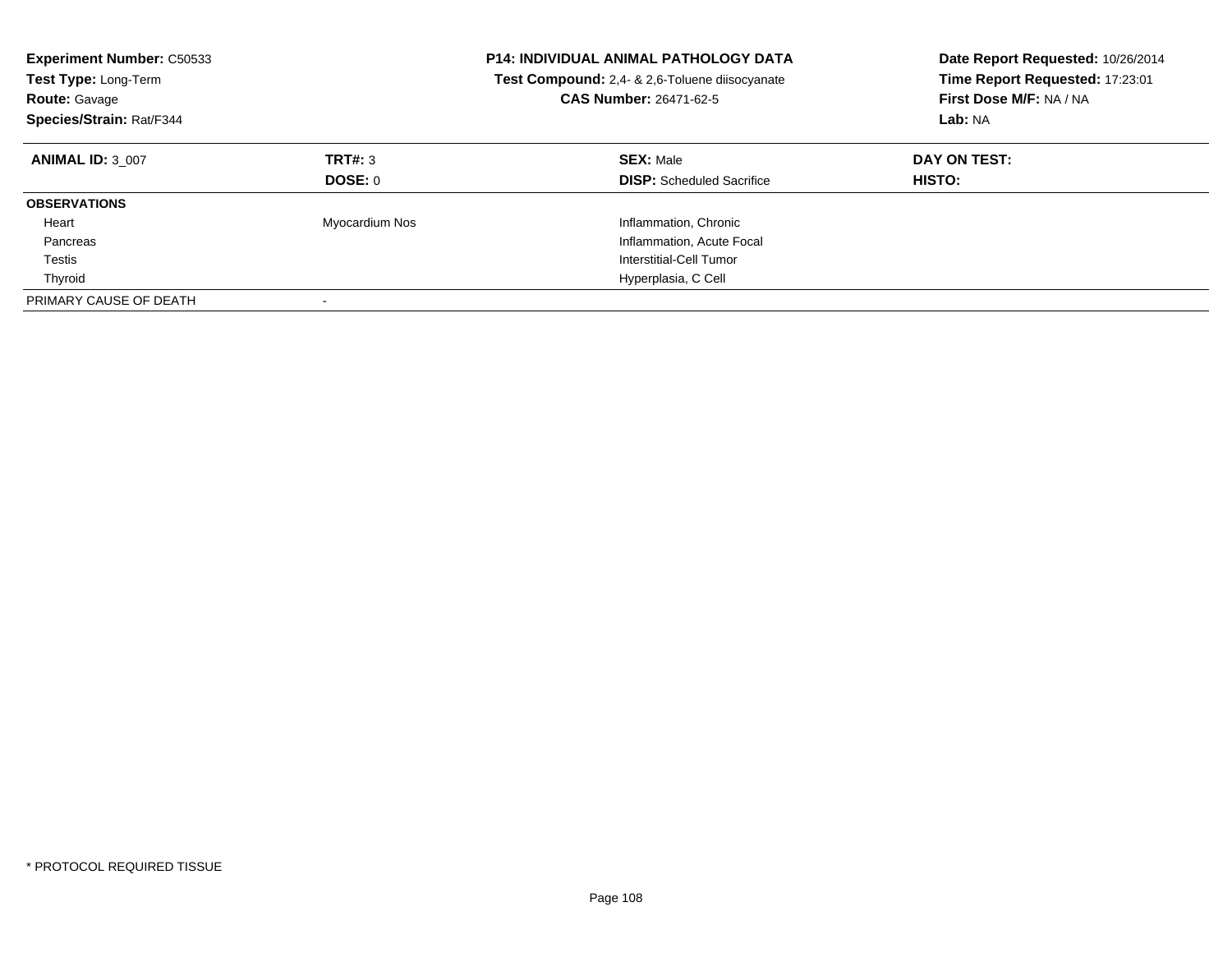**Experiment Number:** C50533**Test Type:** Long-Term**Route:** Gavage **Species/Strain:** Rat/F344**P14: INDIVIDUAL ANIMAL PATHOLOGY DATA Test Compound:** 2,4- & 2,6-Toluene diisocyanate**CAS Number:** 26471-62-5**Date Report Requested:** 10/26/2014**Time Report Requested:** 17:23:01**First Dose M/F:** NA / NA**Lab:** NA**ANIMAL ID:** 3\_008**REX:** Male **DAY ON TEST: SEX:** Male **SEX:** Male **DOSE:** 0**DISP:** Scheduled Sacrifice **HISTO: OBSERVATIONS** Epididymiss and the contract of the contract of the contract of the contract of the contract of the contract of the contract of the contract of the contract of the contract of the contract of the contract of the contract of the cont Heart Myocardium Nos Inflammation, Chronic Kidney Inflammation, Chronic Lung Pneumonia, Chronic Murine Seminal vesicleInflammation, Acute<br>
Omentum Nos<br>
Necrosis, Fat Stomachh **and a community of the Community Community** Omentum Nos **Necrosis, Fat**  Testiss and the second Scrotum Nos and the second of the Scrotum Nos and the Scrotum Nos and the Scrotum Nos and the Scrotum Nos and the Scrotum Nos and the Scrotum Nos and the Scrotum Nos and the Scrotum Nos and the Scrotum Nos Interstitial-Cell Tumor Thyroid Hyperplasia, C Cell PRIMARY CAUSE OF DEATH-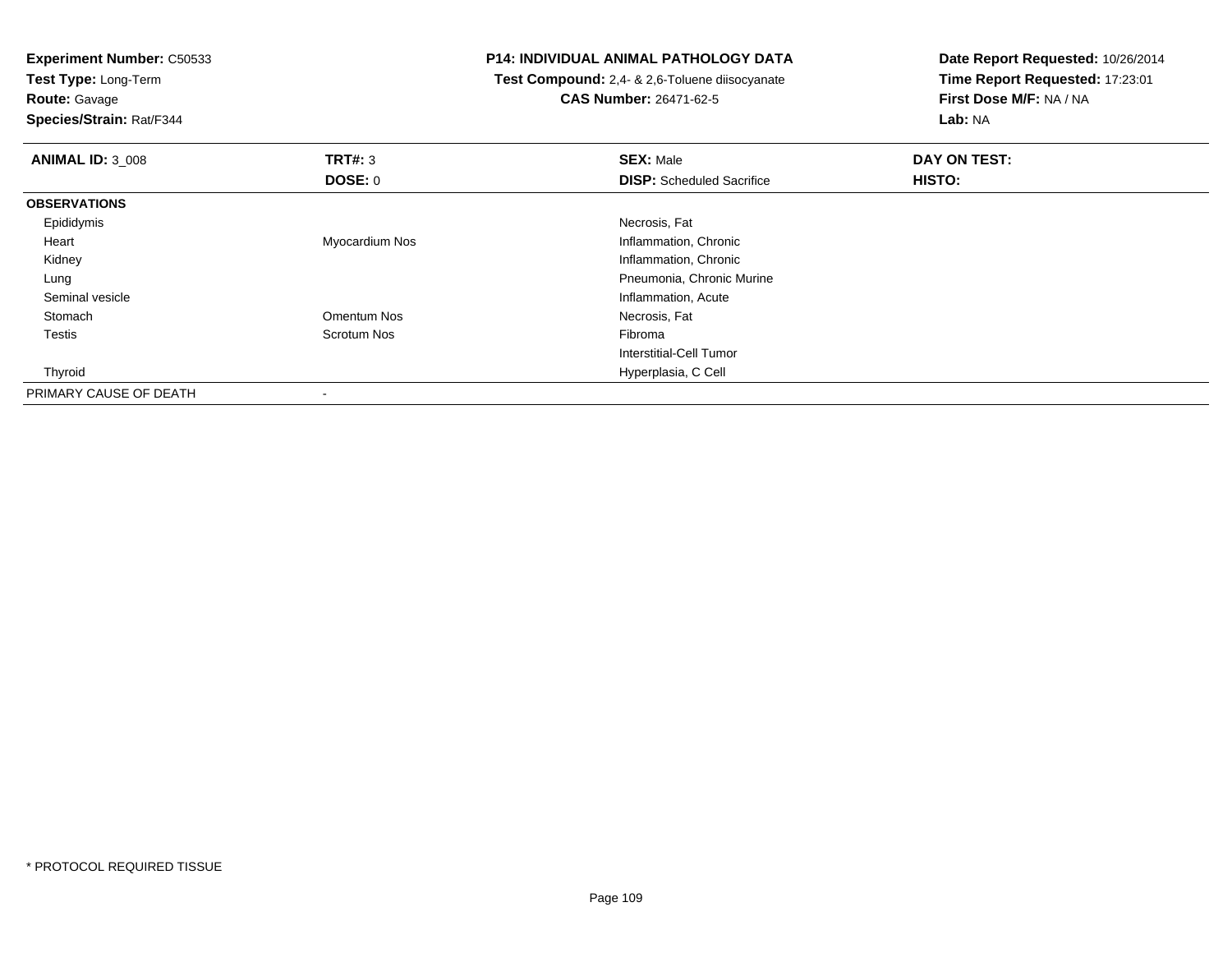| Experiment Number: C50533<br>Test Type: Long-Term<br><b>Route: Gavage</b><br>Species/Strain: Rat/F344 |                | <b>P14: INDIVIDUAL ANIMAL PATHOLOGY DATA</b><br>Test Compound: 2,4- & 2,6-Toluene diisocyanate<br><b>CAS Number: 26471-62-5</b> | Date Report Requested: 10/26/2014<br>Time Report Requested: 17:23:01<br>First Dose M/F: NA / NA<br><b>Lab: NA</b> |
|-------------------------------------------------------------------------------------------------------|----------------|---------------------------------------------------------------------------------------------------------------------------------|-------------------------------------------------------------------------------------------------------------------|
|                                                                                                       |                |                                                                                                                                 |                                                                                                                   |
| <b>ANIMAL ID: 3 009</b>                                                                               | TRT#: 3        | <b>SEX: Male</b>                                                                                                                | DAY ON TEST:                                                                                                      |
|                                                                                                       | DOSE: 0        | <b>DISP:</b> Scheduled Sacrifice                                                                                                | HISTO:                                                                                                            |
| <b>OBSERVATIONS</b>                                                                                   |                |                                                                                                                                 |                                                                                                                   |
| Heart                                                                                                 | Myocardium Nos | Inflammation, Chronic                                                                                                           |                                                                                                                   |
| Intestine Small                                                                                       | Mesentery Nos  | Necrosis, Fat                                                                                                                   |                                                                                                                   |
| Kidney                                                                                                |                | Inflammation, Chronic                                                                                                           |                                                                                                                   |
| Lung                                                                                                  |                | Pneumonia, Chronic Murine                                                                                                       |                                                                                                                   |
| Pancreas                                                                                              |                | Atrophy, Focal                                                                                                                  |                                                                                                                   |
| Testis                                                                                                |                | Interstitial-Cell Tumor                                                                                                         |                                                                                                                   |
| Thyroid                                                                                               |                | Hyperplasia, C Cell                                                                                                             |                                                                                                                   |
| PRIMARY CAUSE OF DEATH                                                                                |                |                                                                                                                                 |                                                                                                                   |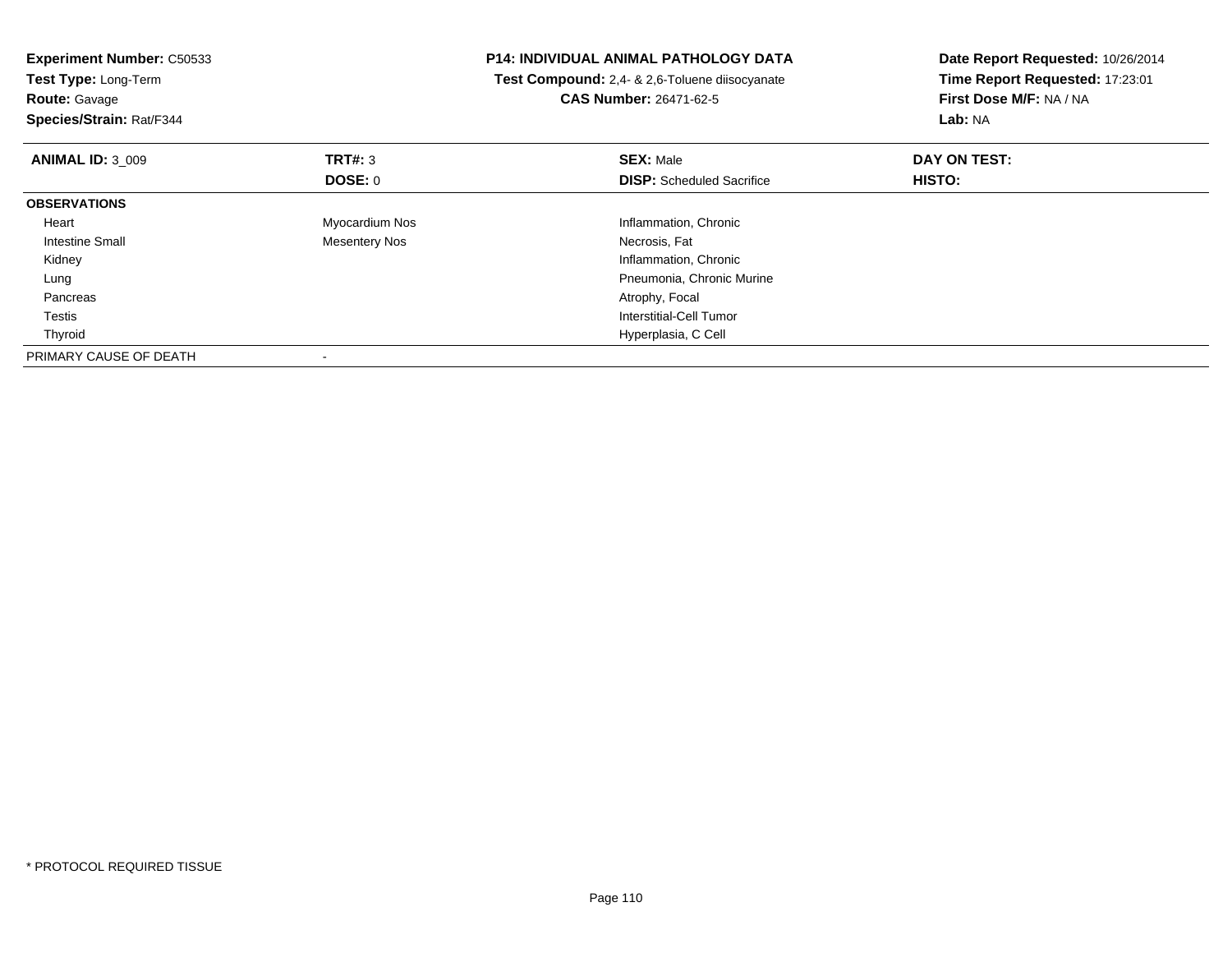| <b>Experiment Number: C50533</b><br>Test Type: Long-Term<br><b>Route: Gavage</b><br>Species/Strain: Rat/F344 |                | <b>P14: INDIVIDUAL ANIMAL PATHOLOGY DATA</b><br>Test Compound: 2,4- & 2,6-Toluene diisocyanate<br>CAS Number: 26471-62-5 | Date Report Requested: 10/26/2014<br>Time Report Requested: 17:23:01<br>First Dose M/F: NA / NA<br>Lab: NA |
|--------------------------------------------------------------------------------------------------------------|----------------|--------------------------------------------------------------------------------------------------------------------------|------------------------------------------------------------------------------------------------------------|
| <b>ANIMAL ID: 3 010</b>                                                                                      | TRT#: 3        | <b>SEX: Male</b>                                                                                                         | DAY ON TEST:                                                                                               |
|                                                                                                              | DOSE: 0        | <b>DISP:</b> Scheduled Sacrifice                                                                                         | HISTO:                                                                                                     |
| <b>OBSERVATIONS</b>                                                                                          |                |                                                                                                                          |                                                                                                            |
| Heart                                                                                                        | Myocardium Nos | Inflammation, Chronic                                                                                                    |                                                                                                            |
| Kidney                                                                                                       |                | Inflammation, Chronic                                                                                                    |                                                                                                            |
| Liver                                                                                                        |                | <b>Focal Cellular Change</b>                                                                                             |                                                                                                            |
| Lung                                                                                                         |                | Pneumonia, Chronic Murine                                                                                                |                                                                                                            |
| Testis                                                                                                       |                | Interstitial-Cell Tumor                                                                                                  |                                                                                                            |
| Thyroid                                                                                                      |                | Hyperplasia, C Cell                                                                                                      |                                                                                                            |
| PRIMARY CAUSE OF DEATH                                                                                       |                |                                                                                                                          |                                                                                                            |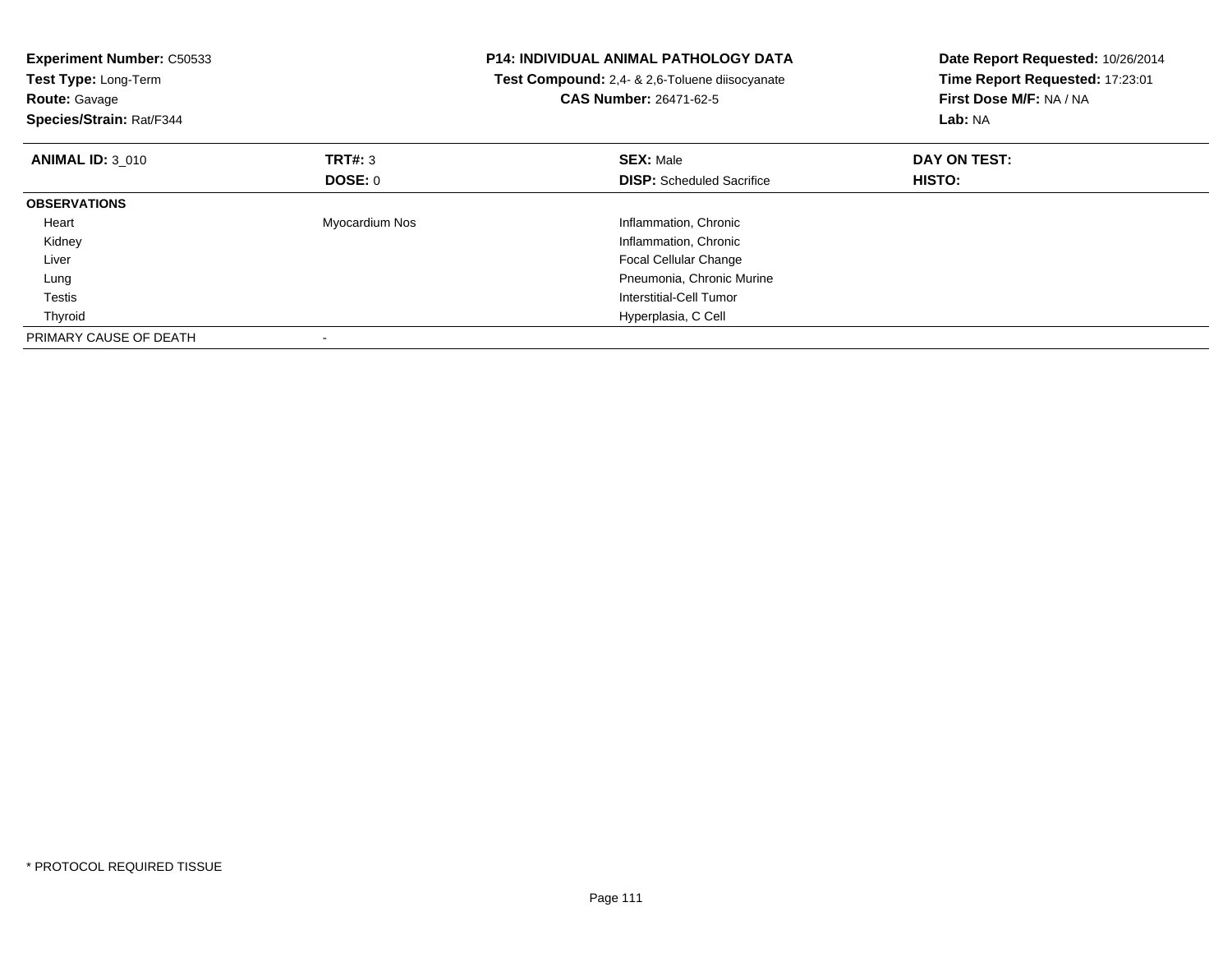| <b>Experiment Number: C50533</b><br>Test Type: Long-Term<br><b>Route: Gavage</b><br>Species/Strain: Rat/F344 |                | <b>P14: INDIVIDUAL ANIMAL PATHOLOGY DATA</b><br>Test Compound: 2,4- & 2,6-Toluene diisocyanate<br><b>CAS Number: 26471-62-5</b> | Date Report Requested: 10/26/2014<br>Time Report Requested: 17:23:01<br>First Dose M/F: NA / NA<br>Lab: NA |
|--------------------------------------------------------------------------------------------------------------|----------------|---------------------------------------------------------------------------------------------------------------------------------|------------------------------------------------------------------------------------------------------------|
| <b>ANIMAL ID: 3 011</b>                                                                                      | TRT#: 3        | <b>SEX: Male</b>                                                                                                                | DAY ON TEST:                                                                                               |
|                                                                                                              | DOSE: 0        | <b>DISP:</b> Scheduled Sacrifice                                                                                                | <b>HISTO:</b>                                                                                              |
| <b>OBSERVATIONS</b>                                                                                          |                |                                                                                                                                 |                                                                                                            |
| Heart                                                                                                        | Myocardium Nos | Inflammation, Chronic                                                                                                           |                                                                                                            |
| Intestine Large                                                                                              | Colon          | Parasitism                                                                                                                      |                                                                                                            |
| Kidney                                                                                                       |                | Inflammation, Chronic                                                                                                           |                                                                                                            |
| Lung                                                                                                         |                | Pneumonia, Chronic Murine                                                                                                       |                                                                                                            |
| Skin                                                                                                         | Ear            | Fibrosarcoma                                                                                                                    |                                                                                                            |
| Testis                                                                                                       |                | Interstitial-Cell Tumor                                                                                                         |                                                                                                            |
| PRIMARY CAUSE OF DEATH                                                                                       |                |                                                                                                                                 |                                                                                                            |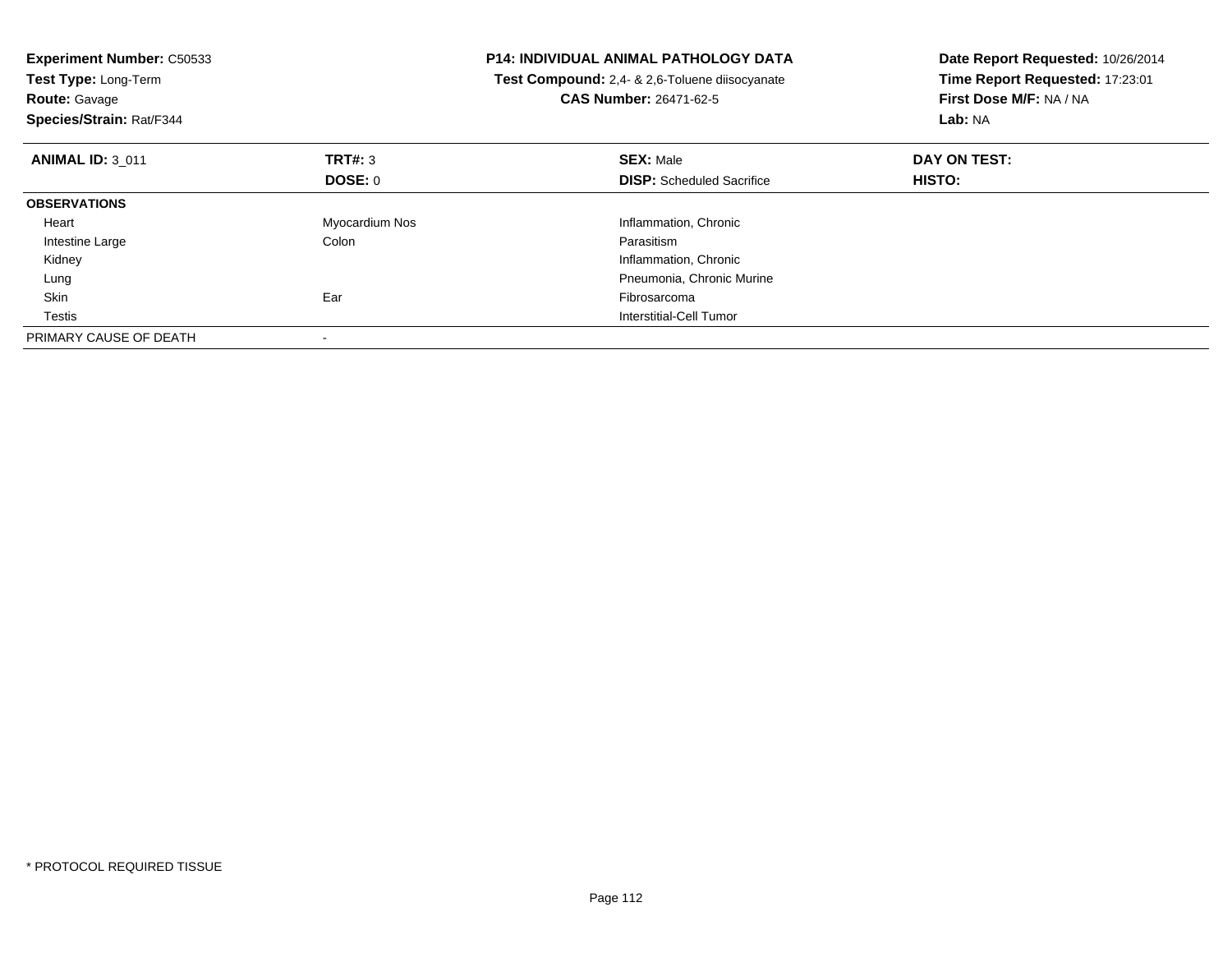| <b>Experiment Number: C50533</b><br>Test Type: Long-Term<br><b>Route: Gavage</b><br>Species/Strain: Rat/F344 |         | <b>P14: INDIVIDUAL ANIMAL PATHOLOGY DATA</b><br>Test Compound: 2,4- & 2,6-Toluene diisocyanate<br>CAS Number: 26471-62-5 | Date Report Requested: 10/26/2014<br>Time Report Requested: 17:23:01<br>First Dose M/F: NA / NA<br>Lab: NA |
|--------------------------------------------------------------------------------------------------------------|---------|--------------------------------------------------------------------------------------------------------------------------|------------------------------------------------------------------------------------------------------------|
| <b>ANIMAL ID: 3 012</b>                                                                                      | TRT#: 3 | <b>SEX: Male</b>                                                                                                         | DAY ON TEST:                                                                                               |
|                                                                                                              | DOSE: 0 | <b>DISP:</b> Scheduled Sacrifice                                                                                         | HISTO:                                                                                                     |
| <b>OBSERVATIONS</b>                                                                                          |         |                                                                                                                          |                                                                                                            |
| Kidney                                                                                                       |         | Inflammation, Chronic                                                                                                    |                                                                                                            |
| Lung                                                                                                         |         | Pneumonia, Chronic Murine                                                                                                |                                                                                                            |
| Testis                                                                                                       |         | Interstitial-Cell Tumor                                                                                                  |                                                                                                            |
| PRIMARY CAUSE OF DEATH                                                                                       |         |                                                                                                                          |                                                                                                            |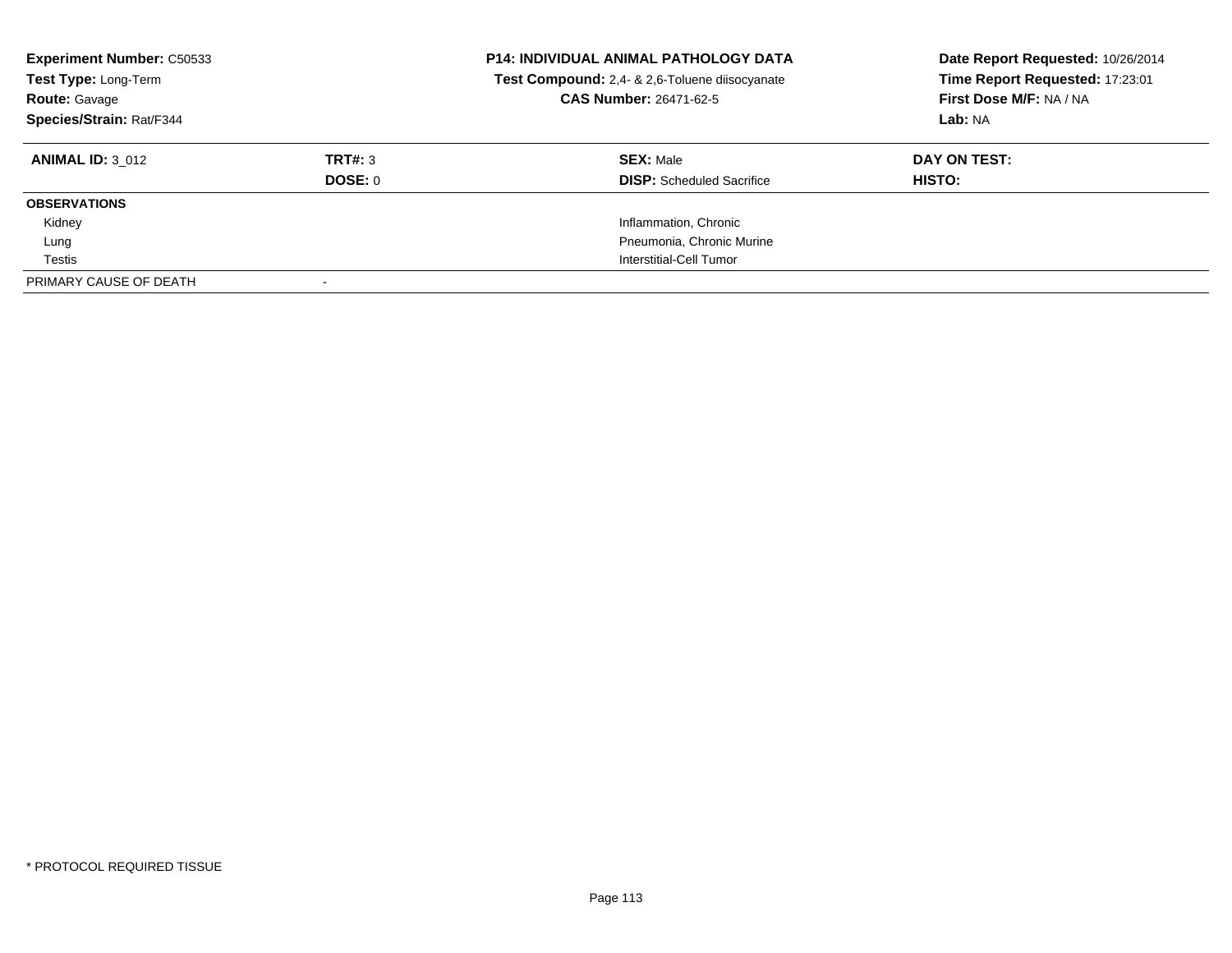| <b>Experiment Number: C50533</b><br>Test Type: Long-Term<br><b>Route: Gavage</b><br>Species/Strain: Rat/F344 |                | <b>P14: INDIVIDUAL ANIMAL PATHOLOGY DATA</b><br>Test Compound: 2,4- & 2,6-Toluene diisocyanate<br><b>CAS Number: 26471-62-5</b> | Date Report Requested: 10/26/2014<br>Time Report Requested: 17:23:01<br>First Dose M/F: NA / NA<br>Lab: NA |
|--------------------------------------------------------------------------------------------------------------|----------------|---------------------------------------------------------------------------------------------------------------------------------|------------------------------------------------------------------------------------------------------------|
| <b>ANIMAL ID: 3 013</b>                                                                                      | TRT#: 3        | <b>SEX: Male</b>                                                                                                                | DAY ON TEST:                                                                                               |
|                                                                                                              | DOSE: 0        | <b>DISP:</b> Scheduled Sacrifice                                                                                                | <b>HISTO:</b>                                                                                              |
| <b>OBSERVATIONS</b>                                                                                          |                |                                                                                                                                 |                                                                                                            |
| Heart                                                                                                        | Myocardium Nos | Inflammation, Chronic                                                                                                           |                                                                                                            |
| Kidney                                                                                                       |                | Inflammation, Chronic                                                                                                           |                                                                                                            |
| Lung                                                                                                         |                | Pneumonia, Chronic Murine                                                                                                       |                                                                                                            |
| Testis                                                                                                       |                | Interstitial-Cell Tumor                                                                                                         |                                                                                                            |
| Thyroid                                                                                                      |                | Hyperplasia, C Cell                                                                                                             |                                                                                                            |
| PRIMARY CAUSE OF DEATH                                                                                       |                |                                                                                                                                 |                                                                                                            |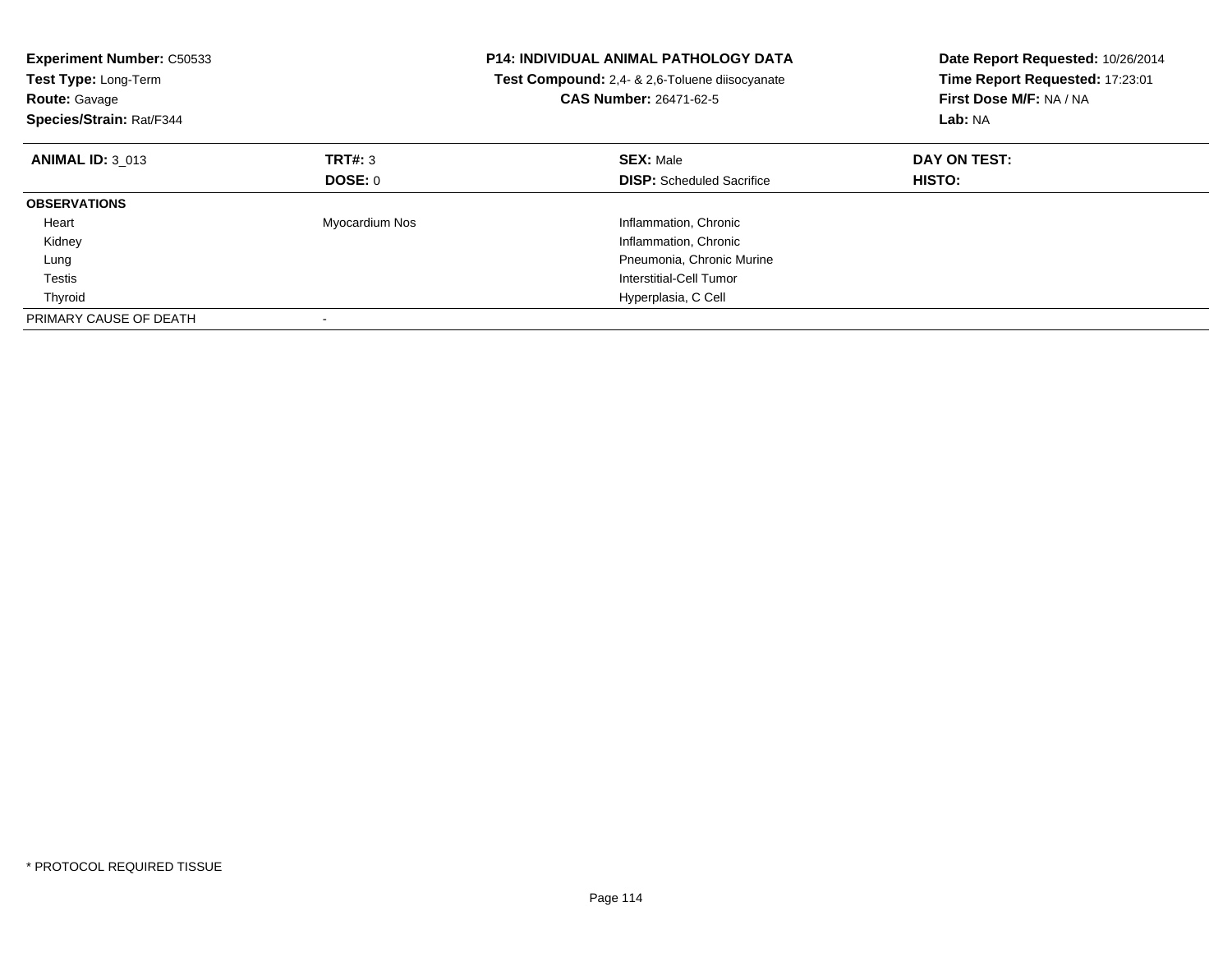| <b>Experiment Number: C50533</b><br>Test Type: Long-Term<br><b>Route: Gavage</b><br>Species/Strain: Rat/F344 |                  | <b>P14: INDIVIDUAL ANIMAL PATHOLOGY DATA</b><br>Test Compound: 2,4- & 2,6-Toluene diisocyanate<br><b>CAS Number: 26471-62-5</b> | Date Report Requested: 10/26/2014<br>Time Report Requested: 17:23:01<br>First Dose M/F: NA / NA<br>Lab: NA |
|--------------------------------------------------------------------------------------------------------------|------------------|---------------------------------------------------------------------------------------------------------------------------------|------------------------------------------------------------------------------------------------------------|
| <b>ANIMAL ID: 3 014</b>                                                                                      | TRT#: 3          | <b>SEX: Male</b>                                                                                                                | DAY ON TEST:                                                                                               |
|                                                                                                              | <b>DOSE: 0</b>   | <b>DISP:</b> Scheduled Sacrifice                                                                                                | HISTO:                                                                                                     |
| <b>OBSERVATIONS</b>                                                                                          |                  |                                                                                                                                 |                                                                                                            |
| Heart                                                                                                        | Myocardium Nos   | Inflammation, Chronic                                                                                                           |                                                                                                            |
| Kidney                                                                                                       |                  | Inflammation, Chronic                                                                                                           |                                                                                                            |
| Liver                                                                                                        | <b>Bile Duct</b> | Hyperplasia, Nos                                                                                                                |                                                                                                            |
| Lung                                                                                                         |                  | Pneumonia, Chronic Murine                                                                                                       |                                                                                                            |
| Pituitary gland                                                                                              |                  | Hyperplasia, Nodular                                                                                                            |                                                                                                            |
| Testis                                                                                                       |                  | Interstitial-Cell Tumor                                                                                                         |                                                                                                            |
| PRIMARY CAUSE OF DEATH                                                                                       |                  |                                                                                                                                 |                                                                                                            |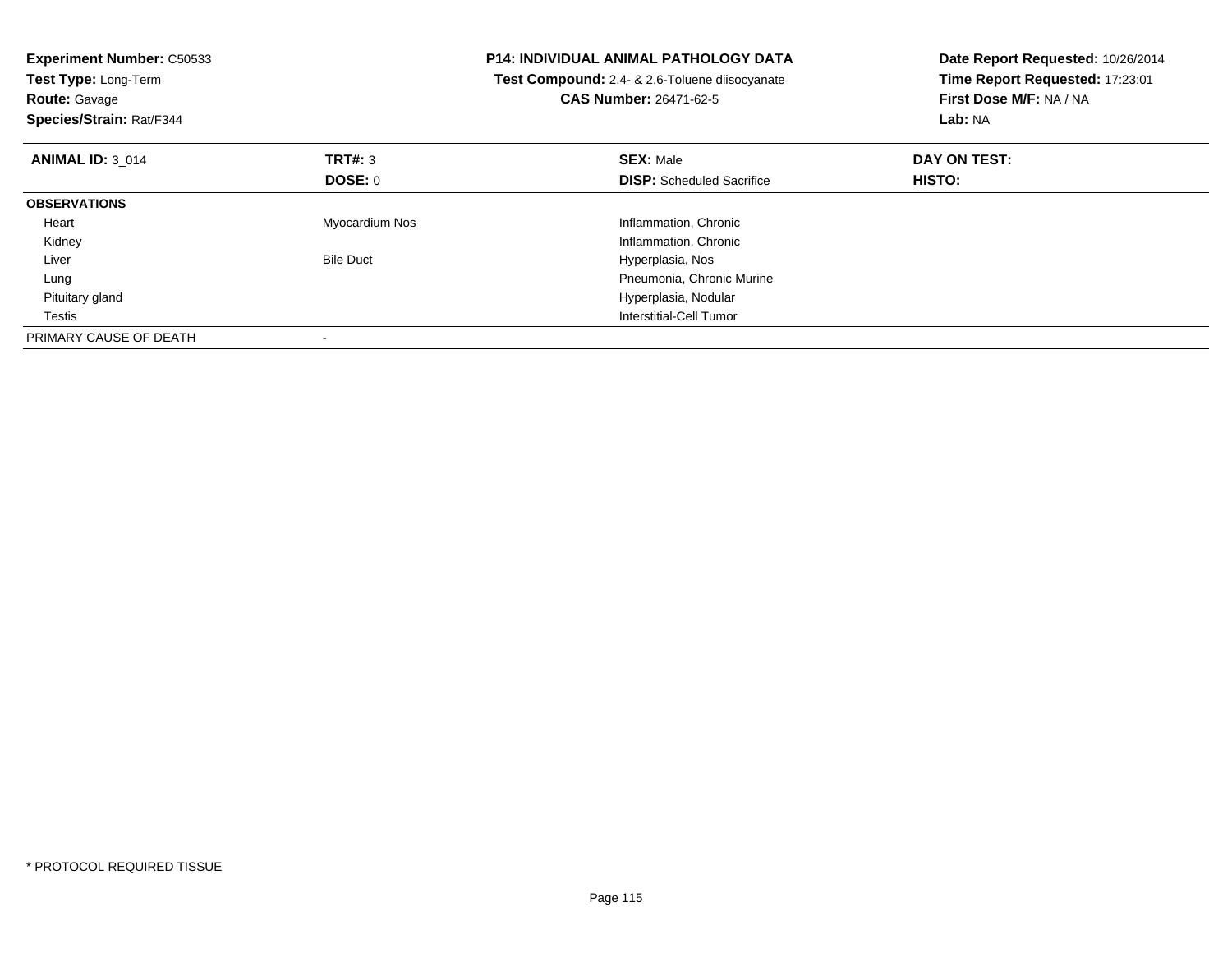| <b>Experiment Number: C50533</b><br>Test Type: Long-Term<br><b>Route: Gavage</b><br>Species/Strain: Rat/F344 |                | <b>P14: INDIVIDUAL ANIMAL PATHOLOGY DATA</b><br>Test Compound: 2,4- & 2,6-Toluene diisocyanate<br><b>CAS Number: 26471-62-5</b> | Date Report Requested: 10/26/2014<br>Time Report Requested: 17:23:01<br>First Dose M/F: NA / NA<br>Lab: NA |
|--------------------------------------------------------------------------------------------------------------|----------------|---------------------------------------------------------------------------------------------------------------------------------|------------------------------------------------------------------------------------------------------------|
| <b>ANIMAL ID: 3 015</b>                                                                                      | <b>TRT#:</b> 3 | <b>SEX: Male</b>                                                                                                                | DAY ON TEST:                                                                                               |
|                                                                                                              | <b>DOSE: 0</b> | <b>DISP:</b> Scheduled Sacrifice                                                                                                | HISTO:                                                                                                     |
| <b>OBSERVATIONS</b>                                                                                          |                |                                                                                                                                 |                                                                                                            |
| Heart                                                                                                        | Myocardium Nos | Inflammation, Chronic                                                                                                           |                                                                                                            |
| Intestine Large                                                                                              | Rectum         | Adenomatous Polyp, Nos                                                                                                          |                                                                                                            |
| Lung                                                                                                         |                | Hyperplasia, Alveolar Epithelium                                                                                                |                                                                                                            |
|                                                                                                              |                | Pneumonia, Chronic Murine                                                                                                       |                                                                                                            |
| Pancreas                                                                                                     |                | Atrophy, Focal                                                                                                                  |                                                                                                            |
| Salivary gland                                                                                               |                | Calcification, Nos                                                                                                              |                                                                                                            |
| Testis                                                                                                       |                | Interstitial-Cell Tumor                                                                                                         |                                                                                                            |
| PRIMARY CAUSE OF DEATH                                                                                       |                |                                                                                                                                 |                                                                                                            |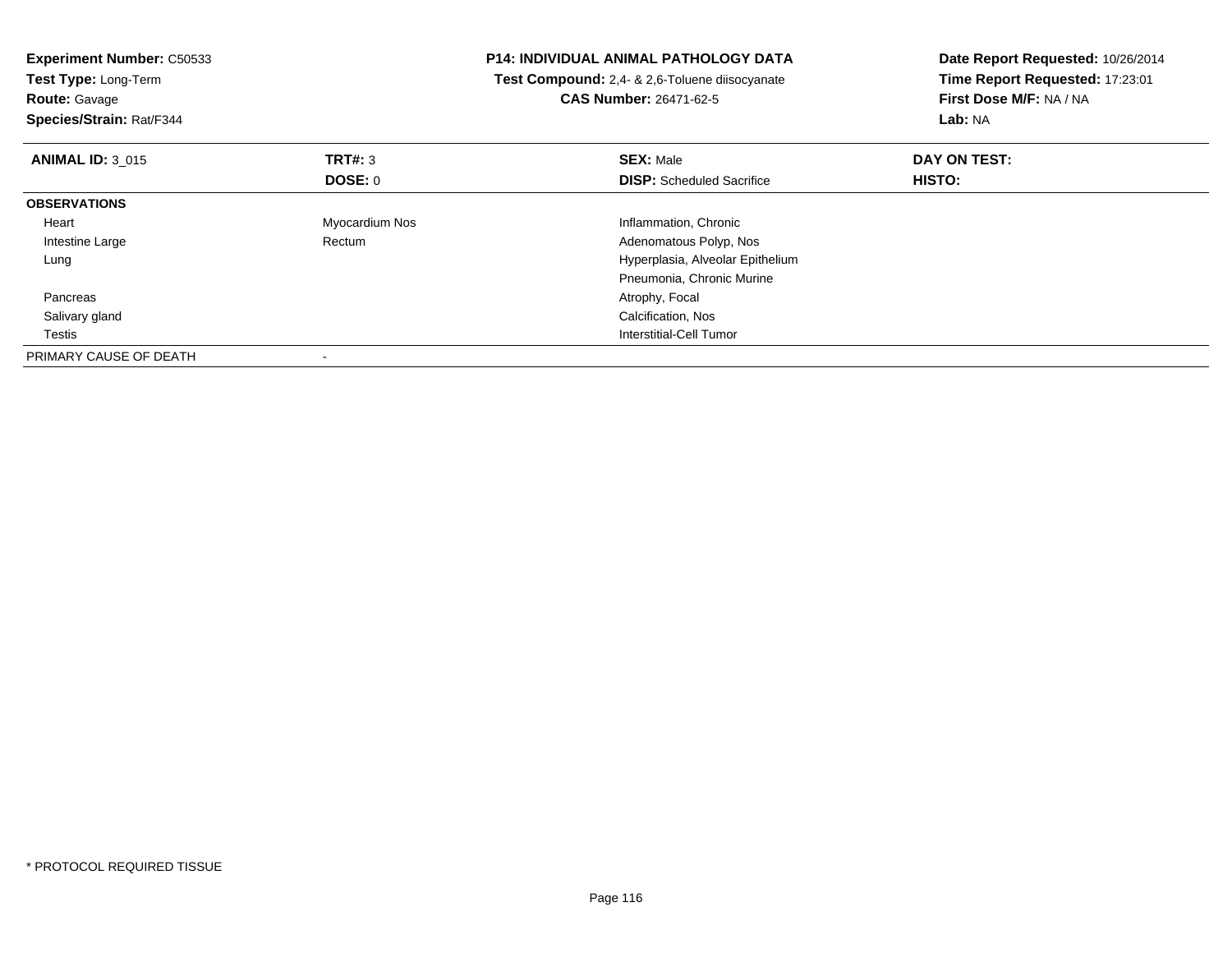| <b>Experiment Number: C50533</b><br>Test Type: Long-Term<br><b>Route: Gavage</b><br>Species/Strain: Rat/F344 |                           | <b>P14: INDIVIDUAL ANIMAL PATHOLOGY DATA</b><br>Test Compound: 2,4- & 2,6-Toluene diisocyanate<br>CAS Number: 26471-62-5 | Date Report Requested: 10/26/2014<br>Time Report Requested: 17:23:01<br>First Dose M/F: NA / NA<br>Lab: NA |
|--------------------------------------------------------------------------------------------------------------|---------------------------|--------------------------------------------------------------------------------------------------------------------------|------------------------------------------------------------------------------------------------------------|
| <b>ANIMAL ID: 3 016</b>                                                                                      | TRT#: 3<br><b>DOSE: 0</b> | <b>SEX: Male</b><br><b>DISP:</b> Scheduled Sacrifice                                                                     | DAY ON TEST:<br><b>HISTO:</b>                                                                              |
| <b>OBSERVATIONS</b>                                                                                          |                           |                                                                                                                          |                                                                                                            |
| Heart                                                                                                        | Myocardium Nos            | Inflammation, Chronic                                                                                                    |                                                                                                            |
| Kidney                                                                                                       |                           | Inflammation, Chronic                                                                                                    |                                                                                                            |
| Liver                                                                                                        |                           | Necrosis, Focal                                                                                                          |                                                                                                            |
| Testis                                                                                                       |                           | Interstitial-Cell Tumor                                                                                                  |                                                                                                            |
| PRIMARY CAUSE OF DEATH                                                                                       |                           |                                                                                                                          |                                                                                                            |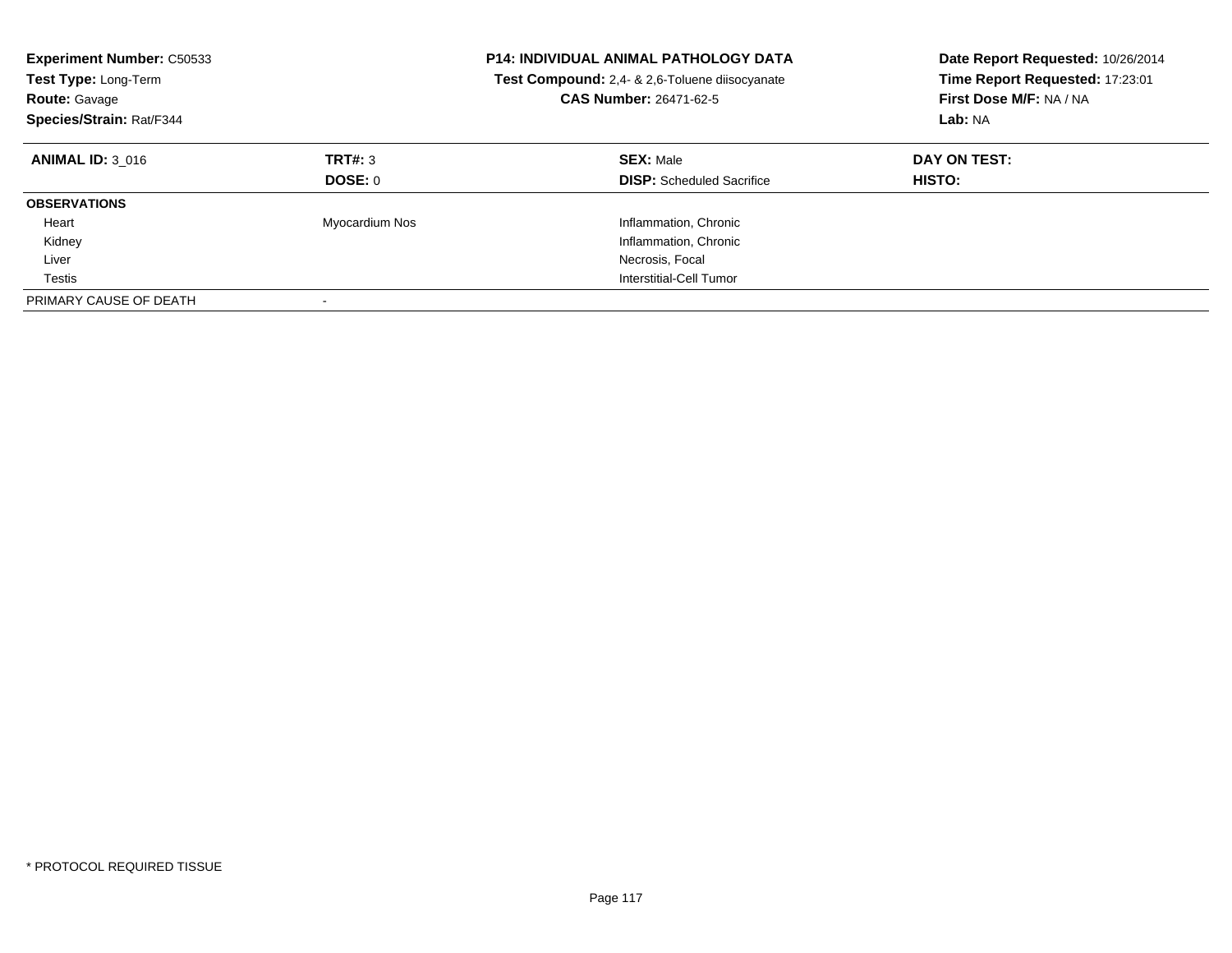| <b>Experiment Number: C50533</b><br><b>Test Type: Long-Term</b><br><b>Route: Gavage</b><br>Species/Strain: Rat/F344 |                           | <b>P14: INDIVIDUAL ANIMAL PATHOLOGY DATA</b><br>Test Compound: 2,4- & 2,6-Toluene diisocyanate<br>CAS Number: 26471-62-5 | Date Report Requested: 10/26/2014<br>Time Report Requested: 17:23:01<br>First Dose M/F: NA / NA<br>Lab: NA |
|---------------------------------------------------------------------------------------------------------------------|---------------------------|--------------------------------------------------------------------------------------------------------------------------|------------------------------------------------------------------------------------------------------------|
| <b>ANIMAL ID: 3 017</b>                                                                                             | TRT#: 3<br><b>DOSE: 0</b> | <b>SEX: Male</b><br><b>DISP:</b> Scheduled Sacrifice                                                                     | DAY ON TEST:<br>HISTO:                                                                                     |
| <b>OBSERVATIONS</b>                                                                                                 |                           |                                                                                                                          |                                                                                                            |
| Heart                                                                                                               | Myocardium Nos            | Inflammation, Chronic                                                                                                    |                                                                                                            |
| Kidney                                                                                                              |                           | Inflammation, Chronic                                                                                                    |                                                                                                            |
| Lung                                                                                                                |                           | Pneumonia, Chronic Murine                                                                                                |                                                                                                            |
| Testis                                                                                                              |                           | Interstitial-Cell Tumor                                                                                                  |                                                                                                            |
| PRIMARY CAUSE OF DEATH                                                                                              |                           |                                                                                                                          |                                                                                                            |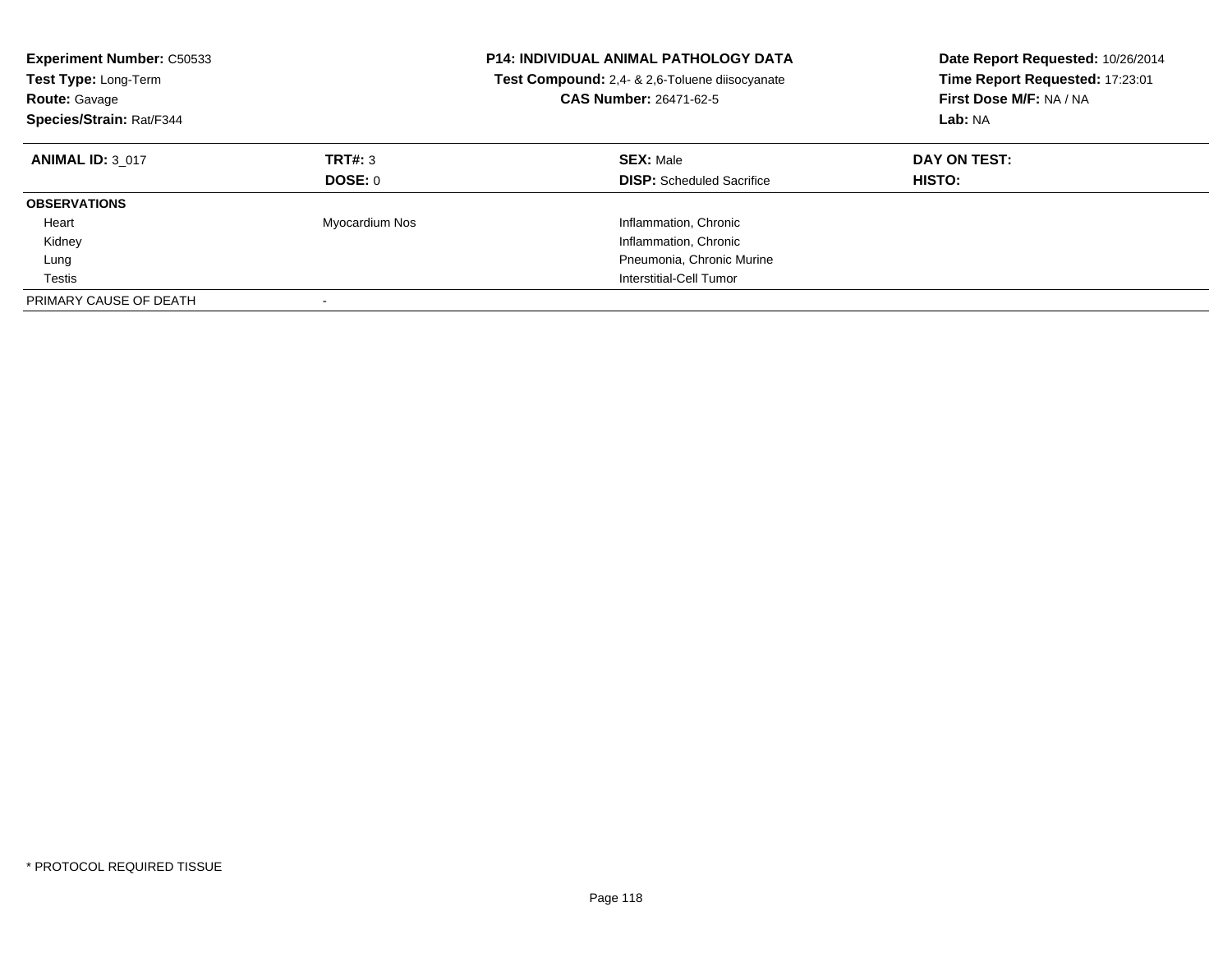| <b>Experiment Number: C50533</b><br>Test Type: Long-Term |                       | <b>P14: INDIVIDUAL ANIMAL PATHOLOGY DATA</b><br>Test Compound: 2,4- & 2,6-Toluene diisocyanate | Date Report Requested: 10/26/2014<br>Time Report Requested: 17:23:01 |
|----------------------------------------------------------|-----------------------|------------------------------------------------------------------------------------------------|----------------------------------------------------------------------|
| <b>Route: Gavage</b>                                     |                       | <b>CAS Number: 26471-62-5</b>                                                                  | First Dose M/F: NA / NA                                              |
| Species/Strain: Rat/F344                                 |                       |                                                                                                | Lab: NA                                                              |
| <b>ANIMAL ID: 3 018</b>                                  | <b>TRT#: 3</b>        | <b>SEX: Male</b>                                                                               | DAY ON TEST:                                                         |
|                                                          | DOSE: 0               | <b>DISP:</b> Scheduled Sacrifice                                                               | HISTO:                                                               |
| <b>OBSERVATIONS</b>                                      |                       |                                                                                                |                                                                      |
| Brain                                                    |                       | Atrophy, Pressure                                                                              |                                                                      |
| Heart                                                    | Myocardium Nos        | Inflammation, Chronic                                                                          |                                                                      |
| Lung                                                     |                       | Pneumonia, Chronic Murine                                                                      |                                                                      |
| Lymph node                                               | Mandibular Lymph Node | Plasma-Cell Tumor                                                                              |                                                                      |
| Pituitary gland                                          |                       | Adenoma, Nos                                                                                   |                                                                      |
| Testis                                                   |                       | Hyperplasia, Interstitial Cell                                                                 |                                                                      |
|                                                          |                       | Interstitial-Cell Tumor                                                                        |                                                                      |
| PRIMARY CAUSE OF DEATH                                   |                       |                                                                                                |                                                                      |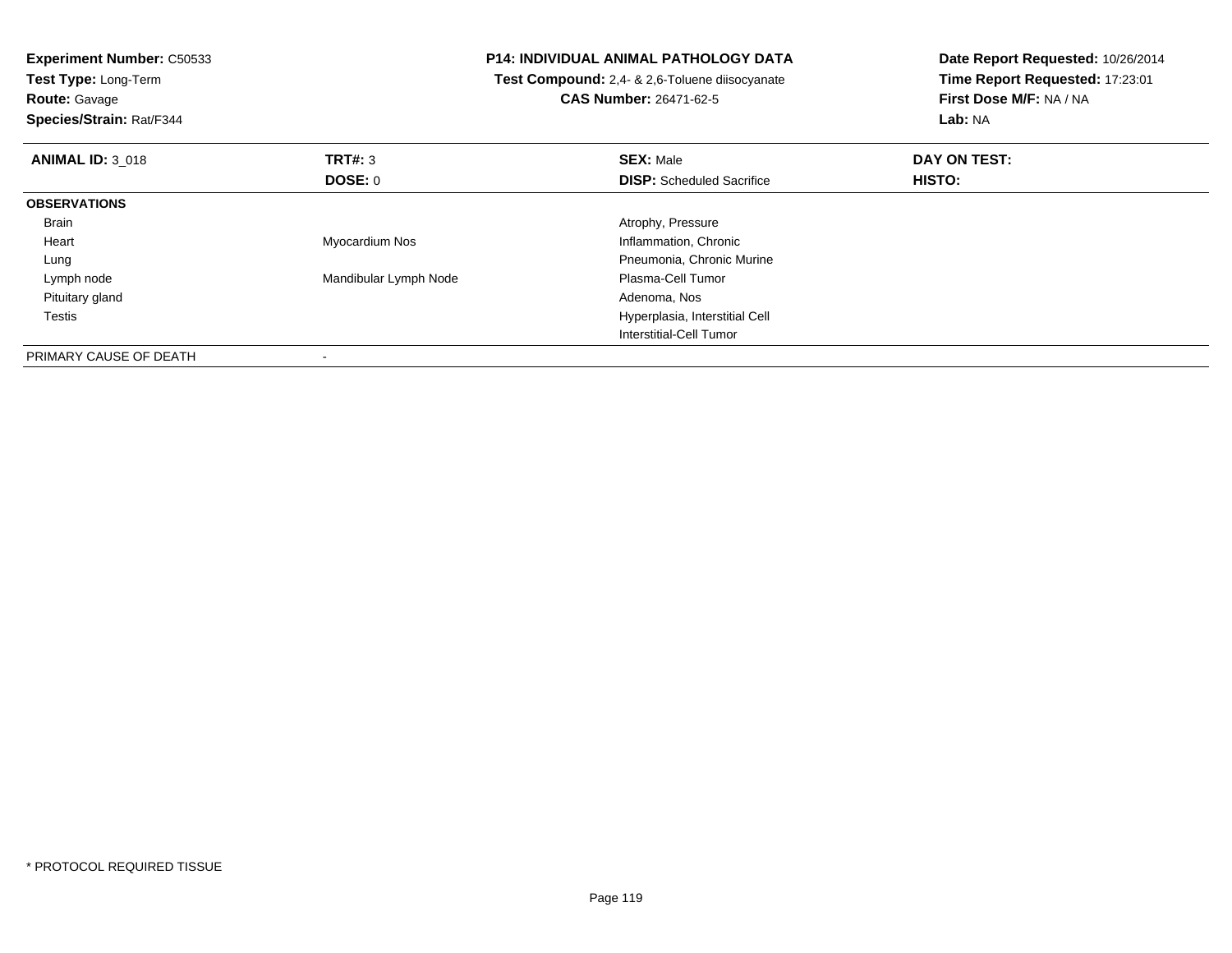| <b>Experiment Number: C50533</b><br>Test Type: Long-Term<br><b>Route: Gavage</b><br>Species/Strain: Rat/F344 |                           | <b>P14: INDIVIDUAL ANIMAL PATHOLOGY DATA</b><br>Test Compound: 2,4- & 2,6-Toluene diisocyanate<br>CAS Number: 26471-62-5 | Date Report Requested: 10/26/2014<br>Time Report Requested: 17:23:01<br>First Dose M/F: NA / NA<br>Lab: NA |
|--------------------------------------------------------------------------------------------------------------|---------------------------|--------------------------------------------------------------------------------------------------------------------------|------------------------------------------------------------------------------------------------------------|
| <b>ANIMAL ID: 3 019</b>                                                                                      | <b>TRT#:</b> 3<br>DOSE: 0 | <b>SEX: Male</b><br><b>DISP:</b> Scheduled Sacrifice                                                                     | DAY ON TEST:<br>HISTO:                                                                                     |
| <b>OBSERVATIONS</b>                                                                                          |                           |                                                                                                                          |                                                                                                            |
| Adrenal gland                                                                                                |                           | Cortical Adenoma                                                                                                         |                                                                                                            |
| Heart                                                                                                        | Myocardium Nos            | Inflammation, Chronic                                                                                                    |                                                                                                            |
| Kidney                                                                                                       |                           | Inflammation, Chronic                                                                                                    |                                                                                                            |
| Lung                                                                                                         |                           | Pneumonia, Chronic Murine                                                                                                |                                                                                                            |
| Pancreas                                                                                                     |                           | Atrophy, Focal                                                                                                           |                                                                                                            |
|                                                                                                              | <b>Islets</b>             | Islet-Cell Carcinoma                                                                                                     |                                                                                                            |
| Testis                                                                                                       |                           | Interstitial-Cell Tumor                                                                                                  |                                                                                                            |
| PRIMARY CAUSE OF DEATH                                                                                       |                           |                                                                                                                          |                                                                                                            |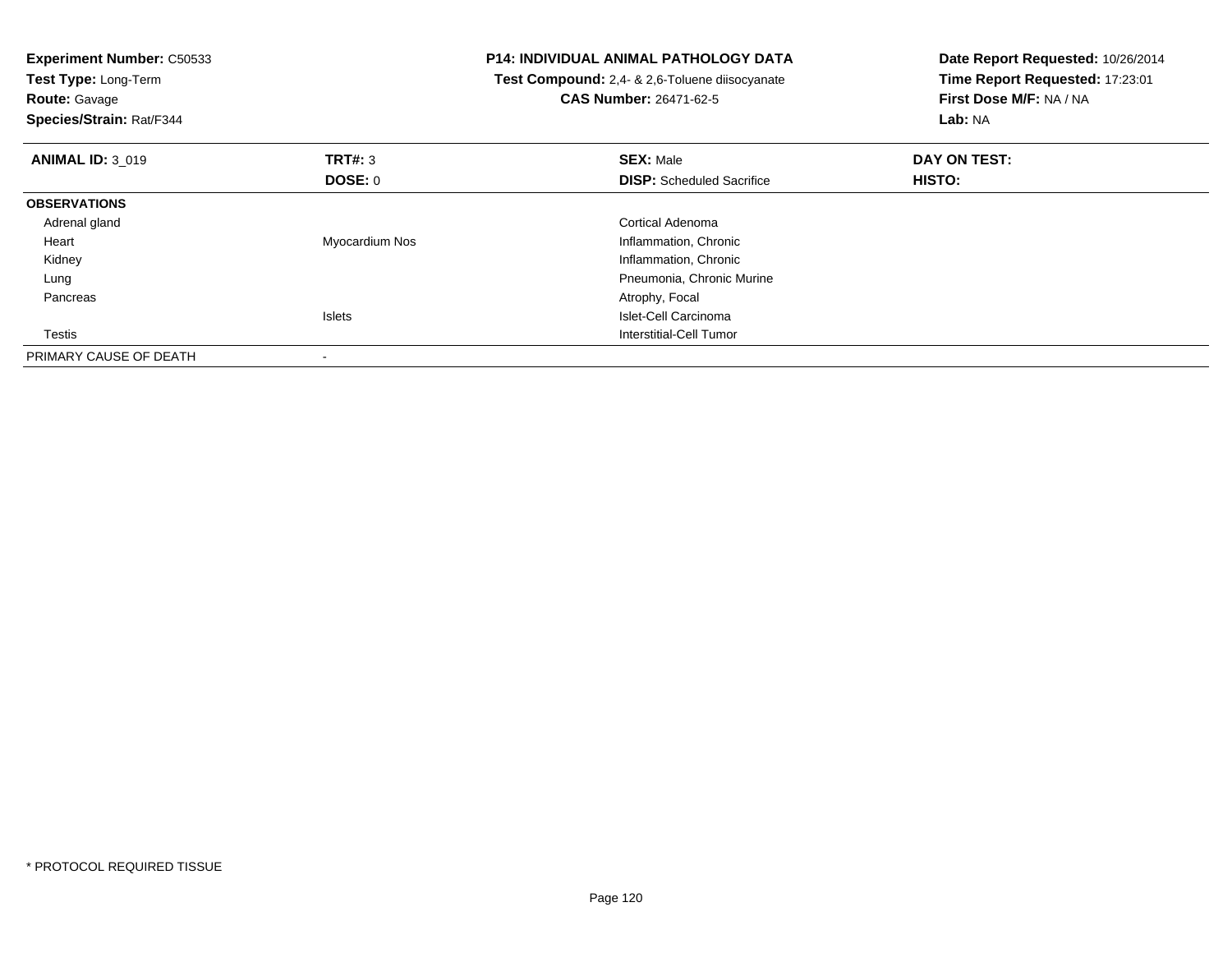| <b>Experiment Number: C50533</b><br>Test Type: Long-Term<br><b>Route: Gavage</b><br>Species/Strain: Rat/F344 |                    | <b>P14: INDIVIDUAL ANIMAL PATHOLOGY DATA</b><br>Test Compound: 2,4- & 2,6-Toluene diisocyanate<br>CAS Number: 26471-62-5 | Date Report Requested: 10/26/2014<br>Time Report Requested: 17:23:01<br>First Dose M/F: NA / NA<br>Lab: NA |
|--------------------------------------------------------------------------------------------------------------|--------------------|--------------------------------------------------------------------------------------------------------------------------|------------------------------------------------------------------------------------------------------------|
| <b>ANIMAL ID: 3 020</b>                                                                                      | TRT#: 3<br>DOSE: 0 | <b>SEX: Male</b><br><b>DISP:</b> Scheduled Sacrifice                                                                     | DAY ON TEST:<br><b>HISTO:</b>                                                                              |
| <b>OBSERVATIONS</b>                                                                                          |                    |                                                                                                                          |                                                                                                            |
| Heart                                                                                                        | Myocardium Nos     | Inflammation, Chronic                                                                                                    |                                                                                                            |
| Kidney                                                                                                       |                    | Inflammation, Chronic                                                                                                    |                                                                                                            |
| Lung                                                                                                         |                    | Pneumonia, Chronic Murine                                                                                                |                                                                                                            |
| Testis                                                                                                       |                    | Interstitial-Cell Tumor                                                                                                  |                                                                                                            |
| PRIMARY CAUSE OF DEATH                                                                                       |                    |                                                                                                                          |                                                                                                            |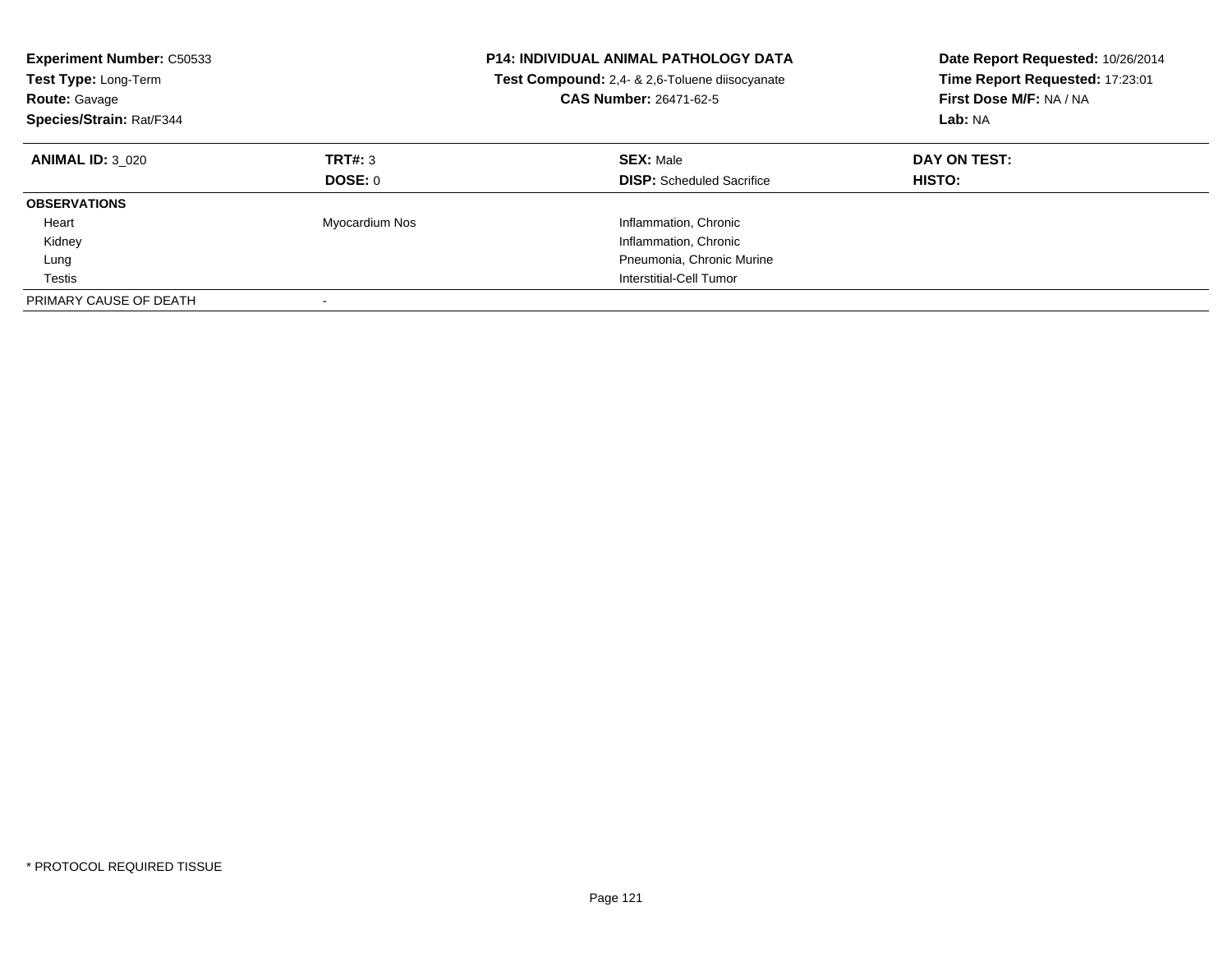| <b>Experiment Number: C50533</b><br><b>Test Type: Long-Term</b><br><b>Route: Gavage</b><br>Species/Strain: Rat/F344 |                           | <b>P14: INDIVIDUAL ANIMAL PATHOLOGY DATA</b><br><b>Test Compound:</b> 2.4- & 2.6-Toluene diisocyanate<br>CAS Number: 26471-62-5 | Date Report Requested: 10/26/2014<br>Time Report Requested: 17:23:01<br>First Dose M/F: NA / NA<br>Lab: NA |
|---------------------------------------------------------------------------------------------------------------------|---------------------------|---------------------------------------------------------------------------------------------------------------------------------|------------------------------------------------------------------------------------------------------------|
| <b>ANIMAL ID: 3 021</b>                                                                                             | TRT#: 3<br><b>DOSE: 0</b> | <b>SEX: Male</b><br><b>DISP:</b> Scheduled Sacrifice                                                                            | DAY ON TEST:<br><b>HISTO:</b>                                                                              |
| <b>OBSERVATIONS</b>                                                                                                 |                           |                                                                                                                                 |                                                                                                            |
| Heart                                                                                                               | Myocardium Nos            | Inflammation, Chronic                                                                                                           |                                                                                                            |
| Kidney                                                                                                              |                           | Inflammation, Chronic                                                                                                           |                                                                                                            |
| Testis                                                                                                              |                           | Interstitial-Cell Tumor                                                                                                         |                                                                                                            |
| Thyroid                                                                                                             |                           | Hyperplasia, C Cell                                                                                                             |                                                                                                            |
| PRIMARY CAUSE OF DEATH                                                                                              |                           |                                                                                                                                 |                                                                                                            |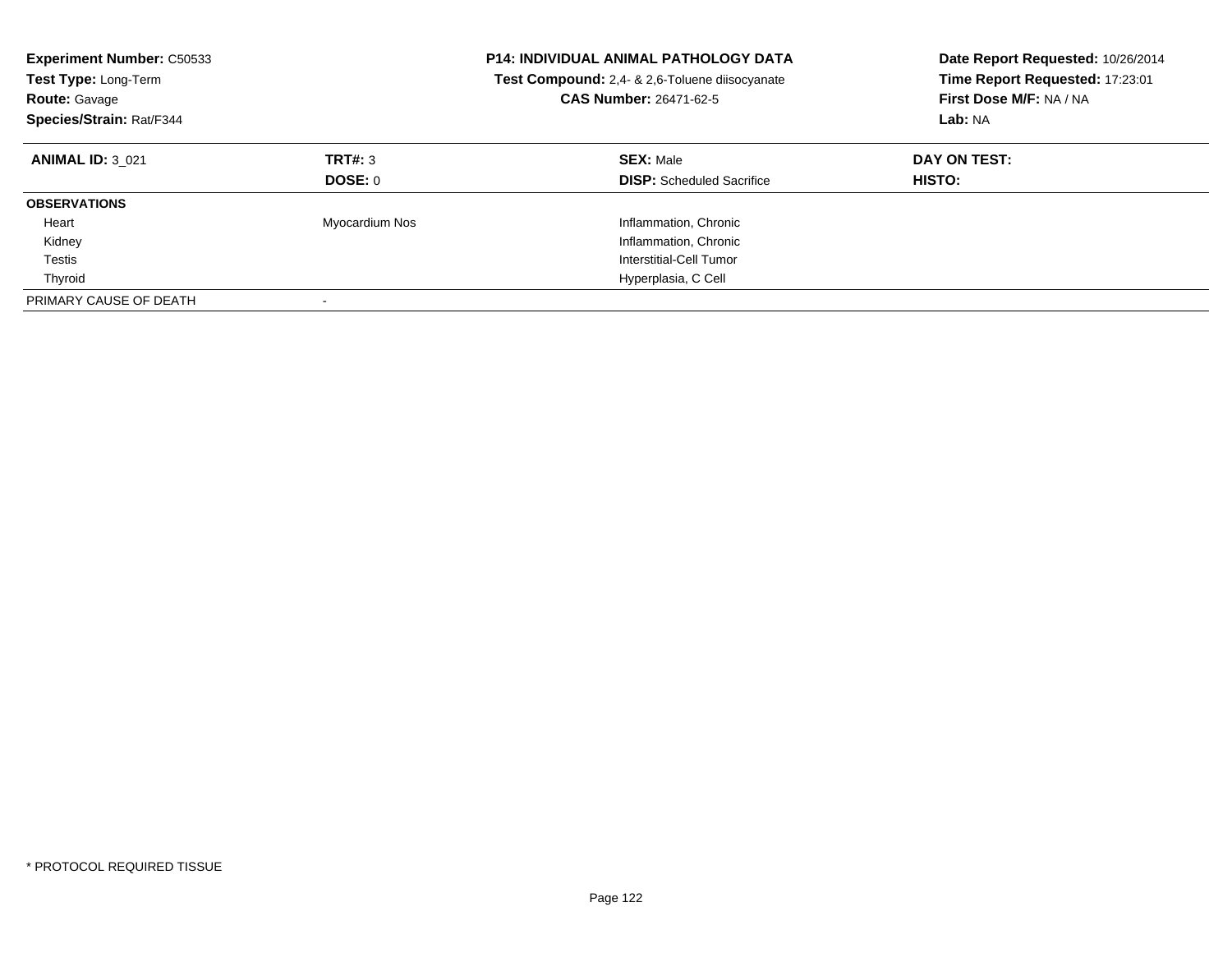| <b>Experiment Number: C50533</b><br>Test Type: Long-Term<br><b>Route: Gavage</b><br>Species/Strain: Rat/F344 |               | <b>P14: INDIVIDUAL ANIMAL PATHOLOGY DATA</b><br>Test Compound: 2,4- & 2,6-Toluene diisocyanate<br><b>CAS Number: 26471-62-5</b> | Date Report Requested: 10/26/2014<br>Time Report Requested: 17:23:01<br>First Dose M/F: NA / NA<br>Lab: NA |
|--------------------------------------------------------------------------------------------------------------|---------------|---------------------------------------------------------------------------------------------------------------------------------|------------------------------------------------------------------------------------------------------------|
| <b>ANIMAL ID: 3 022</b>                                                                                      | TRT#: 3       | <b>SEX: Male</b>                                                                                                                | DAY ON TEST:                                                                                               |
|                                                                                                              | DOSE: 0       | <b>DISP:</b> Scheduled Sacrifice                                                                                                | <b>HISTO:</b>                                                                                              |
| <b>OBSERVATIONS</b>                                                                                          |               |                                                                                                                                 |                                                                                                            |
| Kidney                                                                                                       |               | Inflammation, Chronic                                                                                                           |                                                                                                            |
| Lung                                                                                                         |               | Pneumonia, Chronic Murine                                                                                                       |                                                                                                            |
| Mammary gland                                                                                                |               | Lactation                                                                                                                       |                                                                                                            |
| Pancreas                                                                                                     | <b>Islets</b> | Hyperplasia, Nos                                                                                                                |                                                                                                            |
| Pituitary gland                                                                                              |               | Adenoma, Nos                                                                                                                    |                                                                                                            |
| Testis                                                                                                       |               | Interstitial-Cell Tumor                                                                                                         |                                                                                                            |
| PRIMARY CAUSE OF DEATH                                                                                       |               |                                                                                                                                 |                                                                                                            |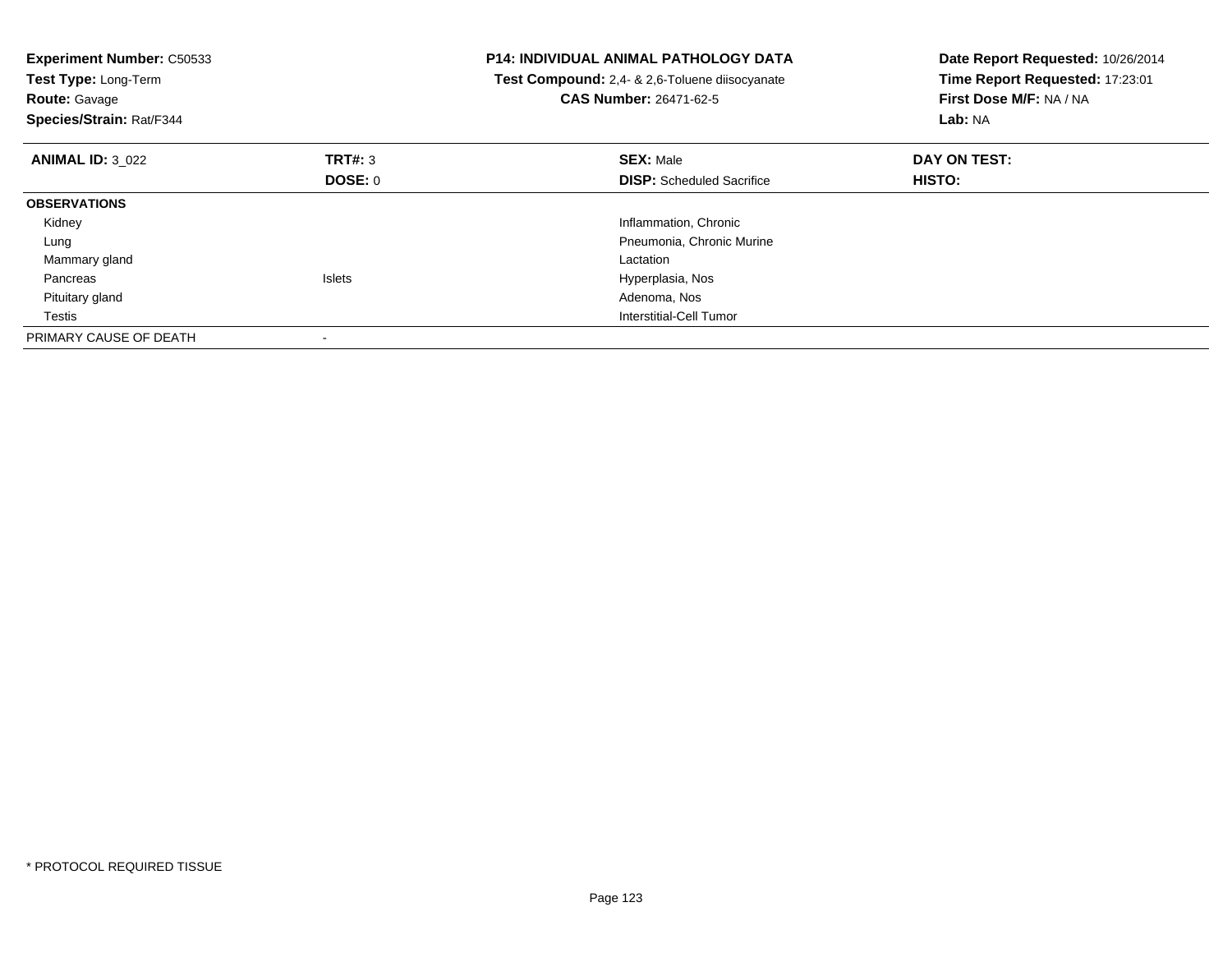| <b>Experiment Number: C50533</b><br>Test Type: Long-Term<br><b>Route: Gavage</b><br>Species/Strain: Rat/F344 |                | <b>P14: INDIVIDUAL ANIMAL PATHOLOGY DATA</b><br>Test Compound: 2,4- & 2,6-Toluene diisocyanate<br><b>CAS Number: 26471-62-5</b> | Date Report Requested: 10/26/2014<br>Time Report Requested: 17:23:01<br>First Dose M/F: NA / NA<br>Lab: NA |
|--------------------------------------------------------------------------------------------------------------|----------------|---------------------------------------------------------------------------------------------------------------------------------|------------------------------------------------------------------------------------------------------------|
| <b>ANIMAL ID: 3 023</b>                                                                                      | TRT#: 3        | <b>SEX: Male</b>                                                                                                                | DAY ON TEST:                                                                                               |
|                                                                                                              | <b>DOSE: 0</b> | <b>DISP:</b> Scheduled Sacrifice                                                                                                | HISTO:                                                                                                     |
| <b>OBSERVATIONS</b>                                                                                          |                |                                                                                                                                 |                                                                                                            |
| Kidney                                                                                                       |                | Inflammation, Chronic                                                                                                           |                                                                                                            |
| Lung                                                                                                         |                | Pneumonia, Chronic Murine                                                                                                       |                                                                                                            |
| Testis                                                                                                       |                | Interstitial-Cell Tumor                                                                                                         |                                                                                                            |
| PRIMARY CAUSE OF DEATH                                                                                       |                |                                                                                                                                 |                                                                                                            |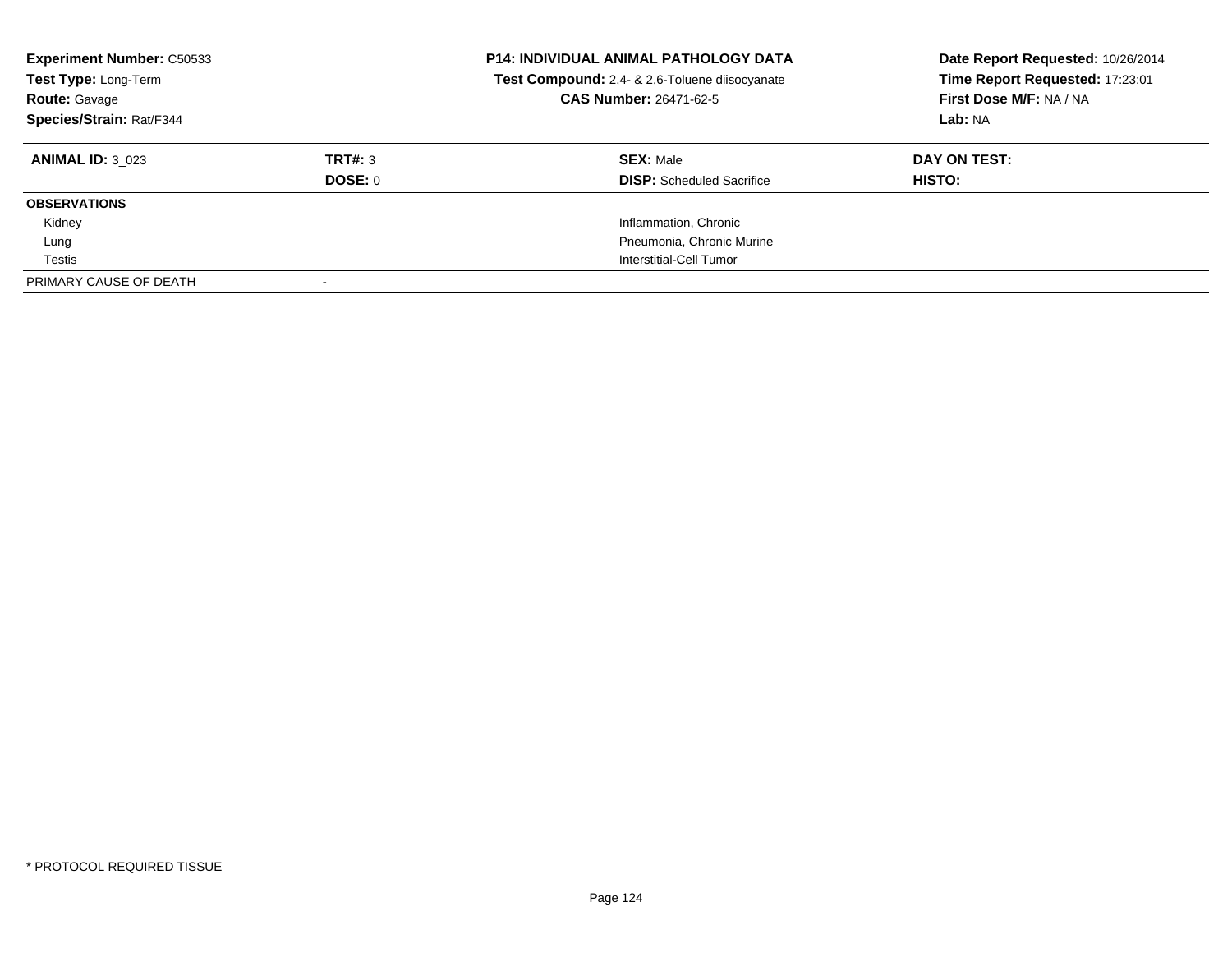| <b>Experiment Number: C50533</b><br>Test Type: Long-Term<br><b>Route: Gavage</b><br>Species/Strain: Rat/F344 |                    | <b>P14: INDIVIDUAL ANIMAL PATHOLOGY DATA</b><br>Test Compound: 2,4- & 2,6-Toluene diisocyanate<br>CAS Number: 26471-62-5 | Date Report Requested: 10/26/2014<br>Time Report Requested: 17:23:01<br>First Dose M/F: NA / NA<br>Lab: NA |
|--------------------------------------------------------------------------------------------------------------|--------------------|--------------------------------------------------------------------------------------------------------------------------|------------------------------------------------------------------------------------------------------------|
| <b>ANIMAL ID: 3 024</b>                                                                                      | TRT#: 3<br>DOSE: 0 | <b>SEX: Male</b><br><b>DISP:</b> Scheduled Sacrifice                                                                     | DAY ON TEST:<br><b>HISTO:</b>                                                                              |
| <b>OBSERVATIONS</b>                                                                                          |                    |                                                                                                                          |                                                                                                            |
| Heart                                                                                                        | Myocardium Nos     | Inflammation, Chronic                                                                                                    |                                                                                                            |
| Kidney                                                                                                       |                    | Inflammation, Chronic                                                                                                    |                                                                                                            |
| Lung                                                                                                         |                    | Pneumonia, Chronic Murine                                                                                                |                                                                                                            |
| Testis                                                                                                       |                    | Interstitial-Cell Tumor                                                                                                  |                                                                                                            |
| PRIMARY CAUSE OF DEATH                                                                                       |                    |                                                                                                                          |                                                                                                            |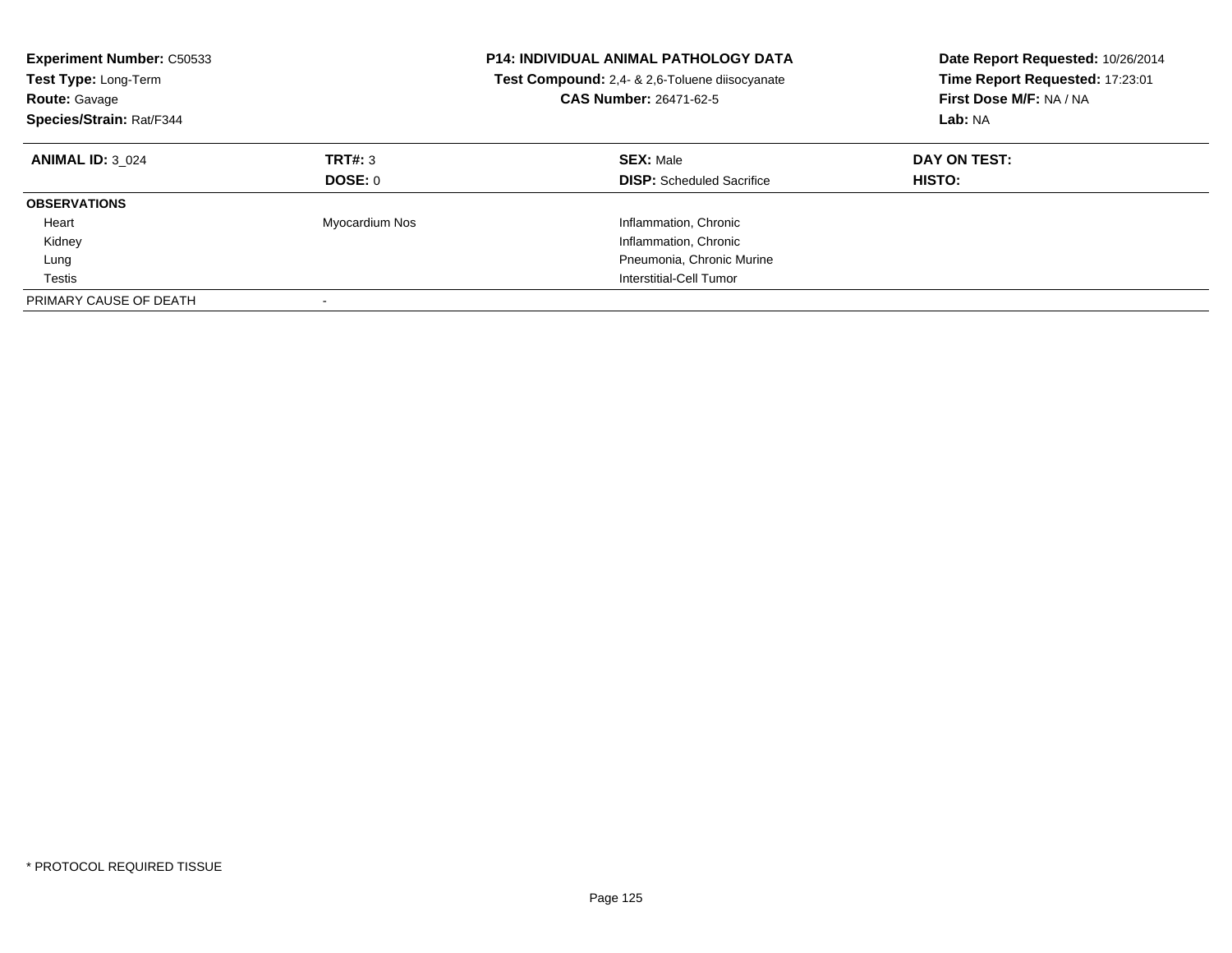| <b>Experiment Number: C50533</b><br>Test Type: Long-Term<br><b>Route: Gavage</b><br>Species/Strain: Rat/F344 |                | <b>P14: INDIVIDUAL ANIMAL PATHOLOGY DATA</b><br>Test Compound: 2,4- & 2,6-Toluene diisocyanate<br><b>CAS Number: 26471-62-5</b> | Date Report Requested: 10/26/2014<br>Time Report Requested: 17:23:01<br>First Dose M/F: NA / NA<br>Lab: NA |
|--------------------------------------------------------------------------------------------------------------|----------------|---------------------------------------------------------------------------------------------------------------------------------|------------------------------------------------------------------------------------------------------------|
| <b>ANIMAL ID: 3 025</b>                                                                                      | TRT#: 3        | <b>SEX: Male</b>                                                                                                                | DAY ON TEST:                                                                                               |
|                                                                                                              | DOSE: 0        | <b>DISP:</b> Scheduled Sacrifice                                                                                                | HISTO:                                                                                                     |
| <b>OBSERVATIONS</b>                                                                                          |                |                                                                                                                                 |                                                                                                            |
| Heart                                                                                                        | Myocardium Nos | Inflammation, Chronic                                                                                                           |                                                                                                            |
| Lung                                                                                                         |                | Pneumonia, Chronic Murine                                                                                                       |                                                                                                            |
| Testis                                                                                                       |                | Interstitial-Cell Tumor                                                                                                         |                                                                                                            |
| PRIMARY CAUSE OF DEATH                                                                                       |                |                                                                                                                                 |                                                                                                            |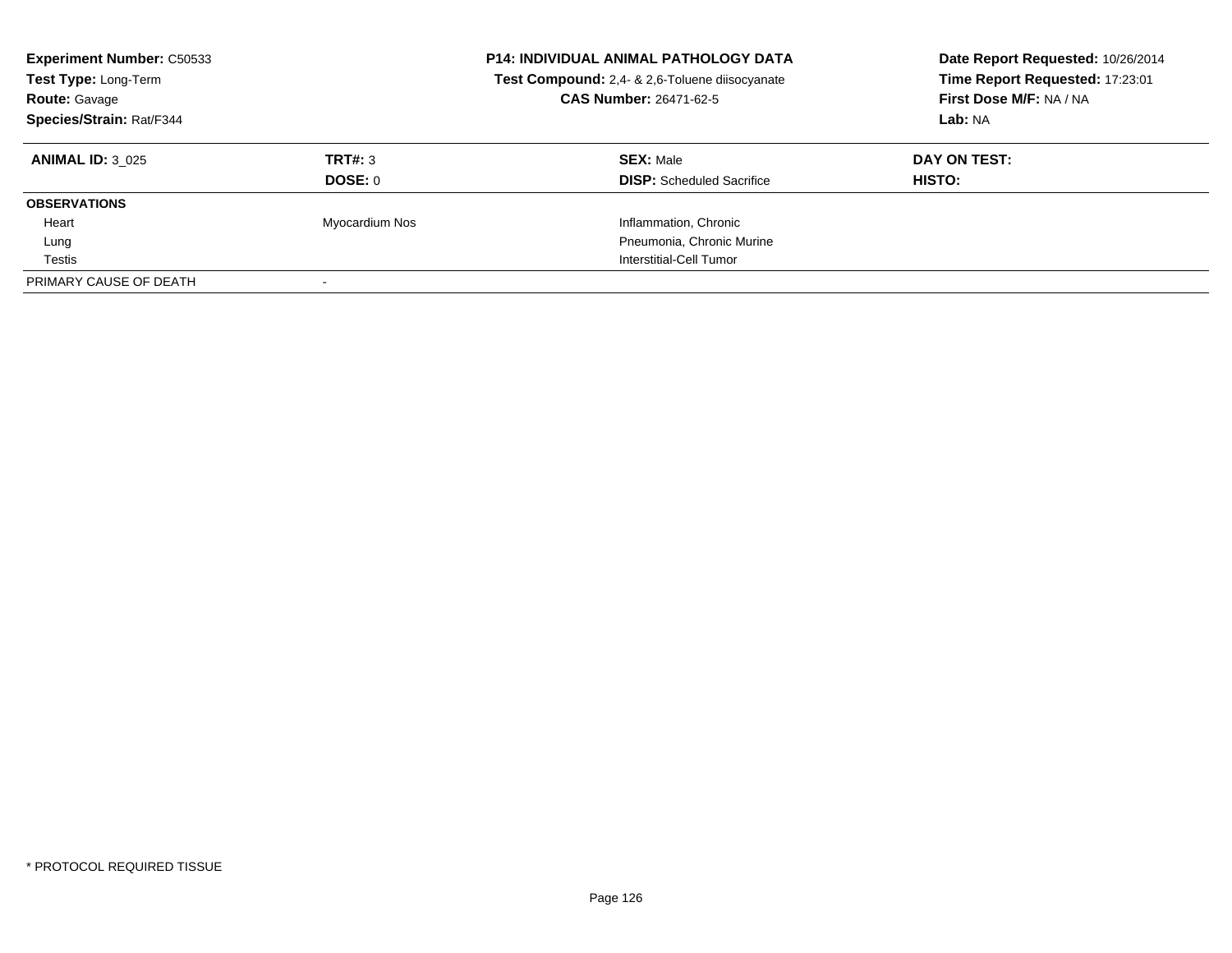| <b>Experiment Number: C50533</b><br>Test Type: Long-Term<br><b>Route: Gavage</b><br>Species/Strain: Rat/F344 |                | <b>P14: INDIVIDUAL ANIMAL PATHOLOGY DATA</b><br>Test Compound: 2,4- & 2,6-Toluene diisocyanate<br>CAS Number: 26471-62-5 | Date Report Requested: 10/26/2014<br>Time Report Requested: 17:23:01<br>First Dose M/F: NA / NA<br>Lab: NA |
|--------------------------------------------------------------------------------------------------------------|----------------|--------------------------------------------------------------------------------------------------------------------------|------------------------------------------------------------------------------------------------------------|
| <b>ANIMAL ID: 3 026</b>                                                                                      | TRT#: 3        | <b>SEX: Male</b>                                                                                                         | DAY ON TEST:                                                                                               |
|                                                                                                              | DOSE: 0        | <b>DISP:</b> Scheduled Sacrifice                                                                                         | HISTO:                                                                                                     |
| <b>OBSERVATIONS</b>                                                                                          |                |                                                                                                                          |                                                                                                            |
| Adrenal gland                                                                                                | Cortex Nos     | Hyperplasia, Focal                                                                                                       |                                                                                                            |
| Heart                                                                                                        | Myocardium Nos | Inflammation, Chronic                                                                                                    |                                                                                                            |
| Kidney                                                                                                       |                | Inflammation, Chronic                                                                                                    |                                                                                                            |
| Testis                                                                                                       |                | Interstitial-Cell Tumor                                                                                                  |                                                                                                            |
| Thyroid                                                                                                      |                | Hyperplasia, C Cell                                                                                                      |                                                                                                            |
| PRIMARY CAUSE OF DEATH                                                                                       |                |                                                                                                                          |                                                                                                            |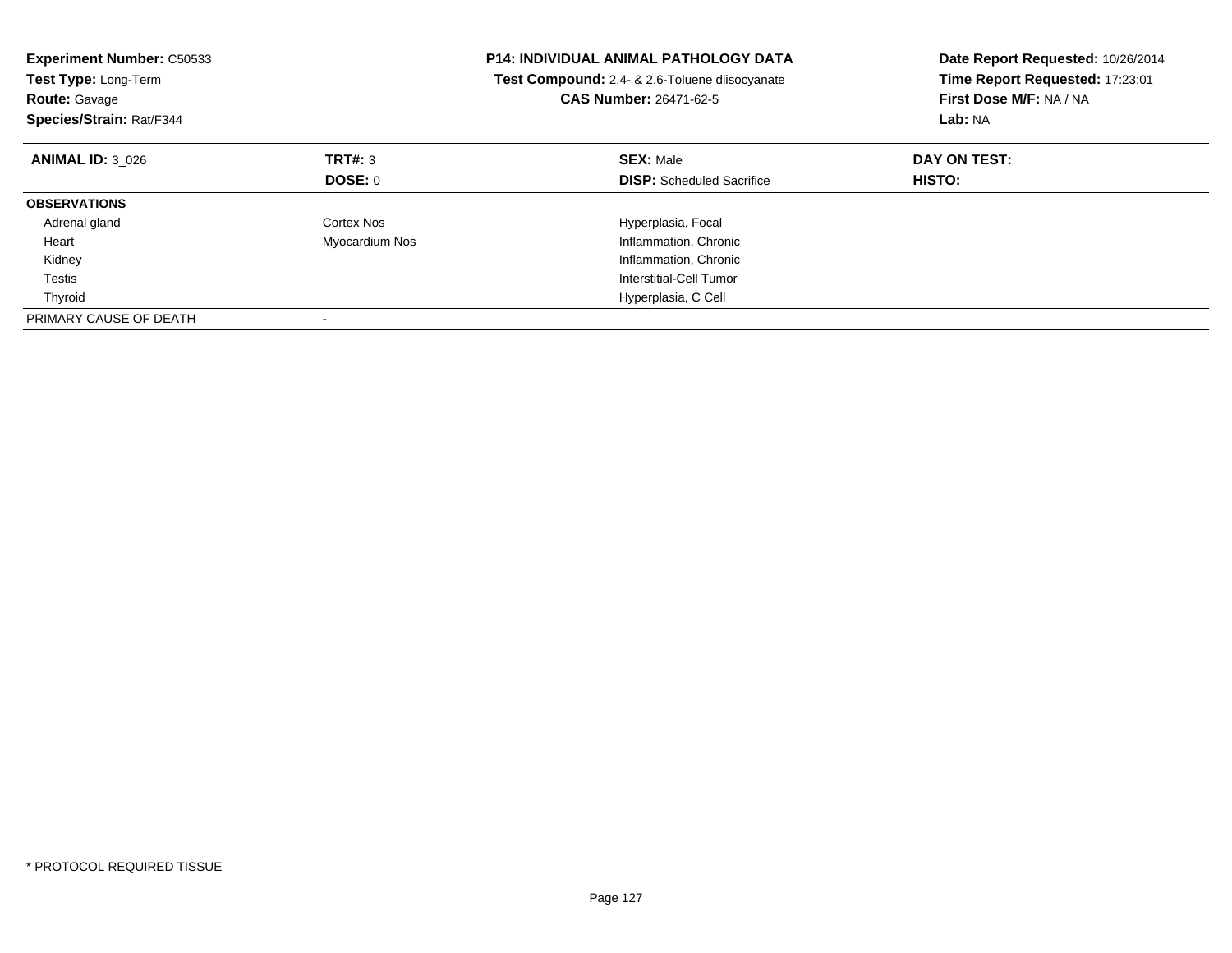| <b>Experiment Number: C50533</b><br>Test Type: Long-Term<br><b>Route: Gavage</b><br>Species/Strain: Rat/F344 |                | <b>P14: INDIVIDUAL ANIMAL PATHOLOGY DATA</b><br>Test Compound: 2,4- & 2,6-Toluene diisocyanate<br><b>CAS Number: 26471-62-5</b> | Date Report Requested: 10/26/2014<br>Time Report Requested: 17:23:01<br>First Dose M/F: NA / NA<br>Lab: NA |
|--------------------------------------------------------------------------------------------------------------|----------------|---------------------------------------------------------------------------------------------------------------------------------|------------------------------------------------------------------------------------------------------------|
| <b>ANIMAL ID: 3 027</b>                                                                                      | TRT#: 3        | <b>SEX: Male</b>                                                                                                                | DAY ON TEST:                                                                                               |
|                                                                                                              | DOSE: 0        | <b>DISP:</b> Scheduled Sacrifice                                                                                                | HISTO:                                                                                                     |
| <b>OBSERVATIONS</b>                                                                                          |                |                                                                                                                                 |                                                                                                            |
| Heart                                                                                                        | Myocardium Nos | Inflammation, Chronic                                                                                                           |                                                                                                            |
| Kidney                                                                                                       |                | Inflammation, Chronic                                                                                                           |                                                                                                            |
| Testis                                                                                                       |                | Interstitial-Cell Tumor                                                                                                         |                                                                                                            |
| PRIMARY CAUSE OF DEATH                                                                                       |                |                                                                                                                                 |                                                                                                            |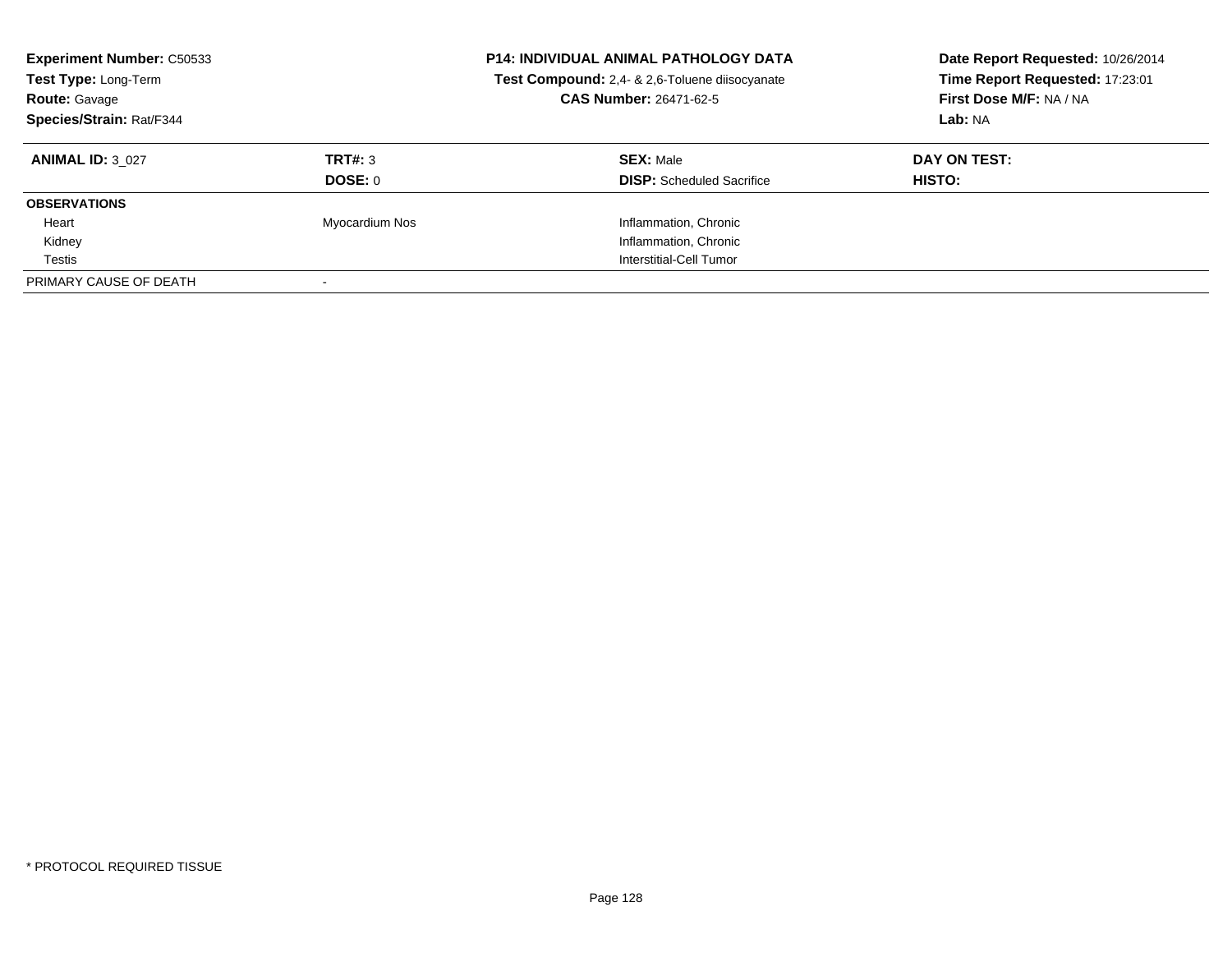| <b>Experiment Number: C50533</b><br>Test Type: Long-Term<br><b>Route: Gavage</b><br>Species/Strain: Rat/F344 |                | <b>P14: INDIVIDUAL ANIMAL PATHOLOGY DATA</b><br><b>Test Compound:</b> 2,4- & 2,6-Toluene diisocyanate<br><b>CAS Number: 26471-62-5</b> | Date Report Requested: 10/26/2014<br>Time Report Requested: 17:23:01<br>First Dose M/F: NA / NA<br>Lab: NA |
|--------------------------------------------------------------------------------------------------------------|----------------|----------------------------------------------------------------------------------------------------------------------------------------|------------------------------------------------------------------------------------------------------------|
| <b>ANIMAL ID: 3 028</b>                                                                                      | TRT#: 3        | <b>SEX: Male</b>                                                                                                                       | DAY ON TEST:                                                                                               |
|                                                                                                              | DOSE: 0        | <b>DISP:</b> Scheduled Sacrifice                                                                                                       | <b>HISTO:</b>                                                                                              |
| <b>OBSERVATIONS</b>                                                                                          |                |                                                                                                                                        |                                                                                                            |
| Heart                                                                                                        | Myocardium Nos | Inflammation, Chronic                                                                                                                  |                                                                                                            |
| Kidney                                                                                                       |                | Inflammation, Chronic                                                                                                                  |                                                                                                            |
| Lung                                                                                                         |                | Pneumonia, Chronic Murine                                                                                                              |                                                                                                            |
| Pancreas                                                                                                     | <b>Islets</b>  | Hyperplasia, Nos                                                                                                                       |                                                                                                            |
| Pituitary gland                                                                                              |                | Hyperplasia, Chromophobe Cell                                                                                                          |                                                                                                            |
| Testis                                                                                                       |                | Interstitial-Cell Tumor                                                                                                                |                                                                                                            |
| PRIMARY CAUSE OF DEATH                                                                                       |                |                                                                                                                                        |                                                                                                            |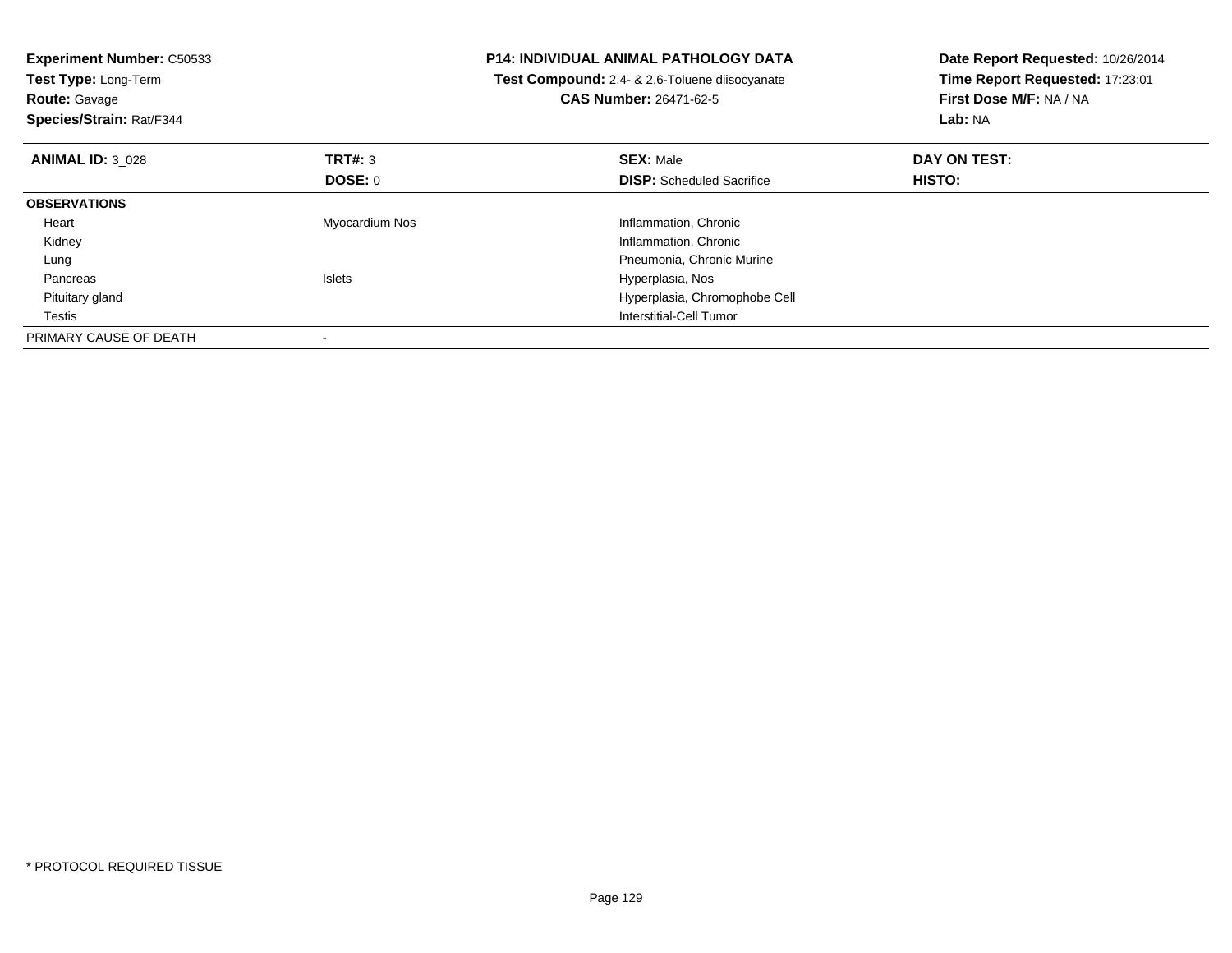| <b>Experiment Number: C50533</b><br>Test Type: Long-Term<br><b>Route: Gavage</b><br>Species/Strain: Rat/F344 |                | <b>P14: INDIVIDUAL ANIMAL PATHOLOGY DATA</b><br>Test Compound: 2,4- & 2,6-Toluene diisocyanate<br><b>CAS Number: 26471-62-5</b> | Date Report Requested: 10/26/2014<br>Time Report Requested: 17:23:01<br>First Dose M/F: NA / NA<br>Lab: NA |
|--------------------------------------------------------------------------------------------------------------|----------------|---------------------------------------------------------------------------------------------------------------------------------|------------------------------------------------------------------------------------------------------------|
| <b>ANIMAL ID: 3 029</b>                                                                                      | TRT#: 3        | <b>SEX: Male</b>                                                                                                                | DAY ON TEST:                                                                                               |
|                                                                                                              | DOSE: 0        | <b>DISP:</b> Scheduled Sacrifice                                                                                                | HISTO:                                                                                                     |
| <b>OBSERVATIONS</b>                                                                                          |                |                                                                                                                                 |                                                                                                            |
| Heart                                                                                                        | Myocardium Nos | Inflammation, Chronic                                                                                                           |                                                                                                            |
| Kidney                                                                                                       |                | Inflammation, Chronic                                                                                                           |                                                                                                            |
| Liver                                                                                                        |                | Granuloma, Nos                                                                                                                  |                                                                                                            |
| Lung                                                                                                         |                | Pneumonia, Chronic Murine                                                                                                       |                                                                                                            |
| Testis                                                                                                       |                | Interstitial-Cell Tumor                                                                                                         |                                                                                                            |
| PRIMARY CAUSE OF DEATH                                                                                       |                |                                                                                                                                 |                                                                                                            |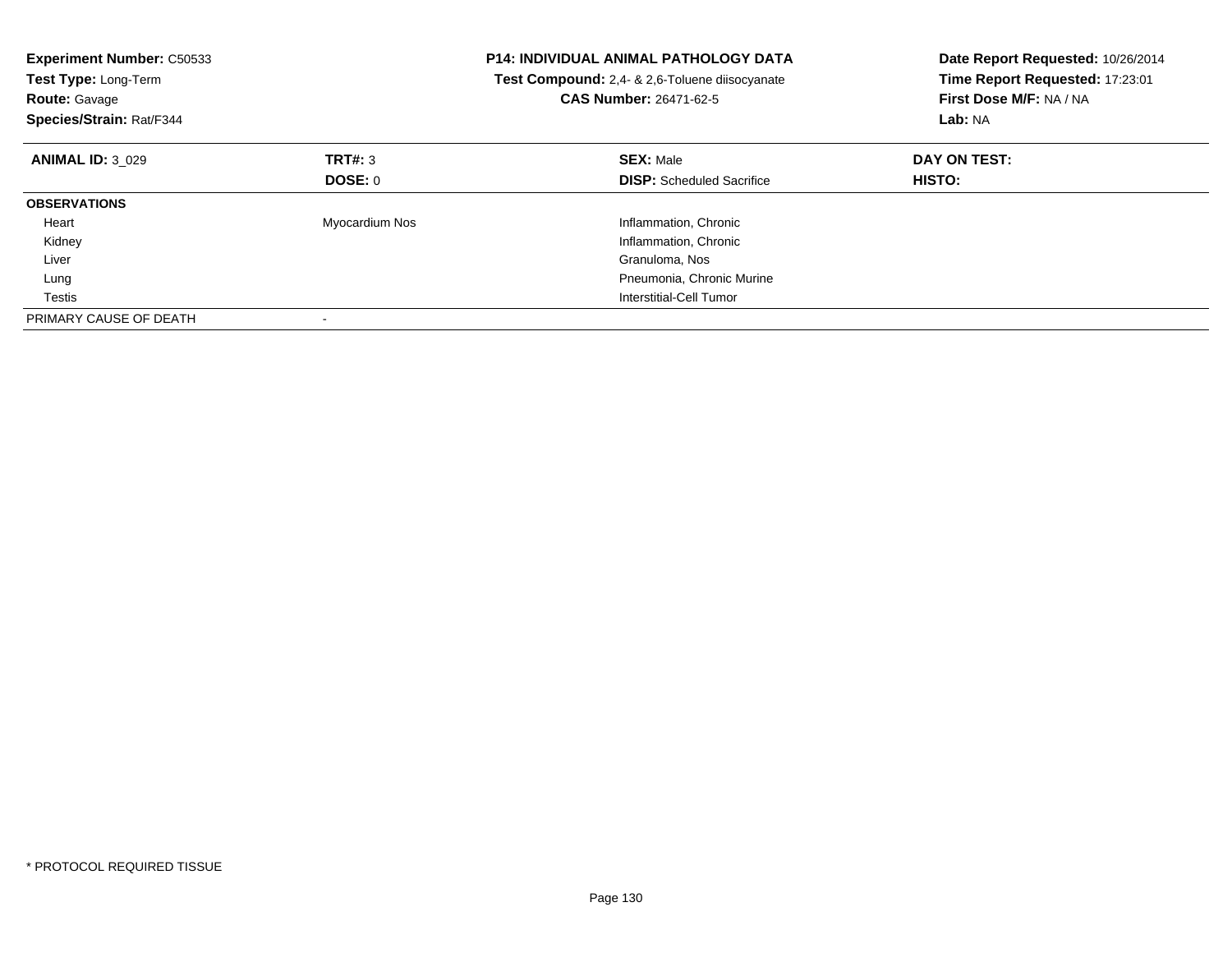| <b>Experiment Number: C50533</b><br>Test Type: Long-Term<br><b>Route: Gavage</b><br>Species/Strain: Rat/F344 |                | <b>P14: INDIVIDUAL ANIMAL PATHOLOGY DATA</b><br>Test Compound: 2,4- & 2,6-Toluene diisocyanate<br><b>CAS Number: 26471-62-5</b> | Date Report Requested: 10/26/2014<br>Time Report Requested: 17:23:01<br>First Dose M/F: NA / NA<br>Lab: NA |
|--------------------------------------------------------------------------------------------------------------|----------------|---------------------------------------------------------------------------------------------------------------------------------|------------------------------------------------------------------------------------------------------------|
| <b>ANIMAL ID: 3 030</b>                                                                                      | TRT#: 3        | <b>SEX: Male</b>                                                                                                                | DAY ON TEST:                                                                                               |
|                                                                                                              | DOSE: 0        | <b>DISP:</b> Scheduled Sacrifice                                                                                                | HISTO:                                                                                                     |
| <b>OBSERVATIONS</b>                                                                                          |                |                                                                                                                                 |                                                                                                            |
| Heart                                                                                                        | Myocardium Nos | Inflammation, Chronic                                                                                                           |                                                                                                            |
| Kidney                                                                                                       |                | Inflammation, Chronic                                                                                                           |                                                                                                            |
| Lung                                                                                                         |                | Pneumonia, Chronic Murine                                                                                                       |                                                                                                            |
| Mammary gland                                                                                                |                | Lactation                                                                                                                       |                                                                                                            |
| Testis                                                                                                       |                | Interstitial-Cell Tumor                                                                                                         |                                                                                                            |
| PRIMARY CAUSE OF DEATH                                                                                       |                |                                                                                                                                 |                                                                                                            |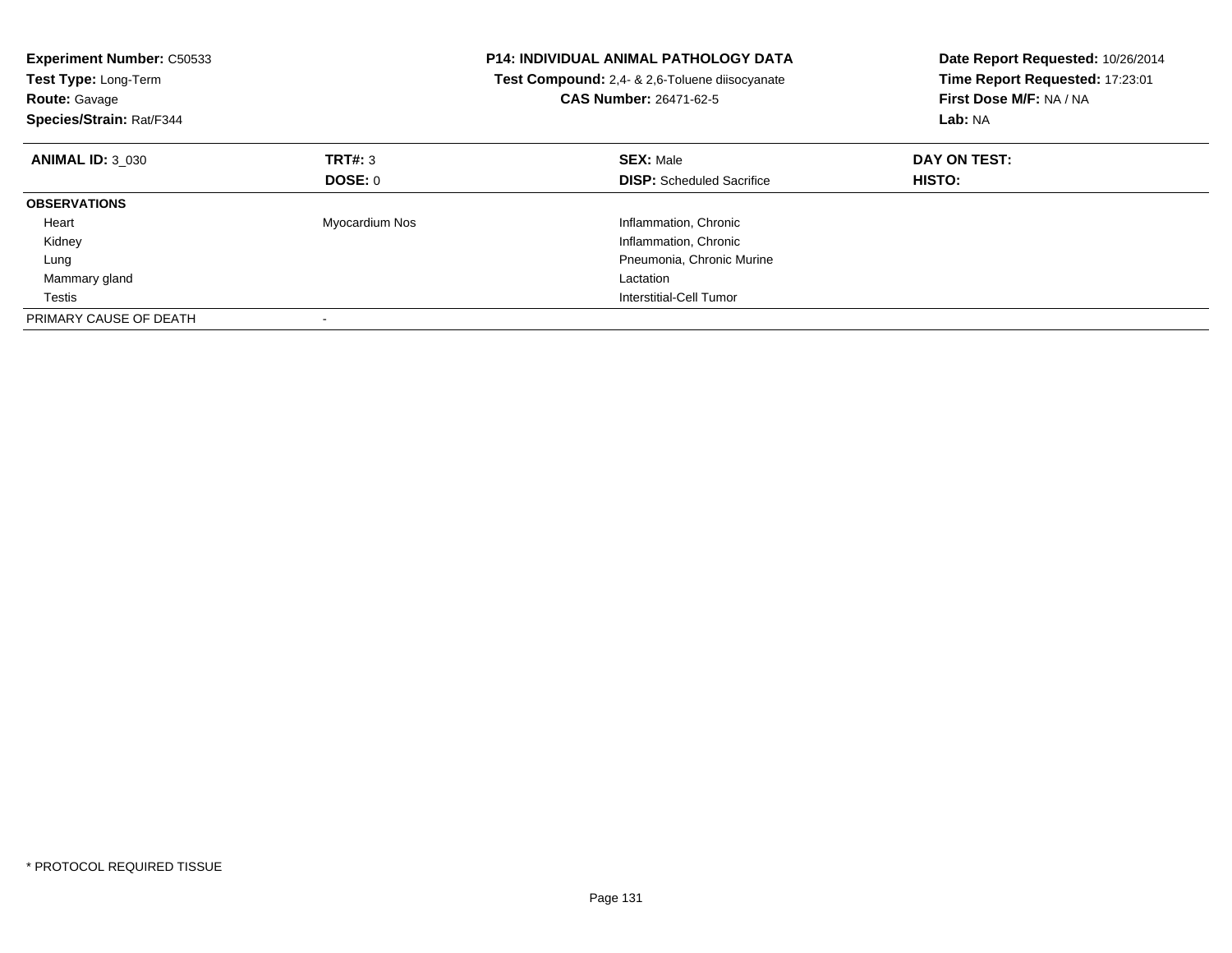| <b>Experiment Number: C50533</b><br>Test Type: Long-Term<br><b>Route: Gavage</b><br>Species/Strain: Rat/F344 |                | P14: INDIVIDUAL ANIMAL PATHOLOGY DATA<br>Test Compound: 2,4- & 2,6-Toluene diisocyanate<br><b>CAS Number: 26471-62-5</b> | Date Report Requested: 10/26/2014<br>Time Report Requested: 17:23:01<br>First Dose M/F: NA / NA<br>Lab: NA |
|--------------------------------------------------------------------------------------------------------------|----------------|--------------------------------------------------------------------------------------------------------------------------|------------------------------------------------------------------------------------------------------------|
| <b>ANIMAL ID: 3 031</b>                                                                                      | TRT#: 3        | <b>SEX: Male</b>                                                                                                         | DAY ON TEST:                                                                                               |
|                                                                                                              | DOSE: 0        | <b>DISP:</b> Scheduled Sacrifice                                                                                         | HISTO:                                                                                                     |
| <b>OBSERVATIONS</b>                                                                                          |                |                                                                                                                          |                                                                                                            |
| Heart                                                                                                        | Myocardium Nos | Inflammation, Chronic                                                                                                    |                                                                                                            |
| Kidney                                                                                                       |                | Inflammation, Chronic                                                                                                    |                                                                                                            |
| Liver                                                                                                        |                | Granuloma, Nos                                                                                                           |                                                                                                            |
| Pancreas                                                                                                     | <b>Islets</b>  | Islet-Cell Adenoma                                                                                                       |                                                                                                            |
| Testis                                                                                                       |                | Interstitial-Cell Tumor                                                                                                  |                                                                                                            |
| PRIMARY CAUSE OF DEATH                                                                                       |                |                                                                                                                          |                                                                                                            |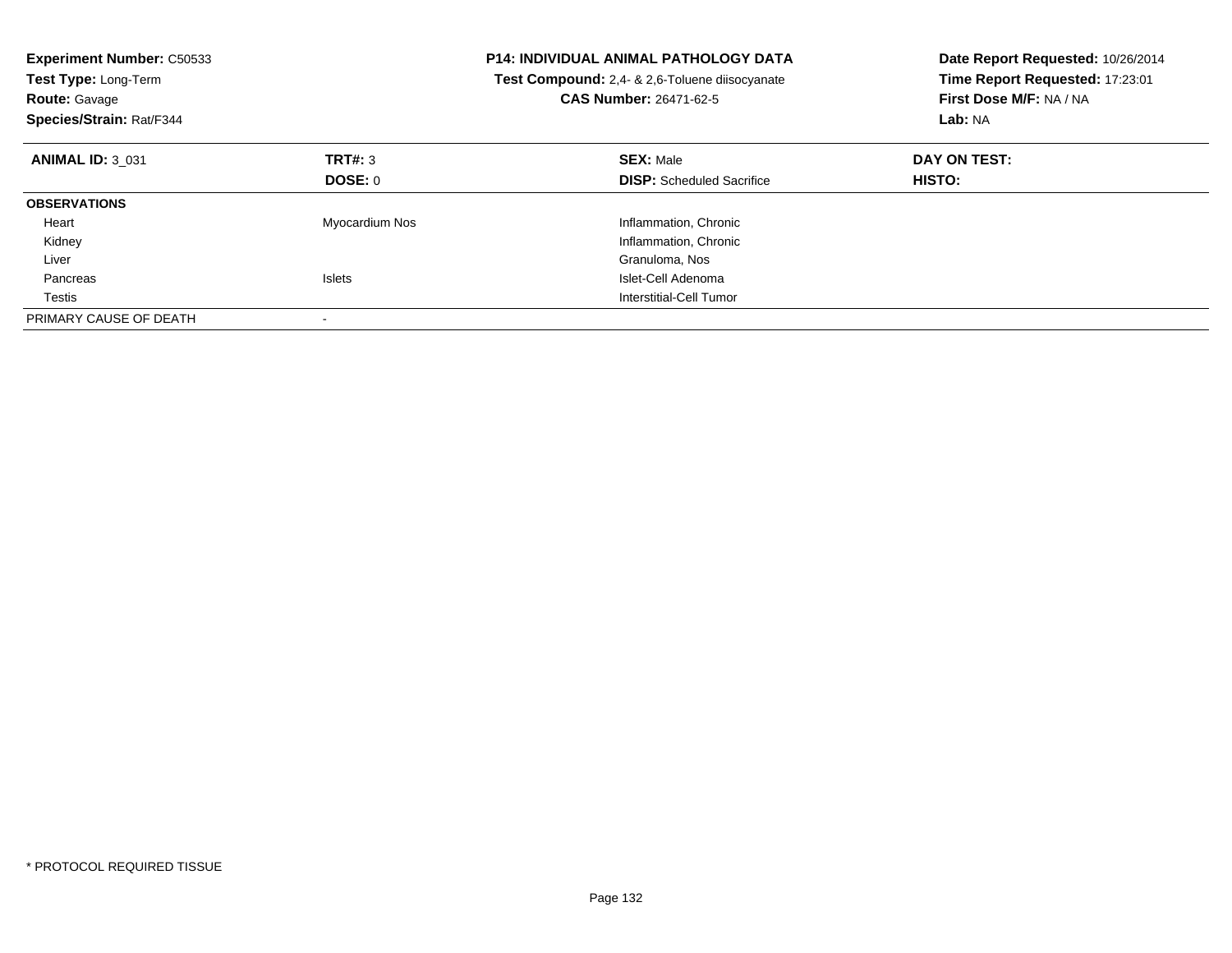| <b>Experiment Number: C50533</b><br>Test Type: Long-Term<br><b>Route: Gavage</b><br>Species/Strain: Rat/F344 |                | <b>P14: INDIVIDUAL ANIMAL PATHOLOGY DATA</b><br>Test Compound: 2,4- & 2,6-Toluene diisocyanate<br><b>CAS Number: 26471-62-5</b> | Date Report Requested: 10/26/2014<br>Time Report Requested: 17:23:01<br>First Dose M/F: NA / NA<br>Lab: NA |
|--------------------------------------------------------------------------------------------------------------|----------------|---------------------------------------------------------------------------------------------------------------------------------|------------------------------------------------------------------------------------------------------------|
| <b>ANIMAL ID: 3 032</b>                                                                                      | TRT#: 3        | <b>SEX: Male</b>                                                                                                                | DAY ON TEST:                                                                                               |
|                                                                                                              | <b>DOSE: 0</b> | <b>DISP:</b> Scheduled Sacrifice                                                                                                | <b>HISTO:</b>                                                                                              |
| <b>OBSERVATIONS</b>                                                                                          |                |                                                                                                                                 |                                                                                                            |
| Adrenal gland                                                                                                |                | Degeneration, Lipoid                                                                                                            |                                                                                                            |
| Heart                                                                                                        | Myocardium Nos | Inflammation, Chronic                                                                                                           |                                                                                                            |
|                                                                                                              |                | Periarteritis                                                                                                                   |                                                                                                            |
| Kidney                                                                                                       |                | Inflammation, Chronic                                                                                                           |                                                                                                            |
| Testis                                                                                                       |                | Interstitial-Cell Tumor                                                                                                         |                                                                                                            |
| PRIMARY CAUSE OF DEATH                                                                                       |                |                                                                                                                                 |                                                                                                            |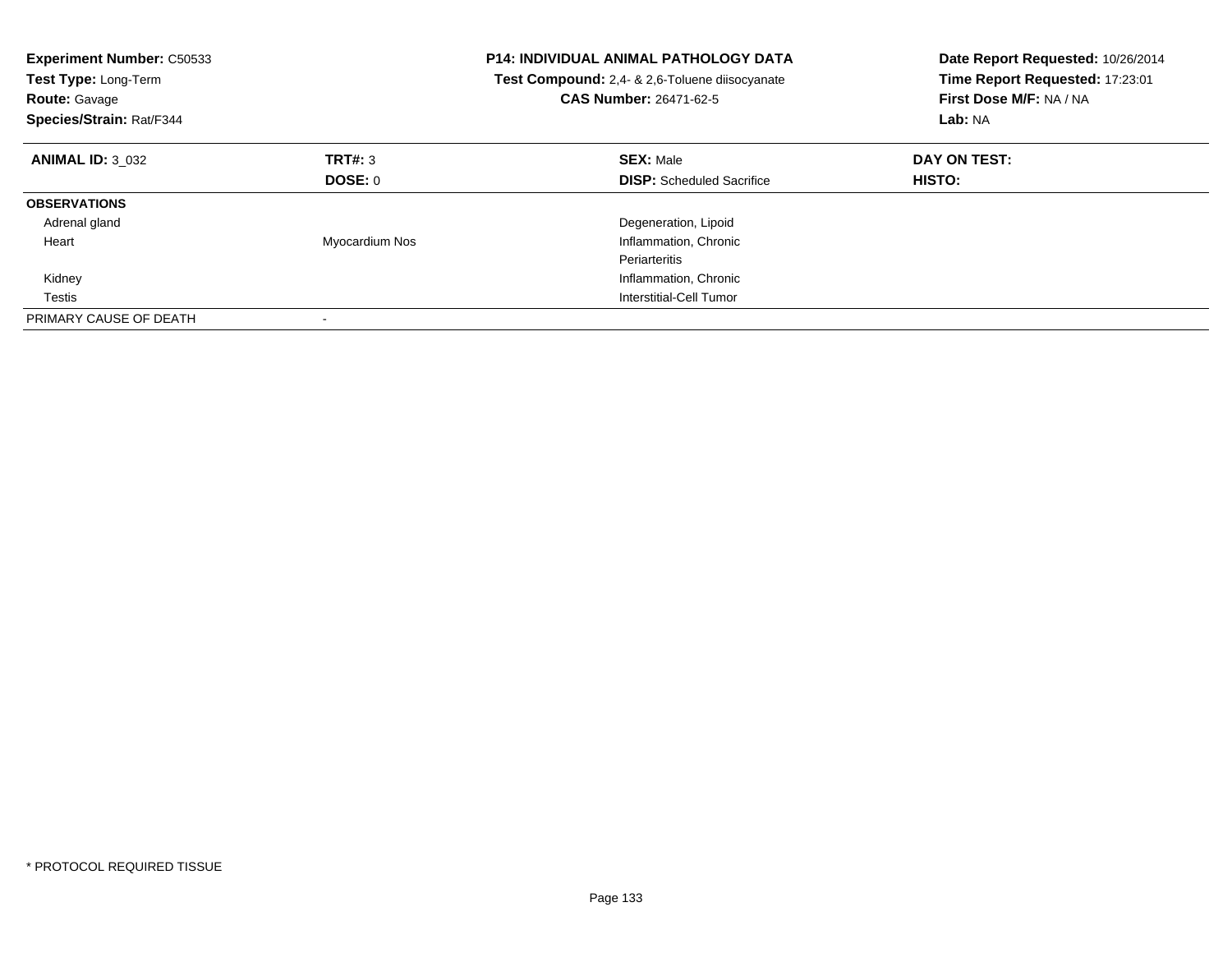| <b>Experiment Number: C50533</b><br>Test Type: Long-Term<br><b>Route: Gavage</b><br>Species/Strain: Rat/F344 |                     | <b>P14: INDIVIDUAL ANIMAL PATHOLOGY DATA</b><br>Test Compound: 2,4- & 2,6-Toluene diisocyanate<br><b>CAS Number: 26471-62-5</b> | Date Report Requested: 10/26/2014<br>Time Report Requested: 17:23:01<br>First Dose M/F: NA / NA<br>Lab: NA |
|--------------------------------------------------------------------------------------------------------------|---------------------|---------------------------------------------------------------------------------------------------------------------------------|------------------------------------------------------------------------------------------------------------|
| <b>ANIMAL ID: 3_033</b>                                                                                      | TRT#: 3             | <b>SEX: Male</b>                                                                                                                | DAY ON TEST:                                                                                               |
|                                                                                                              | DOSE: 0             | <b>DISP:</b> Scheduled Sacrifice                                                                                                | HISTO:                                                                                                     |
| <b>OBSERVATIONS</b>                                                                                          |                     |                                                                                                                                 |                                                                                                            |
| Heart                                                                                                        | Myocardium Nos      | Inflammation, Chronic                                                                                                           |                                                                                                            |
| Kidney                                                                                                       |                     | Cyst, Nos                                                                                                                       |                                                                                                            |
|                                                                                                              |                     | Inflammation, Chronic                                                                                                           |                                                                                                            |
| Liver                                                                                                        |                     | Neoplastic Nodule                                                                                                               |                                                                                                            |
| Lung                                                                                                         |                     | Pneumonia, Chronic Murine                                                                                                       |                                                                                                            |
| Testis                                                                                                       |                     | Interstitial-Cell Tumor                                                                                                         |                                                                                                            |
| Unspecified                                                                                                  | Multiple Organs Nos | Leukemia, Myelomonocytic                                                                                                        |                                                                                                            |
| PRIMARY CAUSE OF DEATH                                                                                       |                     |                                                                                                                                 |                                                                                                            |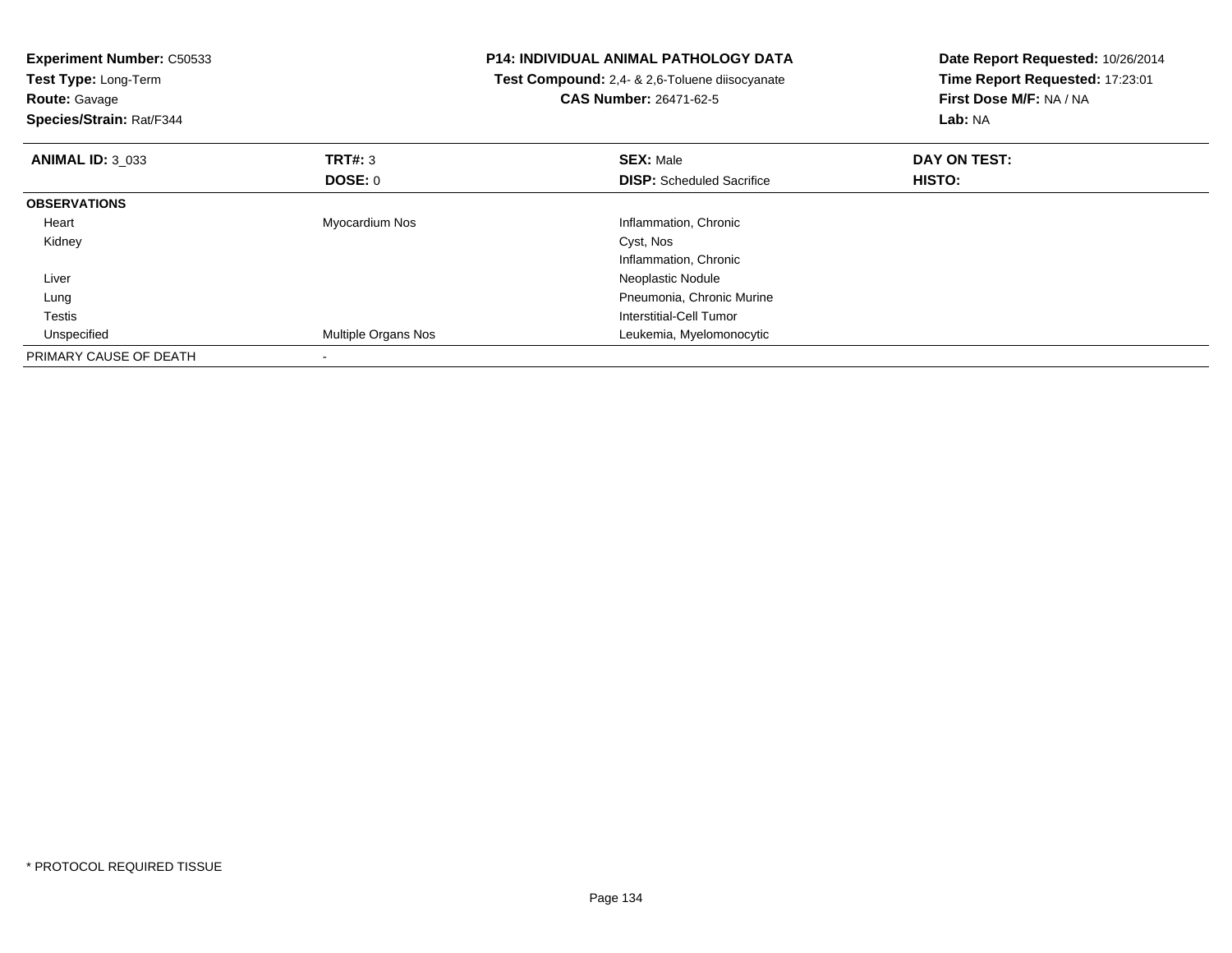| <b>Experiment Number: C50533</b><br>Test Type: Long-Term<br><b>Route: Gavage</b><br>Species/Strain: Rat/F344 |                    | <b>P14: INDIVIDUAL ANIMAL PATHOLOGY DATA</b><br>Test Compound: 2,4- & 2,6-Toluene diisocyanate<br><b>CAS Number: 26471-62-5</b> | Date Report Requested: 10/26/2014<br>Time Report Requested: 17:23:01<br>First Dose M/F: NA / NA<br>Lab: NA |
|--------------------------------------------------------------------------------------------------------------|--------------------|---------------------------------------------------------------------------------------------------------------------------------|------------------------------------------------------------------------------------------------------------|
| <b>ANIMAL ID: 3 034</b>                                                                                      | TRT#: 3<br>DOSE: 0 | <b>SEX: Male</b><br><b>DISP:</b> Moribund Sacrifice                                                                             | DAY ON TEST:<br><b>HISTO:</b>                                                                              |
| <b>OBSERVATIONS</b>                                                                                          |                    |                                                                                                                                 |                                                                                                            |
| Kidney                                                                                                       |                    | Inflammation, Chronic                                                                                                           |                                                                                                            |
| Preputial gland                                                                                              |                    | Carcinoma, Nos                                                                                                                  |                                                                                                            |
| Testis                                                                                                       |                    | Atrophy, Nos                                                                                                                    |                                                                                                            |
|                                                                                                              |                    | Interstitial-Cell Tumor                                                                                                         |                                                                                                            |
| PRIMARY CAUSE OF DEATH                                                                                       |                    |                                                                                                                                 |                                                                                                            |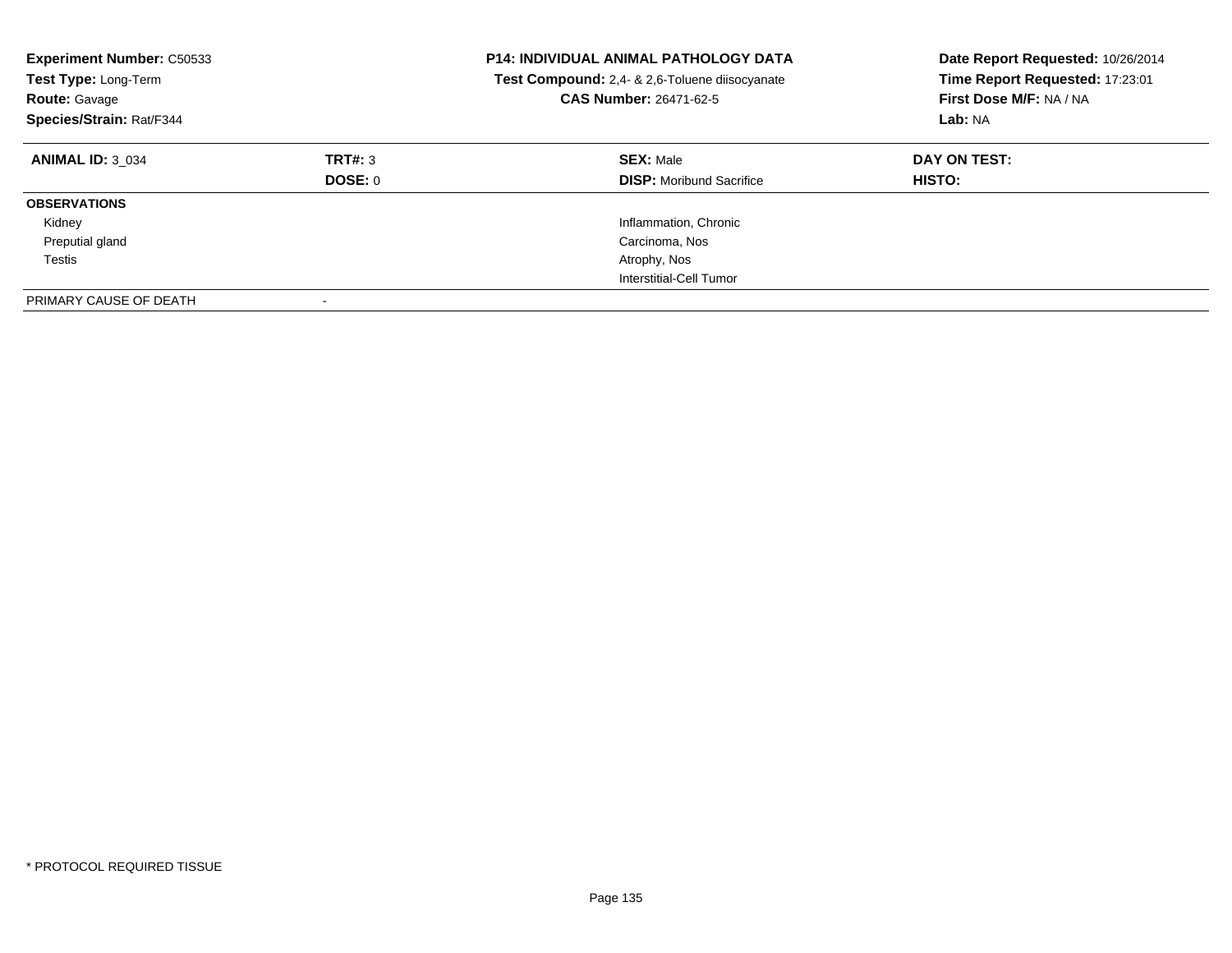| <b>Experiment Number: C50533</b><br>Test Type: Long-Term<br><b>Route: Gavage</b><br>Species/Strain: Rat/F344 |                | <b>P14: INDIVIDUAL ANIMAL PATHOLOGY DATA</b><br>Test Compound: 2,4- & 2,6-Toluene diisocyanate<br>CAS Number: 26471-62-5 | Date Report Requested: 10/26/2014<br>Time Report Requested: 17:23:01<br>First Dose M/F: NA / NA<br>Lab: NA |
|--------------------------------------------------------------------------------------------------------------|----------------|--------------------------------------------------------------------------------------------------------------------------|------------------------------------------------------------------------------------------------------------|
| <b>ANIMAL ID: 3 035</b>                                                                                      | TRT#: 3        | <b>SEX: Male</b>                                                                                                         | DAY ON TEST:                                                                                               |
|                                                                                                              | DOSE: 0        | <b>DISP:</b> Scheduled Sacrifice                                                                                         | <b>HISTO:</b>                                                                                              |
| <b>OBSERVATIONS</b>                                                                                          |                |                                                                                                                          |                                                                                                            |
| Heart                                                                                                        | Myocardium Nos | Inflammation, Chronic                                                                                                    |                                                                                                            |
| Kidney                                                                                                       |                | Inflammation, Chronic                                                                                                    |                                                                                                            |
| Lung                                                                                                         |                | Pneumonia, Aspiration                                                                                                    |                                                                                                            |
|                                                                                                              |                | Pneumonia, Chronic Murine                                                                                                |                                                                                                            |
| Testis                                                                                                       |                | Interstitial-Cell Tumor                                                                                                  |                                                                                                            |
| PRIMARY CAUSE OF DEATH                                                                                       |                |                                                                                                                          |                                                                                                            |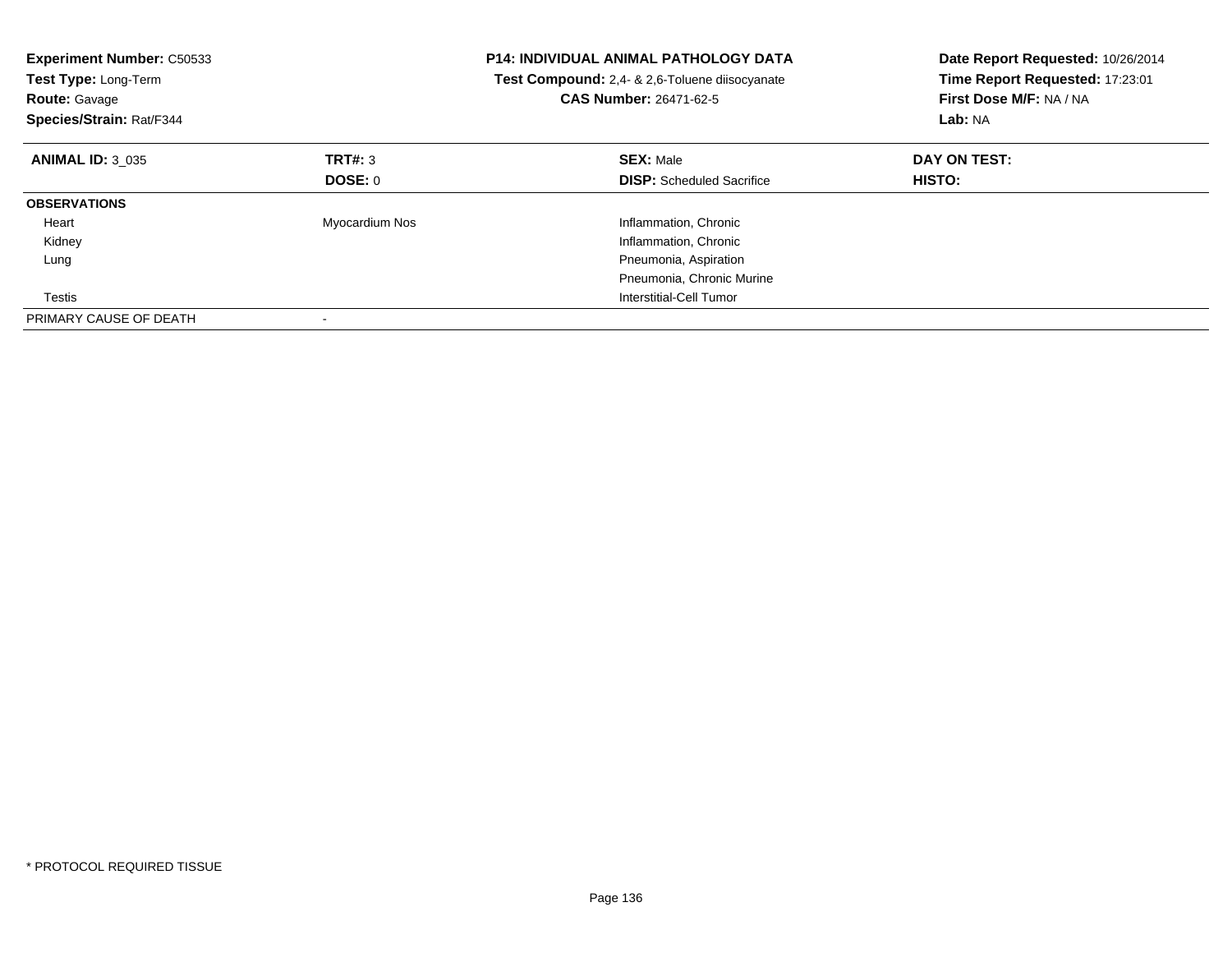| <b>Experiment Number: C50533</b><br>Test Type: Long-Term<br><b>Route: Gavage</b><br>Species/Strain: Rat/F344 |                | <b>P14: INDIVIDUAL ANIMAL PATHOLOGY DATA</b><br>Test Compound: 2,4- & 2,6-Toluene diisocyanate<br><b>CAS Number: 26471-62-5</b> | Date Report Requested: 10/26/2014<br>Time Report Requested: 17:23:01<br>First Dose M/F: NA / NA<br>Lab: NA |
|--------------------------------------------------------------------------------------------------------------|----------------|---------------------------------------------------------------------------------------------------------------------------------|------------------------------------------------------------------------------------------------------------|
| <b>ANIMAL ID: 3 036</b>                                                                                      | TRT#: 3        | <b>SEX: Male</b>                                                                                                                | DAY ON TEST:                                                                                               |
|                                                                                                              | DOSE: 0        | <b>DISP:</b> Scheduled Sacrifice                                                                                                | HISTO:                                                                                                     |
| <b>OBSERVATIONS</b>                                                                                          |                |                                                                                                                                 |                                                                                                            |
| Heart                                                                                                        | Myocardium Nos | Inflammation, Chronic                                                                                                           |                                                                                                            |
| Kidney                                                                                                       |                | Inflammation, Chronic                                                                                                           |                                                                                                            |
| Liver                                                                                                        |                | <b>Focal Cellular Change</b>                                                                                                    |                                                                                                            |
| Lung                                                                                                         |                | Pneumonia, Chronic Murine                                                                                                       |                                                                                                            |
| Testis                                                                                                       |                | Interstitial-Cell Tumor                                                                                                         |                                                                                                            |
| PRIMARY CAUSE OF DEATH                                                                                       |                |                                                                                                                                 |                                                                                                            |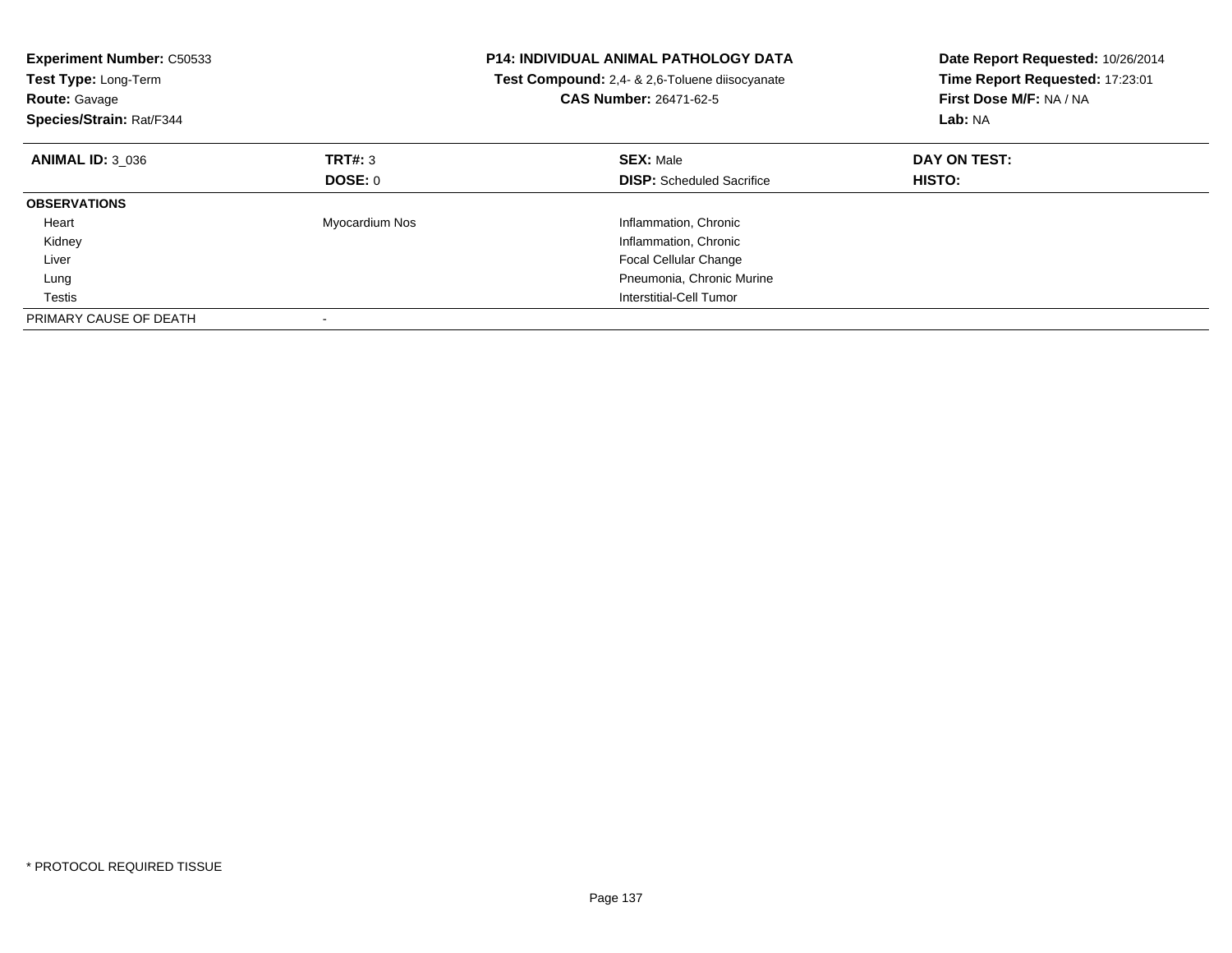| <b>Experiment Number: C50533</b><br>Test Type: Long-Term<br><b>Route: Gavage</b><br>Species/Strain: Rat/F344 |                | <b>P14: INDIVIDUAL ANIMAL PATHOLOGY DATA</b><br>Test Compound: 2,4- & 2,6-Toluene diisocyanate<br><b>CAS Number: 26471-62-5</b> | Date Report Requested: 10/26/2014<br>Time Report Requested: 17:23:01<br>First Dose M/F: NA / NA<br>Lab: NA |
|--------------------------------------------------------------------------------------------------------------|----------------|---------------------------------------------------------------------------------------------------------------------------------|------------------------------------------------------------------------------------------------------------|
|                                                                                                              |                |                                                                                                                                 |                                                                                                            |
| <b>ANIMAL ID: 3 037</b>                                                                                      | TRT#: 3        | <b>SEX: Male</b>                                                                                                                | DAY ON TEST:                                                                                               |
|                                                                                                              | DOSE: 0        | <b>DISP:</b> Scheduled Sacrifice                                                                                                | HISTO:                                                                                                     |
| <b>OBSERVATIONS</b>                                                                                          |                |                                                                                                                                 |                                                                                                            |
| Heart                                                                                                        | Myocardium Nos | Inflammation, Chronic                                                                                                           |                                                                                                            |
| Testis                                                                                                       |                | Interstitial-Cell Tumor                                                                                                         |                                                                                                            |
| PRIMARY CAUSE OF DEATH                                                                                       |                |                                                                                                                                 |                                                                                                            |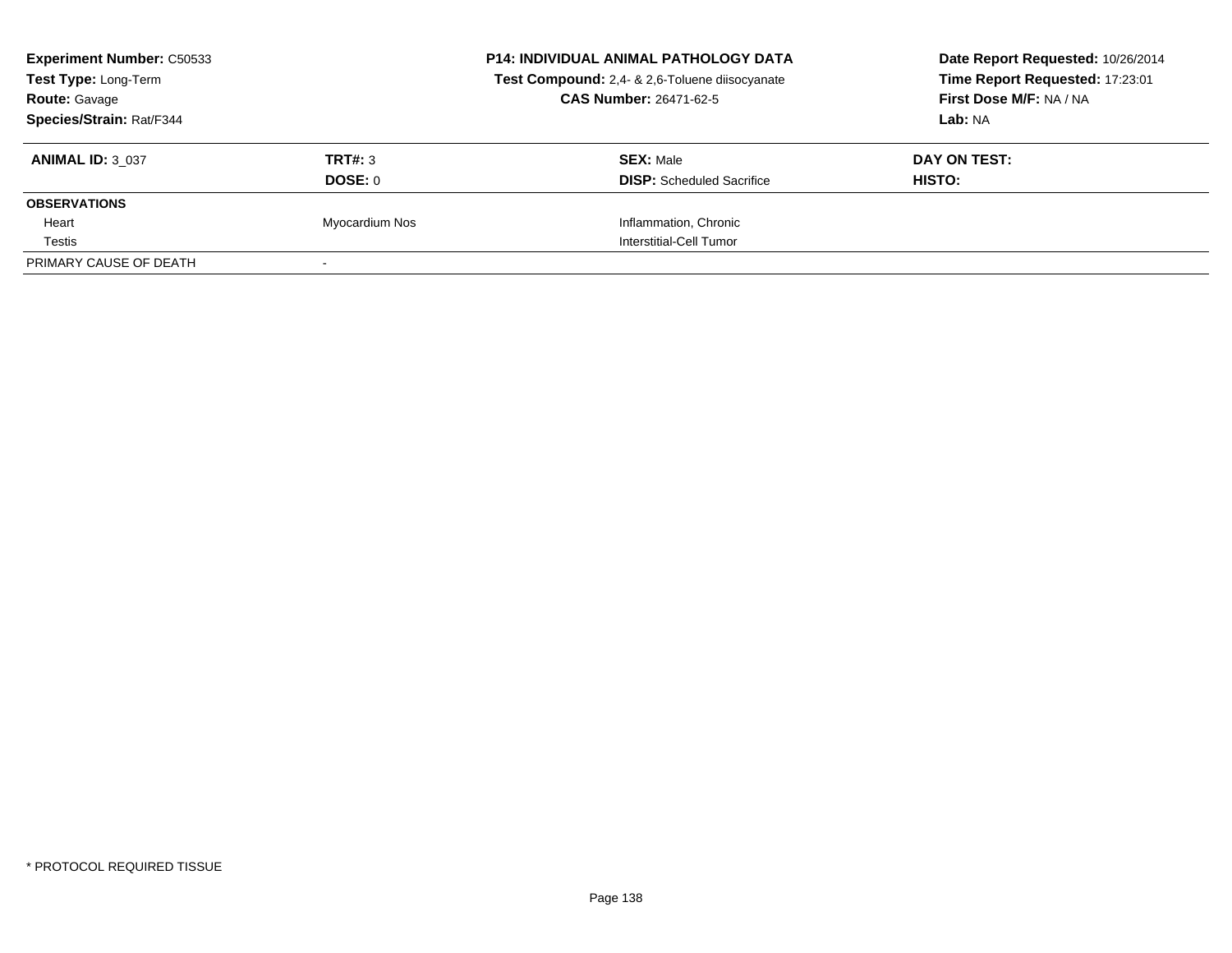**Experiment Number:** C50533

**Test Type:** Long-Term**Route:** Gavage

**Species/Strain:** Rat/F344

## **P14: INDIVIDUAL ANIMAL PATHOLOGY DATA**

 **Test Compound:** 2,4- & 2,6-Toluene diisocyanate**CAS Number:** 26471-62-5

**Date Report Requested:** 10/26/2014**Time Report Requested:** 17:23:01**First Dose M/F:** NA / NA**Lab:** NA

| <b>ANIMAL ID: 3 038</b> | TRT#: 3          | <b>SEX: Male</b>                 | DAY ON TEST:  |  |
|-------------------------|------------------|----------------------------------|---------------|--|
|                         | DOSE: 0          | <b>DISP:</b> Scheduled Sacrifice | <b>HISTO:</b> |  |
| <b>OBSERVATIONS</b>     |                  |                                  |               |  |
| Heart                   | Myocardium Nos   | Inflammation, Chronic            |               |  |
| Kidney                  |                  | Inflammation, Chronic            |               |  |
| Liver                   | <b>Bile Duct</b> | Hyperplasia, Nos                 |               |  |
| Lung                    |                  | Pneumonia, Chronic Murine        |               |  |
| Pancreas                | <b>Islets</b>    | Hyperplasia, Nos                 |               |  |
| Prostate                |                  | Granuloma, Spermatic             |               |  |
|                         |                  | Inflammation, Acute/Chronic      |               |  |
| Testis                  |                  | Interstitial-Cell Tumor          |               |  |
| PRIMARY CAUSE OF DEATH  |                  |                                  |               |  |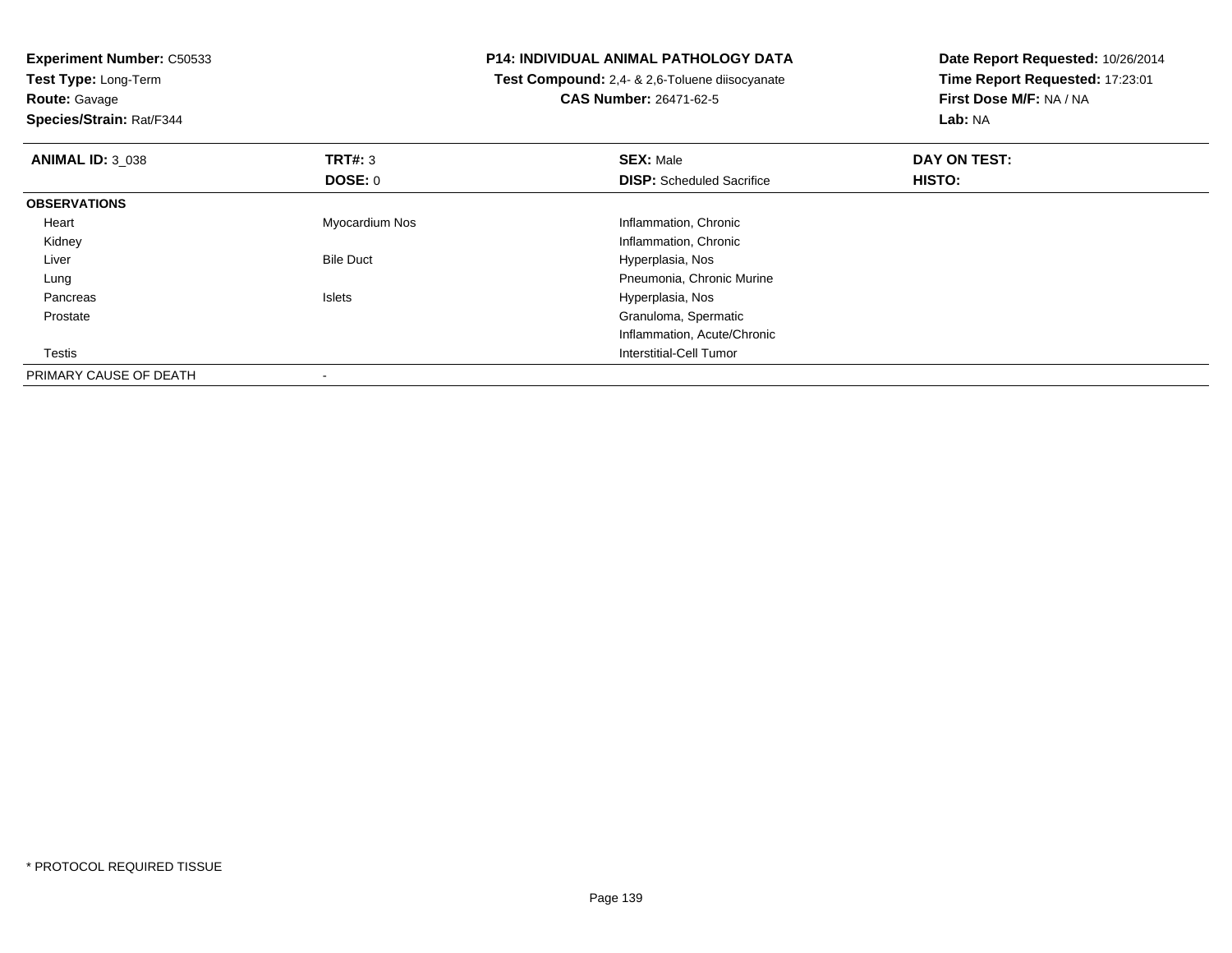| <b>Experiment Number: C50533</b><br>Test Type: Long-Term<br><b>Route: Gavage</b><br>Species/Strain: Rat/F344 |                      | <b>P14: INDIVIDUAL ANIMAL PATHOLOGY DATA</b><br>Test Compound: 2,4- & 2,6-Toluene diisocyanate<br><b>CAS Number: 26471-62-5</b> | Date Report Requested: 10/26/2014<br>Time Report Requested: 17:23:01<br>First Dose M/F: NA / NA<br>Lab: NA |
|--------------------------------------------------------------------------------------------------------------|----------------------|---------------------------------------------------------------------------------------------------------------------------------|------------------------------------------------------------------------------------------------------------|
| <b>ANIMAL ID: 3 039</b>                                                                                      | TRT#: 3              | <b>SEX: Male</b>                                                                                                                | DAY ON TEST:                                                                                               |
|                                                                                                              | DOSE: 0              | <b>DISP:</b> Scheduled Sacrifice                                                                                                | HISTO:                                                                                                     |
| <b>OBSERVATIONS</b>                                                                                          |                      |                                                                                                                                 |                                                                                                            |
| Heart                                                                                                        | Myocardium Nos       | Inflammation, Chronic                                                                                                           |                                                                                                            |
| Intestine Small                                                                                              | <b>Mesentery Nos</b> | Necrosis, Fat                                                                                                                   |                                                                                                            |
| Kidney                                                                                                       |                      | Inflammation, Chronic                                                                                                           |                                                                                                            |
| Lung                                                                                                         |                      | Alveolar/Bronchiolar Adenoma                                                                                                    |                                                                                                            |
| Testis                                                                                                       |                      | Interstitial-Cell Tumor                                                                                                         |                                                                                                            |
| PRIMARY CAUSE OF DEATH                                                                                       |                      |                                                                                                                                 |                                                                                                            |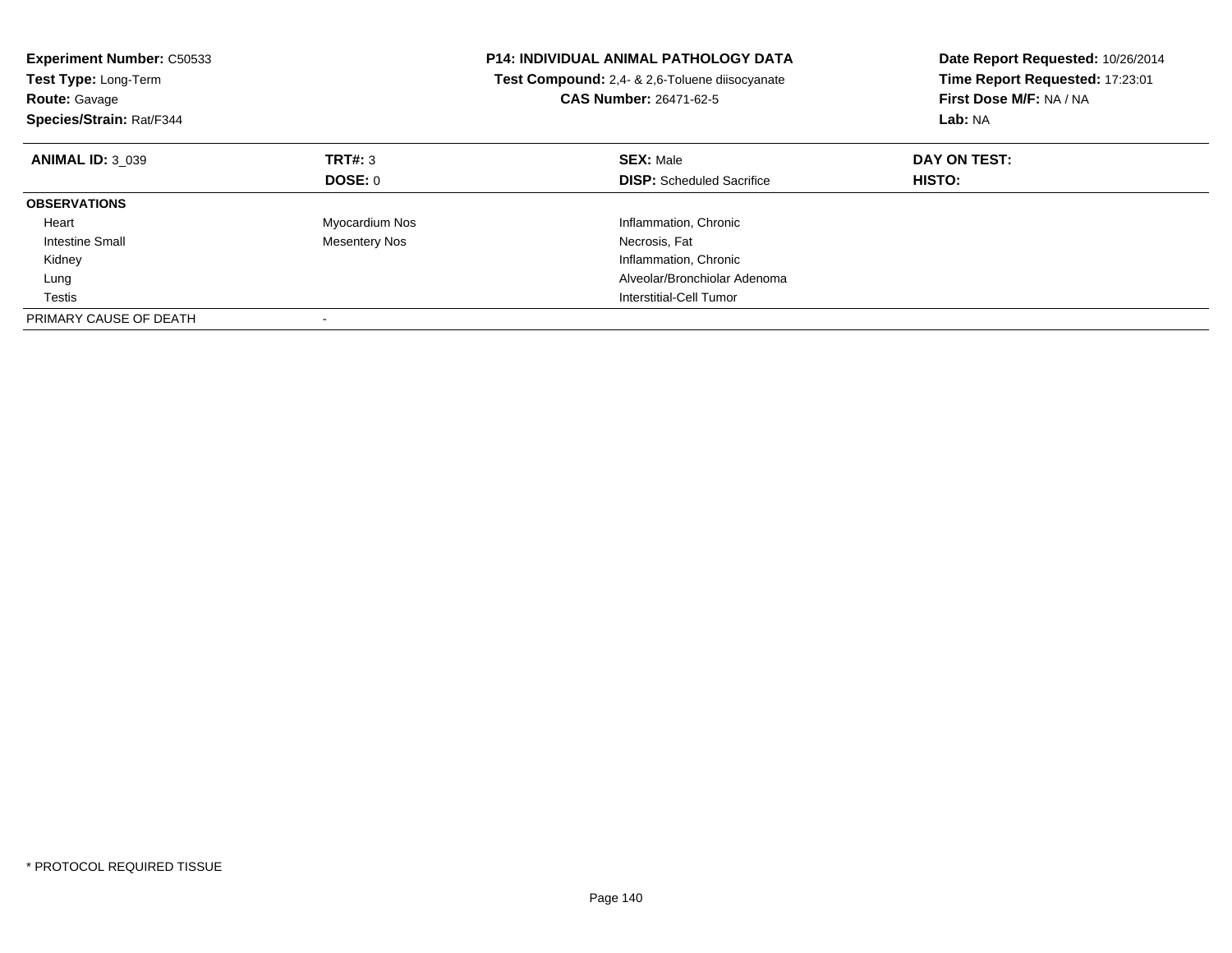| <b>Experiment Number: C50533</b><br>Test Type: Long-Term<br><b>Route: Gavage</b><br>Species/Strain: Rat/F344 |                | <b>P14: INDIVIDUAL ANIMAL PATHOLOGY DATA</b><br>Test Compound: 2,4- & 2,6-Toluene diisocyanate<br>CAS Number: 26471-62-5 | Date Report Requested: 10/26/2014<br>Time Report Requested: 17:23:01<br>First Dose M/F: NA / NA<br>Lab: NA |
|--------------------------------------------------------------------------------------------------------------|----------------|--------------------------------------------------------------------------------------------------------------------------|------------------------------------------------------------------------------------------------------------|
| <b>ANIMAL ID: 3 040</b>                                                                                      | TRT#: 3        | <b>SEX: Male</b>                                                                                                         | DAY ON TEST:                                                                                               |
|                                                                                                              | DOSE: 0        | <b>DISP:</b> Scheduled Sacrifice                                                                                         | HISTO:                                                                                                     |
| <b>OBSERVATIONS</b>                                                                                          |                |                                                                                                                          |                                                                                                            |
| Heart                                                                                                        | Myocardium Nos | Inflammation, Chronic                                                                                                    |                                                                                                            |
| Kidney                                                                                                       |                | Inflammation, Chronic                                                                                                    |                                                                                                            |
| Pancreas                                                                                                     |                | Atrophy, Nos                                                                                                             |                                                                                                            |
| Pituitary gland                                                                                              |                | Adenoma, Nos                                                                                                             |                                                                                                            |
| Testis                                                                                                       |                | Interstitial-Cell Tumor                                                                                                  |                                                                                                            |
| PRIMARY CAUSE OF DEATH                                                                                       |                |                                                                                                                          |                                                                                                            |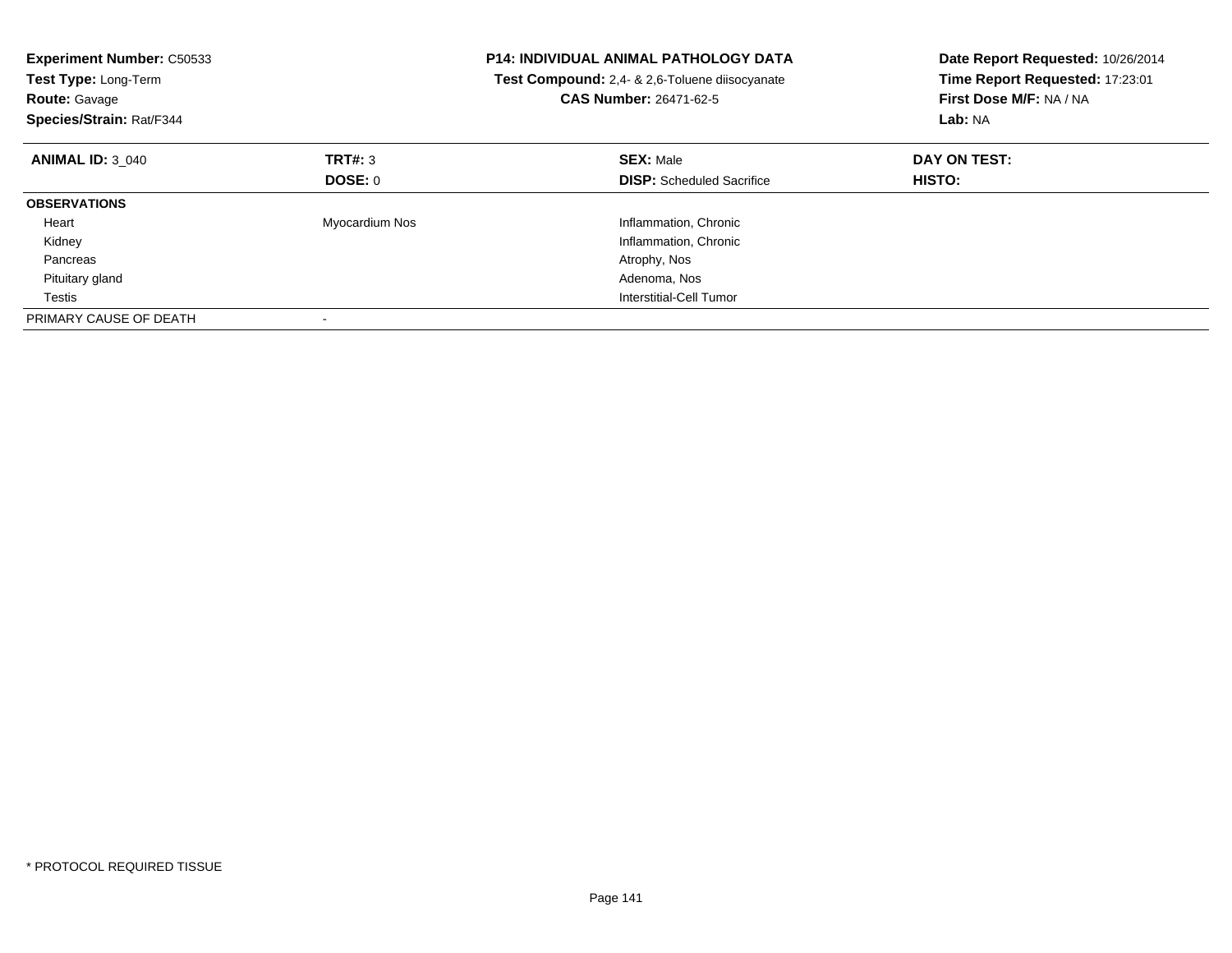| <b>Experiment Number: C50533</b><br>Test Type: Long-Term<br><b>Route: Gavage</b><br>Species/Strain: Rat/F344 |                    | <b>P14: INDIVIDUAL ANIMAL PATHOLOGY DATA</b><br>Test Compound: 2,4- & 2,6-Toluene diisocyanate<br><b>CAS Number: 26471-62-5</b> | Date Report Requested: 10/26/2014<br>Time Report Requested: 17:23:01<br>First Dose M/F: NA / NA<br>Lab: NA |
|--------------------------------------------------------------------------------------------------------------|--------------------|---------------------------------------------------------------------------------------------------------------------------------|------------------------------------------------------------------------------------------------------------|
| <b>ANIMAL ID: 3 041</b>                                                                                      | TRT#: 3<br>DOSE: 0 | <b>SEX: Male</b><br><b>DISP:</b> Scheduled Sacrifice                                                                            | DAY ON TEST:<br>HISTO:                                                                                     |
| <b>OBSERVATIONS</b>                                                                                          |                    |                                                                                                                                 |                                                                                                            |
|                                                                                                              |                    |                                                                                                                                 |                                                                                                            |
| Heart                                                                                                        | Myocardium Nos     | Inflammation, Chronic                                                                                                           |                                                                                                            |
| Kidney                                                                                                       |                    | Inflammation, Chronic                                                                                                           |                                                                                                            |
| Pancreas                                                                                                     |                    | Atrophy, Nos                                                                                                                    |                                                                                                            |
| Testis                                                                                                       |                    | Interstitial-Cell Tumor                                                                                                         |                                                                                                            |
| PRIMARY CAUSE OF DEATH                                                                                       |                    |                                                                                                                                 |                                                                                                            |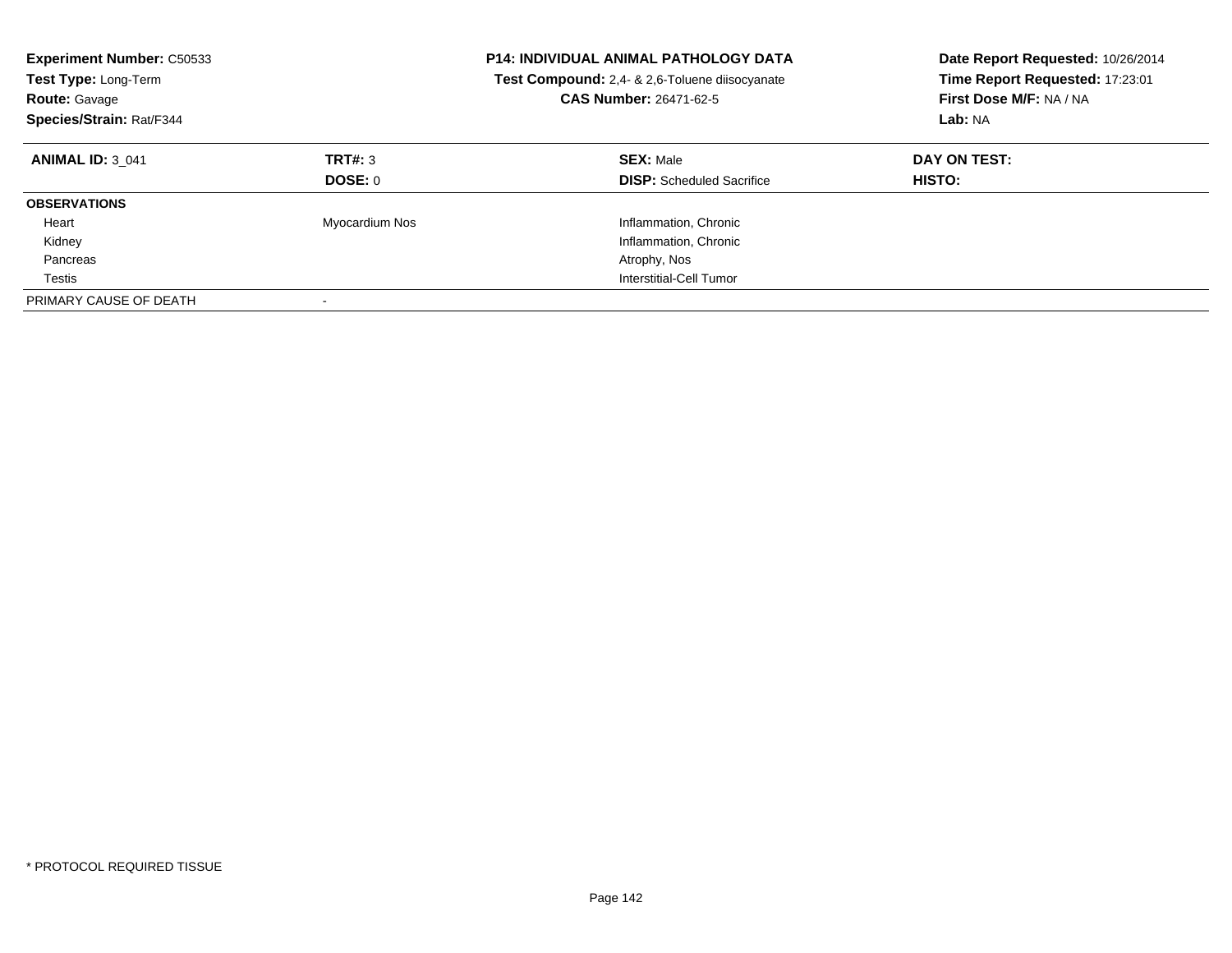| <b>Experiment Number: C50533</b><br>Test Type: Long-Term<br><b>Route: Gavage</b><br>Species/Strain: Rat/F344 |                | <b>P14: INDIVIDUAL ANIMAL PATHOLOGY DATA</b><br>Test Compound: 2,4- & 2,6-Toluene diisocyanate<br>CAS Number: 26471-62-5 | Date Report Requested: 10/26/2014<br>Time Report Requested: 17:23:01<br>First Dose M/F: NA / NA<br>Lab: NA |
|--------------------------------------------------------------------------------------------------------------|----------------|--------------------------------------------------------------------------------------------------------------------------|------------------------------------------------------------------------------------------------------------|
| <b>ANIMAL ID: 3 042</b>                                                                                      | TRT#: 3        | <b>SEX: Male</b>                                                                                                         | DAY ON TEST:                                                                                               |
|                                                                                                              | DOSE: 0        | <b>DISP: Natural Death</b>                                                                                               | HISTO:                                                                                                     |
| <b>OBSERVATIONS</b>                                                                                          |                |                                                                                                                          |                                                                                                            |
| Heart                                                                                                        | Myocardium Nos | Inflammation, Chronic                                                                                                    |                                                                                                            |
| Kidney                                                                                                       |                | Inflammation, Chronic                                                                                                    |                                                                                                            |
| Lung                                                                                                         |                | Pneumonia, Chronic Murine                                                                                                |                                                                                                            |
| Pituitary gland                                                                                              |                | Adenoma, Nos                                                                                                             |                                                                                                            |
| Prostate                                                                                                     |                | Inflammation, Acute/Chronic                                                                                              |                                                                                                            |
| PRIMARY CAUSE OF DEATH                                                                                       |                |                                                                                                                          |                                                                                                            |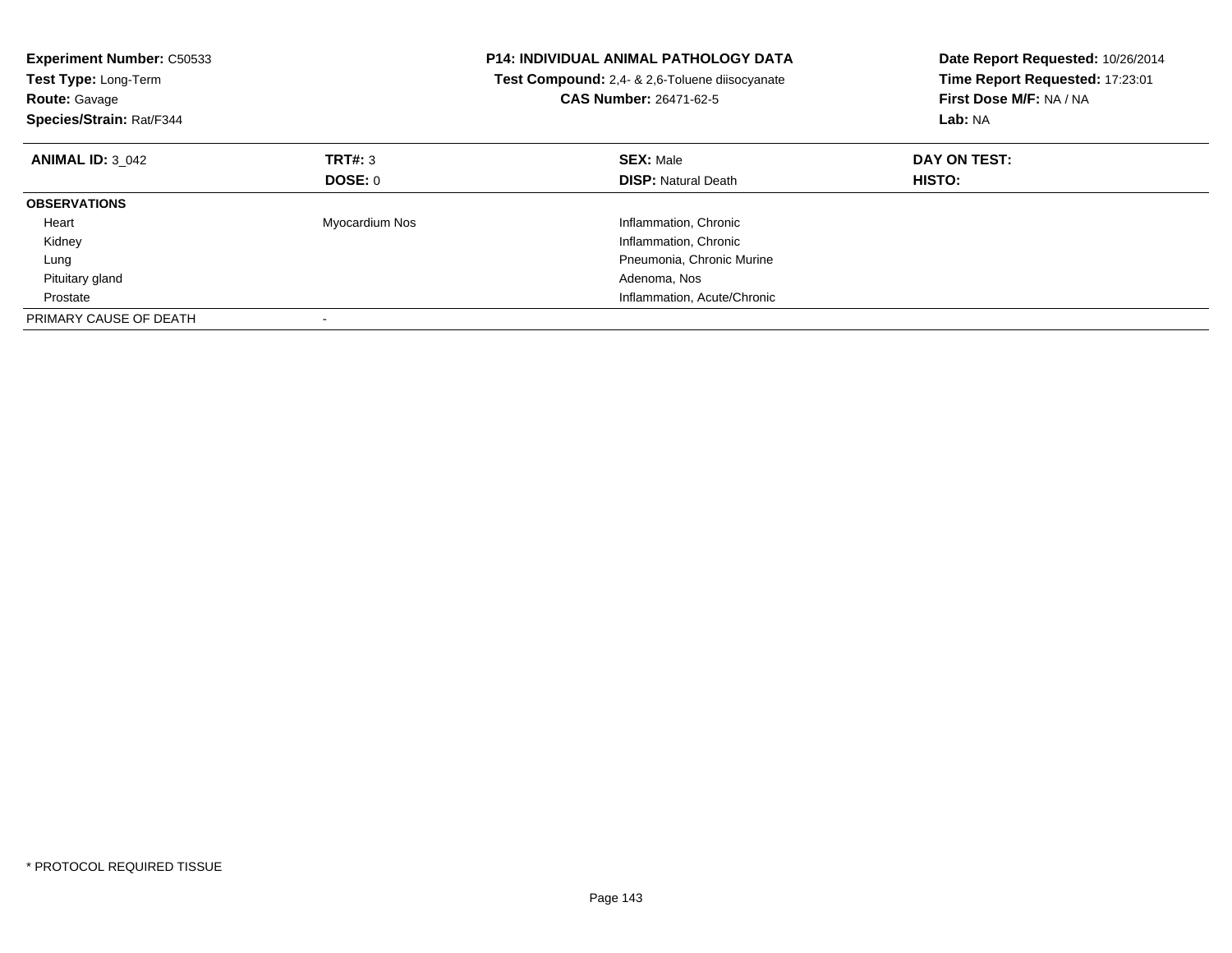| <b>Experiment Number: C50533</b><br>Test Type: Long-Term<br><b>Route: Gavage</b><br>Species/Strain: Rat/F344 |                  | <b>P14: INDIVIDUAL ANIMAL PATHOLOGY DATA</b><br>Test Compound: 2,4- & 2,6-Toluene diisocyanate<br><b>CAS Number: 26471-62-5</b> | Date Report Requested: 10/26/2014<br>Time Report Requested: 17:23:01<br>First Dose M/F: NA / NA<br>Lab: NA |
|--------------------------------------------------------------------------------------------------------------|------------------|---------------------------------------------------------------------------------------------------------------------------------|------------------------------------------------------------------------------------------------------------|
| <b>ANIMAL ID: 3 043</b>                                                                                      | TRT#: 3          | <b>SEX: Male</b>                                                                                                                | DAY ON TEST:                                                                                               |
|                                                                                                              | DOSE: 0          | <b>DISP:</b> Scheduled Sacrifice                                                                                                | HISTO:                                                                                                     |
| <b>OBSERVATIONS</b>                                                                                          |                  |                                                                                                                                 |                                                                                                            |
| Adrenal gland                                                                                                | Medulla          | Hyperplasia, Focal                                                                                                              |                                                                                                            |
| Heart                                                                                                        | Myocardium Nos   | Inflammation, Chronic                                                                                                           |                                                                                                            |
| Kidney                                                                                                       |                  | Inflammation, Chronic                                                                                                           |                                                                                                            |
| Liver                                                                                                        | <b>Bile Duct</b> | Hyperplasia, Nos                                                                                                                |                                                                                                            |
| Lung                                                                                                         |                  | Pneumonia, Chronic Murine                                                                                                       |                                                                                                            |
| Prostate                                                                                                     |                  | Inflammation, Acute/Chronic                                                                                                     |                                                                                                            |
| Testis                                                                                                       |                  | Interstitial-Cell Tumor                                                                                                         |                                                                                                            |
| PRIMARY CAUSE OF DEATH                                                                                       |                  |                                                                                                                                 |                                                                                                            |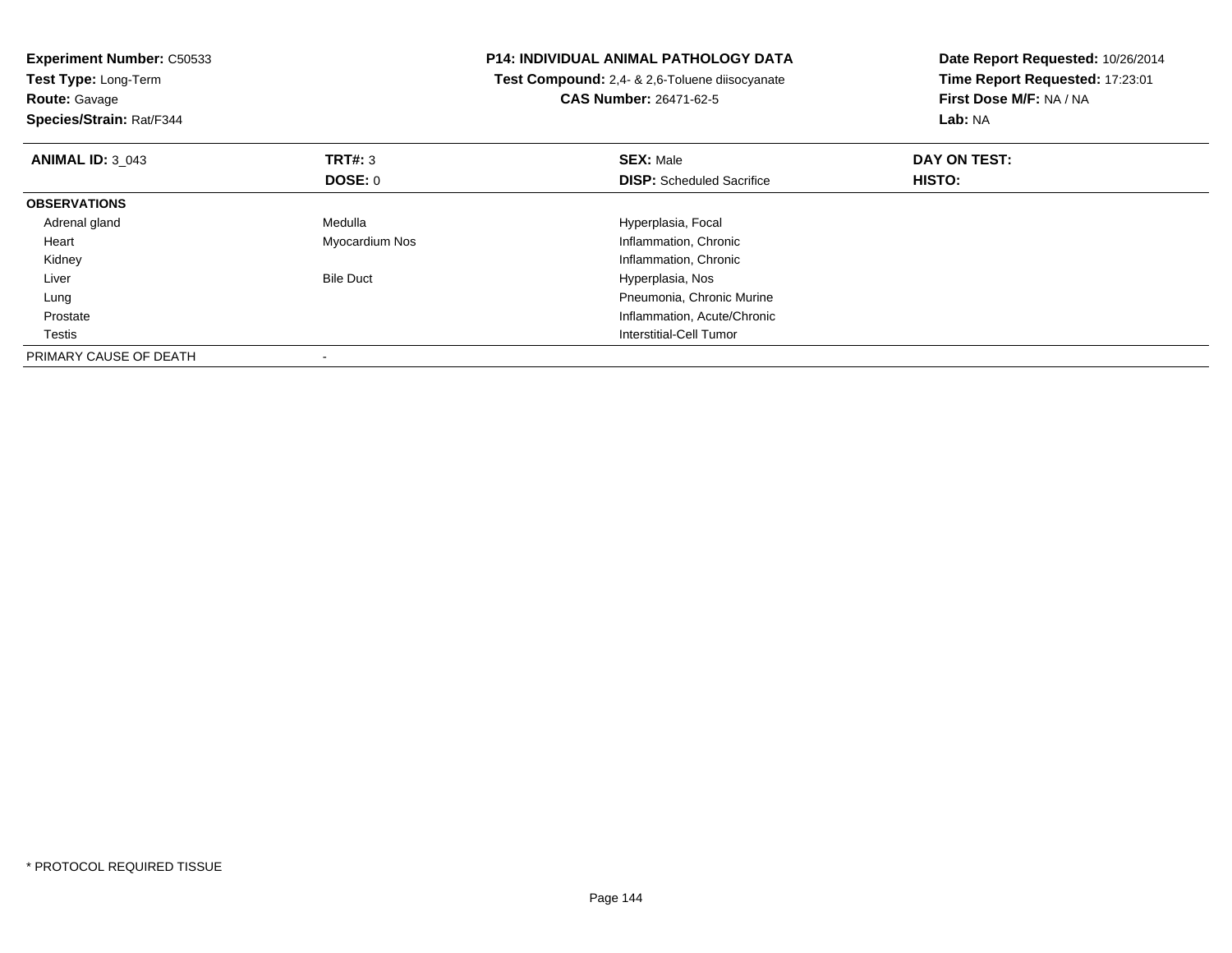| <b>Experiment Number: C50533</b><br>Test Type: Long-Term<br><b>Route: Gavage</b><br>Species/Strain: Rat/F344 |                | P14: INDIVIDUAL ANIMAL PATHOLOGY DATA<br>Test Compound: 2,4- & 2,6-Toluene diisocyanate<br><b>CAS Number: 26471-62-5</b> | Date Report Requested: 10/26/2014<br>Time Report Requested: 17:23:01<br>First Dose M/F: NA / NA<br>Lab: NA |  |
|--------------------------------------------------------------------------------------------------------------|----------------|--------------------------------------------------------------------------------------------------------------------------|------------------------------------------------------------------------------------------------------------|--|
| <b>ANIMAL ID: 3 044</b>                                                                                      | TRT#: 3        | <b>SEX: Male</b>                                                                                                         | DAY ON TEST:                                                                                               |  |
|                                                                                                              | <b>DOSE: 0</b> | <b>DISP:</b> Scheduled Sacrifice                                                                                         | <b>HISTO:</b>                                                                                              |  |
| <b>OBSERVATIONS</b>                                                                                          |                |                                                                                                                          |                                                                                                            |  |
| Heart                                                                                                        | Myocardium Nos | Inflammation, Chronic                                                                                                    |                                                                                                            |  |
| Intestine Large                                                                                              | Colon          | Parasitism                                                                                                               |                                                                                                            |  |
| Kidney                                                                                                       |                | Inflammation, Chronic                                                                                                    |                                                                                                            |  |
| Lung                                                                                                         |                | Pneumonia, Chronic Murine                                                                                                |                                                                                                            |  |
| Prostate                                                                                                     |                | Inflammation, Acute/Chronic                                                                                              |                                                                                                            |  |
| Testis                                                                                                       |                | <b>Interstitial-Cell Tumor</b>                                                                                           |                                                                                                            |  |
| Thyroid                                                                                                      |                | Hyperplasia, C Cell                                                                                                      |                                                                                                            |  |
| PRIMARY CAUSE OF DEATH                                                                                       |                |                                                                                                                          |                                                                                                            |  |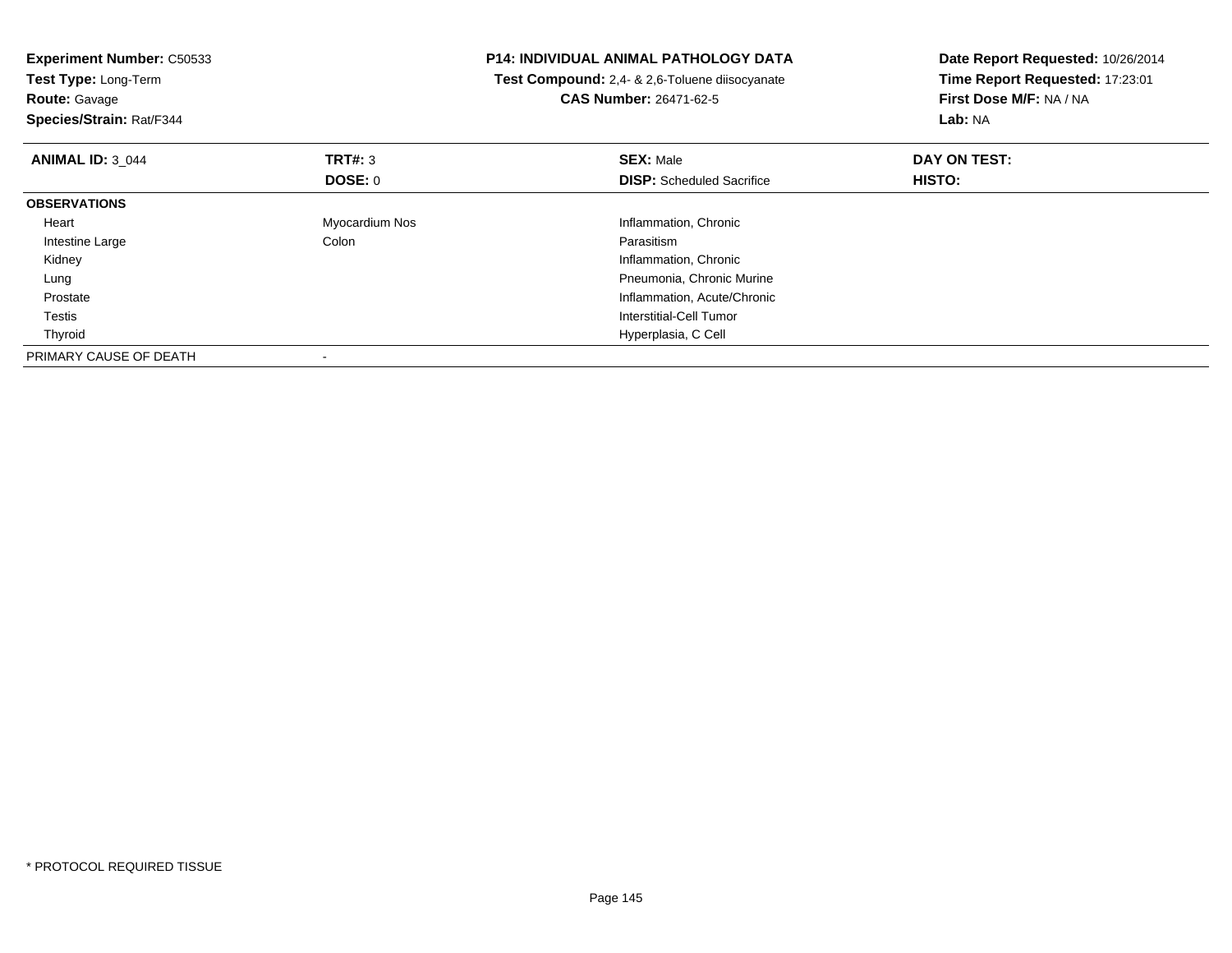| <b>Experiment Number: C50533</b><br>Test Type: Long-Term<br><b>Route: Gavage</b><br>Species/Strain: Rat/F344 |                    | <b>P14: INDIVIDUAL ANIMAL PATHOLOGY DATA</b><br>Test Compound: 2,4- & 2,6-Toluene diisocyanate<br>CAS Number: 26471-62-5 | Date Report Requested: 10/26/2014<br>Time Report Requested: 17:23:01<br>First Dose M/F: NA / NA<br>Lab: NA |  |
|--------------------------------------------------------------------------------------------------------------|--------------------|--------------------------------------------------------------------------------------------------------------------------|------------------------------------------------------------------------------------------------------------|--|
| <b>ANIMAL ID: 3 045</b>                                                                                      | TRT#: 3<br>DOSE: 0 | <b>SEX: Male</b><br><b>DISP:</b> Scheduled Sacrifice                                                                     | DAY ON TEST:<br><b>HISTO:</b>                                                                              |  |
| <b>OBSERVATIONS</b>                                                                                          |                    |                                                                                                                          |                                                                                                            |  |
| Heart                                                                                                        | Myocardium Nos     | Inflammation, Chronic                                                                                                    |                                                                                                            |  |
| Kidney                                                                                                       |                    | Inflammation, Chronic                                                                                                    |                                                                                                            |  |
| Lung                                                                                                         |                    | Pneumonia, Chronic Murine                                                                                                |                                                                                                            |  |
| Testis                                                                                                       |                    | Interstitial-Cell Tumor                                                                                                  |                                                                                                            |  |
| PRIMARY CAUSE OF DEATH                                                                                       |                    |                                                                                                                          |                                                                                                            |  |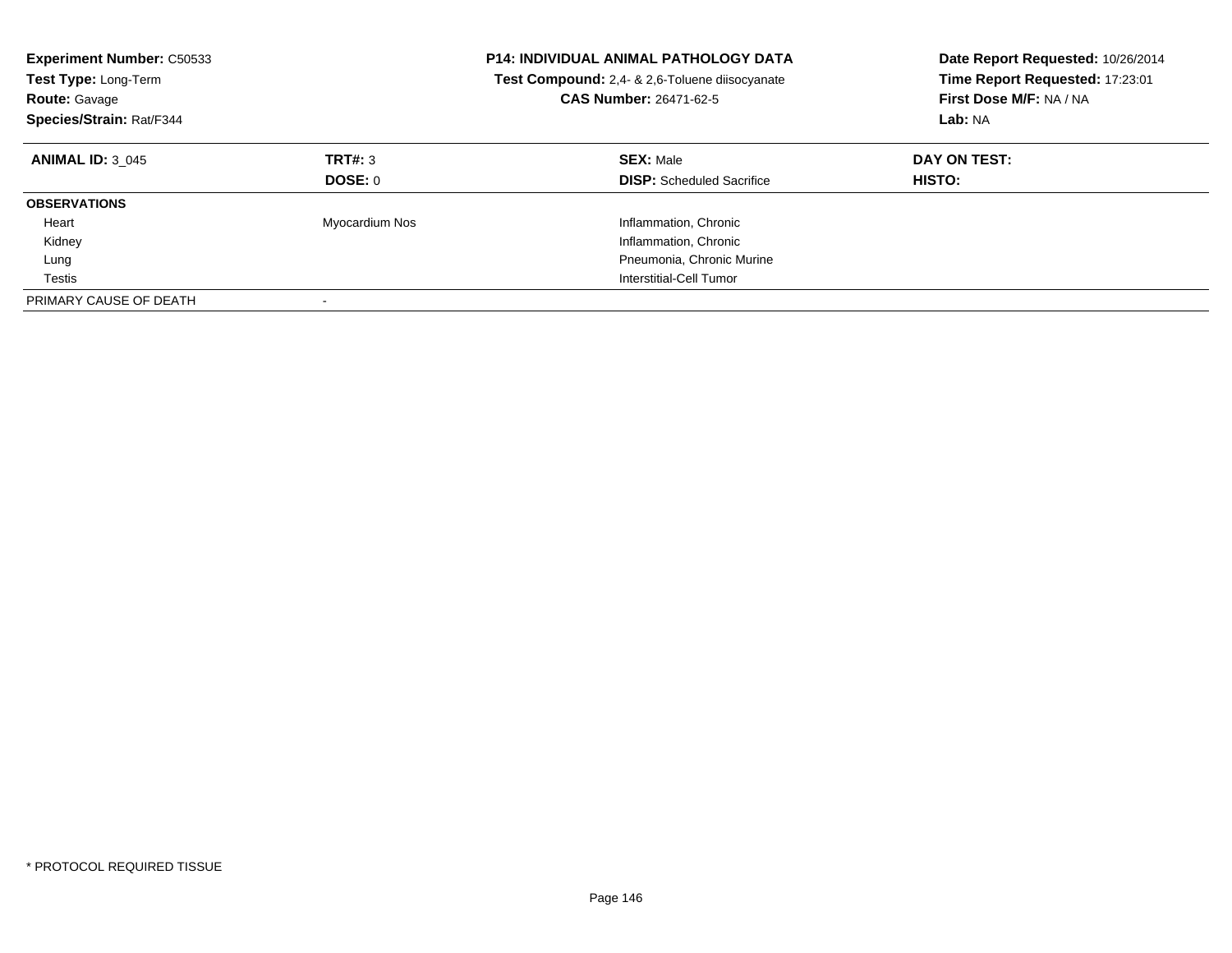| <b>Experiment Number: C50533</b><br>Test Type: Long-Term<br><b>Route: Gavage</b><br>Species/Strain: Rat/F344 |                    | <b>P14: INDIVIDUAL ANIMAL PATHOLOGY DATA</b><br>Test Compound: 2,4- & 2,6-Toluene diisocyanate<br>CAS Number: 26471-62-5 | Date Report Requested: 10/26/2014<br>Time Report Requested: 17:23:01<br>First Dose M/F: NA / NA<br>Lab: NA |  |
|--------------------------------------------------------------------------------------------------------------|--------------------|--------------------------------------------------------------------------------------------------------------------------|------------------------------------------------------------------------------------------------------------|--|
| <b>ANIMAL ID: 3 046</b>                                                                                      | TRT#: 3<br>DOSE: 0 | <b>SEX: Male</b><br><b>DISP:</b> Scheduled Sacrifice                                                                     | DAY ON TEST:<br><b>HISTO:</b>                                                                              |  |
| <b>OBSERVATIONS</b>                                                                                          |                    |                                                                                                                          |                                                                                                            |  |
| Heart                                                                                                        | Myocardium Nos     | Inflammation, Chronic                                                                                                    |                                                                                                            |  |
| Kidney                                                                                                       |                    | Inflammation, Chronic                                                                                                    |                                                                                                            |  |
| Lung                                                                                                         |                    | Pneumonia, Chronic Murine                                                                                                |                                                                                                            |  |
| Testis                                                                                                       |                    | Interstitial-Cell Tumor                                                                                                  |                                                                                                            |  |
| PRIMARY CAUSE OF DEATH                                                                                       |                    |                                                                                                                          |                                                                                                            |  |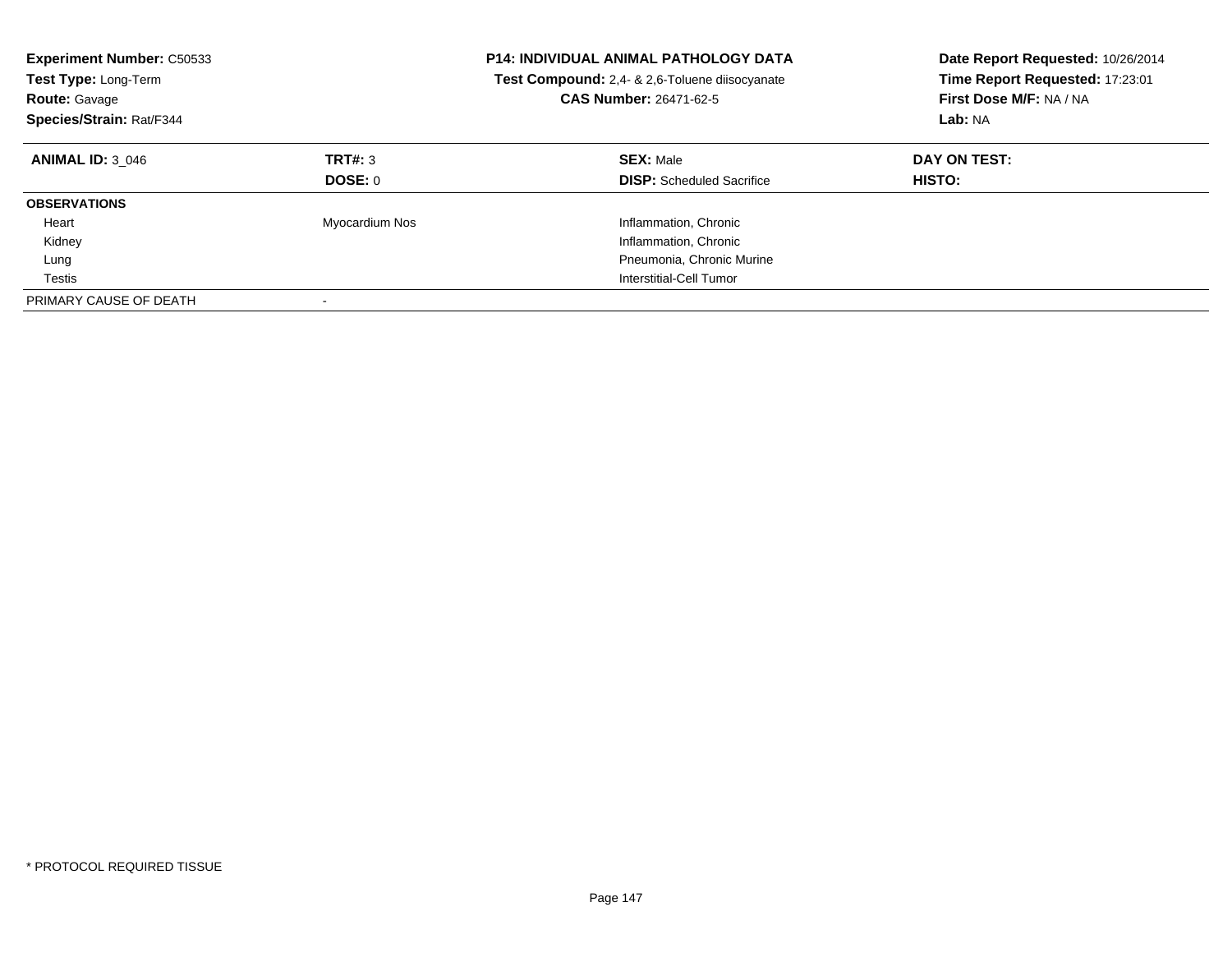| <b>Experiment Number: C50533</b><br>Test Type: Long-Term<br><b>Route: Gavage</b><br>Species/Strain: Rat/F344 |                    | <b>P14: INDIVIDUAL ANIMAL PATHOLOGY DATA</b><br>Test Compound: 2,4- & 2,6-Toluene diisocyanate<br>CAS Number: 26471-62-5 | Date Report Requested: 10/26/2014<br>Time Report Requested: 17:23:01<br>First Dose M/F: NA / NA<br>Lab: NA |  |
|--------------------------------------------------------------------------------------------------------------|--------------------|--------------------------------------------------------------------------------------------------------------------------|------------------------------------------------------------------------------------------------------------|--|
| <b>ANIMAL ID: 3 047</b>                                                                                      | TRT#: 3<br>DOSE: 0 | <b>SEX: Male</b><br><b>DISP:</b> Scheduled Sacrifice                                                                     | DAY ON TEST:<br><b>HISTO:</b>                                                                              |  |
| <b>OBSERVATIONS</b>                                                                                          |                    |                                                                                                                          |                                                                                                            |  |
| Heart                                                                                                        | Myocardium Nos     | Inflammation, Chronic                                                                                                    |                                                                                                            |  |
| Kidney                                                                                                       |                    | Inflammation, Chronic                                                                                                    |                                                                                                            |  |
| Lung                                                                                                         |                    | Pneumonia, Chronic Murine                                                                                                |                                                                                                            |  |
| Testis                                                                                                       |                    | Interstitial-Cell Tumor                                                                                                  |                                                                                                            |  |
| PRIMARY CAUSE OF DEATH                                                                                       |                    |                                                                                                                          |                                                                                                            |  |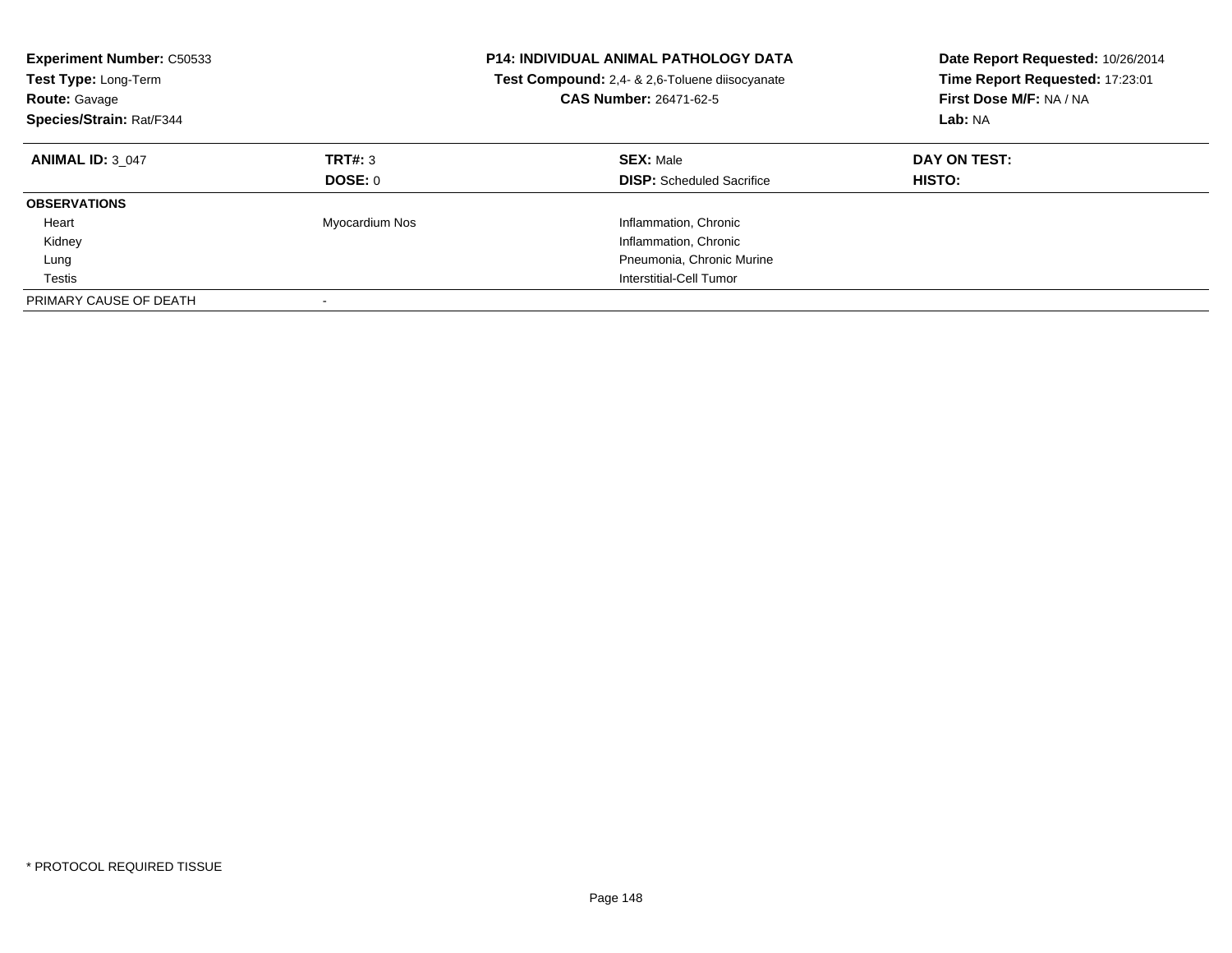| <b>Experiment Number: C50533</b><br>Test Type: Long-Term<br><b>Route: Gavage</b><br>Species/Strain: Rat/F344 |                | <b>P14: INDIVIDUAL ANIMAL PATHOLOGY DATA</b><br>Test Compound: 2,4- & 2,6-Toluene diisocyanate<br><b>CAS Number: 26471-62-5</b> | Date Report Requested: 10/26/2014<br>Time Report Requested: 17:23:01<br>First Dose M/F: NA / NA<br>Lab: NA |  |
|--------------------------------------------------------------------------------------------------------------|----------------|---------------------------------------------------------------------------------------------------------------------------------|------------------------------------------------------------------------------------------------------------|--|
| <b>ANIMAL ID: 3 048</b>                                                                                      | TRT#: 3        | <b>SEX: Male</b>                                                                                                                | DAY ON TEST:                                                                                               |  |
|                                                                                                              | DOSE: 0        | <b>DISP:</b> Scheduled Sacrifice                                                                                                | HISTO:                                                                                                     |  |
| <b>OBSERVATIONS</b>                                                                                          |                |                                                                                                                                 |                                                                                                            |  |
| Heart                                                                                                        | Myocardium Nos | Inflammation, Chronic                                                                                                           |                                                                                                            |  |
| Kidney                                                                                                       |                | Inflammation, Chronic                                                                                                           |                                                                                                            |  |
| Lung                                                                                                         |                | Pneumonia, Chronic Murine                                                                                                       |                                                                                                            |  |
| Pituitary gland                                                                                              |                | Adenoma, Nos                                                                                                                    |                                                                                                            |  |
| Testis                                                                                                       |                | Interstitial-Cell Tumor                                                                                                         |                                                                                                            |  |
| PRIMARY CAUSE OF DEATH                                                                                       |                |                                                                                                                                 |                                                                                                            |  |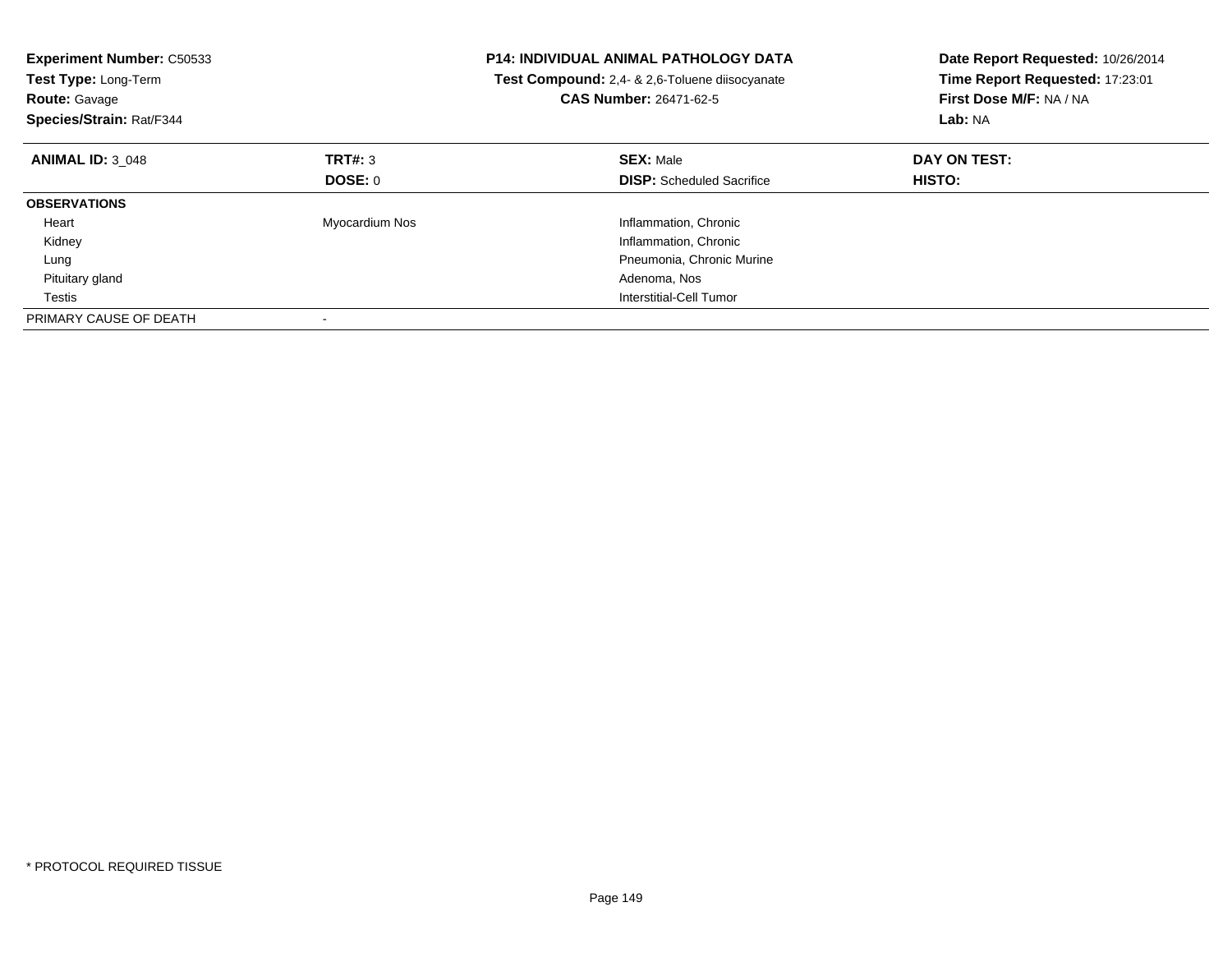| <b>Experiment Number: C50533</b><br>Test Type: Long-Term<br><b>Route: Gavage</b><br>Species/Strain: Rat/F344 |                    | <b>P14: INDIVIDUAL ANIMAL PATHOLOGY DATA</b><br><b>Test Compound:</b> 2.4- & 2.6-Toluene diisocyanate<br><b>CAS Number: 26471-62-5</b> | Date Report Requested: 10/26/2014<br>Time Report Requested: 17:23:01<br>First Dose M/F: NA / NA<br>Lab: NA |  |
|--------------------------------------------------------------------------------------------------------------|--------------------|----------------------------------------------------------------------------------------------------------------------------------------|------------------------------------------------------------------------------------------------------------|--|
| <b>ANIMAL ID: 3 049</b>                                                                                      | TRT#: 3<br>DOSE: 0 | <b>SEX: Male</b><br><b>DISP:</b> Scheduled Sacrifice                                                                                   | DAY ON TEST:<br><b>HISTO:</b>                                                                              |  |
| <b>OBSERVATIONS</b>                                                                                          |                    |                                                                                                                                        |                                                                                                            |  |
| Heart                                                                                                        | Myocardium Nos     | Inflammation, Chronic                                                                                                                  |                                                                                                            |  |
| Kidney                                                                                                       |                    | Inflammation, Chronic                                                                                                                  |                                                                                                            |  |
| Liver                                                                                                        |                    | Inflammation, Focal                                                                                                                    |                                                                                                            |  |
| Testis                                                                                                       |                    | Interstitial-Cell Tumor                                                                                                                |                                                                                                            |  |
| PRIMARY CAUSE OF DEATH                                                                                       |                    |                                                                                                                                        |                                                                                                            |  |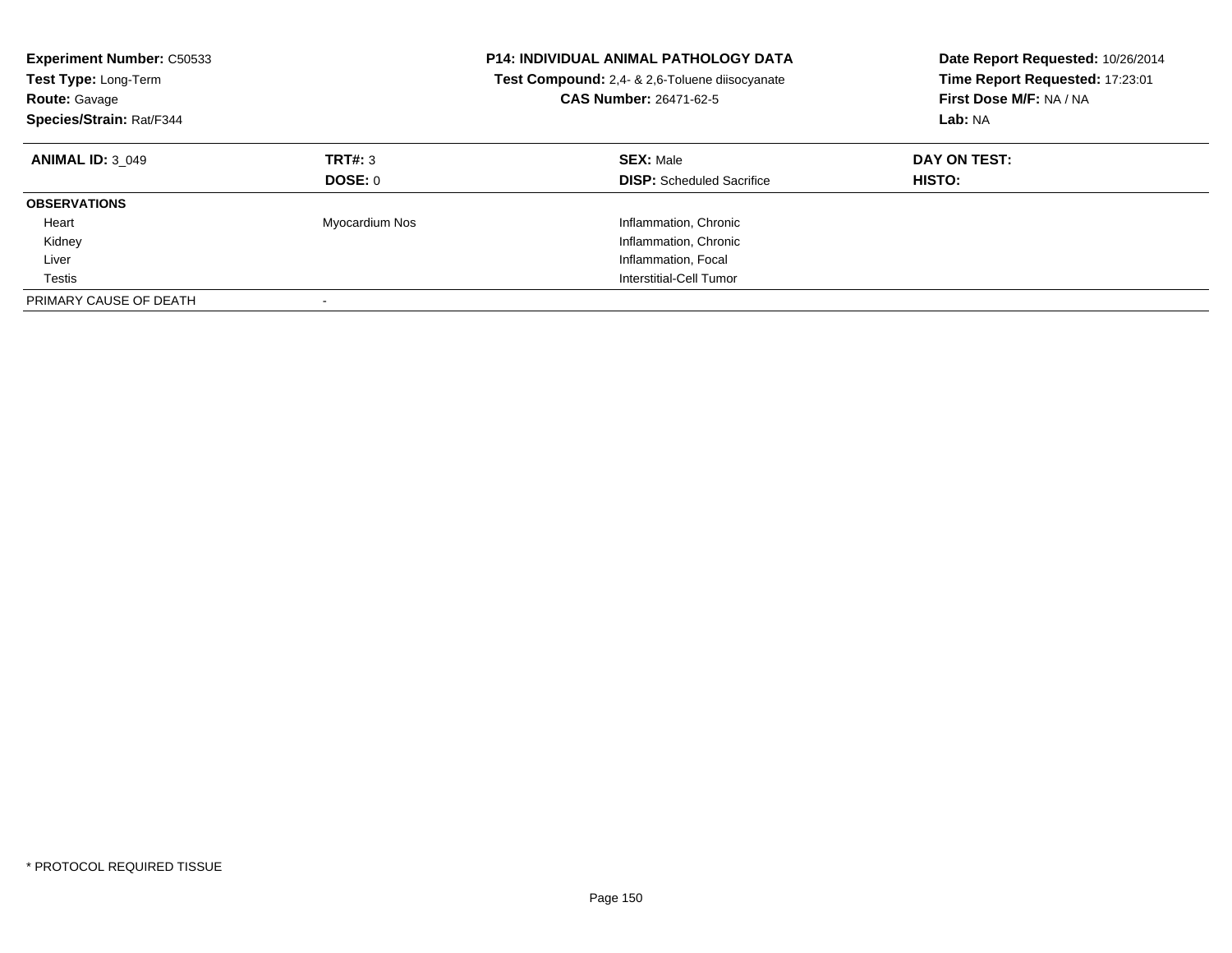| <b>Experiment Number: C50533</b><br>Test Type: Long-Term<br><b>Route: Gavage</b><br>Species/Strain: Rat/F344 |                | <b>P14: INDIVIDUAL ANIMAL PATHOLOGY DATA</b><br>Test Compound: 2,4- & 2,6-Toluene diisocyanate<br><b>CAS Number: 26471-62-5</b> | Date Report Requested: 10/26/2014<br>Time Report Requested: 17:23:01<br>First Dose M/F: NA / NA<br>Lab: NA |  |
|--------------------------------------------------------------------------------------------------------------|----------------|---------------------------------------------------------------------------------------------------------------------------------|------------------------------------------------------------------------------------------------------------|--|
| <b>ANIMAL ID: 3 050</b>                                                                                      | TRT#: 3        | <b>SEX: Male</b>                                                                                                                | DAY ON TEST:                                                                                               |  |
|                                                                                                              | DOSE: 0        | <b>DISP:</b> Scheduled Sacrifice                                                                                                | HISTO:                                                                                                     |  |
| <b>OBSERVATIONS</b>                                                                                          |                |                                                                                                                                 |                                                                                                            |  |
| Heart                                                                                                        | Myocardium Nos | Inflammation, Chronic                                                                                                           |                                                                                                            |  |
| Kidney                                                                                                       |                | Inflammation, Chronic                                                                                                           |                                                                                                            |  |
| Lung                                                                                                         |                | Pneumonia, Chronic Murine                                                                                                       |                                                                                                            |  |
| Prostate                                                                                                     |                | Inflammation, Acute/Chronic                                                                                                     |                                                                                                            |  |
| Testis                                                                                                       |                | Interstitial-Cell Tumor                                                                                                         |                                                                                                            |  |
| PRIMARY CAUSE OF DEATH                                                                                       |                |                                                                                                                                 |                                                                                                            |  |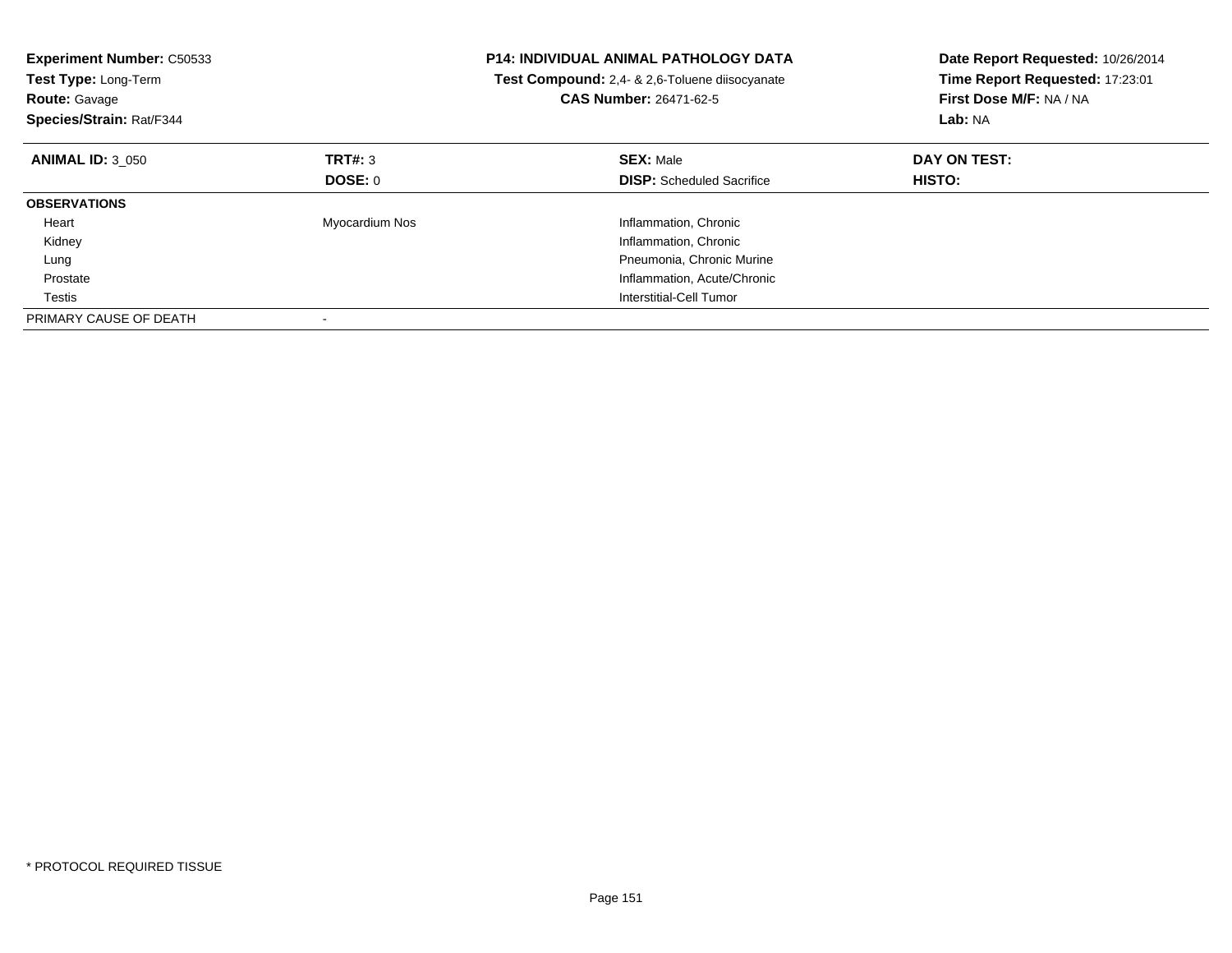**Test Type:** Long-Term

**Route:** Gavage

**Species/Strain:** Rat/F344

## **P14: INDIVIDUAL ANIMAL PATHOLOGY DATA**

 **Test Compound:** 2,4- & 2,6-Toluene diisocyanate**CAS Number:** 26471-62-5

| <b>ANIMAL ID: 4_001</b> | <b>TRT#: 4</b>              | <b>SEX: Male</b>                 | DAY ON TEST: |
|-------------------------|-----------------------------|----------------------------------|--------------|
|                         | <b>DOSE: 0</b>              | <b>DISP:</b> Scheduled Sacrifice | HISTO:       |
| <b>OBSERVATIONS</b>     |                             |                                  |              |
| Adrenal gland           |                             | Hematopoiesis                    |              |
|                         | Medulla                     | Hyperplasia, Nos                 |              |
| Blood vessel            | <b>Pulmonary Artery Nos</b> | Mineralization                   |              |
| Heart                   |                             | Fibrosis                         |              |
| Kidney                  |                             | Nephropathy                      |              |
| Liver                   |                             | Cytoplasmic Change, Basophilic   |              |
|                         | <b>Bile Duct</b>            | Hyperplasia, Nos                 |              |
| Lung                    |                             | Granuloma, Nos                   |              |
| Parathyroid gland       |                             | Hyperplasia, Nos                 |              |
| Preputial gland         |                             | Adenoma, Nos                     |              |
| Prostate                |                             | Inflammation, Acute/Chronic      |              |
| Stomach                 |                             | Inflammation, Acute              |              |
| <b>Testis</b>           |                             | <b>Interstitial-Cell Tumor</b>   |              |
|                         |                             | Mineralization                   |              |
| PRIMARY CAUSE OF DEATH  | $\overline{\phantom{a}}$    |                                  |              |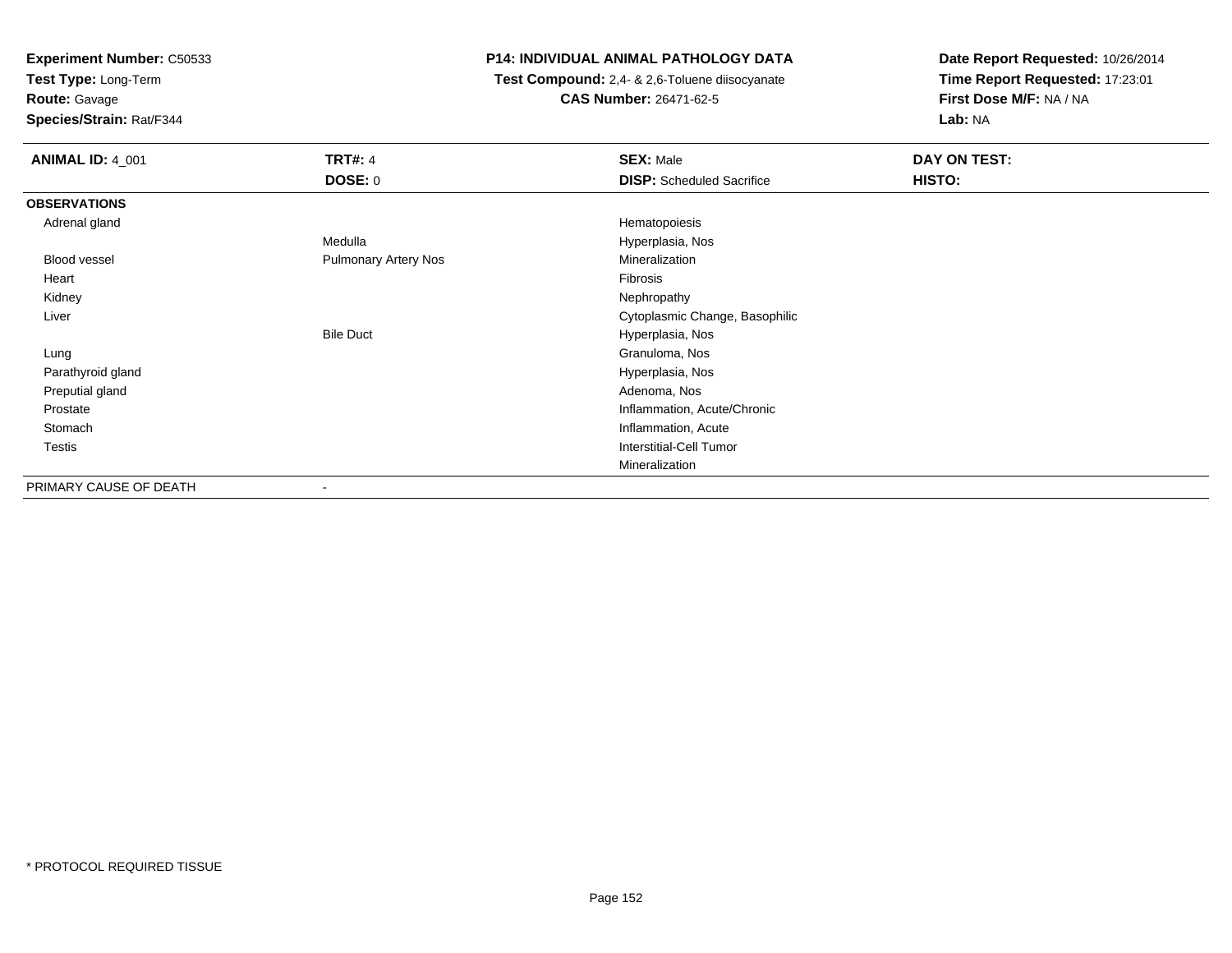**Test Type:** Long-Term

**Route:** Gavage

**Species/Strain:** Rat/F344

### **P14: INDIVIDUAL ANIMAL PATHOLOGY DATA**

 **Test Compound:** 2,4- & 2,6-Toluene diisocyanate**CAS Number:** 26471-62-5

| <b>ANIMAL ID: 4_002</b> | <b>TRT#: 4</b>         | <b>SEX: Male</b>                    | DAY ON TEST: |  |
|-------------------------|------------------------|-------------------------------------|--------------|--|
|                         | DOSE: 0                | <b>DISP:</b> Scheduled Sacrifice    | HISTO:       |  |
| <b>OBSERVATIONS</b>     |                        |                                     |              |  |
| Adrenal gland           |                        | Angiectasis                         |              |  |
| Heart                   |                        | Fibrosis                            |              |  |
|                         |                        | Lymphocytic Inflammatory Infiltrate |              |  |
| Kidney                  |                        | Inflammation, Acute/Chronic         |              |  |
|                         |                        | Nephropathy                         |              |  |
| Liver                   |                        | Cytoplasmic Change, Basophilic      |              |  |
|                         | <b>Bile Duct</b>       | Hyperplasia, Nos                    |              |  |
| Lung                    |                        | Hemorrhage                          |              |  |
|                         |                        | Mineralization                      |              |  |
| Lymph node              | Mandibular Lymph Node  | Edema, Nos                          |              |  |
|                         | Mediastinal Lymph Node | Hemorrhage                          |              |  |
| Pituitary gland         |                        | Hyperplasia, Chromophobe Cell       |              |  |
| Spleen                  | Red Pulp               | Collapse                            |              |  |
|                         |                        | Hemosiderosis                       |              |  |
| Stomach                 |                        | Hyperplasia, Epithelial             |              |  |
|                         |                        | Inflammation, Acute                 |              |  |
| Testis                  |                        | Interstitial-Cell Tumor             |              |  |
| Thyroid                 |                        | Hyperplasia, C Cell                 |              |  |
| Unspecified             | Multiple Organs Nos    | Hematopoiesis                       |              |  |
| PRIMARY CAUSE OF DEATH  |                        |                                     |              |  |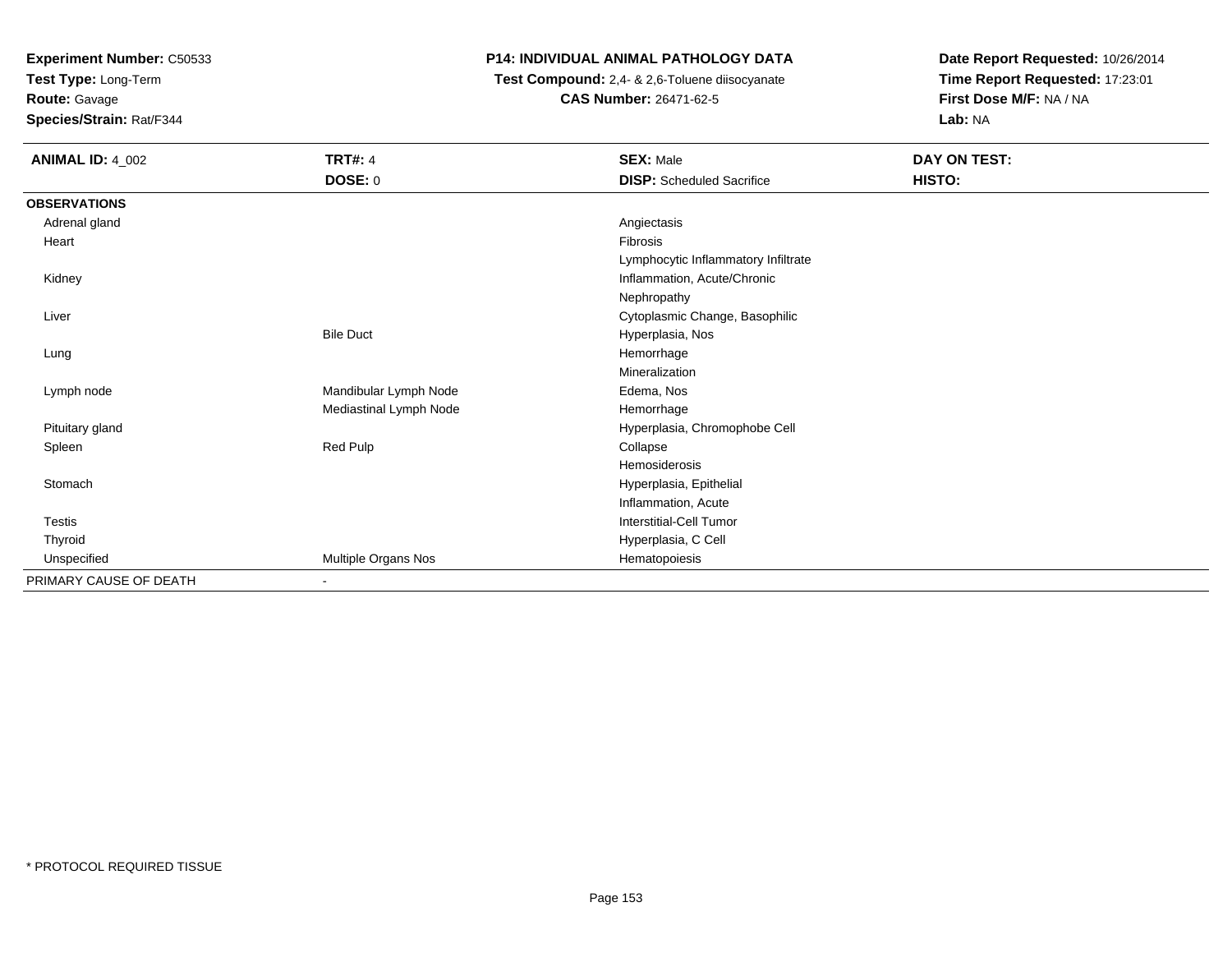**Test Type:** Long-Term

**Route:** Gavage

**Species/Strain:** Rat/F344

### **P14: INDIVIDUAL ANIMAL PATHOLOGY DATA**

 **Test Compound:** 2,4- & 2,6-Toluene diisocyanate**CAS Number:** 26471-62-5

| <b>ANIMAL ID: 4_003</b> | <b>TRT#: 4</b>         | <b>SEX: Male</b>                 | DAY ON TEST: |
|-------------------------|------------------------|----------------------------------|--------------|
|                         | <b>DOSE: 0</b>         | <b>DISP:</b> Scheduled Sacrifice | HISTO:       |
| <b>OBSERVATIONS</b>     |                        |                                  |              |
| Adrenal gland           | Medulla                | Hyperplasia, Nos                 |              |
| Brain                   |                        | Angiectasis                      |              |
|                         |                        | Thrombosis, Nos                  |              |
| Heart                   |                        | Fibrosis                         |              |
| <b>Intestine Small</b>  | Jejunum                | Ectopia                          |              |
| Kidney                  |                        | Nephropathy                      |              |
| Liver                   |                        | Cytoplasmic Change, Basophilic   |              |
|                         | <b>Bile Duct</b>       | Hyperplasia, Nos                 |              |
| Lung                    |                        | Alveolar/Bronchiolar Adenoma     |              |
| Lymph node              | Mediastinal Lymph Node | Hemorrhage                       |              |
| Parathyroid gland       |                        | Hyperplasia, Nos                 |              |
| Prostate                |                        | Inflammation, Granulomatous      |              |
| <b>Testis</b>           |                        | Atrophy, Nos                     |              |
|                         |                        | Inflammation, Granulomatous      |              |
|                         |                        | Interstitial-Cell Tumor          |              |
| Thymus                  |                        | Cyst, Nos                        |              |
| Thyroid                 |                        | Hyperplasia, C Cell              |              |
| PRIMARY CAUSE OF DEATH  | ۰                      |                                  |              |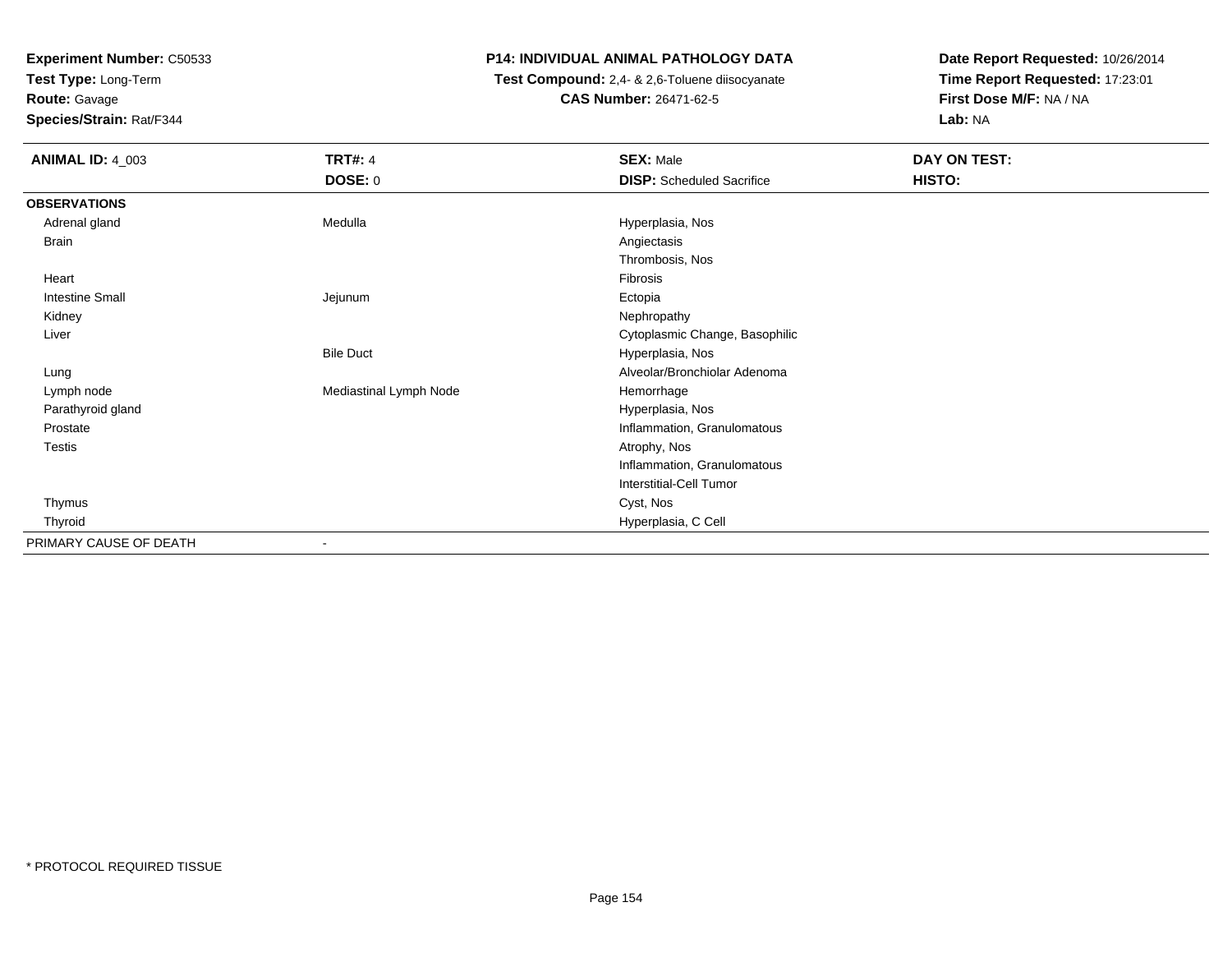**Test Type:** Long-Term

## **Route:** Gavage

**Species/Strain:** Rat/F344

## **P14: INDIVIDUAL ANIMAL PATHOLOGY DATA**

 **Test Compound:** 2,4- & 2,6-Toluene diisocyanate**CAS Number:** 26471-62-5

| <b>ANIMAL ID: 4_004</b> | <b>TRT#: 4</b>         | <b>SEX: Male</b>                 | DAY ON TEST: |  |
|-------------------------|------------------------|----------------------------------|--------------|--|
|                         | DOSE: 0                | <b>DISP:</b> Scheduled Sacrifice | HISTO:       |  |
| <b>OBSERVATIONS</b>     |                        |                                  |              |  |
| Adrenal gland           | Cortex Nos             | Cytoplasmic Change, Nos          |              |  |
|                         | <b>Cortex Nos</b>      | Hyperplasia, Nodular             |              |  |
|                         |                        | Pheochromocytoma                 |              |  |
| Bone marrow             |                        | Fibrosis, Myelo                  |              |  |
| Heart                   |                        | Fibrosis                         |              |  |
| Kidney                  |                        | Congestion, Nos                  |              |  |
|                         |                        | Nephropathy                      |              |  |
| Liver                   |                        | Cytoplasmic Change, Basophilic   |              |  |
|                         |                        | Cytoplasmic Change, Eosinophilic |              |  |
|                         | <b>Bile Duct</b>       | Hyperplasia, Nos                 |              |  |
| Lung                    |                        | Histiocytosis                    |              |  |
|                         |                        | Inflammation, Acute              |              |  |
| Lymph node              | Mediastinal Lymph Node | Hemorrhage                       |              |  |
| Parathyroid gland       |                        | Hyperplasia, Nos                 |              |  |
| Spleen                  |                        | Hemosiderosis                    |              |  |
| Testis                  |                        | <b>Interstitial-Cell Tumor</b>   |              |  |
|                         |                        | Mineralization                   |              |  |
| Unspecified             | Abdomen                | Basal-Cell Tumor                 |              |  |
| Urinary bladder         |                        | Edema, Nos                       |              |  |
| PRIMARY CAUSE OF DEATH  | ۰                      |                                  |              |  |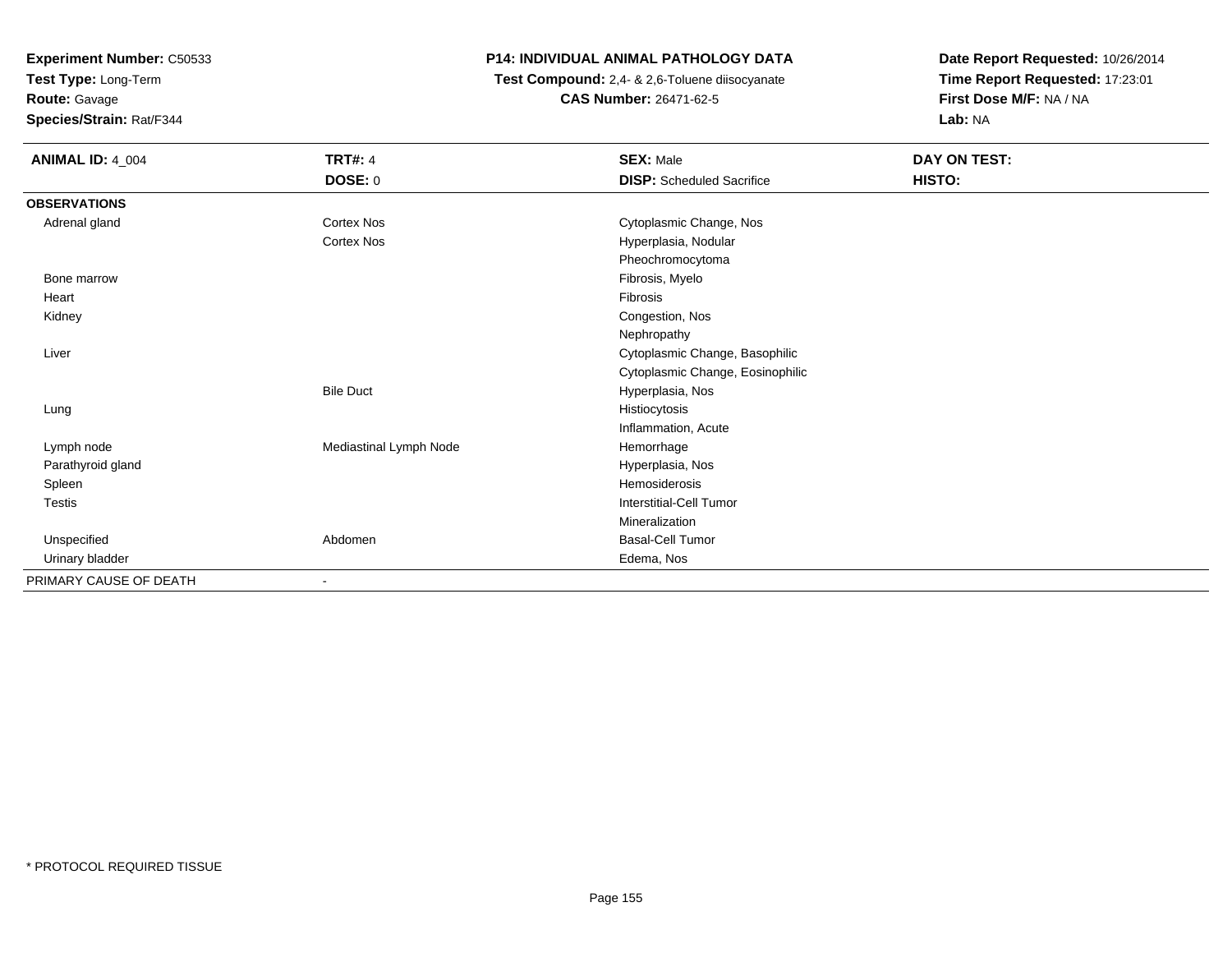**Test Type:** Long-Term

**Route:** Gavage

**Species/Strain:** Rat/F344

#### **P14: INDIVIDUAL ANIMAL PATHOLOGY DATA**

 **Test Compound:** 2,4- & 2,6-Toluene diisocyanate**CAS Number:** 26471-62-5

| <b>ANIMAL ID: 4_005</b> | <b>TRT#: 4</b>      | <b>SEX: Male</b>                    | DAY ON TEST: |  |
|-------------------------|---------------------|-------------------------------------|--------------|--|
|                         | <b>DOSE: 0</b>      | <b>DISP:</b> Scheduled Sacrifice    | HISTO:       |  |
| <b>OBSERVATIONS</b>     |                     |                                     |              |  |
| Heart                   |                     | Fibrosis                            |              |  |
| Kidney                  |                     | Nephropathy                         |              |  |
| Liver                   |                     | Angiectasis                         |              |  |
|                         |                     | Cytoplasmic Change, Basophilic      |              |  |
|                         |                     | Cytoplasmic Change, Eosinophilic    |              |  |
|                         | <b>Bile Duct</b>    | Hyperplasia, Nos                    |              |  |
|                         |                     | Necrosis, Nos                       |              |  |
| Lung                    |                     | Histiocytosis                       |              |  |
|                         |                     | Lymphocytic Inflammatory Infiltrate |              |  |
| Mammary gland           |                     | Hyperplasia, Nos                    |              |  |
| Pituitary gland         |                     | Hyperplasia, Chromophobe Cell       |              |  |
| Testis                  |                     | <b>Interstitial-Cell Tumor</b>      |              |  |
|                         |                     | Mineralization                      |              |  |
| Unspecified             | Multiple Organs Nos | Leukemia, Monocytic                 |              |  |
| PRIMARY CAUSE OF DEATH  | ٠                   |                                     |              |  |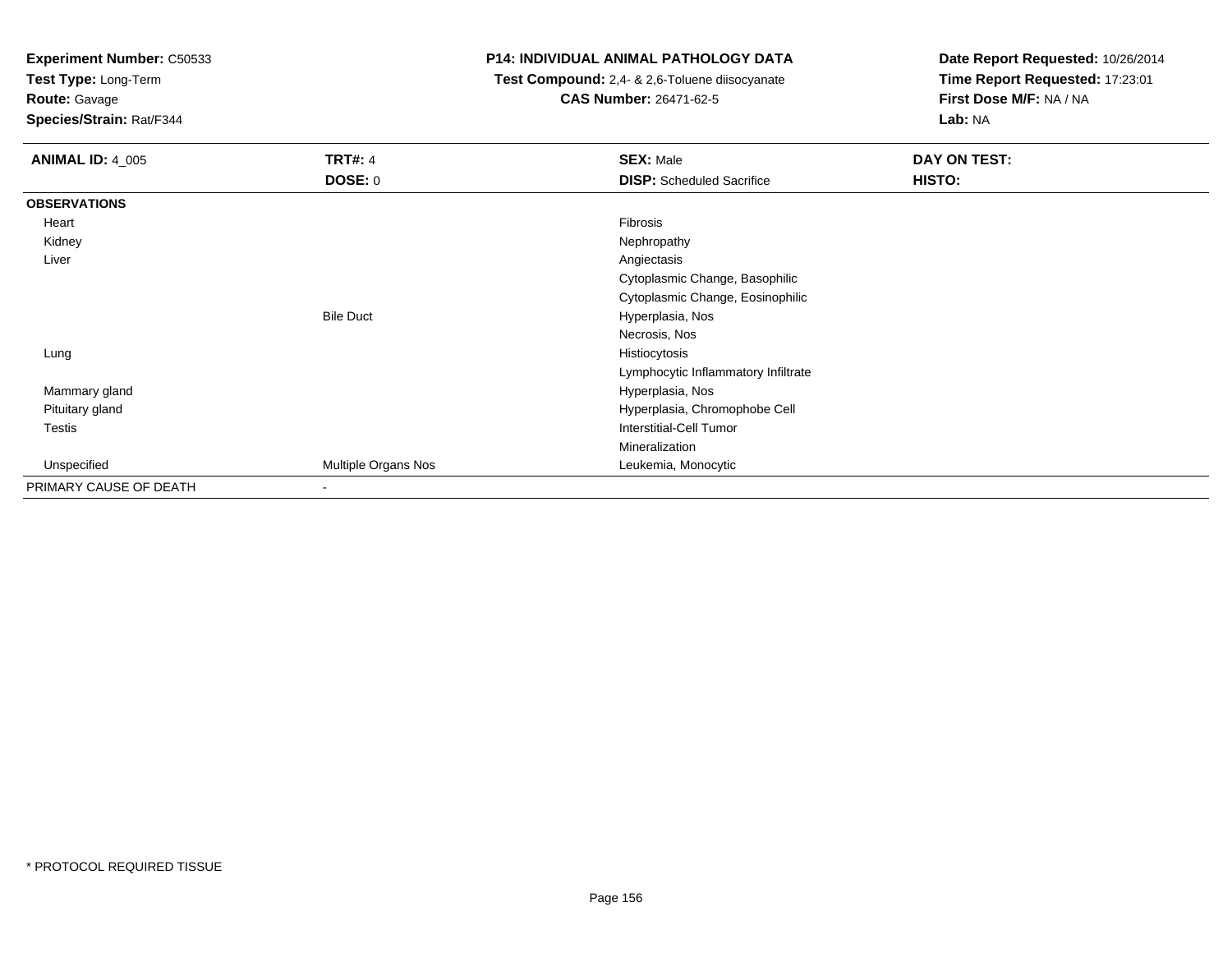**Test Type:** Long-Term

**Route:** Gavage

**Species/Strain:** Rat/F344

### **P14: INDIVIDUAL ANIMAL PATHOLOGY DATA**

 **Test Compound:** 2,4- & 2,6-Toluene diisocyanate**CAS Number:** 26471-62-5

| <b>ANIMAL ID: 4_006</b> | <b>TRT#: 4</b>              | <b>SEX: Male</b>                 | DAY ON TEST: |  |
|-------------------------|-----------------------------|----------------------------------|--------------|--|
|                         | DOSE: 0                     | <b>DISP:</b> Scheduled Sacrifice | HISTO:       |  |
| <b>OBSERVATIONS</b>     |                             |                                  |              |  |
| Blood vessel            | <b>Pulmonary Artery Nos</b> | Mineralization                   |              |  |
| Heart                   |                             | Fibrosis                         |              |  |
| Kidney                  |                             | Nephropathy                      |              |  |
| Liver                   |                             | Cytoplasmic Change, Basophilic   |              |  |
|                         |                             | Cytoplasmic Change, Eosinophilic |              |  |
|                         | <b>Bile Duct</b>            | Hyperplasia, Nos                 |              |  |
| Lung                    |                             | Congestion, Nos                  |              |  |
| Pituitary gland         |                             | Cyst, Nos                        |              |  |
| Prostate                |                             | Hyperplasia, Epithelial          |              |  |
| Stomach                 |                             | Inflammation, Acute              |              |  |
| Testis                  |                             | <b>Interstitial-Cell Tumor</b>   |              |  |
|                         |                             | Mineralization                   |              |  |
| Thyroid                 |                             | Hyperplasia, C Cell              |              |  |
| PRIMARY CAUSE OF DEATH  | $\overline{\phantom{a}}$    |                                  |              |  |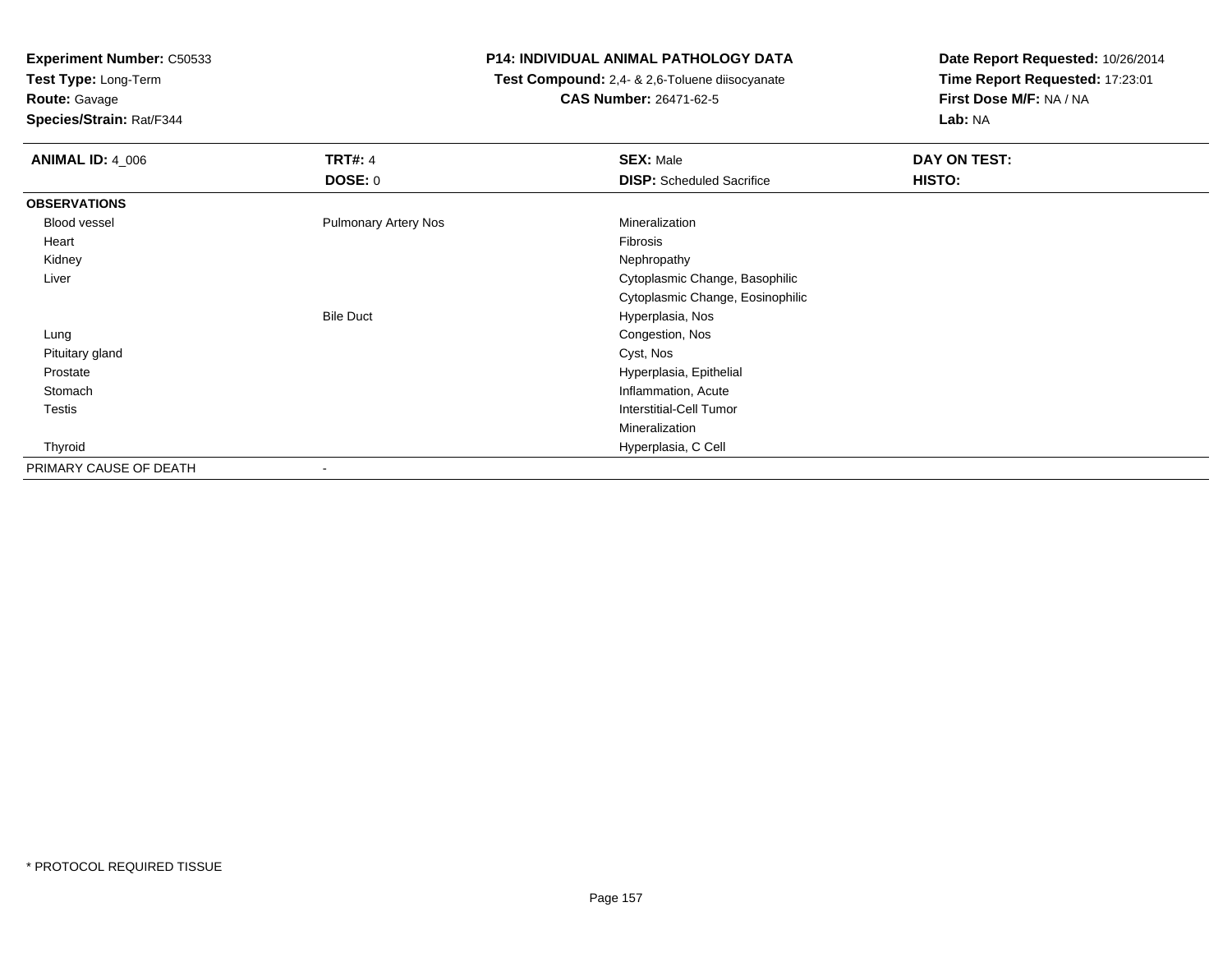**Experiment Number:** C50533**Test Type:** Long-Term**Route:** Gavage **Species/Strain:** Rat/F344**P14: INDIVIDUAL ANIMAL PATHOLOGY DATA Test Compound:** 2,4- & 2,6-Toluene diisocyanate**CAS Number:** 26471-62-5**Date Report Requested:** 10/26/2014**Time Report Requested:** 17:23:01**First Dose M/F:** NA / NA**Lab:** NA**ANIMAL ID:** 4\_007**TRT#:** 4 **SEX:** Male **DAY ON TEST: DOSE:** 0**DISP:** Moribund Sacrifice **HISTO: OBSERVATIONS** Brainn and the control of the control of the control of the control of the control of the control of the control of Kidneyy the control of the control of the control of the control of the control of the control of the control of the control of the control of the control of the control of the control of the control of the control of the contro Liver Cytoplasmic Change, BasophilicBile Duct Hyperplasia, Nos Pancreass and the contract of the contract of the contract of the contract of the contract  $\mathsf{A}$  at  $\mathsf{A}$  and  $\mathsf{A}$  and  $\mathsf{A}$  and  $\mathsf{A}$  and  $\mathsf{A}$  are contract of  $\mathsf{A}$  and  $\mathsf{A}$  and  $\mathsf{A}$  are contract of TestisInterstitial-Cell Tumor<br>Multiple Organs Nos<br>Leukemia, Monocytic UnspecifiedLeukemia, Monocytic Ear Sarcoma, NosPRIMARY CAUSE OF DEATH-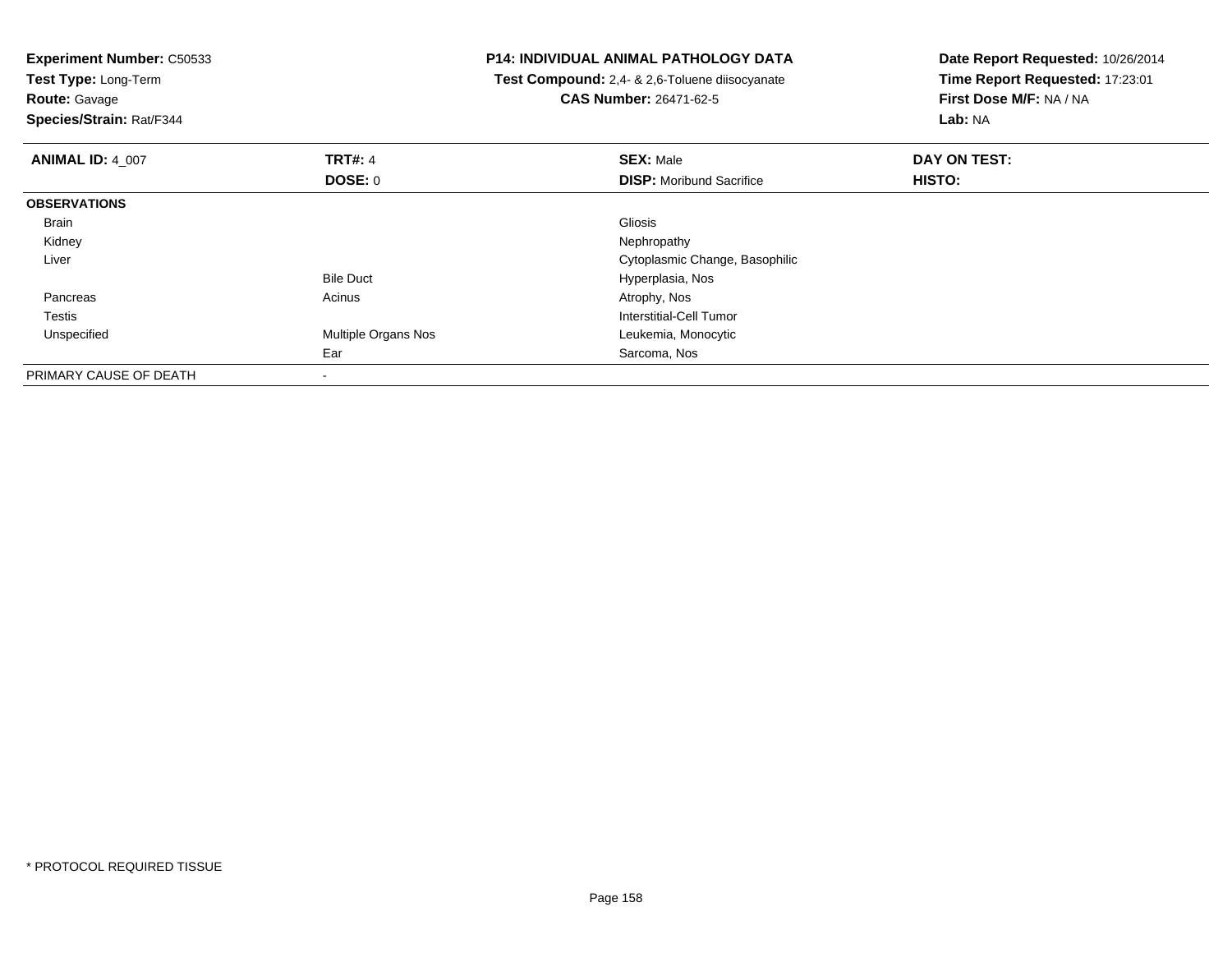**Test Type:** Long-Term

**Route:** Gavage

**Species/Strain:** Rat/F344

## **P14: INDIVIDUAL ANIMAL PATHOLOGY DATA**

 **Test Compound:** 2,4- & 2,6-Toluene diisocyanate**CAS Number:** 26471-62-5

| <b>ANIMAL ID: 4_008</b> | <b>TRT#: 4</b>   | <b>SEX: Male</b>                | DAY ON TEST: |
|-------------------------|------------------|---------------------------------|--------------|
|                         | <b>DOSE: 0</b>   | <b>DISP:</b> Moribund Sacrifice | HISTO:       |
| <b>OBSERVATIONS</b>     |                  |                                 |              |
| Heart                   |                  | Fibrosis, Focal                 |              |
|                         |                  | Mineralization                  |              |
| Kidney                  |                  | Mineralization                  |              |
|                         |                  | Nephropathy                     |              |
|                         |                  | Nephrosis, Hydro                |              |
| Liver                   |                  | Cytoplasmic Change, Basophilic  |              |
|                         | <b>Bile Duct</b> | Hyperplasia, Nos                |              |
|                         |                  | Neoplastic Nodule               |              |
| Pancreas                | Acinus           | Atrophy, Nos                    |              |
| Parathyroid gland       |                  | Hyperplasia, Nos                |              |
| Seminal vesicle         |                  | Inflammation, Acute/Chronic     |              |
| Skin                    | Ear              | Keratoacanthoma                 |              |
| Stomach                 |                  | Mineralization                  |              |
| Testis                  |                  | <b>Interstitial-Cell Tumor</b>  |              |
| Urinary bladder         |                  | Ulcer, Acute Hemorrhagic        |              |
| PRIMARY CAUSE OF DEATH  | ۰                |                                 |              |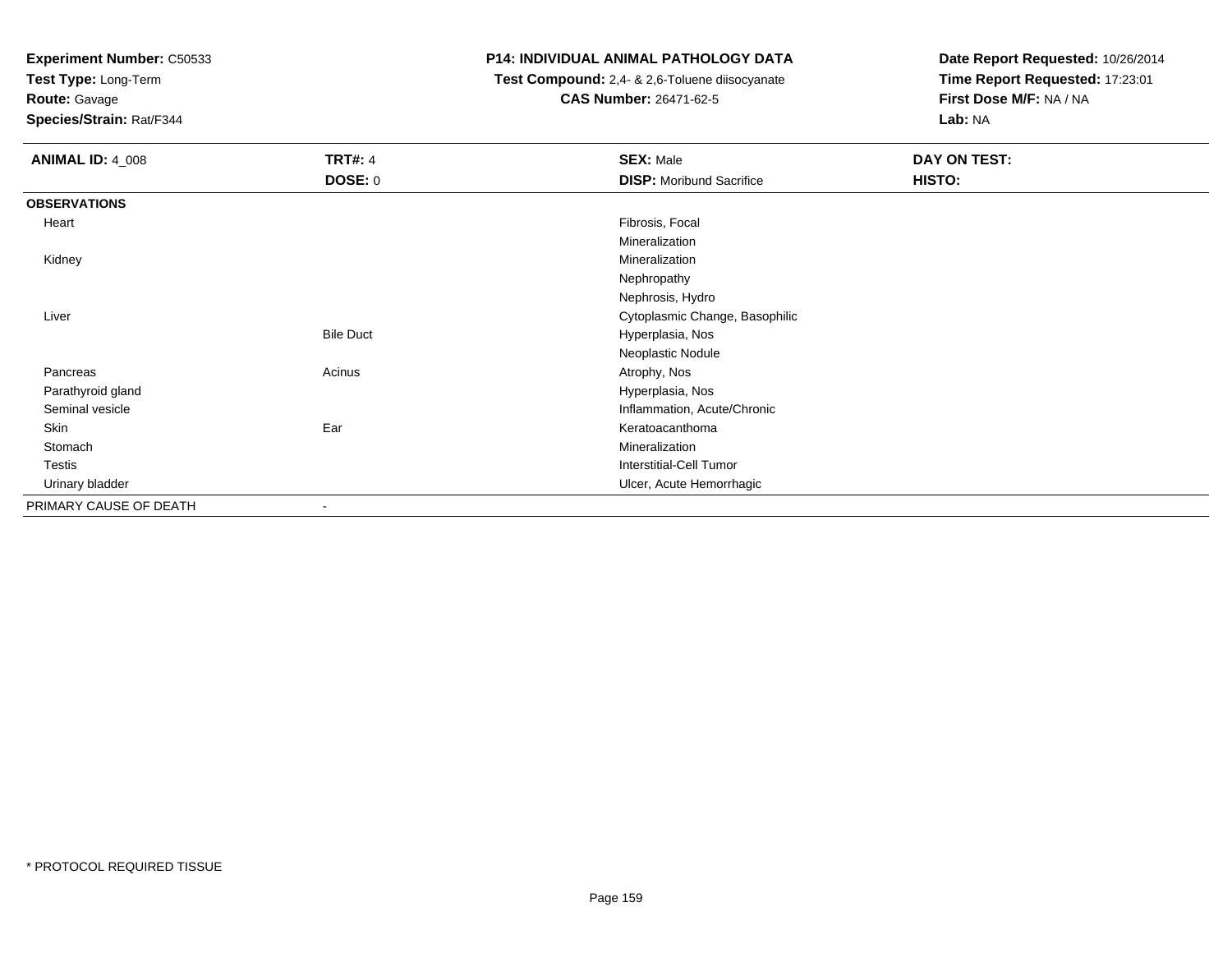| <b>Experiment Number: C50533</b><br>Test Type: Long-Term<br><b>Route: Gavage</b><br>Species/Strain: Rat/F344 |                | <b>P14: INDIVIDUAL ANIMAL PATHOLOGY DATA</b><br>Test Compound: 2,4- & 2,6-Toluene diisocyanate<br><b>CAS Number: 26471-62-5</b> | Date Report Requested: 10/26/2014<br>Time Report Requested: 17:23:01<br>First Dose M/F: NA / NA<br>Lab: NA |
|--------------------------------------------------------------------------------------------------------------|----------------|---------------------------------------------------------------------------------------------------------------------------------|------------------------------------------------------------------------------------------------------------|
| <b>ANIMAL ID: 4_009</b>                                                                                      | <b>TRT#: 4</b> | <b>SEX: Male</b>                                                                                                                | DAY ON TEST:                                                                                               |
|                                                                                                              | DOSE: 0        | <b>DISP:</b> Accidently Killed                                                                                                  | HISTO:                                                                                                     |
| <b>OBSERVATIONS</b>                                                                                          |                |                                                                                                                                 |                                                                                                            |
| Adrenal gland                                                                                                |                | <b>Cortical Carcinoma</b>                                                                                                       |                                                                                                            |
|                                                                                                              |                | Ganglioneuroma                                                                                                                  |                                                                                                            |
| Heart                                                                                                        |                | Fibrosis                                                                                                                        |                                                                                                            |
| Kidney                                                                                                       |                | Nephropathy                                                                                                                     |                                                                                                            |
|                                                                                                              |                | Nephrosis, Hydro                                                                                                                |                                                                                                            |
| Liver                                                                                                        |                | Cytoplasmic Change, Basophilic                                                                                                  |                                                                                                            |
| Lung                                                                                                         |                | Edema, Nos                                                                                                                      |                                                                                                            |
|                                                                                                              |                | Hemorrhage                                                                                                                      |                                                                                                            |
| Testis                                                                                                       |                | <b>Interstitial-Cell Tumor</b>                                                                                                  |                                                                                                            |
| PRIMARY CAUSE OF DEATH                                                                                       |                |                                                                                                                                 |                                                                                                            |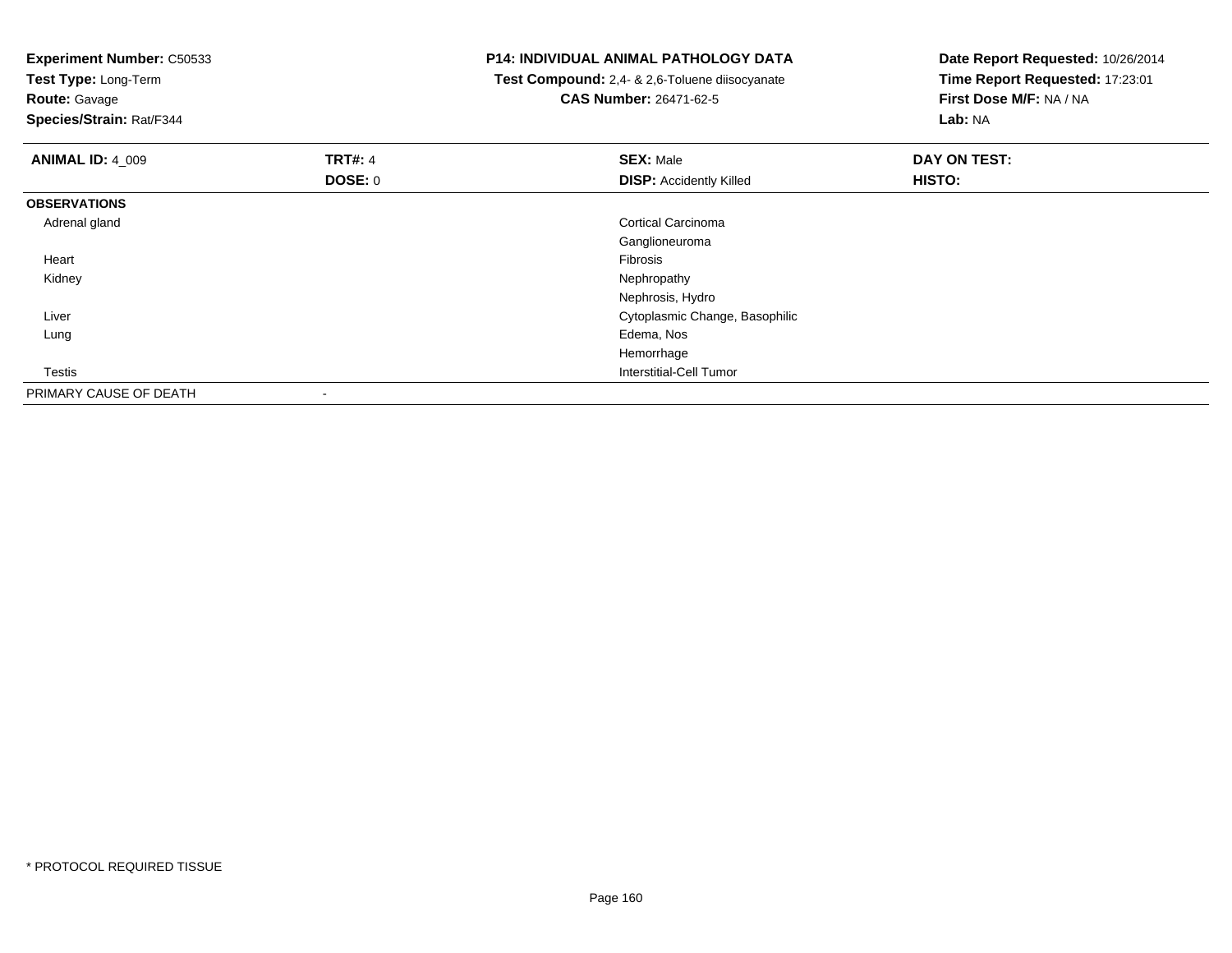**Test Type:** Long-Term

**Route:** Gavage

**Species/Strain:** Rat/F344

## **P14: INDIVIDUAL ANIMAL PATHOLOGY DATA**

 **Test Compound:** 2,4- & 2,6-Toluene diisocyanate**CAS Number:** 26471-62-5

| <b>ANIMAL ID: 4 010</b> | <b>TRT#: 4</b>              | <b>SEX: Male</b>                 | DAY ON TEST: |
|-------------------------|-----------------------------|----------------------------------|--------------|
|                         | <b>DOSE: 0</b>              | <b>DISP:</b> Scheduled Sacrifice | HISTO:       |
| <b>OBSERVATIONS</b>     |                             |                                  |              |
| Blood vessel            | <b>Pulmonary Artery Nos</b> | Mineralization                   |              |
| Bone                    | Cartilage, Nos              | Lipoma                           |              |
| Brain                   |                             | Hemorrhage                       |              |
| Heart                   |                             | Fibrosis                         |              |
| Kidney                  |                             | Nephropathy                      |              |
| Liver                   |                             | Cytoplasmic Change, Basophilic   |              |
|                         |                             | Cytoplasmic Change, Eosinophilic |              |
|                         | <b>Bile Duct</b>            | Hyperplasia, Nos                 |              |
| Lung                    |                             | Histiocytosis                    |              |
| Pancreas                | Acinus                      | Atrophy, Nos                     |              |
| Pituitary gland         |                             | Hyperplasia, Chromophobe Cell    |              |
| Prostate                |                             | Inflammation, Acute/Chronic      |              |
| Stomach                 |                             | Inflammation, Acute              |              |
| Testis                  |                             | <b>Interstitial-Cell Tumor</b>   |              |
| Thyroid                 |                             | Hyperplasia, C Cell              |              |
| PRIMARY CAUSE OF DEATH  |                             |                                  |              |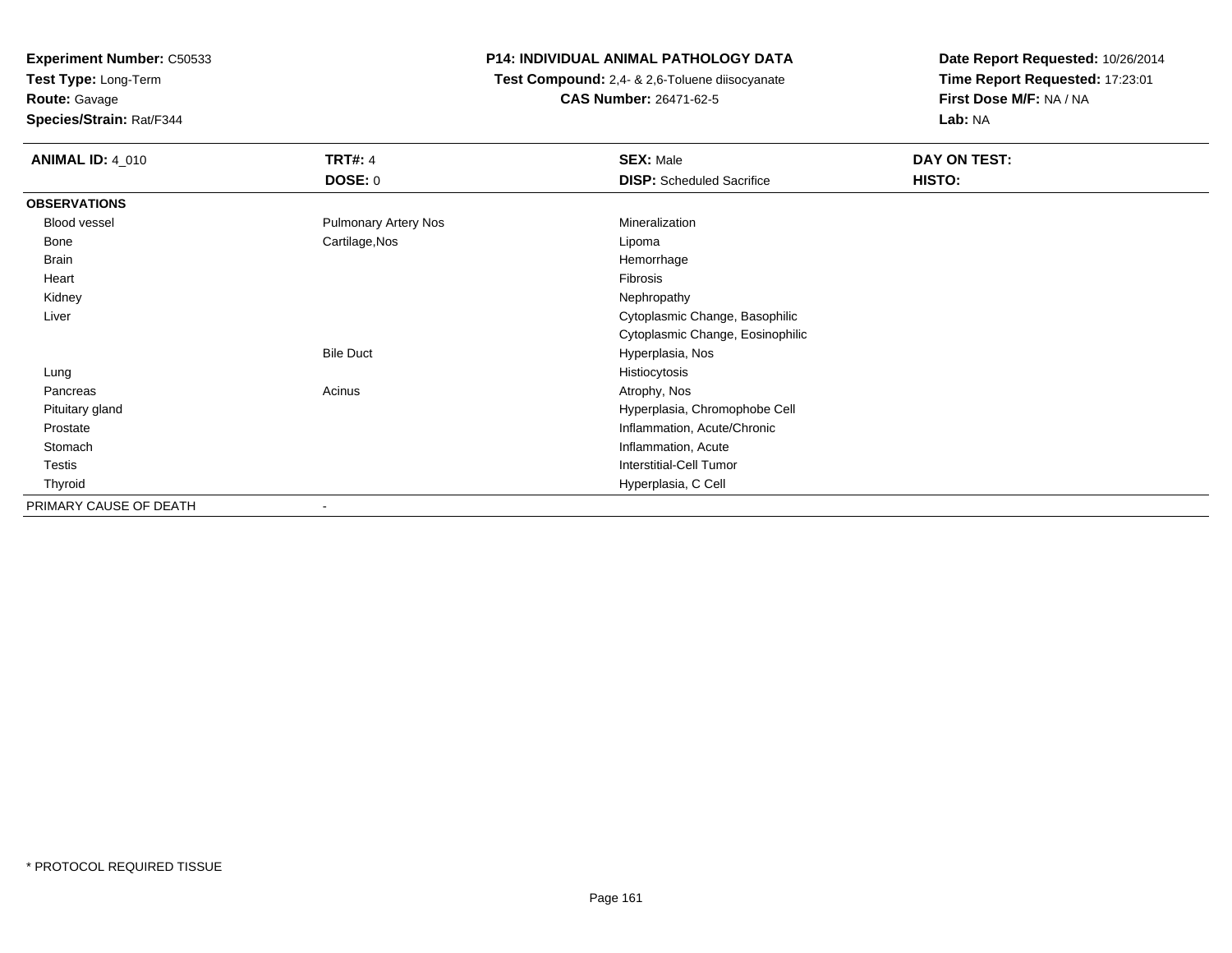**Test Type:** Long-Term**Route:** Gavage

**Species/Strain:** Rat/F344

#### **P14: INDIVIDUAL ANIMAL PATHOLOGY DATA**

 **Test Compound:** 2,4- & 2,6-Toluene diisocyanate**CAS Number:** 26471-62-5

| <b>ANIMAL ID: 4_011</b> | <b>TRT#: 4</b>       | <b>SEX: Male</b>                | DAY ON TEST: |  |
|-------------------------|----------------------|---------------------------------|--------------|--|
|                         | <b>DOSE: 0</b>       | <b>DISP:</b> Moribund Sacrifice | HISTO:       |  |
| <b>OBSERVATIONS</b>     |                      |                                 |              |  |
| Adrenal gland           | Cortex Nos           | Cytoplasmic Vacuolization       |              |  |
|                         | Medulla              | Hyperplasia, Nos                |              |  |
| Heart                   |                      | Fibrosis                        |              |  |
| Intestine Large         | Colon                | Parasitism                      |              |  |
| <b>Intestine Small</b>  | <b>Mesentery Nos</b> | Hematoma, Nos                   |              |  |
| Kidney                  |                      | Nephropathy                     |              |  |
|                         |                      | Pigmentation, Nos               |              |  |
| Liver                   |                      | Atypia, Nos                     |              |  |
| Mammary gland           |                      | Dilatation, Ducts               |              |  |
| <b>Testis</b>           |                      | Atrophy, Nos                    |              |  |
|                         |                      | <b>Interstitial-Cell Tumor</b>  |              |  |
|                         |                      | Mineralization                  |              |  |
| Unspecified             | Multiple Organs Nos  | Leukemia, Monocytic             |              |  |
| PRIMARY CAUSE OF DEATH  | $\blacksquare$       |                                 |              |  |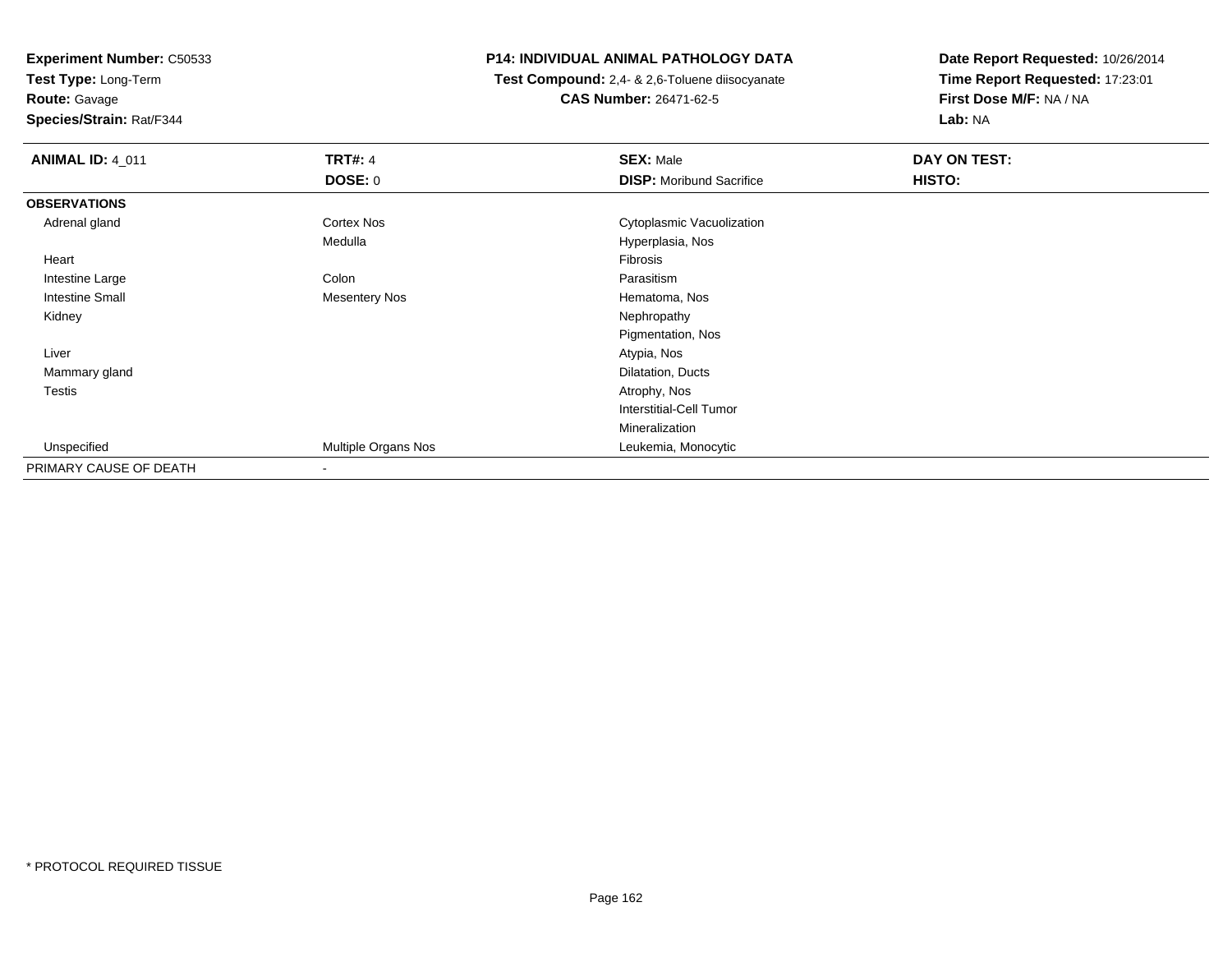**Test Type:** Long-Term

**Route:** Gavage

**Species/Strain:** Rat/F344

#### **P14: INDIVIDUAL ANIMAL PATHOLOGY DATA**

 **Test Compound:** 2,4- & 2,6-Toluene diisocyanate**CAS Number:** 26471-62-5

| <b>ANIMAL ID: 4_012</b> | <b>TRT#: 4</b><br><b>DOSE: 0</b> | <b>SEX: Male</b><br><b>DISP: Natural Death</b> | DAY ON TEST:<br>HISTO: |
|-------------------------|----------------------------------|------------------------------------------------|------------------------|
| <b>OBSERVATIONS</b>     |                                  |                                                |                        |
| Adrenal gland           |                                  | Pheochromocytoma                               |                        |
| Heart                   |                                  | Fibrosis                                       |                        |
|                         |                                  | Thrombosis, Nos                                |                        |
| Kidney                  |                                  | Nephropathy                                    |                        |
| Liver                   |                                  | Cytoplasmic Vacuolization                      |                        |
|                         | <b>Bile Duct</b>                 | Hyperplasia, Nos                               |                        |
|                         |                                  | Necrosis, Nos                                  |                        |
| Lung                    |                                  | Histiocytosis                                  |                        |
| Pituitary gland         |                                  | Cyst, Nos                                      |                        |
| Spleen                  | Capsule                          | Siderophagocytosis                             |                        |
| Stomach                 |                                  | Mesothelioma, Metastatic                       |                        |
|                         |                                  | Siderophagocytosis                             |                        |
| Testis                  |                                  | <b>Interstitial-Cell Tumor</b>                 |                        |
|                         |                                  | Mesothelioma, Malignant                        |                        |
|                         |                                  | Mineralization                                 |                        |
| Unspecified             | Multiple Organs Nos              | Leukemia, Monocytic                            |                        |
| PRIMARY CAUSE OF DEATH  | $\overline{\phantom{a}}$         |                                                |                        |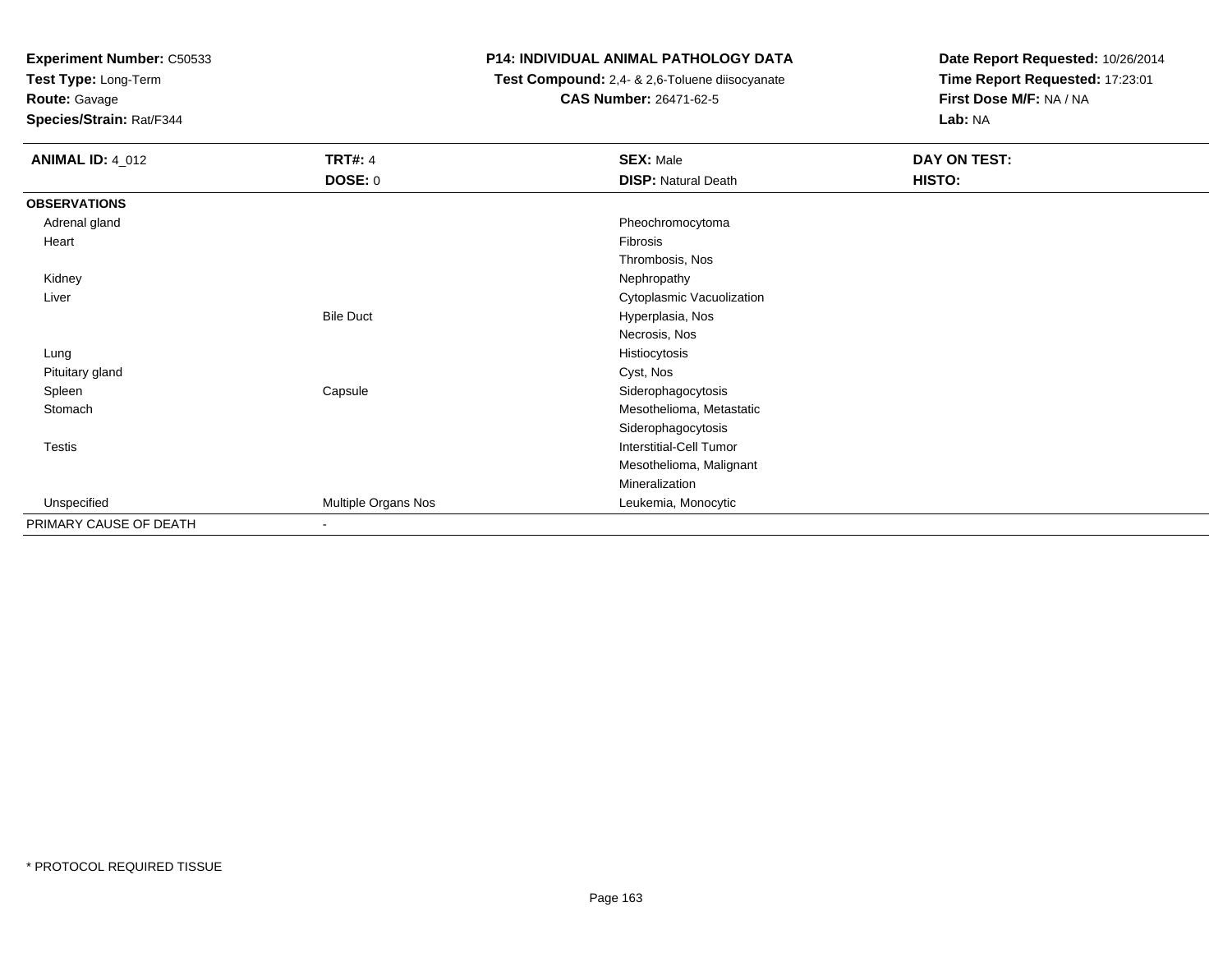**Test Type:** Long-Term

**Route:** Gavage

**Species/Strain:** Rat/F344

### **P14: INDIVIDUAL ANIMAL PATHOLOGY DATA**

 **Test Compound:** 2,4- & 2,6-Toluene diisocyanate**CAS Number:** 26471-62-5

| <b>ANIMAL ID: 4 013</b> | <b>TRT#: 4</b>              | <b>SEX: Male</b>                 | DAY ON TEST: |
|-------------------------|-----------------------------|----------------------------------|--------------|
|                         | DOSE: 0                     | <b>DISP:</b> Scheduled Sacrifice | HISTO:       |
| <b>OBSERVATIONS</b>     |                             |                                  |              |
| Blood vessel            | <b>Pulmonary Artery Nos</b> | Mineralization                   |              |
| Heart                   |                             | Fibrosis                         |              |
| Kidney                  |                             | Nephropathy                      |              |
| Liver                   |                             | Cytoplasmic Change, Basophilic   |              |
|                         |                             | Cytoplasmic Change, Eosinophilic |              |
|                         | <b>Bile Duct</b>            | Hyperplasia, Nos                 |              |
| Lymph node              | Mediastinal Lymph Node      | Hemorrhage                       |              |
| Pancreas                | Acinus                      | Atrophy, Nos                     |              |
| Pituitary gland         |                             | Adenoma, Nos                     |              |
|                         |                             | Cyst, Nos                        |              |
| <b>Testis</b>           |                             | Interstitial-Cell Tumor          |              |
| Unspecified             | Chest                       | Fibroma                          |              |
| PRIMARY CAUSE OF DEATH  | $\overline{\phantom{a}}$    |                                  |              |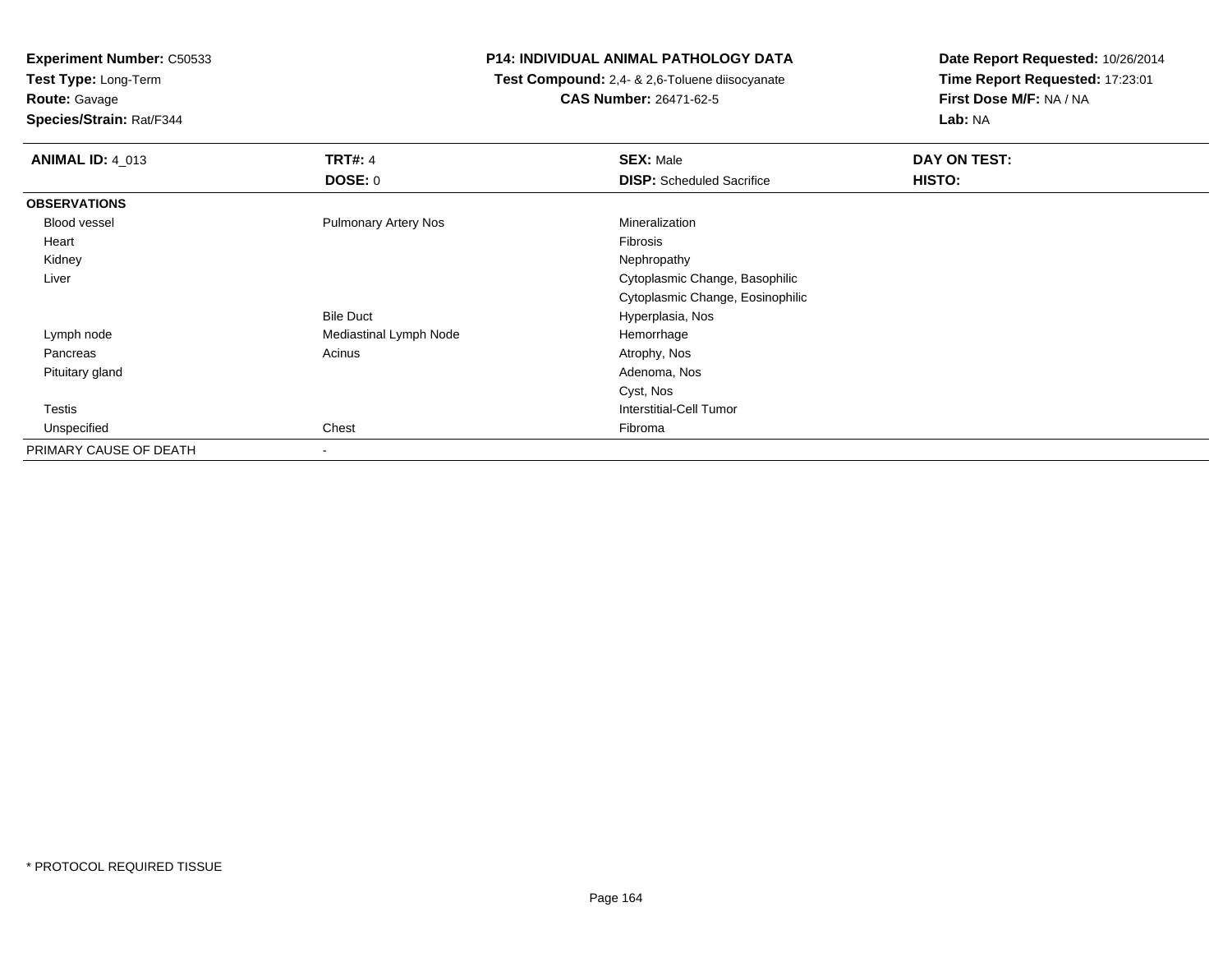**Test Type:** Long-Term

**Route:** Gavage

**Species/Strain:** Rat/F344

## **P14: INDIVIDUAL ANIMAL PATHOLOGY DATA**

 **Test Compound:** 2,4- & 2,6-Toluene diisocyanate**CAS Number:** 26471-62-5

| <b>ANIMAL ID: 4 014</b> | <b>TRT#: 4</b>           | <b>SEX: Male</b>                 | DAY ON TEST: |
|-------------------------|--------------------------|----------------------------------|--------------|
|                         | DOSE: 0                  | <b>DISP:</b> Scheduled Sacrifice | HISTO:       |
| <b>OBSERVATIONS</b>     |                          |                                  |              |
| Heart                   |                          | Fibrosis                         |              |
| <b>Intestine Small</b>  | <b>Mesentery Nos</b>     | Necrosis, Fat                    |              |
| Kidney                  |                          | Nephropathy                      |              |
| Liver                   |                          | Cytoplasmic Change, Basophilic   |              |
|                         |                          | Cytoplasmic Change, Eosinophilic |              |
|                         | <b>Bile Duct</b>         | Hyperplasia, Nos                 |              |
| Lymph node              | Mediastinal Lymph Node   | Hemorrhage                       |              |
|                         | Mandibular Lymph Node    | Plasmacytosis                    |              |
| Salivary gland          |                          | Atrophy, Nos                     |              |
| <b>Skin</b>             | Head                     | Cyst, Epidermal Inclusion        |              |
| <b>Testis</b>           |                          | Interstitial-Cell Tumor          |              |
| Unspecified             | Multiple Organs Nos      | Congestion, Nos                  |              |
|                         | Multiple Organs Nos      | Hematopoiesis                    |              |
|                         | Multiple Organs Nos      | Inflammation, Acute              |              |
| PRIMARY CAUSE OF DEATH  | $\overline{\phantom{a}}$ |                                  |              |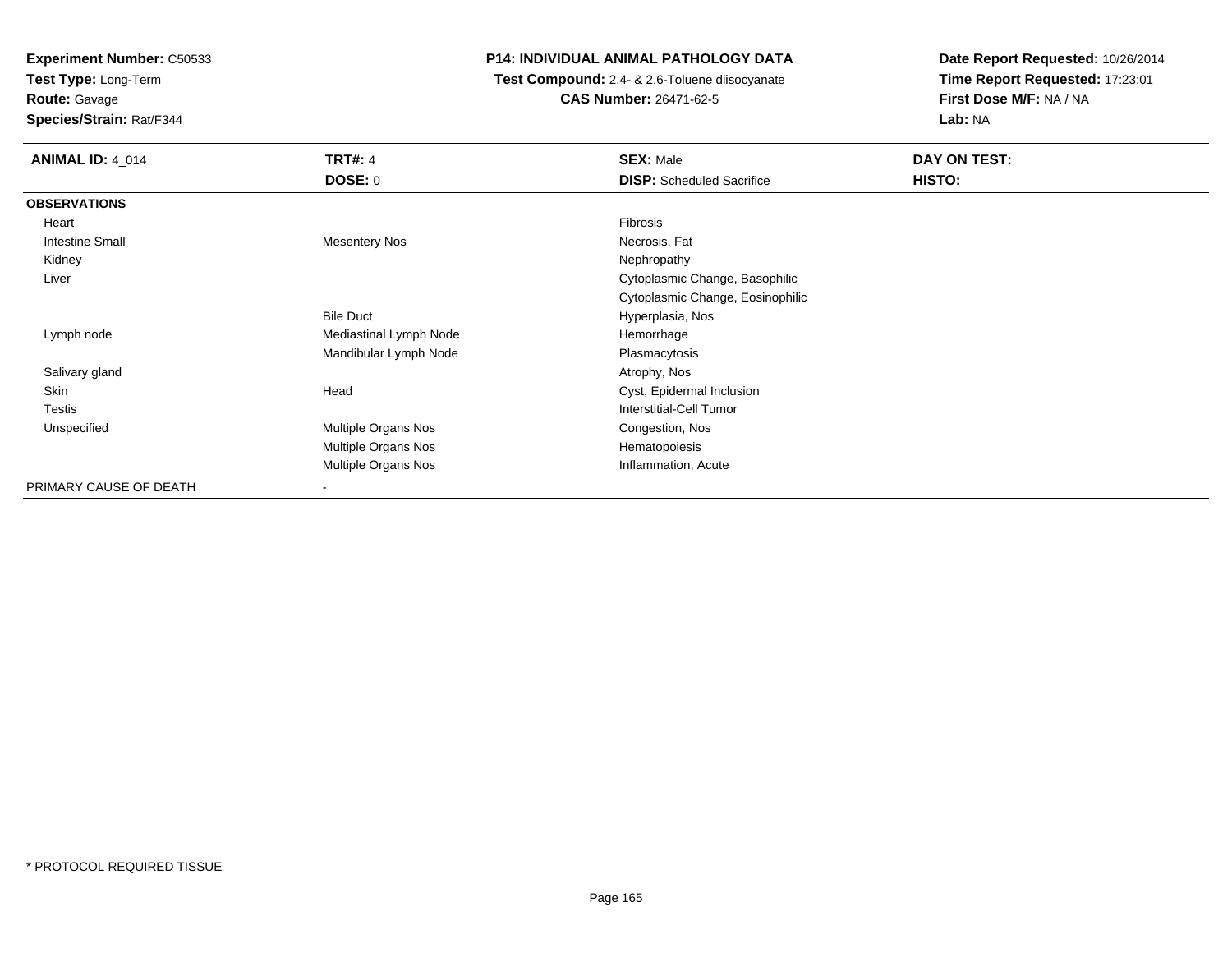| <b>Experiment Number: C50533</b><br>Test Type: Long-Term<br><b>Route: Gavage</b><br>Species/Strain: Rat/F344 |                            | <b>P14: INDIVIDUAL ANIMAL PATHOLOGY DATA</b><br>Test Compound: 2,4- & 2,6-Toluene diisocyanate<br>CAS Number: 26471-62-5 | Date Report Requested: 10/26/2014<br>Time Report Requested: 17:23:01<br>First Dose M/F: NA / NA<br>Lab: NA |
|--------------------------------------------------------------------------------------------------------------|----------------------------|--------------------------------------------------------------------------------------------------------------------------|------------------------------------------------------------------------------------------------------------|
| <b>ANIMAL ID: 4 015</b>                                                                                      | <b>TRT#: 4</b><br>DOSE: 0  | <b>SEX: Male</b><br><b>DISP: Natural Death</b>                                                                           | DAY ON TEST:<br><b>HISTO:</b>                                                                              |
| <b>OBSERVATIONS</b>                                                                                          |                            |                                                                                                                          |                                                                                                            |
| Heart                                                                                                        |                            | <b>Fibrosis</b>                                                                                                          |                                                                                                            |
| Liver                                                                                                        |                            | Necrosis, Central                                                                                                        |                                                                                                            |
| Unspecified                                                                                                  | <b>Multiple Organs Nos</b> | Congestion, Nos                                                                                                          |                                                                                                            |
| PRIMARY CAUSE OF DEATH                                                                                       |                            |                                                                                                                          |                                                                                                            |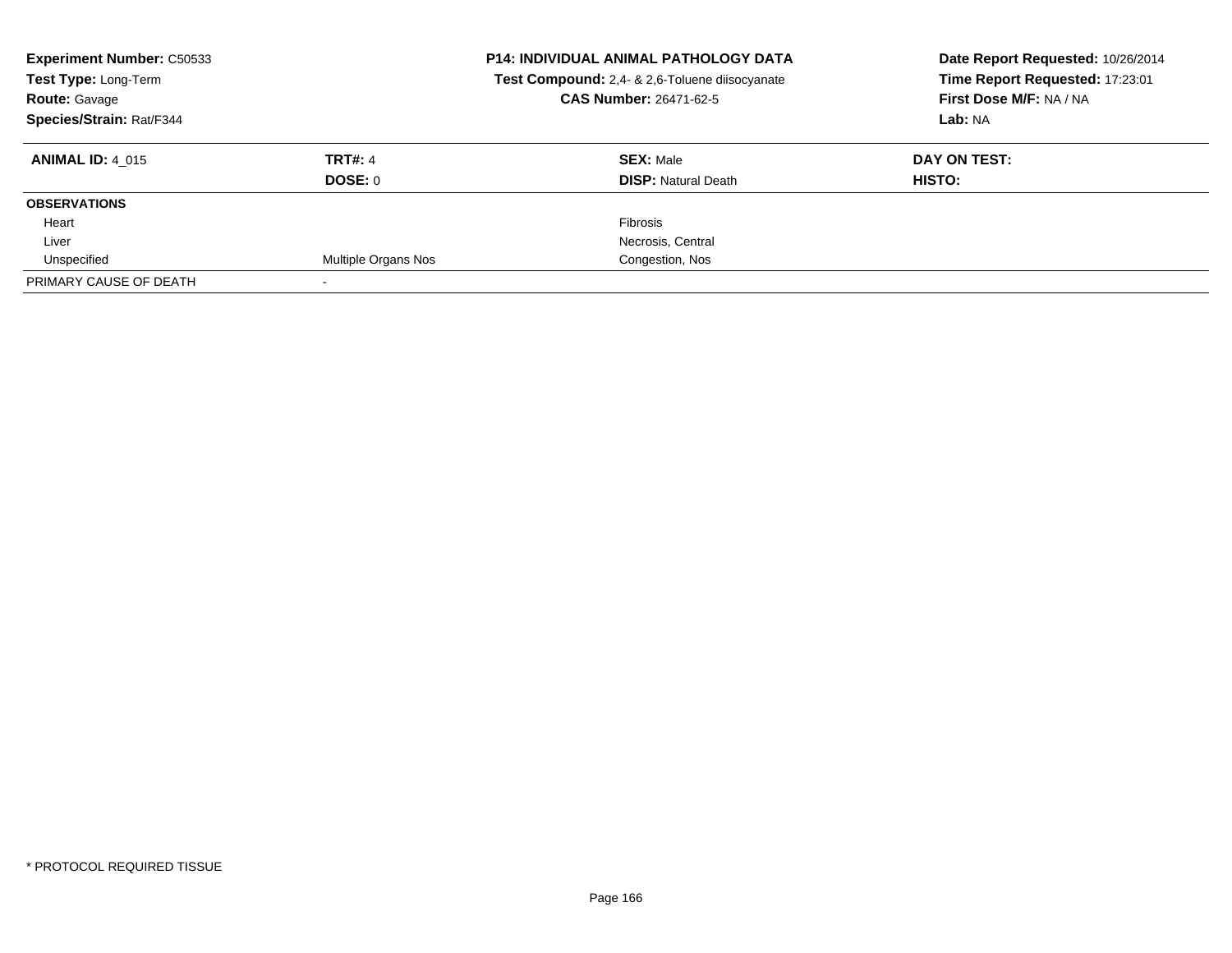**Test Type:** Long-Term

**Route:** Gavage

**Species/Strain:** Rat/F344

#### **P14: INDIVIDUAL ANIMAL PATHOLOGY DATA**

 **Test Compound:** 2,4- & 2,6-Toluene diisocyanate**CAS Number:** 26471-62-5

| <b>ANIMAL ID: 4_016</b> | <b>TRT#: 4</b>   | <b>SEX: Male</b>                 | DAY ON TEST: |
|-------------------------|------------------|----------------------------------|--------------|
|                         | <b>DOSE: 0</b>   | <b>DISP:</b> Scheduled Sacrifice | HISTO:       |
| <b>OBSERVATIONS</b>     |                  |                                  |              |
| Heart                   |                  | Fibrosis                         |              |
| Kidney                  |                  | Nephropathy                      |              |
| Liver                   |                  | Cytoplasmic Change, Basophilic   |              |
|                         |                  | Cytoplasmic Change, Eosinophilic |              |
|                         | <b>Bile Duct</b> | Hyperplasia, Nos                 |              |
|                         |                  | Neoplastic Nodule                |              |
| Lung                    |                  | Histiocytosis                    |              |
| Parathyroid gland       |                  | Hyperplasia, Nos                 |              |
| Pituitary gland         |                  | Hyperplasia, Chromophobe Cell    |              |
| Preputial gland         |                  | Adenoma, Nos                     |              |
| Testis                  |                  | <b>Interstitial-Cell Tumor</b>   |              |
| PRIMARY CAUSE OF DEATH  | $\blacksquare$   |                                  |              |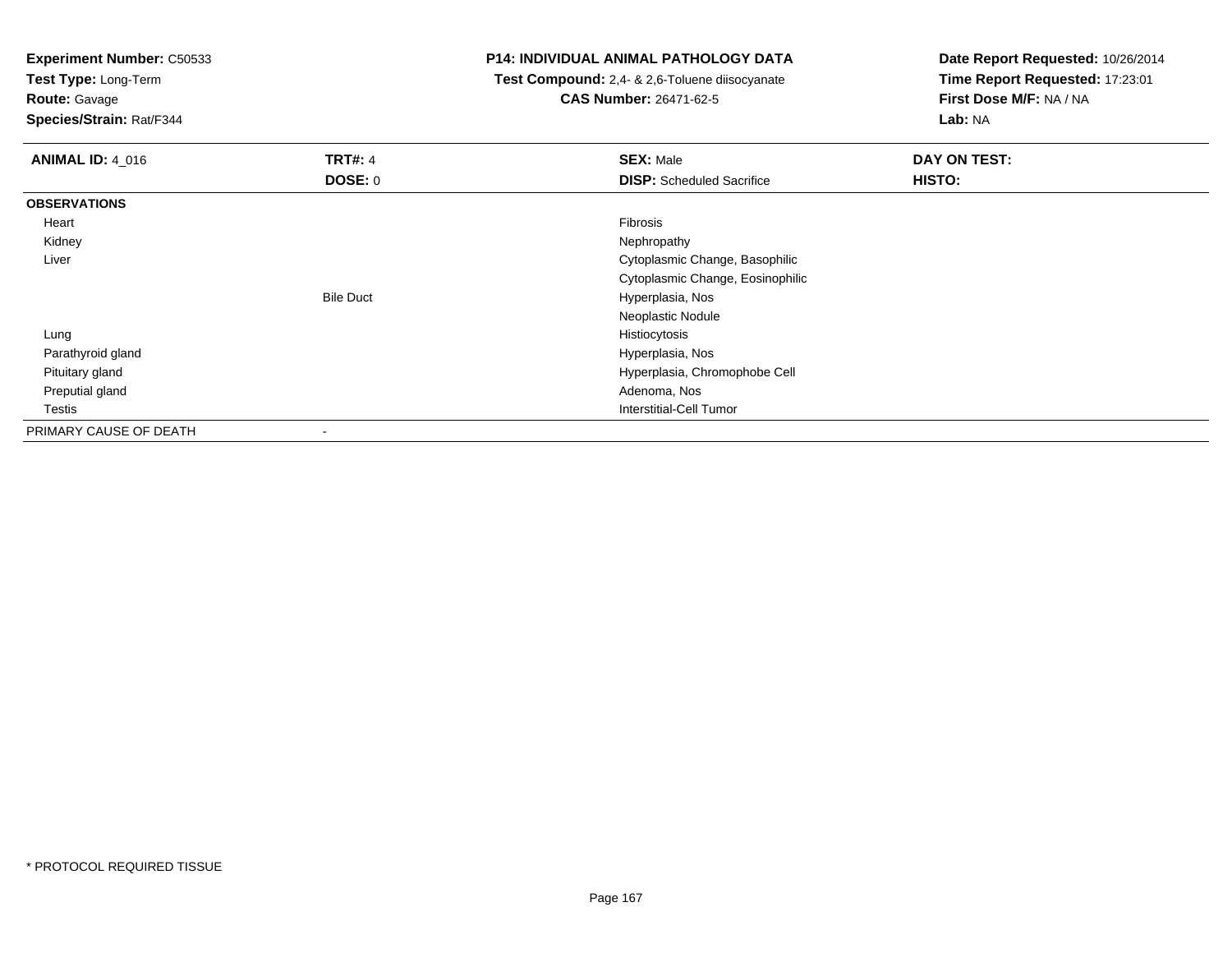**Test Type:** Long-Term

**Route:** Gavage

**Species/Strain:** Rat/F344

#### **P14: INDIVIDUAL ANIMAL PATHOLOGY DATA**

 **Test Compound:** 2,4- & 2,6-Toluene diisocyanate**CAS Number:** 26471-62-5

| <b>ANIMAL ID: 4_017</b> | <b>TRT#: 4</b>        | <b>SEX: Male</b>                 | DAY ON TEST: |  |
|-------------------------|-----------------------|----------------------------------|--------------|--|
|                         | <b>DOSE: 0</b>        | <b>DISP:</b> Scheduled Sacrifice | HISTO:       |  |
| <b>OBSERVATIONS</b>     |                       |                                  |              |  |
| Adrenal gland           |                       | Pheochromocytoma                 |              |  |
| Heart                   |                       | Fibrosis                         |              |  |
| Kidney                  |                       | Inflammation, Chronic            |              |  |
|                         |                       | Nephropathy                      |              |  |
| Liver                   |                       | Cytoplasmic Change, Basophilic   |              |  |
|                         |                       | Cytoplasmic Change, Eosinophilic |              |  |
|                         | <b>Bile Duct</b>      | Hyperplasia, Nos                 |              |  |
| Lymph node              | Mandibular Lymph Node | Plasmacytosis                    |              |  |
| Parathyroid gland       |                       | Hyperplasia, Nos                 |              |  |
| Prostate                |                       | Inflammation, Acute              |              |  |
| Testis                  |                       | Interstitial-Cell Tumor          |              |  |
| Thyroid                 |                       | Cyst, Follicular Nos             |              |  |
| Unspecified             | Multiple Organs Nos   | Congestion, Nos                  |              |  |
|                         | Multiple Organs Nos   | Hemorrhage                       |              |  |
|                         | Mediastinum Nos       | Thymoma, Benign                  |              |  |
| PRIMARY CAUSE OF DEATH  | ۰                     |                                  |              |  |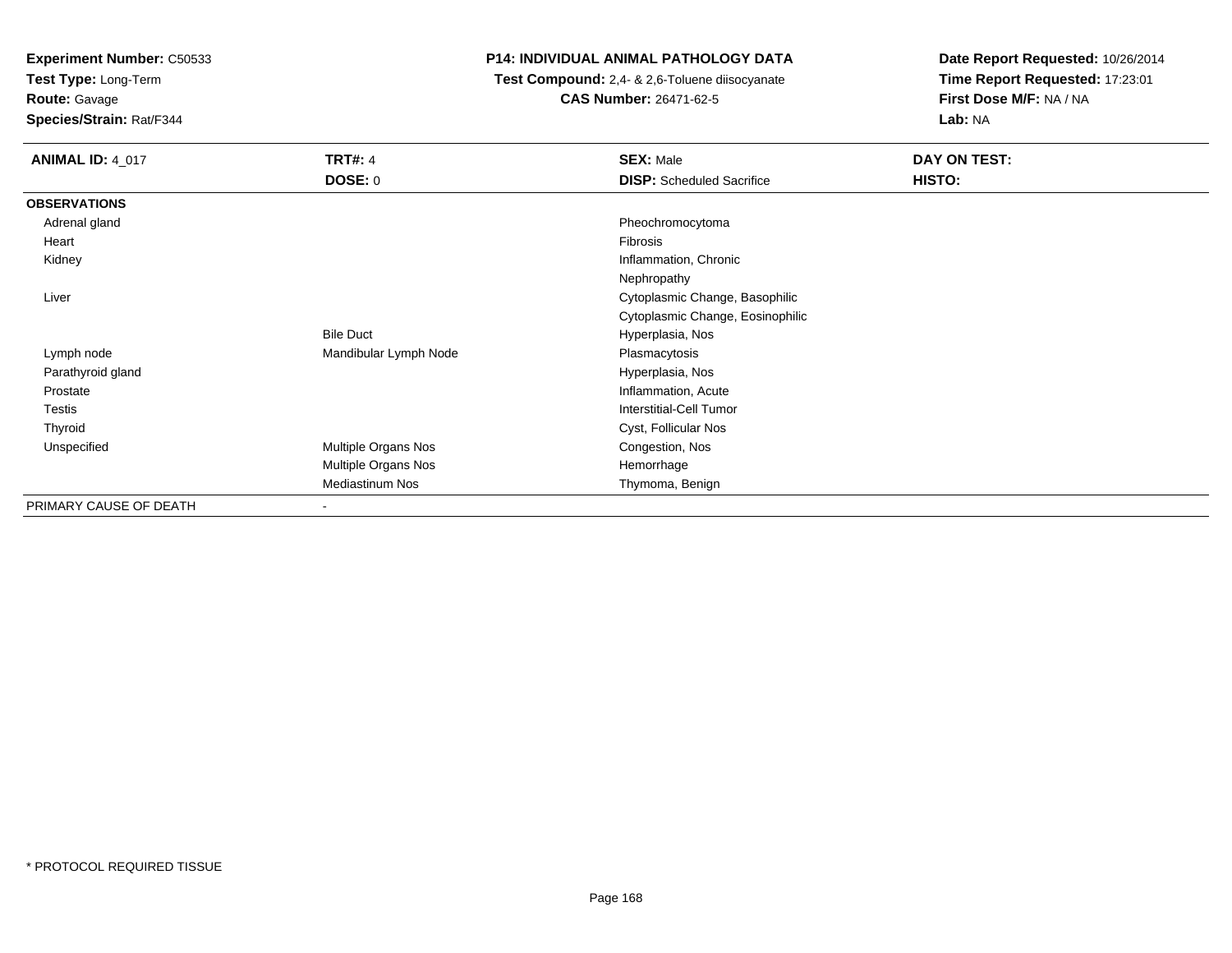**Test Type:** Long-Term

# **Route:** Gavage

**Species/Strain:** Rat/F344

## **P14: INDIVIDUAL ANIMAL PATHOLOGY DATA**

 **Test Compound:** 2,4- & 2,6-Toluene diisocyanate**CAS Number:** 26471-62-5

| <b>ANIMAL ID: 4_018</b> | <b>TRT#: 4</b>              | <b>SEX: Male</b>                 | DAY ON TEST: |
|-------------------------|-----------------------------|----------------------------------|--------------|
|                         | <b>DOSE: 0</b>              | <b>DISP:</b> Scheduled Sacrifice | HISTO:       |
| <b>OBSERVATIONS</b>     |                             |                                  |              |
| Adrenal gland           |                             | Pheochromocytoma                 |              |
| Blood vessel            | <b>Pulmonary Artery Nos</b> | Mineralization                   |              |
| Heart                   |                             | Fibrosis                         |              |
| Kidney                  |                             | Nephropathy                      |              |
| Liver                   |                             | Cytoplasmic Change, Basophilic   |              |
|                         | <b>Bile Duct</b>            | Hyperplasia, Nos                 |              |
|                         |                             | Neoplastic Nodule                |              |
| Lymph node              | Mandibular Lymph Node       | Plasmacytosis                    |              |
| Prostate                |                             | Inflammation, Chronic            |              |
| Stomach                 |                             | Inflammation, Acute              |              |
| <b>Testis</b>           |                             | <b>Interstitial-Cell Tumor</b>   |              |
|                         |                             | Mineralization                   |              |
| Thymus                  |                             | Cyst, Nos                        |              |
| Thyroid                 |                             | Hyperplasia, C Cell              |              |
| Unspecified             | Multiple Organs Nos         | Leukemia, Monocytic              |              |
| PRIMARY CAUSE OF DEATH  | $\overline{\phantom{a}}$    |                                  |              |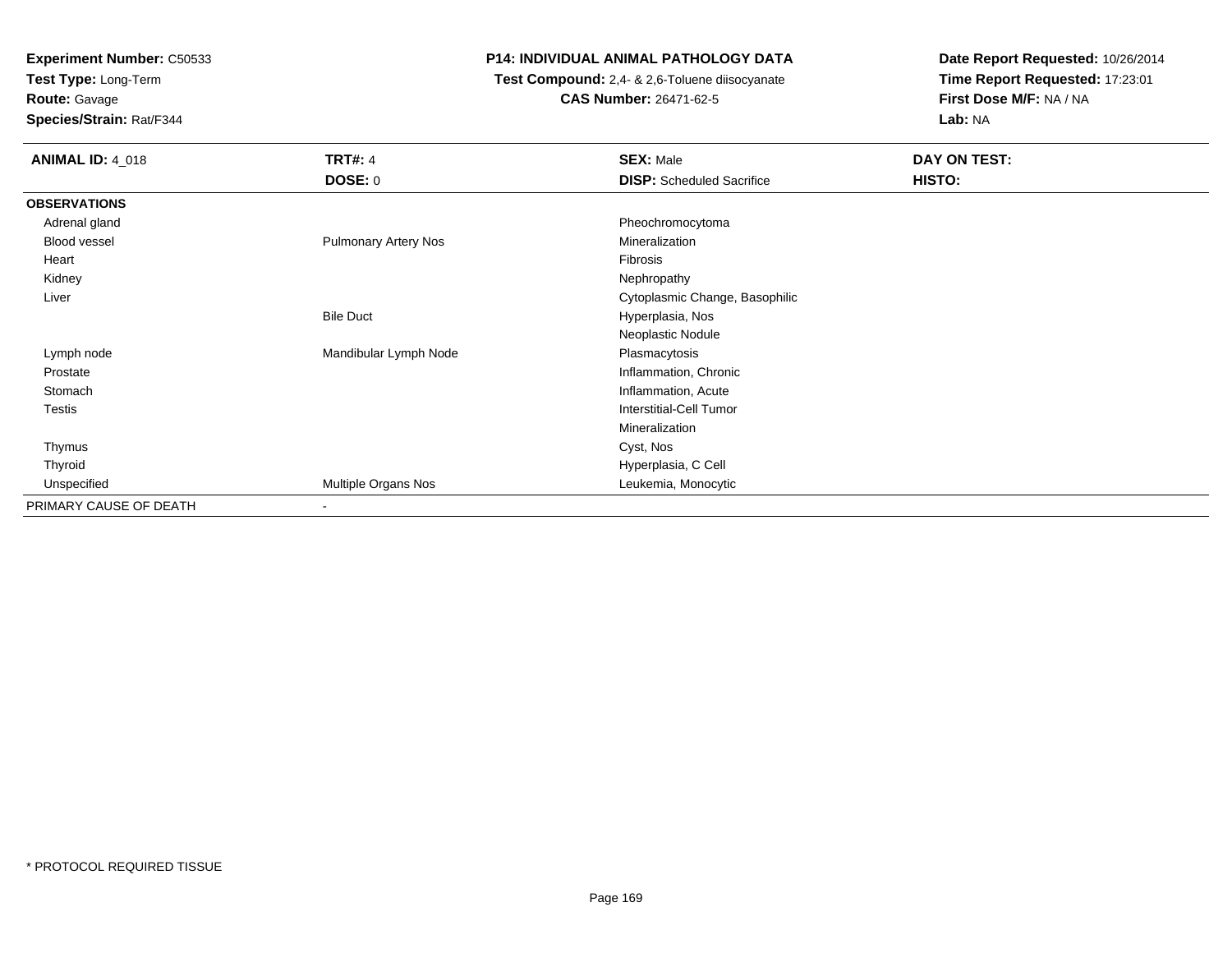**Test Type:** Long-Term

**Route:** Gavage

**Species/Strain:** Rat/F344

#### **P14: INDIVIDUAL ANIMAL PATHOLOGY DATA**

 **Test Compound:** 2,4- & 2,6-Toluene diisocyanate**CAS Number:** 26471-62-5

| <b>ANIMAL ID: 4_019</b> | <b>TRT#: 4</b><br><b>DOSE: 0</b> | <b>SEX: Male</b><br><b>DISP:</b> Scheduled Sacrifice | DAY ON TEST:<br>HISTO: |
|-------------------------|----------------------------------|------------------------------------------------------|------------------------|
| <b>OBSERVATIONS</b>     |                                  |                                                      |                        |
| Adrenal gland           | Medulla                          | Hyperplasia, Nos                                     |                        |
| Heart                   |                                  | Fibrosis                                             |                        |
| Kidney                  |                                  | Nephropathy                                          |                        |
| Liver                   |                                  | Cytoplasmic Change, Basophilic                       |                        |
|                         |                                  | Cytoplasmic Change, Eosinophilic                     |                        |
|                         | <b>Bile Duct</b>                 | Hyperplasia, Nos                                     |                        |
| Lung                    |                                  | Hemorrhage                                           |                        |
| Lymph node              | Mandibular Lymph Node            | Plasmacytosis                                        |                        |
| Mammary gland           |                                  | Fibroadenoma                                         |                        |
|                         |                                  | Hyperplasia, Nos                                     |                        |
| Pituitary gland         |                                  | Cyst, Nos                                            |                        |
| Stomach                 |                                  | Inflammation, Acute                                  |                        |
| Testis                  |                                  | Interstitial-Cell Tumor                              |                        |
|                         |                                  | Mineralization                                       |                        |
| Unspecified             |                                  | Inflammation, Granulomatous Focal                    |                        |
|                         | Multiple Organs Nos              | Leukemia, Monocytic                                  |                        |
| PRIMARY CAUSE OF DEATH  | $\sim$                           |                                                      |                        |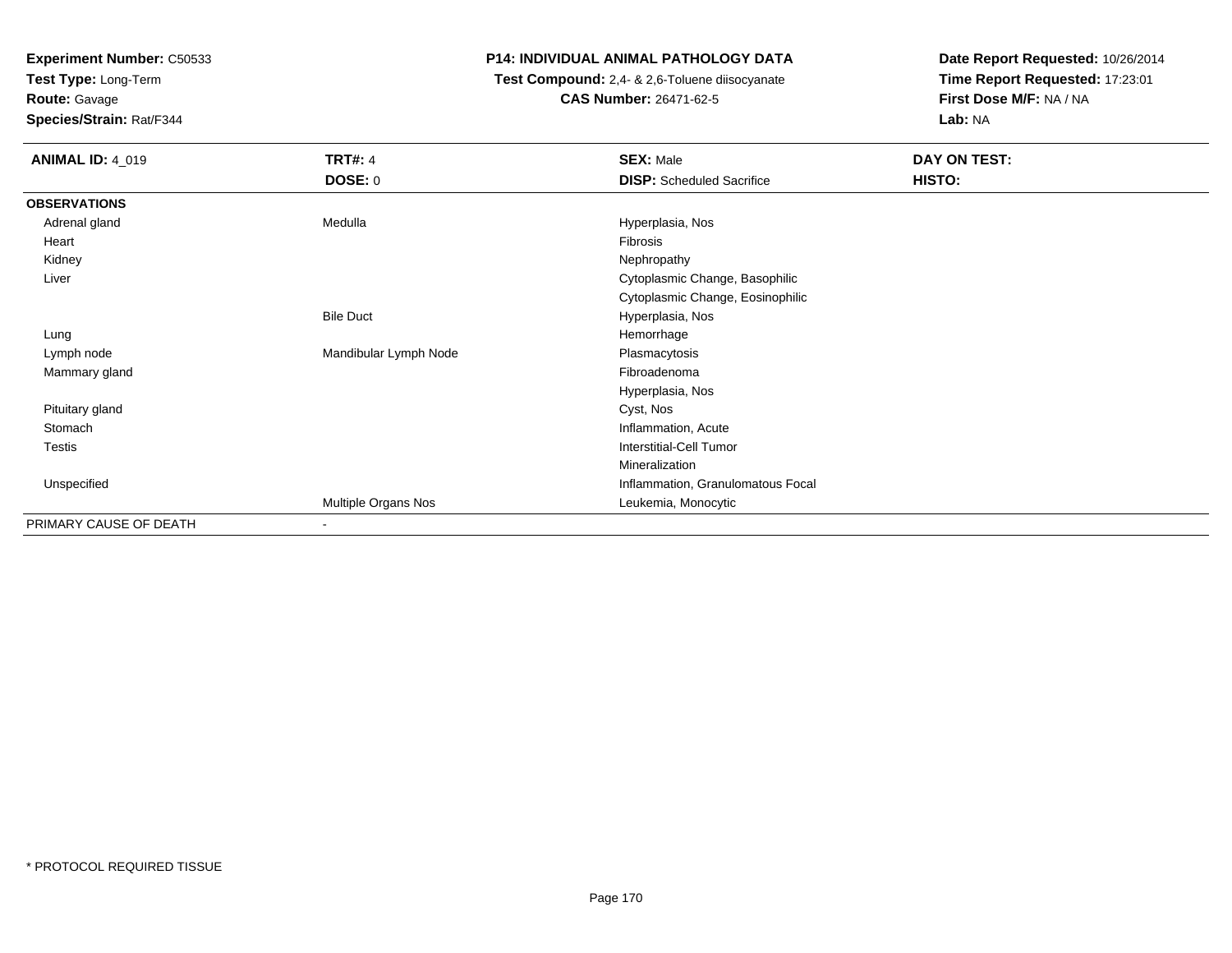**Test Type:** Long-Term

**Route:** Gavage

**Species/Strain:** Rat/F344

## **P14: INDIVIDUAL ANIMAL PATHOLOGY DATA**

 **Test Compound:** 2,4- & 2,6-Toluene diisocyanate**CAS Number:** 26471-62-5

| <b>ANIMAL ID: 4_020</b> | <b>TRT#: 4</b>        | <b>SEX: Male</b>                    | DAY ON TEST: |  |
|-------------------------|-----------------------|-------------------------------------|--------------|--|
|                         | DOSE: 0               | <b>DISP:</b> Scheduled Sacrifice    | HISTO:       |  |
| <b>OBSERVATIONS</b>     |                       |                                     |              |  |
| Heart                   |                       | Fibrosis                            |              |  |
|                         |                       | Mineralization                      |              |  |
|                         |                       | Thrombosis, Nos                     |              |  |
| Kidney                  |                       | Nephropathy                         |              |  |
| Liver                   |                       | Cytoplasmic Change, Basophilic      |              |  |
|                         | <b>Bile Duct</b>      | Hyperplasia, Nos                    |              |  |
|                         |                       | Neoplastic Nodule                   |              |  |
| Lung                    |                       | Bronchopneumonia, Acute             |              |  |
|                         |                       | Histiocytosis                       |              |  |
|                         |                       | Lymphocytic Inflammatory Infiltrate |              |  |
| Lymph node              | Mandibular Lymph Node | Plasmacytosis                       |              |  |
| Pancreas                | Acinus                | Atrophy, Nos                        |              |  |
|                         | Islets                | Islet-Cell Adenoma                  |              |  |
| Pituitary gland         |                       | Hyperplasia, Chromophobe Cell       |              |  |
| Preputial gland         |                       | Adenoma, Nos                        |              |  |
| Testis                  |                       | Interstitial-Cell Tumor             |              |  |
|                         |                       | Mineralization                      |              |  |
| Unspecified             | Chest                 | Fibroma                             |              |  |
|                         | Multiple Organs Nos   | Hematopoiesis                       |              |  |
| PRIMARY CAUSE OF DEATH  |                       |                                     |              |  |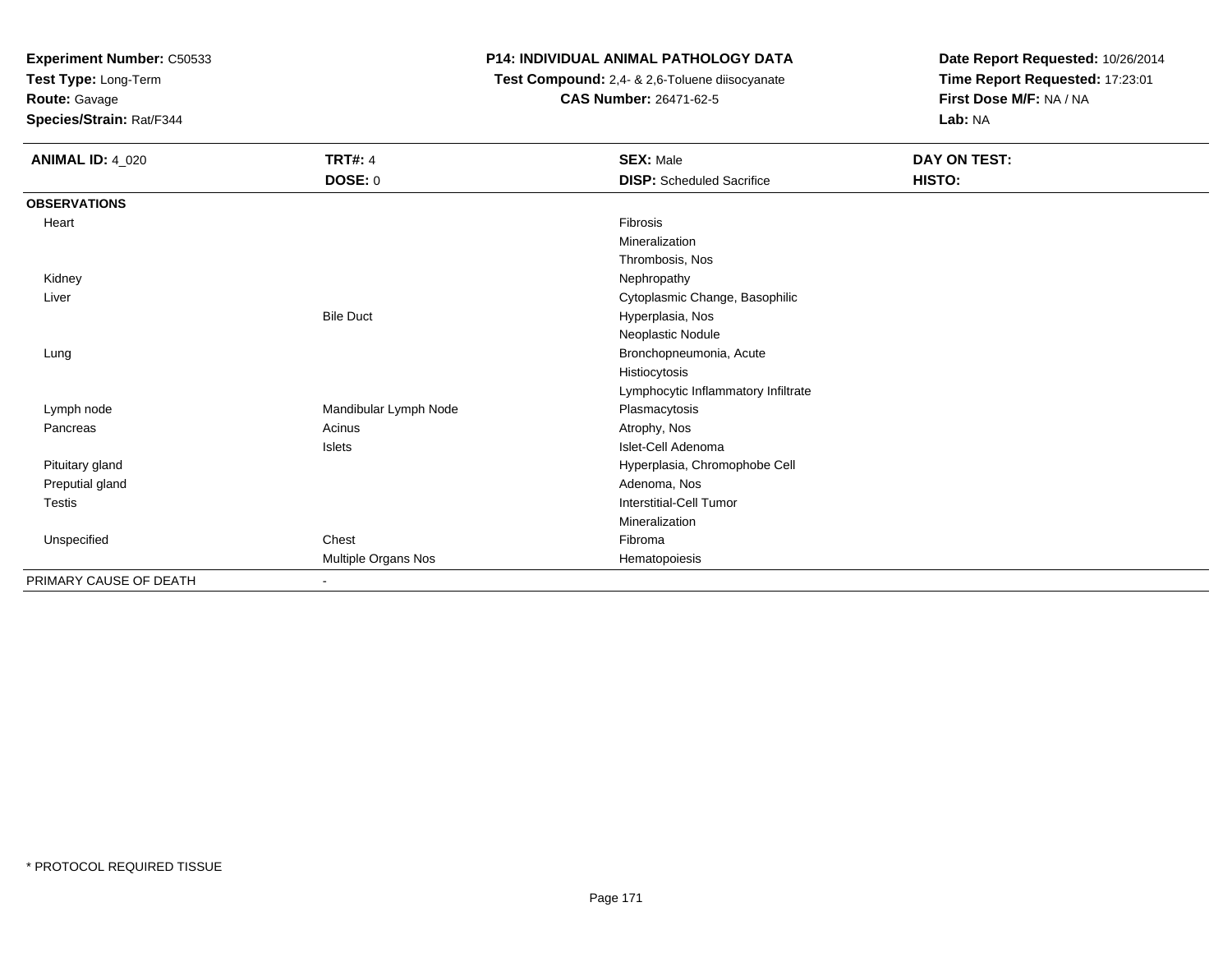**Test Type:** Long-Term

**Route:** Gavage

**Species/Strain:** Rat/F344

## **P14: INDIVIDUAL ANIMAL PATHOLOGY DATA**

 **Test Compound:** 2,4- & 2,6-Toluene diisocyanate**CAS Number:** 26471-62-5

| <b>ANIMAL ID: 4_021</b> | <b>TRT#: 4</b>         | <b>SEX: Male</b>                         | DAY ON TEST: |  |
|-------------------------|------------------------|------------------------------------------|--------------|--|
|                         | <b>DOSE: 0</b>         | <b>DISP:</b> Scheduled Sacrifice         | HISTO:       |  |
| <b>OBSERVATIONS</b>     |                        |                                          |              |  |
| Adrenal gland           |                        | Cytoplasmic Vacuolization                |              |  |
| Eye                     |                        | Cataract                                 |              |  |
|                         |                        | Retinopathy                              |              |  |
| Heart                   |                        | Fibrosis                                 |              |  |
| Kidney                  |                        | Congestion, Nos                          |              |  |
|                         |                        | Nephropathy                              |              |  |
| Larynx                  | Laryngeal Gland        | Dilatation, Nos                          |              |  |
| Liver                   |                        | Cytoplasmic Change, Basophilic           |              |  |
|                         |                        | Cytoplasmic Change, Eosinophilic         |              |  |
|                         | <b>Bile Duct</b>       | Hyperplasia, Nos                         |              |  |
| Lung                    |                        | Alveolar/Bronchiolar Carcinoma           |              |  |
| Lymph node              | Mediastinal Lymph Node | Hemorrhage                               |              |  |
|                         | Mandibular Lymph Node  | Plasmacytosis                            |              |  |
| Mammary gland           |                        | Fibroadenoma                             |              |  |
| Pancreas                | <b>Islets</b>          | Hyperplasia, Nos                         |              |  |
| Stomach                 |                        | Inflammation, Acute                      |              |  |
| <b>Testis</b>           |                        | <b>Interstitial-Cell Tumor</b>           |              |  |
| Thymus                  |                        | Alveolar/Bronchiolar Carcinoma, Invasive |              |  |
| Unspecified             | <b>Mediastinum Nos</b> | Alveolar/Bronchiolar Carcinoma, Invasive |              |  |
| PRIMARY CAUSE OF DEATH  | $\blacksquare$         |                                          |              |  |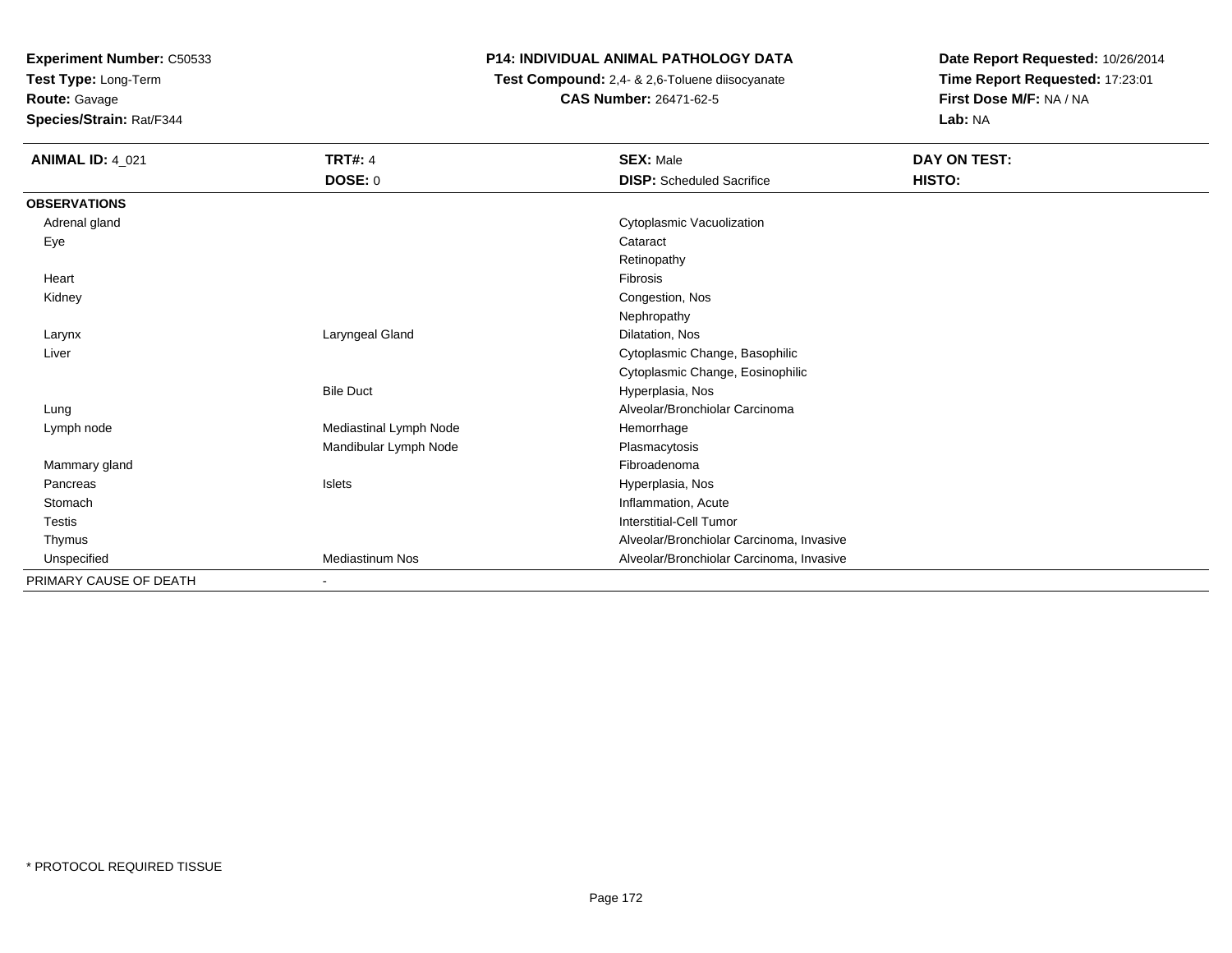**Test Type:** Long-Term

**Route:** Gavage

**Species/Strain:** Rat/F344

#### **P14: INDIVIDUAL ANIMAL PATHOLOGY DATA**

 **Test Compound:** 2,4- & 2,6-Toluene diisocyanate**CAS Number:** 26471-62-5

| <b>ANIMAL ID: 4_022</b> | <b>TRT#: 4</b>         | <b>SEX: Male</b>                 | DAY ON TEST: |
|-------------------------|------------------------|----------------------------------|--------------|
|                         | <b>DOSE: 0</b>         | <b>DISP:</b> Scheduled Sacrifice | HISTO:       |
| <b>OBSERVATIONS</b>     |                        |                                  |              |
| Heart                   |                        | Fibrosis                         |              |
| Kidney                  |                        | Congestion, Nos                  |              |
|                         |                        | Nephropathy                      |              |
| Liver                   |                        | Cytoplasmic Change, Basophilic   |              |
|                         | <b>Bile Duct</b>       | Hyperplasia, Nos                 |              |
| Lung                    |                        | Histiocytosis                    |              |
| Lymph node              | Mediastinal Lymph Node | Plasmacytosis                    |              |
| Mammary gland           |                        | Fibroadenoma                     |              |
| Pancreas                |                        | Atrophy, Nos                     |              |
| Pituitary gland         |                        | Hyperplasia, Chromophobe Cell    |              |
| Prostate                |                        | Inflammation, Chronic            |              |
| Skin                    | Nose                   | Squamous Cell Papilloma          |              |
| Testis                  |                        | <b>Interstitial-Cell Tumor</b>   |              |
|                         |                        | Mineralization                   |              |
| PRIMARY CAUSE OF DEATH  | ۰                      |                                  |              |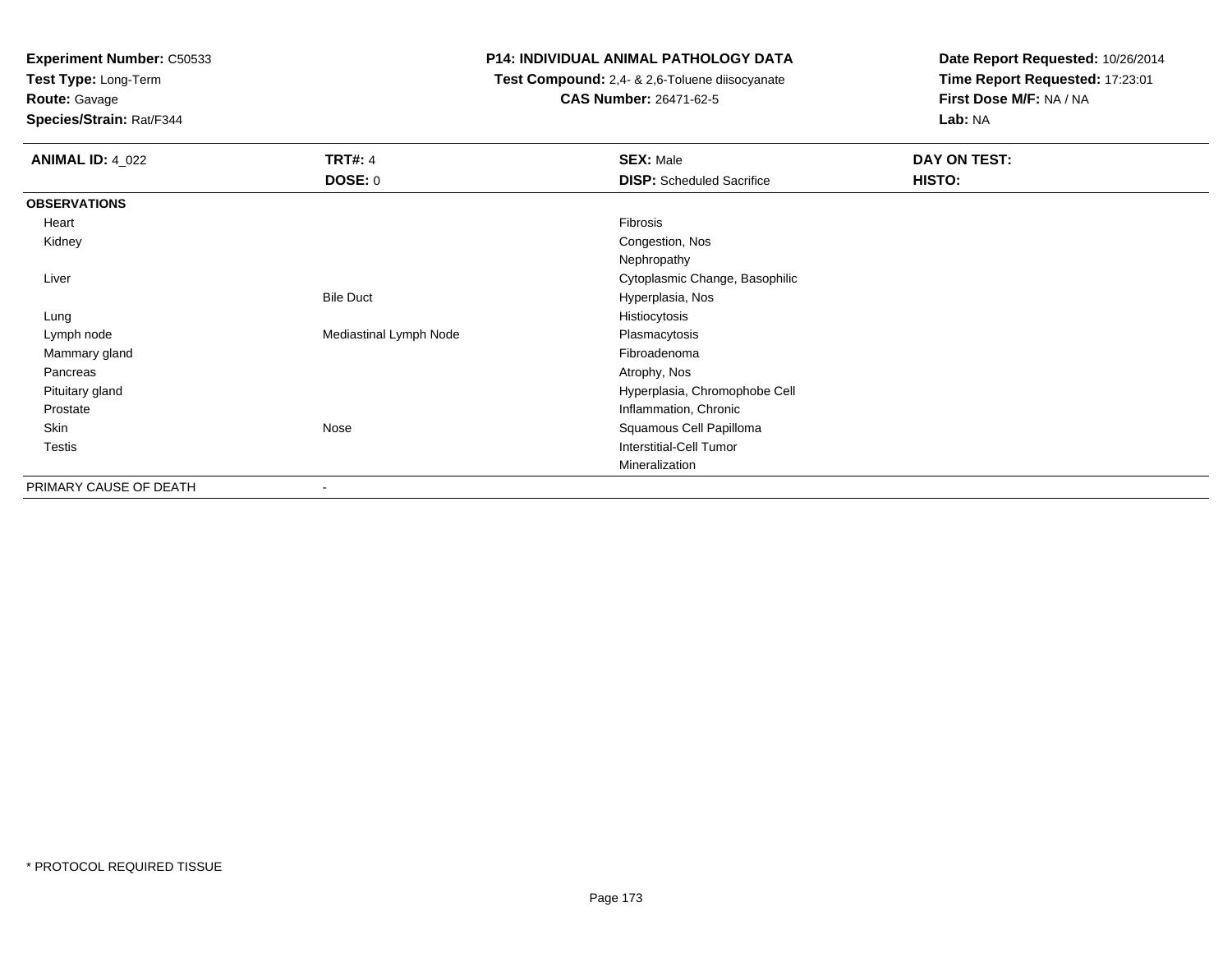**Test Type:** Long-Term

**Route:** Gavage

**Species/Strain:** Rat/F344

#### **P14: INDIVIDUAL ANIMAL PATHOLOGY DATA**

 **Test Compound:** 2,4- & 2,6-Toluene diisocyanate**CAS Number:** 26471-62-5

| <b>ANIMAL ID: 4_023</b> | <b>TRT#: 4</b>           | <b>SEX: Male</b>                 | <b>DAY ON TEST:</b> |
|-------------------------|--------------------------|----------------------------------|---------------------|
|                         | DOSE: 0                  | <b>DISP:</b> Scheduled Sacrifice | HISTO:              |
| <b>OBSERVATIONS</b>     |                          |                                  |                     |
| Eye                     |                          | Cataract                         |                     |
|                         |                          | Retinopathy                      |                     |
| Heart                   |                          | Fibrosis                         |                     |
| Kidney                  |                          | Nephropathy                      |                     |
| Liver                   |                          | Cytoplasmic Change, Basophilic   |                     |
|                         |                          | Granuloma, Nos                   |                     |
|                         | <b>Bile Duct</b>         | Hyperplasia, Nos                 |                     |
| Lymph node              | Mandibular Lymph Node    | Plasmacytosis                    |                     |
| Pancreas                | Acinus                   | Atrophy, Nos                     |                     |
| Pituitary gland         |                          | Hyperplasia, Chromophobe Cell    |                     |
| Skin                    | Back                     | Trichoepithelioma                |                     |
| Stomach                 |                          | Inflammation, Acute              |                     |
| Testis                  |                          | <b>Interstitial-Cell Tumor</b>   |                     |
| Thyroid                 |                          | Mineralization                   |                     |
| PRIMARY CAUSE OF DEATH  | $\overline{\phantom{a}}$ |                                  |                     |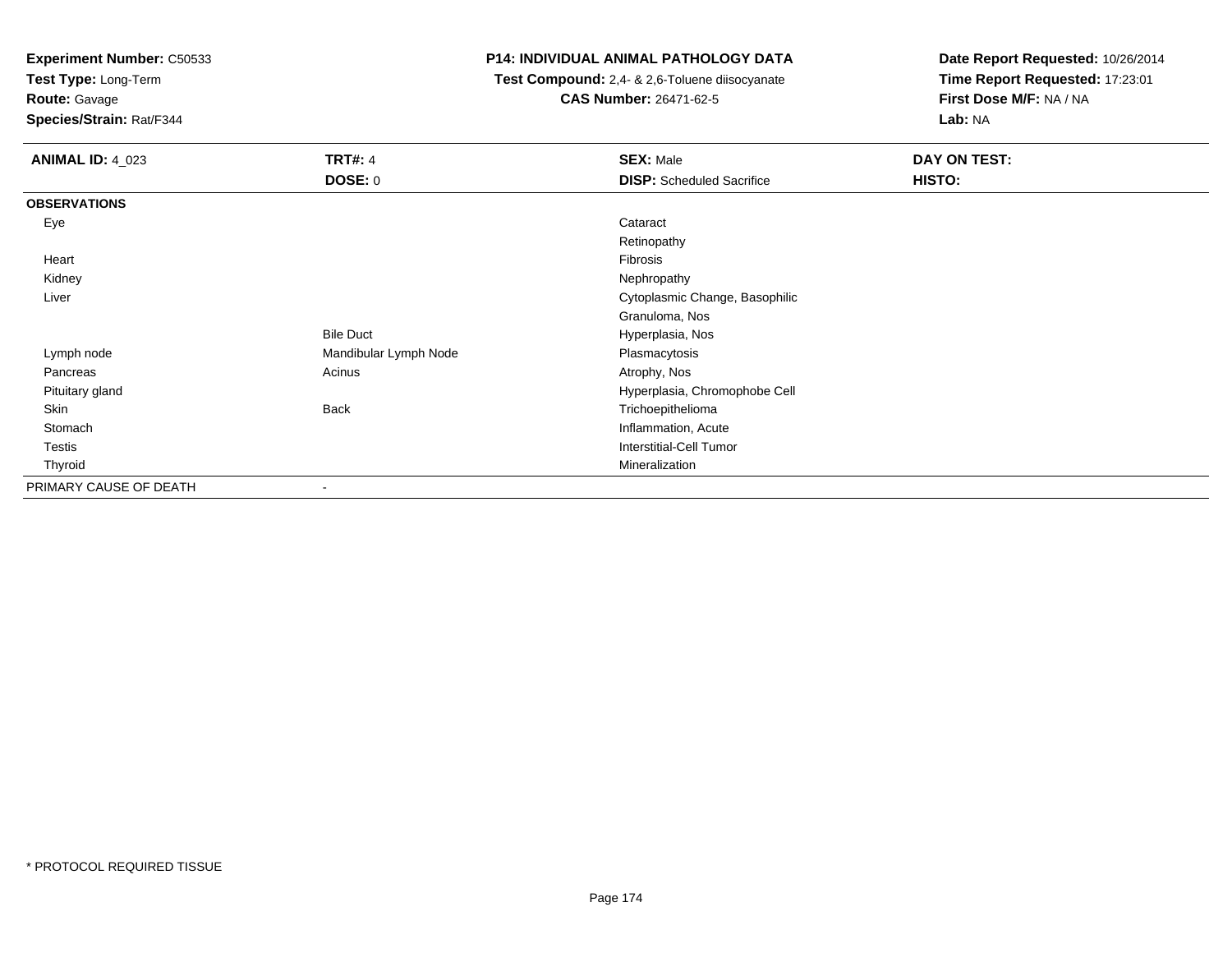**Test Type:** Long-Term

**Route:** Gavage

**Species/Strain:** Rat/F344

### **P14: INDIVIDUAL ANIMAL PATHOLOGY DATA**

 **Test Compound:** 2,4- & 2,6-Toluene diisocyanate**CAS Number:** 26471-62-5

| <b>ANIMAL ID: 4_024</b> | <b>TRT#: 4</b>        | <b>SEX: Male</b>                 | DAY ON TEST: |
|-------------------------|-----------------------|----------------------------------|--------------|
|                         | <b>DOSE: 0</b>        | <b>DISP:</b> Moribund Sacrifice  | HISTO:       |
| <b>OBSERVATIONS</b>     |                       |                                  |              |
| Adrenal gland           |                       | Cytoplasmic Vacuolization        |              |
|                         | Medulla               | Hyperplasia, Nos                 |              |
| Bone marrow             |                       | Fibrosis, Myelo                  |              |
| Eye                     |                       | Cataract                         |              |
|                         |                       | Retinopathy                      |              |
| Heart                   |                       | Fibrosis                         |              |
| <b>Intestine Small</b>  | Jejunum               | Inflammation, Granulomatous      |              |
| Kidney                  |                       | Nephropathy                      |              |
| Liver                   |                       | Atypia, Nos                      |              |
|                         |                       | Cytoplasmic Change, Eosinophilic |              |
|                         | <b>Bile Duct</b>      | Hyperplasia, Nos                 |              |
|                         |                       | Neoplastic Nodule                |              |
| Lymph node              | Mandibular Lymph Node | Plasmacytosis                    |              |
| Pituitary gland         |                       | Cyst, Nos                        |              |
| Testis                  |                       | <b>Interstitial-Cell Tumor</b>   |              |
|                         |                       | Mineralization                   |              |
| Unspecified             | Multiple Organs Nos   | Leukemia, Monocytic              |              |
| PRIMARY CAUSE OF DEATH  | $\blacksquare$        |                                  |              |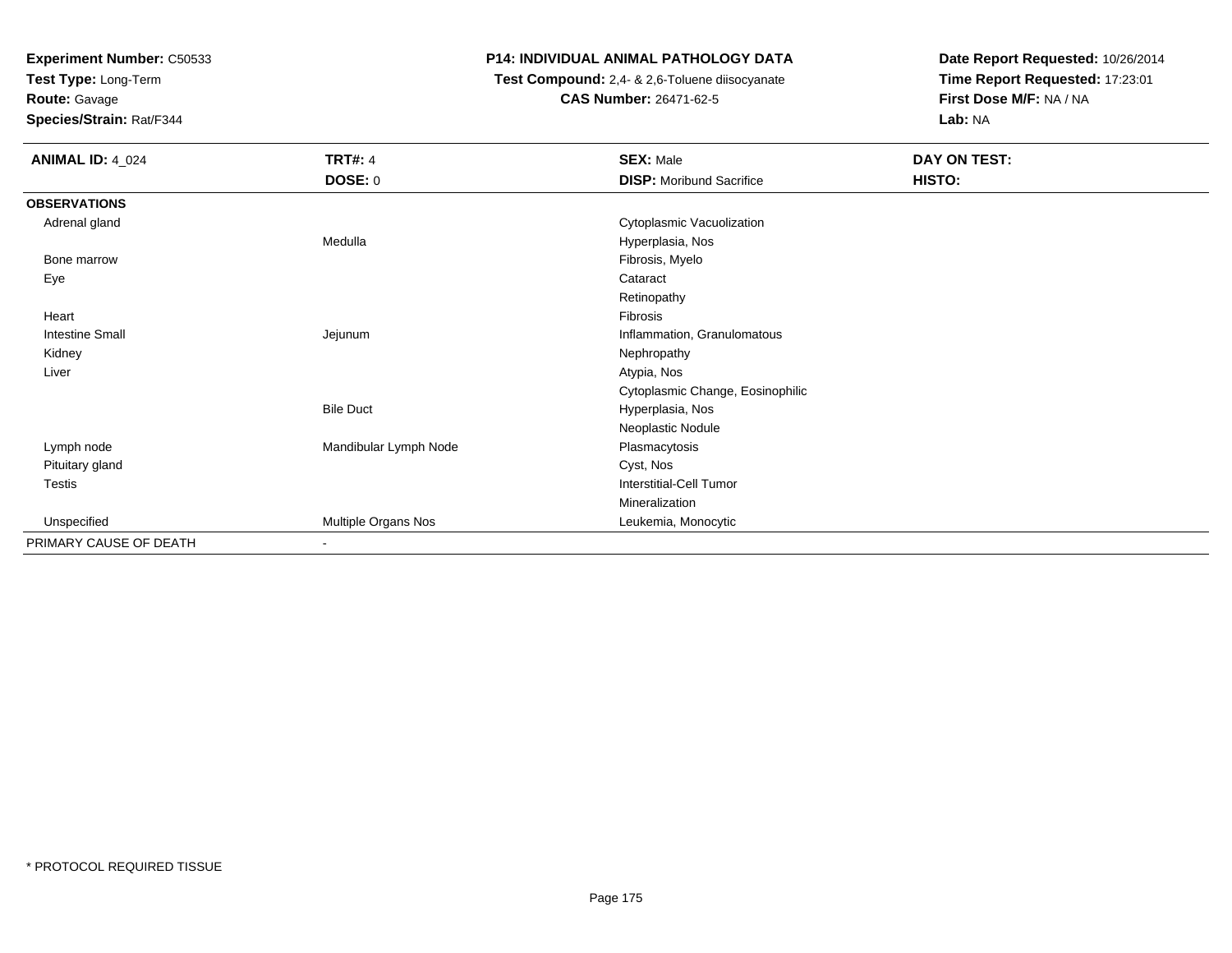**Test Type:** Long-Term

**Route:** Gavage

**Species/Strain:** Rat/F344

#### **P14: INDIVIDUAL ANIMAL PATHOLOGY DATA**

 **Test Compound:** 2,4- & 2,6-Toluene diisocyanate**CAS Number:** 26471-62-5

| <b>ANIMAL ID: 4_025</b> | <b>TRT#: 4</b>      | <b>SEX: Male</b>                 | DAY ON TEST: |
|-------------------------|---------------------|----------------------------------|--------------|
|                         | DOSE: 0             | <b>DISP:</b> Scheduled Sacrifice | HISTO:       |
| <b>OBSERVATIONS</b>     |                     |                                  |              |
| Adrenal gland           | Cortex Nos          | Cytoplasmic Vacuolization        |              |
|                         |                     | Pheochromocytoma                 |              |
| Heart                   |                     | Fibrosis                         |              |
| Kidney                  |                     | Nephropathy                      |              |
| Liver                   |                     | Cytoplasmic Change, Basophilic   |              |
|                         |                     | Cytoplasmic Change, Eosinophilic |              |
|                         | <b>Bile Duct</b>    | Hyperplasia, Nos                 |              |
| Lung                    |                     | Edema, Nos                       |              |
| Preputial gland         |                     | Adenoma, Nos                     |              |
| Spleen                  |                     | Hematopoiesis                    |              |
| <b>Testis</b>           |                     | <b>Interstitial-Cell Tumor</b>   |              |
| Unspecified             |                     | Adenocarcinoma, Nos              |              |
|                         | Multiple Organs Nos | Adenocarcinoma, Nos, Metastatic  |              |
| PRIMARY CAUSE OF DEATH  |                     |                                  |              |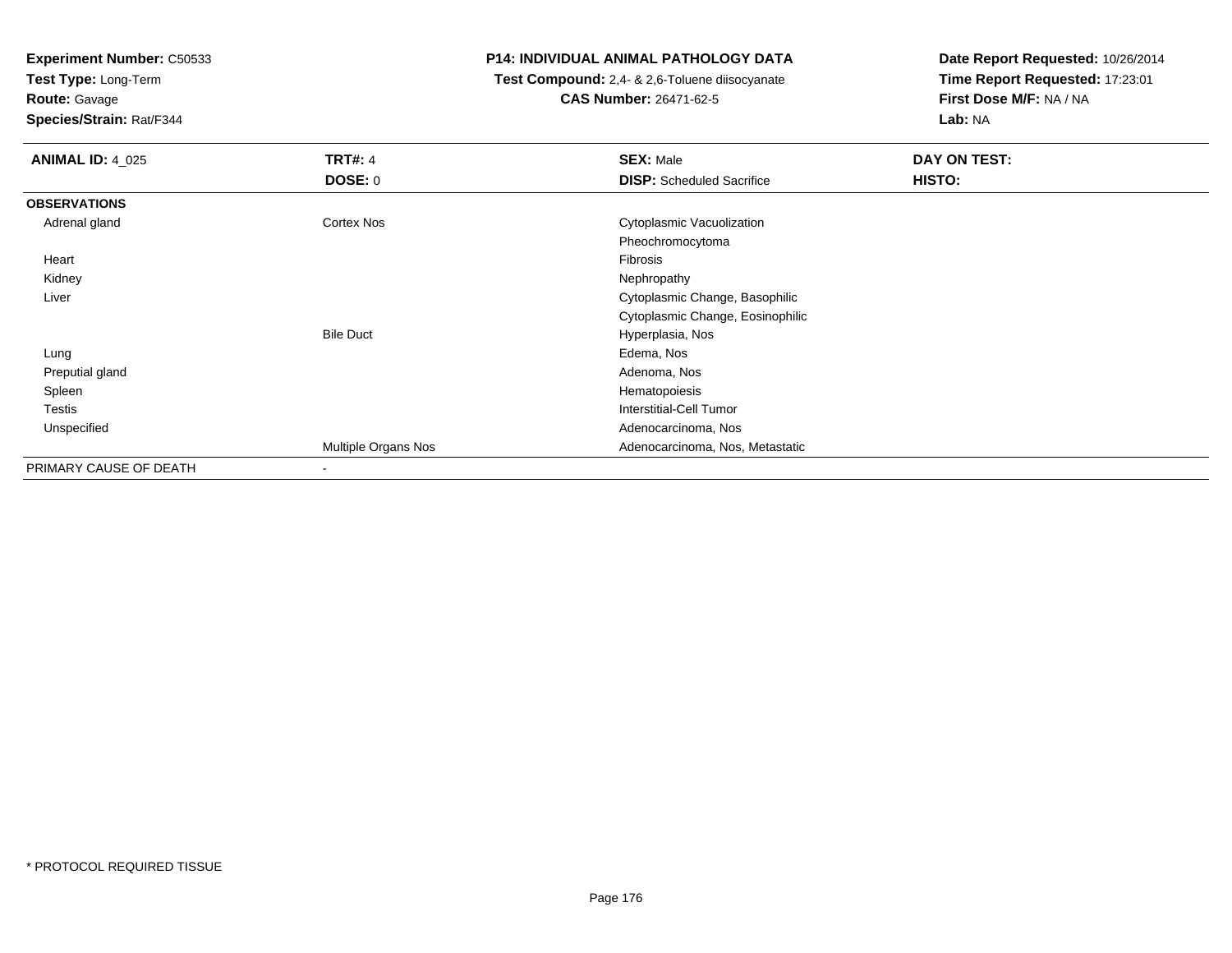**Test Type:** Long-Term

**Route:** Gavage

**Species/Strain:** Rat/F344

#### **P14: INDIVIDUAL ANIMAL PATHOLOGY DATA**

 **Test Compound:** 2,4- & 2,6-Toluene diisocyanate**CAS Number:** 26471-62-5

| <b>ANIMAL ID: 4 026</b> | <b>TRT#: 4</b>             | <b>SEX: Male</b>               | DAY ON TEST: |  |
|-------------------------|----------------------------|--------------------------------|--------------|--|
|                         | <b>DOSE: 0</b>             | <b>DISP: Natural Death</b>     | HISTO:       |  |
| <b>OBSERVATIONS</b>     |                            |                                |              |  |
| Heart                   |                            | Fibrosis                       |              |  |
| Kidney                  |                            | Glomerulonephritis, Nos        |              |  |
|                         |                            | Pigmentation, Nos              |              |  |
| Liver                   |                            | Cytoplasmic Change, Basophilic |              |  |
|                         | <b>Bile Duct</b>           | Hyperplasia, Nos               |              |  |
|                         |                            | Necrosis, Nos                  |              |  |
| Parathyroid gland       |                            | Hyperplasia, Nos               |              |  |
| Testis                  |                            | Interstitial-Cell Tumor        |              |  |
| Unspecified             | <b>Multiple Organs Nos</b> | Leukemia, Monocytic            |              |  |
| PRIMARY CAUSE OF DEATH  |                            |                                |              |  |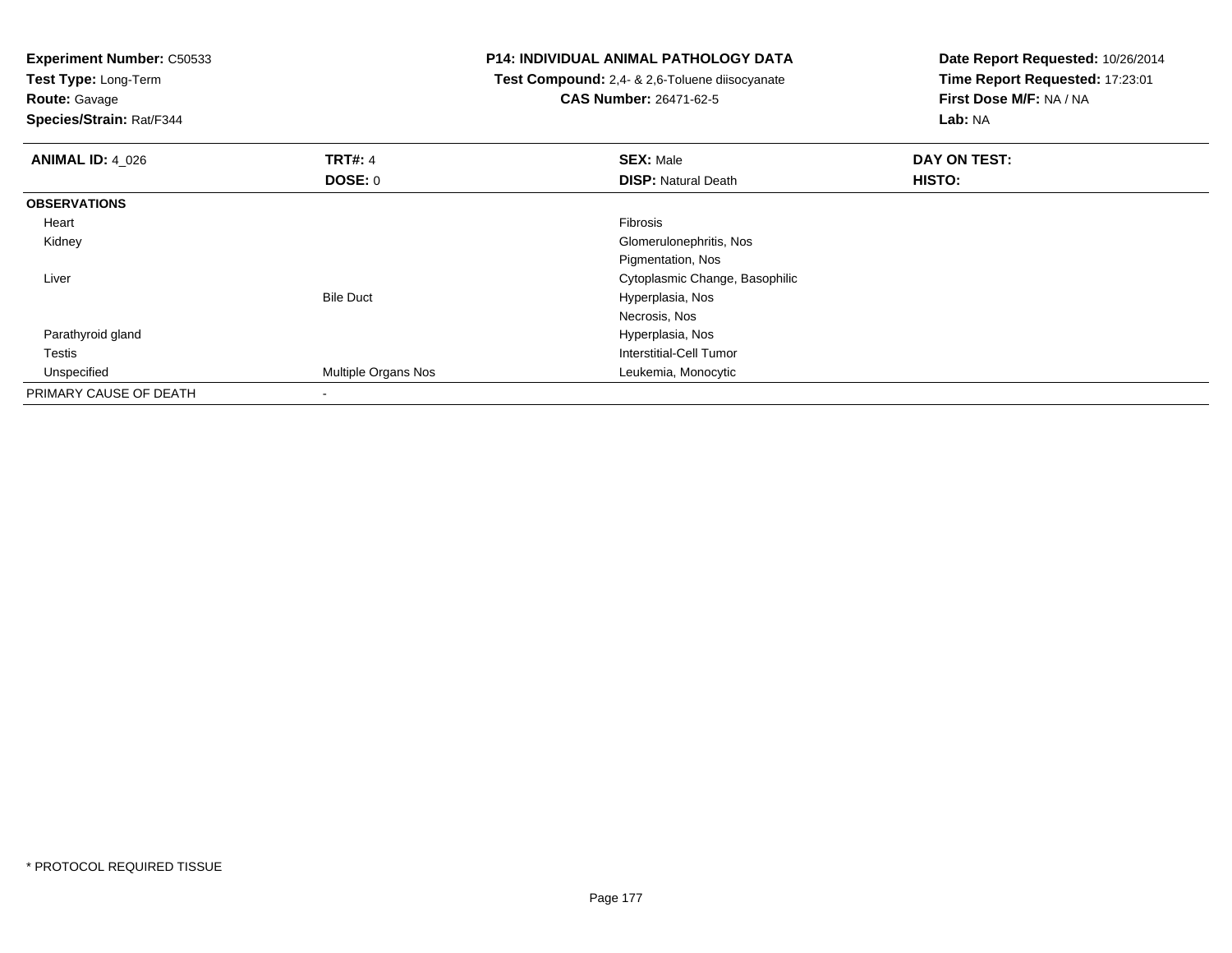**Test Type:** Long-Term

**Route:** Gavage

**Species/Strain:** Rat/F344

### **P14: INDIVIDUAL ANIMAL PATHOLOGY DATA**

 **Test Compound:** 2,4- & 2,6-Toluene diisocyanate**CAS Number:** 26471-62-5

| <b>ANIMAL ID: 4_027</b> | <b>TRT#: 4</b>        | <b>SEX: Male</b>                 | DAY ON TEST: |
|-------------------------|-----------------------|----------------------------------|--------------|
|                         | DOSE: 0               | <b>DISP:</b> Scheduled Sacrifice | HISTO:       |
| <b>OBSERVATIONS</b>     |                       |                                  |              |
| Adrenal gland           |                       | Hematopoiesis                    |              |
| Heart                   |                       | Fibrosis                         |              |
| Kidney                  |                       | Adenocarcinoma, Nos              |              |
|                         |                       | Congestion, Nos                  |              |
|                         |                       | Nephropathy                      |              |
| Liver                   |                       | Cytoplasmic Change, Basophilic   |              |
|                         | <b>Bile Duct</b>      | Hyperplasia, Nos                 |              |
|                         |                       | Necrosis, Nos                    |              |
|                         |                       | Neoplastic Nodule                |              |
| Lung                    |                       | Inflammation, Granulomatous      |              |
|                         |                       | Mineralization                   |              |
| Lymph node              | Mandibular Lymph Node | Plasmacytosis                    |              |
| Pancreas                |                       | Atrophy, Nos                     |              |
| Parathyroid gland       |                       | Hyperplasia, Nos                 |              |
| Pituitary gland         |                       | Chromophobe Adenoma              |              |
| Preputial gland         |                       | Adenoma, Nos                     |              |
|                         |                       | Inflammation, Chronic            |              |
| Prostate                |                       | Hyperplasia, Epithelial          |              |
| Stomach                 |                       | Inflammation, Acute              |              |
| <b>Testis</b>           |                       | Interstitial-Cell Tumor          |              |
| Thyroid                 |                       | Hyperplasia, C Cell              |              |
| Unspecified             | Multiple Organs Nos   | Leukemia, Monocytic              |              |
| PRIMARY CAUSE OF DEATH  | $\blacksquare$        |                                  |              |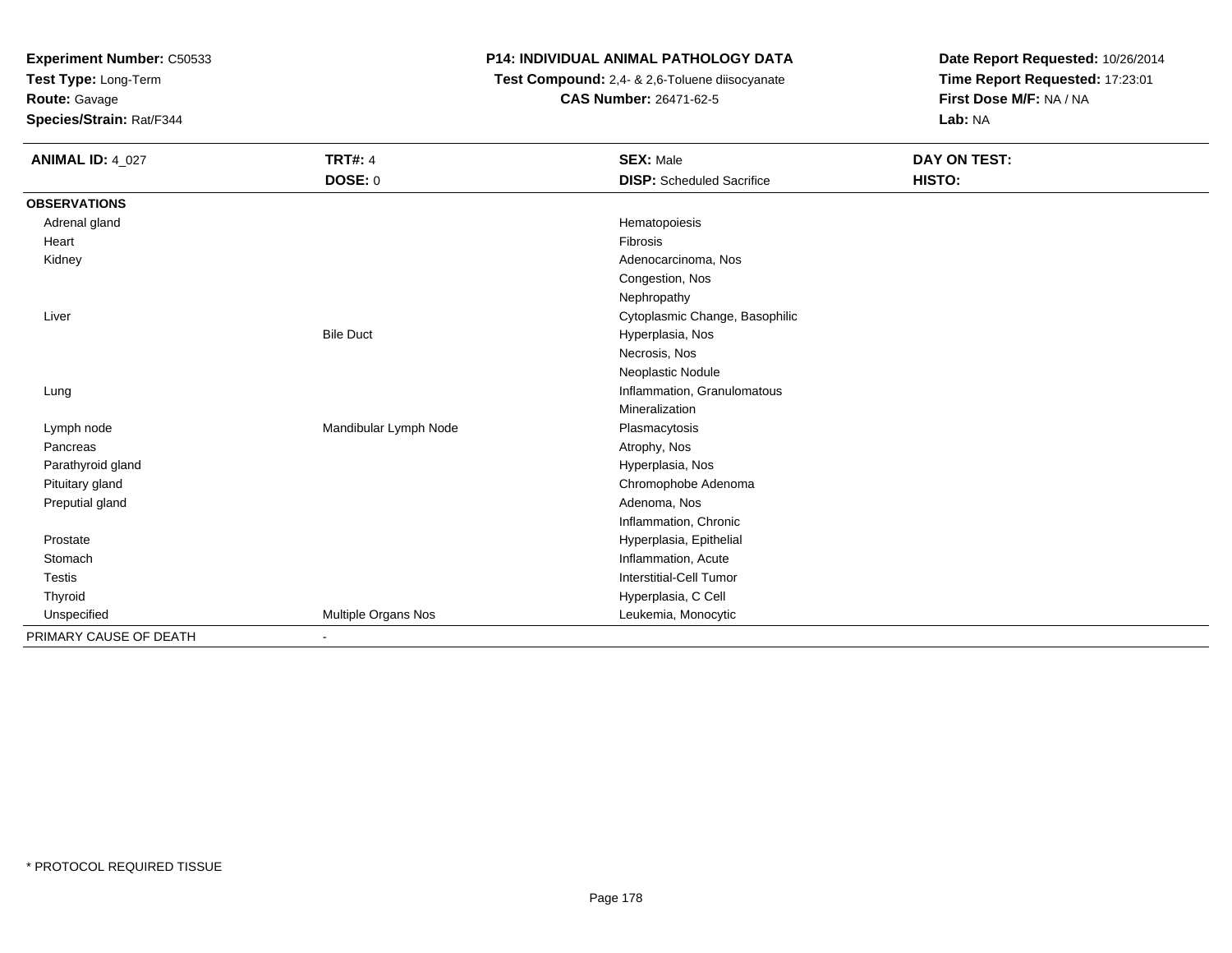| <b>Experiment Number: C50533</b><br>Test Type: Long-Term<br><b>Route:</b> Gavage<br>Species/Strain: Rat/F344 |                     | P14: INDIVIDUAL ANIMAL PATHOLOGY DATA<br><b>Test Compound:</b> 2,4- & 2,6-Toluene diisocyanate<br><b>CAS Number: 26471-62-5</b> | Date Report Requested: 10/26/2014<br>Time Report Requested: 17:23:01<br>First Dose M/F: NA / NA<br>Lab: NA |
|--------------------------------------------------------------------------------------------------------------|---------------------|---------------------------------------------------------------------------------------------------------------------------------|------------------------------------------------------------------------------------------------------------|
| <b>ANIMAL ID: 4 028</b>                                                                                      | <b>TRT#: 4</b>      | <b>SEX: Male</b>                                                                                                                | DAY ON TEST:                                                                                               |
|                                                                                                              | DOSE: 0             | <b>DISP:</b> Moribund Sacrifice                                                                                                 | HISTO:                                                                                                     |
| <b>OBSERVATIONS</b>                                                                                          |                     |                                                                                                                                 |                                                                                                            |
| Kidney                                                                                                       |                     | Nephropathy                                                                                                                     |                                                                                                            |
| Liver                                                                                                        |                     | <b>Abnormal Curvature</b>                                                                                                       |                                                                                                            |
|                                                                                                              |                     | Cytoplasmic Change, Basophilic                                                                                                  |                                                                                                            |
|                                                                                                              | <b>Bile Duct</b>    | Hyperplasia, Nos                                                                                                                |                                                                                                            |
| Lung                                                                                                         |                     | Congestion, Nos                                                                                                                 |                                                                                                            |
| Pituitary gland                                                                                              |                     | Hyperplasia, Chromophobe Cell                                                                                                   |                                                                                                            |
| Testis                                                                                                       |                     | Interstitial-Cell Tumor                                                                                                         |                                                                                                            |
| Unspecified                                                                                                  | Multiple Organs Nos | Inflammation, Acute/Chronic                                                                                                     |                                                                                                            |
| PRIMARY CAUSE OF DEATH                                                                                       |                     |                                                                                                                                 |                                                                                                            |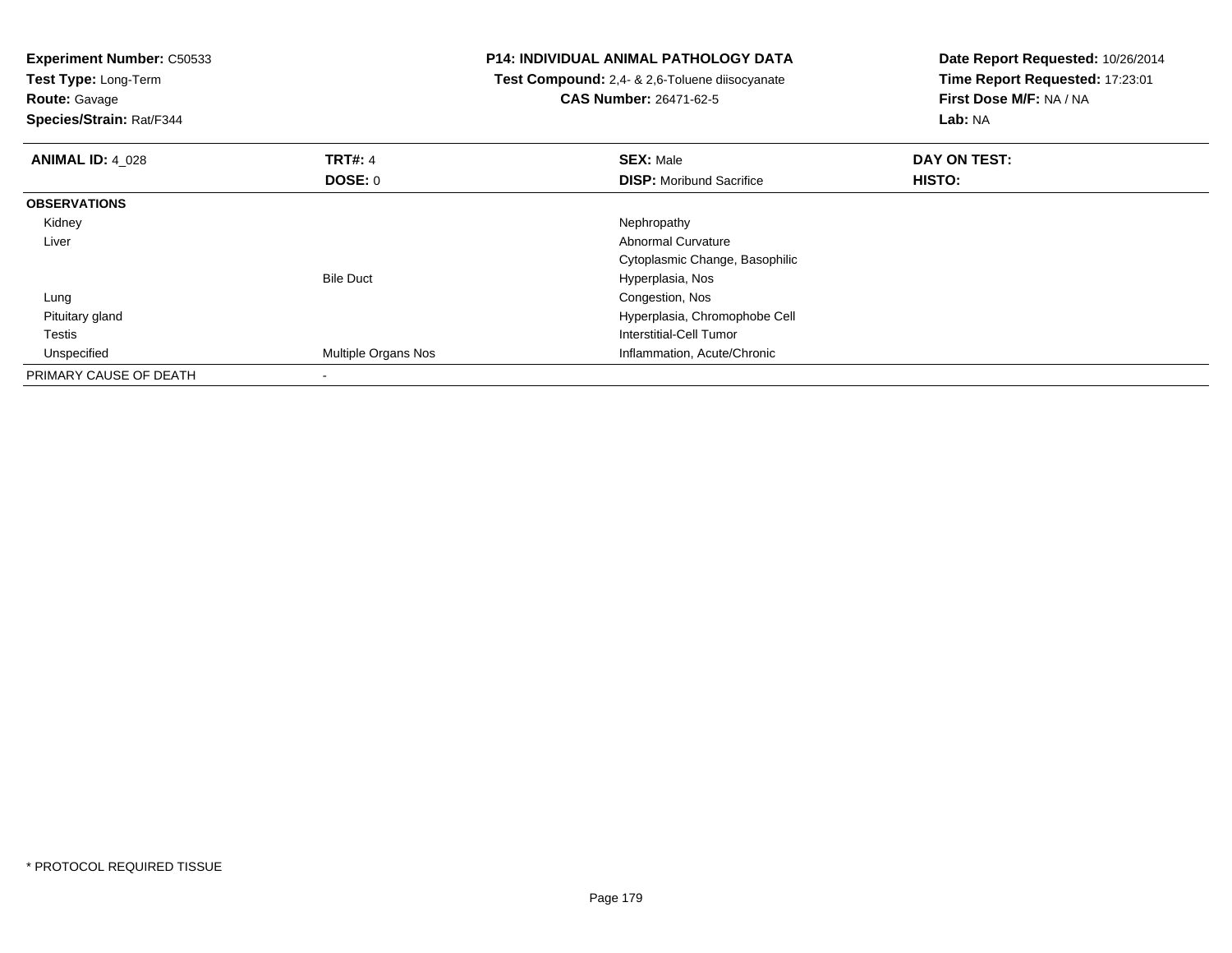**Test Type:** Long-Term

**Route:** Gavage

**Species/Strain:** Rat/F344

#### **P14: INDIVIDUAL ANIMAL PATHOLOGY DATA**

 **Test Compound:** 2,4- & 2,6-Toluene diisocyanate**CAS Number:** 26471-62-5

| <b>ANIMAL ID: 4 029</b> | <b>TRT#: 4</b>           | <b>SEX: Male</b>                    | DAY ON TEST: |
|-------------------------|--------------------------|-------------------------------------|--------------|
|                         | <b>DOSE: 0</b>           | <b>DISP:</b> Scheduled Sacrifice    | HISTO:       |
| <b>OBSERVATIONS</b>     |                          |                                     |              |
| Adrenal gland           | Cortex Nos               | Hyperplasia, Nodular                |              |
| Epididymis              |                          | Inflammation, Chronic               |              |
| Eye                     |                          | Cataract                            |              |
|                         |                          | Retinopathy                         |              |
| Heart                   |                          | Fibrosis                            |              |
| <b>Intestine Small</b>  | <b>Mesentery Nos</b>     | Lipoma                              |              |
| Kidney                  |                          | Nephropathy                         |              |
| Liver                   |                          | Cytoplasmic Change, Basophilic      |              |
|                         |                          | Cytoplasmic Change, Eosinophilic    |              |
|                         | <b>Bile Duct</b>         | Hyperplasia, Nos                    |              |
| Lung                    |                          | Hemorrhage                          |              |
| Pituitary gland         |                          | Hyperplasia, Chromophobe Cell       |              |
| Testis                  |                          | <b>Interstitial-Cell Tumor</b>      |              |
| Urinary bladder         |                          | Lymphocytic Inflammatory Infiltrate |              |
| PRIMARY CAUSE OF DEATH  | $\overline{\phantom{a}}$ |                                     |              |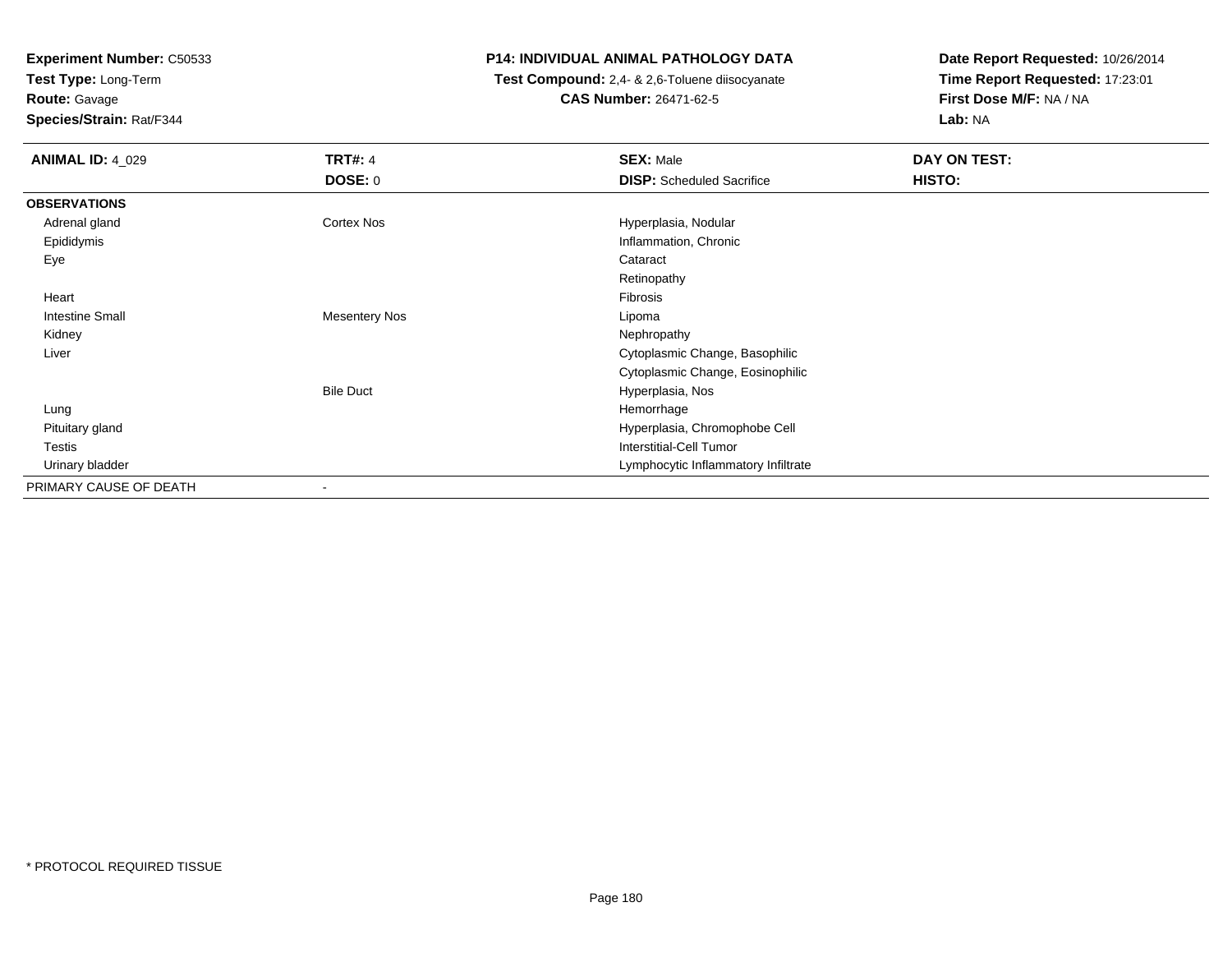**Test Type:** Long-Term

**Route:** Gavage

**Species/Strain:** Rat/F344

### **P14: INDIVIDUAL ANIMAL PATHOLOGY DATA**

 **Test Compound:** 2,4- & 2,6-Toluene diisocyanate**CAS Number:** 26471-62-5

| <b>ANIMAL ID: 4_030</b> | <b>TRT#: 4</b>           | <b>SEX: Male</b>                 | DAY ON TEST: |  |
|-------------------------|--------------------------|----------------------------------|--------------|--|
|                         | <b>DOSE: 0</b>           | <b>DISP:</b> Moribund Sacrifice  | HISTO:       |  |
| <b>OBSERVATIONS</b>     |                          |                                  |              |  |
| Epididymis              |                          | Fibrosis                         |              |  |
| Eye                     | Sclera                   | Mineralization                   |              |  |
| Heart                   |                          | Fibrosis                         |              |  |
| Kidney                  |                          | Nephropathy                      |              |  |
| Liver                   |                          | Cytoplasmic Change, Basophilic   |              |  |
|                         |                          | Cytoplasmic Change, Eosinophilic |              |  |
|                         | <b>Bile Duct</b>         | Hyperplasia, Nos                 |              |  |
|                         |                          | Necrosis, Nos                    |              |  |
| Lung                    |                          | Histiocytosis                    |              |  |
| Lymph node              | Mediastinal Lymph Node   | Hemorrhage                       |              |  |
|                         | Mandibular Lymph Node    | Plasmacytosis                    |              |  |
| Preputial gland         |                          | Adenoma, Nos                     |              |  |
| Spleen                  |                          | Fibrosis, Focal                  |              |  |
| <b>Testis</b>           |                          | Interstitial-Cell Tumor          |              |  |
|                         |                          | Mineralization                   |              |  |
| Unspecified             | Multiple Organs Nos      | Hematopoiesis                    |              |  |
| PRIMARY CAUSE OF DEATH  | $\overline{\phantom{a}}$ |                                  |              |  |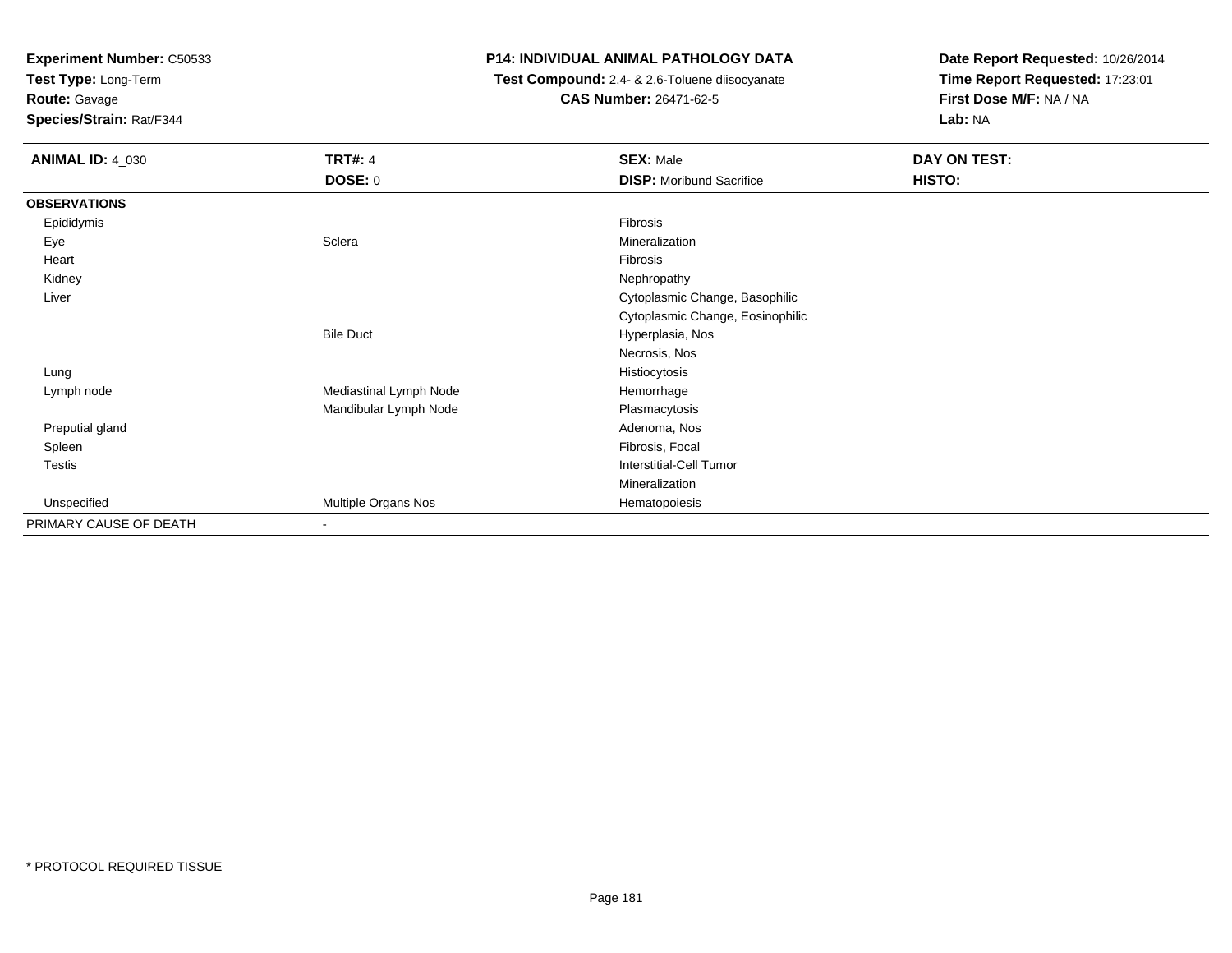**Test Type:** Long-Term

**Route:** Gavage

**Species/Strain:** Rat/F344

### **P14: INDIVIDUAL ANIMAL PATHOLOGY DATA**

 **Test Compound:** 2,4- & 2,6-Toluene diisocyanate**CAS Number:** 26471-62-5

| <b>ANIMAL ID: 4_031</b> | <b>TRT#: 4</b>        | <b>SEX: Male</b>                 | DAY ON TEST: |
|-------------------------|-----------------------|----------------------------------|--------------|
|                         | DOSE: 0               | <b>DISP:</b> Scheduled Sacrifice | HISTO:       |
| <b>OBSERVATIONS</b>     |                       |                                  |              |
| Blood vessel            | Coronary Artery Nos   | Inflammation, Chronic            |              |
| Heart                   |                       | Fibrosis                         |              |
| Kidney                  |                       | Congestion, Nos                  |              |
|                         |                       | Nephropathy                      |              |
| Liver                   |                       | Cytoplasmic Change, Basophilic   |              |
|                         |                       | Granuloma, Nos                   |              |
|                         | <b>Bile Duct</b>      | Hyperplasia, Nos                 |              |
| Lung                    |                       | Bronchopneumonia, Acute          |              |
| Lymph node              | Mandibular Lymph Node | Plasmacytosis                    |              |
| Salivary gland          |                       | Atrophy, Nos                     |              |
| Stomach                 |                       | Inflammation, Acute              |              |
| Testis                  |                       | <b>Interstitial-Cell Tumor</b>   |              |
| PRIMARY CAUSE OF DEATH  |                       |                                  |              |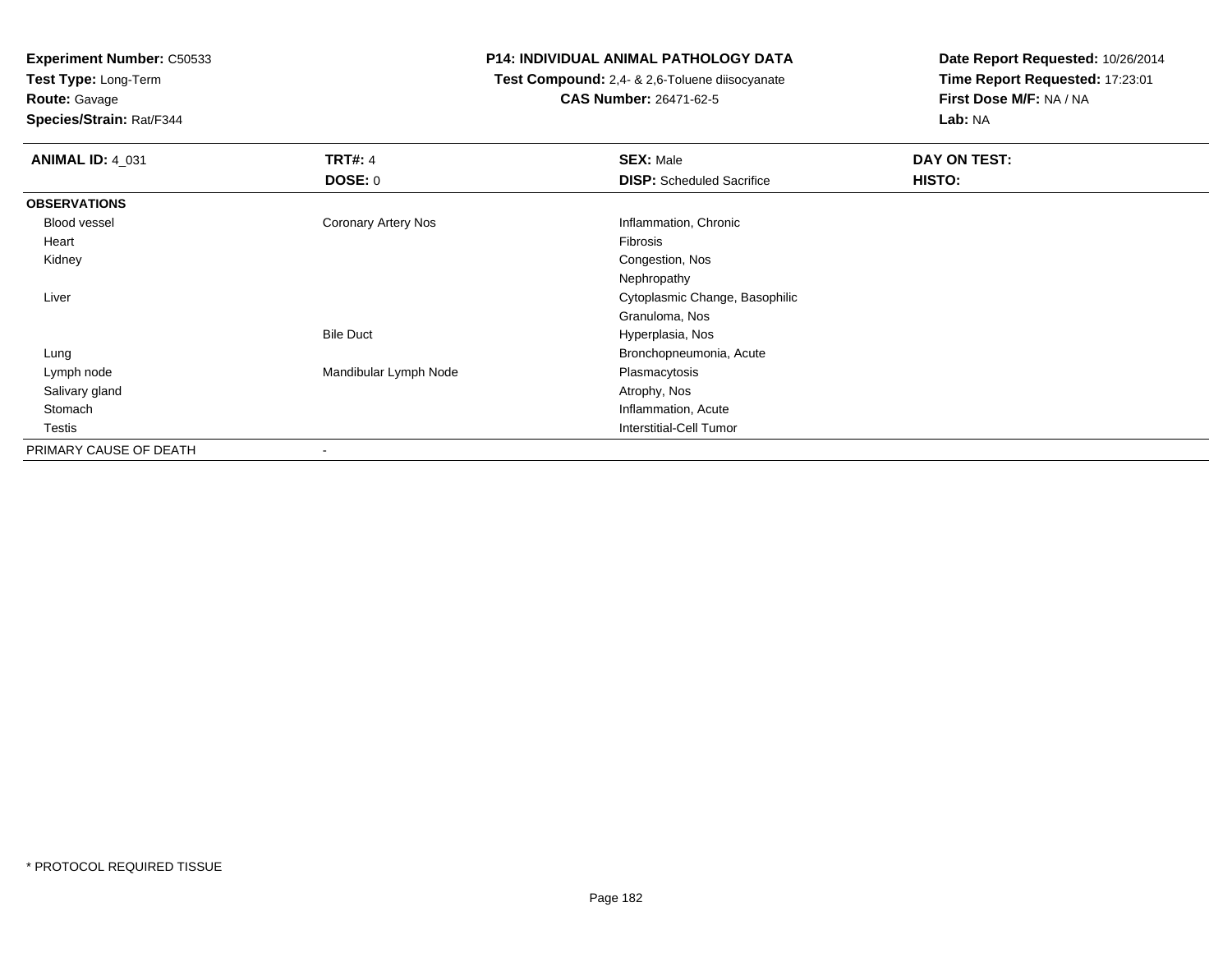**Test Type:** Long-Term

**Route:** Gavage

**Species/Strain:** Rat/F344

### **P14: INDIVIDUAL ANIMAL PATHOLOGY DATA**

 **Test Compound:** 2,4- & 2,6-Toluene diisocyanate**CAS Number:** 26471-62-5

| <b>ANIMAL ID: 4_032</b> | <b>TRT#: 4</b>           | <b>SEX: Male</b>                 | DAY ON TEST:  |  |
|-------------------------|--------------------------|----------------------------------|---------------|--|
|                         | DOSE: 0                  | <b>DISP:</b> Scheduled Sacrifice | <b>HISTO:</b> |  |
| <b>OBSERVATIONS</b>     |                          |                                  |               |  |
| Heart                   |                          | Fibrosis                         |               |  |
| Kidney                  |                          | Nephropathy                      |               |  |
| Liver                   |                          | Cytoplasmic Change, Basophilic   |               |  |
|                         |                          | Cytoplasmic Change, Eosinophilic |               |  |
|                         | <b>Bile Duct</b>         | Hyperplasia, Nos                 |               |  |
| Lymph node              | Mandibular Lymph Node    | Plasmacytosis                    |               |  |
| Stomach                 |                          | Hyperplasia, Epithelial          |               |  |
| Testis                  |                          | Interstitial-Cell Tumor          |               |  |
|                         |                          | Mineralization                   |               |  |
| Unspecified             | Multiple Organs Nos      | Congestion, Nos                  |               |  |
| PRIMARY CAUSE OF DEATH  | $\overline{\phantom{a}}$ |                                  |               |  |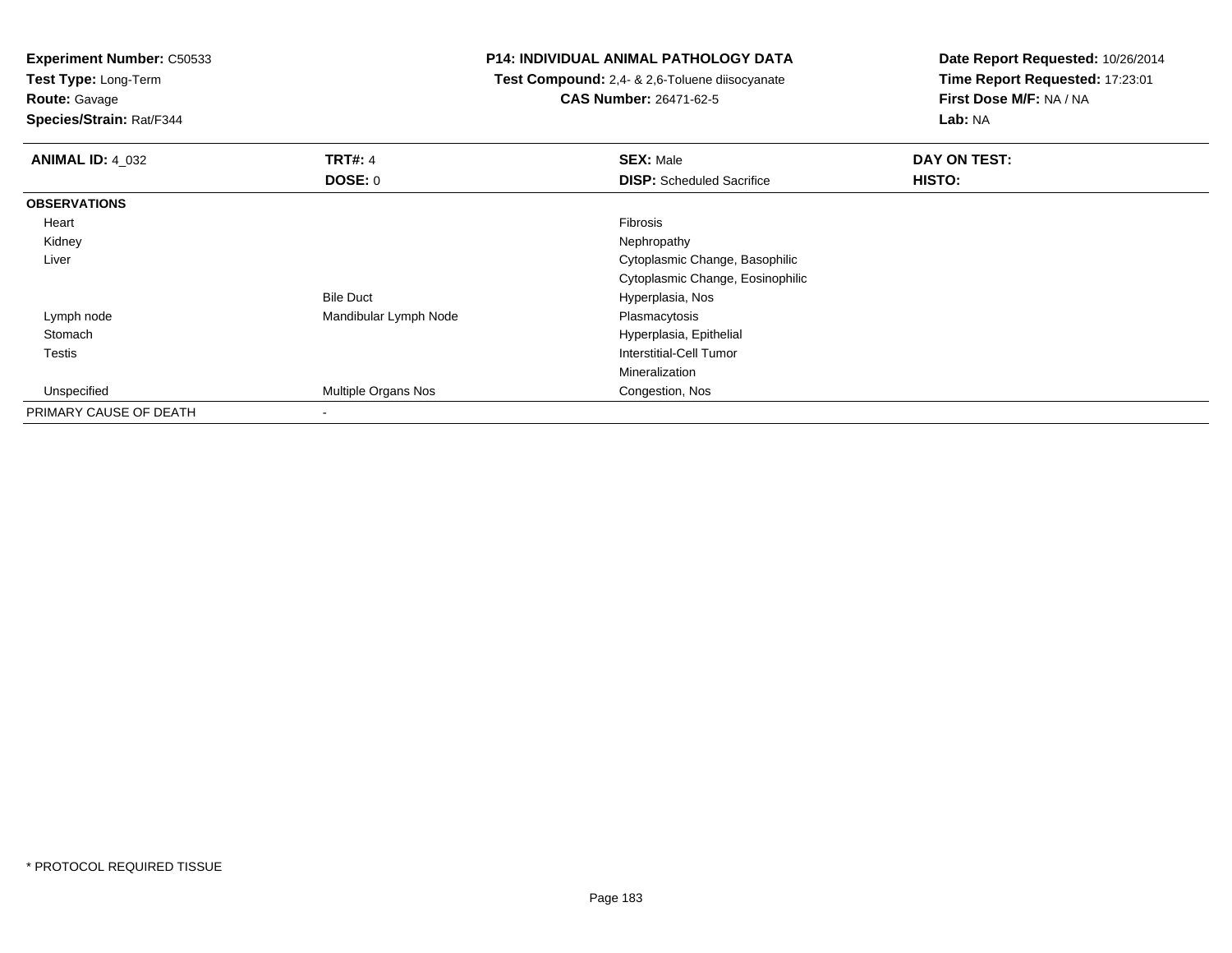**Test Type:** Long-Term

**Route:** Gavage

**Species/Strain:** Rat/F344

### **P14: INDIVIDUAL ANIMAL PATHOLOGY DATA**

 **Test Compound:** 2,4- & 2,6-Toluene diisocyanate**CAS Number:** 26471-62-5

| <b>ANIMAL ID: 4_033</b> | <b>TRT#: 4</b>        | <b>SEX: Male</b>                    | DAY ON TEST: |
|-------------------------|-----------------------|-------------------------------------|--------------|
|                         | DOSE: 0               | <b>DISP:</b> Scheduled Sacrifice    | HISTO:       |
| <b>OBSERVATIONS</b>     |                       |                                     |              |
| Adrenal gland           |                       | Pheochromocytoma                    |              |
| Heart                   |                       | Fibrosis                            |              |
| Kidney                  |                       | Nephropathy                         |              |
| Liver                   |                       | Cytoplasmic Change, Basophilic      |              |
|                         |                       | Granuloma, Nos                      |              |
|                         | <b>Bile Duct</b>      | Hyperplasia, Nos                    |              |
| Lung                    |                       | Histiocytosis                       |              |
| Lymph node              | Mandibular Lymph Node | Plasmacytosis                       |              |
| Pituitary gland         |                       | Cyst, Nos                           |              |
|                         |                       | Hyperplasia, Chromophobe Cell       |              |
| Stomach                 |                       | Hyperplasia, Epithelial             |              |
|                         |                       | Inflammation, Acute                 |              |
| Testis                  |                       | Interstitial-Cell Tumor             |              |
|                         |                       | Mineralization                      |              |
| Thyroid                 |                       | C-Cell Adenoma                      |              |
|                         |                       | Cyst, Follicular Nos                |              |
| Unspecified             | Multiple Organs Nos   | Congestion, Nos                     |              |
| Urinary bladder         |                       | Lymphocytic Inflammatory Infiltrate |              |
| PRIMARY CAUSE OF DEATH  |                       |                                     |              |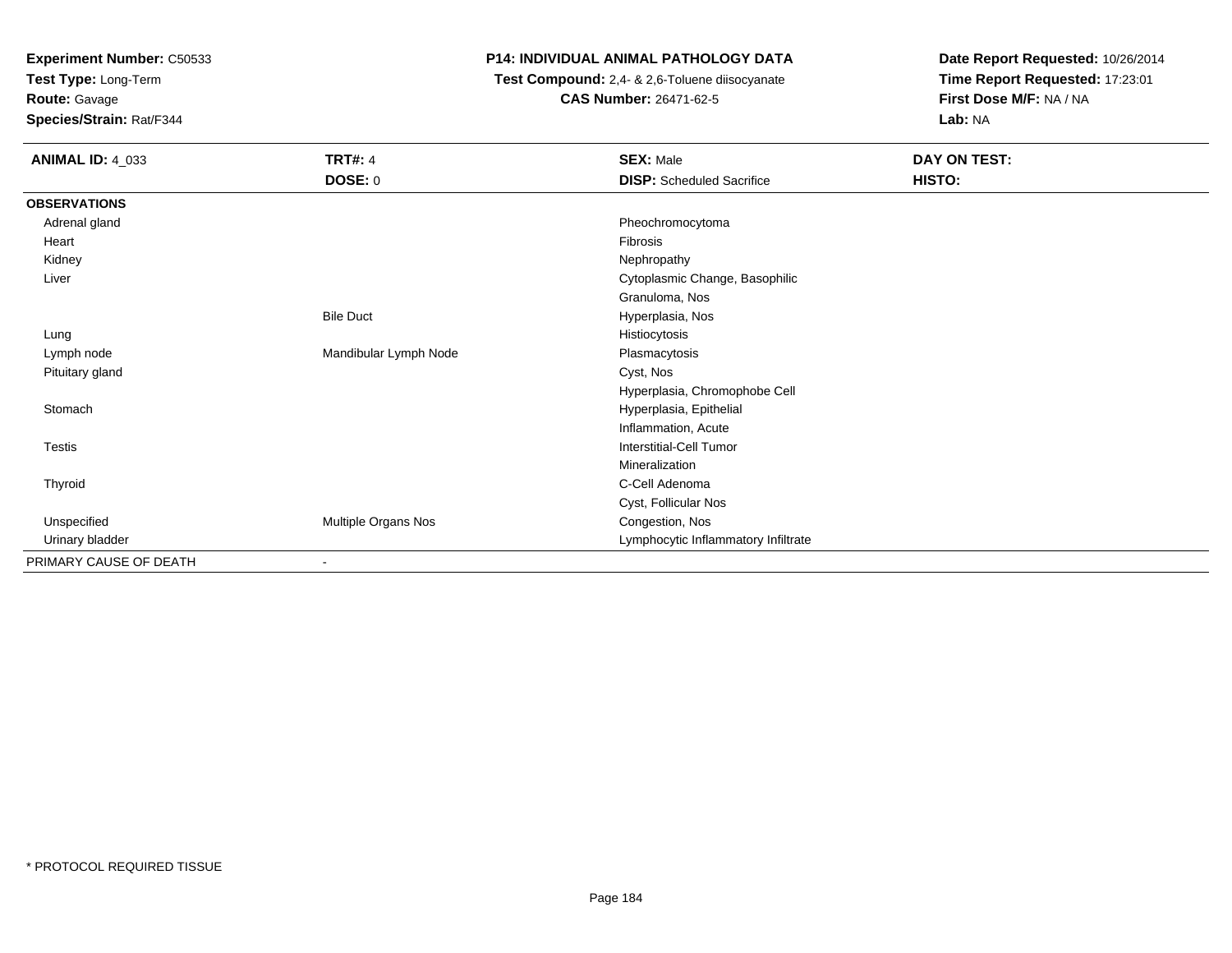**Test Type:** Long-Term

**Route:** Gavage

**Species/Strain:** Rat/F344

### **P14: INDIVIDUAL ANIMAL PATHOLOGY DATA**

 **Test Compound:** 2,4- & 2,6-Toluene diisocyanate**CAS Number:** 26471-62-5

| <b>ANIMAL ID: 4_034</b> | <b>TRT#: 4</b>        | <b>SEX: Male</b>                 | DAY ON TEST: |  |
|-------------------------|-----------------------|----------------------------------|--------------|--|
|                         | <b>DOSE: 0</b>        | <b>DISP:</b> Scheduled Sacrifice | HISTO:       |  |
| <b>OBSERVATIONS</b>     |                       |                                  |              |  |
| Adrenal gland           |                       | Hematopoiesis                    |              |  |
| Heart                   |                       | Fibrosis                         |              |  |
| Kidney                  |                       | Nephropathy                      |              |  |
| Liver                   |                       | Cytoplasmic Change, Basophilic   |              |  |
|                         | <b>Bile Duct</b>      | Hyperplasia, Nos                 |              |  |
| Lung                    |                       | Histiocytosis                    |              |  |
| Lymph node              | Mandibular Lymph Node | Plasmacytosis                    |              |  |
| Pancreas                | Acinus                | Atrophy, Nos                     |              |  |
|                         |                       | Inflammation, Chronic            |              |  |
| Stomach                 | <b>Fundal Gland</b>   | Dilatation, Nos                  |              |  |
|                         |                       | Inflammation, Acute              |              |  |
| <b>Testis</b>           |                       | <b>Interstitial-Cell Tumor</b>   |              |  |
| Unspecified             | Multiple Organs Nos   | Congestion, Nos                  |              |  |
| PRIMARY CAUSE OF DEATH  | ۰                     |                                  |              |  |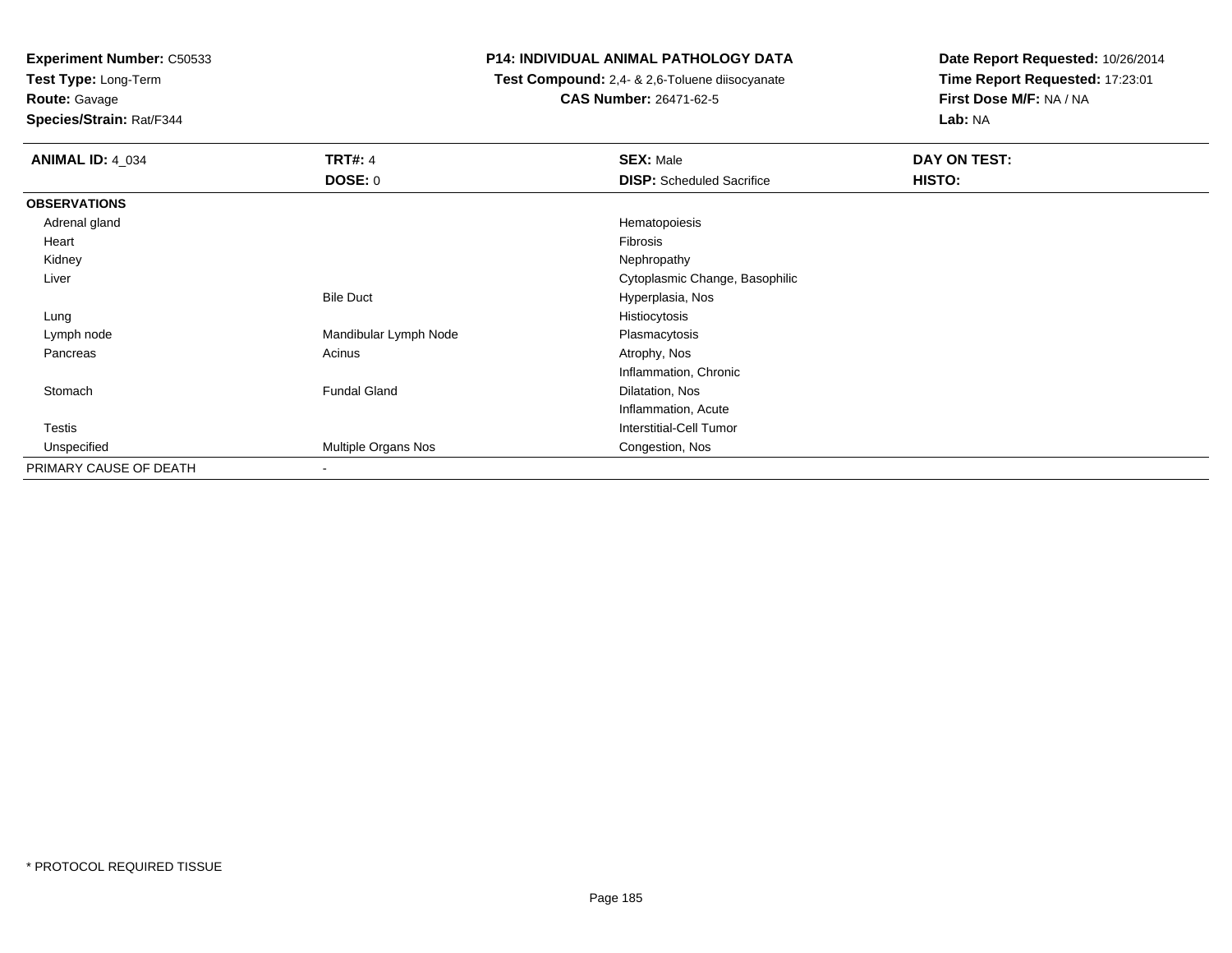**Test Type:** Long-Term

**Route:** Gavage

**Species/Strain:** Rat/F344

# **P14: INDIVIDUAL ANIMAL PATHOLOGY DATA**

 **Test Compound:** 2,4- & 2,6-Toluene diisocyanate**CAS Number:** 26471-62-5

| <b>ANIMAL ID: 4_035</b> | <b>TRT#: 4</b>               | <b>SEX: Male</b>                 | DAY ON TEST: |
|-------------------------|------------------------------|----------------------------------|--------------|
|                         | DOSE: 0                      | <b>DISP:</b> Scheduled Sacrifice | HISTO:       |
| <b>OBSERVATIONS</b>     |                              |                                  |              |
| Adrenal gland           | <b>Cortex Nos</b>            | Hyperplasia, Nodular             |              |
|                         | Medulla                      | Hyperplasia, Nos                 |              |
| <b>Blood vessel</b>     | <b>Pulmonary Artery Nos</b>  | Mineralization                   |              |
| Epididymis              |                              | Inflammation, Chronic            |              |
| Heart                   |                              | Fibrosis                         |              |
| Kidney                  |                              | Nephropathy                      |              |
| Liver                   |                              | Cytoplasmic Change, Basophilic   |              |
|                         | <b>Bile Duct</b>             | Hyperplasia, Nos                 |              |
| Lymph node              | Mandibular Lymph Node        | Plasmacytosis                    |              |
| Mammary gland           |                              | Fibroadenoma                     |              |
|                         |                              | Hyperplasia, Epithelial          |              |
| Pancreas                |                              | Cyst, Nos                        |              |
| Parathyroid gland       |                              | Hyperplasia, Nos                 |              |
| Peritoneum              | <b>Peritoneal Cavity Nos</b> | Necrosis, Fat                    |              |
| Prostate                |                              | Hyperplasia, Epithelial          |              |
|                         |                              | Inflammation, Chronic            |              |
| Testis                  |                              | Interstitial-Cell Tumor          |              |
|                         |                              | Mineralization                   |              |
| Thyroid                 |                              | Hyperplasia, C Cell              |              |
| Unspecified             | Multiple Organs Nos          | Leukemia, Monocytic              |              |
| PRIMARY CAUSE OF DEATH  | ٠                            |                                  |              |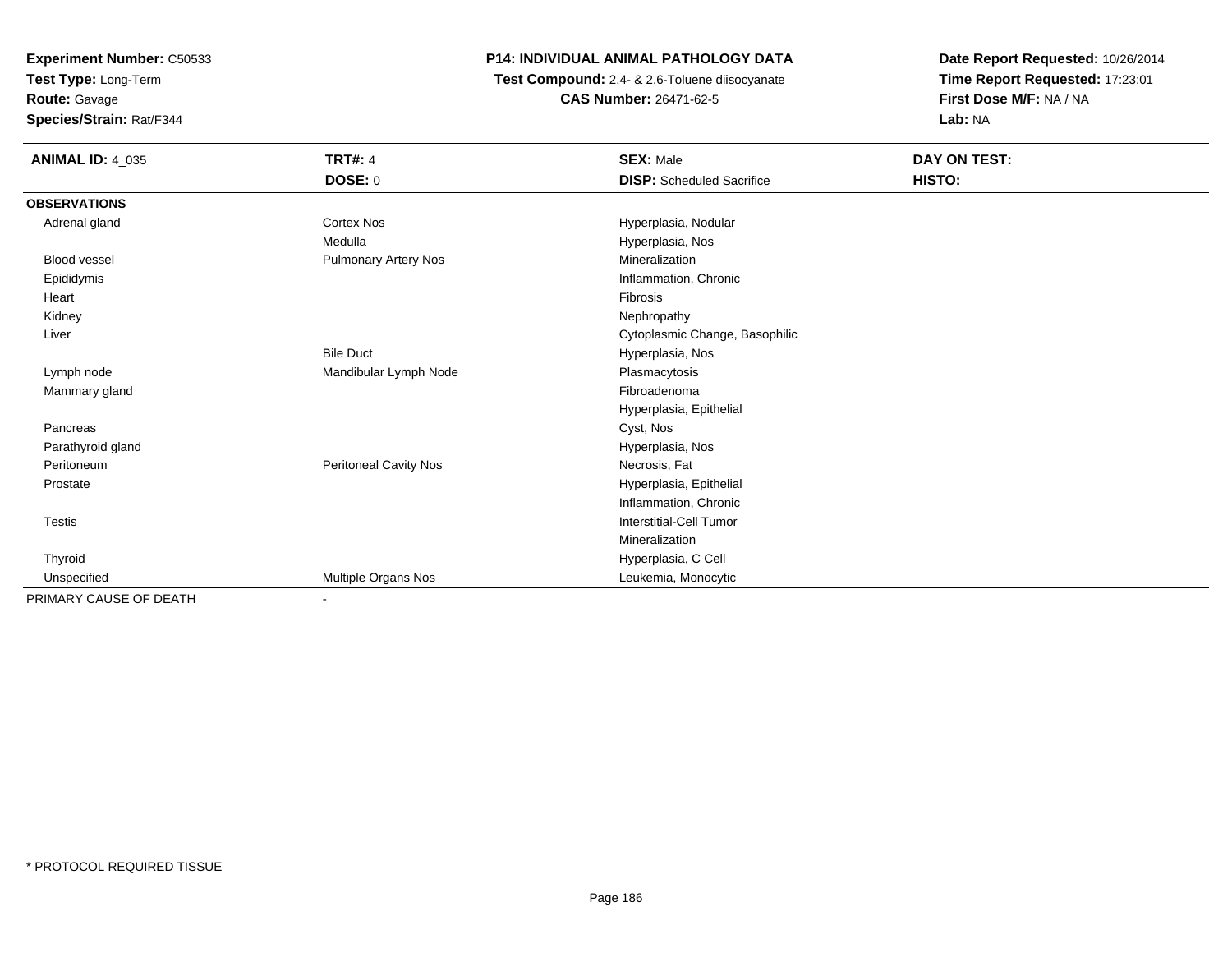**Test Type:** Long-Term

**Route:** Gavage

**Species/Strain:** Rat/F344

# **P14: INDIVIDUAL ANIMAL PATHOLOGY DATA**

 **Test Compound:** 2,4- & 2,6-Toluene diisocyanate**CAS Number:** 26471-62-5

| <b>ANIMAL ID: 4_036</b> | <b>TRT#: 4</b><br><b>DOSE: 0</b> | <b>SEX: Male</b><br><b>DISP:</b> Scheduled Sacrifice | DAY ON TEST:<br>HISTO: |
|-------------------------|----------------------------------|------------------------------------------------------|------------------------|
| <b>OBSERVATIONS</b>     |                                  |                                                      |                        |
| Adrenal gland           |                                  | Pheochromocytoma                                     |                        |
| Blood vessel            | <b>Pulmonary Artery Nos</b>      | Mineralization                                       |                        |
| Heart                   |                                  | Fibrosis                                             |                        |
| Kidney                  |                                  | Congestion, Nos                                      |                        |
|                         |                                  | Nephropathy                                          |                        |
| Liver                   |                                  | Cytoplasmic Change, Basophilic                       |                        |
|                         |                                  | Cytoplasmic Change, Eosinophilic                     |                        |
|                         | <b>Bile Duct</b>                 | Hyperplasia, Nos                                     |                        |
| Lymph node              | Mandibular Lymph Node            | Plasmacytosis                                        |                        |
| Peritoneum              | Peritoneal Cavity Nos            | Inflammation, Acute/Chronic                          |                        |
|                         | Peritoneal Cavity Nos            | Lipoma                                               |                        |
| Pituitary gland         |                                  | Adenoma, Nos                                         |                        |
| Spleen                  |                                  | Hemosiderosis                                        |                        |
| Testis                  |                                  | Interstitial-Cell Tumor                              |                        |
| Thyroid                 |                                  | Cyst, Follicular Nos                                 |                        |
|                         |                                  | Hyperplasia, C Cell                                  |                        |
| PRIMARY CAUSE OF DEATH  | $\overline{\phantom{a}}$         |                                                      |                        |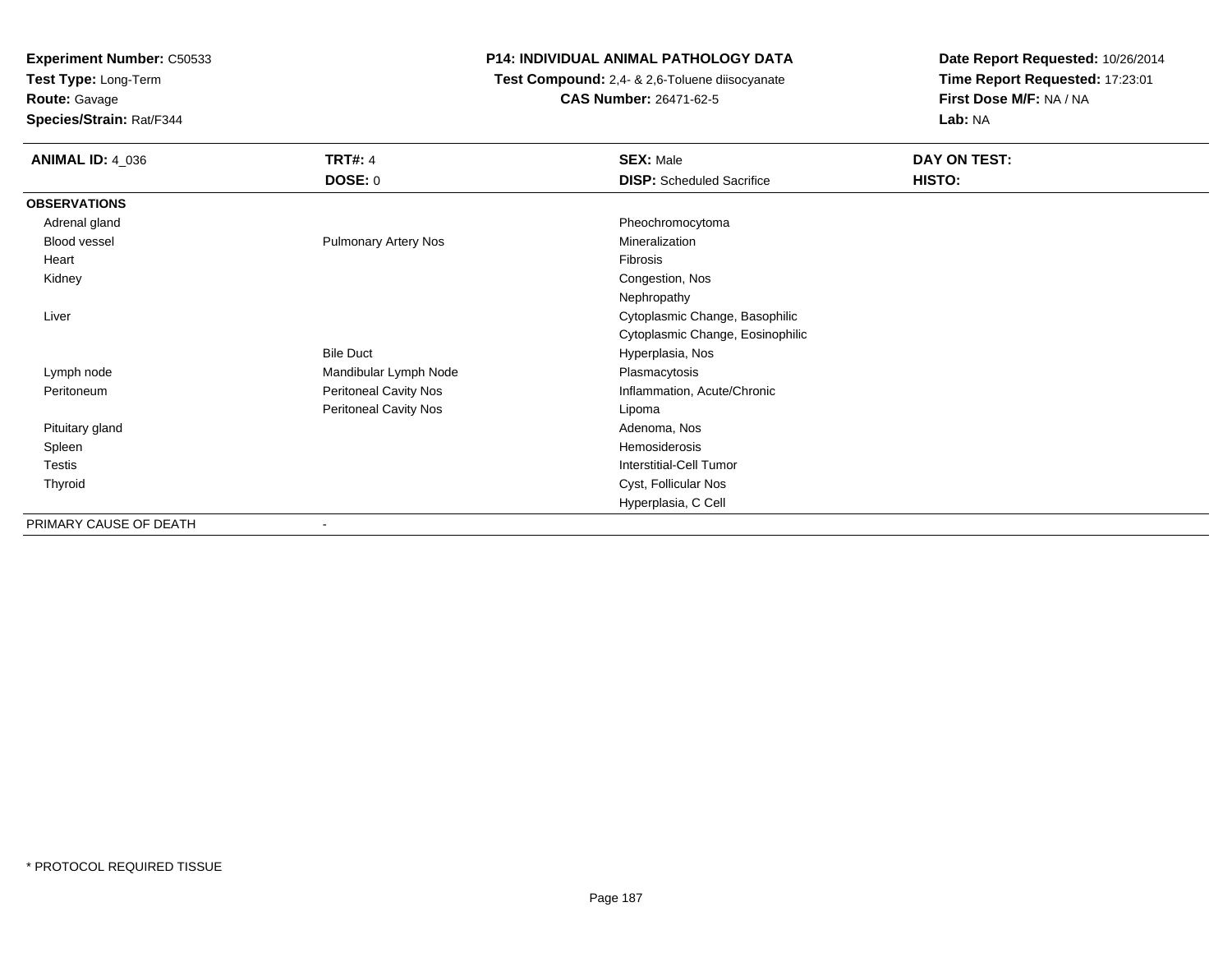| <b>Experiment Number: C50533</b><br>Test Type: Long-Term |                     | P14: INDIVIDUAL ANIMAL PATHOLOGY DATA          | Date Report Requested: 10/26/2014 |
|----------------------------------------------------------|---------------------|------------------------------------------------|-----------------------------------|
|                                                          |                     | Test Compound: 2,4- & 2,6-Toluene diisocyanate | Time Report Requested: 17:23:01   |
| <b>Route: Gavage</b>                                     |                     | <b>CAS Number: 26471-62-5</b>                  | First Dose M/F: NA / NA           |
| Species/Strain: Rat/F344                                 |                     |                                                | Lab: NA                           |
| <b>ANIMAL ID: 4 037</b>                                  | <b>TRT#: 4</b>      | <b>SEX: Male</b>                               | DAY ON TEST:                      |
|                                                          | <b>DOSE: 0</b>      | <b>DISP: Natural Death</b>                     | <b>HISTO:</b>                     |
| <b>OBSERVATIONS</b>                                      |                     |                                                |                                   |
| Adrenal gland                                            | Medulla             | Hyperplasia, Nos                               |                                   |
|                                                          |                     | Pheochromocytoma                               |                                   |
| Heart                                                    |                     | <b>Fibrosis</b>                                |                                   |
| Intestine Large                                          | Colon               | Hemorrhage                                     |                                   |
| Kidney                                                   |                     | Nephropathy                                    |                                   |
| Lung                                                     |                     | Pigmentation, Nos                              |                                   |
| Testis                                                   |                     | <b>Interstitial-Cell Tumor</b>                 |                                   |
| Unspecified                                              | Multiple Organs Nos | Congestion, Nos                                |                                   |
| PRIMARY CAUSE OF DEATH                                   |                     |                                                |                                   |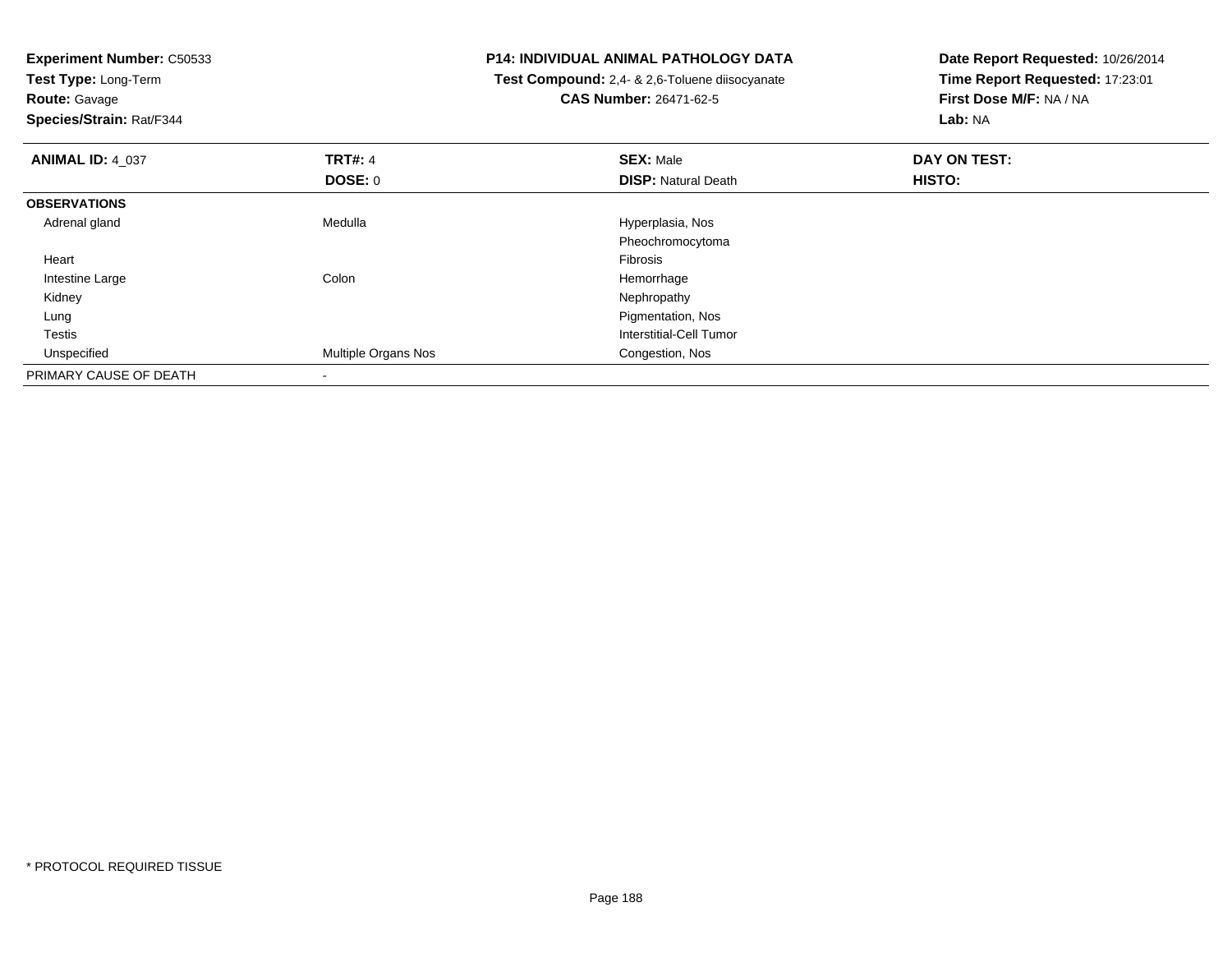**Test Type:** Long-Term

**Route:** Gavage

**Species/Strain:** Rat/F344

# **P14: INDIVIDUAL ANIMAL PATHOLOGY DATA**

 **Test Compound:** 2,4- & 2,6-Toluene diisocyanate**CAS Number:** 26471-62-5

| <b>ANIMAL ID: 4_038</b> | <b>TRT#: 4</b>          | <b>SEX: Male</b>                 | DAY ON TEST:  |  |
|-------------------------|-------------------------|----------------------------------|---------------|--|
|                         | <b>DOSE: 0</b>          | <b>DISP:</b> Scheduled Sacrifice | <b>HISTO:</b> |  |
| <b>OBSERVATIONS</b>     |                         |                                  |               |  |
| Adrenal gland           | Cortex Nos              | Cytoplasmic Vacuolization        |               |  |
| Heart                   |                         | Fibrosis                         |               |  |
| Kidney                  | <b>Perirenal Tissue</b> | Lipoma                           |               |  |
|                         |                         | Nephropathy                      |               |  |
| Liver                   |                         | Cytoplasmic Change, Basophilic   |               |  |
|                         | <b>Bile Duct</b>        | Hyperplasia, Nos                 |               |  |
| Lymph node              | Mediastinal Lymph Node  | Hemorrhage                       |               |  |
| Mammary gland           |                         | Fibroadenoma                     |               |  |
| Pancreas                |                         | Acinar-Cell Adenoma              |               |  |
| Stomach                 |                         | Hyperplasia, Epithelial          |               |  |
|                         |                         | Inflammation, Acute              |               |  |
| <b>Testis</b>           |                         | <b>Interstitial-Cell Tumor</b>   |               |  |
|                         |                         | Mineralization                   |               |  |
| Thyroid                 |                         | Cyst, Follicular Nos             |               |  |
|                         |                         | Hyperplasia, C Cell              |               |  |
| PRIMARY CAUSE OF DEATH  |                         |                                  |               |  |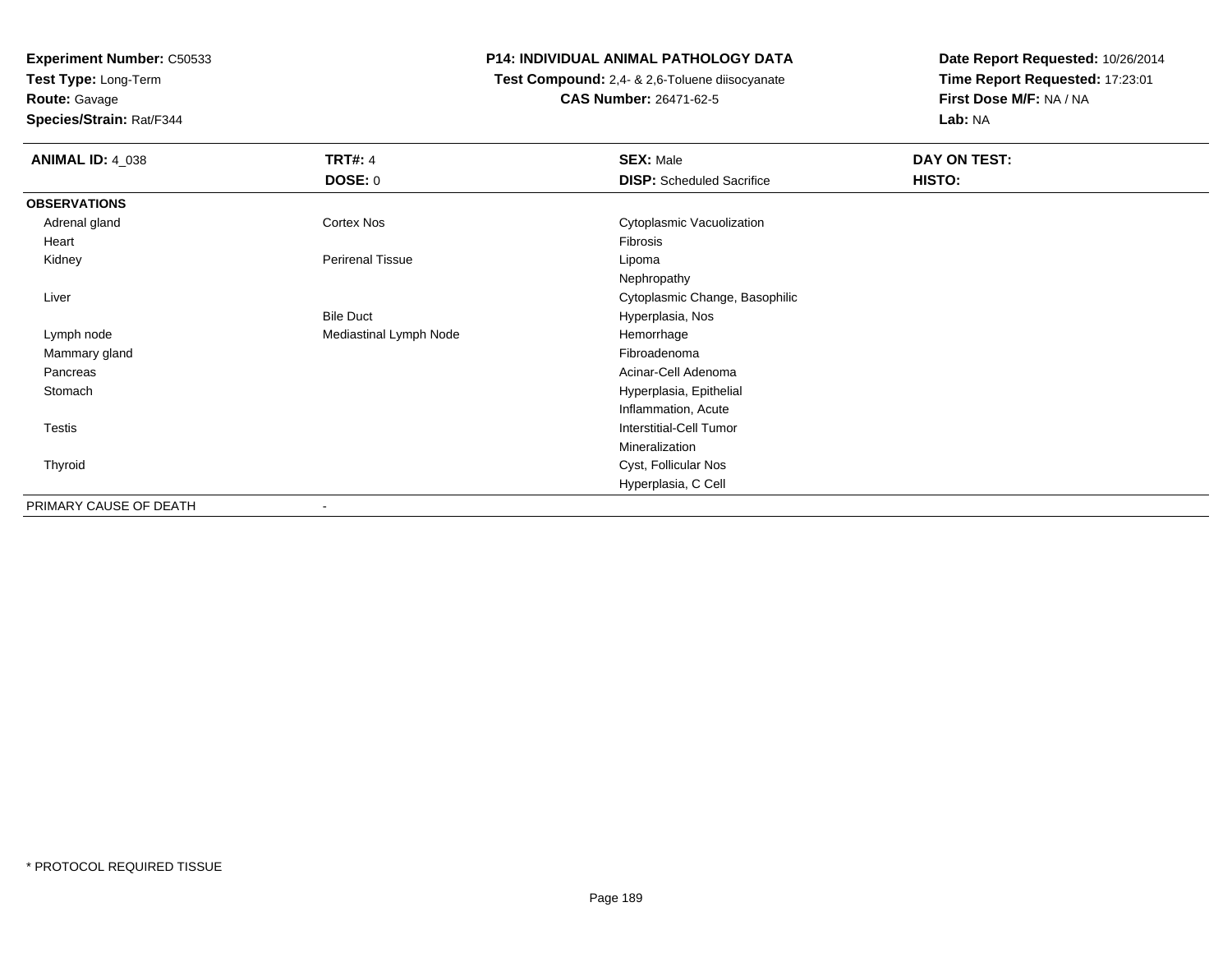**Test Type:** Long-Term

# **Route:** Gavage

**Species/Strain:** Rat/F344

# **P14: INDIVIDUAL ANIMAL PATHOLOGY DATA**

 **Test Compound:** 2,4- & 2,6-Toluene diisocyanate**CAS Number:** 26471-62-5

| <b>ANIMAL ID: 4_039</b> | <b>TRT#: 4</b><br><b>DOSE: 0</b> | <b>SEX: Male</b><br><b>DISP:</b> Scheduled Sacrifice | DAY ON TEST:<br>HISTO: |
|-------------------------|----------------------------------|------------------------------------------------------|------------------------|
|                         |                                  |                                                      |                        |
| <b>OBSERVATIONS</b>     |                                  |                                                      |                        |
| Adrenal gland           |                                  | Pheochromocytoma                                     |                        |
| <b>Blood vessel</b>     | <b>Pulmonary Artery Nos</b>      | Mineralization                                       |                        |
| Heart                   |                                  | Fibrosis                                             |                        |
| Kidney                  |                                  | Mineralization                                       |                        |
|                         |                                  | Nephropathy                                          |                        |
| Liver                   |                                  | Cytoplasmic Change, Basophilic                       |                        |
|                         |                                  | Granuloma, Nos                                       |                        |
|                         | <b>Bile Duct</b>                 | Hyperplasia, Nos                                     |                        |
| Lymph node              | Mediastinal Lymph Node           | Hemorrhage                                           |                        |
|                         | Mandibular Lymph Node            | Plasmacytosis                                        |                        |
| Mammary gland           |                                  | Lactation                                            |                        |
| Parathyroid gland       |                                  | Hyperplasia, Nos                                     |                        |
| Pituitary gland         |                                  | Chromophobe Adenoma                                  |                        |
| Prostate                |                                  | Hyperplasia, Epithelial                              |                        |
| Spleen                  |                                  | Hemosiderosis                                        |                        |
| Testis                  |                                  | <b>Interstitial-Cell Tumor</b>                       |                        |
| PRIMARY CAUSE OF DEATH  | $\overline{\phantom{a}}$         |                                                      |                        |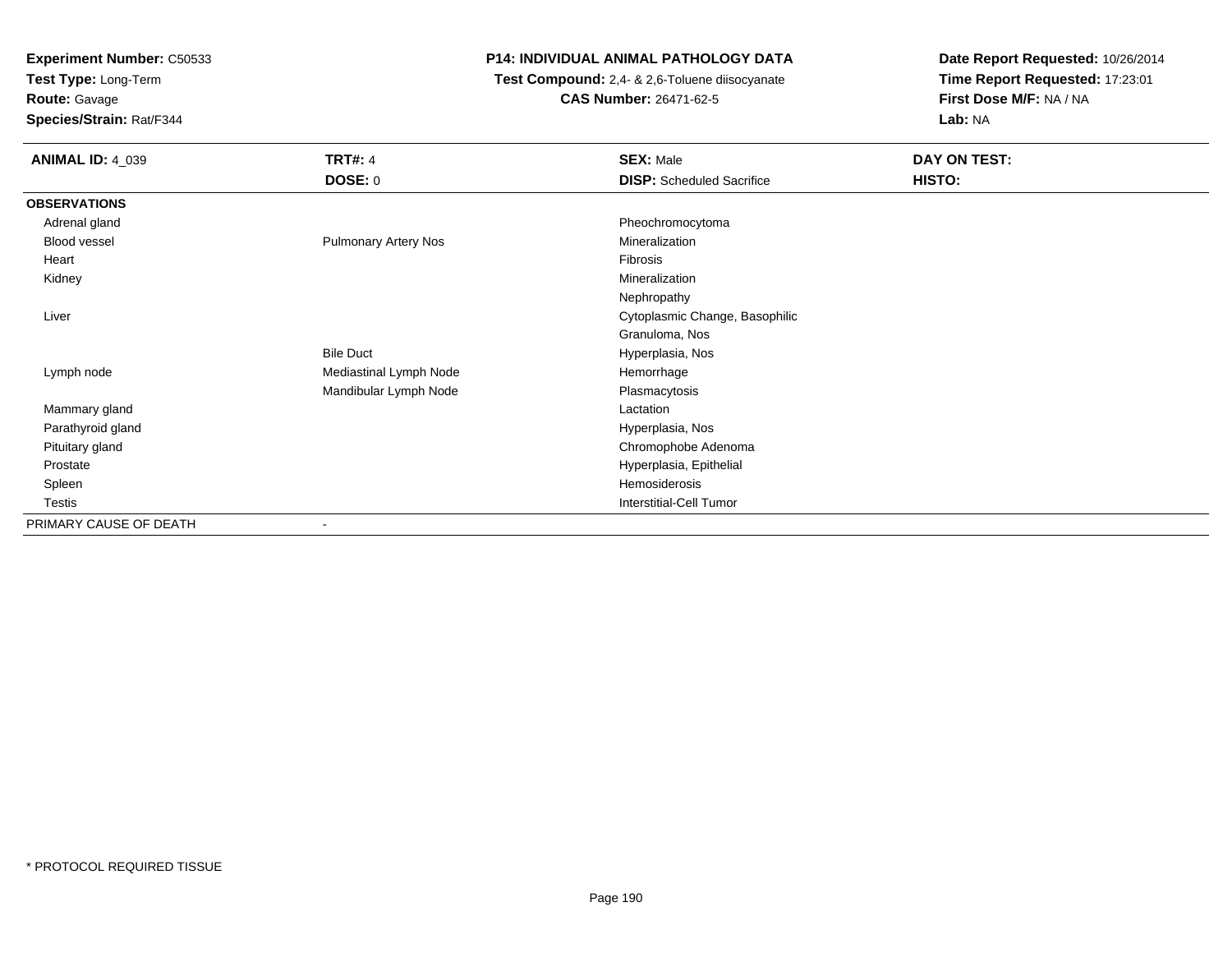**Test Type:** Long-Term

# **Route:** Gavage

**Species/Strain:** Rat/F344

### **P14: INDIVIDUAL ANIMAL PATHOLOGY DATA**

 **Test Compound:** 2,4- & 2,6-Toluene diisocyanate**CAS Number:** 26471-62-5

| <b>ANIMAL ID: 4 040</b> | <b>TRT#: 4</b>               | <b>SEX: Male</b>                | DAY ON TEST: |  |
|-------------------------|------------------------------|---------------------------------|--------------|--|
|                         | <b>DOSE: 0</b>               | <b>DISP:</b> Moribund Sacrifice | HISTO:       |  |
| <b>OBSERVATIONS</b>     |                              |                                 |              |  |
| Heart                   |                              | Fibrosis                        |              |  |
| Kidney                  |                              | Nephropathy                     |              |  |
| Liver                   |                              | Cytoplasmic Vacuolization       |              |  |
|                         | <b>Bile Duct</b>             | Hyperplasia, Nos                |              |  |
| Pancreas                |                              | Cyst, Nos                       |              |  |
| Peritoneum              | <b>Peritoneal Cavity Nos</b> | Lipoma                          |              |  |
| Pituitary gland         |                              | Hyperplasia, Chromophobe Cell   |              |  |
| Spleen                  |                              | Hemosiderosis                   |              |  |
| Testis                  |                              | Interstitial-Cell Tumor         |              |  |
|                         |                              | Mineralization                  |              |  |
| Thyroid                 |                              | Hyperplasia, C Cell             |              |  |
| PRIMARY CAUSE OF DEATH  | $\,$                         |                                 |              |  |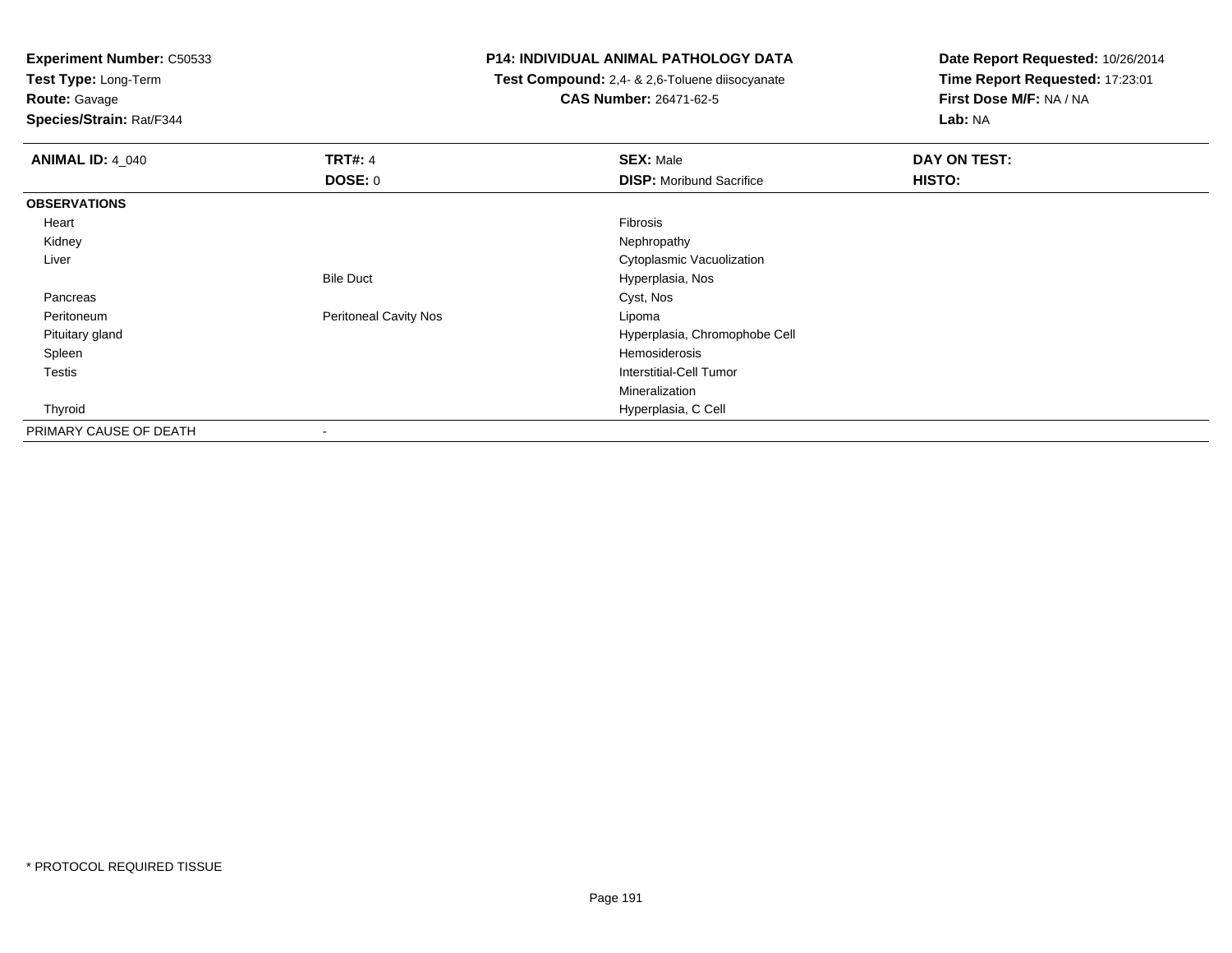**Test Type:** Long-Term

**Route:** Gavage

**Species/Strain:** Rat/F344

# **P14: INDIVIDUAL ANIMAL PATHOLOGY DATA**

 **Test Compound:** 2,4- & 2,6-Toluene diisocyanate**CAS Number:** 26471-62-5

| <b>ANIMAL ID: 4_041</b> | <b>TRT#: 4</b>              | <b>SEX: Male</b>                 | DAY ON TEST: |  |
|-------------------------|-----------------------------|----------------------------------|--------------|--|
|                         | <b>DOSE: 0</b>              | <b>DISP:</b> Scheduled Sacrifice | HISTO:       |  |
| <b>OBSERVATIONS</b>     |                             |                                  |              |  |
| <b>Blood vessel</b>     | <b>Pulmonary Artery Nos</b> | Mineralization                   |              |  |
| Heart                   |                             | Fibrosis                         |              |  |
| Kidney                  |                             | Nephropathy                      |              |  |
| Liver                   |                             | Cytoplasmic Change, Basophilic   |              |  |
|                         | <b>Bile Duct</b>            | Hyperplasia, Nos                 |              |  |
| Lymph node              | Mediastinal Lymph Node      | Hemorrhage                       |              |  |
| Mammary gland           |                             | Inflammation, Granulomatous      |              |  |
| Parathyroid gland       |                             | Hyperplasia, Nos                 |              |  |
| Skeletal muscle         | <b>Abdominal Muscle</b>     | Fibrosarcoma                     |              |  |
| Stomach                 |                             | Inflammation, Acute              |              |  |
| Testis                  |                             | <b>Interstitial-Cell Tumor</b>   |              |  |
|                         |                             | Mineralization                   |              |  |
| Thyroid                 |                             | Cyst, Follicular Nos             |              |  |
|                         |                             | Hyperplasia, C Cell              |              |  |
| PRIMARY CAUSE OF DEATH  | ٠                           |                                  |              |  |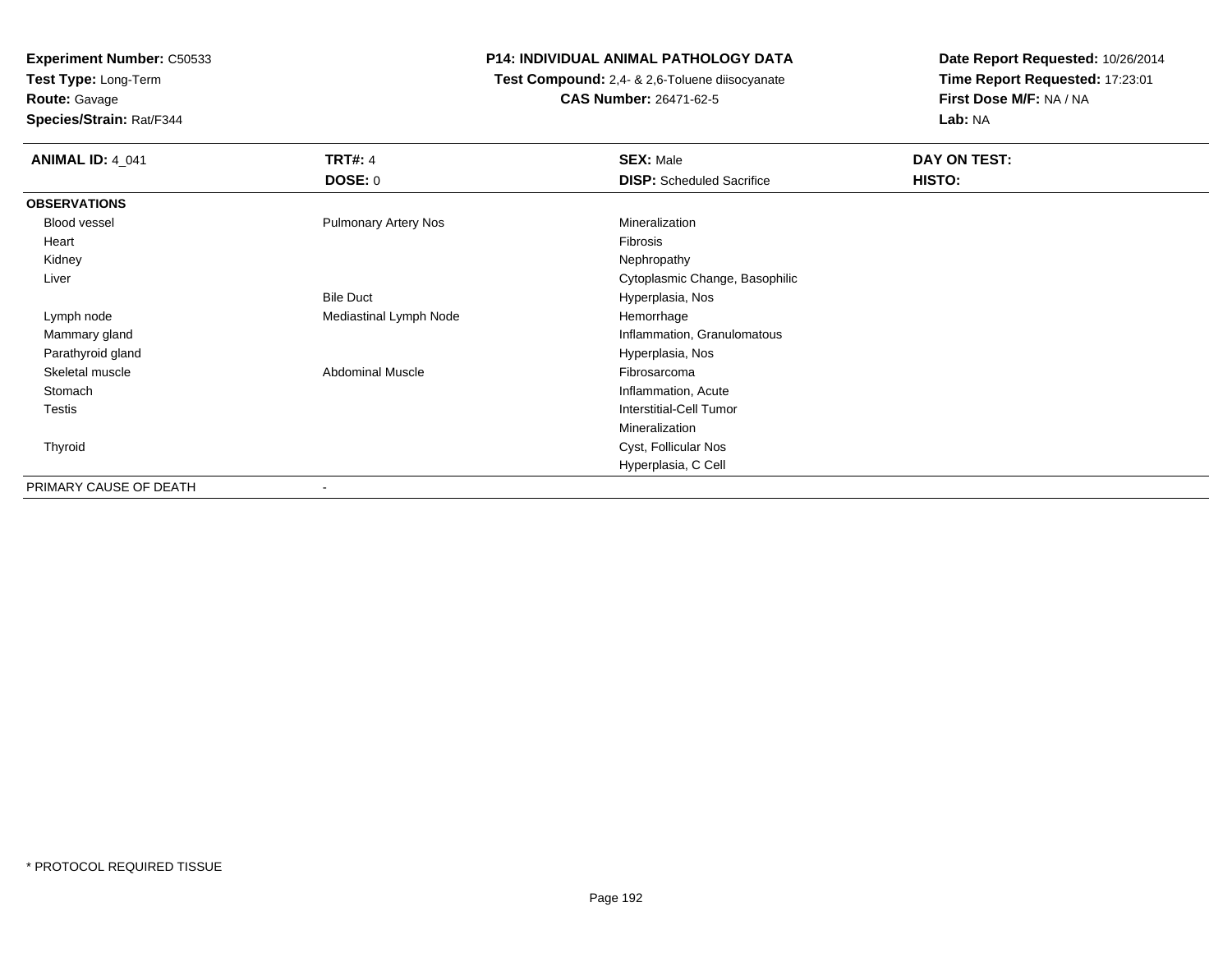**Test Type:** Long-Term

**Route:** Gavage

**Species/Strain:** Rat/F344

# **P14: INDIVIDUAL ANIMAL PATHOLOGY DATA**

 **Test Compound:** 2,4- & 2,6-Toluene diisocyanate**CAS Number:** 26471-62-5

| <b>ANIMAL ID: 4_042</b> | <b>TRT#: 4</b>               | <b>SEX: Male</b>                 | DAY ON TEST: |
|-------------------------|------------------------------|----------------------------------|--------------|
|                         | DOSE: 0                      | <b>DISP:</b> Scheduled Sacrifice | HISTO:       |
| <b>OBSERVATIONS</b>     |                              |                                  |              |
| Adrenal gland           | Cortex Nos                   | Hyperplasia, Nodular             |              |
|                         |                              | Pheochromocytoma                 |              |
| Heart                   |                              | Fibrosis                         |              |
| Kidney                  |                              | Nephropathy                      |              |
| Liver                   |                              | Atypia, Nos                      |              |
|                         |                              | Cytoplasmic Change, Basophilic   |              |
|                         | <b>Bile Duct</b>             | Hyperplasia, Nos                 |              |
| Lung                    |                              | Histiocytosis                    |              |
|                         |                              | Inflammation, Acute              |              |
| Lymph node              | Mediastinal Lymph Node       | Hemorrhage                       |              |
| Pancreas                | Acinus                       | Cytoplasmic Vacuolization        |              |
| Peritoneum              | <b>Peritoneal Cavity Nos</b> | Myxosarcoma                      |              |
| Spleen                  |                              | Hematopoiesis                    |              |
| Testis                  |                              | <b>Interstitial-Cell Tumor</b>   |              |
|                         |                              | Mineralization                   |              |
|                         |                              | Necrosis, Fat                    |              |
| Thyroid                 |                              | C-Cell Carcinoma                 |              |
| Unspecified             | Leg                          | Fibroma                          |              |
|                         | Multiple Organs Nos          | Myxosarcoma, Metastatic          |              |
| PRIMARY CAUSE OF DEATH  | $\blacksquare$               |                                  |              |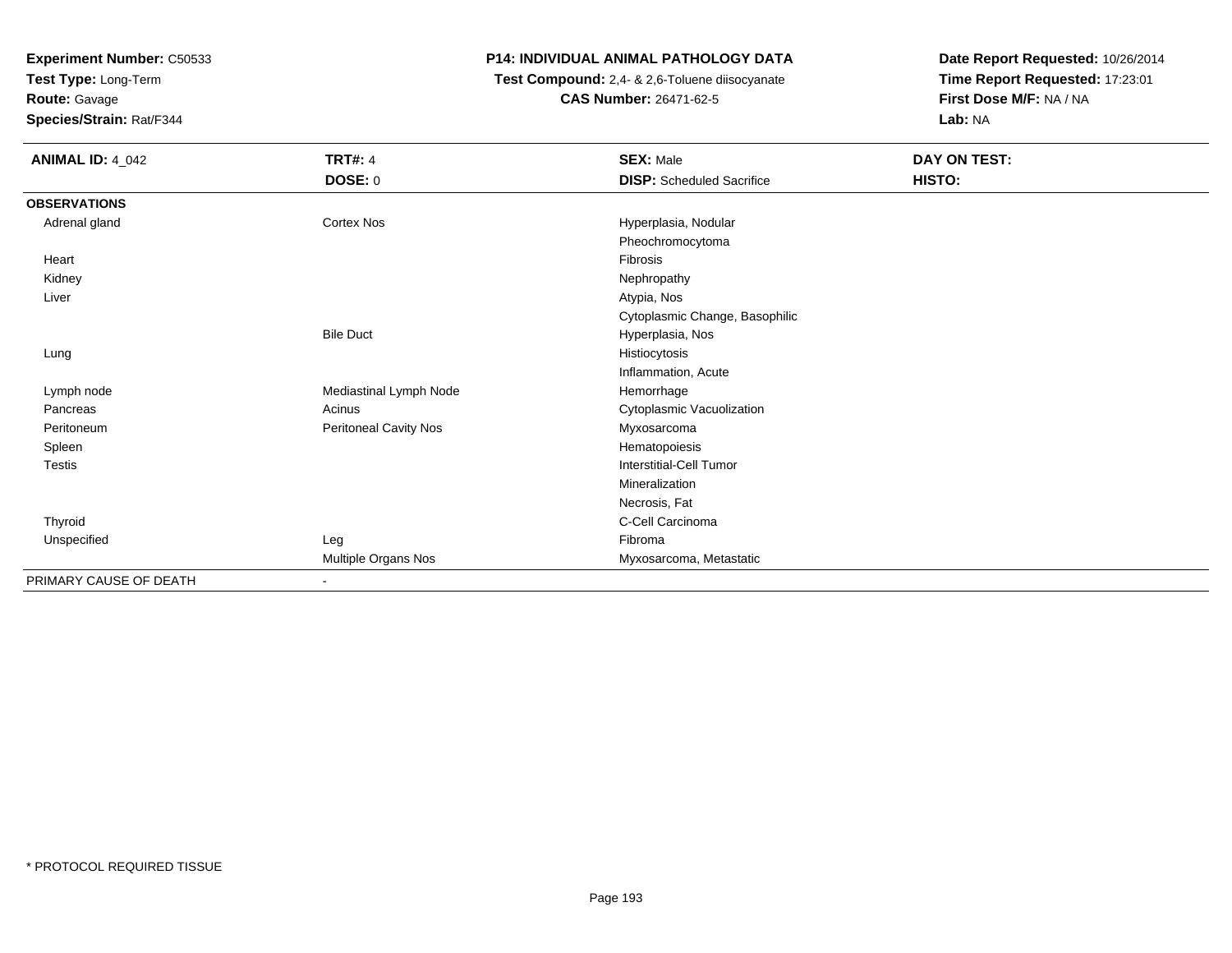**Test Type:** Long-Term

# **Route:** Gavage

**Species/Strain:** Rat/F344

### **P14: INDIVIDUAL ANIMAL PATHOLOGY DATA**

 **Test Compound:** 2,4- & 2,6-Toluene diisocyanate**CAS Number:** 26471-62-5

| <b>ANIMAL ID: 4_043</b> | <b>TRT#: 4</b><br><b>DOSE: 0</b> | <b>SEX: Male</b><br><b>DISP: Natural Death</b> | DAY ON TEST:<br>HISTO: |
|-------------------------|----------------------------------|------------------------------------------------|------------------------|
|                         |                                  |                                                |                        |
| <b>OBSERVATIONS</b>     |                                  |                                                |                        |
| <b>Blood vessel</b>     | <b>Pulmonary Artery Nos</b>      | Mineralization                                 |                        |
| Heart                   |                                  | Fibrosis                                       |                        |
| Kidney                  |                                  | Mineralization                                 |                        |
|                         |                                  | Nephropathy                                    |                        |
| Liver                   |                                  | Abnormal Curvature                             |                        |
|                         |                                  | Necrosis, Nos                                  |                        |
| Lung                    |                                  | Congestion, Nos                                |                        |
|                         |                                  | Thrombosis, Nos                                |                        |
| Lymph node              | Mandibular Lymph Node            | Plasmacytosis                                  |                        |
| Mammary gland           |                                  | Dilatation, Ducts                              |                        |
| Pituitary gland         |                                  | Chromophobe Carcinoma                          |                        |
| Spleen                  |                                  | Hemosiderosis                                  |                        |
| PRIMARY CAUSE OF DEATH  | $\blacksquare$                   |                                                |                        |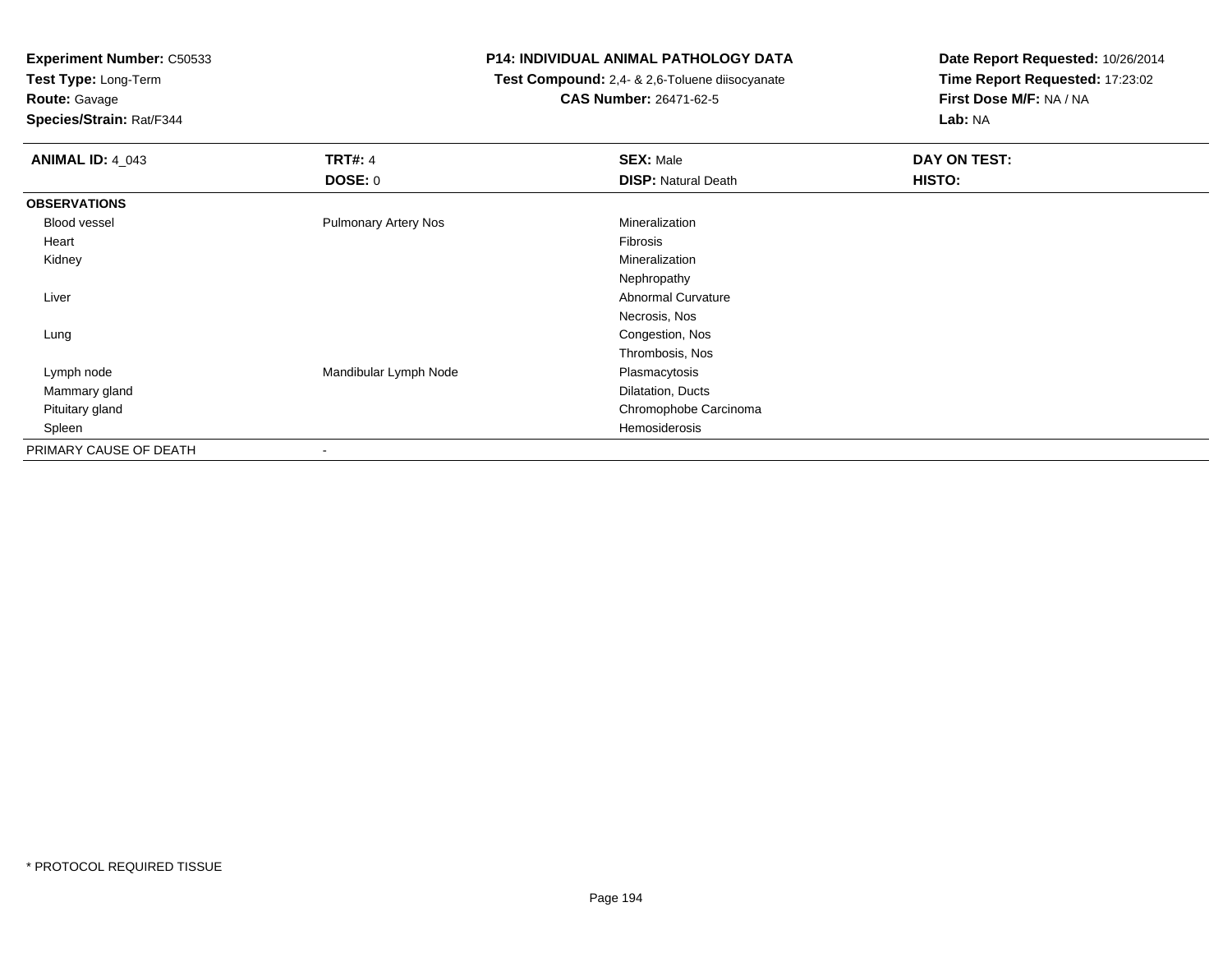**Test Type:** Long-Term**Route:** Gavage

**Species/Strain:** Rat/F344

# **P14: INDIVIDUAL ANIMAL PATHOLOGY DATA**

 **Test Compound:** 2,4- & 2,6-Toluene diisocyanate**CAS Number:** 26471-62-5

| <b>ANIMAL ID: 4_044</b> | <b>TRT#: 4</b>              | <b>SEX: Male</b>                 | DAY ON TEST: |  |
|-------------------------|-----------------------------|----------------------------------|--------------|--|
|                         | <b>DOSE: 0</b>              | <b>DISP:</b> Scheduled Sacrifice | HISTO:       |  |
| <b>OBSERVATIONS</b>     |                             |                                  |              |  |
| Adrenal gland           | <b>Cortex Nos</b>           | Cytoplasmic Vacuolization        |              |  |
|                         |                             | Pheochromocytoma                 |              |  |
| <b>Blood vessel</b>     | <b>Pulmonary Artery Nos</b> | Mineralization                   |              |  |
| Heart                   |                             | Fibrosis                         |              |  |
| <b>Intestine Small</b>  | <b>Mesentery Nos</b>        | Necrosis, Fat                    |              |  |
| Kidney                  |                             | Hemorrhage                       |              |  |
|                         |                             | Nephropathy                      |              |  |
| Liver                   |                             | Cytoplasmic Change, Basophilic   |              |  |
|                         | <b>Bile Duct</b>            | Hyperplasia, Nos                 |              |  |
| Preputial gland         |                             | Adenoma, Nos                     |              |  |
| Prostate                |                             | Inflammation, Acute/Chronic      |              |  |
| Spleen                  |                             | Hematopoiesis                    |              |  |
| Testis                  |                             | Interstitial-Cell Tumor          |              |  |
|                         |                             | Mineralization                   |              |  |
| Thyroid                 |                             | Hyperplasia, C Cell              |              |  |
| PRIMARY CAUSE OF DEATH  | $\blacksquare$              |                                  |              |  |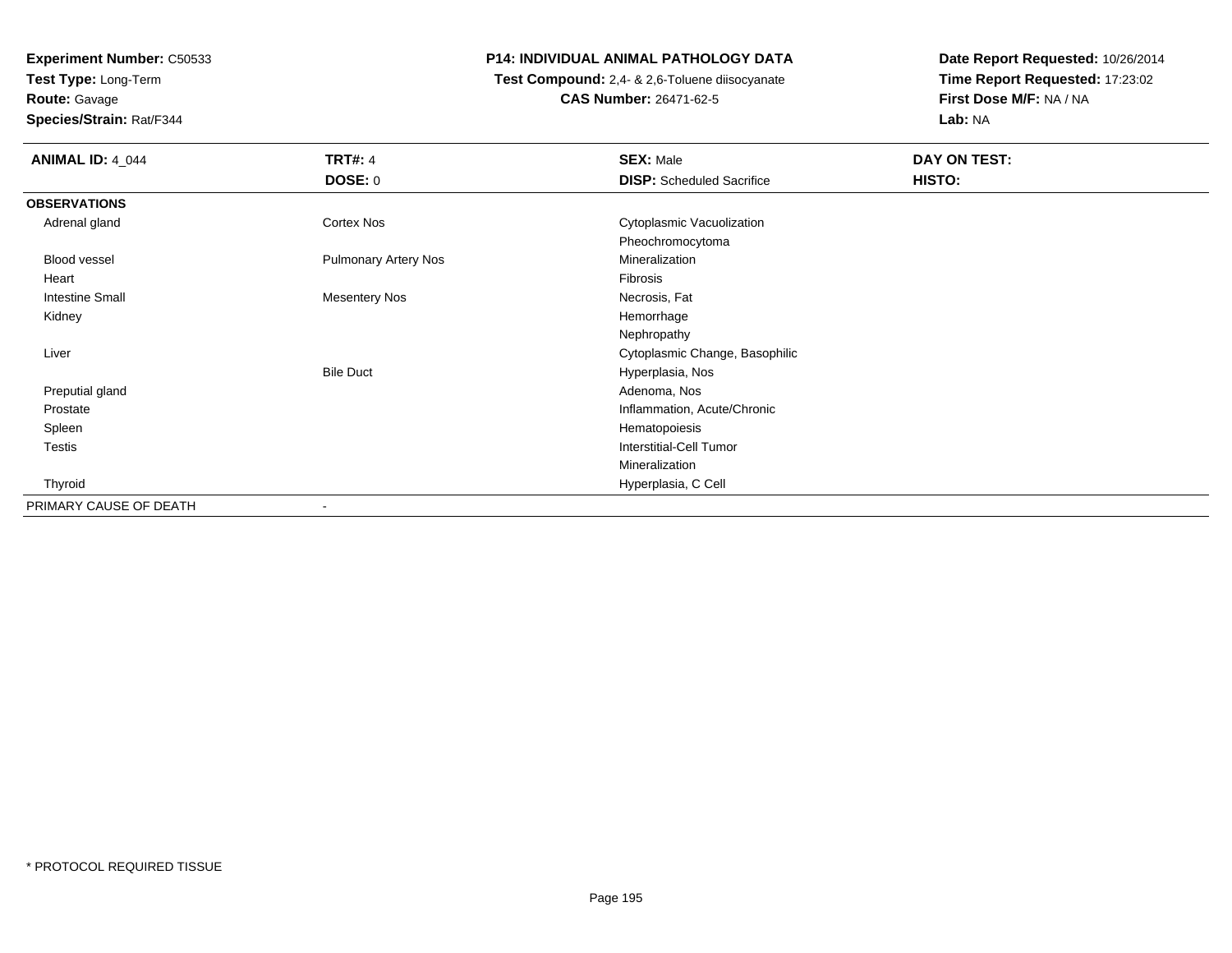**Test Type:** Long-Term**Route:** Gavage

**Species/Strain:** Rat/F344

# **P14: INDIVIDUAL ANIMAL PATHOLOGY DATA**

 **Test Compound:** 2,4- & 2,6-Toluene diisocyanate**CAS Number:** 26471-62-5

| <b>ANIMAL ID: 4_045</b> | <b>TRT#: 4</b><br>DOSE: 0 | <b>SEX: Male</b><br><b>DISP:</b> Scheduled Sacrifice | DAY ON TEST:<br>HISTO: |
|-------------------------|---------------------------|------------------------------------------------------|------------------------|
| <b>OBSERVATIONS</b>     |                           |                                                      |                        |
| Adrenal gland           | Cortex Nos                | Hyperplasia, Nodular                                 |                        |
| Blood vessel            | Pulmonary Artery Nos      | Mineralization                                       |                        |
| Heart                   |                           | Fibrosis                                             |                        |
| Intestine Large         | Colon                     | Hyperplasia, Lymphoid                                |                        |
| Kidney                  |                           | Nephropathy                                          |                        |
| Liver                   |                           | Cytoplasmic Change, Basophilic                       |                        |
|                         |                           | Cytoplasmic Change, Eosinophilic                     |                        |
|                         | <b>Bile Duct</b>          | Hyperplasia, Nos                                     |                        |
| Lymph node              | Mandibular Lymph Node     | Plasmacytosis                                        |                        |
| Mammary gland           |                           | Hyperplasia, Epithelial                              |                        |
| Pituitary gland         |                           | Chromophobe Adenoma                                  |                        |
| Prostate                |                           | Hyperplasia, Epithelial                              |                        |
| Spleen                  |                           | Hemosiderosis                                        |                        |
| Testis                  |                           | <b>Interstitial-Cell Tumor</b>                       |                        |
|                         |                           | Mineralization                                       |                        |
| Thyroid                 |                           | Hyperplasia, C Cell                                  |                        |
|                         |                           | Mineralization                                       |                        |
| Unspecified             | Multiple Organs Nos       | Congestion, Nos                                      |                        |
| PRIMARY CAUSE OF DEATH  | $\overline{\phantom{a}}$  |                                                      |                        |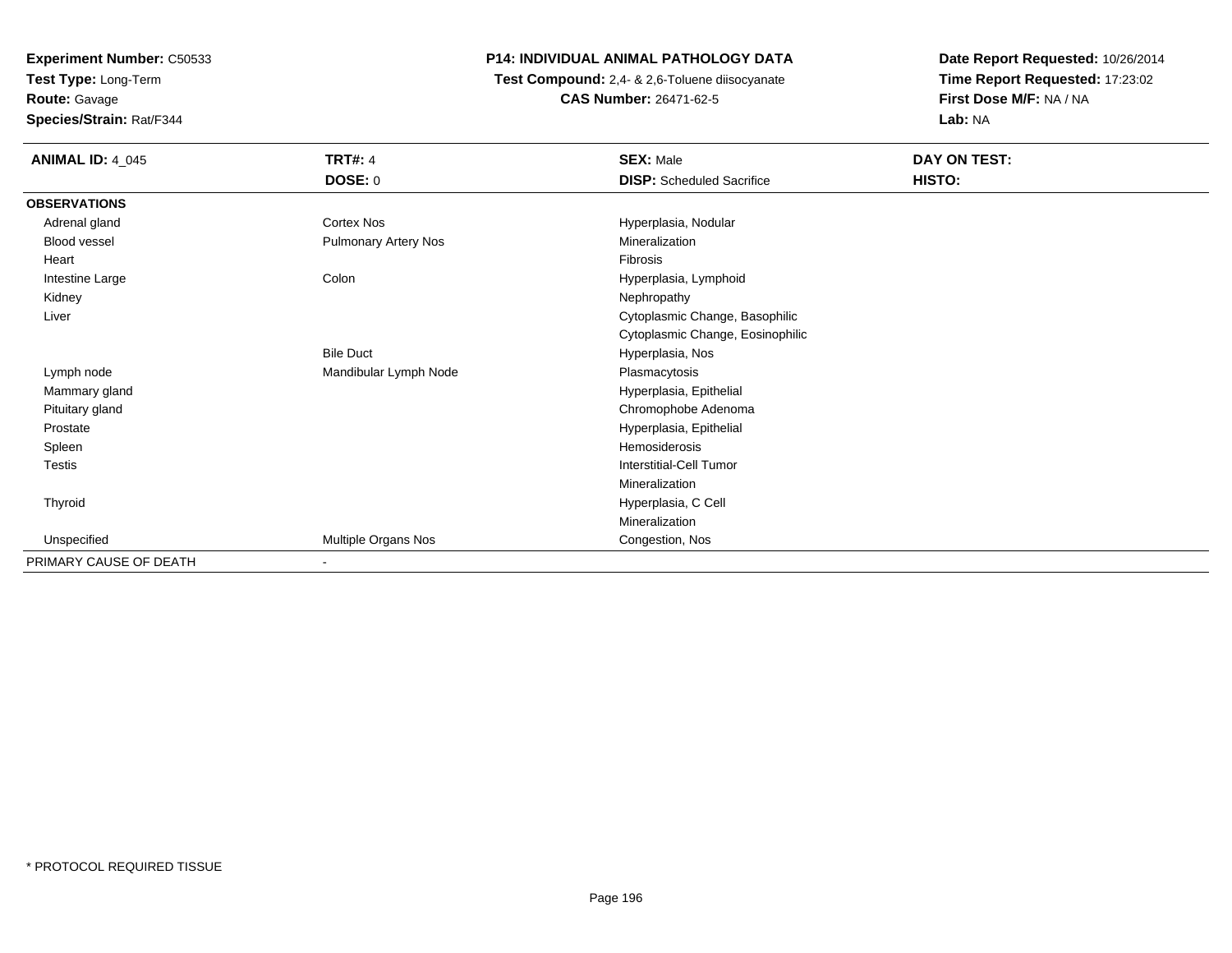**Test Type:** Long-Term

**Route:** Gavage

**Species/Strain:** Rat/F344

# **P14: INDIVIDUAL ANIMAL PATHOLOGY DATA**

 **Test Compound:** 2,4- & 2,6-Toluene diisocyanate**CAS Number:** 26471-62-5

| <b>ANIMAL ID: 4_046</b> | <b>TRT#: 4</b>         | <b>SEX: Male</b>                | DAY ON TEST: |
|-------------------------|------------------------|---------------------------------|--------------|
|                         | <b>DOSE: 0</b>         | <b>DISP:</b> Moribund Sacrifice | HISTO:       |
| <b>OBSERVATIONS</b>     |                        |                                 |              |
| Adrenal gland           |                        | Cytoplasmic Vacuolization       |              |
|                         | Cortex Nos             | Hyperplasia, Nodular            |              |
| Bone marrow             |                        | Fibrosis, Myelo                 |              |
| Brain                   |                        | Gliosis                         |              |
|                         |                        | Malacia                         |              |
| Heart                   |                        | Inflammation, Chronic           |              |
| Kidney                  |                        | Nephropathy                     |              |
| Liver                   |                        | Atypia, Nos                     |              |
|                         |                        | Cytoplasmic Vacuolization       |              |
|                         | <b>Bile Duct</b>       | Hyperplasia, Nos                |              |
| Lymph node              | Mediastinal Lymph Node | Histiocytosis                   |              |
| Mammary gland           |                        | Lactation                       |              |
| Stomach                 |                        | Inflammation, Acute/Chronic     |              |
| Testis                  |                        | <b>Interstitial-Cell Tumor</b>  |              |
|                         |                        | Mineralization                  |              |
| Thyroid                 |                        | Hyperplasia, C Cell             |              |
| Unspecified             | Multiple Organs Nos    | Leukemia, Monocytic             |              |
| PRIMARY CAUSE OF DEATH  | $\sim$                 |                                 |              |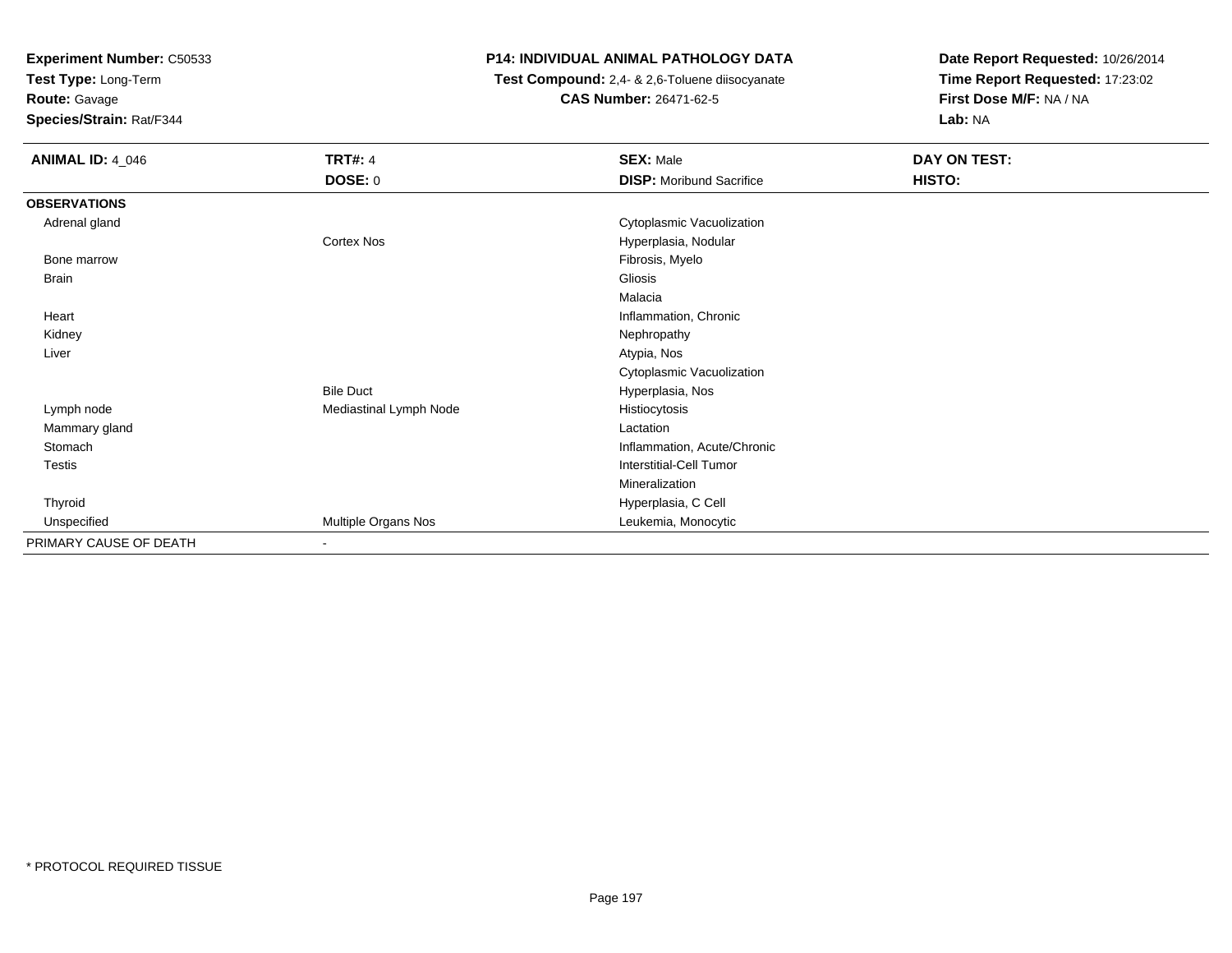**Test Type:** Long-Term

**Route:** Gavage

**Species/Strain:** Rat/F344

# **P14: INDIVIDUAL ANIMAL PATHOLOGY DATA**

 **Test Compound:** 2,4- & 2,6-Toluene diisocyanate**CAS Number:** 26471-62-5

| <b>ANIMAL ID: 4_047</b> | <b>TRT#: 4</b>              | <b>SEX: Male</b>                    | DAY ON TEST: |  |
|-------------------------|-----------------------------|-------------------------------------|--------------|--|
|                         | <b>DOSE: 0</b>              | <b>DISP:</b> Scheduled Sacrifice    | HISTO:       |  |
| <b>OBSERVATIONS</b>     |                             |                                     |              |  |
| Adrenal gland           | Cortex Nos                  | Hyperplasia, Nodular                |              |  |
|                         | Medulla                     | Hyperplasia, Nos                    |              |  |
| Blood vessel            | <b>Pulmonary Artery Nos</b> | Mineralization                      |              |  |
| Heart                   |                             | Fibrosis                            |              |  |
| Kidney                  |                             | Nephropathy                         |              |  |
| Liver                   |                             | Cytoplasmic Change, Basophilic      |              |  |
|                         | <b>Bile Duct</b>            | Hyperplasia, Nos                    |              |  |
| Lung                    |                             | Lymphocytic Inflammatory Infiltrate |              |  |
| Lymph node              | Mediastinal Lymph Node      | Hemorrhage                          |              |  |
|                         | Mandibular Lymph Node       | Plasmacytosis                       |              |  |
| Parathyroid gland       |                             | Hyperplasia, Nos                    |              |  |
| Spleen                  |                             | Hemosiderosis                       |              |  |
| Testis                  |                             | <b>Interstitial-Cell Tumor</b>      |              |  |
|                         |                             | Mineralization                      |              |  |
| Thyroid                 |                             | Hyperplasia, C Cell                 |              |  |
| PRIMARY CAUSE OF DEATH  |                             |                                     |              |  |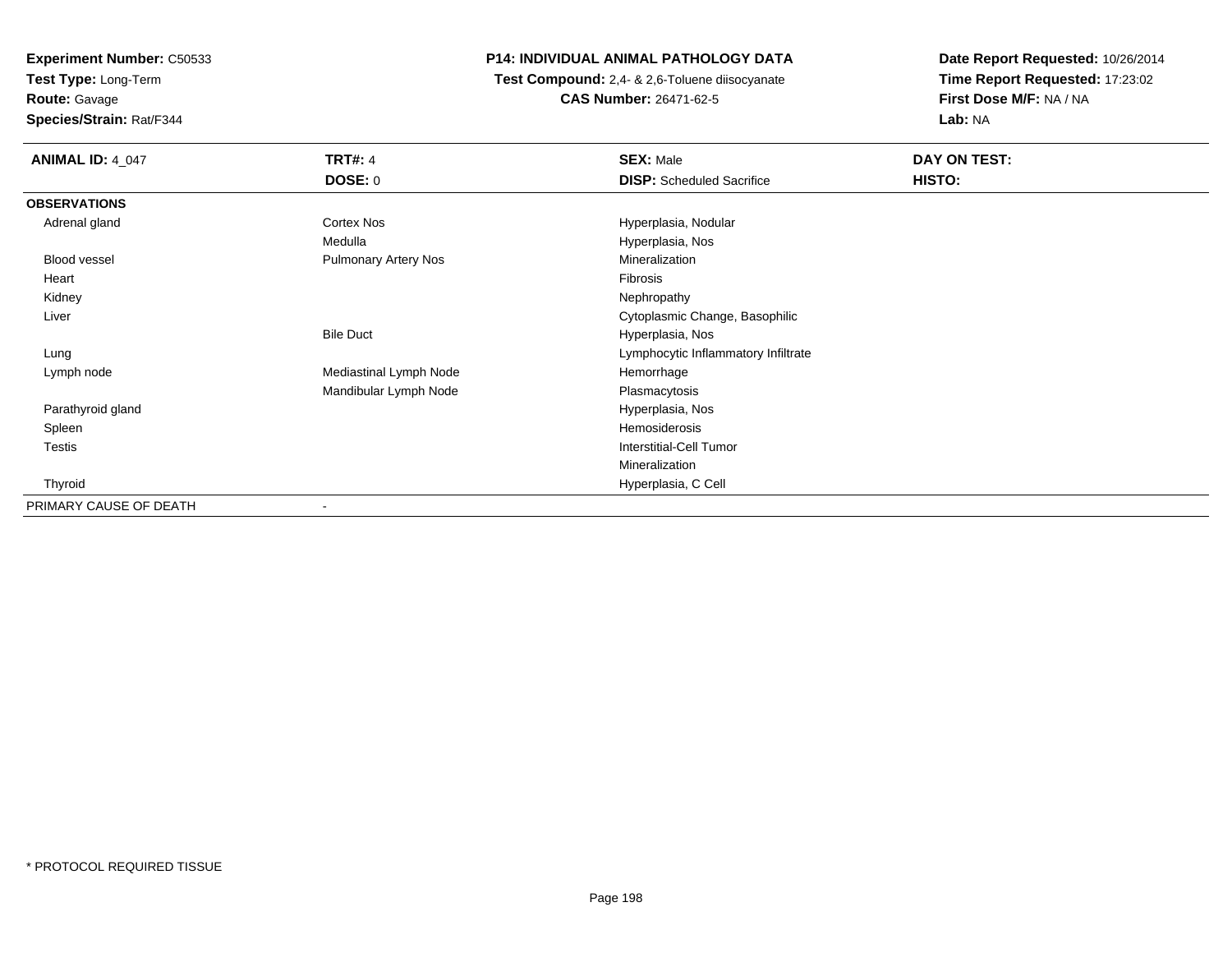**Test Type:** Long-Term

**Route:** Gavage

**Species/Strain:** Rat/F344

# **P14: INDIVIDUAL ANIMAL PATHOLOGY DATA**

 **Test Compound:** 2,4- & 2,6-Toluene diisocyanate**CAS Number:** 26471-62-5

| <b>ANIMAL ID: 4_048</b> | <b>TRT#: 4</b>   | <b>SEX: Male</b>               | <b>DAY ON TEST:</b> |  |
|-------------------------|------------------|--------------------------------|---------------------|--|
|                         | <b>DOSE: 0</b>   | <b>DISP: Natural Death</b>     | HISTO:              |  |
| <b>OBSERVATIONS</b>     |                  |                                |                     |  |
| Bone marrow             |                  | Fibrosis, Myelo                |                     |  |
| Heart                   |                  | Fibrosis                       |                     |  |
| Kidney                  |                  | Nephropathy                    |                     |  |
|                         |                  | Pyelonephritis, Acute          |                     |  |
| Liver                   |                  | Cytoplasmic Change, Basophilic |                     |  |
|                         | <b>Bile Duct</b> | Hyperplasia, Nos               |                     |  |
|                         |                  | Necrosis, Nos                  |                     |  |
|                         |                  | Neoplastic Nodule              |                     |  |
| Lung                    |                  | Histiocytosis                  |                     |  |
| Mammary gland           |                  | Fibroadenoma                   |                     |  |
|                         |                  | Hyperplasia, Nos               |                     |  |
| Pancreas                | Acinus           | Atrophy, Nos                   |                     |  |
| Prostate                |                  | Inflammation, Acute/Chronic    |                     |  |
| Spleen                  |                  | Hematopoiesis                  |                     |  |
| Stomach                 |                  | Hyperplasia, Epithelial        |                     |  |
| Testis                  |                  | Interstitial-Cell Tumor        |                     |  |
|                         |                  | Mineralization                 |                     |  |
| Urinary bladder         |                  | Inflammation, Acute            |                     |  |
| PRIMARY CAUSE OF DEATH  | $\blacksquare$   |                                |                     |  |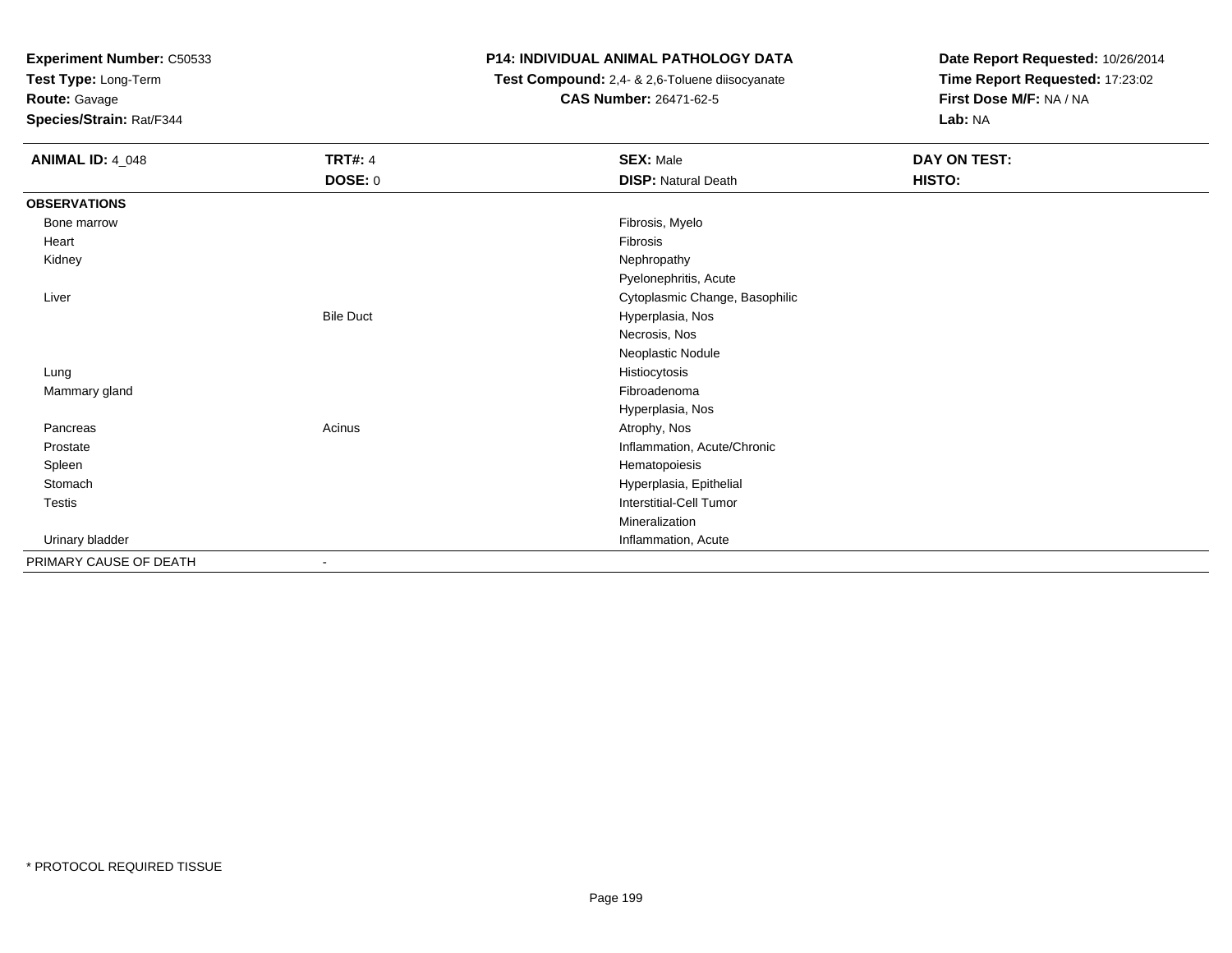**Test Type:** Long-Term

**Route:** Gavage

**Species/Strain:** Rat/F344

# **P14: INDIVIDUAL ANIMAL PATHOLOGY DATA**

 **Test Compound:** 2,4- & 2,6-Toluene diisocyanate**CAS Number:** 26471-62-5

| <b>ANIMAL ID: 4_049</b> | <b>TRT#: 4</b>        | <b>SEX: Male</b>                 | DAY ON TEST: |  |
|-------------------------|-----------------------|----------------------------------|--------------|--|
|                         | DOSE: 0               | <b>DISP:</b> Scheduled Sacrifice | HISTO:       |  |
| <b>OBSERVATIONS</b>     |                       |                                  |              |  |
| Adrenal gland           |                       | Pheochromocytoma                 |              |  |
| Heart                   |                       | Fibrosis                         |              |  |
| Kidney                  |                       | Nephropathy                      |              |  |
| Liver                   |                       | Cytoplasmic Change, Basophilic   |              |  |
|                         | <b>Bile Duct</b>      | Hyperplasia, Nos                 |              |  |
| Lung                    |                       | Histiocytosis                    |              |  |
| Lymph node              | Mandibular Lymph Node | Plasmacytosis                    |              |  |
| Mammary gland           |                       | Fibroadenoma                     |              |  |
|                         |                       | Hyperplasia, Epithelial          |              |  |
| Pancreas                | Acinus                | Atrophy, Nos                     |              |  |
| Prostate                |                       | Inflammation, Chronic            |              |  |
| Spleen                  | Red Pulp              | Collapse                         |              |  |
|                         |                       | Hematopoiesis                    |              |  |
| <b>Testis</b>           |                       | Interstitial-Cell Tumor          |              |  |
|                         |                       | Mesothelioma, Malignant          |              |  |
| Thyroid                 |                       | C-Cell Adenoma                   |              |  |
|                         |                       | Cyst, Follicular Nos             |              |  |
| Unspecified             | Multiple Organs Nos   | Mesothelioma, Invasive           |              |  |
|                         | Multiple Organs Nos   | Mesothelioma, Metastatic         |              |  |
| PRIMARY CAUSE OF DEATH  |                       |                                  |              |  |